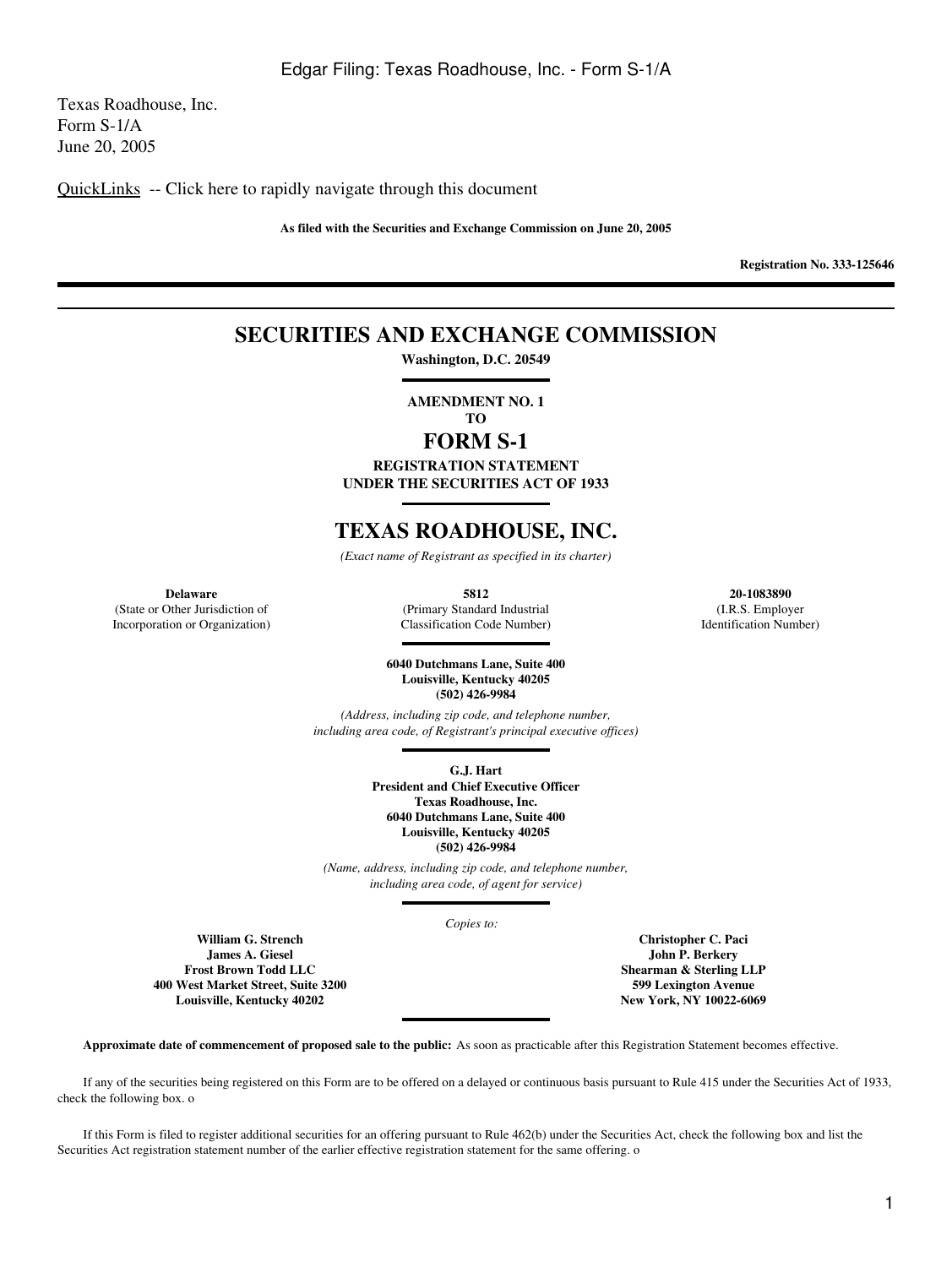If this Form is a post-effective amendment filed pursuant to Rule 462(c) under the Securities Act, check the following box and list the Securities Act registration statement number of the earlier effective registration statement for the same offering. o

 If this Form is a post-effective amendment filed pursuant to Rule 462(d) under the Securities Act, check the following box and list the Securities Act registration statement number of the earlier effective registration statement for the same offering. o

If delivery of the prospectus is expected to be made pursuant to Rule 434, check the following box. o

### **CALCULATION OF REGISTRATION FEE**

| Title of Each Class of<br><b>Securities to be Registered</b> | <b>Amount To Be</b><br><b>Registered</b> | <b>Proposed Maximum</b><br><b>Offering Price Per</b><br>Unit | <b>Proposed Maximum</b><br><b>Aggregate Offering</b><br>Price | Amount of<br><b>Registration Fee</b> |
|--------------------------------------------------------------|------------------------------------------|--------------------------------------------------------------|---------------------------------------------------------------|--------------------------------------|
| Class A Common Stock, par value \$0.001 per<br>share         | 807,950(1)                               | \$34.05(2)                                                   | \$27,510,698                                                  | \$3,238.01                           |
| Class A Common Stock, par value \$0.001 per<br>share         | 2,850,000(3)                             | \$32.33(4)                                                   | \$92,140,500                                                  | \$10,844.94(3)                       |
| Total                                                        | 3,657,950(5)                             |                                                              | \$119,651,198                                                 | \$14,082.95                          |

(1)

This Pre-Effective Amendment No. 1 to the Registration Statement includes 807,950 additional shares being registered for resale by certain selling stockholders included in the prospectus forming a part hereof, and pursuant to Rule 457(a) under the Securities Act of 1933, as amended, the registration fee being paid herewith has been calculated based solely on such additional shares for which a fee was not previously paid.

Estimated solely for the purpose of calculating the amount of the registration fee pursuant to Rule 457(c) based on the average of the high and low prices of our common stock on June 14, 2005, as reported on the Nasdaq National Market.

(3)

(2)

The Registration Statement being amended hereby initially included 2,850,000 shares, for which a registration fee has previously been paid.

(4)

Estimated solely for the purpose of calculating the amount of the registration fee pursuant to Rule 457(c) under the Securities Act of 1933, as amended, based on the average of the high and low prices of our common stock on June 6, 2005, as reported on the Nasdaq National Market.

(5)

Includes 477,124 shares of common stock which may be sold upon exercise of the underwriters' over-allotment option.

**The Registrant hereby amends this Registration Statement on such date or dates as may be necessary to delay its effective date until the Registrant shall file a further amendment which specifically states that this Registration Statement shall thereafter become effective in accordance with Section 8(a) of the Securities Act of 1933 or until the Registration Statement shall become effective on such date as the Commission, acting pursuant to Section 8(a), may determine.**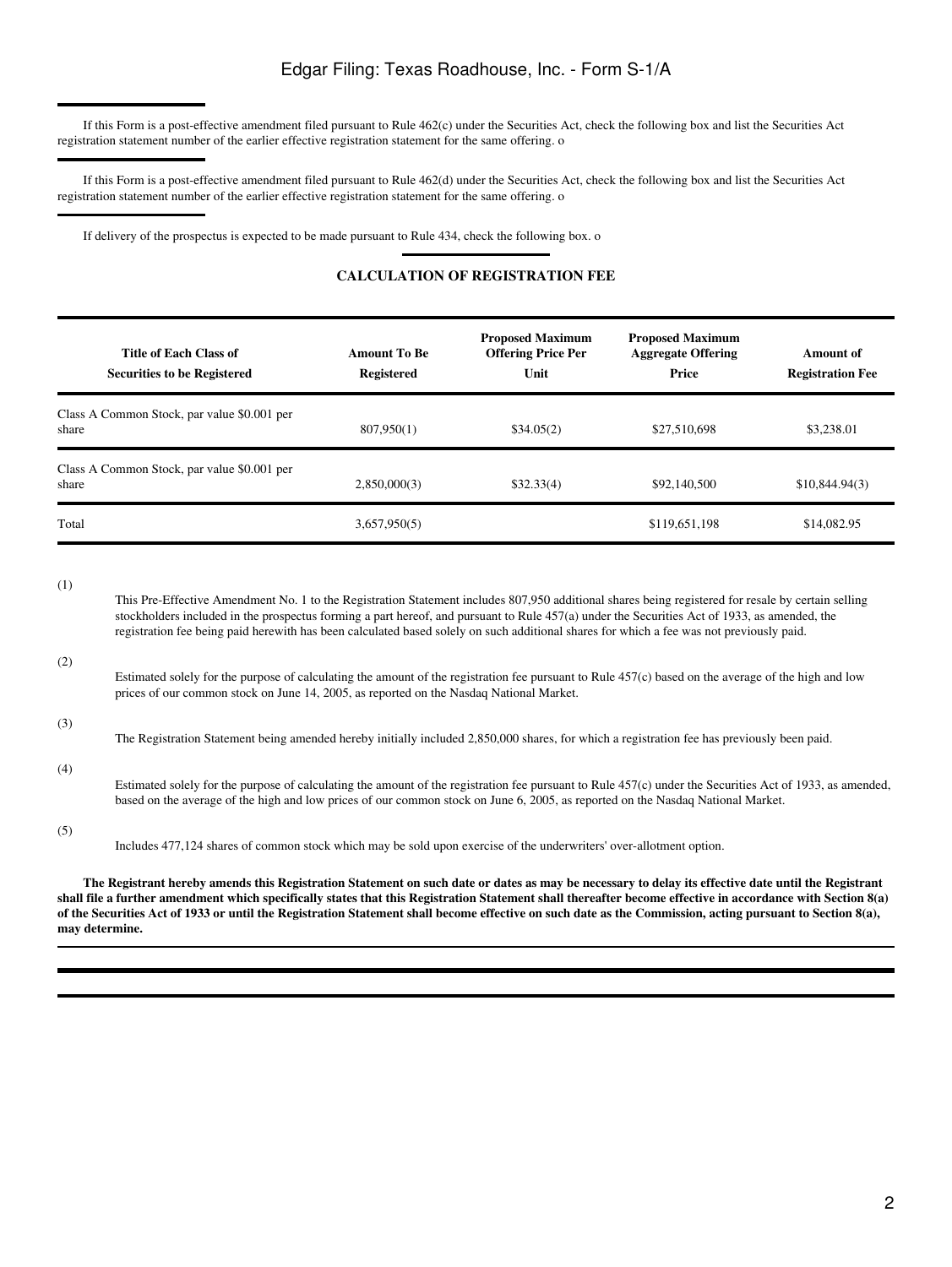The information in this prospectus is not complete and may be changed. We may not sell these securities until the registration statement filed with the Securities and Exchange Commission is effective. This prospectus is not an offer to sell these securities and it is not soliciting an offer to buy these securities in any jurisdiction where the offer or sale is not permitted.

Prospectus SUBJECT TO COMPLETION. DATED JUNE 20, 2005

## **3,180,826 Shares**

# **Texas Roadhouse, Inc.**

# **Class A Common Stock**

 Texas Roadhouse, Inc. is offering 350,000 shares of Class A common stock and the selling stockholders, including our founder and chairman, our president and chief executive officer, our chief operating officer and certain other selling stockholders, are offering 2,830,826 shares of Class A common stock. We will not receive any of the proceeds from shares sold by any selling stockholders.

 Our Class A common stock is quoted on the Nasdaq National Market under the symbol "TXRH." The closing price of our Class A common stock on the Nasdaq National Market on June 17, 2005 was \$32.22 per share.

**Investing in our Class A common stock involves a high degree of risk. See "Risk Factors" beginning on page 10.**

|                                               | <b>Per Share</b> | <b>Total</b> |
|-----------------------------------------------|------------------|--------------|
| Offering price                                | \$.              |              |
| Discounts and commissions to underwriters     | ъ                |              |
| Offering proceeds to us, before expenses      | \$.              |              |
| Offering proceeds to the selling stockholders | ъ                |              |

 Neither the Securities and Exchange Commission nor any state securities commission has approved or disapproved these securities or determined if this prospectus is accurate or complete. Any representation to the contrary is a criminal offense.

 Our founder and chairman has granted the underwriters the right to purchase up to 477,124 additional shares of Class A common stock to cover any over-allotments. The underwriters can exercise this right at any time within 30 days after the offering. The underwriters expect to deliver the shares of Class A common stock to investors on or about  $, 2005$ .

# **Banc of America Securities LLC Wachovia Securities**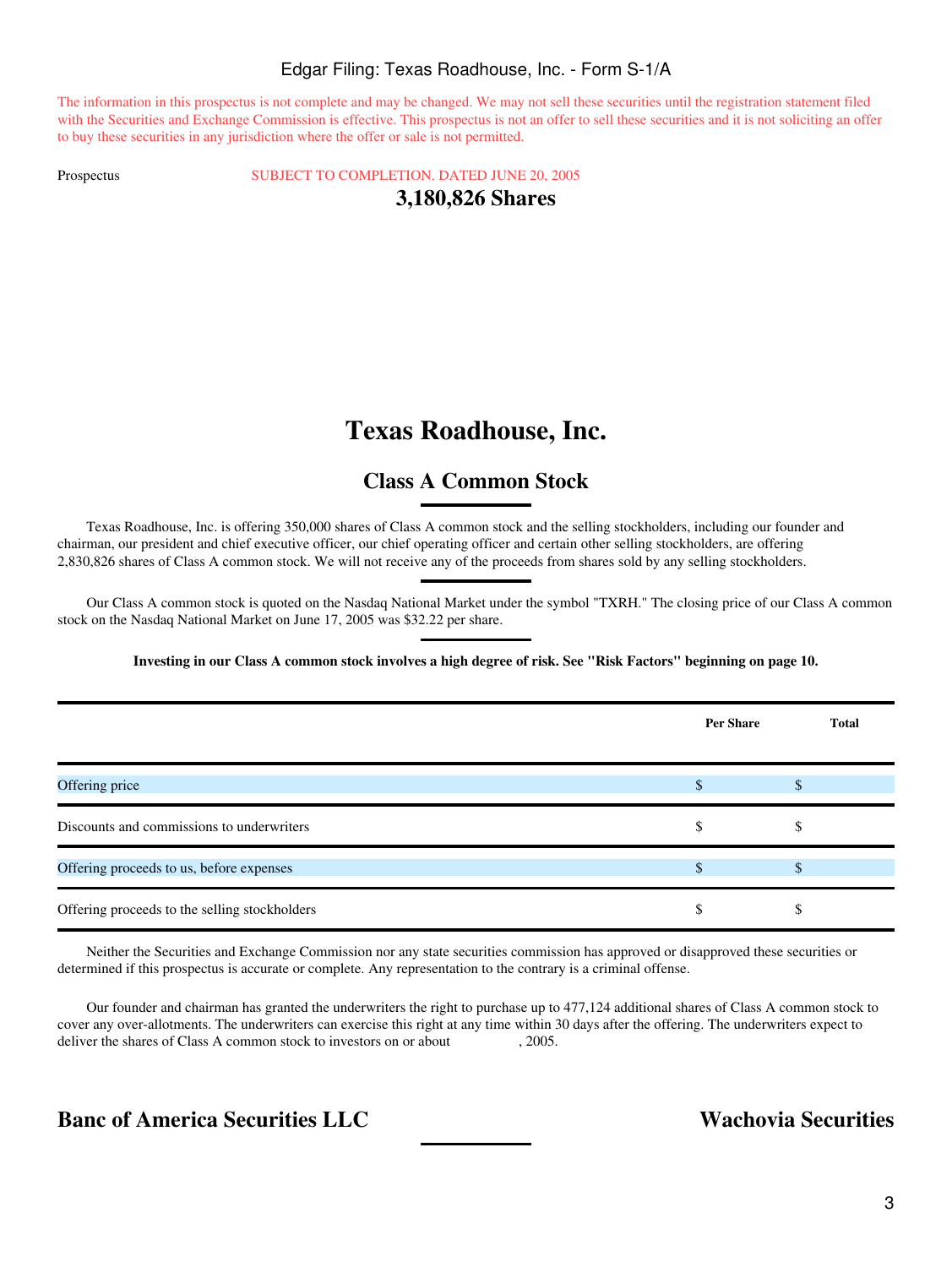| <b>RBC Capital Markets</b> |                                |       | SG Cowen & Co. |
|----------------------------|--------------------------------|-------|----------------|
|                            | The date of this prospectus is | 2005. |                |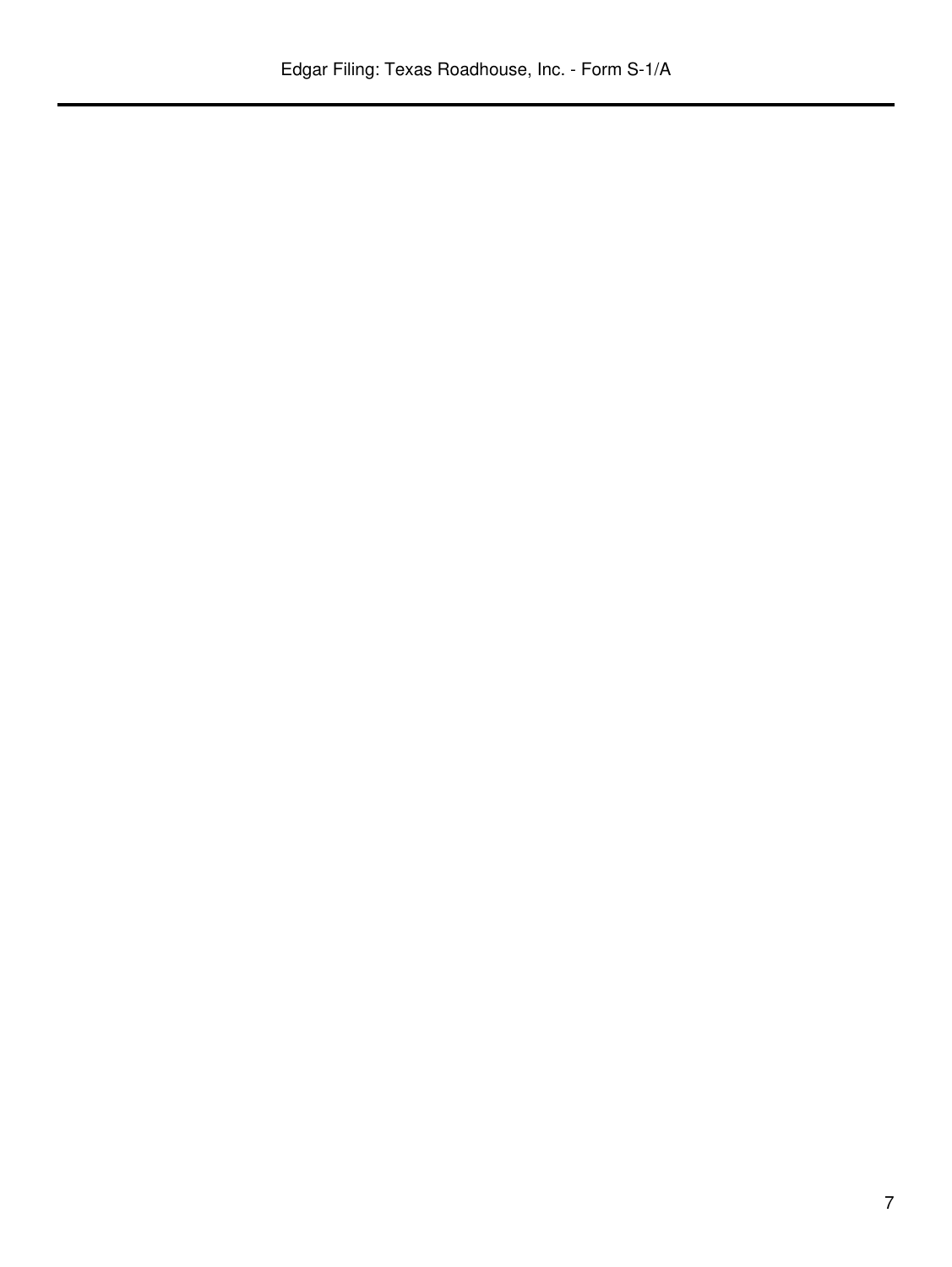**You should rely only on the information contained in this prospectus. We have not, and the underwriters have not, authorized anyone to provide you with different information. We, the selling stockholders and the underwriters are not making offers to sell or seeking offers to buy these securities in any jurisdiction where the offer or sale is not permitted. You should assume that the information contained in this prospectus is accurate as of the date on the front of this prospectus only. Our business, financial condition, results of operations and prospects may have changed since that date.**

**"Texas Roadhouse," "Texasroadhouse.com" and the Texas Roadhouse logo are our registered trademarks. This prospectus also contains trademarks of companies other than Texas Roadhouse and use of these marks in this prospectus does not indicate an affiliation with or endorsement by these third parties.**

### **TABLE OF CONTENTS**

**Page**

| <b>Summary</b>                                                                            |       |
|-------------------------------------------------------------------------------------------|-------|
| <b>Risk Factors</b>                                                                       | 10    |
| Special Note Regarding Forward-Looking Statements                                         | 20    |
| Use of Proceeds                                                                           | 21    |
| Dividend Policy                                                                           | 21    |
| Capitalization                                                                            | 22    |
| Price Range of Common Stock                                                               | 23    |
| Selected Historical and Pro Forma Consolidated Financial and Operating Data               | 24    |
| Management's Discussion and Analysis of Financial Condition and Results of Operations     | 28    |
| <b>Business</b>                                                                           | 44    |
| Management                                                                                | 56    |
| Certain Relationships and Related Transactions                                            | 66    |
| Principal and Selling Stockholders                                                        | 72    |
| Description of Capital Stock                                                              | 75    |
| <b>Shares Eligible for Future Sale</b>                                                    | 79    |
| Material U.S. Federal Tax Considerations for Non-U.S. Holders of Our Class A Common Stock | 81    |
| Underwriting                                                                              | 84    |
| <b>Legal Matters</b>                                                                      | 88    |
| <b>Experts</b>                                                                            | 88    |
| Where You Can Find More Information                                                       | 88    |
| Index to Consolidated Financial Statements                                                | $F-1$ |
|                                                                                           |       |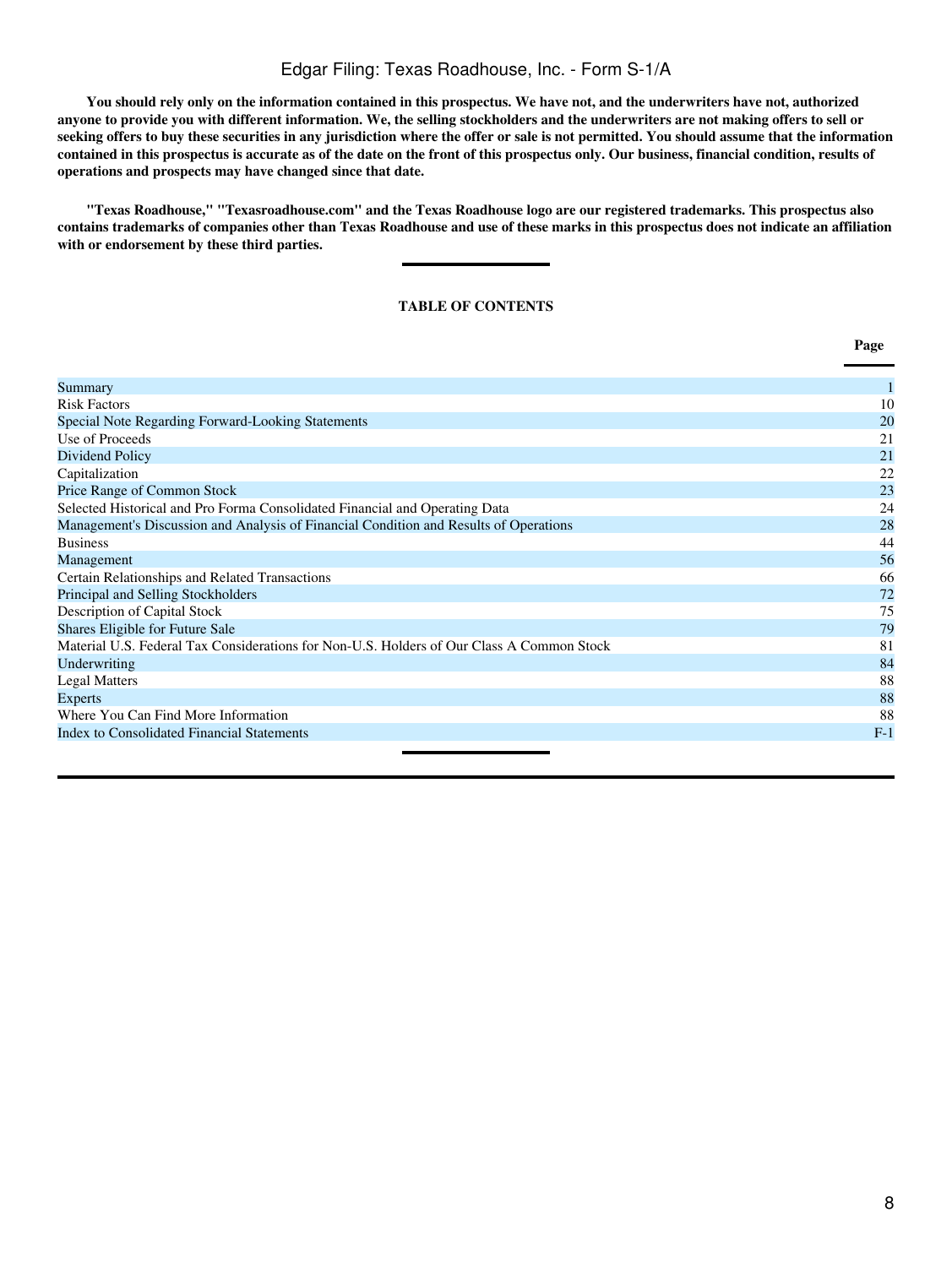### **SUMMARY**

*You should read the entire prospectus carefully, including "Risk Factors" and the consolidated financial statements and accompanying notes, before making an investment decision. In this prospectus, the terms "our company," "we," "our" and "us" refer to Texas Roadhouse, Inc. and its predecessors Texas Roadhouse Holdings LLC and entities under common control, and their successors, as described below under "Corporate History."*

### **Our Business**

 Texas Roadhouse is a growing, moderately priced, full-service restaurant chain. Our founder and chairman, W. Kent Taylor, started the business in 1993. Our mission statement is "Legendary Food, Legendary Service." Our operating strategy is designed to position each of our restaurants as the local hometown destination for a broad segment of consumers seeking high quality, affordable meals served with friendly, attentive service. As of March 29, 2005, 198 Texas Roadhouse restaurants were operating in 36 states. We owned and operated 111 restaurants in 28 states, and franchised and licensed an additional 87 restaurants in 20 states.

 We offer an assortment of specially seasoned and aged steaks hand-cut daily on the premises and cooked to order over open gas-fired grills. We also offer our customers, whom we call our guests, a selection of ribs, fish, chicken and vegetable plates, and an assortment of hamburgers, salads and sandwiches. The majority of our entrees include two made-from-scratch side items, and we offer all our guests a free unlimited supply of roasted in-shell peanuts and made-from-scratch yeast rolls.

We have successfully grown the total number of Texas Roadhouse restaurants over the past four years from 67 restaurants as of December 26, 1999 to 193 as of December 28, 2004, representing a 23.6% compounded annual growth rate. Over the same period, our revenue increased from \$71.0 million to \$363.0 million, income from operations increased from \$6.7 million to \$38.7 million and our net income increased from \$4.0 million to \$21.7 million, representing compounded annual growth rates of 38.6%, 42.0% and 40.2%, respectively.

### **Operating Strategy**

The operating strategy that underlies the growth of our concept is built on the following key components:

 *Offering high quality, freshly prepared food.* A significant majority of our menu offerings consist of made-from-scratch entree and side items that are based on proprietary recipes and prepared daily at each restaurant. In addition we heavily invest in the training of and adherence to our recipe and quality standards.

 *Focusing on dinner.* In a high percentage of our restaurants, we limit our operating hours to dinner only during the weekdays. We believe focusing on dinner allows our restaurant teams to offer higher quality, more consistent food and service to our guests and provides a better "quality-of-life" for our management teams, which allows us to attract and retain qualified management personnel.

 *Offering attractive price points.* We offer our food and beverages at moderate price points which we believe are as low as or lower than those offered by our competitors. The per guest average check for the restaurants we owned and operated in 2004 was \$13.72.

 *Offering performance-based manager compensation.* We believe we attract and retain talented, experienced, and highly motivated restaurant operators by offering performance-based compensation programs to our restaurant managers and area managers, who are called "managing partners" and "market partners," respectively.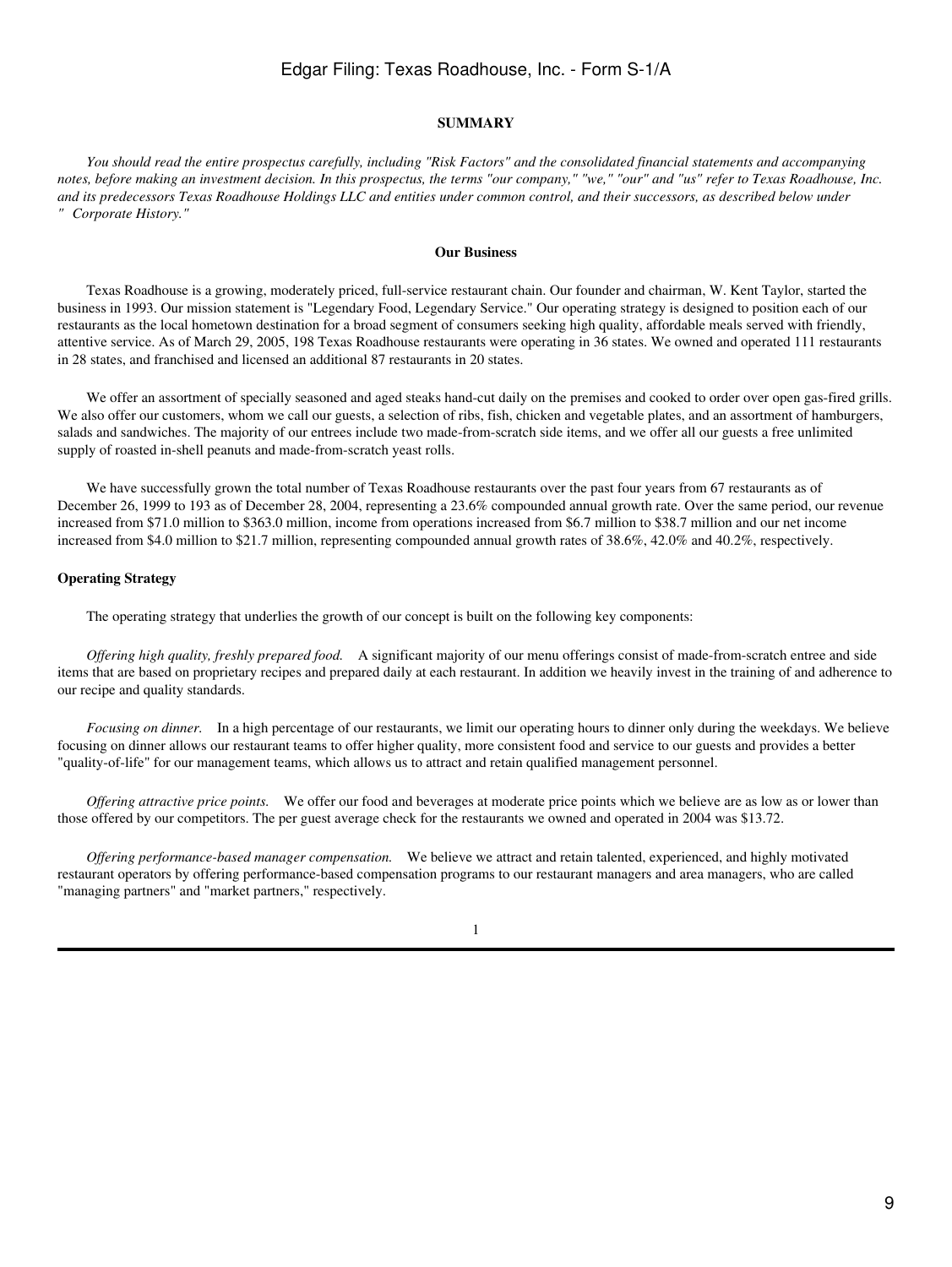*Creating a fun and comfortable atmosphere.* Our restaurants feature a rustic southwestern lodge decor accentuated with hand-painted murals, neon signs, southwestern prints, rugs, artifacts and jukeboxes which continuously play upbeat country hits.

### **Long-Term Strategies to Grow Earnings Per Share**

Our long-term strategies with respect to increasing net income and earnings per share include the following:

 *Expanding Our Restaurant Base.* We will continue to evaluate opportunities to develop Texas Roadhouse restaurants in existing and new markets.

 *Improving Restaurant Level Profitability.* We plan to increase restaurant level profitability through a combination of increased comparable restaurant sales and operating cost management.

 *Leveraging Our Scalable Infrastructure.* We have made significant investments in our infrastructure over the past several years. As such, we believe that our general and administrative costs will increase at a slower growth rate than our revenue.

### **Risk Factors**

 An investment in our Class A common stock involves a high degree of risk. You should carefully consider the following risks, as well as the risks discussed in "Risk Factors," before investing in our Class A common stock:

our ability to open new restaurants, secure sufficient new sites and manage our planned expansion;

our ability to maintain or improve average unit volumes and comparable restaurant sales growth;

the continued service of key management personnel including managing partners and market partners;

changes in consumer preferences or consumer discretionary spending;

health concerns regarding beef or other food products; and

the effect of competition in the restaurant industry.

In addition, our founder and chairman will beneficially own approximately 57.5% of the voting power of our common stock after this offering and will be able to exert a controlling influence over all matters requiring stockholder approval, including the election of directors and significant business transactions.

### **Our Fiscal Year and Principal Office**

 Our fiscal year consists of 52 or 53 weeks and ended on the last Sunday in December in fiscal years 2000 and 2001, and on the last Tuesday in December in fiscal years 2002, 2003 and 2004. Throughout this prospectus, our fiscal years are referred to as set forth below:

| <b>Fiscal Year Ended</b> | <b>Reference in This Prospectus</b> |
|--------------------------|-------------------------------------|
|                          |                                     |
| December 31, 2000        | <b>2000</b>                         |
| December 30, 2001        | 2001                                |
| December 31, 2002        | 2002                                |
| December 30, 2003        | 2003                                |
| December 28, 2004        | 2004                                |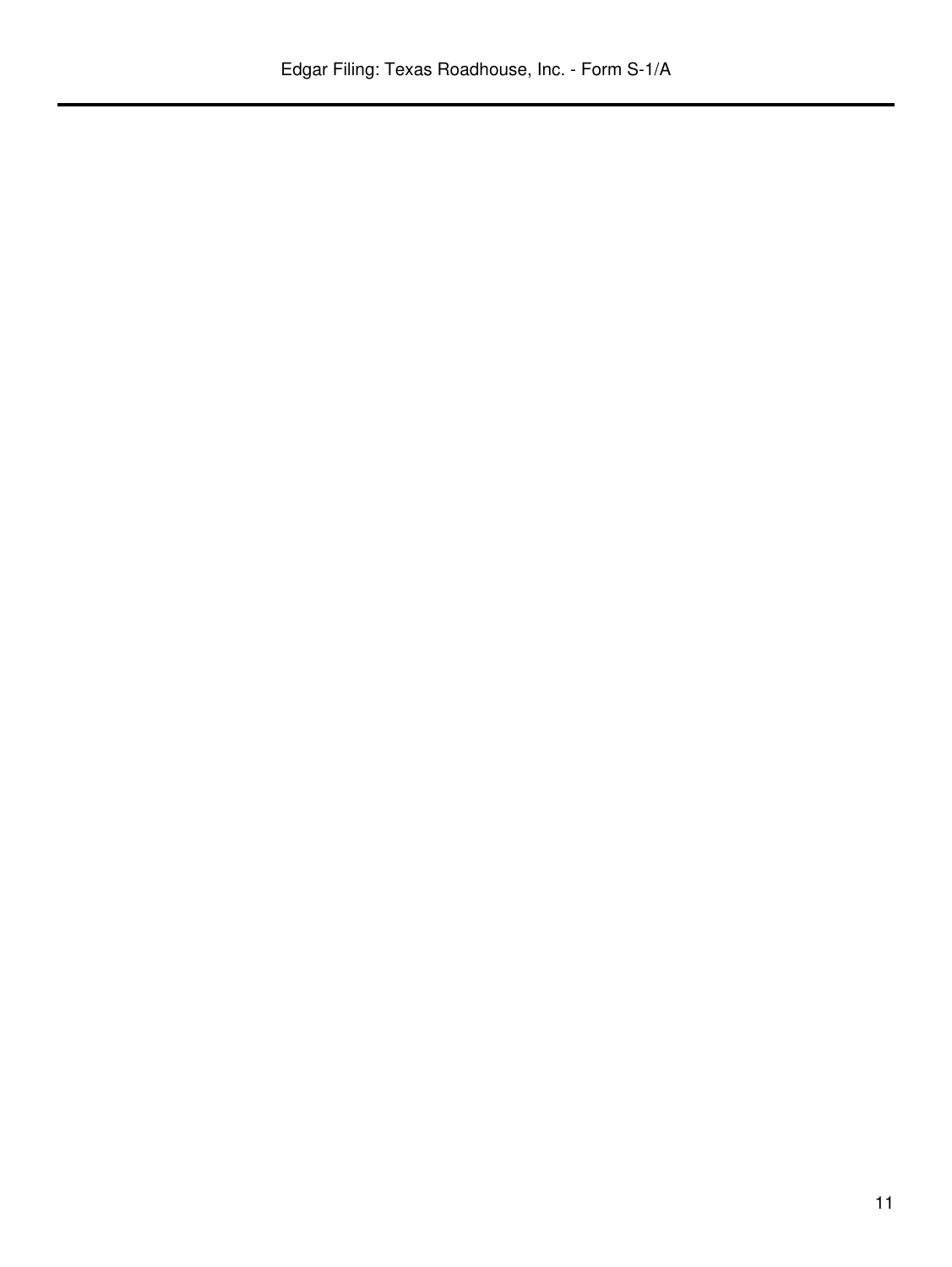Fiscal year 2000 included 53 weeks. Fiscal year 2002 included 52 weeks and 2 days as a consequence of the transition from a weekly period ending on a Sunday to a weekly period ending on a Tuesday. All other fiscal years shown included 52 weeks.

 Throughout this prospectus, the 13 week period ended March 30, 2004 is referred to as 2004 YTD and the 13 week period ended March 29, 2005 is referred to as 2005 YTD.

 Our principal executive office is located at 6040 Dutchmans Lane, Suite 400, Louisville, Kentucky 40205, and our telephone number is (502) 426-9984. We maintain a website at *www.texasroadhouse.com* on which we post all reports we file with the Securities and Exchange Commission under Section 13(a) of the Securities Exchange Act of 1934. We also post on this site our key corporate governance documents, including our Board committee charters, our code of ethics and our principles of corporate governance. Information on our website is not, however, a part of this prospectus.

#### **Recent Developments**

 Compared to the prior year periods, comparable restaurant sales growth for company restaurants was 7.0% for the first 11 weeks of the 13 week quarter ending June 28, 2005 and 6.9% for the first 24 weeks of the year ending December 27, 2005.

We opened two restaurants and our franchisees opened four restaurants during the first 11 weeks of the 13 week quarter ending June 28, 2005. We have opened six restaurants and our franchisees have opened five restaurants during the first 24 weeks of the year ending December 27, 2005.

 In our press release announcing our first quarter 2005 earnings, we announced our intention to acquire seven to 11 franchise restaurants. We expect to complete these acquisitions during the fourth quarter of 2005 at the earliest.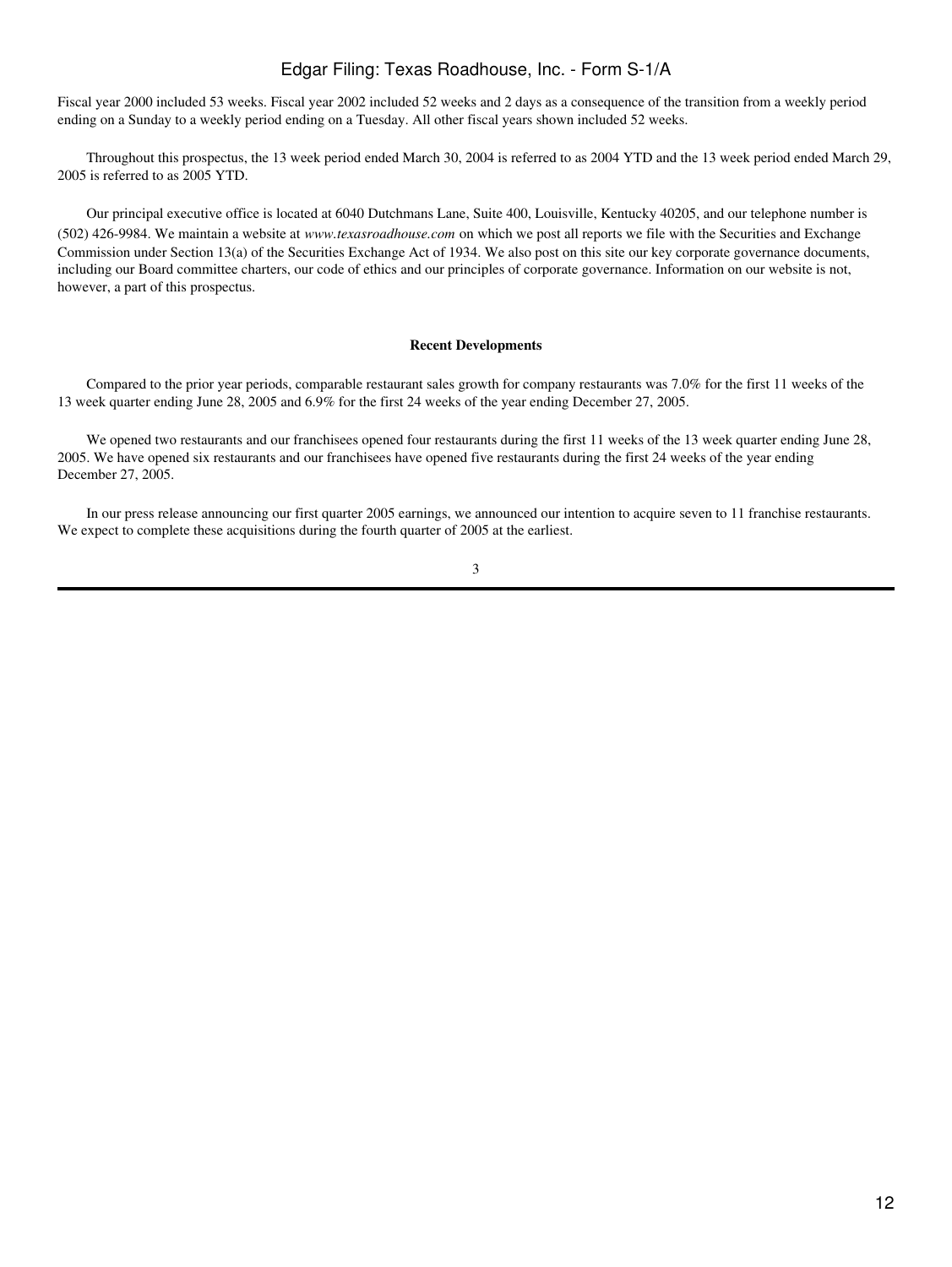### **Corporate History**

 Through the closing of our reorganization and initial public offering on October 8, 2004, we conducted the Texas Roadhouse restaurant business through:

Texas Roadhouse Holdings LLC and its wholly-owned and 22 majority-owned restaurants;

Texas Roadhouse Development Corporation, holding the rights to franchise Texas Roadhouse restaurants;

Texas Roadhouse Management Corp., providing management services to Texas Roadhouse Holdings LLC, Texas Roadhouse Development Corporation and certain license and franchise restaurants;

nine controlled franchise restaurants;

all of which were entities under the common control of W. Kent Taylor, our founder and chairman. Our consolidated historical financial statements and financial and operating data that appear elsewhere in this prospectus reflect the consolidated operations and financial position of Texas Roadhouse Holdings LLC and the above affiliated entities, which we call the Texas Roadhouse predecessor companies.

 Since the closing of our reorganization and initial public offering on October 8, 2004, we conduct the Texas Roadhouse restaurant business under Texas Roadhouse, Inc. In connection with the closing of our reorganization and initial public offering, we:

> combined all of our operations under a newly formed public holding company, Texas Roadhouse, Inc., by acquiring all of the equity interests in the Texas Roadhouse predecessor companies (including the remaining equity interests in all of our then majority-owned or controlled company restaurants) as well as all of the equity interests in one franchise restaurant, in exchange for shares of common stock of Texas Roadhouse, Inc.; and

issued a total of 30,854,350 shares of Class A common stock and 2,632,688 shares of Class B common stock of Texas Roadhouse, Inc., of which:

(i)

6,581,481 shares of Class A common stock were issued and sold by us in our initial public offering; and

(ii)

the remaining shares were issued in connection with our corporate reorganization described above, including 11,189,310 shares of Class A common stock and all of the shares of Class B common stock issued to Mr. Taylor or entities controlled by him.

We received net proceeds of approximately \$105.1 million from the issuance and sale of 6,581,481 shares of Class A common stock in our initial public offering, after deducting underwriting discounts, commissions and offering expenses. We used these proceeds to:

> repay outstanding borrowings under our credit facility, including accrued interest thereon, in the amount of approximately \$68.9 million; and

fund distributions of approximately \$31.2 million to equity holders of Texas Roadhouse Holdings LLC relating to its net income for periods prior to our corporate reorganization; and

the remaining amount for general corporate purposes.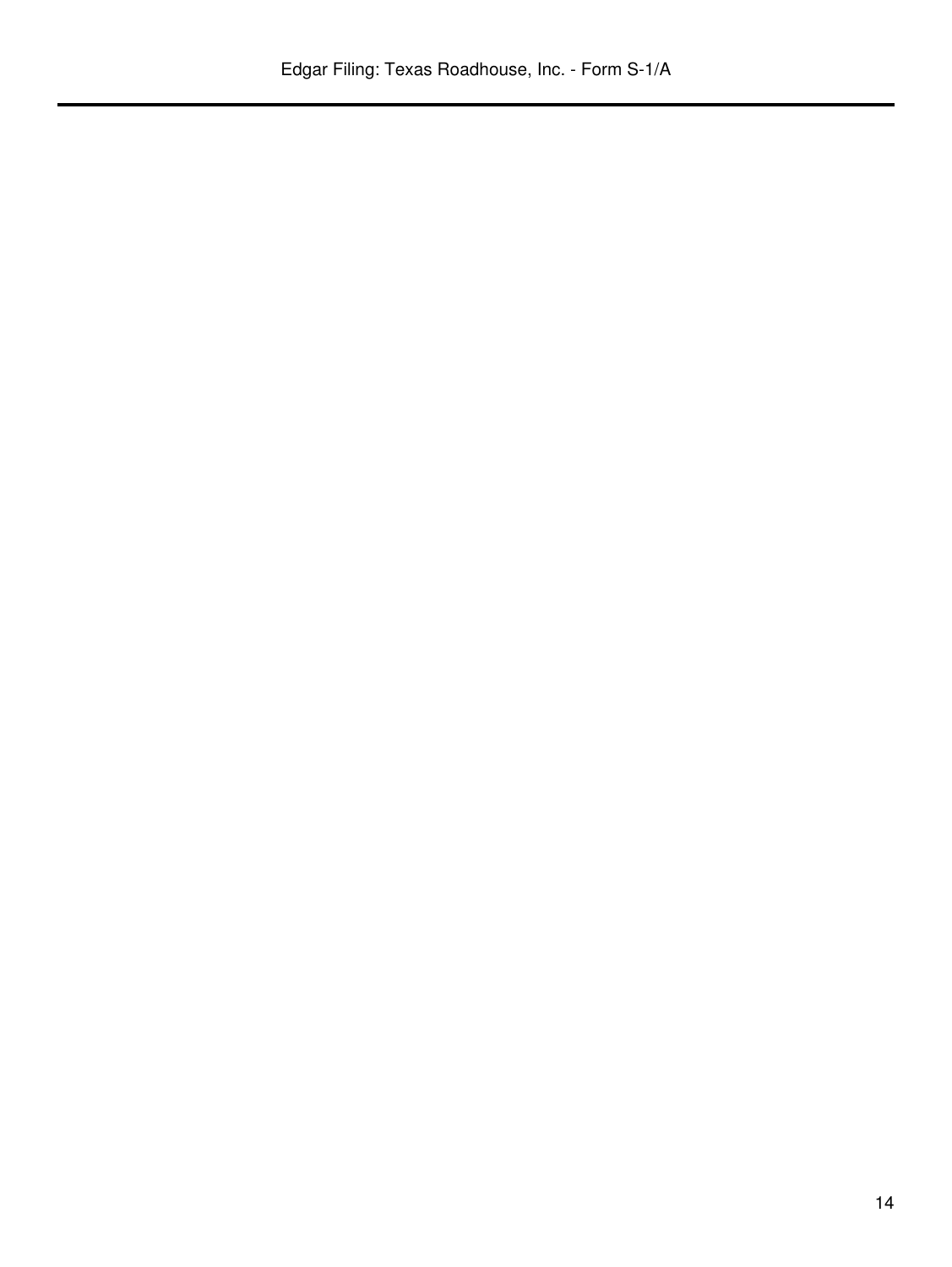# **The Offering**

| Class A common stock offered by us            | 350,000 shares                                                                                                                                                                                                                                                                                                                                                                                                                                                                                                                                                                                                                                                                                    |  |  |  |  |  |
|-----------------------------------------------|---------------------------------------------------------------------------------------------------------------------------------------------------------------------------------------------------------------------------------------------------------------------------------------------------------------------------------------------------------------------------------------------------------------------------------------------------------------------------------------------------------------------------------------------------------------------------------------------------------------------------------------------------------------------------------------------------|--|--|--|--|--|
| Class A common stock offered by:              |                                                                                                                                                                                                                                                                                                                                                                                                                                                                                                                                                                                                                                                                                                   |  |  |  |  |  |
| our founder and chairman                      | 522,876 shares                                                                                                                                                                                                                                                                                                                                                                                                                                                                                                                                                                                                                                                                                    |  |  |  |  |  |
| our president and chief executive officer     | 485,000 shares                                                                                                                                                                                                                                                                                                                                                                                                                                                                                                                                                                                                                                                                                    |  |  |  |  |  |
| our chief operating officer                   | 301,428 shares                                                                                                                                                                                                                                                                                                                                                                                                                                                                                                                                                                                                                                                                                    |  |  |  |  |  |
| other selling stockholders                    | 1,521,522 shares                                                                                                                                                                                                                                                                                                                                                                                                                                                                                                                                                                                                                                                                                  |  |  |  |  |  |
|                                               |                                                                                                                                                                                                                                                                                                                                                                                                                                                                                                                                                                                                                                                                                                   |  |  |  |  |  |
| Total Class A common stock offered            | 3,180,826 shares                                                                                                                                                                                                                                                                                                                                                                                                                                                                                                                                                                                                                                                                                  |  |  |  |  |  |
| Shares to be outstanding after this offering: |                                                                                                                                                                                                                                                                                                                                                                                                                                                                                                                                                                                                                                                                                                   |  |  |  |  |  |
|                                               |                                                                                                                                                                                                                                                                                                                                                                                                                                                                                                                                                                                                                                                                                                   |  |  |  |  |  |
| Class A common stock                          | 32,011,130 shares                                                                                                                                                                                                                                                                                                                                                                                                                                                                                                                                                                                                                                                                                 |  |  |  |  |  |
| Class B common stock                          | 2,632,688 shares                                                                                                                                                                                                                                                                                                                                                                                                                                                                                                                                                                                                                                                                                  |  |  |  |  |  |
| Total                                         | 34,643,818 shares                                                                                                                                                                                                                                                                                                                                                                                                                                                                                                                                                                                                                                                                                 |  |  |  |  |  |
| Voting rights                                 | Holders of our Class A common stock and our Class B common stock will generally vote<br>together as a single Class on all matters submitted to a vote of our stockholders. The<br>holders of Class A common stock are entitled to one vote per share and the holders of<br>Class B common stock are entitled to 10 votes per share. W. Kent Taylor, our founder and<br>chairman, is the only holder of Class B common stock. Upon the completion of this<br>offering, W. Kent Taylor will beneficially own 2,632,688 shares of our Class B common<br>stock and 7,228,696 shares of Class A common stock, representing approximately 57.5%<br>of the voting power of our outstanding common stock. |  |  |  |  |  |
| Class B common stock conversion rights        | Our Class B common stock is convertible as follows:                                                                                                                                                                                                                                                                                                                                                                                                                                                                                                                                                                                                                                               |  |  |  |  |  |
|                                               | upon the transfer of any share of Class B common stock to anyone<br>other than W. Kent Taylor or any entity controlled by W. Kent<br>Taylor, such share of Class B common stock will be automatically<br>converted into one share of Class A common stock;                                                                                                                                                                                                                                                                                                                                                                                                                                        |  |  |  |  |  |
|                                               | all of the Class B common stock will automatically convert into<br>Class A common stock on a one-for-one basis upon the earliest to<br>occur of (i) September 30, 2009, (ii) the date upon which the number<br>of shares of Class A and Class B common stock beneficially owned<br>by W. Kent Taylor represents less than 20.0% of the total number of<br>shares of Class A and Class B common stock outstanding, or<br>(iii) upon the death or disability of W. Kent Taylor; and                                                                                                                                                                                                                 |  |  |  |  |  |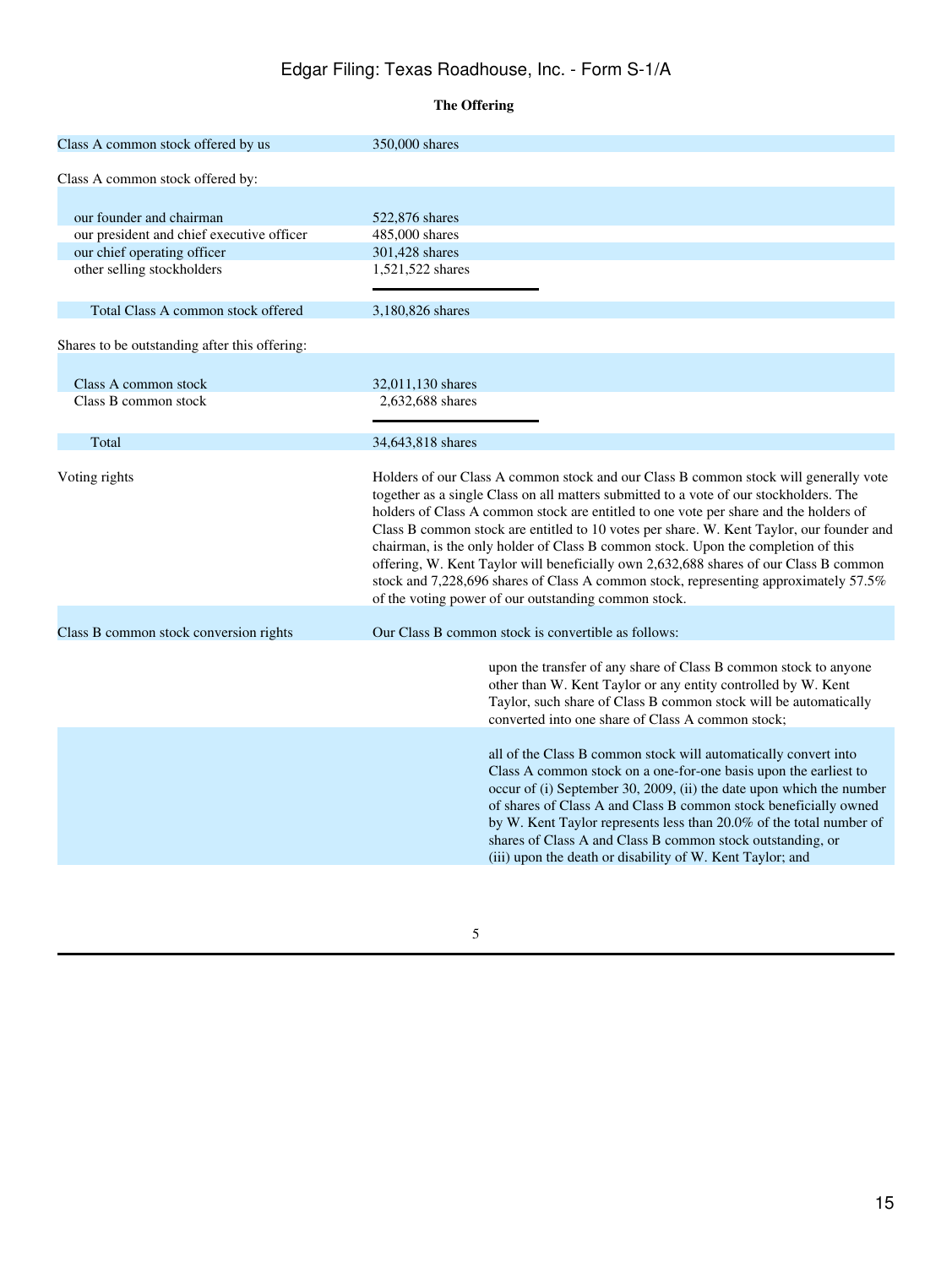|                               | at the election of the holders of Class B<br>common stock, any share of Class B<br>common stock may be converted into one<br>share of Class A common stock.                                                                                                                                                                                                                                             |
|-------------------------------|---------------------------------------------------------------------------------------------------------------------------------------------------------------------------------------------------------------------------------------------------------------------------------------------------------------------------------------------------------------------------------------------------------|
| Other common stock provisions | With the exception of voting rights and conversion rights,<br>holders of Class A and Class B common stock generally have<br>identical rights. See "Description of Capital Stock" for a<br>description of the material terms of our common stock.                                                                                                                                                        |
| Use of proceeds               | We will use the net proceeds to repay all of our approximately<br>\$4.0 million of outstanding borrowings under our credit<br>facility, including accrued interest thereon, to fund the<br>development of new restaurants, and for general corporate<br>purposes. We will not receive any of the proceeds from the sale<br>of shares of our Class A common stock offered by any selling<br>stockholder. |

Nasdaq National Market symbol "TXRH."

 Unless otherwise indicated, all of the information in this prospectus related to the number of shares of Class A common stock and Class B common stock to be outstanding or beneficially owned after this offering:

> are based upon 31,274,210 shares of Class A common stock outstanding as of May 31, 2005, plus 386,920 shares to be issued upon option exercises related to shares to be sold in this offering;

excludes 4,078,429 shares of Class A common stock issuable upon the exercise of stock options outstanding as of May 31, 2005 (after giving effect to option exercises related to 386,920 shares to be sold in this offering), with a weighted average exercise price of \$9.66 per share, a majority of which are currently exercisable, and excludes any other option exercises since May 31, 2005; and

assumes the underwriters do not exercise their over-allotment option.

 If the underwriters exercise their over-allotment option in full, our founder and chairman would sell 477,124 additional shares of Class A common stock.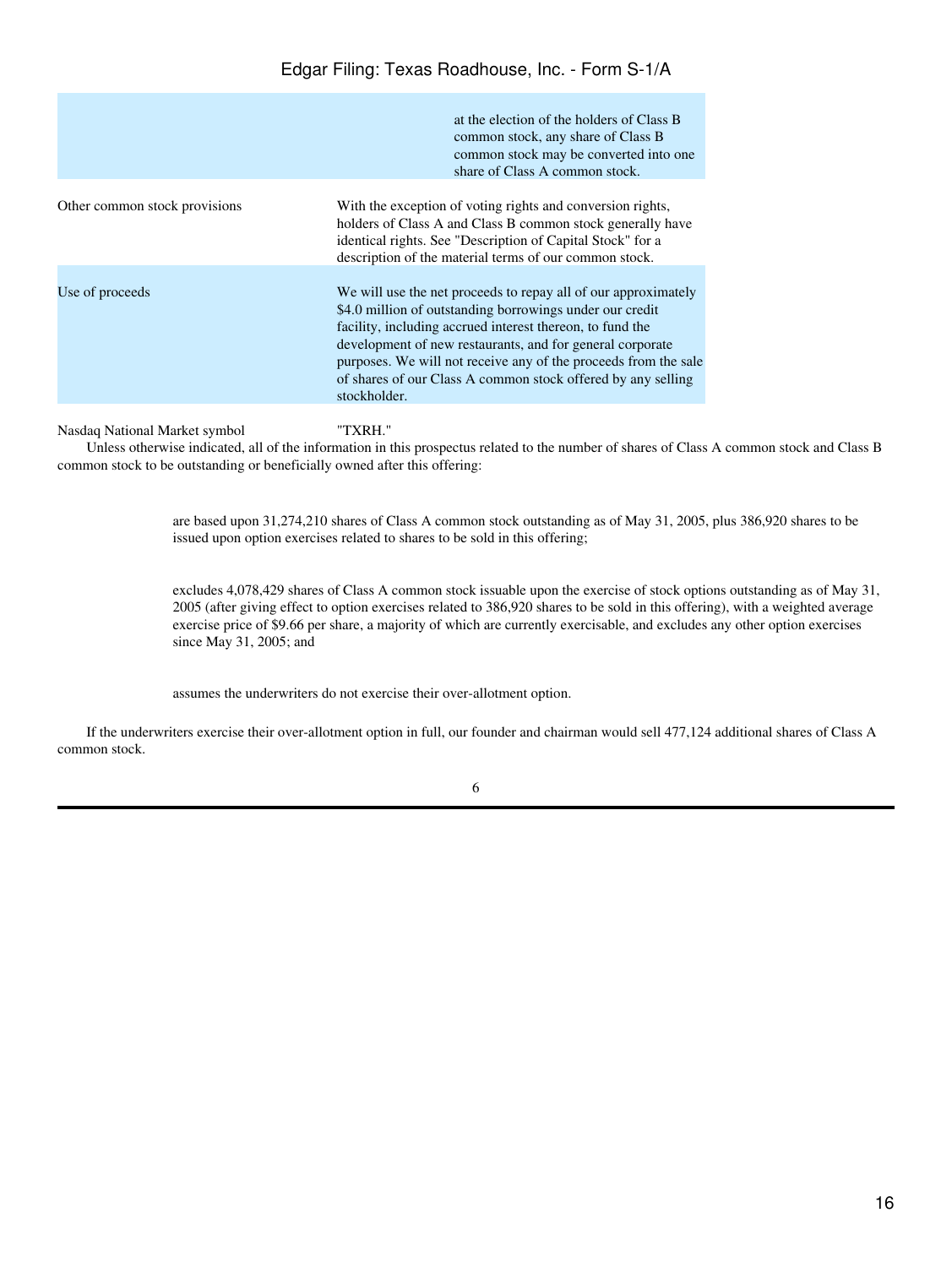### **Summary Historical and Pro Forma Consolidated Financial and Operating Data**

 You should read the data set forth below in conjunction with our consolidated financial statements and related notes, "Management's Discussion and Analysis of Financial Condition and Results of Operations," and other financial information appearing elsewhere in this prospectus. We based the pro forma adjustments on available information and on assumptions that we believe are reasonable under the circumstances. The unaudited pro forma financial data do not purport to represent what our results of operations or financial position actually would have been if the transactions set forth below had occurred on the dates indicated or what our results of operations or financial position will be for future periods.

 We derived the selected consolidated financial data as of and for the year 2004 from our audited consolidated financial statements. The 2004 financial data give effect to the combination of our operations under Texas Roadhouse, Inc., a "C" corporation, and the closing of the Company's initial public offering, both of which occurred on October 8, 2004. The 2004 financial data also give effect to an income tax provision for the period after October 8, 2004 and include an adjustment to establish a deferred tax liability related to the \$5.0 million excess of the reported amounts of the Company's assets and liabilities over the tax basis of those assets and liabilities at October 8, 2004.

 The balance sheet data as of December 28, 2004 give effect to the issuances of 30,854,350 shares of Class A common stock and 2,632,688 shares of Class B common stock in connection with the combination of our operations under Texas Roadhouse, Inc. and our initial public offering and 73,990 shares of Class A common stock issued upon the exercise of stock options after October 8, 2004.

 The selected consolidated financial data as of and for the years 2000 through 2003 and from December 31, 2003 through October 8, 2004 were derived from our audited consolidated financial statements and present the consolidated operations of Texas Roadhouse Holdings LLC and its wholly-owned and majority-owned restaurants, Texas Roadhouse Development Corporation, Texas Roadhouse Management Corp., WKT Restaurant Corp., and nine franchise restaurants, all of which were entities under the common control of Mr. Taylor. Our historical results are not necessarily indicative of our results for any future period.

 The as adjusted balance sheet data as of March 29, 2005 give effect to our issuance and sale of 350,000 shares of Class A common stock and our use of estimated net proceeds therefrom of \$10.4 million as further described under "Use of Proceeds," assuming an offering price of \$32.22 per share, which was the last reported sale price of our Class A common stock on the Nasdaq National Market on June 17, 2005. The as adjusted balance sheet data as of March 29, 2005 also give effect to option exercises related to 386,920 shares of Class A common stock to be sold in this offering and our receipt of approximately \$1.2 million in payment of the exercise price for these options.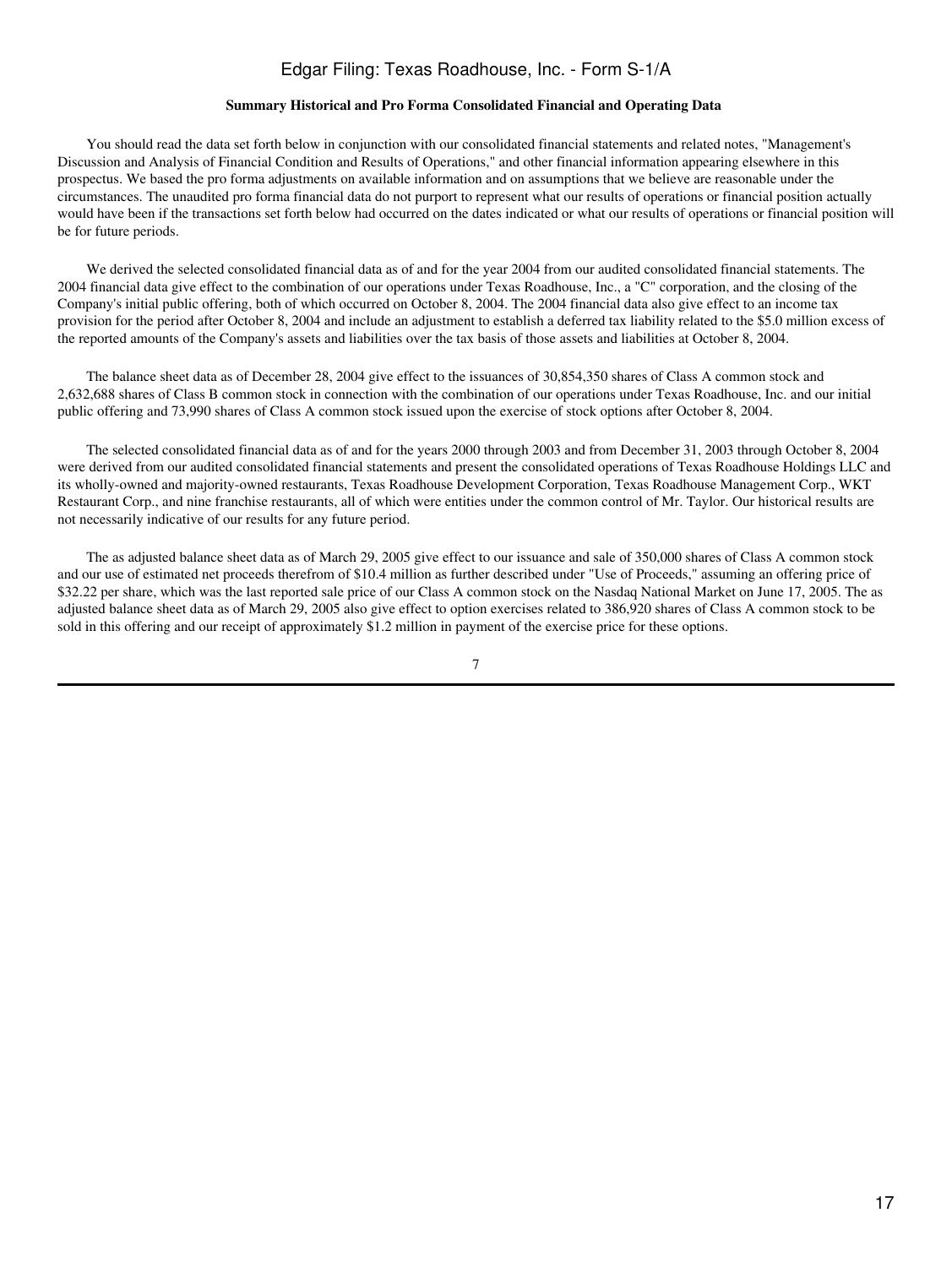|                                                                                    |                      | <b>Fiscal Year</b> |  |                   |                 |                                       |  | <b>13 Weeks Ended</b>          |  |         |  |  |
|------------------------------------------------------------------------------------|----------------------|--------------------|--|-------------------|-----------------|---------------------------------------|--|--------------------------------|--|---------|--|--|
|                                                                                    | 2002<br>2003<br>2004 |                    |  |                   | <b>2004 YTD</b> |                                       |  | (Unaudited)<br><b>2005 YTD</b> |  |         |  |  |
|                                                                                    |                      |                    |  |                   |                 |                                       |  |                                |  |         |  |  |
|                                                                                    |                      |                    |  |                   |                 | (in thousands, except per share data) |  |                                |  |         |  |  |
| <b>Consolidated Statements of Income:</b>                                          |                      |                    |  |                   |                 |                                       |  |                                |  |         |  |  |
| Revenue:                                                                           |                      |                    |  |                   |                 |                                       |  |                                |  |         |  |  |
| <b>Restaurant sales</b>                                                            | $\mathcal{S}$        | 226,756 \$         |  | 279,519 \$        |                 | 354,190 \$                            |  | 81,893 \$                      |  | 108,607 |  |  |
| Franchise royalties and fees                                                       |                      | 6,080              |  | 6,934             |                 | 8,821                                 |  | 2,005                          |  | 2,460   |  |  |
| Total revenue                                                                      |                      | 232,836            |  | 286,453           |                 | 363,011                               |  | 83,898                         |  | 111,067 |  |  |
| Income from operations $(1)$                                                       |                      | 26,312             |  | 34,258            |                 | 38,682                                |  | 10,679                         |  | 13,777  |  |  |
| Interest expense (income), net                                                     |                      | 4,212              |  | 4,350             |                 | 4,654                                 |  | 1,027                          |  | (43)    |  |  |
| Minority interest                                                                  |                      | 5,168              |  | 6,704             |                 | 5,278                                 |  | 1,959                          |  | 27      |  |  |
| Equity income (loss) from investments                                              |                      |                    |  |                   |                 |                                       |  |                                |  |         |  |  |
| in unconsolidated affiliates                                                       |                      | 21                 |  | (61)              |                 | 110                                   |  | 44                             |  | 52      |  |  |
| Income before taxes                                                                | \$                   | 16,953 \$          |  | 23,143 \$         |                 | 28,860 \$                             |  | 7,737 \$                       |  | 13,845  |  |  |
| Provision for income taxes                                                         |                      |                    |  |                   |                 | 7,159                                 |  |                                |  | 4,887   |  |  |
|                                                                                    |                      |                    |  |                   |                 |                                       |  |                                |  |         |  |  |
| Net income                                                                         | \$                   | $16,953$ \$        |  | 23,143 \$         |                 | 21,701 \$                             |  | 7,737 \$                       |  | 8,958   |  |  |
| Pro forma data (unaudited):                                                        |                      |                    |  |                   |                 |                                       |  |                                |  |         |  |  |
| Historical income                                                                  | \$                   | 16,953 \$          |  | 23,143 \$         |                 | 21,701 \$                             |  | 7,737                          |  |         |  |  |
| Pro forma provision for income taxes(2)                                            |                      | 6,041              |  | 8,379             |                 | 7,869                                 |  | 2,731                          |  |         |  |  |
|                                                                                    |                      |                    |  |                   |                 |                                       |  |                                |  |         |  |  |
| Net income adjusted for pro forma provision                                        |                      |                    |  |                   |                 |                                       |  |                                |  |         |  |  |
| for income taxes                                                                   | \$                   | 10,912 \$          |  | 14,764 \$         |                 | 13,832 \$                             |  | 5,006                          |  |         |  |  |
|                                                                                    |                      |                    |  |                   |                 |                                       |  |                                |  |         |  |  |
| Net income, adjusted for pro forma provision<br>for income taxes, per common share |                      |                    |  |                   |                 |                                       |  |                                |  |         |  |  |
| $(2005 \text{ YTD actual}, \text{not adjusted})(2)(3)$ :                           |                      |                    |  |                   |                 |                                       |  |                                |  |         |  |  |
| <b>Basic</b>                                                                       | \$                   | $0.47~\text{\AA}$  |  | $0.63~\text{\AA}$ |                 | $0.53 \text{ }$ \$                    |  | $0.21$ \$                      |  | 0.27    |  |  |
| Diluted                                                                            | $\$$                 | $0.44 \text{ } $$  |  | 0.60~\$           |                 | $0.49$ \$                             |  | $0.19$ \$                      |  | 0.25    |  |  |
|                                                                                    |                      |                    |  |                   |                 |                                       |  |                                |  |         |  |  |
| Pro forma (2005 YTD actual) weighted average shares<br>outstanding:(3)             |                      |                    |  |                   |                 |                                       |  |                                |  |         |  |  |
| <b>Basic</b>                                                                       |                      | 23,334             |  | 23,440            |                 | 25,945                                |  | 23,727                         |  | 33,674  |  |  |
|                                                                                    |                      |                    |  |                   |                 |                                       |  |                                |  |         |  |  |
| Diluted                                                                            |                      | 24,688             |  | 24,772            |                 | 28,257                                |  | 25,735                         |  | 36,350  |  |  |
|                                                                                    |                      |                    |  |                   |                 |                                       |  |                                |  |         |  |  |

**As of March 29, 2005**

**(Unaudited)**

**Historical As adjusted**

**(in thousands)**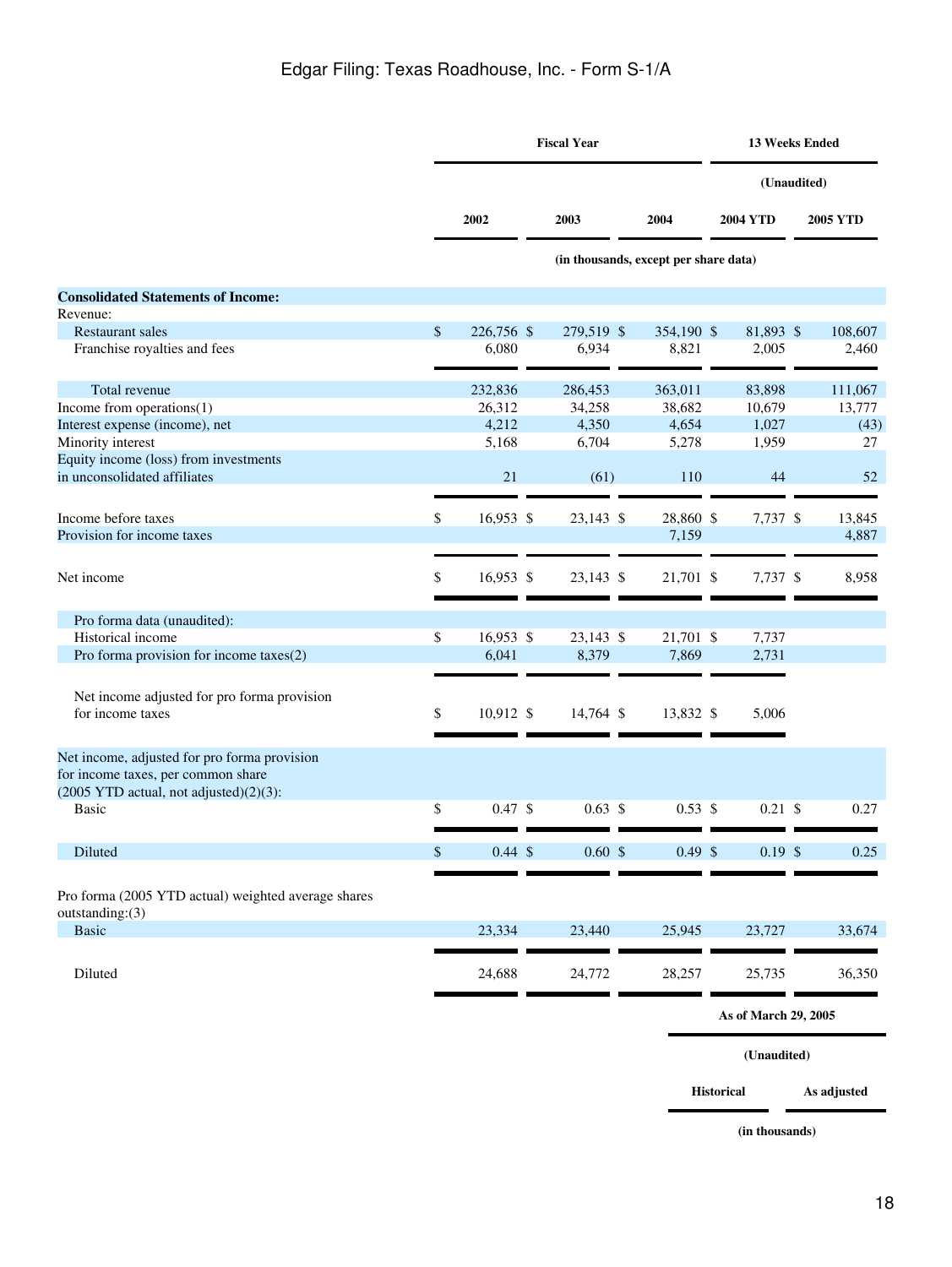|                                                             | As of March 29, 2005 |  |         |  |
|-------------------------------------------------------------|----------------------|--|---------|--|
| <b>Consolidated Balance Sheet Data:</b>                     |                      |  |         |  |
| Total assets                                                | 280,832 \$           |  | 288,426 |  |
| Long-term debt, net of current maturities                   | 12,579               |  | 8,579   |  |
| Obligations under capital leases, net of current maturities | 735                  |  | 735     |  |
| Total liabilities                                           | 96,980               |  | 92,980  |  |
| Minority interest                                           | 704                  |  | 704     |  |
| Total stockholders' equity                                  | 183,148              |  | 194,742 |  |
| 8                                                           |                      |  |         |  |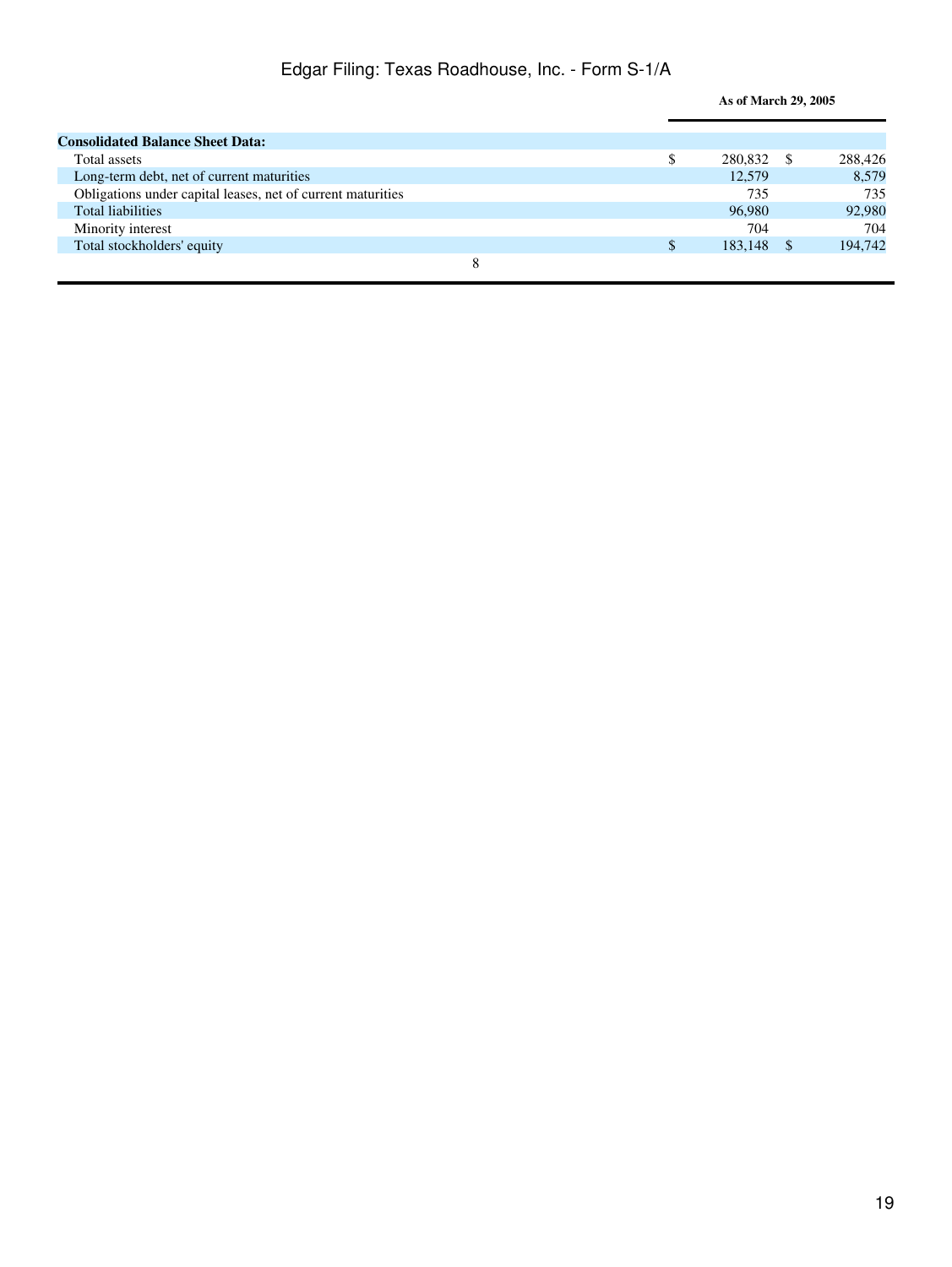|                                        |    |       | <b>Fiscal Year</b> |         |    |       | <b>13 Weeks Ended</b>                 |               |                 |  |  |  |             |  |
|----------------------------------------|----|-------|--------------------|---------|----|-------|---------------------------------------|---------------|-----------------|--|--|--|-------------|--|
|                                        |    |       |                    |         |    |       |                                       |               |                 |  |  |  | (Unaudited) |  |
|                                        |    | 2002  |                    | 2003    |    | 2004  | <b>2004 YTD</b>                       |               | <b>2005 YTD</b> |  |  |  |             |  |
|                                        |    |       |                    |         |    |       | (in thousands, except per share data) |               |                 |  |  |  |             |  |
| <b>Selected Operating Data:</b>        |    |       |                    |         |    |       |                                       |               |                 |  |  |  |             |  |
| Company restaurants:                   |    |       |                    |         |    |       |                                       |               |                 |  |  |  |             |  |
| Number open at end of period           |    | 77    |                    | 87      |    | 107   | 89                                    |               | 111             |  |  |  |             |  |
| Average unit volumes (4)               | \$ | 3,270 | <sup>S</sup>       | 3,401   | S. | 3,679 | 930<br>$\mathbb{S}$                   | <sup>\$</sup> | 993             |  |  |  |             |  |
| Comparable restaurant sales growth (5) |    | 3.7%  |                    | $3.4\%$ |    | 7.6%  | $10.4\%$                              |               | 6.7%            |  |  |  |             |  |

<sup>(1)</sup>

For the year ended December 28, 2004, we recorded a \$1.3 million (\$0.9 million after tax) cumulative charge to correct our lease accounting practices, a \$1.7 million (\$1.1 million after tax) credit adjustment to our expected redemption value for deferred gift cards due to a change in estimate and a \$1.0 million charge (\$0.7 million after tax) for the write-off of loan fees related to the termination of our July 2003 credit facility. See notes 2, 7 and 21 to our consolidated financial statements for further discussion of these items.

#### (2)

The pro forma provision for income taxes gives effect to our reorganization as a "C" corporation. The adjustment is based upon the information shown in the table below. The combined state tax rate is our estimate of the average state tax rate we would have incurred based on the mix and volume of business we do in the states and the relevant apportionment factors for those states. The combined federal and state tax rates shown below give effect to the deductibility of state taxes at the federal level and to tip tax credits.

|                                               |          | Pro Forma |         |                    |
|-----------------------------------------------|----------|-----------|---------|--------------------|
|                                               | 2002     | 2003      | 2004    | 2004<br><b>YTD</b> |
| Effective federal tax rate                    | $32.1\%$ | 32.5%     | 31.6%   | 32.0%              |
| Combined state tax rate                       | $3.5\%$  | 3.7%      | $3.3\%$ | $3.3\%$            |
| Combined effective federal and state tax rate | 35.6%    | 36.2%     | 34.9%   | 35.3%              |

Upon becoming a "C" corporation, we recorded a cumulative net deferred tax liability and corresponding charge to our income tax provision of approximately \$5.0 million which has been recorded in the 2004 provision for income taxes and is not reflected in the pro forma information.

(3)

The pro forma share and net income per share data for all periods presented include the historical weighted average shares outstanding of Texas Roadhouse Holdings LLC and also give effect to the issuance of shares of Class A and Class B common stock issued to Mr. Taylor for his majority interest in Texas Roadhouse Development Corporation (1,754,531 Class A shares), for WKT Restaurant Corp. (2,632,688 Class B shares) and for his interests in nine controlled franchise restaurants. The number of shares issued to Mr. Taylor for his interest in Texas Roadhouse Development Corporation and WKT Restaurant Corp. was calculated so as to be neither accretive nor dilutive to earnings per share and are the same for all periods presented. The number of shares issued to Mr. Taylor for his interest in the nine controlled franchise restaurants was determined using the acquisition formulas stated in the corresponding operating, partnership or franchise agreements and varies during the periods presented due to changes in measurement period and the relative proportion of such entities' contribution toward total net income of the combined operations. The following table sets forth the calculation of pro forma (2005 YTD actual) weighted average shares outstanding (in thousands):

**13 Weeks Ended**

**(Unaudited)**

**2002 2003 2004 2004 YTD 2005 YTD**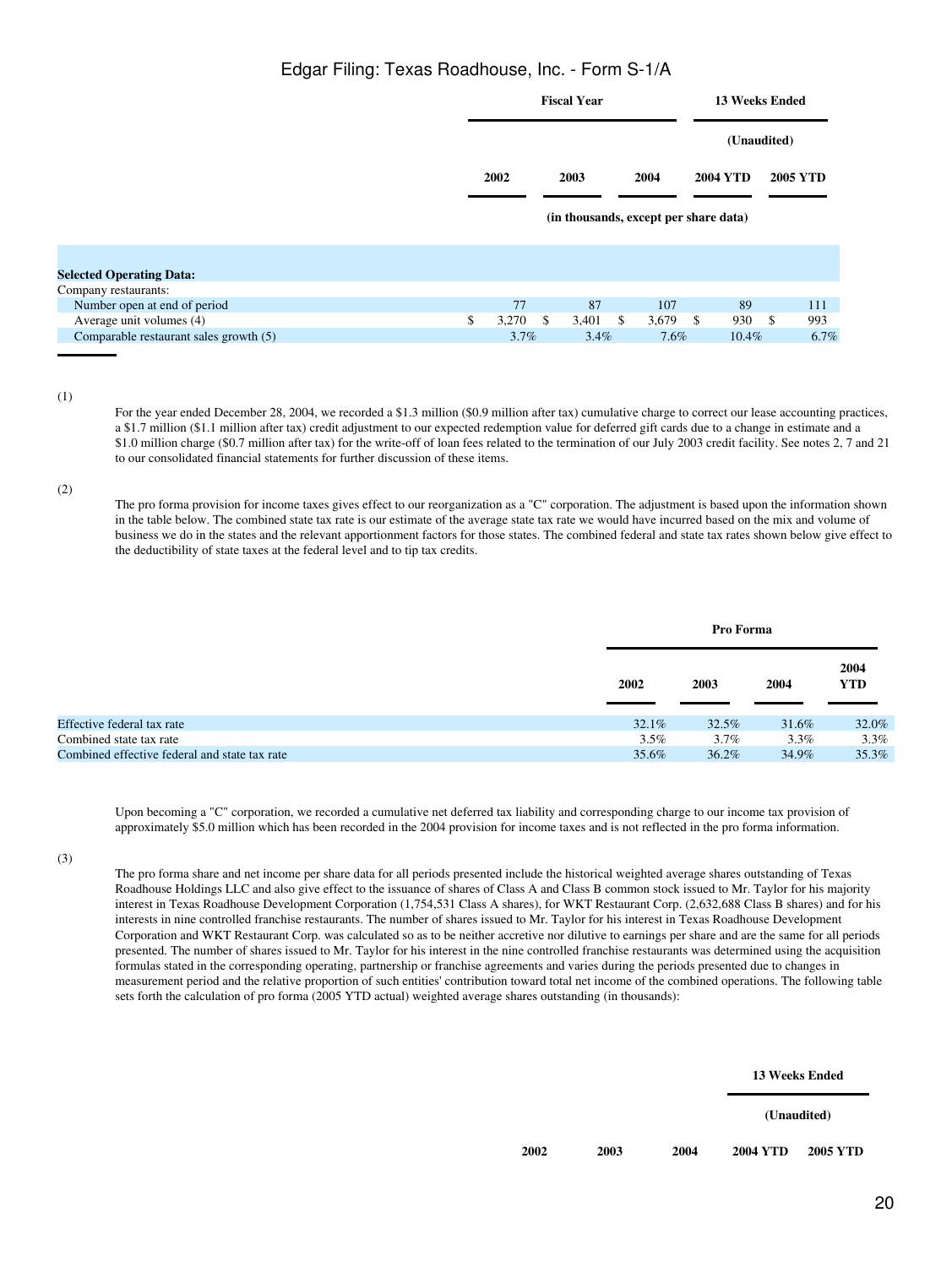| Net income adjusted for pro forma income taxes<br>(2005 YTD actual, not adjusted) | $\mathbb{S}$ | $10.912 \text{ }$  | $14,764$ \$        | 13,832 \$         | $5,006$ \$         | 8,958  |
|-----------------------------------------------------------------------------------|--------------|--------------------|--------------------|-------------------|--------------------|--------|
|                                                                                   |              |                    |                    |                   |                    |        |
| Basic EPS:                                                                        |              |                    |                    |                   |                    |        |
| Weighted-average common shares outstanding                                        |              | 23,334             | 23,440             | 25,945            | 23,727             | 33,674 |
|                                                                                   |              |                    |                    |                   |                    |        |
| <b>Basic EPS</b>                                                                  | \$           | $0.47 \text{ }$ \$ | $0.63 \text{ }$ \$ | 0.53 S            | $0.21 \text{ }$ \$ | 0.27   |
|                                                                                   |              |                    |                    |                   |                    |        |
| Diluted EPS:                                                                      |              |                    |                    |                   |                    |        |
| Weighted-average common shares outstanding                                        |              | 23,334             | 23,440             | 25,945            | 23,727             | 33,674 |
| Dilutive effect of stock options                                                  |              | 1,354              | 1,332              | 2,312             | 2,008              | 2,676  |
|                                                                                   |              |                    |                    |                   |                    |        |
| Shares-diluted                                                                    |              | 24,688             | 24,772             | 28,257            | 25,735             | 36,350 |
|                                                                                   |              |                    |                    |                   |                    |        |
| <b>Diluted EPS</b>                                                                | \$.          | $0.44 \text{ } $$  | $0.60 \text{ }$ \$ | $0.49 \text{ } $$ | $0.19 \text{ }$ \$ | 0.25   |
|                                                                                   |              |                    |                    |                   |                    |        |
|                                                                                   |              |                    |                    |                   |                    |        |

(4)

Average unit volume represents the average annual restaurant sales for all company restaurants open for a full six months before the beginning of the period measured.

(5)

Comparable restaurant sales growth reflects the change in year-over-year sales for the comparable restaurant base. We define the comparable restaurant base to include those restaurants open for a full eighteen months before the beginning of the later fiscal period.

9

**13 Weeks Ended**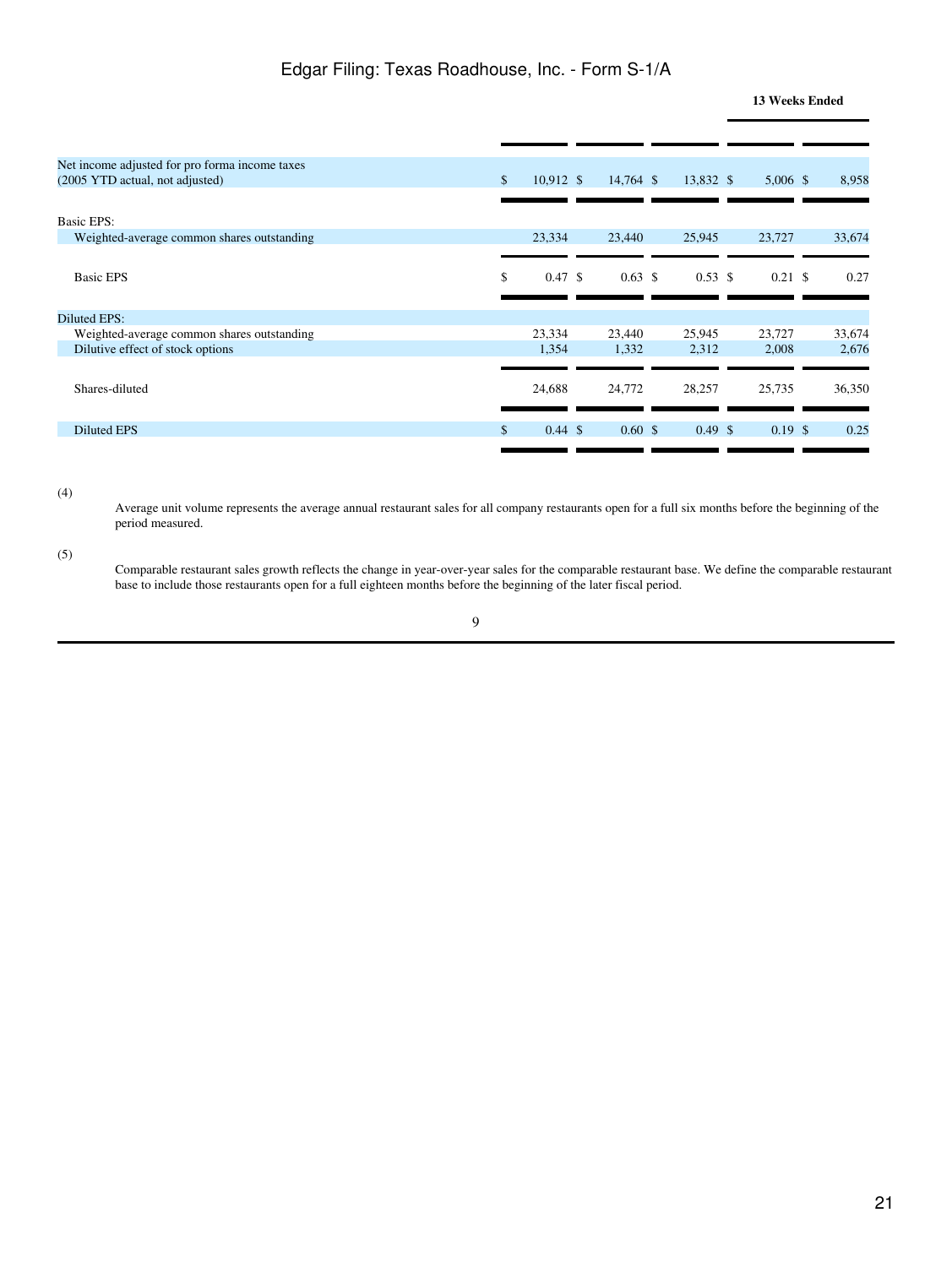### **RISK FACTORS**

*An investment in our Class A common stock involves a high degree of risk. You should carefully read and consider the risks described below before deciding to invest in our Class A common stock. If any of the following risks actually occurs, our business, financial condition, results of operation or cash flows could be materially harmed. In any such case, the trading price of our Class A common stock could decline and you could lose all or part of your investment. When determining whether to buy our Class A common stock, you should also refer to the other information in this prospectus, including our consolidated financial statements and the related notes.*

### **Risks Related to Our Business**

### **If we fail to manage our growth effectively, it could harm our business.**

 Failure to manage our growth effectively could harm our business. We have grown significantly since our inception and intend to grow substantially in the future. Our existing restaurant management systems, financial and management controls and information systems may not be adequate to support our planned expansion. Our ability to manage our growth effectively will require us to continue to enhance these systems, procedures and controls and to locate, hire, train and retain management and operating personnel. We cannot assure you that we will be able to respond on a timely basis to all of the changing demands that our planned expansion will impose on management and on our existing infrastructure. If we are unable to manage our growth effectively, our business and operating results could be materially adversely impacted.

### **You should not rely on past increases in our average unit volumes or our comparable restaurant sales as an indication of our future results of operations because they may fluctuate significantly.**

 A number of factors have historically affected, and will continue to affect, our average unit volumes and comparable restaurant sales, including, among other factors:

our ability to execute our business strategy effectively;

unusually strong initial sales performance by new restaurants;

competition;

consumer trends;

introduction of new menu items; and

general regional and national economic conditions.

 Our average unit volumes and comparable restaurant sales may not increase at rates achieved over the past several years. Changes in our average unit volumes and comparable restaurant sales could cause the price of our Class A common stock to fluctuate substantially.

### **Our growth strategy, which primarily depends on our ability to open new restaurants that are profitable, is subject to many factors, some of which are beyond our control.**

 Our objective is to grow our business and increase shareholder value by (1) expanding our base of company restaurants (and, to a lesser extent, franchise restaurants) that are profitable and (2) increasing sales and profits at existing restaurants. While both these methods of achieving our objective are important to us, historically the most significant means of achieving our objective has been through opening new restaurants and operating these restaurants on a profitable basis. We expect this to continue to be the case in the future.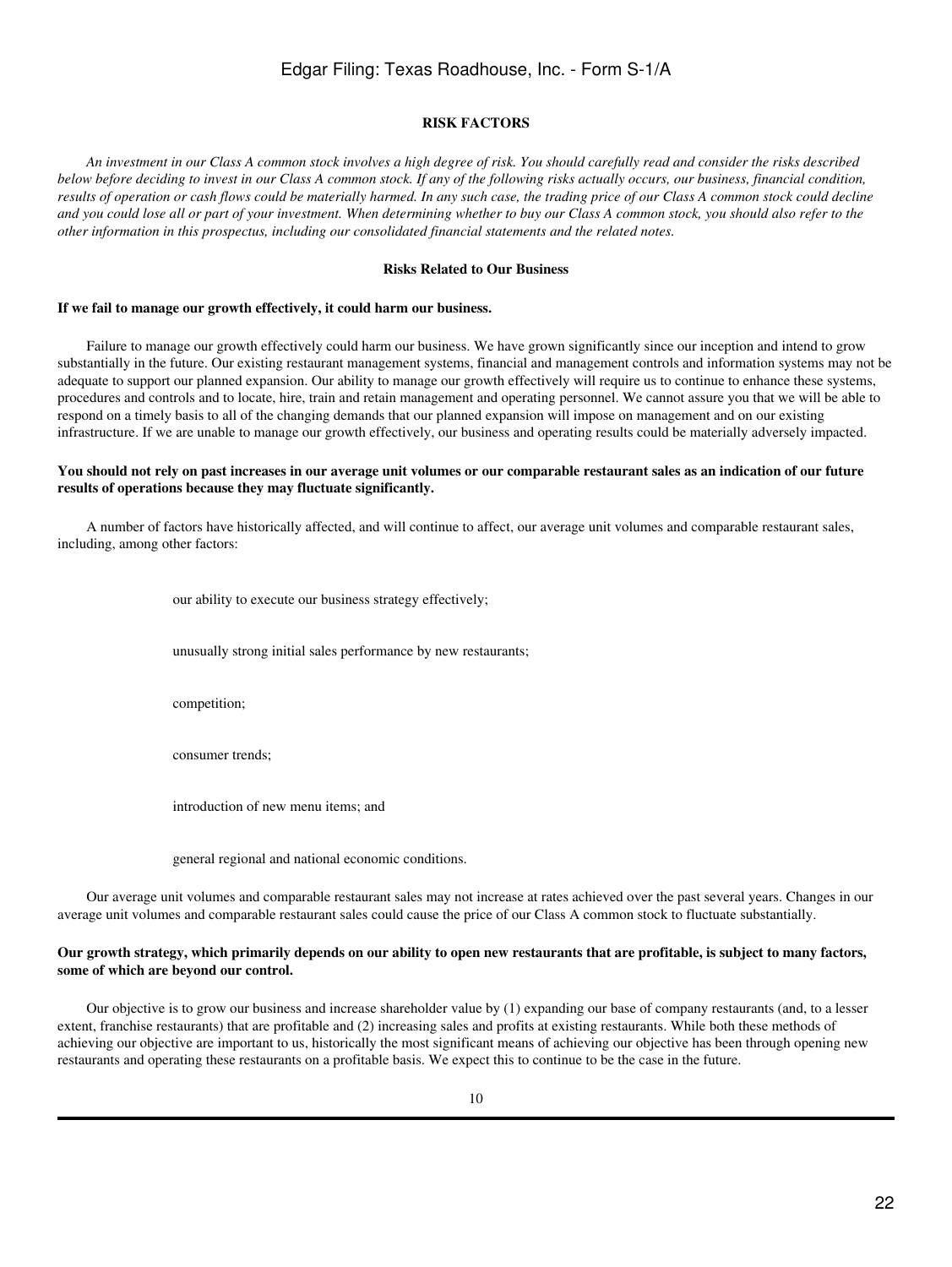We cannot assure you that we will be able to open new restaurants in accordance with our expansion plans. We have experienced delays in opening some of our restaurants in the past and may experience delays in the future. Delays or failures in opening new restaurants could materially adversely affect our growth strategy. One of our biggest challenges in executing our growth strategy is locating and securing an adequate supply of suitable new restaurant sites. Competition for suitable restaurant sites in our target markets is intense and we cannot assure you that we will be able to find sufficient suitable locations, or suitable purchase or lease terms, for our planned expansion in any future period. Our ability to open new restaurants will also depend on numerous other factors, some of which are beyond our control, including, but not limited to, the following:

our ability to hire, train and retain qualified operating personnel, especially market partners and managing partners;

the availability of construction materials and labor;

our ability to control construction and development costs of new restaurants;

our ability to secure required governmental approvals and permits in a timely manner, or at all;

our ability to secure liquor licenses;

the cost and availability of capital to fund construction costs and pre-opening expenses; and

weather and acts of God.

 Once opened, we anticipate that our new restaurants will generally take several months to reach planned operating levels due to start-up inefficiencies typically associated with new restaurants. We cannot assure you that any restaurant we open will be profitable or obtain operating results similar to those of our existing restaurants. Our ability to operate new restaurants profitably will depend on numerous factors, some of which are beyond our control, including, but not limited to, the following:

competition;

consumer acceptance of our restaurants in new markets;

the ability of the market partner and the managing partner to execute our business strategy at the new restaurant;

general regional and national economic conditions;

changes in government regulation; and

road construction and other factors limiting access to the restaurant.

Our failure to successfully open new restaurants that are profitable in accordance with our growth strategy could harm our business and future prospects.

**Our franchisees could take actions that could harm our business.**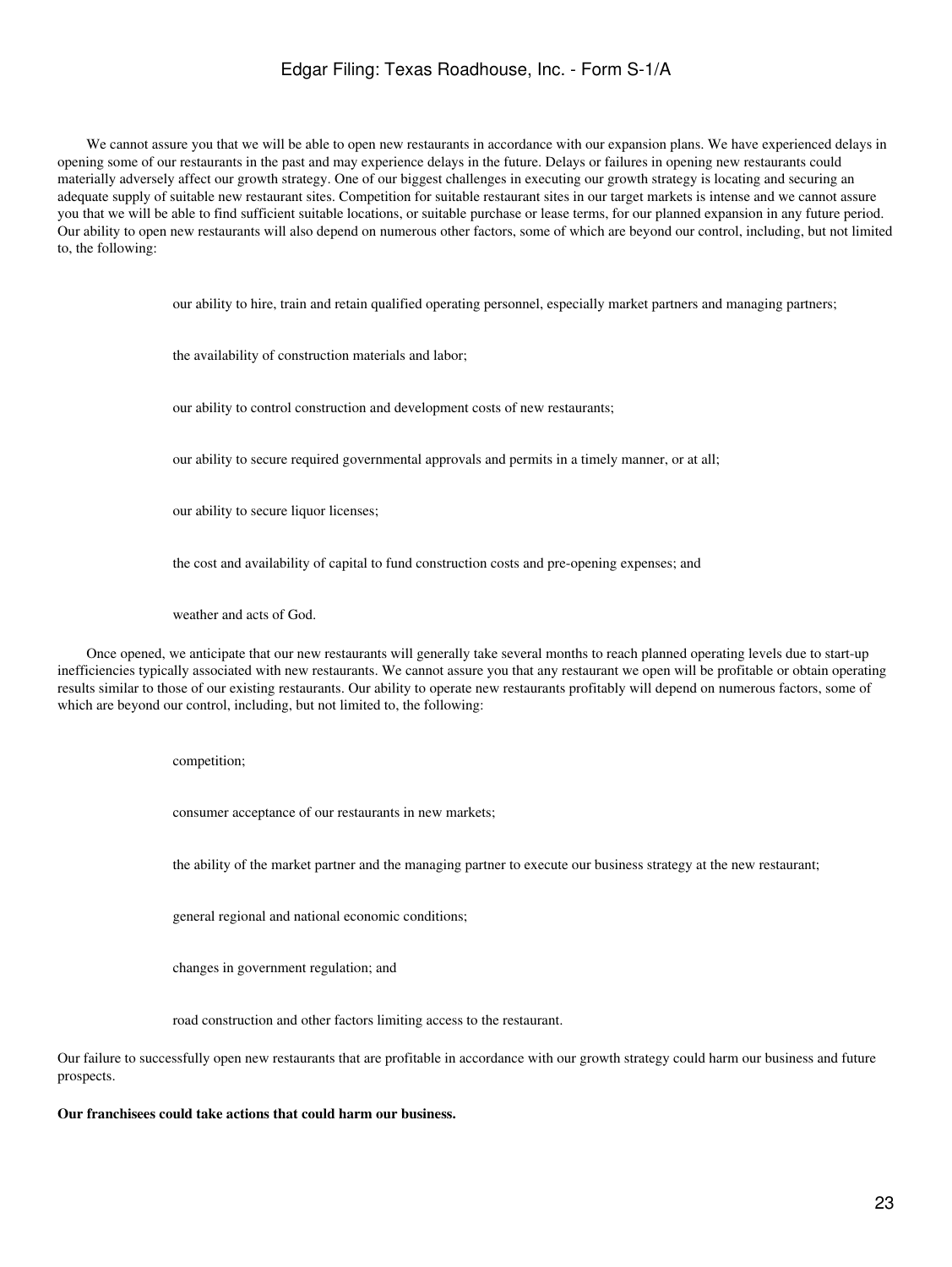Our franchisees are contractually obligated to operate their restaurants in accordance with Texas Roadhouse standards. We also provide training and support to franchisees. However, franchisees are independent third parties that we do not control, and the franchisees own, operate and oversee the daily operations of their restaurants. As a result, the ultimate success and quality of any franchise restaurant rests with the franchisee. If franchisees do not successfully operate restaurants in a manner consistent with our standards, the Texas Roadhouse image and reputation could be harmed, which in turn could adversely affect our business and operating results.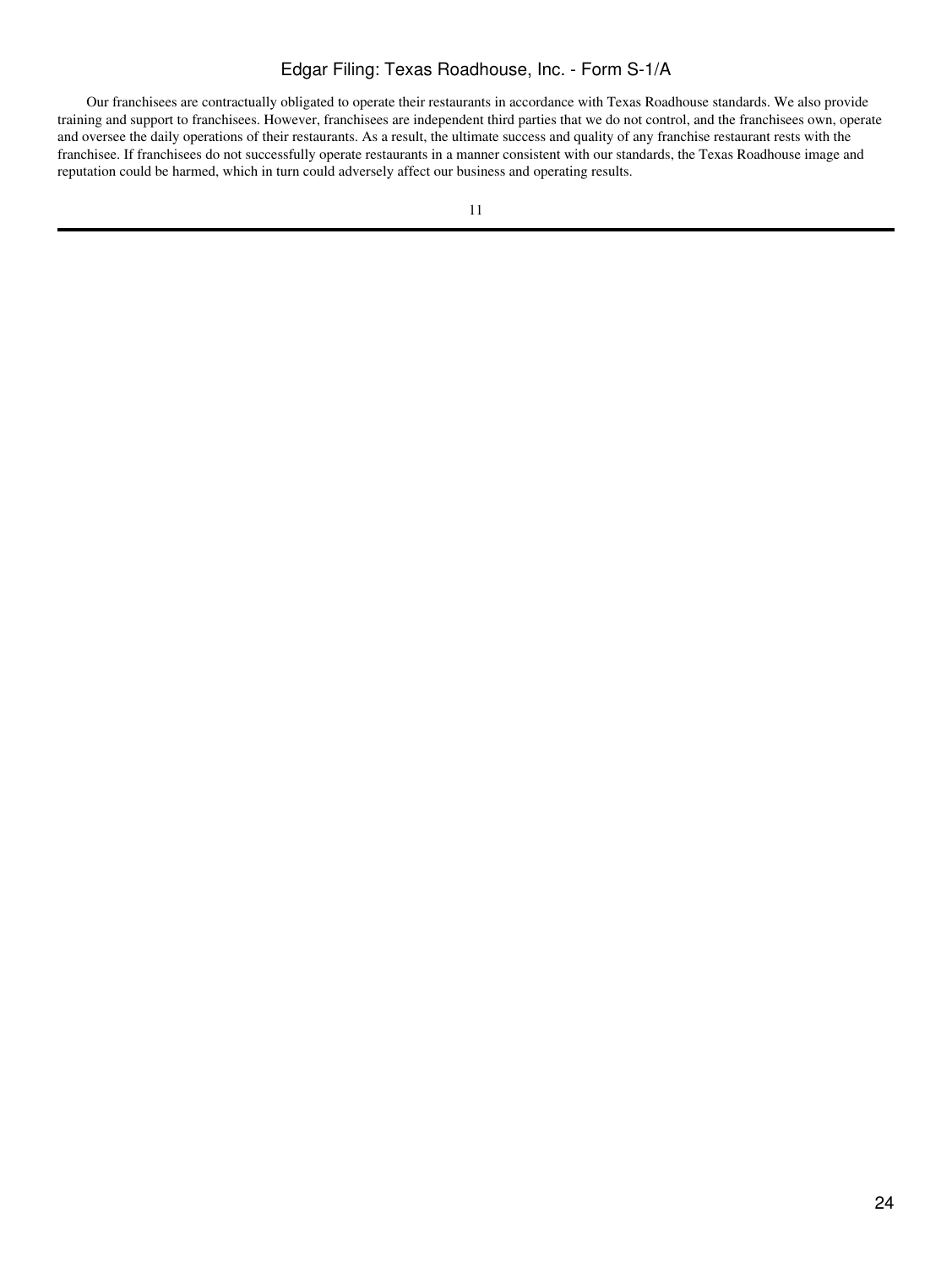### **Our quarterly operating results may fluctuate significantly and could fall below the expectations of securities analysts and investors due to a number of factors, some of which are beyond our control, resulting in a decline in our stock price.**

Our quarterly operating results may fluctuate significantly because of several factors, including:

the timing of new restaurant openings and related expenses;

restaurant operating costs for our newly-opened restaurants, which are often materially greater during the first several months of operation than thereafter;

labor availability and costs for hourly and management personnel;

profitability of our restaurants, especially in new markets;

changes in interest rates;

increases and decreases in average unit volumes and comparable restaurant sales;

impairment of long-lived assets, including goodwill, and any loss on restaurant closures;

general economic conditions, both nationally and locally;

negative publicity relating to the consumption of beef or other products we serve;

changes in consumer preferences and competitive conditions;

expansion to new markets;

increases in infrastructure costs; and

fluctuations in commodity prices.

 Our business is also subject to minor seasonal fluctuations. Historically, sales in most of our restaurants have been higher during the winter and summer months of each year. As a result, our quarterly operating results and comparable restaurant sales may fluctuate as a result of seasonality. Accordingly, results for any one quarter are not necessarily indicative of results to be expected for any other quarter or for any year and comparable restaurant sales for any particular future period may decrease. In the future, operating results may fall below the expectations of securities analysts and investors. In that event, the price of our Class A common stock would likely decrease.

#### **If we lose the services of any of our key management personnel, our business could suffer.**

 Our future success significantly depends on the continued services and performance of our key management personnel, particularly G. J. Hart, our president and chief executive officer; Scott M. Colosi, our chief financial officer; Steven L. Ortiz, our chief operating officer; and W. Kent Taylor, our founder and chairman. Our future performance will depend on our ability to motivate and retain these and other key officers and managers, particularly market partners and managing partners. Competition for these employees is intense. The loss of the services of members of our senior management or other key officers or managers or the inability to attract additional qualified personnel as needed could materially harm our business.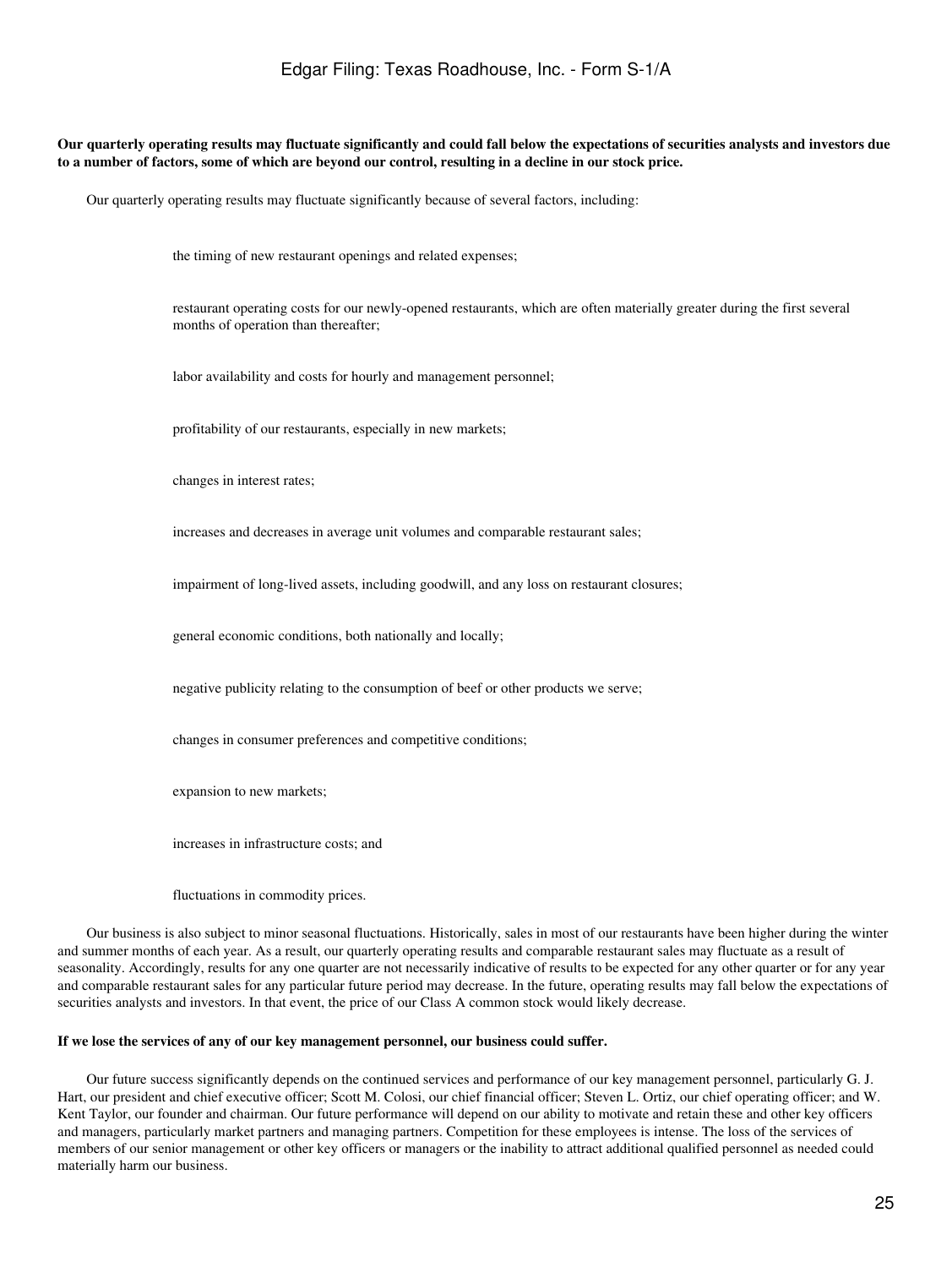### **Our failure or inability to enforce our trademarks or other proprietary rights could adversely affect our competitive position or the value of our brand.**

 We own certain common law trademark rights and a number of federal and international trademark and service mark registrations, including the Texas Roadhouse® name and logo, and proprietary rights relating to certain of our core menu offerings. We believe that our trademarks and other proprietary rights are important to our success and our competitive position. We, therefore,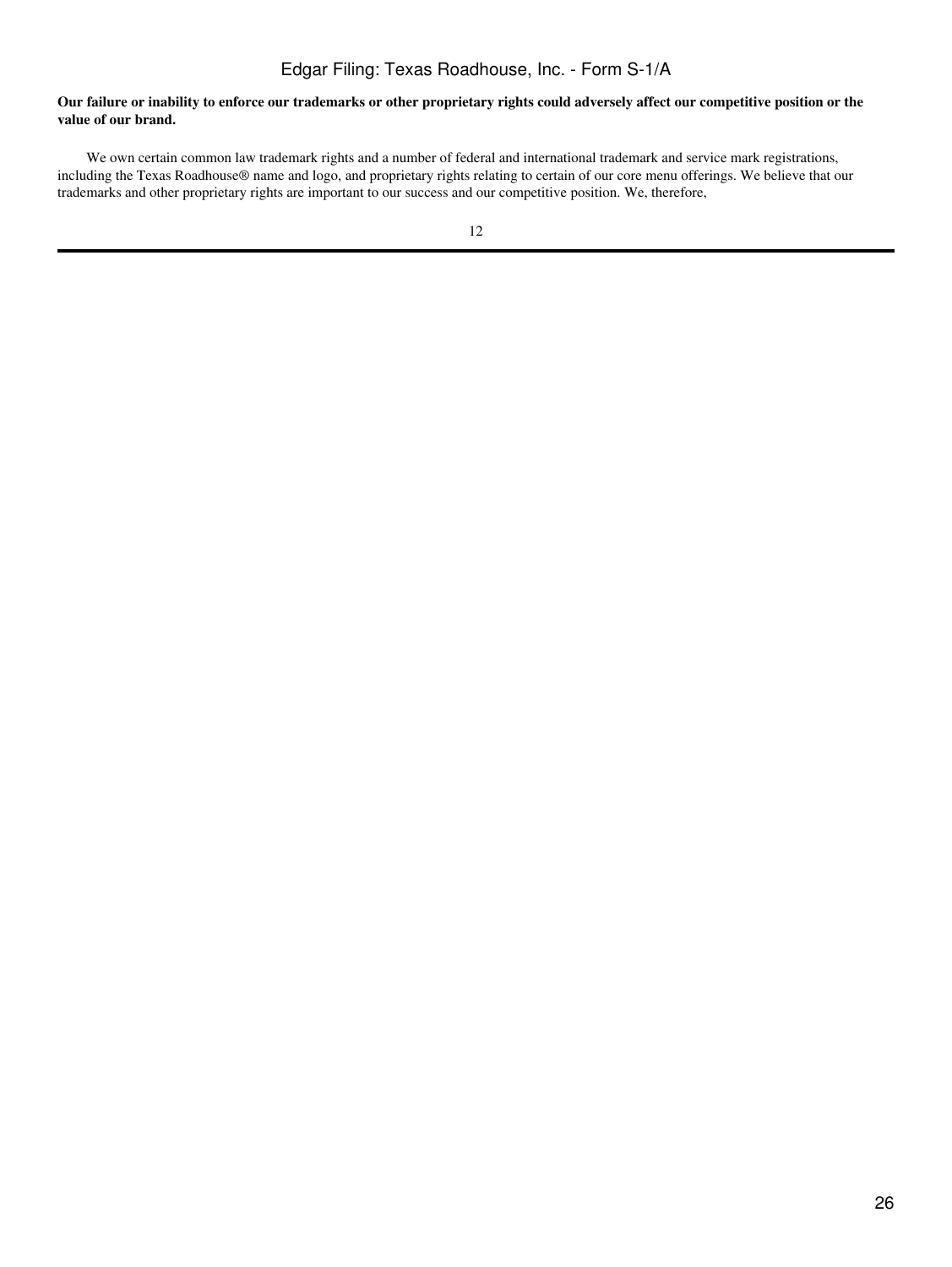devote appropriate resources to the protection of our trademarks and proprietary rights. The protective actions that we take, however, may not be enough to prevent unauthorized usage or imitation by others, which could harm our image, brand or competitive position and, if we commence litigation to enforce our rights, cause us to incur significant legal fees.

 We are not aware of any assertions that our trademarks or menu offerings infringe upon the proprietary rights of third parties, but we cannot assure you that third parties will not claim infringement by us in the future. Any such claim, whether or not it has merit, could be time-consuming, result in costly litigation, cause delays in introducing new menu items in the future or require us to enter into royalty or licensing agreements. As a result, any such claim could have a material adverse effect on our business, results of operations and financial condition.

### **We may need additional capital in the future and it may not be available on acceptable terms.**

 The development of our business may require significant additional capital in the future to, among other things, fund our operations and growth strategy. We have historically relied upon bank financing and private sales of equity interests in certain restaurants to fund our operations. Going forward, we will continue to rely on bank financing and also expect to access the debt and equity capital markets. There can be no assurance, however, that these sources of financing will be available on terms favorable to us, or at all. Our ability to obtain additional financing will be subject to a number of factors, including market conditions, our operating performance, investor sentiment and our ability to incur additional debt in compliance with agreements governing our outstanding debt. These factors may make the timing, amount, terms and conditions of additional financings unattractive to us. If we are unable to raise additional capital, our growth could be impeded.

### **Our existing credit facility limits our ability to incur additional debt.**

 Our credit facility prohibits us from incurring additional debt outside the facility except for equipment financing up to \$3 million, unsecured debt up to \$500,000 and up to \$20 million of debt incurred by majority-owned companies formed to own new restaurants. Additionally, the lenders' obligation to extend credit under the facility depends on our maintaining certain financial covenants, including a minimum consolidated fixed charge coverage ratio of 1.50 to 1.00 and a maximum consolidated leverage ratio of 3.00 to 1.00. If we are unable to maintain these ratios, we would be unable to obtain additional financing under this facility.

 We have also entered into other loan agreements with other lenders to finance various restaurants which impose financial covenants. Our loan agreement for our Mesquite, Texas restaurant requires us to maintain a minimum consolidated fixed charge coverage ratio of 1.20 to 1.00. Our loan agreement with another lender for our Pasadena, Texas restaurant also requires a minimum consolidated fixed charge coverage ratio of 1.20 to 1.00. Our loan agreement with a third lender for our New Philadelphia, Ohio restaurant requires a minimum fixed charge coverage ratio of 1.30 to 1.00. Finally, we have multiple loan agreements with a fourth lender for our restaurants located in Peoria, Arizona, Charlotte, North Carolina, and Wilmington, North Carolina, each of which imposes a covenant to maintain a debt coverage ratio of 1.20 to 1.00. A default under these loan agreements could result in a default under our existing credit facility, which in turn would limit our ability to secure additional funds under that facility. We are currently in compliance with all of our lenders' covenants. None of our other long-term loan agreements imposes financial covenants or otherwise limits our ability to borrow.

### **The acquisition of existing restaurants from our franchisees and licensees may have unanticipated consequences that could harm our business and our financial condition.**

 We have previously announced our intention to selectively acquire existing restaurants from our franchisees or licensees. To do so, we will need to identify suitable acquisition candidates, negotiate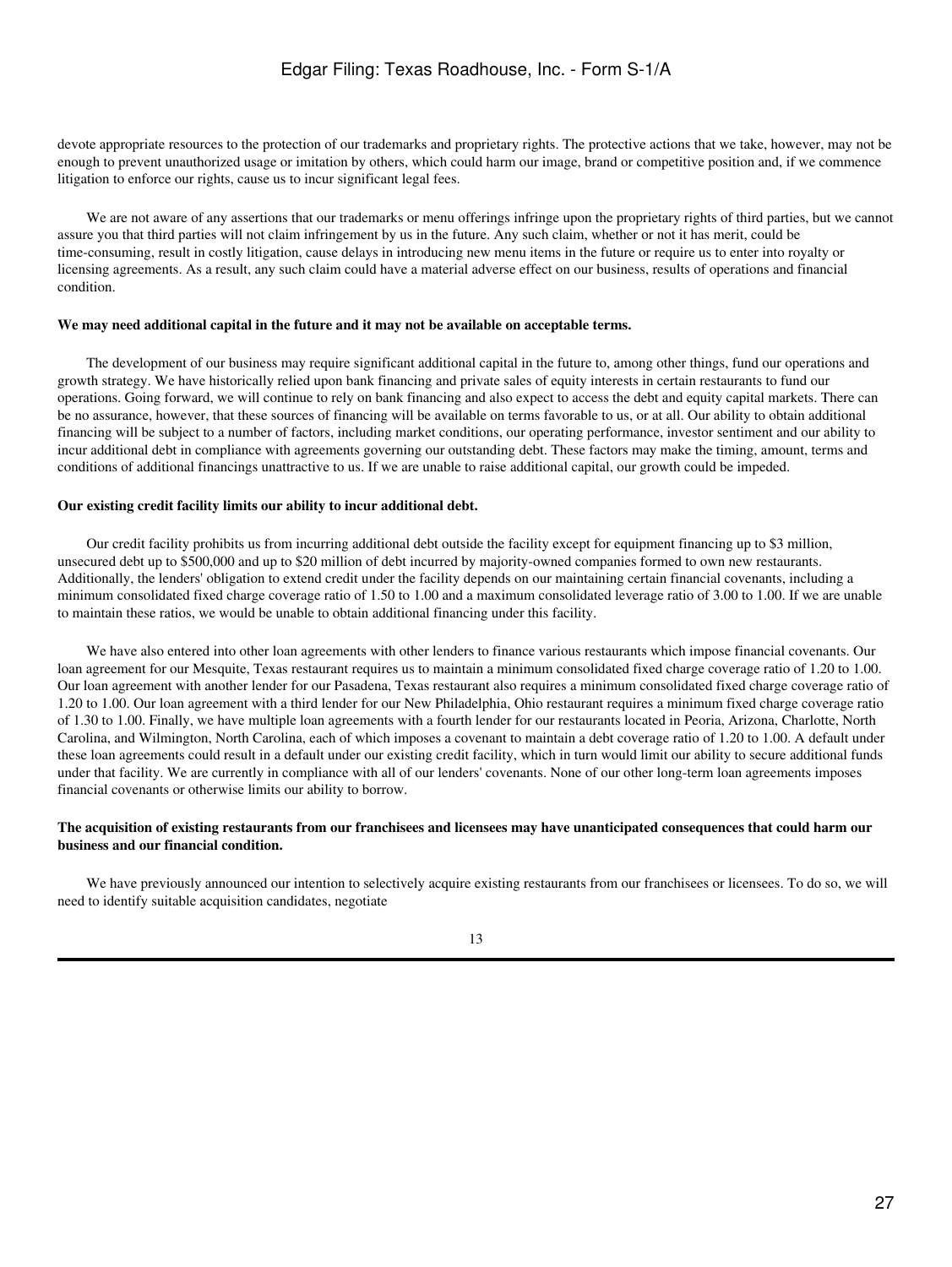acceptable acquisition terms if not already addressed in the franchise agreement, and obtain appropriate financing. Any acquisition that we pursue, whether or not successfully completed, may involve risks, including:

> material adverse effects on our operating results, particularly in the fiscal quarters immediately following the acquisition as the acquired restaurants are integrated into our operations;

risks associated with entering into markets or conducting operations where we have no or limited prior experience; and

the diversion of management's attention from other business concerns.

 Future acquisitions of existing restaurants from our franchisees or licensees, which may be accomplished through a cash purchase transaction, the issuance of shares of our Class A common stock or a combination of both, could have a dilutive impact on holders of our Class A common stock, and result in the incurrence of debt and contingent liabilities and impairment charges related to goodwill and other intangible assets, any of which could harm our business and financial condition. In our press release announcing our first quarter 2005 earnings, we announced our intention to acquire seven to 11 franchise restaurants. We expect these acquisitions to be completed during the fourth quarter of 2005 at the earliest. We currently anticipate that any acquisitions in 2005 will be accomplished using shares of Class A common stock.

### **Approximately 22% of our company restaurants are located in Texas and, as a result, we are sensitive to economic and other trends and developments in that state.**

 As of March 29, 2005, we operated a total of 24 company restaurants in Texas. As a result, we are particularly susceptible to adverse trends and economic conditions in this state, including its labor market. In addition, given our geographic concentration in this state, negative publicity regarding any of our restaurants in Texas could have a material adverse effect on our business and operations, as could other occurrences in Texas such as local strikes, energy shortages or increases in energy prices, droughts, earthquakes, fires or other natural disasters.

### **Our expansion into new markets may present increased risks due to our unfamiliarity with the area.**

 Some of our new restaurants will be located in areas where we have little or no meaningful experience. Those markets may have different competitive conditions, consumer tastes and discretionary spending patterns than our existing markets, which may cause our new restaurants to be less successful than restaurants in our existing markets. An additional risk of expanding into new markets is the lack of market awareness of the Texas Roadhouse® brand. Restaurants opened in new markets may open at lower average weekly sales volumes than restaurants opened in existing markets, and may have higher restaurant-level operating expense ratios than in existing markets. Sales at restaurants opened in new markets may take longer to reach average unit volumes, if at all, thereby affecting our overall profitability.

### **Risks Relating to the Food Service Industry**

#### **Our business is affected by changes in consumer preferences and discretionary spending.**

 Our success depends, in part, upon the popularity of our food products. Shifts in consumer preferences away from our restaurants or cuisine, particularly beef, would harm our business. Also, our success depends to a significant extent on discretionary consumer spending, which is influenced by general economic conditions and the availability of discretionary income. Accordingly, we may experience declines in sales during economic downturns or during periods of uncertainty like that which followed the terrorist attacks on the United States on September 11, 2001. Any material decline in the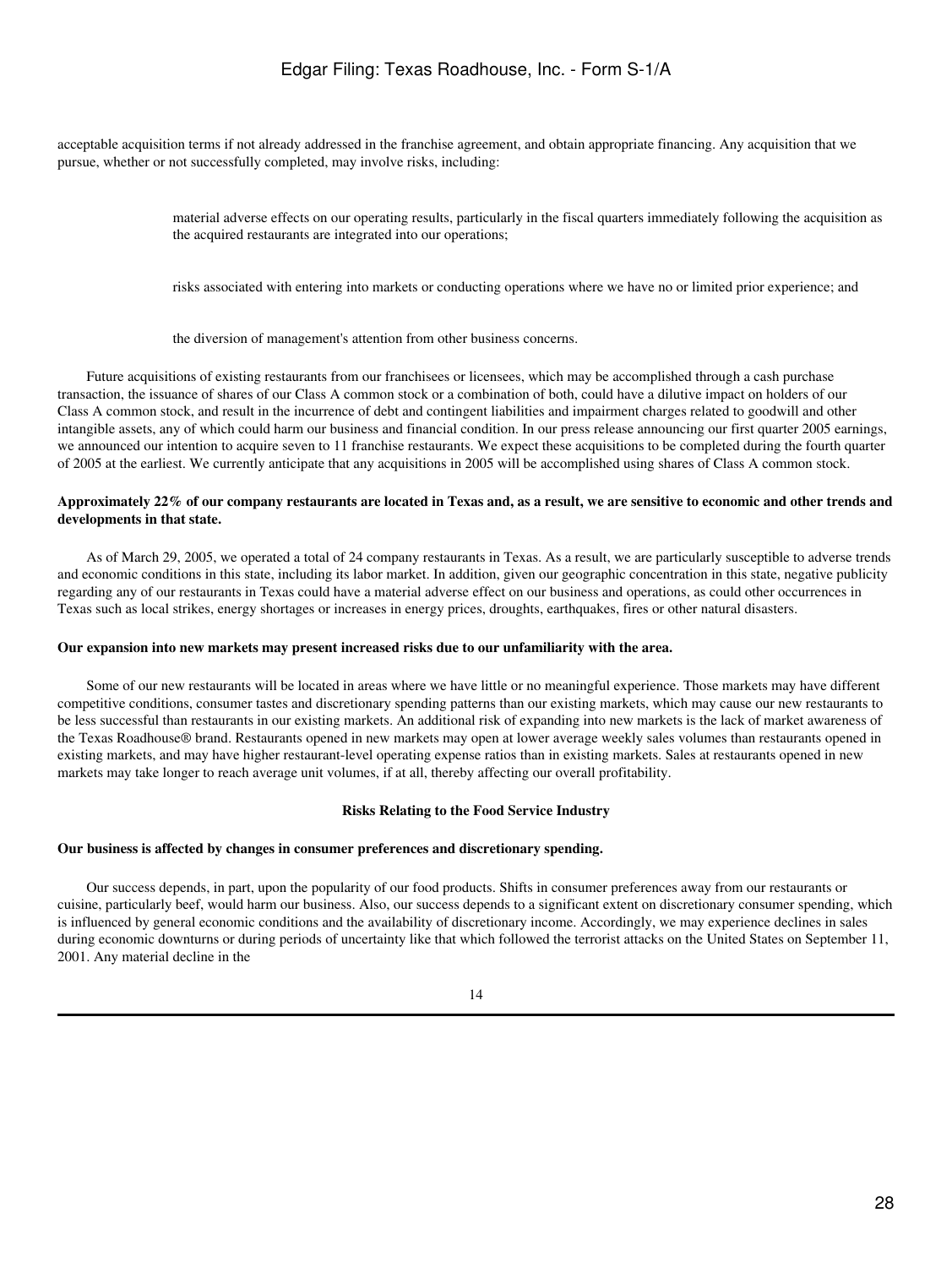amount of discretionary spending could have a material adverse effect on our sales, results of operations, business and financial condition.

#### **Our success depends on our ability to compete with many food service businesses.**

 The restaurant industry is intensely competitive and we compete with many well-established food service companies on the basis of taste, quality and price of products offered, guest service, atmosphere, location and overall guest experience. Our competitors include a large and diverse group of restaurant chains and individual restaurants that range from independent local operators that have opened restaurants in various markets to well-capitalized national restaurant companies. Many of our competitors or potential competitors have substantially greater financial and other resources than we do, which may allow them to react to changes in pricing, marketing and the casual dining restaurant industry better than we can. As our competitors expand their operations, we expect competition to intensify. We also compete with other restaurant chains and other retail businesses for quality site locations and hourly employees.

### **Changes in food and supply costs could adversely affect our results of operations.**

 Our profitability depends in part on our ability to anticipate and react to changes in food and supply costs. Any increase in food prices, particularly proteins, could adversely affect our operating results. In addition, we are susceptible to increases in food costs as a result of factors beyond our control, such as weather conditions, food safety concerns, product recalls and government regulations. We cannot predict whether we will be able to anticipate and react to changing food costs by adjusting our purchasing practices and menu prices, and a failure to do so could adversely affect our operating results. In addition, because we provide a moderately priced product, we may not seek to or be able to pass along price increases to our guests.

 We currently purchase most of our beef from one of the largest beef suppliers in the country. If this vendor were unable to fulfill its obligations under its contracts, we could encounter supply shortages and incur higher costs to secure adequate supplies, either of which would harm our business.

### **The food service industry is affected by litigation and publicity concerning food quality, health and other issues, which can cause guests to avoid our restaurants and result in significant liabilities or litigation costs.**

 Food service businesses can be adversely affected by litigation and complaints from guests or government authorities resulting from food quality, illness, injury or other health concerns or operating issues stemming from one restaurant or a limited number of restaurants. Adverse publicity about these allegations may negatively affect us, regardless of whether the allegations are true, by discouraging guests from eating at our restaurants. We could also incur significant liabilities if a lawsuit or claim results in a decision against us or litigation costs regardless of the result.

 In June 2004, we voluntarily closed our Fort Collins, Colorado restaurant for two days while local health officials investigated reports from more than 200 customers and employees that had become ill with flu-like symptoms after spending time in the restaurant on one Saturday. None of the persons interviewed was hospitalized. We understand that investigators for the local health authorities have concluded that the illnesses were caused by a norovirus. This is a common virus that is rapidly transmitted by person-to-person contact in enclosed spaces such as restaurants, nursing homes and hospitals, schools and day care centers and vacation settings including cruise ships. According to the Centers for Disease Control, an estimated 23 million cases of acute gastroenteritis annually are due to norovirus infection. Local health department officials were unable to determine the cause of the norovirus outbreak in our restaurant. To date, the incident has not had an adverse impact on any of our restaurants other than the one where it occurred, and no lawsuits or other proceedings have been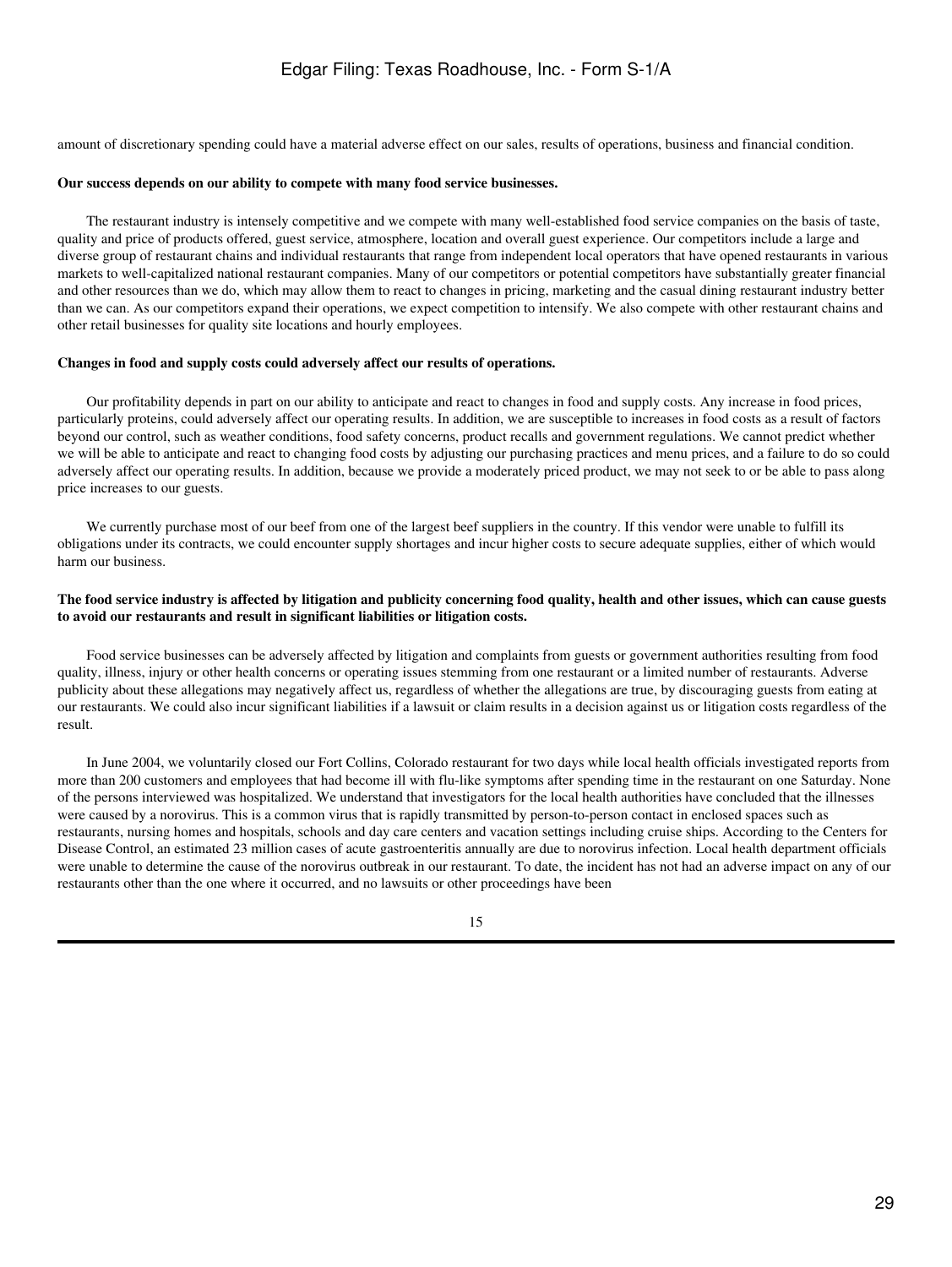initiated as a result of the incident. Continued adverse publicity or legal proceedings arising from the incident could harm our business.

### **Health concerns relating to the consumption of beef or other food products could affect consumer preferences and could negatively impact our results of operations.**

 Like other restaurant chains, consumer preferences could be affected by health concerns about the consumption of beef, the key ingredient in many of our menu items, or negative publicity concerning food quality, illness and injury generally. In recent years there has been negative publicity concerning e-coli, hepatitis A, "mad cow" and "foot-and-mouth" disease. This negative publicity, as well as any other negative publicity concerning food products we serve, may adversely affect demand for our food and could result in a decrease in guest traffic to our restaurants. If we react to the negative publicity by changing our concept or our menu, we may lose guests who do not prefer the new concept or menu, and may not be able to attract sufficient new guests to produce the revenue needed to make our restaurants profitable. In addition, we may have different or additional competitors for our intended guests as a result of a change in our concept and may not be able to compete successfully against those competitors. A decrease in guest traffic to our restaurants as a result of these health concerns or negative publicity or as a result of a change in our menu or concept could materially harm our business.

#### **Our business could be adversely affected by increased labor costs or labor shortages.**

 Labor is a primary component in the cost of operating our business. We devote significant resources to recruiting and training our managers and hourly employees. Increased labor costs due to competition, increased minimum wage or employee benefits costs or otherwise, would adversely impact our operating expenses. In addition, our success depends on our ability to attract, motivate and retain qualified employees, including restaurant managers and staff, to keep pace with our growth strategy. If we are unable to do so, our results of operations may be adversely affected.

### **We may not be able to obtain and maintain licenses and permits necessary to operate our restaurants and compliance with laws could adversely affect our operating results.**

 The restaurant industry is subject to various federal, state and local government regulations, including those relating to the sale of food and alcoholic beverages. Such regulations are subject to change from time to time. The failure to obtain and maintain these licenses, permits and approvals, including liquor licenses, could adversely affect our operating results. Difficulties or failure to obtain the required licenses and approvals could delay or result in our decision to cancel the opening of new restaurants. Local authorities may revoke, suspend or deny renewal of our liquor licenses if they determine that our conduct violates applicable regulations.

 In addition to our having to comply with these licensing requirements, various federal and state labor laws govern our relationship with our employees and affect operating costs. These laws include minimum wage requirements, overtime pay, unemployment tax rates, workers' compensation rates, citizenship requirements and sales taxes. A number of factors could adversely affect our operating results, including:

> additional government-imposed increases in minimum wages, overtime pay, paid leaves of absence and mandated health benefits;

increased tax reporting and tax payment requirements for employees who receive gratuities;

a reduction in the number of states that allow gratuities to be credited toward minimum wage requirements; and

increased employee litigation including claims relating to the Fair Labor Standards Act.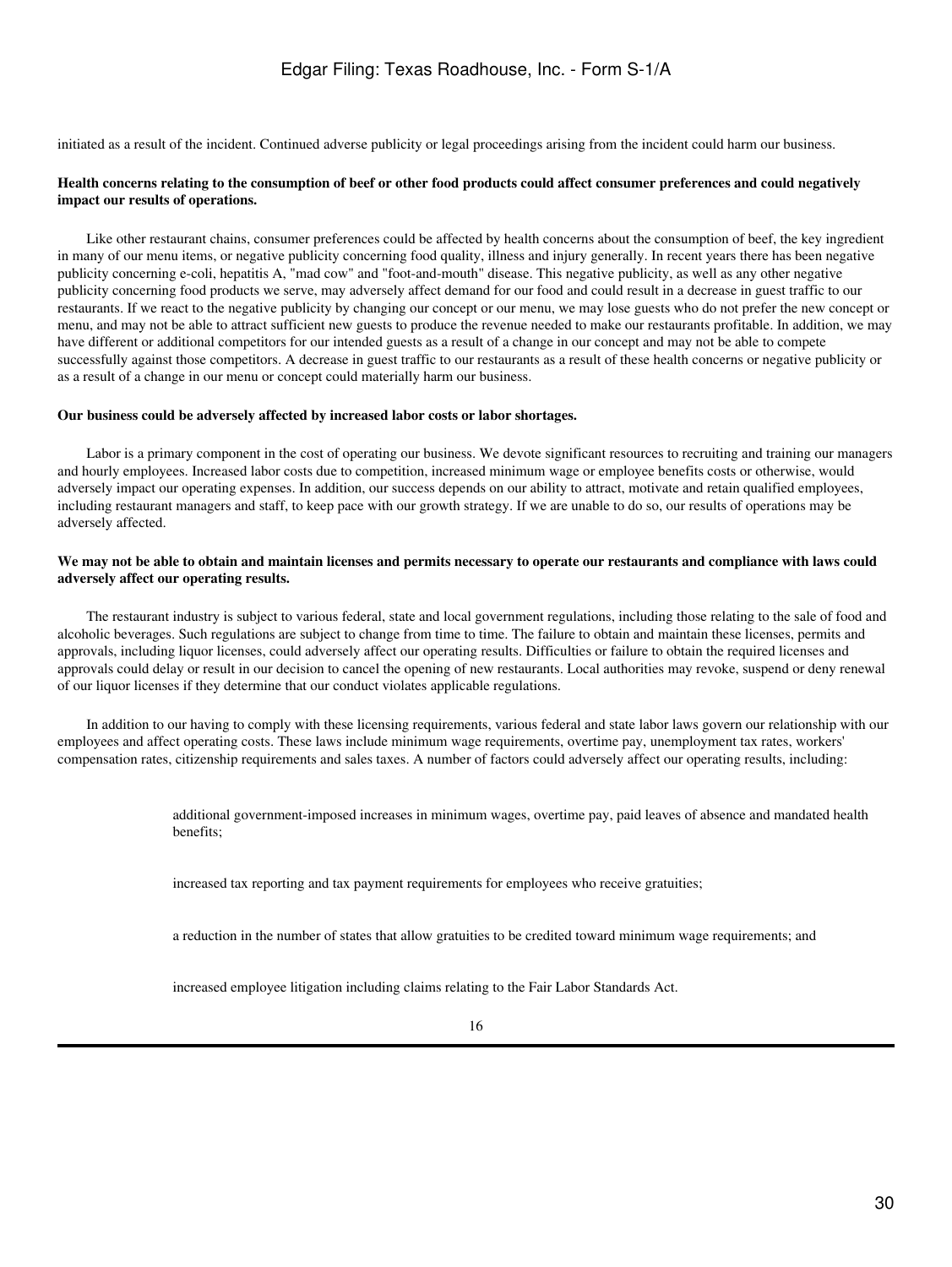The federal Americans with Disabilities Act prohibits discrimination on the basis of disability in public accommodations and employment. Although our restaurants are designed to be accessible to the disabled, we could be required to make modifications to our restaurants to provide service to, or make reasonable accommodations for disabled persons.

### **Complaints or litigation may hurt us.**

 Occasionally, our guests file complaints or lawsuits against us alleging that we are responsible for some illness or injury they suffered at or after a visit to our restaurants, or that we have problems with food quality or operations. We are also subject to a variety of other claims arising in the ordinary course of our business, including personal injury claims, contract claims, claims from franchisees and claims alleging violations of federal and state law regarding workplace and employment matters, discrimination and similar matters, or we could become subject to class action lawsuits related to these matters in the future. The restaurant industry has also been subject to a growing number of claims that the menus and actions of restaurant chains have led to the obesity of certain of their guests. In addition, we are subject to "dram shop" statutes. These statutes generally allow a person injured by an intoxicated person to recover damages from an establishment that wrongfully served alcoholic beverages to the intoxicated person. Recent litigation against restaurant chains has resulted in significant judgments, including punitive damages, under dram shop statutes. Because a plaintiff may seek punitive damages, which may not be covered by insurance, this type of action could have an adverse impact on our financial condition and results of operations. Regardless of whether any claims against us are valid or whether we are liable, claims may be expensive to defend and may divert time and money away from our operations and hurt our performance. A judgment significantly in excess of our insurance coverage for any claims could materially adversely affect our financial condition or results of operations. Further, adverse publicity resulting from these allegations may materially adversely affect us and our restaurants.

### **Our current insurance may not provide adequate levels of coverage against claims.**

We currently maintain insurance customary for businesses of our size and type. However, there are types of losses we may incur that cannot be insured against or that we believe are not economically reasonable to insure, such as losses due to natural disasters or acts of terrorism. Such damages could have a material adverse effect on our business and results of operations. In addition, we self-insure a significant portion of expected losses under our workers compensation, general liability and property insurance programs. Unanticipated changes in the actuarial assumptions and management estimates underlying our reserves for these losses could result in materially different amounts of expense under these programs, which could have a material adverse effect on our financial condition and results of operations.

### **Risks Related to This Offering**

### **Provisions in our charter documents and Delaware law may delay or prevent our acquisition by a third party.**

 Our certificate of incorporation and by-laws contain several provisions that may make it more difficult for a third party to acquire control of us without the approval of our Board of Directors. These provisions include, among other things, elimination of stockholder action by written consent, advance notice for raising business or making nominations at meetings and "blank check" preferred stock. Blank check preferred stock enables our Board of Directors, without approval of the Class A shareholders, to designate and issue additional series of preferred stock with such dividend, liquidation, conversion, voting or other rights, including the right to issue convertible securities with no limitations on conversion as our Board of Directors may determine. The issuance of blank check preferred stock may adversely affect the voting and other rights of the holders of our common stock as our Board of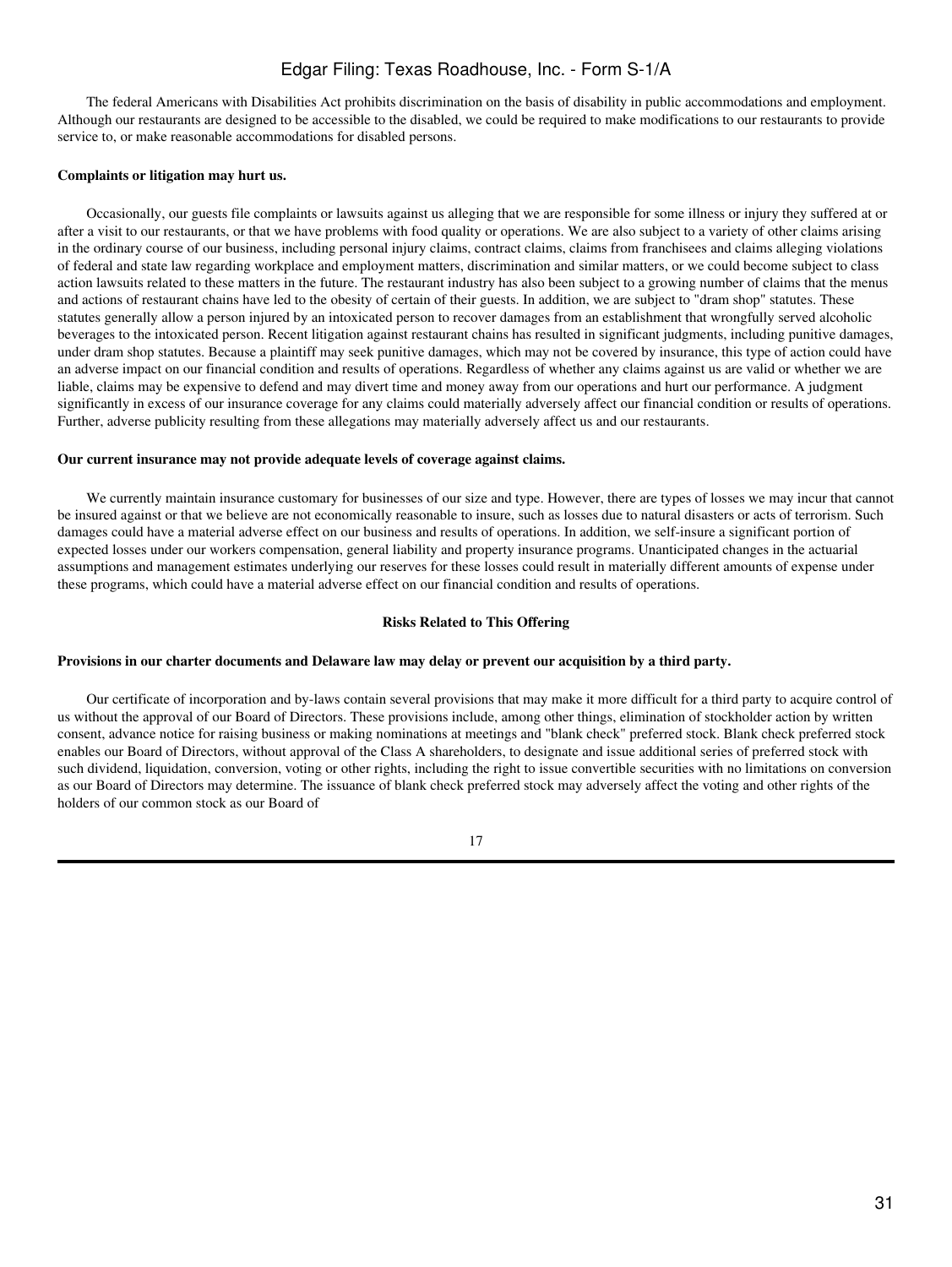Directors may designate and issue preferred stock with terms that are senior to our common stock. These provisions may make it more difficult or expensive for a third party to acquire a majority of our outstanding common stock. These provisions also may delay, prevent or deter a merger, acquisition, tender offer, proxy contest or other transaction that might otherwise result in our stockholders receiving a premium over the market price for their Class A common stock. See "Description of Capital Stock."

 The Delaware General Corporation Law prohibits us from engaging in "business combinations" with "interested shareholders" (with some exceptions) unless such transaction is approved in a prescribed manner. The existence of this provision could have an anti-takeover effect with respect to transactions not approved in advance by the Board of Directors, including discouraging attempts that might result in a premium over the market price for our common stock.

### **There may be an adverse effect on the value of our Class A common stock due to the disparate voting rights of our Class A common stock and our Class B common stock.**

 The holders of our Class A common stock and Class B common stock generally have identical rights except that (1) on all matters to be voted on by stockholders, holders of our Class A common stock are entitled to one vote per share while holders of our Class B common stock are entitled to ten votes per share, and (2) holders of our Class A common stock are not entitled to vote on any alteration of the powers, preferences or special rights of the Class B common stock that would not adversely affect the holders of our Class A common stock. The difference in the voting rights of our Class A common stock and Class B common stock could adversely affect the value of the Class A common stock to the extent that any investor or potential future purchaser of our Class A common stock ascribes value to the superior voting rights of our Class B common stock. See "Description of Capital Stock" for a description of our common stock and rights associated with it.

### **The sale of a substantial number of shares of our common stock into the public market could depress our stock price.**

 As of May 31, 2005, after giving effect to this offering (and 386,920 shares to be issued upon option exercises related to shares to be sold in this offering), we would have had 32,011,130 shares of Class A common stock outstanding. Additionally, there are 2,632,688 shares of Class B common stock outstanding, which may be converted into shares of Class A common stock. Of these shares, 14,075,355 shares of Class A common stock, which includes all of the 3,180,826 shares sold in this offering, as well as the shares sold in our initial public offering, will be freely tradable without restriction or further registration under the Securities Act of 1933, unless such shares have been purchased by our "affiliates" as that term is defined in Rule 144 under the Securities Act. The remaining 20,568,463 shares of Class A and Class B common stock, which were issued in connection with our corporate reorganization on October 8, 2004, are "restricted securities" as that term is defined in Rule 144 under the Securities Act, described below. Of these remaining "restricted securities":

> the holding period for 2,810,813 shares commenced more than one year prior to the date of this prospectus and may be publicly sold at any time, subject to the volume and other restrictions under Rule 144 described above; however, all of these shares are held by Mr. Taylor and are subject to a lock-up agreement, described below, for a period of 90 days following the date of this prospectus; and

the holding period for 17,757,650 shares commenced on October 8, 2004, and accordingly, such shares would not be available for sale in the public markets pursuant to Rule 144 until October 8, 2005. Of these shares, 10,009,650 shares are held by non-affiliates, which means that following the end of the Rule 144(k) two-year holding period on October 7, 2006, such shares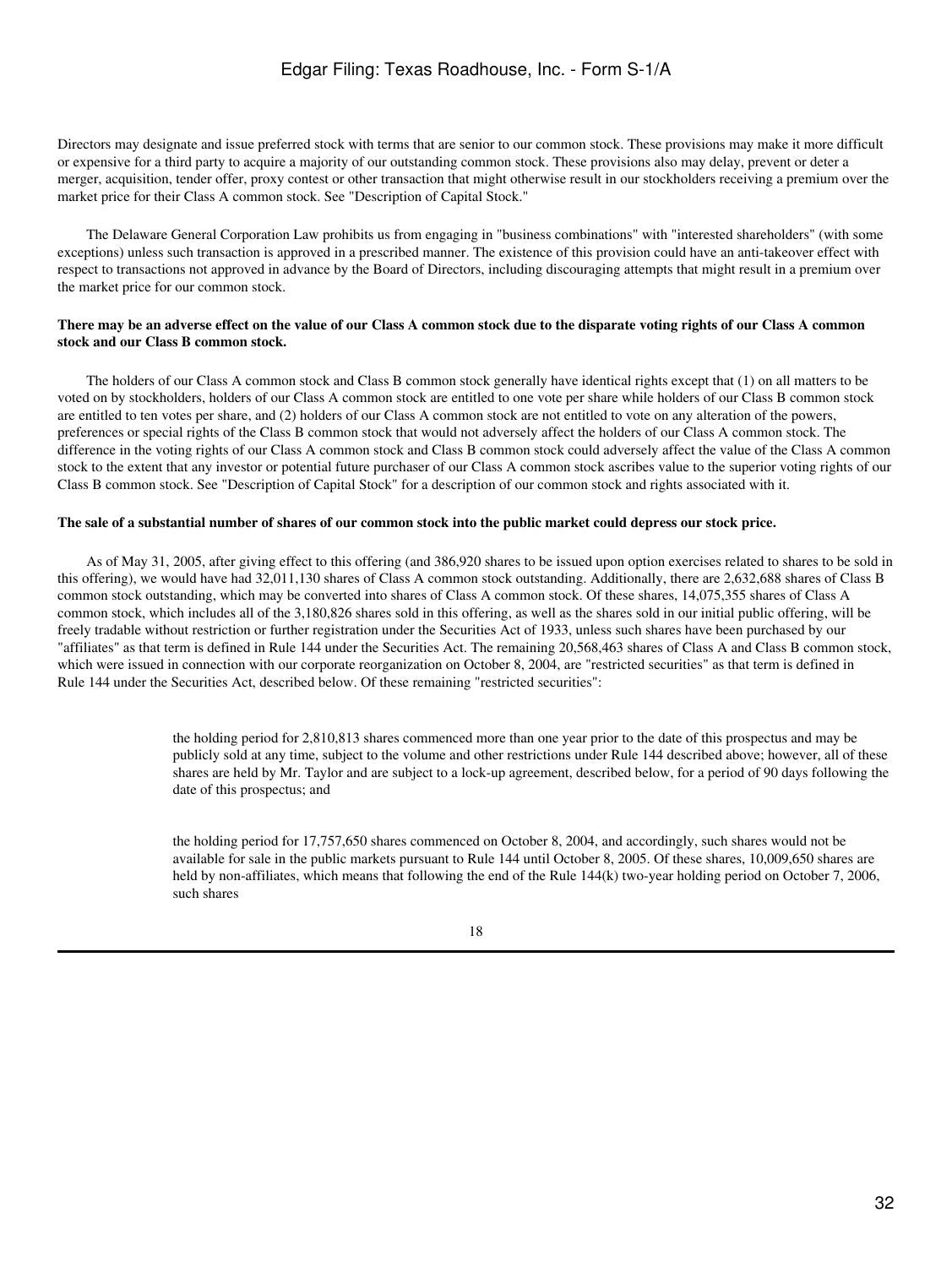would be freely tradeable in the public markets without being subject to the volume limitations and other restrictions under Rule 144.

 In addition we, our executive officers and directors and the selling stockholders in this offering have agreed not to issue, sell, transfer or otherwise dispose of any shares of our common stock for a period of 90 days after the date of this prospectus. These lock-up agreements are subject to a number of exceptions and holders may be released from these agreements without prior notice at the discretion of Banc of America Securities LLC and Wachovia Capital Markets, LLC. See "Shares Eligible For Future Sale."

 Sales of substantial amounts of Class A common stock in the public market, or the perception that these sales may occur, could adversely affect the prevailing market price of our Class A common stock and our ability to raise capital through a public offering of our equity securities. See "Shares Eligible for Future Sale" which describes the circumstances under which restricted shares or shares held by affiliates may be sold in the public market.

### **Our founder and chairman controls our company and this control could inhibit potential changes of control.**

 Following this offering, our founder and chairman, W. Kent Taylor, will beneficially own all of our outstanding shares of Class B common stock and 7,228,696 shares of Class A common stock, representing approximately 57.5% of our voting power. As a result, Mr. Taylor has the ability to control our management and affairs and the outcome of all matters requiring stockholder approval, including the election and removal of our entire Board of Directors, any merger, consolidation or sale of all or substantially all of our assets. The Class B common stock has ten votes per share, while Class A common stock, which is the stock we are offering in this prospectus, has one vote per share. While this dual-class structure is in effect, W. Kent Taylor is able to control all matters submitted to our stockholders even if in the future he were to own significantly less than 50% of the equity of our company. This concentrated control could discourage others from initiating any potential merger, takeover or other change of control transaction that may otherwise be beneficial to our businesses. As a result, the market price of Class A common stock could be adversely affected.

### **Our founder and chairman controls our company and his interests may differ from your interests.**

 As a result of W. Kent Taylor's controlling interest in our Company as described above, Mr. Taylor is able to exercise a controlling influence over our business and affairs and to unilaterally determine the outcome of any matter submitted to a vote of our stockholders. Mr. Taylor's interests in our company may differ from the interests of our other stockholders, and Mr. Taylor could take actions or make decisions that are not in your best interests.

### **We have no plans to pay cash dividends.**

We do not anticipate declaring or paying any cash dividends on our common stock in the foreseeable future. See "Dividend Policy."

#### **As a holding company, we depend on distributions from our subsidiaries.**

 We hold our restaurants and our other operating assets through wholly-owned subsidiaries. Because of our holding company structure, we depend upon distributions from our subsidiaries to meet our obligations. Our subsidiaries may pay distributions to Texas Roadhouse, Inc. only as long as those distributions would not cause the subsidiary's liabilities to exceed its assets or render the subsidiary unable to pay its obligations as they become due in the ordinary course of business. Restrictions on our ability to access operating cash flow from our operating subsidiaries could restrict our growth and make it more difficult to execute our business strategy.

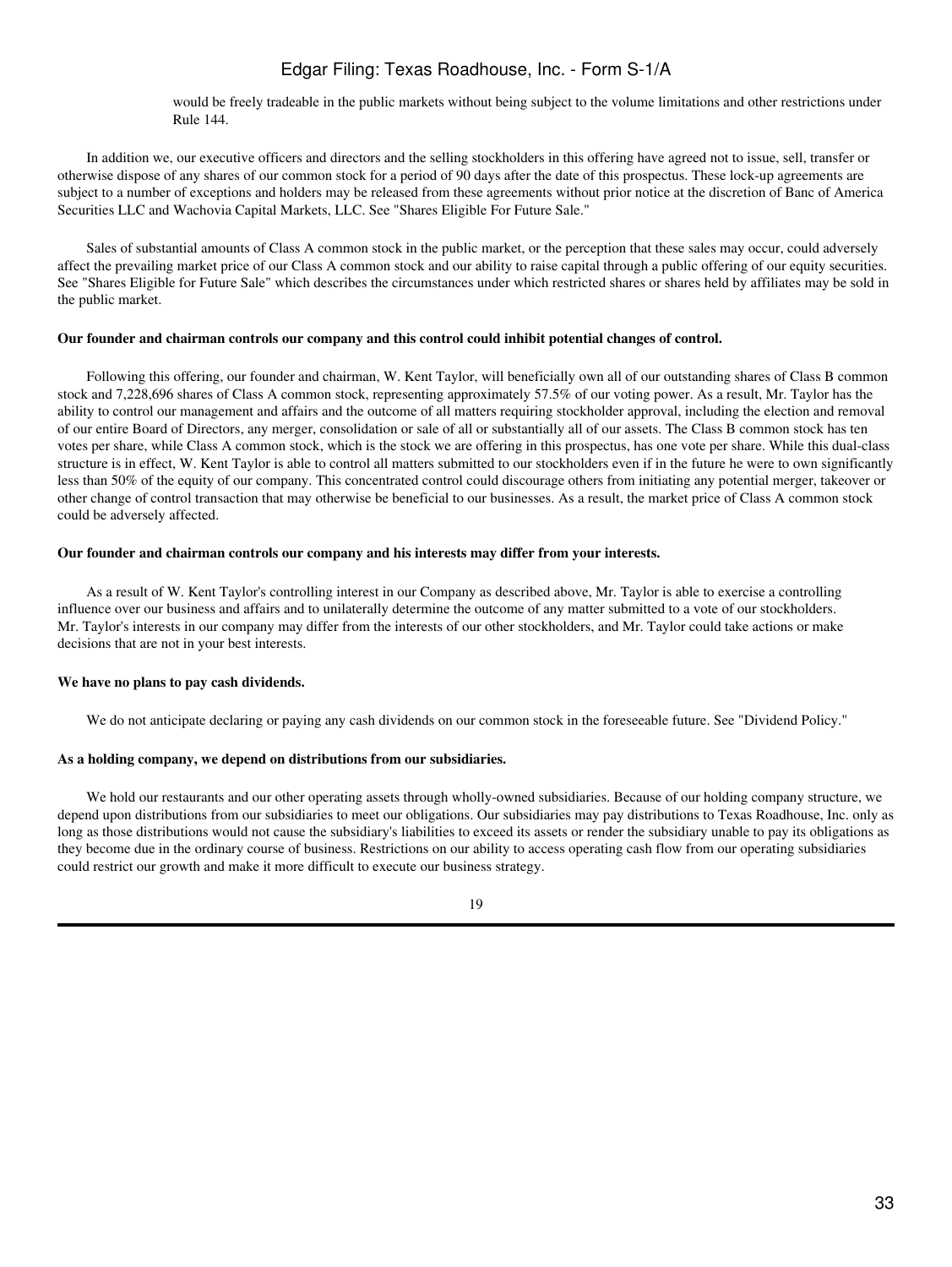### **SPECIAL NOTE REGARDING FORWARD-LOOKING STATEMENTS**

 This prospectus contains statements about future events and expectations that constitute forward-looking statements. Forward-looking statements are based on our beliefs, assumptions and expectations of our future financial and operating performance and growth plans, taking into account the information currently available to us. These statements are not statements of historical fact. Forward-looking statements involve risks and uncertainties that may cause our actual results to differ materially from the expectations of future results we express or imply in any forward-looking statements. In addition to the other factors discussed under "Risk Factors" elsewhere in this prospectus, factors that could contribute to these differences include, but are not limited to:

our ability to raise capital in the future;

our ability to successfully execute our growth strategy;

our ability to successfully open new restaurants or acquire franchise restaurants;

the continued service of key management personnel;

health concerns about our food products;

our ability to attract, motivate and retain qualified employees;

the impact of federal, state or local government regulations relating to our employees or the sale of food and alcoholic beverages;

the impact of litigation;

the cost of our principal food products;

labor shortages or increased labor costs;

changes in consumer preferences and demographic trends;

increasing competition in the casual dining segment of the restaurant industry;

our ability to successfully expand into new markets;

the rate of growth of general and administrative expenses associated with building a strengthened corporate infrastructure to support our growth initiatives;

negative publicity regarding food safety and health concerns;

our franchisees' adherence to our practices, policies and procedures;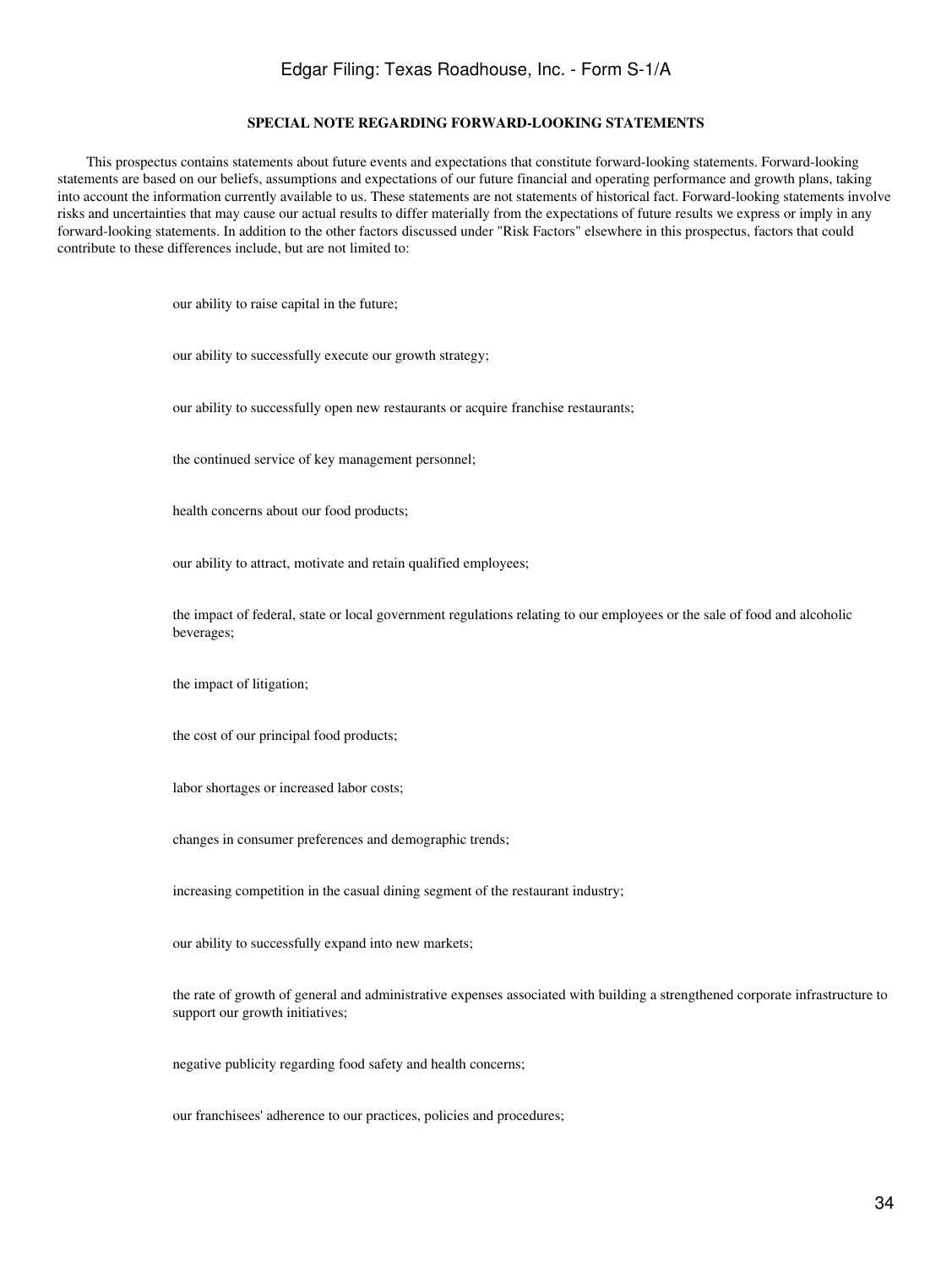potential fluctuation in our quarterly operating results due to seasonality and other factors;

supply and delivery shortages or interruptions;

inadequate protection of our intellectual property;

volatility of actuarially determined insurance losses and loss estimates;

adoption of new, or changes in existing, accounting policies and practices;

adverse weather conditions which impact guest traffic at our restaurants; and

adverse economic conditions.

 The words "believe," "may," "should," "anticipate," "estimate," "expect," "intend," "objective," "seek," "plan," "strive" or similar words, or the negatives of these words, identify forward-looking statements. We qualify any forward-looking statements entirely by these cautionary factors.

 Other risks, uncertainties and factors, including those discussed under "Risk Factors," could cause our actual results to differ materially from those projected in any forward-looking statements we make.

 We assume no obligation to publicly update or revise these forward-looking statements for any reason, or to update the reasons actual results could differ materially from those anticipated in these forward-looking statements, even if new information becomes available in the future.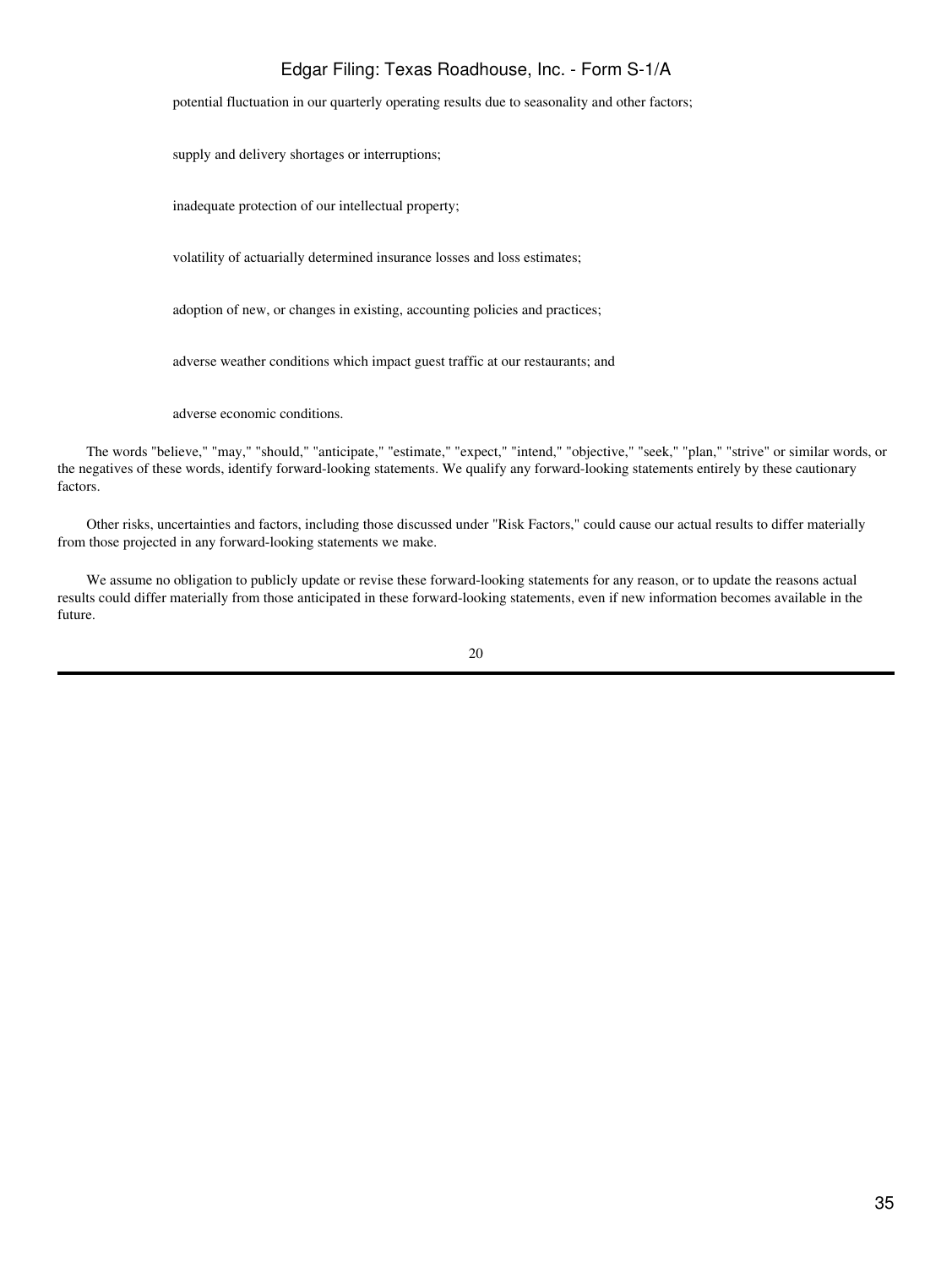### **USE OF PROCEEDS**

 The estimated net proceeds from our sale of 350,000 shares of Class A common stock in this offering, after deducting estimated underwriting discounts, commissions and other estimated offering expenses payable by us, will be approximately \$10.4 million, assuming an offering price of \$32.22 per share, which was the reported last sale price of our Class A common stock on the Nasdaq National Market on June 17, 2005. We will not receive any proceeds from the sale of shares of Class A common stock offered by any selling stockholder. We intend to use the net proceeds to repay all of our approximately \$4.0 million outstanding borrowings under our credit facility, including accrued interest thereon. The borrowings bore interest at 3.47% at March 29, 2005, and were used for working capital. The credit facility has a maturity date of October 2009. We intend to use the remaining net proceeds to fund the development of new restaurants and for general corporate purposes. We will also receive approximately \$1.2 million upon option exercises related to 386,920 shares to be sold in this offering.

### **DIVIDEND POLICY**

We intend to retain our future earnings, if any, to finance the future development and operation of our business. Accordingly, we do not anticipate paying any dividends on our common stock in the foreseeable future. Any future changes in our dividend policy will be made at the discretion of our Board of Directors and will depend on then existing conditions, including our financial condition, results of operations, applicable covenants under our credit facility and other contractual restrictions, capital requirements, business prospects and other factors our Board of Directors may deem relevant.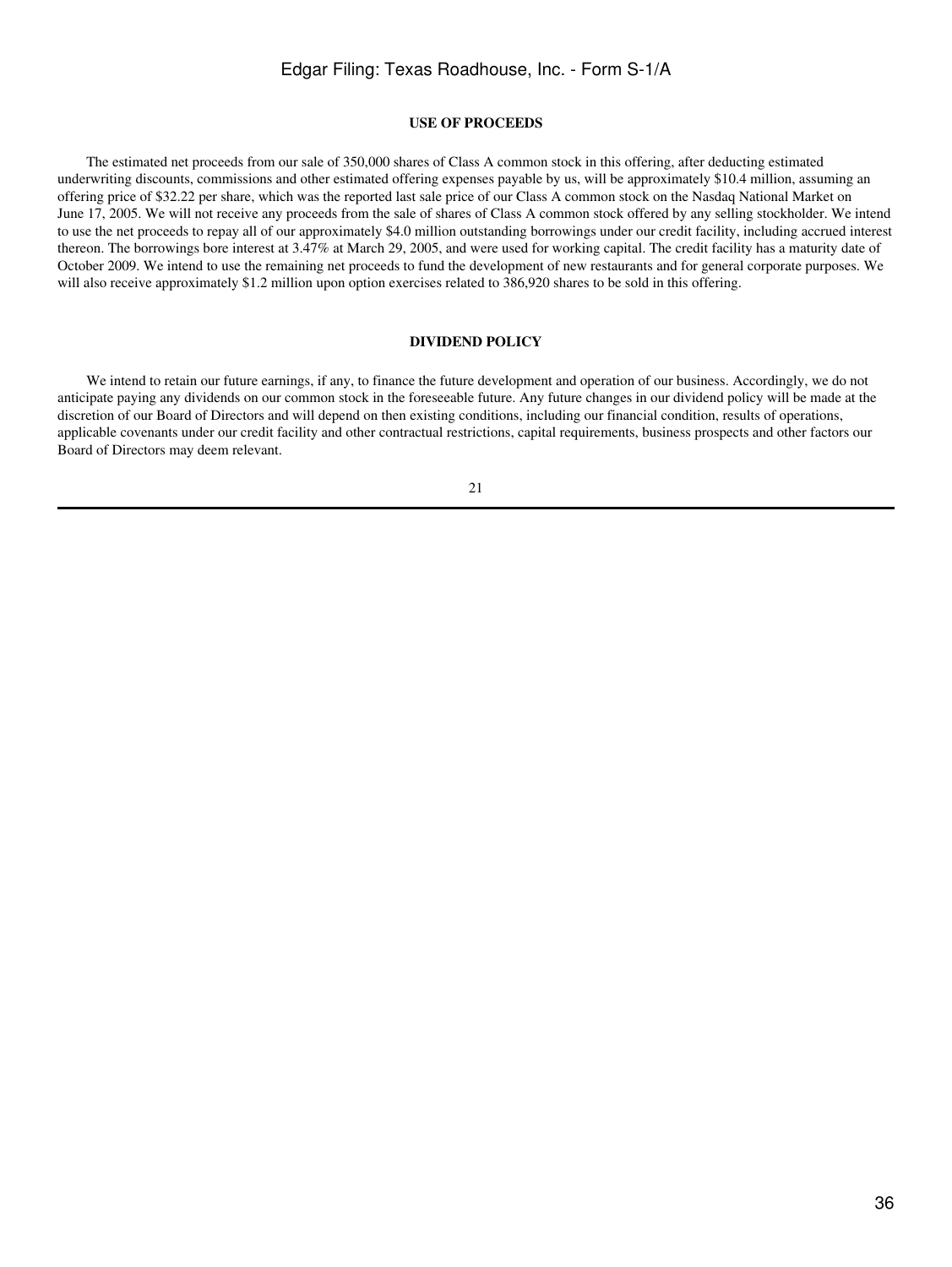### **CAPITALIZATION**

The following table sets forth our capitalization as of March 29, 2005:

on a historical basis; and

on an as adjusted basis after giving effect to our issuance and sale of 350,000 shares of Class A common stock in this offering at an assumed public offering price of \$32.22 per share (the last reported sale price of our Class A Common Stock on the Nasdaq National Market on June 17, 2005) and the application of the net proceeds from this offering, as described under "Use of Proceeds," as well as option exercises related to 386,920 shares to be sold in this offering and our receipt of approximately \$1.2 million in payment of the exercise price for these options.

 You should read this table in conjunction with the sections of this prospectus captioned "Use of Proceeds," "Selected Historical and Pro Forma Consolidated Financial and Operating Data" and "Management's Discussion and Analysis of Financial Condition and Results of Operations," as well as our consolidated financial statements and related notes included elsewhere in this prospectus.

|                                                                                                                                                                    |                   | As of March 29, 2005   |
|--------------------------------------------------------------------------------------------------------------------------------------------------------------------|-------------------|------------------------|
|                                                                                                                                                                    |                   | <b>Unaudited</b>       |
|                                                                                                                                                                    | <b>Historical</b> | <b>As Adjusted</b>     |
|                                                                                                                                                                    |                   | (in thousands)         |
| Cash and cash equivalents                                                                                                                                          | \$<br>41,971      | 49,565<br>$\mathbb{S}$ |
| Debt and capital leases outstanding:                                                                                                                               |                   |                        |
| Current maturities of long-term debt                                                                                                                               | 551               | 551                    |
| Current maturities of obligations under capital leases                                                                                                             | 198               | 198                    |
| Long-term debt, excluding current maturities                                                                                                                       | 12,579            | 8,579                  |
| Obligations under capital leases, excluding current maturities                                                                                                     | 735               | 735                    |
| Total debt and capital leases outstanding                                                                                                                          | 14,063            | 10,063                 |
|                                                                                                                                                                    |                   |                        |
| Deferred tax liability, net                                                                                                                                        | 5,909             | 5,909                  |
| Minority interest                                                                                                                                                  | 704               | 704                    |
| Stockholders' equity(1):<br>Preferred stock (\$0.001 par value, 1,000,000 shares authorized; no shares outstanding or issued<br>historical or as adjusted)         |                   |                        |
| Class A common stock (\$0.001 par value, 100,000,000 shares authorized; 31,122,302 shares<br>outstanding, historical; 31,859,222 shares outstanding, as adjusted); | 31                | 32                     |
| Class B common stock (\$0.001 par value, 8,000,000 shares authorized; 2,632,688 shares<br>outstanding, historical and as adjusted);                                | 3                 | 3                      |
| Additional paid-in capital                                                                                                                                         | 174,722           | 186,315                |
| Retained earnings                                                                                                                                                  | 8,374             | 8,374                  |
| Accumulated other comprehensive gain                                                                                                                               | 18                | 18                     |
| Total stockholders' equity                                                                                                                                         | 183,148           | 194,742                |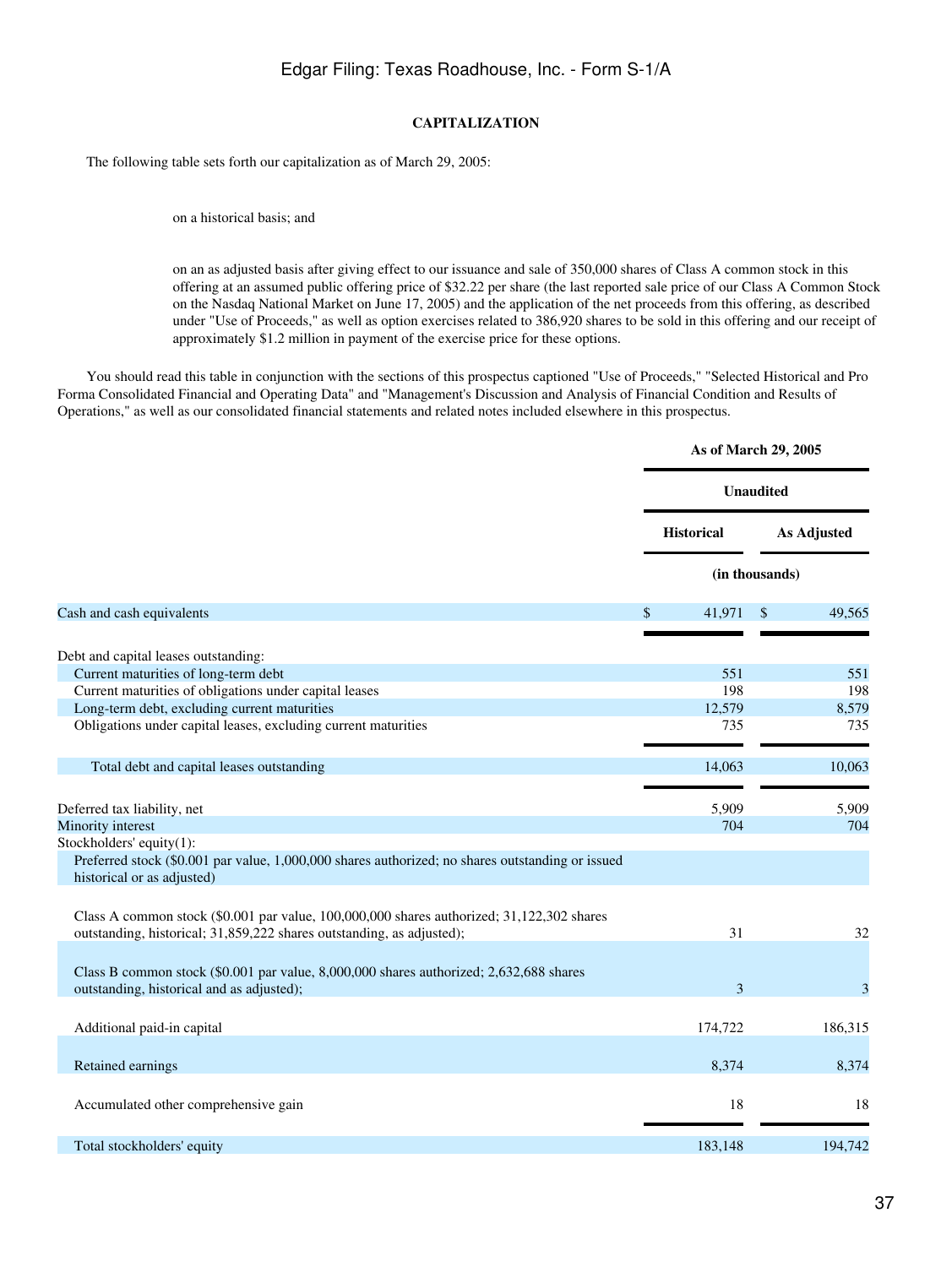|                      |    | As of March 29, 2005 |         |
|----------------------|----|----------------------|---------|
| Total capitalization | S. | 203,824 \$           | 211,418 |
|                      |    |                      |         |

(1)

On a historical basis excludes 4,439,415 shares of Class A common stock issuable on the exercise of stock options outstanding as of March 29, 2005, and on an as adjusted basis excludes 4,052,495 shares of Class A common stock issuable upon the exercise of stock options outstanding as of March 29, 2005 (after giving effect to option exercises related to 386,920 shares to be sold in this offering), and excludes any other option exercises after March 29, 2005. Options for 151,908 shares were exercised (with proceeds to us of approximately \$734,000 in payment of the exercise price for these options), options for 184,431 shares were granted and options for 6,589 shares were cancelled from March 30, 2005 through May 31, 2005; however, this option activity is not reflected in the as adjusted data.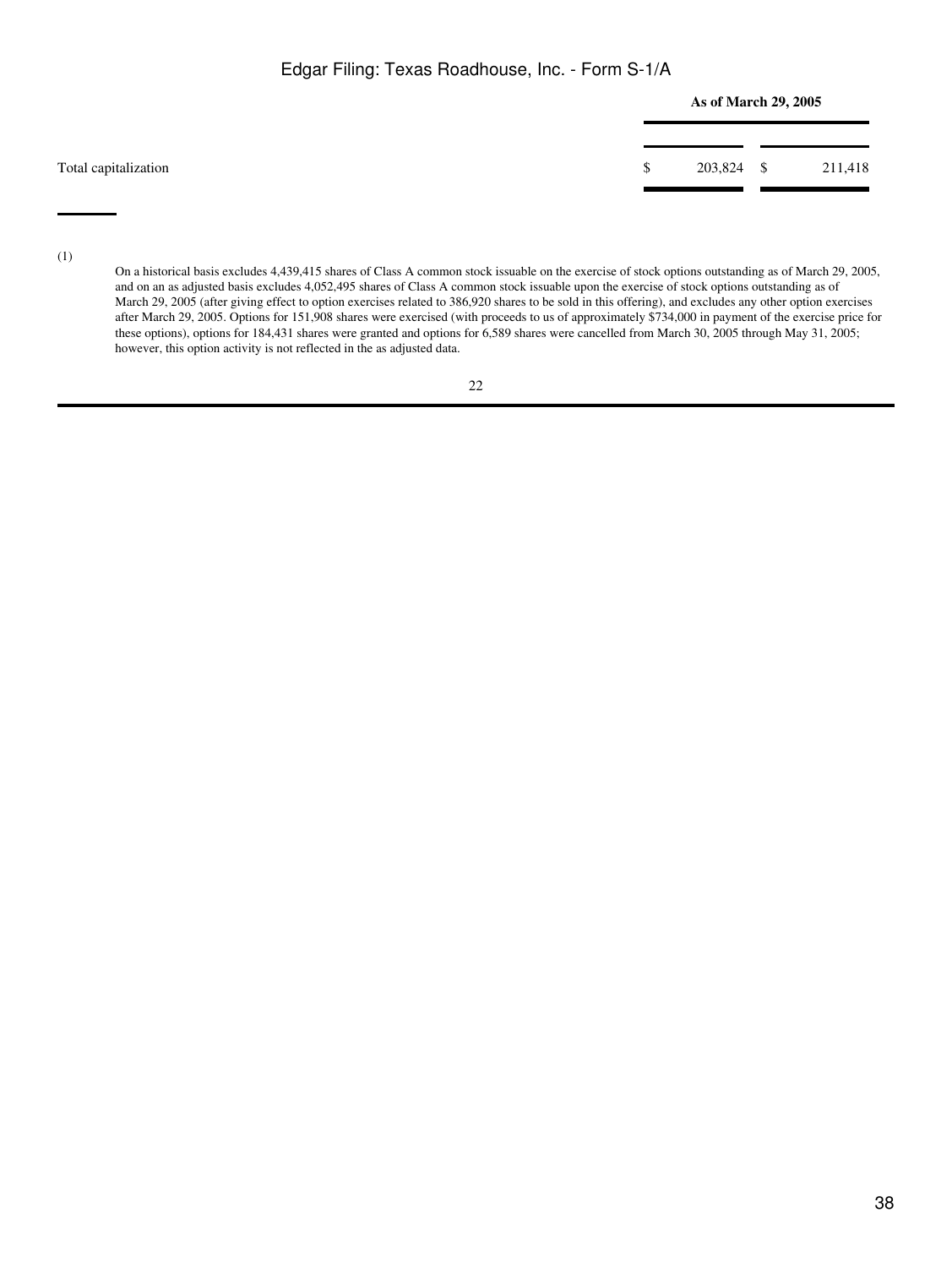## **PRICE RANGE OF COMMON STOCK**

 Our Class A common stock is traded on the Nasdaq National Market under the symbol TXRH. The Class A common stock has been quoted on the Nasdaq National Market since October 5, 2004. The quarterly high and low closing price of our Class A common stock for the quarterly period since October 5, 2004 were as follows:

|                                                                                                                                                                                                                                                                                                                                                                                                                                                                                                                               |   | High                           | Low    |
|-------------------------------------------------------------------------------------------------------------------------------------------------------------------------------------------------------------------------------------------------------------------------------------------------------------------------------------------------------------------------------------------------------------------------------------------------------------------------------------------------------------------------------|---|--------------------------------|--------|
|                                                                                                                                                                                                                                                                                                                                                                                                                                                                                                                               |   |                                |        |
| <b>Fourth Quarter 2004</b>                                                                                                                                                                                                                                                                                                                                                                                                                                                                                                    |   | 29.46                          | 20.38  |
| First Ouarter 2005                                                                                                                                                                                                                                                                                                                                                                                                                                                                                                            |   | 32.25                          | 26.08  |
| Second Quarter 2005 (through June 17, 2005)                                                                                                                                                                                                                                                                                                                                                                                                                                                                                   |   | 34.33                          | 25.68  |
| $\sim$ $\sim$ $\sim$<br>$\mathbf{a} = \mathbf{a} \times \mathbf{a} = \mathbf{a} \times \mathbf{a} = \mathbf{a} \times \mathbf{a} \times \mathbf{a} = \mathbf{a} \times \mathbf{a} \times \mathbf{a} \times \mathbf{a} \times \mathbf{a} \times \mathbf{a} \times \mathbf{a} \times \mathbf{a} \times \mathbf{a} \times \mathbf{a} \times \mathbf{a} \times \mathbf{a} \times \mathbf{a} \times \mathbf{a} \times \mathbf{a} \times \mathbf{a} \times \mathbf{a} \times \mathbf{a} \times \mathbf{a} \times \mathbf{a} \times$ | . | $\sim$ $\sim$ $\sim$<br>$\sim$ | $\sim$ |

 On June 17, 2005, the closing price of our Class A common stock was \$32.22 and the number of holders of record of our Class A common stock was 250. The number of holders of record of our Class B common stock as of June 17, 2005 was one. There is no established trading market for our Class B common stock.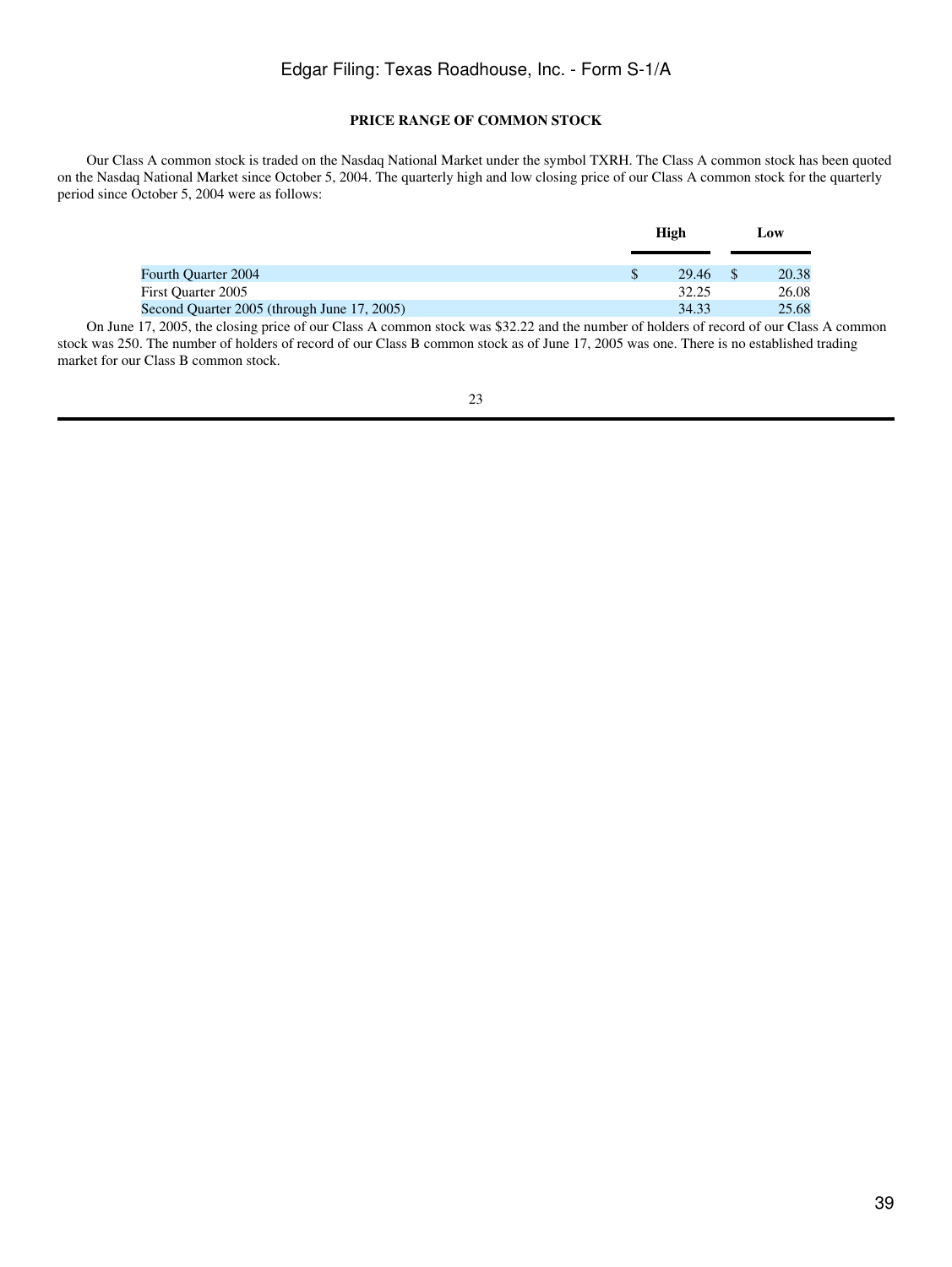### **SELECTED HISTORICAL AND PRO FORMA CONSOLIDATED FINANCIAL AND OPERATING DATA**

 You should read the data set forth below in conjunction with our consolidated financial statements and related notes, "Management's Discussion and Analysis of Financial Condition and Results of Operations," and other financial information appearing elsewhere in this prospectus. We based the pro forma adjustments on available information and on assumptions that we believe are reasonable under the circumstances. The unaudited pro forma financial data do not purport to represent what our results of operations or financial position actually would have been if the transactions set forth below had occurred on the dates indicated or what our results of operations or financial position will be for future periods.

 We derived the selected consolidated financial data as of and for the year 2004 from our audited consolidated financial statements. The 2004 financial data give effect to the combination of our operations under Texas Roadhouse, Inc., a "C" corporation, and the closing of the Company's initial public offering, both of which occurred on October 8, 2004. The 2004 financial data also give effect to an income tax provision for the period after October 8, 2004 and include an adjustment to establish a deferred tax liability related to the \$5.0 million excess of the reported amounts of the Company's assets and liabilities over the tax basis of those assets and liabilities at October 8, 2004.

 The balance sheet data as of December 28, 2004 give effect to the issuances of 30,854,350 shares of Class A common stock and 2,632,688 shares of Class B common stock in connection with the combination of our operations under Texas Roadhouse, Inc. and our initial public offering and 73,990 shares of Class A common stock issued upon the exercise of stock options after October 8, 2004.

 The selected consolidated financial data as of and for the years 2000 through 2003 and from December 31, 2003 through October 8, 2004 were derived from our audited consolidated financial statements and present the consolidated operations of Texas Roadhouse Holdings LLC and its wholly-owned and majority-owned restaurants, Texas Roadhouse Development Corporation, Texas Roadhouse Management Corp., WKT Restaurant Corp., and nine franchise restaurants, all of which were entities under the common control of Mr. Taylor. Our historical results are not necessarily indicative of our results for any future period.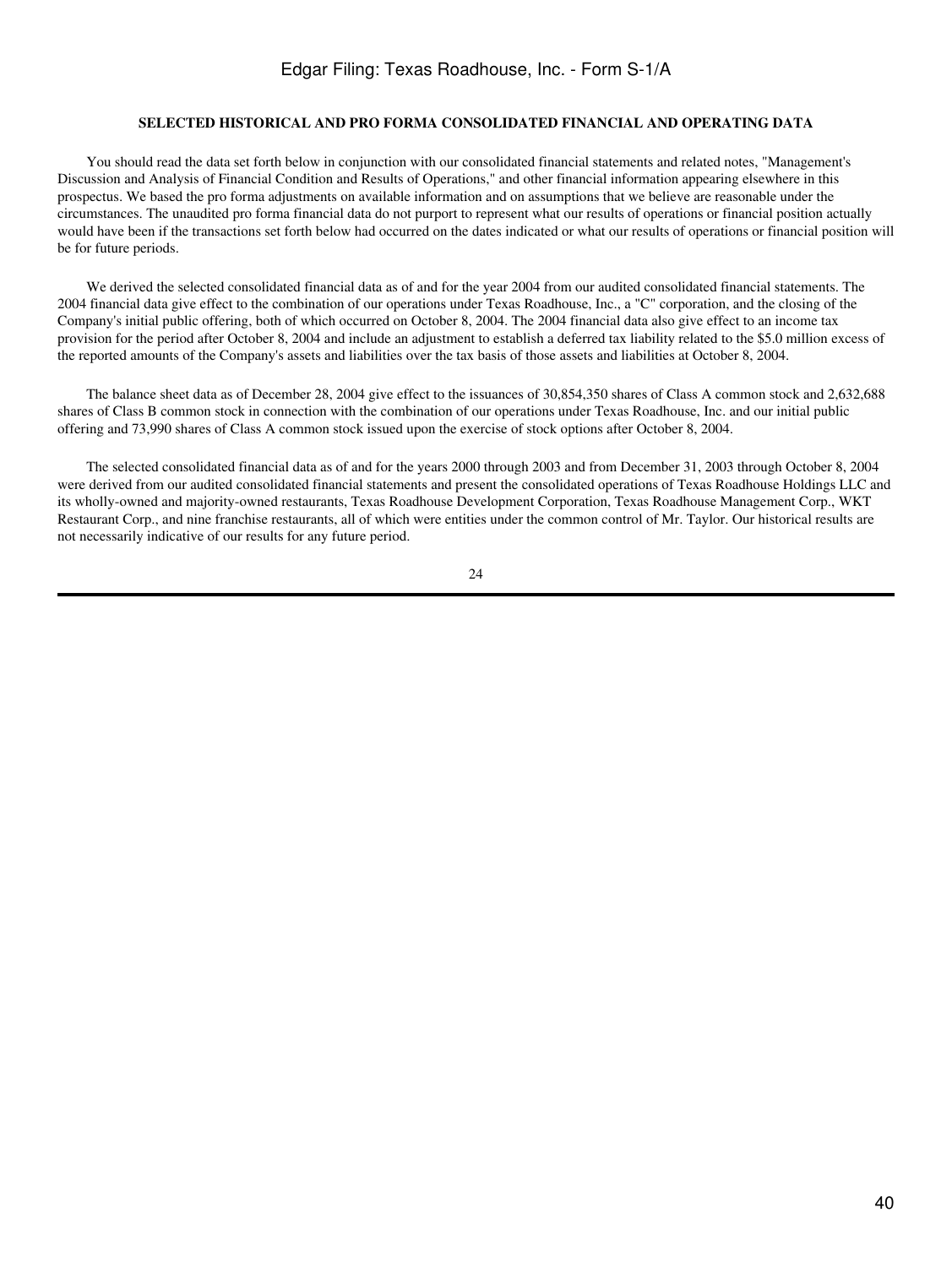|                                                                                                                              |              | <b>Fiscal Year</b> |  |                   |  |                    |  |                                       | <b>13 Weeks Ended</b> |  |                   |  |                 |
|------------------------------------------------------------------------------------------------------------------------------|--------------|--------------------|--|-------------------|--|--------------------|--|---------------------------------------|-----------------------|--|-------------------|--|-----------------|
|                                                                                                                              |              |                    |  |                   |  |                    |  |                                       |                       |  | (Unaudited)       |  |                 |
|                                                                                                                              |              | 2000               |  | 2001              |  | 2002               |  | 2003                                  | 2004                  |  | <b>2004 YTD</b>   |  | <b>2005 YTD</b> |
|                                                                                                                              |              |                    |  |                   |  |                    |  | (in thousands, except per share data) |                       |  |                   |  |                 |
| <b>Consolidated Statements of Income:</b><br>Revenue:                                                                        |              |                    |  |                   |  |                    |  |                                       |                       |  |                   |  |                 |
| <b>Restaurant sales</b>                                                                                                      | $\mathbb{S}$ | 111,739 \$         |  | 154,359 \$        |  | 226,756 \$         |  | 279,519 \$                            | 354,190 \$            |  | 81,893 \$         |  | 108,607         |
| Franchise royalties and fees                                                                                                 |              | 4,027              |  | 5,553             |  | 6,080              |  | 6,934                                 | 8,821                 |  | 2,005             |  | 2,460           |
| Total revenue                                                                                                                |              | 115,766            |  | 159,912           |  | 232,836            |  | 286,453                               | 363,011               |  | 83,898            |  | 111,067         |
| Income from operations $(1)$                                                                                                 |              | 10,782             |  | 13,689            |  | 26,312             |  | 34,258                                | 38,682                |  | 10,679            |  | 13,777          |
| Income before taxes                                                                                                          |              | 5,758              |  | 7,291             |  | 16,953             |  | 23,143                                | 28,860                |  | 7,737             |  | 13,845          |
| Provision for income taxes(2)                                                                                                |              |                    |  |                   |  |                    |  |                                       | 7,159                 |  |                   |  | 4,887           |
| Net income                                                                                                                   | \$           | 5,758 \$           |  | 7,291 \$          |  | 16,953 \$          |  | 23,143 \$                             | 21,701 \$             |  | 7,737 \$          |  | 8,958           |
|                                                                                                                              |              |                    |  |                   |  |                    |  |                                       |                       |  |                   |  |                 |
| Pro forma data (unaudited):<br>Historical net income                                                                         | \$           | 5,758 \$           |  | $7,291$ \$        |  | $16,953$ \$        |  | 23,143 \$                             | 21,701 \$             |  | 7,737             |  |                 |
| Pro forma provision for income                                                                                               |              |                    |  |                   |  |                    |  |                                       |                       |  |                   |  |                 |
| $\text{taxes}(3)$                                                                                                            |              | 1,891              |  | 2,559             |  | 6,041              |  | 8,379                                 | 7,869                 |  | 2,731             |  |                 |
| Net income adjusted for pro forma<br>provision for income taxes(2)                                                           | \$           | 3,867 \$           |  | 4,732 \$          |  | $10,912$ \$        |  | 14,764 \$                             | 13,832 \$             |  | 5,006             |  |                 |
| Net income, adjusted for pro<br>forma provision for income taxes,<br>per common share (2005 YTD<br>actual, not adjusted)(3): |              |                    |  |                   |  |                    |  |                                       |                       |  |                   |  |                 |
| <b>Basic</b>                                                                                                                 | \$           | $0.16$ \$          |  | $0.20~\text{\AA}$ |  | $0.47 \text{ }$ \$ |  | $0.63~\text{\AA}$                     | $0.53 \text{ }$ \$    |  | $0.21~\text{\AA}$ |  | 0.27            |
| Diluted                                                                                                                      | \$           | $0.16$ \$          |  | $0.20~\text{\AA}$ |  | $0.44 \text{ } $$  |  | 0.60~\$                               | $0.49$ \$             |  | $0.19$ \$         |  | 0.25            |
| Pro forma (2005 YTD actual)<br>weighted average shares<br>outstanding(4):                                                    |              |                    |  |                   |  |                    |  |                                       |                       |  |                   |  |                 |
| <b>Basic</b>                                                                                                                 |              | 23,913             |  | 23,487            |  | 23,334             |  | 23,440                                | 25,945                |  | 23,727            |  | 33,674          |
| Diluted                                                                                                                      |              | 24,277             |  | 24,143            |  | 24,688             |  | 24,772                                | 28,257                |  | 25,735            |  | 36,350          |
| <b>Consolidated Balance Sheet</b><br>Data:                                                                                   |              |                    |  |                   |  |                    |  |                                       |                       |  |                   |  |                 |
| <b>Total</b> assets                                                                                                          | \$           | 70,064 \$          |  | 96,428 \$         |  | 128,527 \$         |  | 148,193 \$                            | 276,663 \$            |  | 154,010 \$        |  | 280,832         |
| Long-term debt, net of current                                                                                               |              |                    |  |                   |  |                    |  |                                       |                       |  |                   |  |                 |
| maturities                                                                                                                   |              | 22,046             |  | 35,092            |  | 59,094             |  | 56,254                                | 12,760                |  | 56,773            |  | 12,579          |
| Obligations under capital leases,<br>net of current maturities                                                               |              | 1,641              |  | 1,381             |  | 1,095              |  | 914                                   | 771                   |  | 908               |  | 735             |
| <b>Total liabilities</b>                                                                                                     |              | 54,692             |  | 75,238            |  | 95,690             |  | 104,606                               | 102,753               |  | 106,090           |  | 96,980          |
| Minority interest                                                                                                            |              | 3,150              |  | 4,655             |  | 5,850              |  | 5,685                                 | 699                   |  | 5,737             |  | 704             |

Minority interest 3,150 4,655 5,850 5,685 699 5,737 704<br>Total stockholders' equity 12,222 16,535 26,987 37,902 173,211 42,183 183,148

Total stockholders' equity 12,222 16,535 26,987 37,902 173,211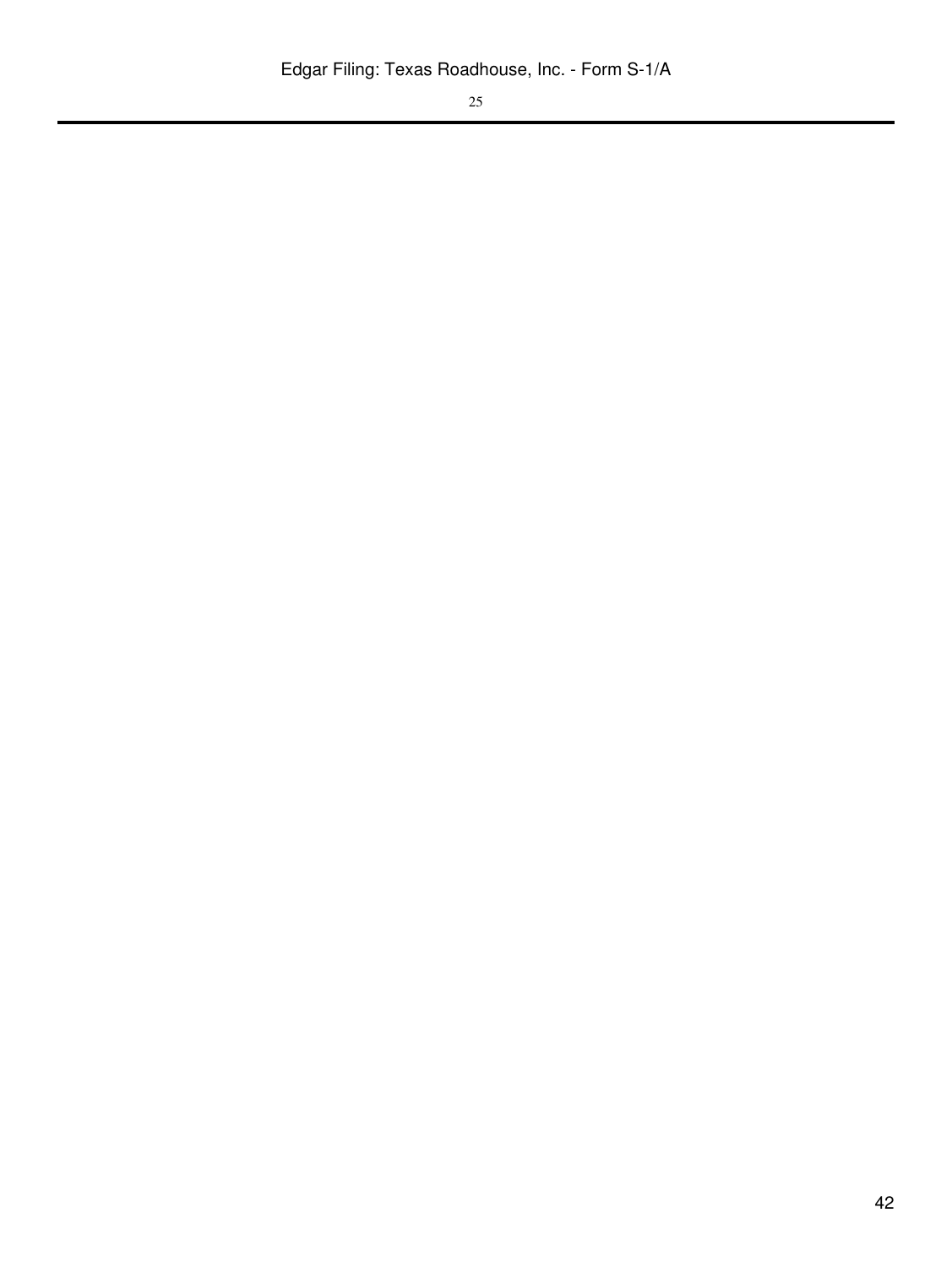|                                          |                |         |               |                    |               |                   |               |            | <b>13 Weeks Ended</b> |    |                 |
|------------------------------------------|----------------|---------|---------------|--------------------|---------------|-------------------|---------------|------------|-----------------------|----|-----------------|
|                                          |                |         |               | <b>Fiscal Year</b> |               |                   |               |            |                       |    |                 |
|                                          | 2000           | 2001    |               | 2002               |               | 2003              |               | 2004       | <b>2004 YTD</b>       |    | <b>2005 YTD</b> |
|                                          |                |         |               |                    |               |                   |               |            | (Unaudited)           |    |                 |
|                                          |                |         |               |                    |               | (\$ in thousands) |               |            |                       |    |                 |
| <b>Selected Operating Data:</b>          |                |         |               |                    |               |                   |               |            |                       |    |                 |
| Company Restaurants:                     |                |         |               |                    |               |                   |               |            |                       |    |                 |
| Number open at end of period             | 44             | 56      |               | 77                 |               | 87                |               | 107        | 89                    |    | 111             |
| Average unit volumes(5)                  | \$<br>3,312 \$ | 3,313   | $\mathcal{S}$ | 3,270              | <sup>\$</sup> | 3,401             | <sup>\$</sup> | $3,679$ \$ | 930                   | -S | 993             |
| Comparable restaurant sales growth $(6)$ | $9.4\%$        | $1.5\%$ |               | $3.7\%$            |               | $3.4\%$           |               | 7.6%       | $10.4\%$              |    | 6.7%            |

(1)

For the year ended December 28, 2004, we recorded a \$1.3 million (\$0.9 million after tax) cumulative charge to correct our lease accounting practices, a \$1.7 million (\$1.1 million after tax) credit adjustment to our expected redemption value for deferred gift cards due to a change in estimate and a \$1.0 million charge (\$0.7 million after tax) for the write-off of loan fees related to the termination of our July 2003 credit facility. See notes 2, 7 and 21 to our consolidated financial statements for further discussion of these items.

(2)

Until October 8, 2004, we operated as a limited liability company and were taxed as a partnership. Accordingly, we paid no significant income taxes on our own behalf and there is no provision for income taxes prior to October 8, 2004 in our consolidated financial statements.

Our results for the year ended December 28, 2004 include a cumulative net deferred income tax provision of \$5.0 million. As a result of our conversion from a nontaxable limited liability company to a taxable "C" corporation as of our October 8, 2004 initial public offering, and in accordance with Statement of Financial Accounting Standards ("SFAS") No. 109, *Accounting for Income Taxes*, we established the beginning balances in our deferred tax assets and liabilities. Our net deferred tax liabilities are comprised primarily of differences in depreciation which were previously expensed for income tax purposes, but had not yet been expensed for financial reporting purposes. Such amounts were required to be recognized through the income tax provision in the period of the change in our tax status.

Our effective tax rate is determined based on estimates of pre-tax income, permanent differences and credits, and will be reviewed quarterly to determine if actual results require modifying the effective tax rate. Our actual effective tax rate for October 8, 2004 through December 28, 2004 was 33.6%, excluding the \$5.0 million deferred tax charge discussed above, comprised of a combined state tax rate of 3.4% and an effective federal rate of 30.2%.

### (3)

The pro forma provision for income taxes gives effect to our reorganization as a "C" corporation. The adjustment is based upon the information shown in the table below. The combined state tax rate is our estimate of the average state tax rate we would have incurred based on the mix and volume of business we do in the states and the relevant apportionment factors for those states. The combined federal and state tax rates shown below give effect to the deductibility of state taxes at the federal level and tip tax credits from 2000 through October 7, 2004.

|                            |         |         |         |          |         | 13 Weeks<br>Ended |
|----------------------------|---------|---------|---------|----------|---------|-------------------|
|                            | 2000    | 2001    | 2002    | 2003     | 2004    | <b>2004 YTD</b>   |
| Effective federal tax rate | 28.8%   | 31.0%   | 32.1%   | $32.5\%$ | 31.6%   | 32.0%             |
| Combined state tax rate    | $4.0\%$ | $4.1\%$ | $3.5\%$ | $3.7\%$  | $3.3\%$ | 3.3%              |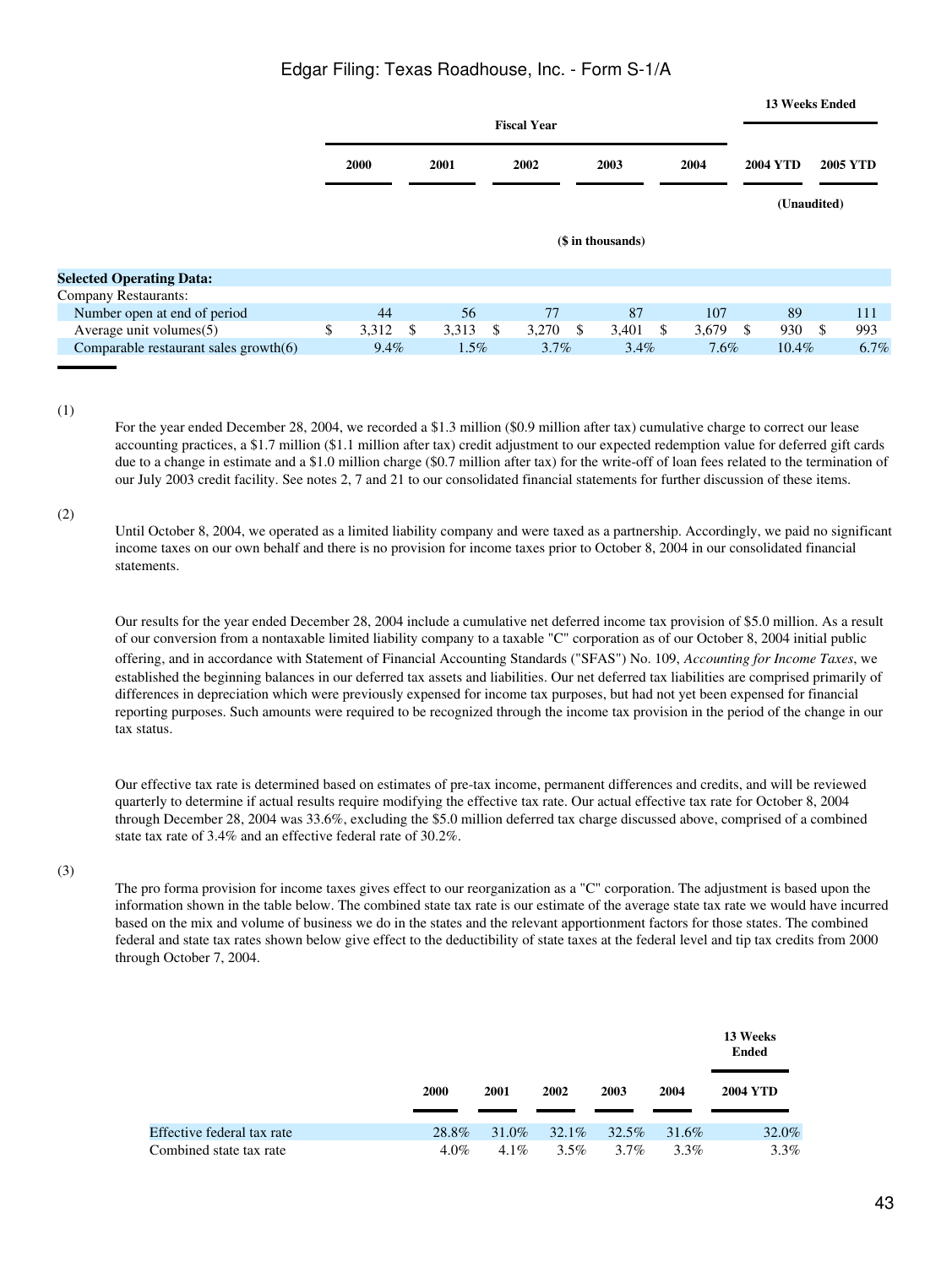|                                          |       |                            |  |          | 13 Weeks<br>Ended |
|------------------------------------------|-------|----------------------------|--|----------|-------------------|
| Combined effective federal and state tax |       |                            |  |          |                   |
| rate                                     | 32.8% | $35.1\%$ $35.6\%$ $36.2\%$ |  | $34.9\%$ | 35.3%             |

(4)

The pro forma share and net income per share data for all periods presented include the historical weighted average shares outstanding of Texas Roadhouse Holdings LLC and also give effect to the issuance of shares of Class A and Class B common stock issued to Mr. Taylor for his majority interest in Texas Roadhouse Development Corporation (1,754,531 Class A shares), for WKT Restaurant Corp. (2,632,688 Class B shares) and for his interests in nine controlled franchise restaurants. The number of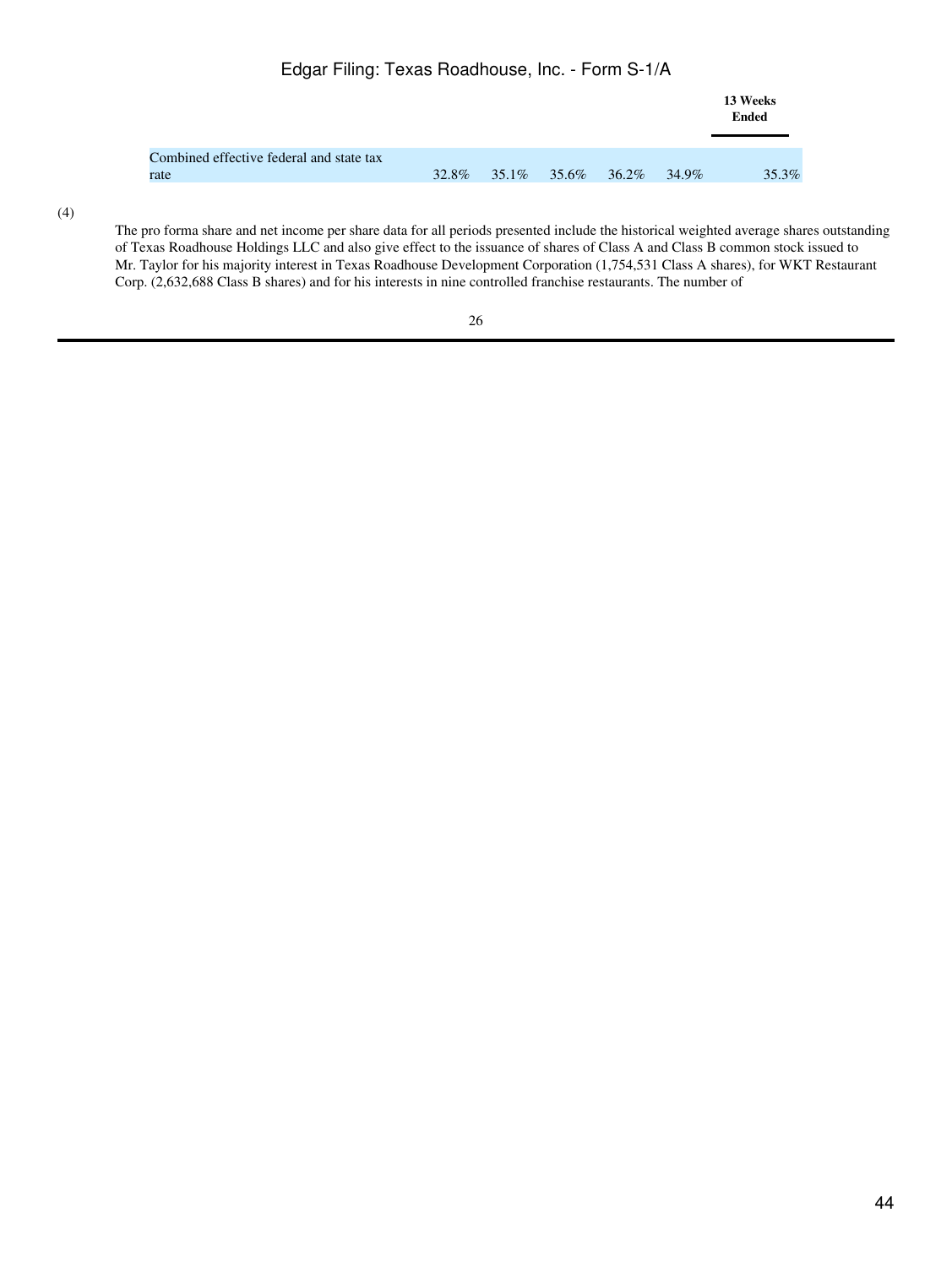shares issued to Mr. Taylor for his interest in Texas Roadhouse Development Corporation and WKT Restaurant Corp. was calculated so as to be neither accretive nor dilutive to earnings per share and are the same for all periods presented. The number of shares issued to Mr. Taylor for his interest in the nine controlled franchise restaurants was determined using the acquisition formulas stated in the corresponding operating, partnership or franchise agreements and varies during the periods presented due to changes in measurement period and the relative proportion of such entities' contribution toward total net income of the combined operations. The following table sets forth the calculation of pro forma (2005 YTD actual) weighted average shares outstanding (in thousands):

|                                                                                         | <b>Fiscal Year</b> |           |  |                    |  |                    |  | <b>13 Weeks Ended</b> |                    |                    |  |                 |
|-----------------------------------------------------------------------------------------|--------------------|-----------|--|--------------------|--|--------------------|--|-----------------------|--------------------|--------------------|--|-----------------|
|                                                                                         |                    |           |  |                    |  |                    |  | (Unaudited)           |                    |                    |  |                 |
|                                                                                         |                    | 2000      |  | 2001               |  | 2002               |  | 2003                  | 2004               | <b>2004 YTD</b>    |  | <b>2005 YTD</b> |
| Net income adjusted for pro<br>forma income taxes<br>(2005 YTD actual, not<br>adjusted) | $\mathbb{S}$       | 3,867 \$  |  | 4,732 \$           |  | $10,912$ \$        |  | 14,764 \$             | 13,832 \$          | 5,006 \$           |  | 8,958           |
| <b>Basic EPS:</b>                                                                       |                    |           |  |                    |  |                    |  |                       |                    |                    |  |                 |
| Weighted-average common<br>shares outstanding                                           |                    | 23,913    |  | 23,487             |  | 23,334             |  | 23,440                | 25,945             | 23,727             |  | 33,674          |
| <b>Basic EPS</b>                                                                        | \$                 | $0.16$ \$ |  | $0.20 \text{ }$ \$ |  | $0.47 \text{ }$ \$ |  | $0.63 \text{ }$ \$    | $0.53 \text{ }$ \$ | $0.21 \text{ }$ \$ |  | 0.27            |
| <b>Diluted EPS:</b>                                                                     |                    |           |  |                    |  |                    |  |                       |                    |                    |  |                 |
| Weighted-average common<br>shares outstanding                                           |                    | 23,913    |  | 23,487             |  | 23,334             |  | 23,440                | 25,945             | 23,727             |  | 33,674          |
| Dilutive effect of stock<br>options                                                     |                    | 364       |  | 656                |  | 1,354              |  | 1,332                 | 2,312              | 2,008              |  | 2,676           |
| Shares-diluted                                                                          |                    | 24,277    |  | 24,143             |  | 24,688             |  | 24,772                | 28,257             | 25,735             |  | 36,350          |
| <b>Diluted EPS</b>                                                                      | \$                 | $0.16$ \$ |  | 0.20~\$            |  | $0.44 \text{ }$ \$ |  | $0.60 \text{ }$ \$    | $0.49$ \$          | $0.19$ \$          |  | 0.25            |

(5)

Average unit volume represents the average annual restaurant sales for all company restaurants open for a full six months before the beginning of the period measured.

(6)

Comparable restaurant sales growth reflects the change in year-over-year sales for the comparable restaurant base. We define the comparable restaurant base to include those restaurants open for a full eighteen months before the beginning of the later fiscal period.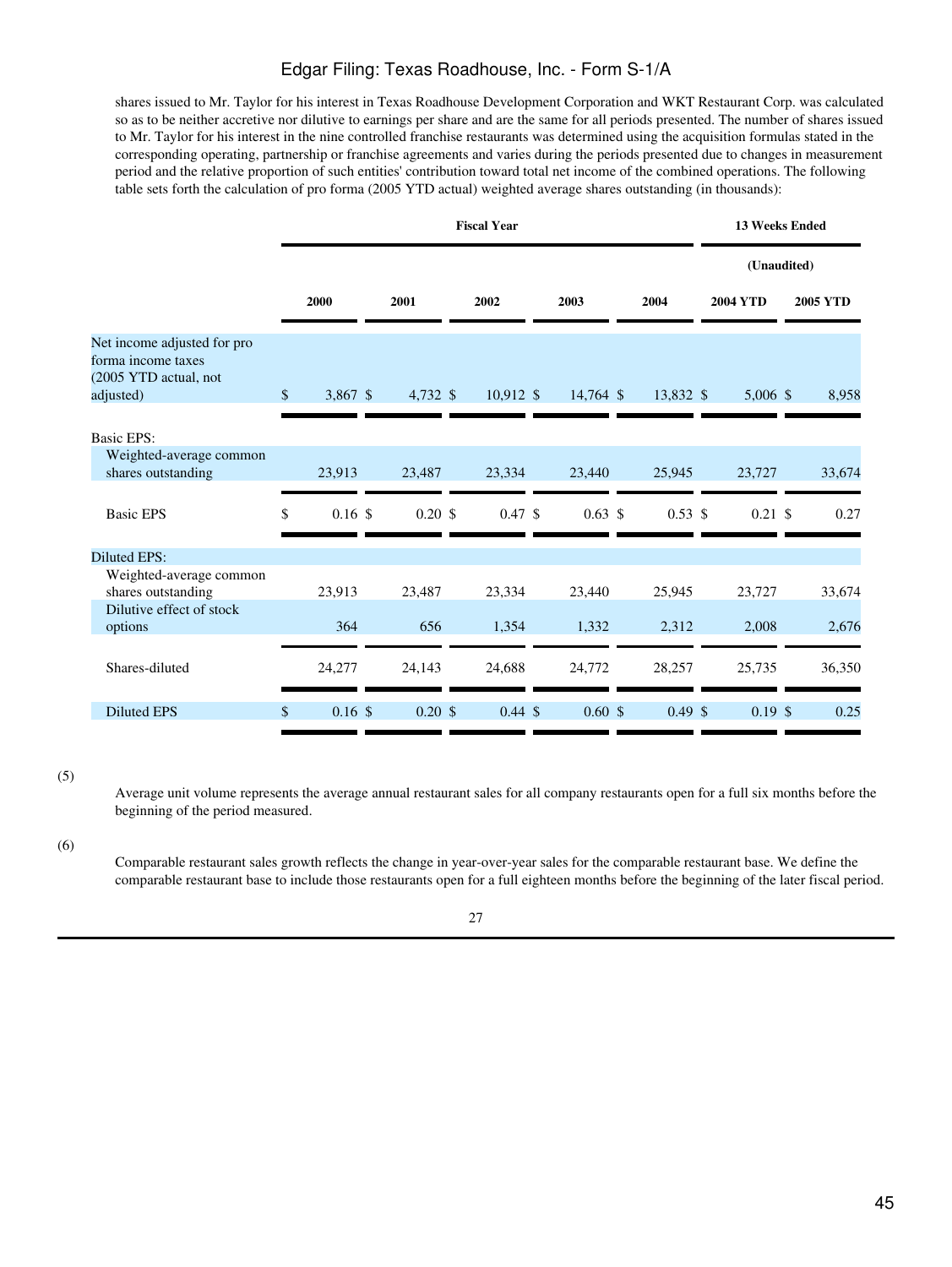### **MANAGEMENT'S DISCUSSION AND ANALYSIS OF FINANCIAL CONDITION AND RESULTS OF OPERATIONS**

#### **Our Company**

 Texas Roadhouse is a growing, moderately priced, full-service restaurant chain. Our founder and chairman, W. Kent Taylor, started the business in 1993. Our mission statement is "Legendary Food, Legendary Service." Our operating strategy is designed to position each of our restaurants as the local hometown destination for a broad segment of consumers seeking high quality, affordable meals served with friendly, attentive service.

 The first Texas Roadhouse restaurant opened in Clarksville, Indiana in February 1993. As of March 29, 2005, we had opened 201 Texas Roadhouse restaurants. Of those, only three had closed, all of which were opened in 1994 before we developed our prototype restaurant and changed our site analysis and selection process. As of March 29, 2005, 198 Texas Roadhouse restaurants were operating in 36 states including:

> 111 "company restaurants," of which 108 were wholly-owned and three were majority-owned by us. The results of operations of company restaurants are included in our consolidated operating results. The portion of income attributable to minority interests in company restaurants that are not wholly-owned is reflected in the line item entitled "Minority interest" in our consolidated statements of income.

87 "franchise restaurants," of which 83 were franchise restaurants and four were license restaurants. We have a 10.0% ownership interest in two franchise restaurants, a 5.0% ownership interest in ten franchise restaurants, and a 1.0% ownership in one franchise restaurant. The income derived from our minority interests in these franchise restaurants is reported in the line item entitled "Equity income from investments in unconsolidated subsidiaries" in our consolidated statements of income. Additionally, we provide various management services to twelve franchise restaurants.

We have contractual arrangements which grant us the right to acquire at pre-determined valuation formulas (i) the remaining equity interest in the three majority-owned company restaurants and (ii) 60 of the franchise restaurants.

#### **Presentation of Financial and Operating Data**

 We operated through 2001 on a fiscal year, which ended on the last Sunday in December. Beginning with fiscal year 2002, for operational reasons, we changed our fiscal year end to the last Tuesday in December. This change resulted in fiscal year 2002 consisting of 52 weeks and two days as compared to fiscal years 2003 and 2004, both of which were 52 weeks in length. The extra two days in 2002 were not significant to our results of operations. Our quarters are 13 weeks in length.

 Through the closing of our reorganization and initial public offering on October 8, 2004, we conducted the Texas Roadhouse restaurant business through:

Texas Roadhouse Holdings LLC and its wholly-owned and 22 majority-owned restaurants;

Texas Roadhouse Development Corporation, holding the rights to franchise Texas Roadhouse restaurants;

Texas Roadhouse Management Corp., providing management services to Texas Roadhouse Holdings LLC, Texas Roadhouse Development Corporation and certain license and franchise restaurants;

nine controlled franchise restaurants;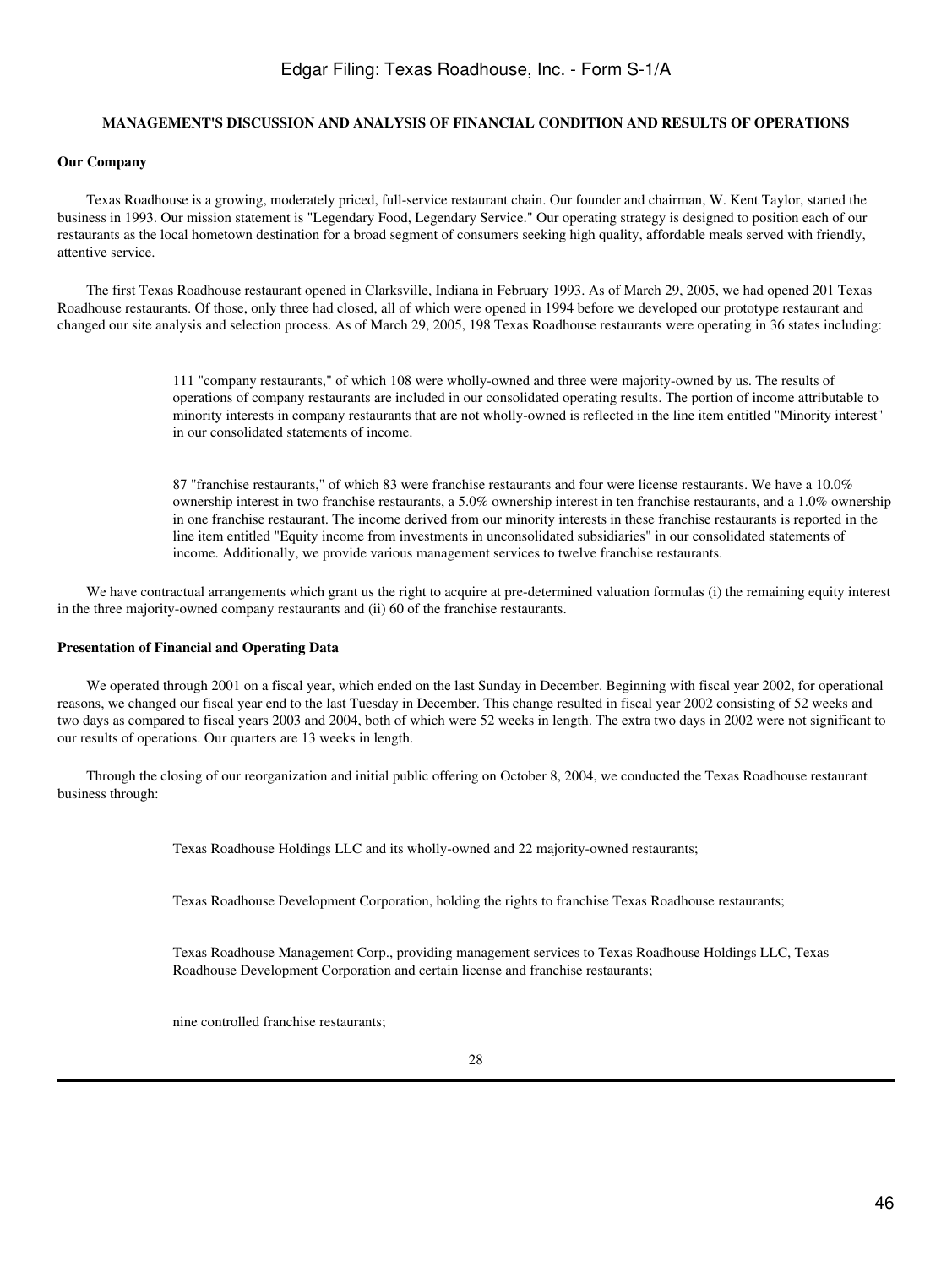all of which were entities under the common control of W. Kent Taylor, our founder and chairman. Our consolidated historical financial statements and financial and operating data reflect the consolidated operations and financial position of Texas Roadhouse Holdings LLC and the above affiliated entities.

 Since the closing of our corporate reorganization and initial public offering on October 8, 2004, we conduct the Texas Roadhouse restaurant business under Texas Roadhouse, Inc.

#### **Corporate Reorganization and Initial Public Offering**

In connection with the closing of our corporate reorganization and initial public offering on October 8, 2004, we:

Became a "C" corporation through the combination of our operations under a new holding company, Texas Roadhouse, Inc.;

Issued an aggregate of 21,183,785 shares of Class A common stock and 2,632,688 shares of Class B common stock in the combination of our operations under Texas Roadhouse, Inc.;

Issued an aggregate of 3,089,080 shares of Class A common stock to acquire the remaining equity interests in Texas Roadhouse Development Corporation and all 31 of our majority-owned company restaurants (including the remaining equity interests in the 9 controlled franchise restaurants), and all of the equity interests in one franchise restaurant;

Issued and sold 6,581,481 new shares of Class A common stock at \$17.50 per share in our initial public offering, raising approximately \$105.1 million after underwriting discounts and transactions costs;

Repaid \$68.9 million of indebtedness on our then existing credit facility with the proceeds raised in the public offering; and

Recorded distributions payable of \$31.2 million to the equity holders of Texas Roadhouse Holdings LLC in redemption of its preferred shares relating to its income for the periods prior to October 8, 2004.

The corporate reorganization has impacted our financial position and results of operations as follows:

First, unlike Texas Roadhouse Holdings LLC, Texas Roadhouse, Inc., as a "C" corporation, is subject to state and federal income tax;

Second, upon becoming a "C" corporation, we recorded a cumulative net deferred tax liability and a corresponding charge to our provision for income taxes of approximately \$5.0 million; and

Third, as a result of acquiring all of the remaining interests in our majority-owned or controlled restaurants at that time and Texas Roadhouse Development Corporation, all but three of our company restaurants are wholly-owned by us. The provision for the minority interest related to the acquired entities has been eliminated from our consolidated financial statements.

#### **Long-Term Strategies to Grow Earnings Per Share**

Our long-term strategies with respect to increasing net income and earnings per share include the following:

 *Expanding Our Restaurant Base.* We will continue to evaluate opportunities to develop Texas Roadhouse restaurants in existing and new markets. We will remain focused primarily on mid-sized markets where we believe there exists a significant demand for our restaurants because of population size, income levels and the presence of shopping and entertainment centers and a significant employment base. Restaurants that we owned and operated for the full 6 months before the beginning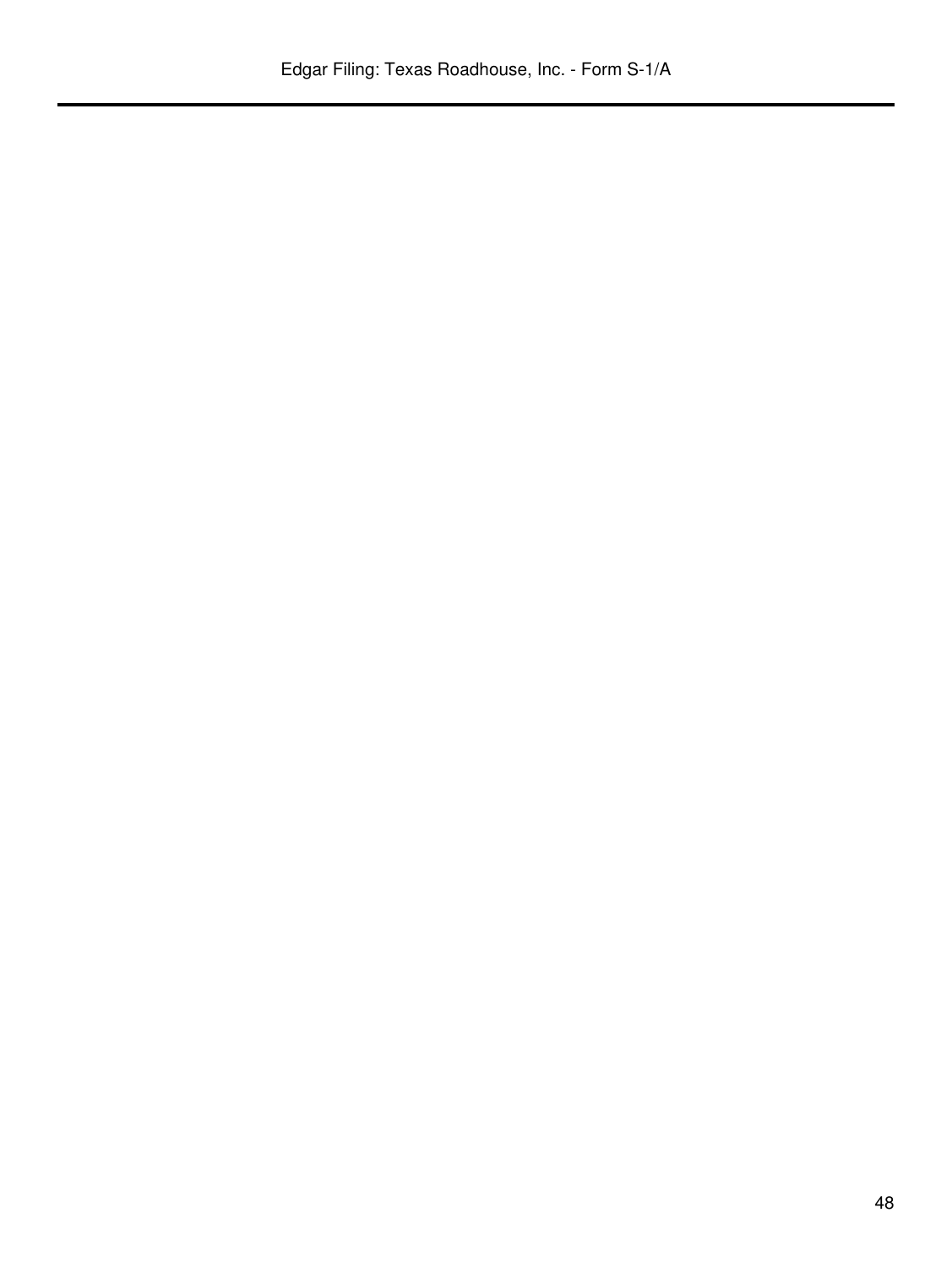of 2004 generated average unit volumes of \$3.7 million for 2004. Our average cash investment to develop and open a new restaurant, including the cost of land and pre-opening expenses, is \$2.5 million to \$3.5 million. Our ability to expand our restaurant base is influenced by factors beyond our control and therefore we may not be able to achieve our anticipated growth. See "Risk Factors Risks Related to Our Business."

 *Improving Restaurant Level Profitability.* We plan to increase restaurant level profitability through a combination of increased comparable restaurant sales and operating cost management.

 *Leveraging Our Scalable Infrastructure.* Over the past several years, we have made significant investments in our infrastructure, including information systems, real estate, human resources, legal, marketing and operations. As a result, we believe that our general and administrative costs will increase at a slower growth rate than our revenue.

#### **Key Operating Personnel**

 Key personnel who have a significant impact on the performance of our restaurants include managing and market partners. Each company restaurant has one managing partner who serves as the general manager. Market partners provide supervisory services for 12 to 14 managing partners and their respective management teams. Market partners also assist with our site selection process and recruitment of new management teams. The managing partner of each company restaurant and their corresponding market partners are required, as a condition of employment, to sign a multi-year employment agreement. The annual compensation of our managing and market partners includes a base salary plus a percentage of the pre-tax net income of the restaurant(s) they operate or supervise. In 2004, the average annual bonus as a percentage of total compensation for managing and market partners was 53% and 79%, respectively. Managing and market partners are eligible to participate in our stock option plan and are required to make deposits of \$25,000 and \$50,000, respectively, towards the exercise price of such options.

 We expect that approximately three-quarters of our growth in the next several years will be in markets where we have an existing market partner. The remainder will be in markets where we have yet to hire a market partner. Each year, for the next several years, we expect to hire one or two additional market partners. We typically develop one to two restaurants during the first year of a new market partner's employment with us.

### **Key Measures We Use To Evaluate Our Company**

Key measures we use to evaluate and assess our business include the following:

 *Number of Restaurant Openings.* Number of restaurant openings reflects the number of restaurants opened during a particular fiscal period. For company restaurant openings we incur pre-opening costs, which are defined below, before the restaurant opens. Typically new restaurants open with an initial start-up period of higher than normalized sales volumes, which decrease to a steady level approximately three to six months after opening. However, although sales volumes are generally higher, so are initial costs, resulting in restaurant operating margins that are generally lower during the start-up period of operation and increase to a steady level approximately three to six months after opening.

 *Comparable Restaurant Sales Growth.* Comparable restaurant sales growth reflects the change in year-over-year sales for the comparable restaurant base. We define the comparable restaurant base to include those restaurants open for a full 18 months before the beginning of the later fiscal period. Comparable restaurant sales growth can be generated by an increase in guest traffic counts or by increases in the per person average check amount. Menu price changes and the mix of menu items sold can affect the per person average check amount.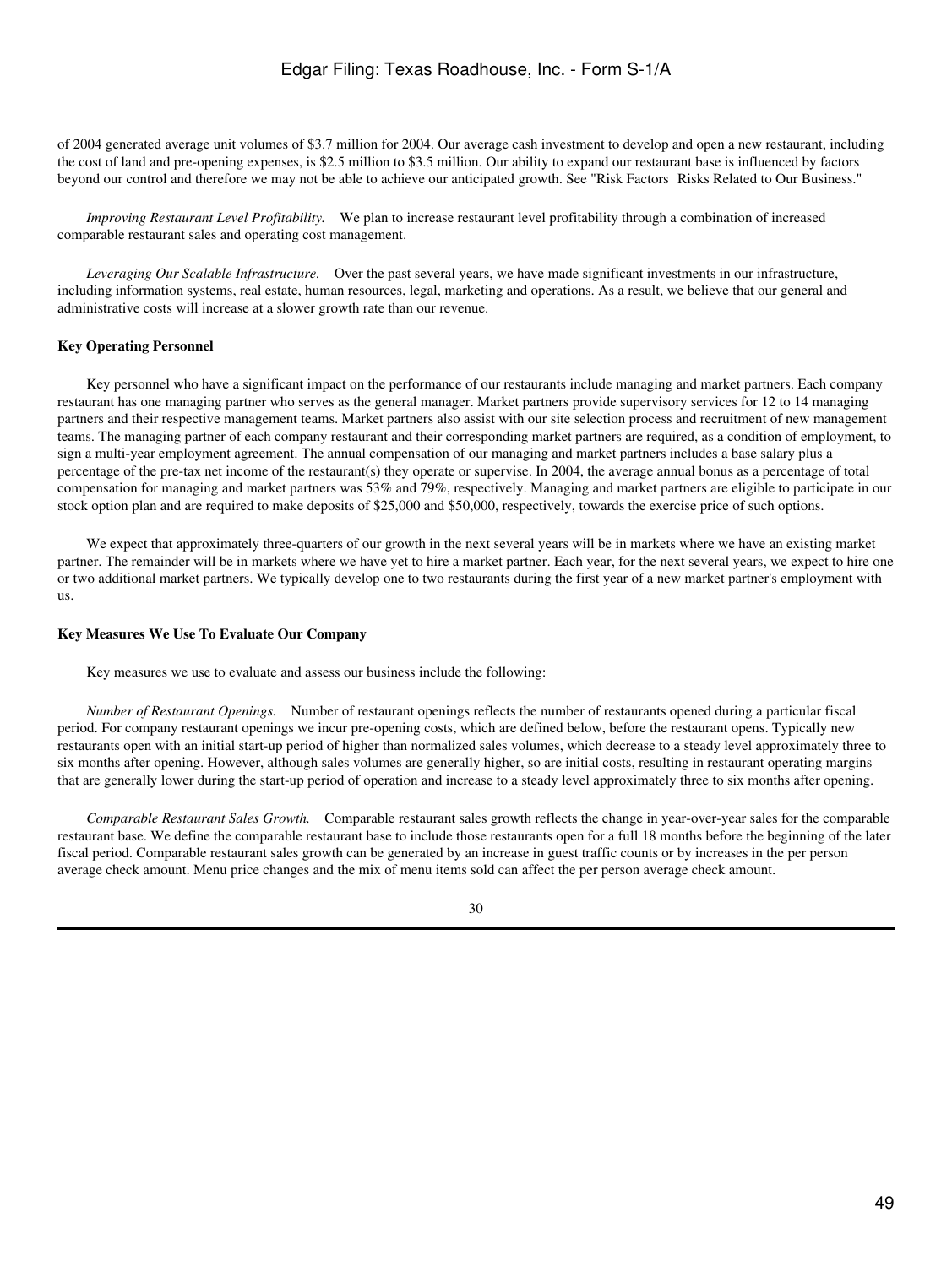*Average Unit Volume.* Average unit volume represents the average annual restaurant sales for all company restaurants open for a full six months before the beginning of the period measured. Growth in average unit volumes in excess of comparable restaurant sales growth is generally an indication that newer restaurants are operating with sales levels in excess of the system average. Conversely, growth in average unit volumes less than growth in comparable restaurant sales growth is generally an indication that newer restaurants are operating with sales levels lower than the system average.

 *Store Weeks.* Store weeks represent the number of weeks that each of our company restaurants were open during the year.

#### **Other Key Definitions**

 *Restaurant Sales.* Restaurant sales include gross food and beverage sales, net of promotions and discounts.

 *Franchise Royalties and Fees.* Franchisees typically pay a \$40,000 initial franchise fee for each new restaurant. Franchise royalties consist of royalties in the amount of 2.0% to 4.0% of gross sales paid to us by our franchisees.

 *Restaurant Cost of Sales.* Restaurant cost of sales consists of food and beverage costs.

 *Restaurant Labor Expenses.* Restaurant labor expenses include all direct and indirect labor costs incurred in operations except for profit sharing incentive compensation expenses earned by our managing and market partners. These profit sharing expenses are reflected in restaurant other operating expenses.

 *Restaurant Rent Expense.* Restaurant rent expense includes all rent associated with the leasing of real estate and includes base, percentage and straight-line rent expense.

 *Restaurant Other Operating Expenses.* Restaurant other operating expenses consist of all other restaurant-level operating costs, the major components of which are utilities, supplies, advertising, repair and maintenance, property taxes and other expenses. Profit sharing allocations to market partners and managing partners are also included in restaurant other operating expenses.

 *Restaurant Pre-opening Expenses.* Restaurant pre-opening expenses, which are charged to operations as incurred, consist of expenses incurred before the opening of a new restaurant and are comprised principally of training and opening team salaries, travel expenses, and food, beverage and other initial supplies and expenses.

 *General and Administrative Expenses.* General and administrative expenses ("G&A") is comprised of expenses associated with corporate and administrative functions that support development and restaurant operations and provide an infrastructure to support future growth. Supervision and accounting fees received from certain franchise restaurants and license restaurants are offset against general and administrative expenses.

 *Depreciation and Amortization Expenses.* Depreciation and amortization expenses ("D&A") includes the depreciation of fixed assets.

 *Interest Expense (Income), Net.* Interest expense includes the cost of our debt obligations including the amortization of loan fees and any interest income earned. Interest income includes earnings on cash and cash equivalents. In 2004, interest expense included write-offs of loan fees related to the termination of the July 2003 facility.

 *Minority Interest.* Our consolidated subsidiaries included 31 majority-owned or controlled restaurants and Texas Roadhouse Development Corporation at March 30, 2004 and three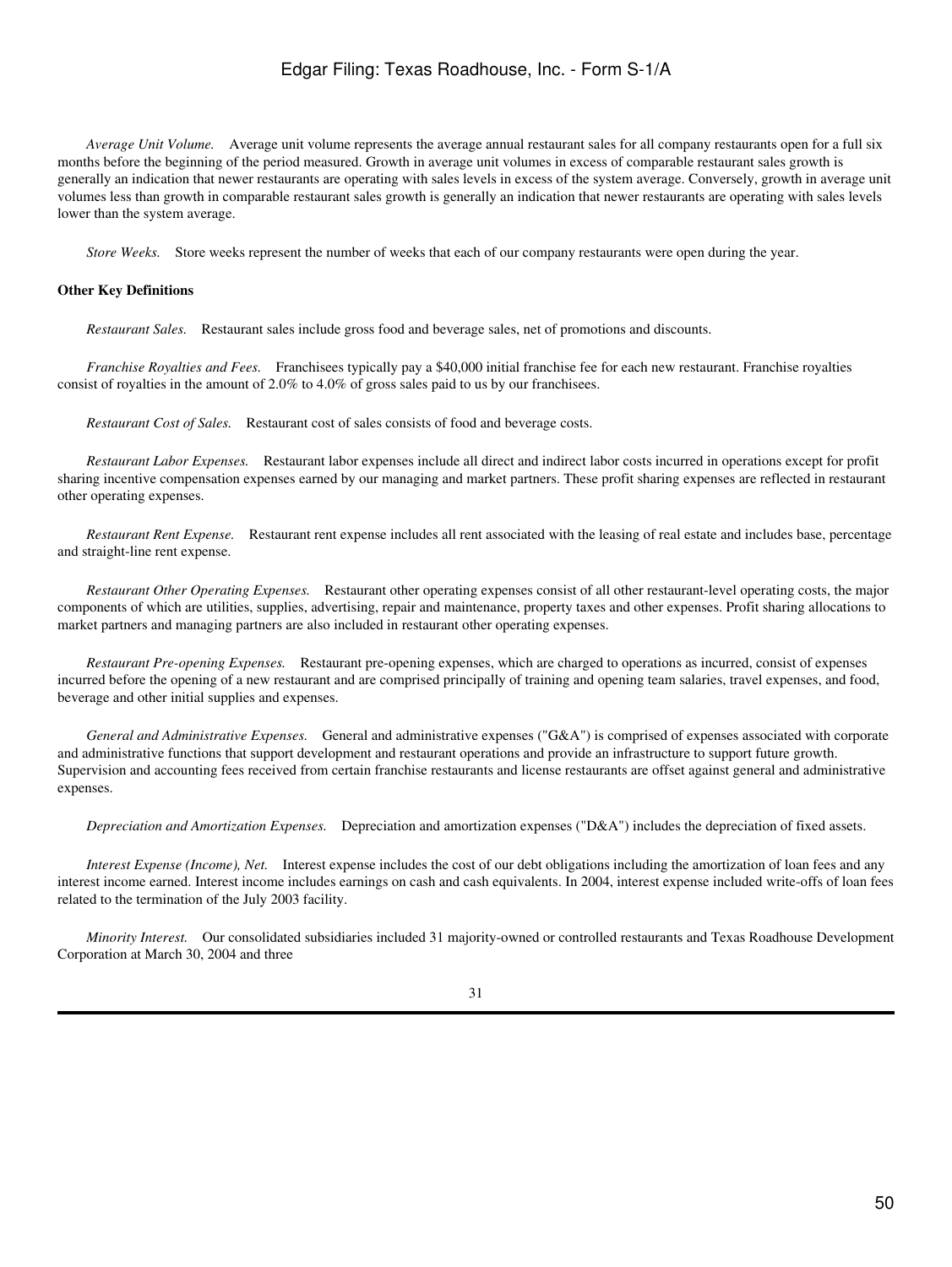majority-owned or controlled restaurants at March 29, 2005. Our consolidated subsidiaries included 31 majority-owned restaurants or controlled restaurants and Texas Roadhouse Development Corporation at December 31, 2003, and three majority-owned restaurants, two of which were open at December 28, 2004. Minority interest represents the portion of income attributable to the other owners of the majority-owned restaurants and Texas Roadhouse Development Corporation.

 *Equity Income from Unconsolidated Affiliates.* Equity income from unconsolidated affiliates represents our percentage share of net income earned by these unconsolidated affiliates.

|                                                     |         |       |                    | <b>Results of Operations</b> |                   |       |                 |           |                       |           |
|-----------------------------------------------------|---------|-------|--------------------|------------------------------|-------------------|-------|-----------------|-----------|-----------------------|-----------|
|                                                     |         |       | <b>Fiscal Year</b> |                              |                   |       |                 |           | <b>13 Weeks Ended</b> |           |
|                                                     |         |       |                    |                              |                   |       |                 |           | (Unaudited)           |           |
|                                                     | 2002    |       | 2003               |                              | 2004              |       | <b>2004 YTD</b> |           | <b>2005 YTD</b>       |           |
|                                                     | \$      | $\%$  | \$                 | $\%$                         | \$                | $\%$  | \$              | $\%$      | \$                    | $\%$      |
|                                                     |         |       |                    |                              | (\$ in thousands) |       |                 |           |                       |           |
| <b>Consolidated Statements of</b><br><b>Income:</b> |         |       |                    |                              |                   |       |                 |           |                       |           |
| Revenue:                                            |         |       |                    |                              |                   |       |                 |           |                       |           |
| <b>Restaurant sales</b>                             | 226,756 | 97.4  | 279,519            | 97.6                         | 354,190           | 97.6  | 81,893          | 97.6      | 108,607               | 97.8      |
| Franchise royalties and fees                        | 6,080   | 2.6   | 6,934              | 2.4                          | 8,821             | 2.4   | 2,005           | 2.4       | 2,460                 | 2.2       |
| Total revenue                                       | 232,836 | 100.0 | 286,453            | 100.0                        | 363,011           | 100.0 | 83,898          | 100.0     | 111,067               | 100.0     |
| Costs and expenses:                                 |         |       |                    |                              |                   |       |                 |           |                       |           |
| (As a percentage of<br>restaurant sales)            |         |       |                    |                              |                   |       |                 |           |                       |           |
| Restaurant operating costs:                         |         |       |                    |                              |                   |       |                 |           |                       |           |
| Cost of sales                                       | 74,351  | 32.8  | 91,904             | 32.9                         | 123,531           | 34.9  | 28,173          | 34.4      | 38,034                | 35.0      |
| Labor                                               | 64,506  | 28.4  | 78,070             | 27.9                         | 97,196            | 27.4  | 22,275          | 27.2      | 29,243                | 26.9      |
| Rent                                                | 5,125   | 2.3   | 6,005              | 2.1                          | 8,261             | 2.3   | 1,623           | 2.0       | 2,037                 | 1.9       |
| Other operating                                     | 36,237  | 16.0  | 47,382             | 17.0                         | 58,044            | 16.4  | 13,334          | 16.3      | 17,383                | 16.0      |
| (As a percentage of total<br>revenue)               |         |       |                    |                              |                   |       |                 |           |                       |           |
| Pre-opening                                         | 4,808   | 2.1   | 2,571              | 0.9                          | 5,237             | 1.4   | 896             | 1.1       | 1.035                 | 0.9       |
| Depreciation and                                    |         |       |                    |                              |                   |       |                 |           |                       |           |
| amortization                                        | 6,876   | 3.0   | 8,562              | 3.0                          | 11,005            | 3.0   | 2,349           | 2.8       | 3,248                 | 2.9       |
| General and administrative                          | 14,621  | 6.3   | 17,701             | 6.2                          | 21,055            | 5.8   | 4,569           | 5.4       | 6,310                 | 5.7       |
| Total costs and expenses                            | 206,524 | 88.7  | 252,195            | 88.0                         | 324,329           | 89.3  | 73,219          | 87.2      | 97,290                | 87.6      |
| Income from operations                              | 26,312  | 11.3  | 34,258             | 12.0                         | 38,682            | 10.7  | 10,679          | 12.7      | 13,777                | 12.4      |
| Interest expense (income), net                      | 4,212   | (1.8) | 4,350              | (1.5)                        | 4,654             | (1.3) | 1,027           | 1.2       | (43)                  | <b>NM</b> |
| Minority interest                                   | 5,168   | (2.2) | 6,704              | (2.3)                        | 5,278             | (1.5) | 1,959           | 2.3       | 27                    | <b>NM</b> |
| Equity income (loss) from                           |         |       |                    |                              |                   |       |                 |           |                       |           |
| investments in unconsolidated<br>affiliates         | 21      | NM    | (61)               | <b>NM</b>                    | 110               | NM    | 44              | <b>NM</b> | 52                    | <b>NM</b> |
|                                                     |         |       |                    |                              |                   |       |                 |           |                       |           |
| Income before taxes                                 | 16,953  | 7.3   | 23,143             | 8.2                          | 28,860            | 8.0   | 7,737           | 9.2       | 13,845                | 12.4      |
| Provision for income taxes                          |         |       |                    |                              | 7,159             | 2.0   |                 |           | 4,887                 | 4.4       |
| Net income                                          | 16,953  | 7.3   | 23,143             | 8.2                          | 21,701            | 6.0   | 7,737           | 9.2       | 8,958                 | 8.0       |

NM Not meaningful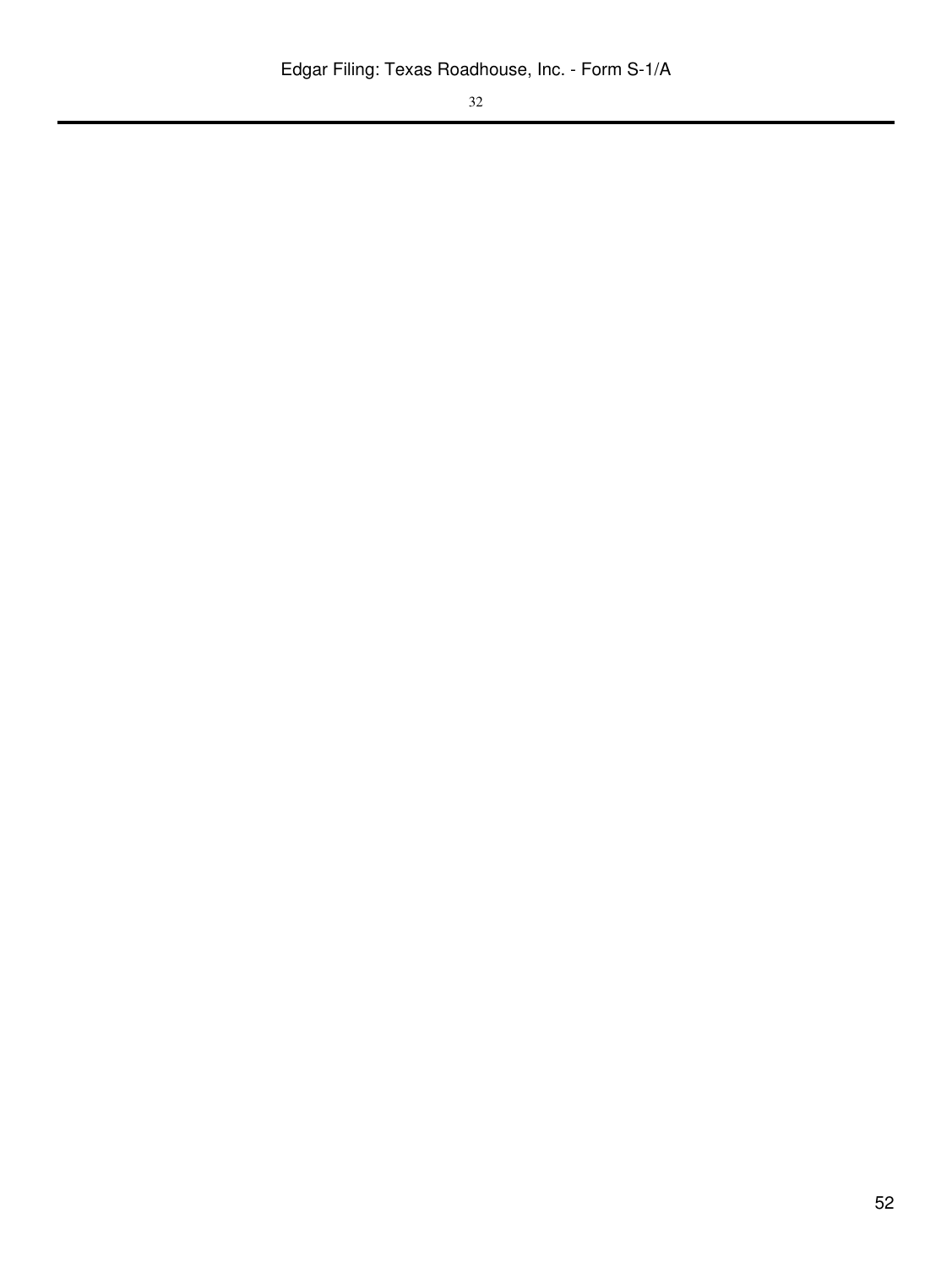## **Restaurant Unit Activity**

|                              | Company      | Franchise      | <b>Total</b> |
|------------------------------|--------------|----------------|--------------|
|                              |              |                |              |
| Balance at December 31, 2001 | 56           | 64             | 120          |
| Openings                     | 20           | $\overline{c}$ | 22           |
| Acquisitions (Dispositions)  | $\mathbf{1}$ | (1)            |              |
| Closures                     |              |                |              |
|                              |              |                |              |
| Balance at December 31, 2002 | 77           | 65             | 142          |
| Openings                     | 10           | 10             | 20           |
| Acquisitions (Dispositions)  |              |                |              |
| Closures                     |              |                |              |
|                              |              |                |              |
| Balance at December 30, 2003 | 87           | 75             | 162          |
| Openings                     | 19           | 12             | 31           |
| Acquisitions (Dispositions)  |              | (1)            |              |
| Closures                     |              |                |              |
|                              |              |                |              |
| Balance at December 28, 2004 | 107          | 86             | 193          |
| Openings                     | 4            |                | 5            |
| Acquisitions (Dispositions)  |              |                |              |
| Closures                     |              |                |              |
| Balance at March 29, 2005    | 111          | 87             | 198          |
|                              |              |                |              |

 For the full year 2005, we plan to open 20 company restaurants. We opened four company restaurants in 2005 YTD. We have either begun construction or have sites currently under contract for purchase or lease for all of the remaining company restaurants. We expect to acquire seven to 11 franchise restaurants in the fourth quarter of 2005 at the earliest, subject to the approval of our Board of Directors and the results of customary due diligence investigations. For the full year 2005, franchisees plan to open eight new franchise restaurants, one of which opened in 2005 YTD.

#### **13 Weeks Ended March 29, 2005 Compared to 13 Weeks Ended March 30, 2004**

#### **Q1 2005 (13 weeks) Compared to Q1 2004 (13 weeks)**

 *Restaurant Sales.* Restaurant sales increased by 32.6% in Q1 2005 as compared to Q1 2004. This increase was primarily attributable to the opening of new restaurants and comparable restaurant sales growth. The following table summarizes additional factors that influenced the changes in restaurant sales at company restaurants.

|                                                                                                                                   | <b>2005 YTD</b> | <b>2004 YTD</b> |
|-----------------------------------------------------------------------------------------------------------------------------------|-----------------|-----------------|
|                                                                                                                                   |                 |                 |
| <b>Company Restaurants</b>                                                                                                        |                 |                 |
| Store weeks                                                                                                                       | 1.408           | 1.132           |
| Comparable restaurant sales growth                                                                                                | $6.7\%$         | $10.4\%$        |
| Average unit volume (in thousands)                                                                                                | 993             | 930             |
| Franchise Royalties and Fees. Franchise royalties and fees increased by \$0.5 million, or by 22.7%, from Q1 2004 to Q1 2005. This |                 |                 |

increase was primarily attributable to the opening of new franchise restaurants and comparable restaurant sales growth.

 *Restaurant Cost of Sales.* Restaurant cost of sales increased as a percentage of restaurant sales to 35.0% in Q1 2005 from 34.4% in Q1 2004. This increase was primarily due to the higher cost of pork ribs and was partially offset by menu price increases of approximately 2%, which were fully implemented in November 2004.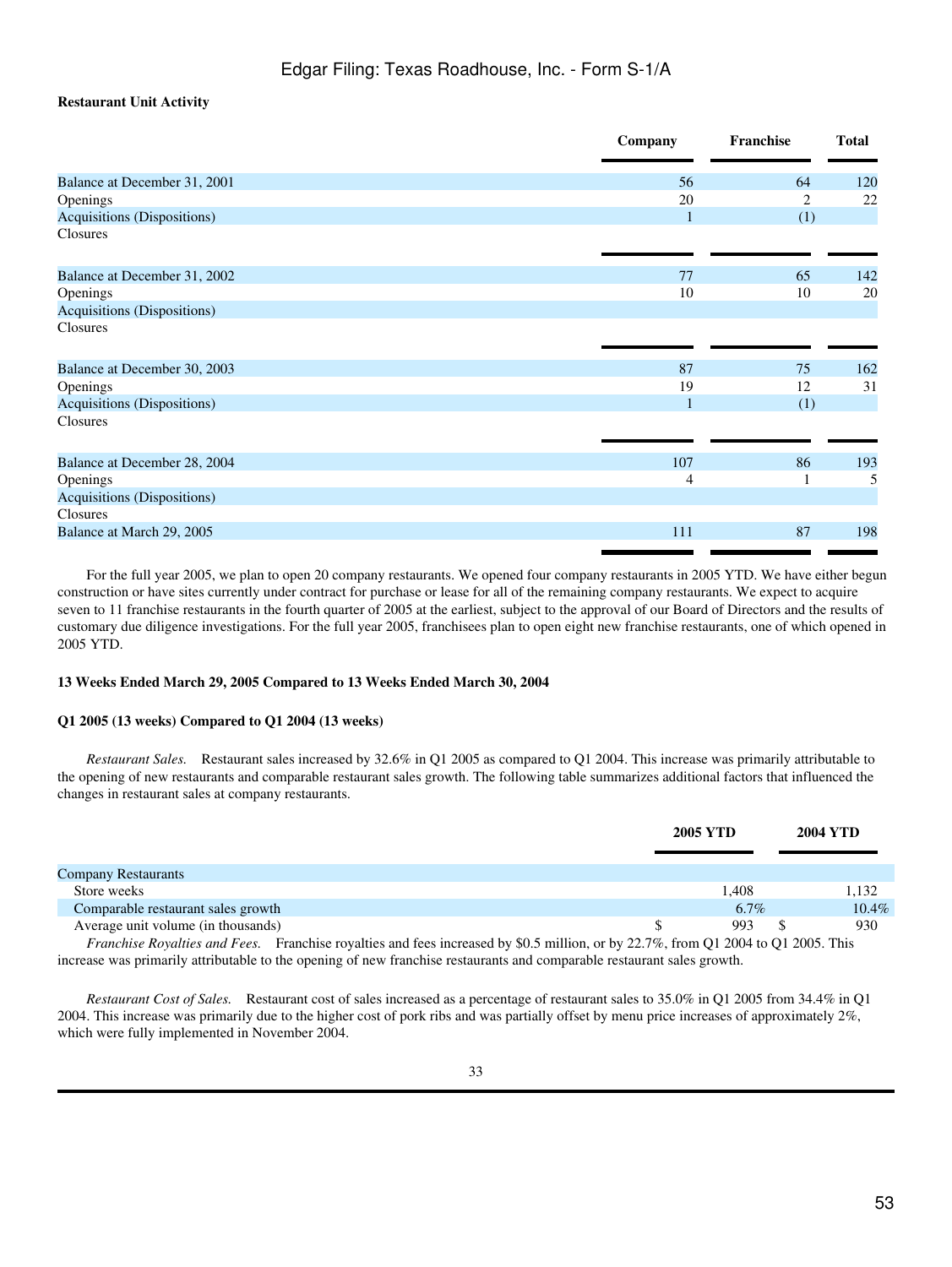*Restaurant Labor Expenses.* Restaurant labor expenses, as a percentage of restaurant sales, decreased to 26.9% in Q1 2005 from 27.2% in Q1 2004. The percentage of sales benefit generated from comparable restaurant sales growth more than offset modest wage rate inflation.

 *Restaurant Rent Expense.* Restaurant rent expense, as a percentage of restaurant sales, remained relatively unchanged at 1.9% in Q1 2005 from 2.0% Q1 2004. The Q1 2005 increase in deferred rent due to the impact of our fourth quarter correction of our lease accounting practices (see note 7 to our consolidated financial statements) was offset by the percentage of sales benefit generated from comparable restaurant sales growth.

 *Restaurant Other Operating Expenses.* Restaurant operating expenses, as a percentage of restaurant sales, decreased to 16.0% in Q1 2005 as compared to 16.3% in Q1 2004. As a percentage of restaurant sales, higher store-level bonuses were offset by decreases in property taxes, gift card fees and other expenses.

 *Restaurant Pre-opening Expenses.* Pre-opening expenses increased in Q1 2005 to \$1.0 million from \$0.9 million in Q1 2004. These increases were due to opening additional restaurants in 2005 as compared to 2004.

 *Depreciation and Amortization Expense.* D&A, as a percentage of revenue, increased to 2.9% in Q1 2005 as compared to 2.8% in Q1 2004. Increases related to capital spending on new restaurants was partially offset by the percentage of sales benefit generated from comparable restaurant sales growth.

 *General and Administrative Expenses.* G&A, as a percentage of revenue, increased to 5.7% in Q1 2005 from 5.4% in Q1 2004. This increase was primarily due to public company costs which did not exist in Q1 2004.

 *Interest Expense (Income), Net.* Interest expense (income) decreased to \$(43,000) in Q1 2005 from \$1.0 million in Q1 2004. Interest expense (income) in Q1 2005 included interest income of \$0.2 million earned on proceeds from our initial public offering and \$0.1 million gain recognized on the ineffective portion of our interest rate swap. Excluding this income, interest expense decreased by approximately \$0.8 million from Q1 2004 to Q1 2005 due to a significant reduction in long term debt.

 *Minority Interest.* The minority interest deducted from income in Q1 2005 decreased to \$27,000 from \$2.0 million in Q1 2004. This decrease was due to the acquisition of the remaining minority interest in 31 majority-owned restaurants in connection with the closing of our corporate reorganization and initial public offering on October 8, 2004. Subsequent to October 8, 2004, minority interest includes three majority-owned restaurants.

 *Equity Income from Unconsolidated Affiliates.* Equity income from unconsolidated affiliates increased from \$44,000 in Q1 2004 to \$52,000 in Q1 2005 due to increases in our share of net income earned by our unconsolidated affiliates. As of March 29, 2005, we owned a 10.0% equity interest in two franchise restaurants, a 5.0% interest in ten franchise restaurants, and a 1.0% equity interest in one franchise restaurant, all of which were open and operating as of such date.

 *Income Tax Expense.* Until October 8, 2004, we operated as a limited liability company and, as such, were taxed as a partnership. Accordingly, we paid no significant income taxes on our own behalf and there is no provision for taxes prior to October 8, 2004 in our consolidated financial statements.

 In connection with the closing of our corporate reorganization and initial public offering, we became a "C" corporation subject to federal and state income taxes. Our effective tax rate for Q1 2005 is 35.3%.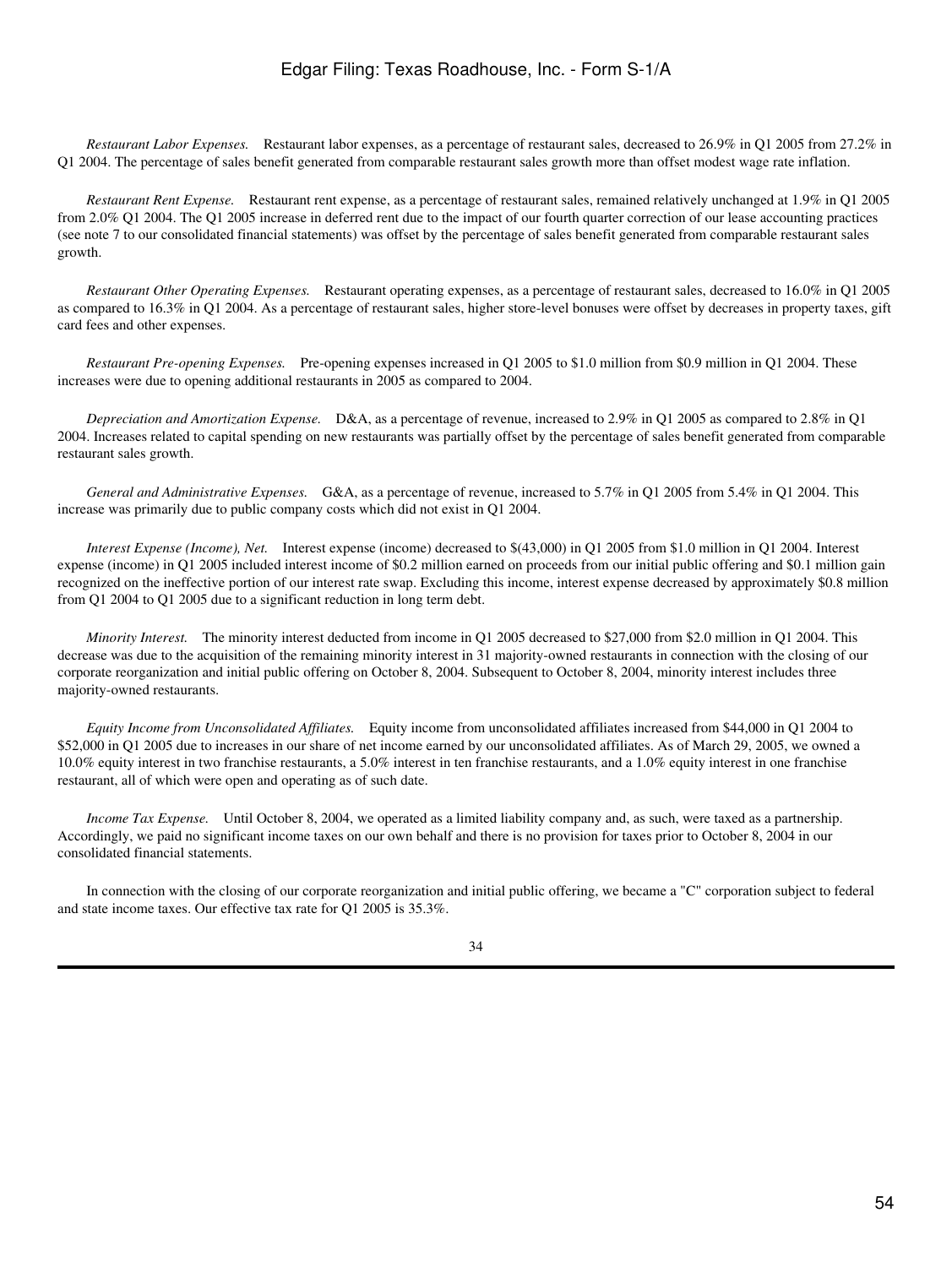### **Year Ended December 28, 2004 Compared to Year Ended December 30, 2003**

 *Restaurant Sales.* Restaurant sales increased by 26.7% in 2004 as compared to 2003. This increase was primarily attributable to the opening of new restaurants and comparable restaurant sales growth. The following table summarizes additional factors that influenced the changes in restaurant sales at company restaurants for 2004 and 2003.

|                                    | 2004 |         | 2003    |
|------------------------------------|------|---------|---------|
|                                    |      |         |         |
| <b>Company Restaurants</b>         |      |         |         |
| Store weeks                        |      | 4.920   | 4.234   |
| Comparable restaurant sales growth |      | $7.6\%$ | $3.4\%$ |
| Average unit volume (in thousands) |      | 3.679   | 3.401   |

 The table above includes the impact of increased menu pricing of approximately 1.8%, 0.5% and 2.0% implemented in November 2003, March 2004 and November 2004, respectively. All of these menu price increases were principally driven by a significant industry wide increase in commodity costs.

 *Franchise Royalties and Fees.* Franchise royalties and fees increased by \$1.9 million, or by 27.2%, from 2003 to 2004. This increase was primarily attributable to the opening of new franchise restaurants and comparable restaurant sales growth. Franchise restaurant count activity is shown in the restaurant unit activity table above.

 *Restaurant Cost of Sales.* Restaurant cost of sales increased as a percentage of restaurant sales to 34.9% in 2004 from 32.9% in 2003. This increase was primarily due to the higher cost of beef and pork ribs. Including the benefit of the November 2004 price increase, we expect cost of sales, as a percentage of restaurant sales, to be approximately 25 to 50 basis points higher in 2005 versus 2004. This increase is expected to be principally driven by the higher cost of pork ribs.

 *Restaurant Labor Expenses.* Restaurant labor expenses, as a percentage of restaurant sales, decreased to 27.4% in 2004 from 27.9% in 2003. The percentage of sales benefit generated from comparable restaurant sales growth more than offset modest wage rate inflation and higher workers' compensation and payroll tax costs.

 *Restaurant Rent Expense.* Restaurant rent expense, as a percentage of restaurant sales, increased to 2.3% in 2004 from 2.1% in 2003. This increase was primarily attributable to a \$1.3 million (40 basis points) cumulative adjustment to correct our lease accounting practices. The adjustment of \$1.3 million conforms the lease term used in calculating straight-line rent expense under certain leases that include fixed-rent escalations with the term used to amortize related leasehold improvements. As the correction of this error was not material to our current or prior year financial statements, we recorded the adjustment in our 2004 consolidated financial statements. See note 7 to our consolidated financial statements. We expect this correction to result in an increase of \$0.3 million to rent expense in 2005.

 *Restaurant Other Operating Expenses.* Restaurant operating expenses, as a percentage of restaurant sales, decreased to 16.4% in 2004 from 17.0% in 2003. The decrease was primarily due to the percentage of sales benefit generated from comparable restaurant sales growth of approximately 0.4%, along with a cumulative adjustment to our expected redemption value for deferred gift cards (0.5% as a percentage of sales). We began selling gift cards in 2000, and prior to 2004, did not have enough history related to the redemption of gift cards to appropriately estimate a breakage rate (the percentage of gift cards that we estimate will never be redeemed). Our policy is to record a 5% breakage estimate for each gift card that is sold with the estimate amortized over 3 years. The change in estimate resulted in an adjustment of \$1.7 million (0.5% as a percentage of sales). We will review and update the breakage estimates quarterly and expect to record additional breakage amounts for the full year of 2005 of \$0.5 million to \$0.8 million depending upon the number of gift cards sold in 2005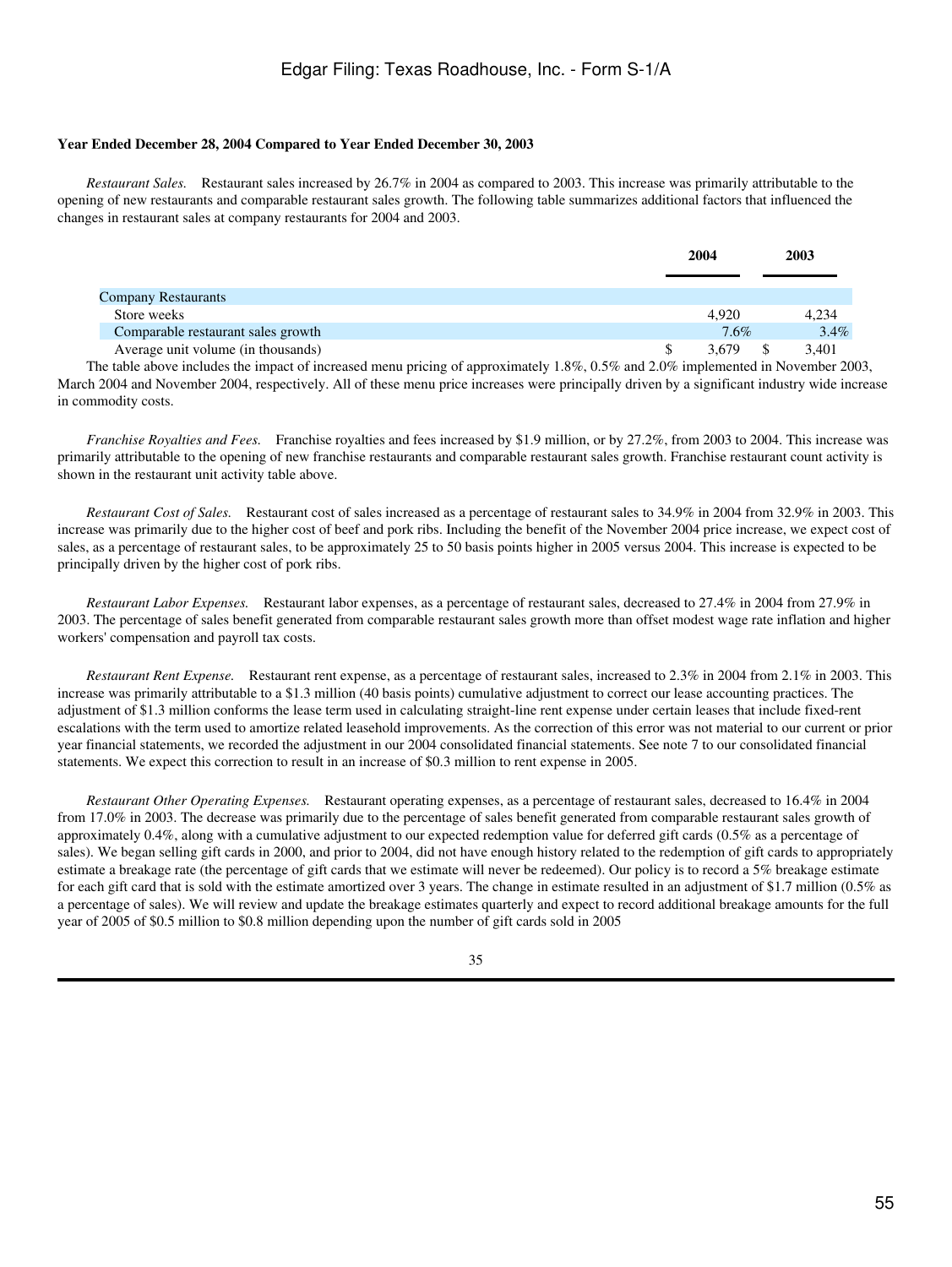and our historical redemption rates. These decreases were offset by a \$1.0 million (0.3% as a percentage of sales) increase in general liability insurance expense due to changes in our claim development history based on our fourth quarter actuarial analysis.

 *Restaurant Pre-opening Expenses.* Pre-opening expenses in 2004 increased to \$5.2 million from \$2.6 million in 2003. This increase was due to 19 restaurants which opened in 2004 compared with 10 restaurants which opened in 2003.

 *Depreciation and Amortization Expenses.* D&A, as a percentage of revenue, remained unchanged at 3.0% in 2004 from 2003. The percentage of sales benefit generated from comparable restaurant sales growth offset increases related to capital spending on new restaurants.

 *General and Administrative Expenses.* G&A increased in 2004 to \$21.1 million (5.8% of revenue) from \$17.7 million (6.2% of revenue) in 2003. This increase was primarily due to infrastructure additions including management, supervisory, operational and training personnel put into place to accommodate our growth plans.

 *Interest Expense (Income), Net.* Interest expense (income) increased to \$4.7 million in 2004 from \$4.4 million in 2003. Interest expense included write-offs of loan fees related to the completion in 2003 and subsequent termination in 2004 of our \$100 million credit facility in the amount of \$0.3 million and \$1.0 million in 2003 and 2004, respectively. Excluding these charges, interest expense decreased by \$0.4 million, or 10.0%, from 2003 to 2004 due to a significant reduction in long term debt combined with lower interest rates effective July 2003.

 *Minority Interest.* The minority interest deducted from income in 2004 decreased to \$5.3 million from \$6.7 million in 2003. The decrease was due to the acquisition of 31 restaurants in connection with the closing of our corporate reorganization and initial public offering on October 8, 2004. Subsequent to October 8, 2004, minority interest includes three majority-owned restaurants, two of which were open and operating at December 28, 2004.

 *Equity Income from Unconsolidated Affiliates.* In 2004, we reported income of \$110,000 from 13 unconsolidated affiliates (including one affiliate which had not yet begun operations as of December 28, 2004) compared to losses of \$61,000 for seven unconsolidated affiliates reported in 2003. This increase was due to seven franchise restaurants which were opened in 2003. Primarily due to pre-opening expenses, new restaurants take three to six months to become profitable; hence, these new restaurants produced net losses in 2003. At December 28, 2004, we owned a 10.0% equity interest in two franchise restaurants, a 5.0% interest in ten franchise restaurants, and a 1.0% equity interest in one franchise restaurant, all but one of which were open and operating as of such date.

 *Income Taxes.* Until October 8, 2004, we operated as a limited liability company and were taxed as a partnership. Accordingly, we paid no significant income taxes on our own behalf and there is no provision for income taxes prior to October 8, 2004 in our consolidated financial statements.

 As a result of our conversion from a limited liability company to a "C" Corporation, deferred tax liabilities of \$5.0 million were recognized in the fourth quarter of 2004.

 In connection with the closing of our corporate reorganization and initial public offering, we became a "C" corporation subject to federal and state income taxes. We account for income taxes in accordance with SFAS No. 109, *Accounting for Income Taxes*. Our effective tax rate for October 8, 2004 through December 28, 2004 is 33.6%, and we had income tax expense of \$2.2 million for 2004, excluding the \$5.0 million deferred tax charge discussed above.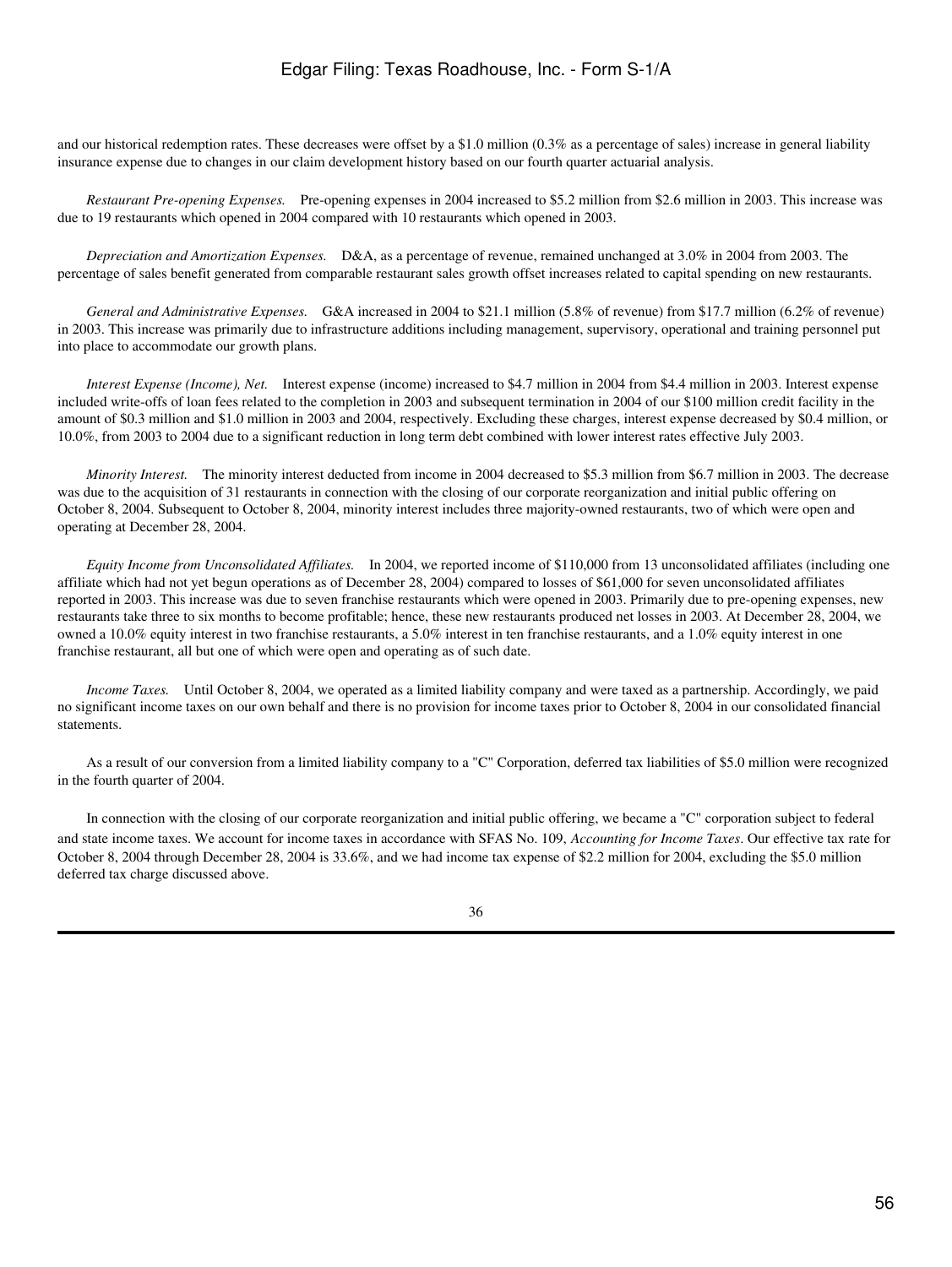### **Year Ended December 30, 2003 Compared to December 31, 2002**

 *Restaurant Sales.* Restaurant sales increased by 23.3% in 2003 as compared to 2002. The increase in 2003 was primarily attributable to the opening of new restaurants. The following table summarizes additional factors that influenced the changes in restaurant sales at company restaurants for 2003 and 2002.

|                                     | 2003    | 2002    |
|-------------------------------------|---------|---------|
|                                     |         |         |
| <b>Company Restaurants</b>          |         |         |
| <b>Store Weeks</b>                  | 4.234   | 3,528   |
| Comparable restaurant sales growth  | $3.4\%$ | $3.7\%$ |
| Average unit volumes (in thousands) | 3.401   | 3.270   |

*Franchise Royalties and Fees.* Franchise royalties and fees increased by \$0.9 million, or by 14.0%, in 2003 as compared to 2002. This increase was primarily attributable to the opening of new franchise restaurants. Franchise restaurant count activity is shown in the restaurant unit activity table.

 *Restaurant Cost of Sales.* Restaurant cost of sales increased slightly as a percentage of restaurant sales to 32.9% in 2003 from 32.8% in 2002. This increase was primarily due to the higher cost of pork ribs.

 *Restaurant Labor Expenses.* Restaurant labor expenses, as a percentage of restaurant sales, decreased from 28.4% in 2002 to 27.9% in 2003. The percentage of sales benefit generated from comparable sales growth more than offset modest wage rate inflation.

 *Restaurant Rent Expense.* Restaurant rent expense, as a percentage of restaurant sales, decreased to 2.1% in 2003 from 2.3% in 2002. During 2002 and 2003, a higher percentage of our restaurants, versus what we have done historically, were developed on owned versus leased properties.

 *Restaurant Other Operating Expenses.* Restaurant other operating expenses increased as a percentage of restaurant sales to 17.0% in 2003 from 16.0% in 2002. Increased spending on equipment leases, supplies, and repair and maintenance combined with inflation in utilities, particularly natural gas, were the primary drivers of this increase.

 *Restaurant Pre-Opening Expenses.* Restaurant pre-opening expenses in 2003 decreased to \$2.6 million from \$4.8 million in 2002. This decrease was due to the opening of fewer restaurants in 2003 as compared to 2002.

 *Depreciation and Amortization Expenses.* D&A, as a percentage of revenue, remained constant at 3.0% for 2003 as compared to 2002.

 *General and Administrative Expenses.* G&A increased in 2003 to \$17.7 million (6.2% of revenue) from \$14.6 million (6.3% of revenue) in 2002. The cost increase was primarily due to infrastructure additions including executive, supervisory, operational, systems, and training personnel put into place during the 2003 and 2002 fiscal years to accommodate our growth plans.

 *Interest Expense (Income), Net.* Interest expense (income) increased slightly in 2003 to \$4.4 million from \$4.2 million in 2002. In July 2003 we completed a \$100.0 million, three year credit facility that enabled us to refinance 80.0% of our existing debt at much lower rates of interest and provide us with roughly \$50.0 million of available financing to fund the development of new restaurants. Interest expense included the write-off of approximately \$0.3 million of loan fees related to the refinanced debt. This increase was partially offset by a reduction in interest rates on approximately \$47.6 million of the refinanced debt. We have been able to borrow at steadily decreasing interest rates due both to the favorable interest environment and to our steadily improving earnings and resulting creditworthiness.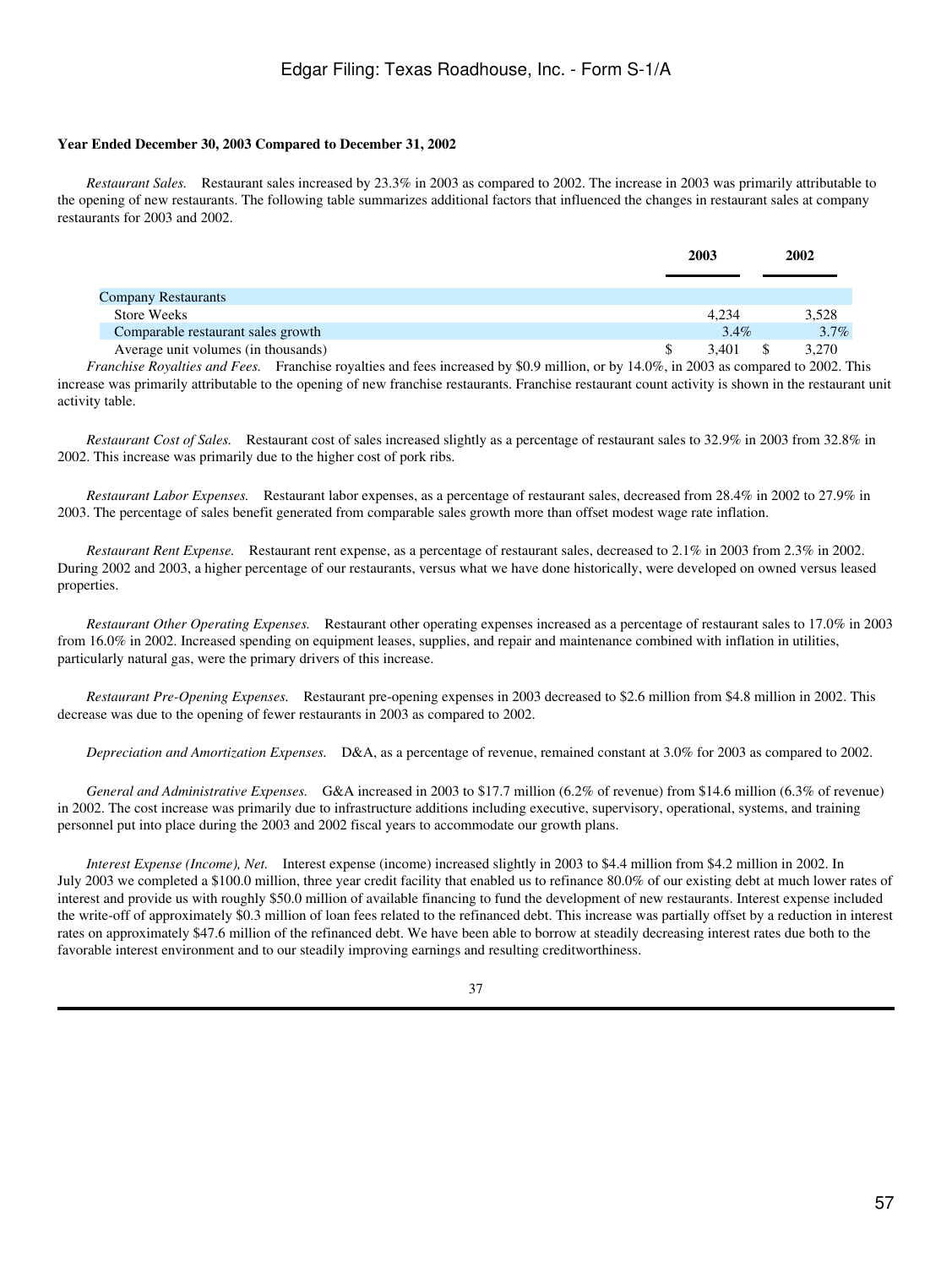The weighted average interest rate for our installment loans decreased from 5.88% at December 31, 2002 to 4.59% at December 30, 2003.

*Minority Interest.* The minority interest deducted from income in 2003 increased to \$6.7 million from \$5.2 million in 2002. The increase was primarily due to an increase in majority-owned restaurant store weeks resulting from the addition of seven majority-owned or controlled restaurants which opened in 2002.

 *Equity Income from Unconsolidated Affiliates.* In 2003, we reported a loss of \$61,000 from unconsolidated affiliates compared to income of \$21,000 reported in 2002. In 2003, seven franchise restaurants opened in which we owned either a 5.0% or 10.0% interest. Primarily due to pre-opening expenses, new restaurants take three to six months to become profitable; hence, these new restaurants produced net losses in 2003. We owned a 10.0% equity interest in two franchise restaurants, a 5.0% interest in six franchise restaurants, and a 1.0% equity interest in one franchise restaurant, all of which were open and operating at December 30, 2003.

### **Liquidity and Capital Resources**

The following table presents a summary of our net cash provided by operating, investing and financing activities:

|                                           | <b>Fiscal Year</b> |      |           |          | <b>13 Weeks Ended</b> |      |                 |   |                 |
|-------------------------------------------|--------------------|------|-----------|----------|-----------------------|------|-----------------|---|-----------------|
|                                           | 2002               |      | 2003      |          | 2004                  |      | <b>2004 YTD</b> |   | <b>2005 YTD</b> |
| Net cash provided by operating activities | \$<br>31,718       | - \$ | 42,158    | <b>S</b> | 57,275                | - \$ | $12.178$ \$     |   | 5,537           |
| Net cash used in investing activities     | (32, 764)          |      | (26, 524) |          | (49,735)              |      | (8,606)         |   | (10, 843)       |
| Net cash provided by (used in) financing  |                    |      |           |          |                       |      |                 |   |                 |
| activities                                | 4,945              |      | (17, 722) |          | 32,967                |      | (1,610)         |   | 1,042           |
|                                           |                    |      |           |          |                       |      |                 |   |                 |
| Net increase (decrease) in cash           | \$<br>3.899        | \$.  | (2,088)   | - \$     | 40,507                | S    | 1.962           | S | (4,264)         |

 Net cash provided by operating activities was \$5.5 million in 2005 YTD compared to \$12.2 million in 2004 YTD. The decrease was driven primarily by lower gift card liability in 2005 due to higher gift card sales in Q4 2004 followed by higher redemptions in 2005 YTD and changes in working capital offset by an increase in net income.

 Net cash used in investing activities was \$10.8 million in 2005 YTD compared to \$8.6 million in 2004 YTD. The increase was primarily due to an increase in capital spending associated with new restaurant construction.

Net cash provided by (used in) financing activities was \$1.0 million in 2005 YTD as compared to \$(1.6) million in 2004 YTD. The increase is primarily due to lower distributions to minority interest holders and members. Additionally, 2004 YTD included net proceeds from short-term and long-term debt of \$4.0 million.

 Our operations have not required significant working capital and, like many restaurant companies, we have been able to operate with negative working capital. Sales are primarily for cash, and restaurant operations do not require significant inventories or receivables. In addition, we receive trade credit for the purchase of food, beverages and supplies, thereby reducing the need for incremental working capital to support growth.

 We require capital principally for the development of new company restaurants and the refurbishment of existing restaurants. Capital expenditures totaled approximately \$34.7 million, \$26.9 million and \$50.0 million for the years ended December 31, 2002, December 30, 2003 and December 28, 2004, respectively. We either lease our restaurant site locations under operating leases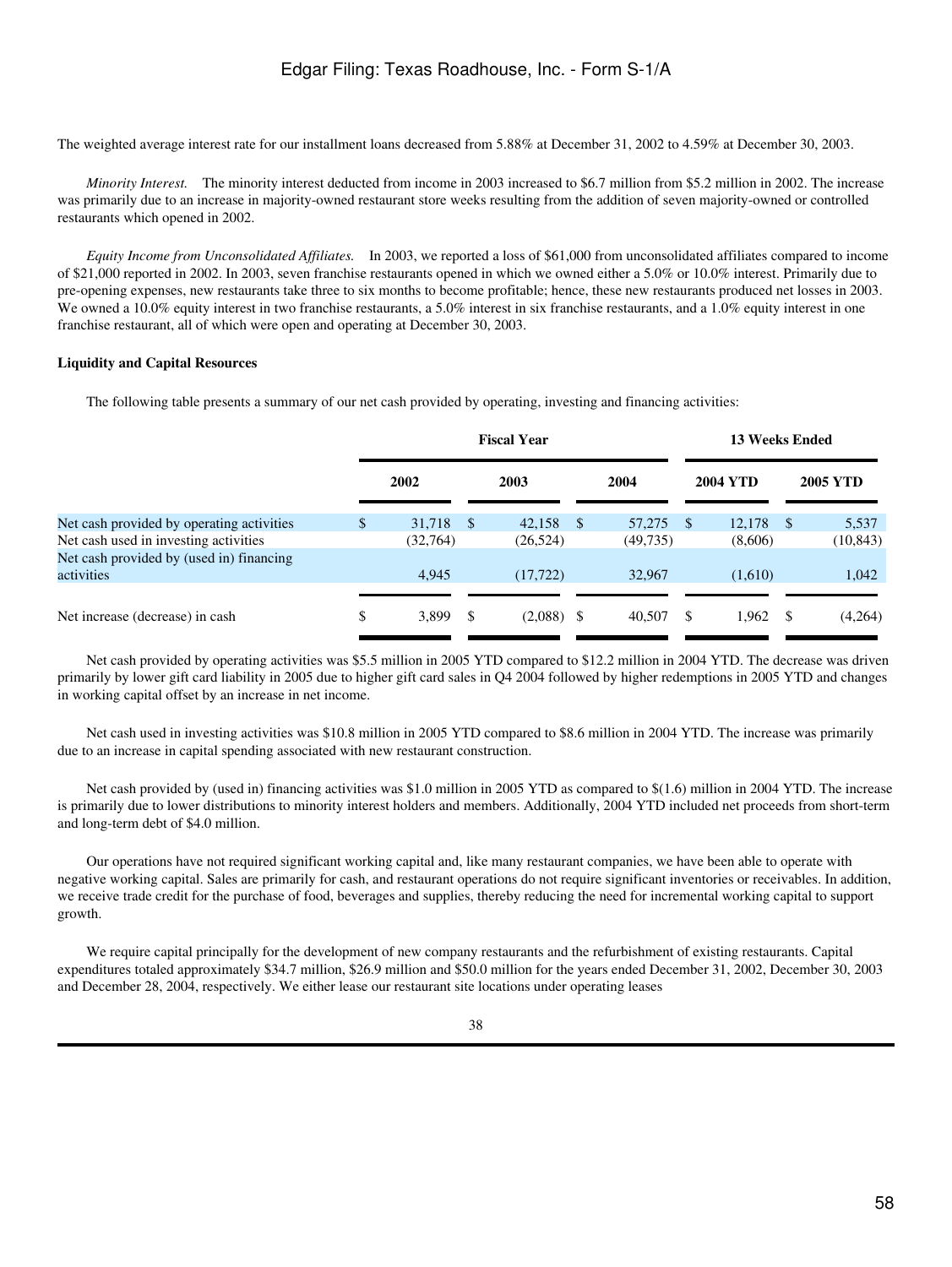for periods of five to 30 years (including renewal periods) or purchase the land where it is cost effective.

 We have also required cash to pay distributions to our equity holders relating to periods before our initial public offering. Our predecessor companies paid aggregate distributions to their equity holders in 2002, 2003 and 2004 of \$13.9 million, \$21.7 million and \$22.7 million, respectively. In April 2005, we made a distribution of \$31.2 million to members of our predecessor company, Texas Roadhouse Holdings LLC, in redemption of its preferred shares related to its income for periods through October 8, 2004. This distribution is shown on the accompanying consolidated balance sheet as distributions payable.

 We intend to retain our future earnings, if any, to finance the future development and operation of our business. Accordingly, we do not anticipate paying any dividends on our common stock in the foreseeable future.

 In 2005 and 2004, we used cash on hand, borrowings under our credit facility and net cash provided by operating activities to fund capital expenditures and distributions.

 On October 8, 2004, we entered into a new \$150.0 million, five-year revolving credit facility with a syndicate of commercial lenders led by Bank of America, N.A., and National City Bank of Kentucky. The new facility replaced our previous credit facility. The terms of the new facility require us to pay interest on outstanding borrowings at LIBOR plus a margin of 0.75% to 1.50% and to pay a commitment fee of 0.15% to 0.25% per year on any unused portion of the facility, in both cases depending on our leverage ratio. The facility prohibits us from incurring additional debt outside the facility with certain exceptions, including equipment financing up to \$3.0 million, unsecured debt up to \$500,000 and up to \$20.0 million of debt incurred by majority-owned companies formed to open new restaurants. The facility also prohibits the declaration or payment of cash dividends on our stock and requires W. Kent Taylor to maintain beneficial ownership of at least 20% of the voting power of our stock. Additionally, the lenders' obligations to extend credit under the facility depends upon maintaining certain financial covenants, including a minimum fixed charge coverage ratio of 1.50 to 1.00 and a maximum consolidated leverage ratio of 3.00 to 1.00. We are currently in compliance with such covenants. The credit facility is secured by a pledge of our ownership interests in all our subsidiaries.

 At March 29, 2005, we had \$6.0 million of borrowings outstanding under our credit facility and \$141.7 million of availability net of \$2.3 million of outstanding letters of credit. In addition, we had various other notes payable totaling \$7.1 million with interest rates ranging from 5.50% to 10.80%. Each of these notes related to the financing of specific restaurants. Our total weighted average effective interest rate at March 29, 2005 was 6.39%.

 In 2003, we entered into a fixed rate swap agreement for \$31.2 million of the outstanding debt under our credit facility to limit the variability of a portion of our interest payments. This swap changed the variable-rate cash flow exposure on the debt obligations to fixed cash flows. Under the terms of this interest rate swap, we received variable interest rate payments and made fixed interest rate payments, thereby creating the equivalent of fixed-rate debt. As of December 30, 2003 and December 28, 2004, approximately \$0.2 million and \$(0.1) million, respectively, of unrealized (gain) loss on the swap was recorded in accumulated other comprehensive income. As of March 30, 2004 and March 29, 2005, approximately \$0.3 million and (\$18,000), respectively, of unrealized (gain) loss on the swap was recorded in accumulated other comprehensive income. The swap agreement was terminated in April 2005.

 Our future capital requirements will primarily depend on the number of new restaurants we open and the timing of those openings within a given fiscal year. These requirements will include costs directly related to opening new restaurants and may also include costs necessary to ensure that our

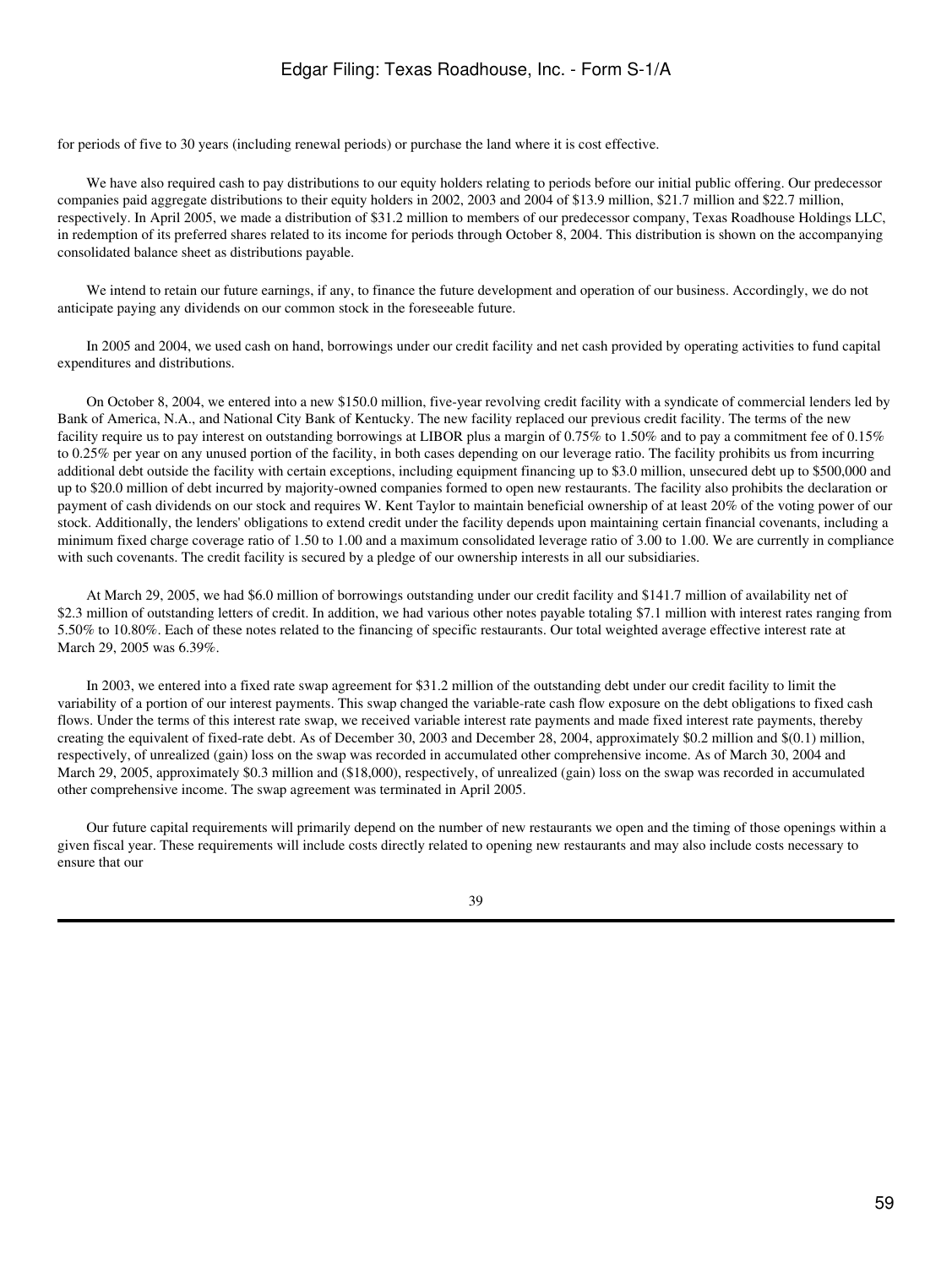infrastructure is able to support a larger restaurant base. In 2005, we expect our capital expenditures to be approximately \$50.0 million to \$60.0 million, substantially all of which will relate to planned restaurant openings. We intend to satisfy our capital requirements over the next 18 months with cash on hand, net cash provided by operating activities and funds available under our credit facility.

### **Contractual Obligations**

The following table summarizes the amount of payments due under specified contractual obligations as of December 28, 2004:

|                               |              | <b>Payments Due by Period</b> |      |                     |                         |                |                         |            |               |                      |
|-------------------------------|--------------|-------------------------------|------|---------------------|-------------------------|----------------|-------------------------|------------|---------------|----------------------|
|                               |              | <b>Total</b>                  |      | Less than<br>1 Year | $1 - 3$<br><b>Years</b> |                | $3 - 5$<br><b>Years</b> |            |               | More than<br>5 Years |
|                               |              |                               |      |                     |                         | (in thousands) |                         |            |               |                      |
| Long-term debt obligations    | $\mathbb{S}$ | 13,285                        | - \$ | 525                 | $^{\circ}$              | 1.045          | -8                      | $7,052$ \$ |               | 4,663                |
| Capital lease obligations     |              | 1.450                         |      | 293                 |                         | 337            |                         | 234        |               | 586                  |
| Operating lease obligations   |              | 100,137                       |      | 9,698               |                         | 16,806         |                         | 14,135     |               | 59,498               |
| Capital obligations           |              | 29,961                        |      | 29,961              |                         |                |                         |            |               |                      |
|                               |              |                               |      |                     |                         |                |                         |            |               |                      |
| Total contractual obligations | \$           | 144,833                       | - \$ | 40,477              | <sup>\$</sup>           | 18,188         | <sup>\$</sup>           | 21,421     | <sup>\$</sup> | 64,747               |

 The Company has no material minimum purchase commitments with its vendors that extend beyond a year. Capital obligations, which represents the estimated cost of completing capital project commitments, were \$23.2 million at March 29, 2005, which were all due in less than one year. There were no other material changes in the amount of payments due under specified contractual obligations as of March 29, 2005. See notes 4, 9 and 14 to the consolidated financial statements for details of contractual obligations.

#### **Off-Balance Sheet Arrangements**

Except for operating leases (primarily restaurant leases), we do not have any off-balance sheet arrangements.

### **Guarantees**

We entered into real estate lease agreements for franchise restaurants located in Everett, MA and Longmont, CO prior to our granting franchise rights for those restaurants. We have subsequently assigned the leases to the franchisees, but we remain contingently liable if a franchisee defaults under the terms of a lease. The Longmont lease expires in May 2014 and the Everett lease expires in February 2018. As the fair value of the guarantees was not considered significant, no liability has been recorded.

#### **Recent Accounting Pronouncements**

See note 2 in the accompanying consolidated financial statements.

#### **Critical Accounting Policies and Estimates**

 The above discussion and analysis of our financial condition and results of operations are based upon our consolidated financial statements, which have been prepared in accordance with U.S. generally accepted accounting principles. The preparation of these financial statements requires us to make estimates and judgments that affect the reported amounts of assets, liabilities, revenue and expenses, and disclosures of contingent assets and liabilities. Our significant accounting policies are described in note 2 to the accompanying consolidated financial statements. Critical accounting policies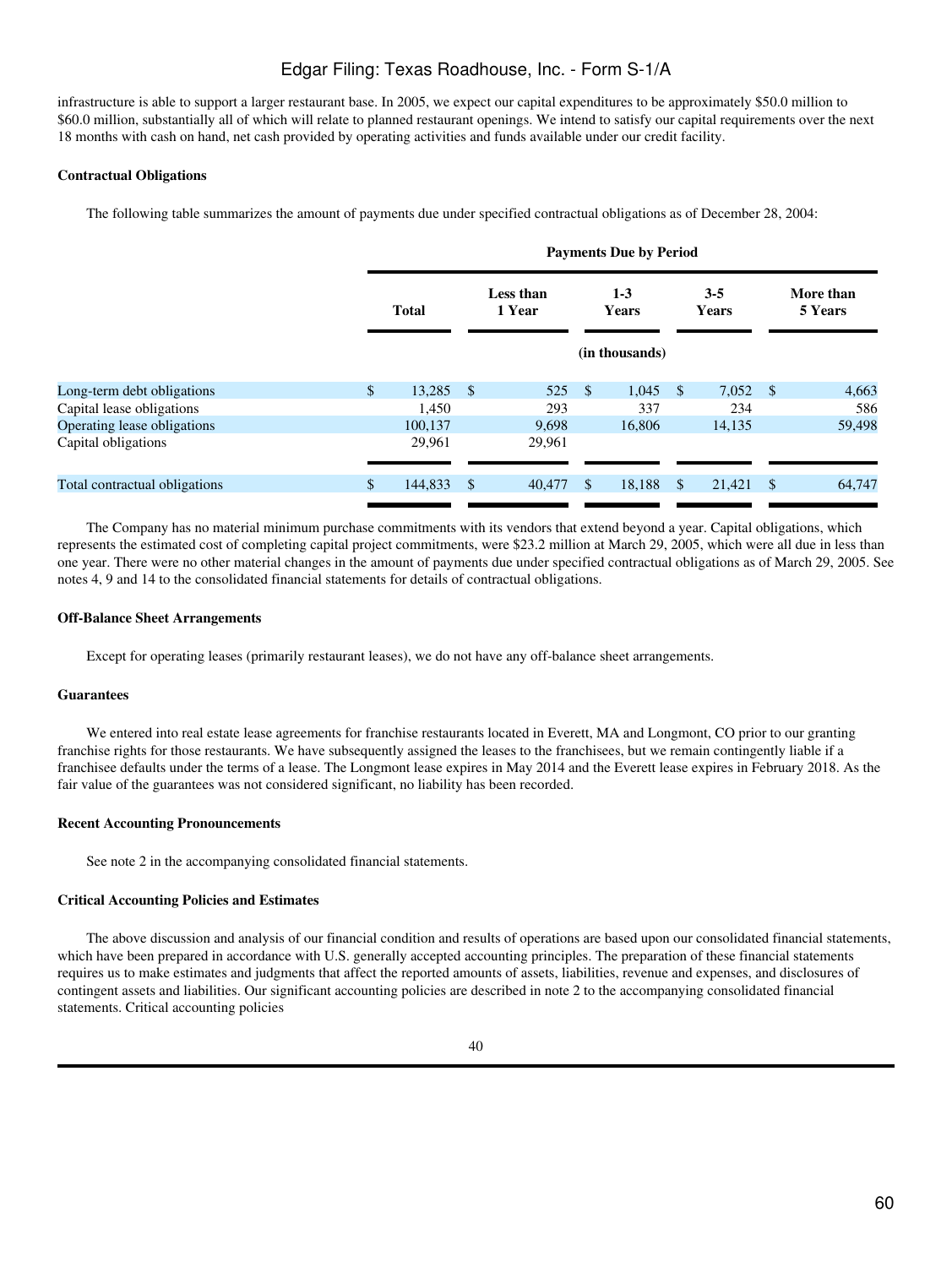are those that we believe are most important to portraying our financial condition and results of operations and also require the greatest amount of subjective or complex judgments by management. Judgments or uncertainties regarding the application of these policies may result in materially different amounts being reported under different conditions or using different assumptions. We consider the following policies to be the most critical in understanding the judgments that are involved in preparing the consolidated financial statements.

 *Impairment of Long-Lived Assets.* We evaluate the carrying value of individual restaurants for impairment annually or when events or circumstances indicate these assets might be impaired. In making these judgments, we consider the period of time since the restaurant was opened and the trend of operations and expectations for future sales growth. For a restaurant selected for review, we estimate the future undiscounted cash flows from operating the restaurant over its estimated useful life. In determining future cash flows, significant estimates are made by us with respect to future operating results of each restaurant. Our judgments and estimates related to the expected useful lives of long-lived assets are affected by factors such as changes in economic conditions and changes in operating performance. As we assess the ongoing expected cash flows and carrying amounts of our long-lived assets, these factors could cause us to realize a material impairment charge.

 If assets are determined to be impaired, we would measure the impairment charge by calculating the amount by which the asset carrying amount exceeds its fair value. The determination of asset fair value is also subject to significant judgment. If these assumptions change in the future, we may be required to record impairment charges for these assets.

 In our impairment evaluations for 2002, 2003 and 2004, we concluded that no impairment charge was necessary. Additionally, in our most recent impairment analysis for long-lived assets, no additional impairment charge would have resulted even if there were a permanent 10.0% reduction in revenue in our restaurants.

 *Goodwill.* The implied fair value of goodwill is determined by allocating the fair value of the reporting unit, which we consider to be at the restaurant level, in a manner similar to a purchase price allocation, in accordance with Statement of Financial Accounting Standards ("SFAS") No. 141, *Business Combinations*. The residual fair value after this allocation is the implied fair value of the reporting unit goodwill. Goodwill is tested annually for impairment, and is tested for impairment more frequently if events and circumstances indicate that the asset might be impaired. An impairment loss is recognized to the extent that the carrying amount exceeds the implied fair value of goodwill. The determination of impairment consists of two steps. First, we determine the fair value of the reporting unit and compare it to its carrying amount. Fair value is determined based on discounted cash flows. Second, if the carrying amount of the reporting unit exceeds its fair value, an impairment loss is recognized for any excess of the carrying amount of the reporting unit's goodwill over the implied fair value of the goodwill.

 The most significant assumptions we use in this analysis are those made in estimating future cash flows. In estimating future cash flows, we use the assumptions from our strategic plan for items such as sales growth and operating costs. If our assumptions used in performing the impairment test prove inaccurate, the fair value of the restaurants may ultimately prove to be significantly lower, thereby causing the carrying value to exceed the fair value and indicating impairment has occurred. We concluded that no impairment charge was required for the years ended December 31, 2002, December 30, 2003 and December 28, 2004.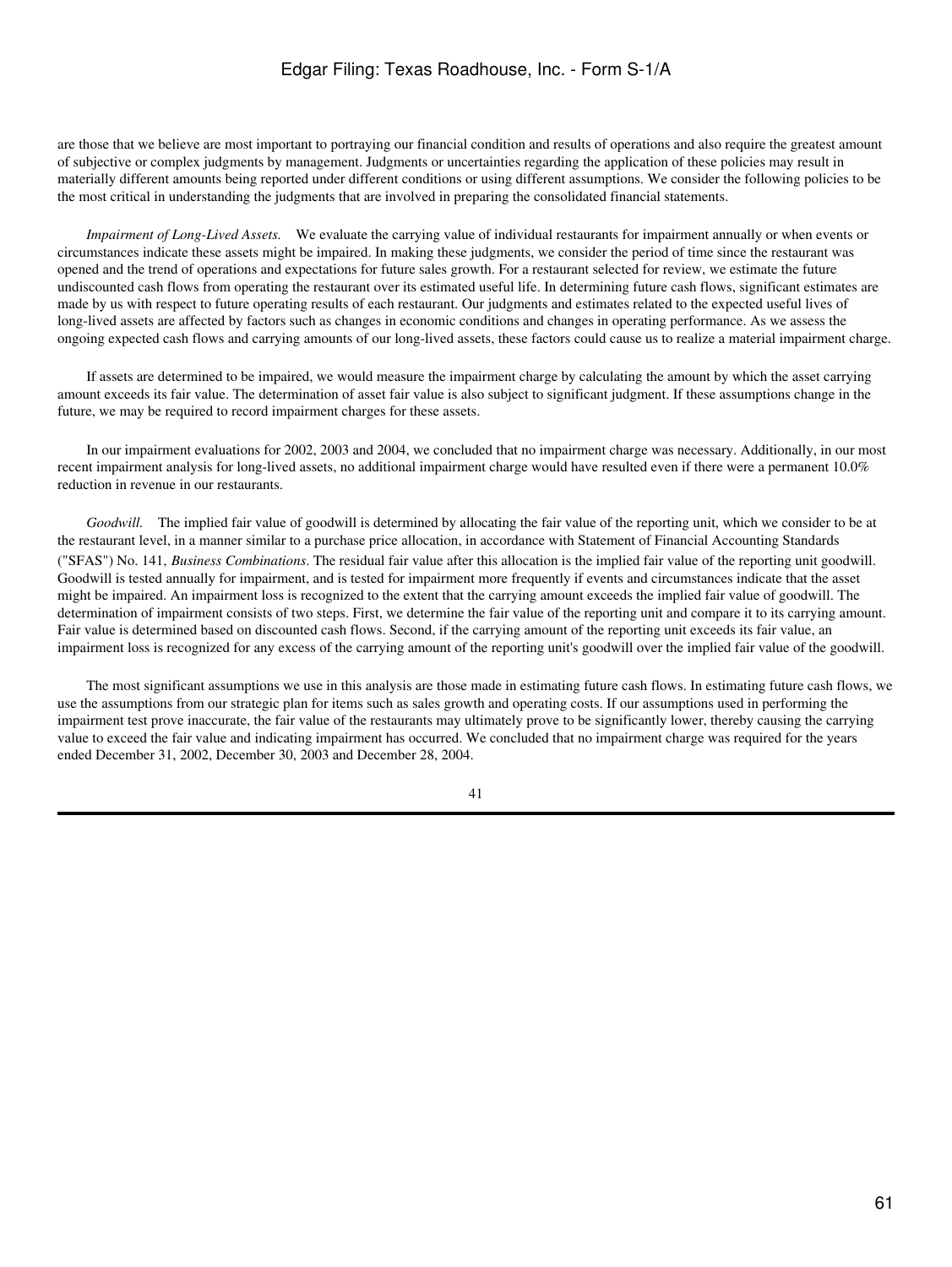*Insurance Reserves.* We self-insure a significant portion of expected losses under our workers compensation, general liability and property insurance programs. We purchase insurance for individual claims that exceed the amounts listed below:

| <b>Workers Compensation</b> | 250,000 |
|-----------------------------|---------|
| General Liability           | 100,000 |
| Property                    | 50,000  |

 We record a liability for all unresolved claims and for an estimate of incurred but not reported claims at the anticipated cost to us based on quarterly estimates provided by a third party administrator and actuary. Before 2005, these estimates were provided on an annual basis. Our estimated liability is based on a number of assumptions and factors regarding economic conditions, the frequency and severity of claims and claim development history and settlement practices. Estimates of claims reserves are discounted using a discount rate of approximately 3.0% at December 28, 2004 resulting in a discount of \$0.2 million. An increase or decrease in the discount rate of 100 basis points would change the reserve, and resulting expense, by an immaterial amount. Because we began our self-insurance program in 2002, we rely on actuarial observations of historical claim development for the industry which we believe is representative of our history. In the future, if our experience is significantly different than the industry, we will adjust our reserve, and our future self-insurance expenses may rise. Our assumptions are reviewed, monitored, and adjusted when warranted by changing circumstances.

*Income Taxes.* In connection with our reorganization and initial public offering, we became a "C" Corporation subject to federal and state income taxes. We account for income taxes in accordance with SFAS No. 109, *Accounting for Income Taxes*, under which deferred assets and liabilities are recognized based upon anticipated future tax consequences attributable to differences between financial statement carrying values of assets and liabilities and their respective tax bases. A valuation allowance is established to reduce the carrying value of deferred tax assets if it is considered more likely than not that such assets will not be realized. Any change in the valuation allowance would be charged to income in the period such determination was made.

 Before converting to a "C" corporation on October 8, 2004, the Company operated as a limited liability company and was taxed as a partnership. As such, the Company's income or losses were passed through to its owners who are liable for any related income taxes.

### **Effects of Inflation**

 We do not believe inflation has had a significant effect on our operations during the past several years. We generally have been able to substantially offset increases in our restaurant and operating costs resulting from inflation by altering our menu, increasing menu prices or making other adjustments.

#### **Quantitative and Qualitative Disclosures About Market Risk**

 We are exposed to market risk from changes in interest rates on debt and changes in commodity prices. Our exposure to interest rate fluctuations is limited to our outstanding bank debt. At December 28, 2004 and March 29, 2005, outstanding borrowings under our revolving line of credit bore interest at approximately 75 to 150 basis points (depending on our leverage ratios) over the London Interbank Offered Rate ("LIBOR"). The weighted average effective interest rate on the \$6.0 million outstanding balance under this line at December 28, 2004 and March 29, 2005 was  $3.1\%$  and  $3.06\%$ , respectively. Our various other notes payable totaling \$7.3 million at December 28, 2004 had interest rates ranging from 3.1% to 10.8%. Our various other notes payable totaling \$7.1 million at March 29, 2005 had fixed interest rates ranging from 5.50% to 10.80%.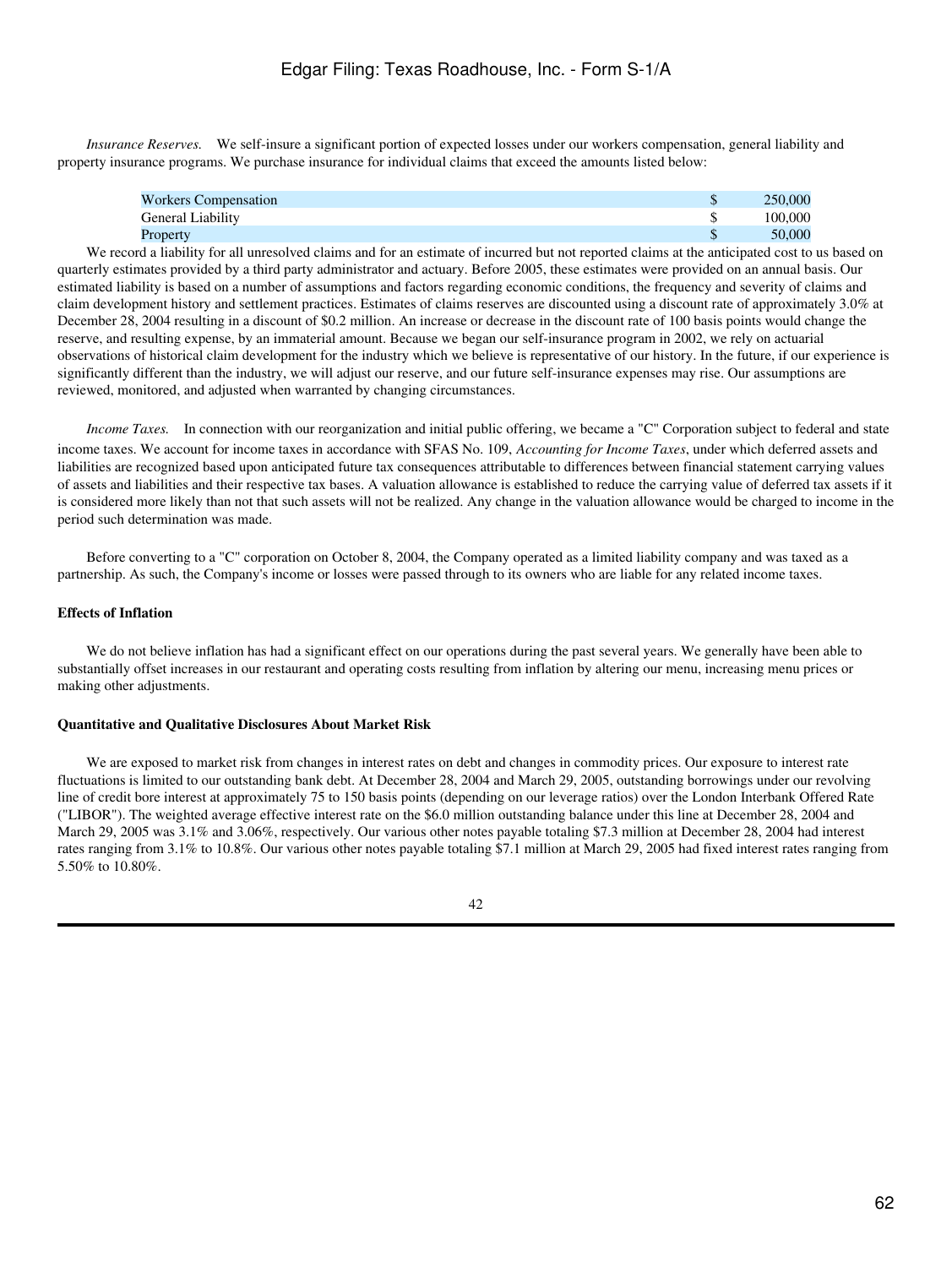In 2003, we entered into a fixed rate swap agreement to limit the variability of a portion of our interest payments. This swap changed the variable-rate cash flow exposure on the debt obligations to fixed cash flows. Under the terms of the interest rate swap, we received variable interest rate payments and made fixed interest rate payments, thereby creating the equivalent of fixed-rate debt. The \$7.3 million and \$7.1 million of notes payable outstanding at December 28, 2004 and March 29, 2005, respectively, were fixed rate notes. Hence, at December 28, 2004 and March 29, 2005, the \$6.0 million of our outstanding revolver was floating or variable. Should interest rates based on these borrowings increase by one percentage point, the increase in our estimated annual interest expense would result in a decrease of approximately \$0.1 million in pre-tax income. This fixed rate swap agreement was terminated in April 2005.

 Many of the ingredients used in the products sold in our restaurants are commodities that are subject to unpredictable price volatility. Although we attempt to minimize the effect of price volatility by negotiating fixed price contracts for the supply of key ingredients, there are no established fixed price markets for certain commodities such as produce and cheese and we are subject to prevailing market conditions when purchasing those types of commodities. For commodities that are purchased under fixed price contracts, the prices are based on prevailing market prices at the time the contract is entered into and do not fluctuate during the contract period. We do not use financial instruments to hedge commodity prices because these purchase arrangements help control the ultimate cost paid. Extreme and/or long term increases in commodity prices could adversely affect our future results, especially if we are unable, primarily due to competitive reasons, to increase menu prices. Additionally, if there is a time lag between the increasing commodity prices and our ability to increase menu prices or, if we believe the commodity price increase to be short in duration and we choose not to pass on the cost increases, our short-term financial results could be negatively affected.

We are subject to business risk as our beef supply is highly dependent upon four vendors. We currently purchase most of our beef from one of the largest beef suppliers in the country. If this vendor was unable to fulfill its obligations under its contracts, we may encounter supply shortages and incur higher costs to secure adequate supplies, any of which would harm our business.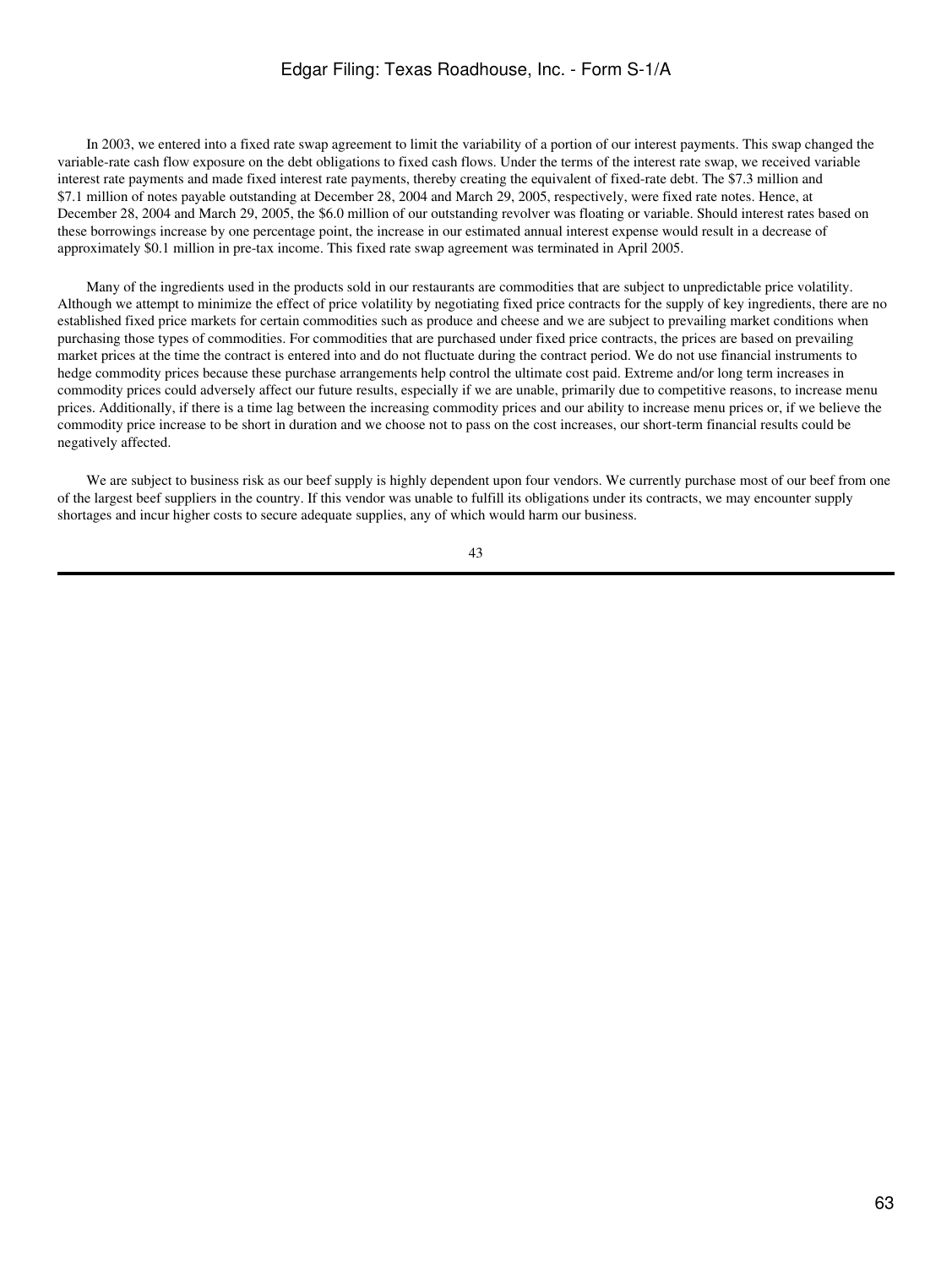### **BUSINESS**

### **General**

 Texas Roadhouse is a growing, moderately priced, full-service restaurant chain. Our founder and chairman, W. Kent Taylor, started the business in 1993. Our mission statement is "Legendary Food, Legendary Service." Our operating strategy is designed to position each of our restaurants as the local hometown destination for a broad segment of consumers seeking high quality, affordable meals served with friendly, attentive service. As of March 29, 2005, 198 Texas Roadhouse restaurants were operating in 36 states. We owned and operated 111 restaurants in 28 states, and franchised and licensed an additional 87 restaurants in 20 states.

We offer an assortment of specially seasoned and aged steaks hand-cut daily on the premises and cooked to order over open gas-fired grills. We also offer our guests a selection of ribs, fish, chicken and vegetable plates, and an assortment of hamburgers, salads and sandwiches. The majority of our entrees include two made-from-scratch side items, and we offer all our guests a free unlimited supply of roasted in-shell peanuts and made-from-scratch yeast rolls.

 We have successfully grown the total number of Texas Roadhouse company and franchise restaurants over the past five years from 67 restaurants in 1999 to 193 restaurants as of the end of 2004, representing a 23.6% compounded annual growth rate. Over the same period, our revenue increased from \$71.0 million to \$363.0 million, our income from operations increased from \$6.7 million to \$38.7 million, and our net income increased from \$4.0 million to \$21.7 million, representing compounded annual growth rates of 38.6%, 42.0% and 40.2%, respectively.

#### **Operating Strategy**

The operating strategy that underlies the growth of our concept is built on the following key components:

*Offering high quality, freshly prepared food.* We place a great deal of emphasis on ensuring our guests receive high quality, freshly prepared food. We have developed proprietary recipes to provide consistency in quality and taste throughout all restaurants. We require that a management level employee inspect every entrée before it leaves the kitchen to confirm it matches the guest's order and meets our standards for quality, appearance and presentation. Finally, we employ a team of product coaches whose sole function is to provide continual, hands-on training and education to our kitchen staffs for the purpose of assuring uniform adherence to recipes, food preparation procedures, food safety standards, food appearance, freshness and portion size.

*Focusing on dinner.* In a high percentage of our restaurants, we limit our operating hours to dinner only during the weekdays. By focusing on dinner, our restaurant teams have to prepare for and manage only one shift per day during the week. We believe this allows our restaurant teams to offer higher quality, more consistent food and service to our guests. We believe the dinner focus provides a better "quality-of-life" for our management teams and, therefore, is a key ingredient in attracting and retaining talented and experienced management personnel. We also focus on keeping our table-to-server ratios low to allow our servers to truly focus on their guests and serve their needs in a personal, individualized manner.

*Offering attractive price points.* We offer our food and beverages at moderate price points that are as low as or lower than those offered by many of our competitors. Within each menu category, we offer a choice of several price points with the goal of fulfilling each guest's budget and value expectations. For example, our steak entrees, which include the choice of two side items, range from \$7.99 for our 6-ounce sirloin to \$18.99 for our 18-ounce T-bone. The per guest average check for the restaurants we owned and operated in 2004 was \$13.72. Per person

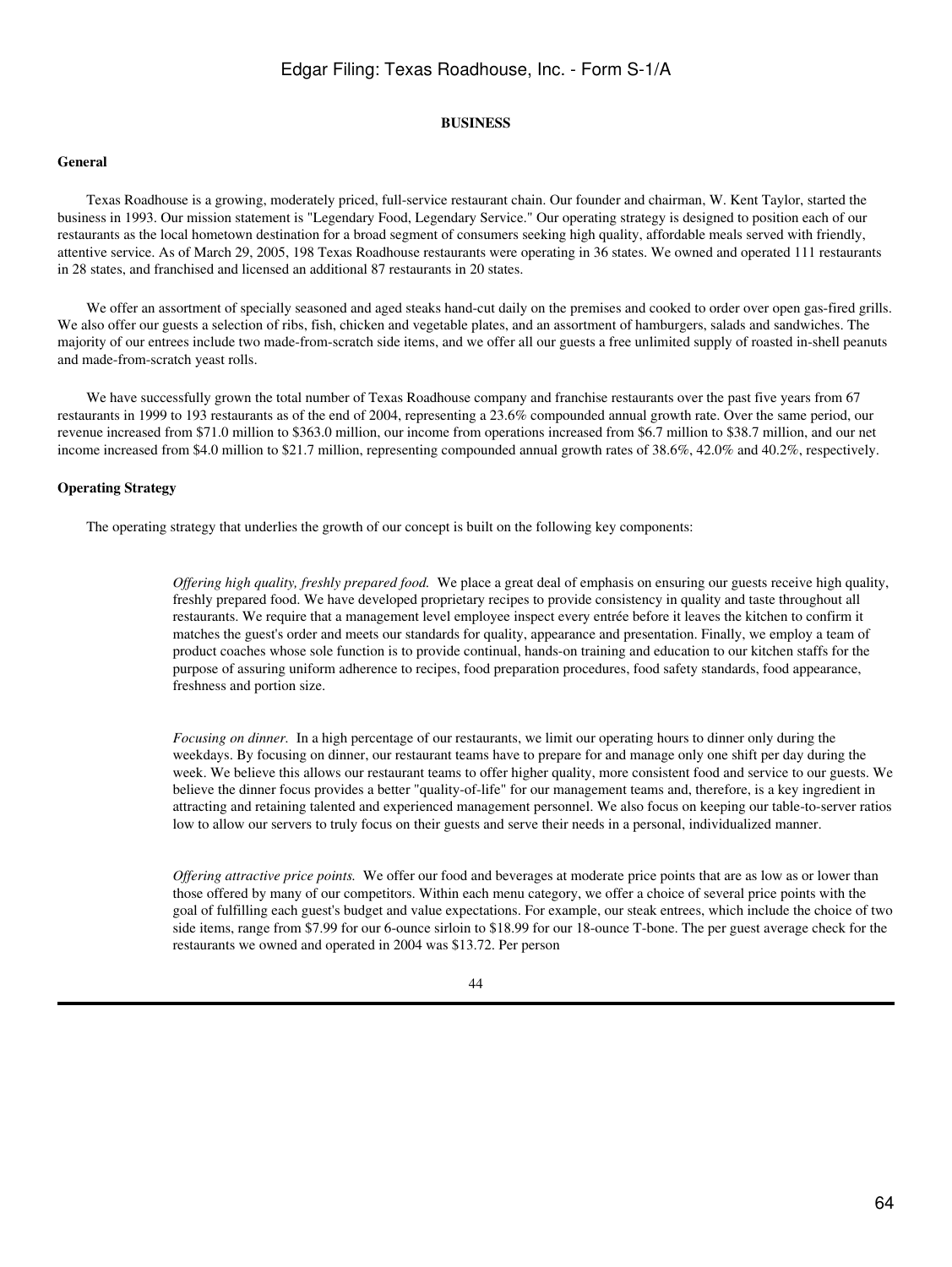average check represents restaurant sales divided by the number of guests served. We considered each sale of an entrée to be a single guest served. Our per guest average check is highly influenced by our weekday dinner only focus.

*Offering performance-based manager compensation.* We offer a performance-based compensation program to our restaurant managers and area managers, who are called "managing partners" and "market partners", respectively. Each of these partners earns a base salary plus a performance bonus, which represents a percentage of their respective restaurant's pre-tax net income. In 2004, performance bonuses represented 53% and 79% of the total cash compensation earned by managing and market partners, respectively. By providing our partners with a significant stake in the success of our restaurants, we believe that we are able to attract and retain talented, experienced and highly motivated managing and market partners.

*Creating a fun and comfortable atmosphere.* We believe the atmosphere we establish in our restaurants is a key component for fostering repeat business. Our restaurants feature a rustic southwestern lodge décor accentuated with hand-painted murals, neon signs, and southwestern prints, rugs, and artifacts. Additionally, we offer jukeboxes, which continuously play upbeat country hits, and in-house entertainment such as line dancing and birthday celebrations.

### **Unit Prototype and Economics**

 We designed our prototype Texas Roadhouse to provide a relaxed atmosphere and maximize restaurant sales. The Texas Roadhouse prototypical restaurant consists of a freestanding building with approximately 6,300 to 6,900 square feet of space constructed on sites of approximately 1.7 to 2.0 acres, with seating at approximately 56 tables for a total of 239 guests, including 15 bar seats, and parking for approximately 150 automobiles. Our current prototype is adaptable to in-line locations such as spaces within an enclosed mall or a shopping center.

 The total cash cost of developing the current prototype Texas Roadhouse restaurant in which we own the land is \$2.5 to \$3.5 million. This cost includes \$0.5 million to \$1.2 million for land, \$1.1 million to \$1.4 million for building and site construction, approximately \$0.7 million for furniture, fixtures, signage and equipment and approximately \$0.3 million for pre-opening costs. When we lease the land, the total cash cost of developing our prototype restaurant is between \$2.0 million and \$2.3 million. As of March 29, 2005, we owned 55 properties and leased 56 properties.

 Our average unit volume for 2004 was \$3.7 million. The time required for a new restaurant to reach a steady level of cash flow is approximately three to six months.

### **Growth Strategy**

Our long-term strategies with respect to increasing net income and earnings per share include the following:

 *Expanding Our Restaurant Base.* We target mid-sized trade areas that we believe include significant opportunities for potential guests because of population size, income levels, and the presence of shopping, entertainment centers and a significant employment base. We also target smaller markets where we believe the appeal of our concept, together with fewer competing casual dining restaurants, provides an attractive opportunity for success. We continually evaluate our market selection criteria and alter them when necessary to reflect new data acquired in conjunction with executing our growth strategy. We expect that approximately three-quarters of our growth in the next several years will be in markets where we have an existing market partner. The remainder will be in markets where we have yet to hire a market partner. Each year, for the next several years, we expect to hire one or two additional market partners. We typically develop one to two restaurants during the first year of a new market partner's employment with us.

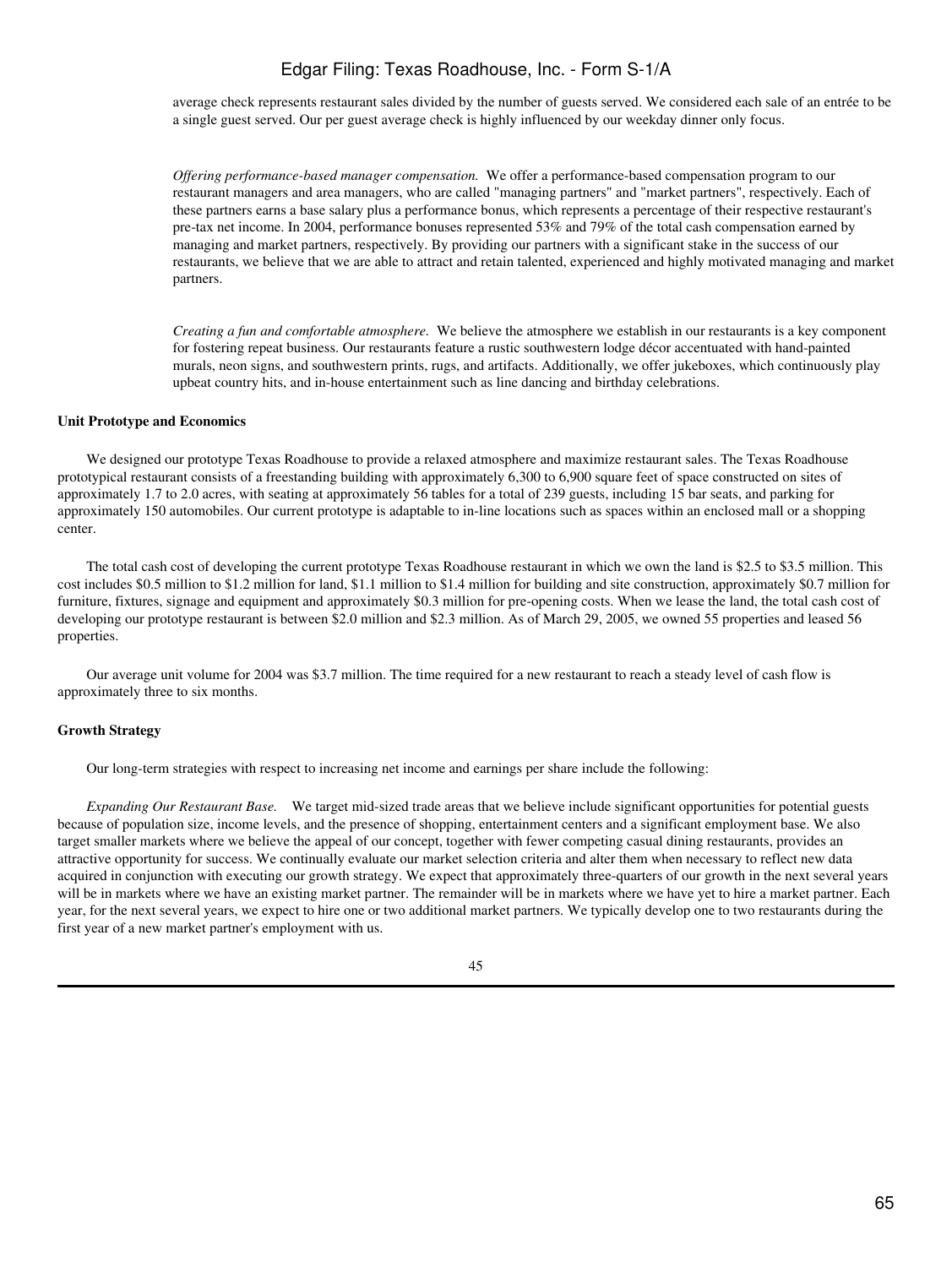For the full year 2005, we plan to open 20 company restaurants. We opened four company restaurants in 2005 YTD. We have either begun construction or have sites currently under contract for purchase or lease for all of the remaining company restaurants. We expect to begin acquiring franchise restaurants in 2005, subject to the approval of our Board of Directors and the results of customary due diligence investigations.

 We may, at our discretion, add franchise stores primarily with franchisees who have demonstrated prior success with the Texas Roadhouse or other restaurant concepts and in markets in which the franchisee demonstrates superior knowledge of the demographics and restaurant operating conditions.

 *Improving Restaurant Level Profitability.* We plan to increase restaurant level profitability through a combination of increased comparable restaurant sales and operating cost management.

 *Leveraging Our Scalable Infrastructure.* Over the past several years, we have made significant investments in our infrastructure, including information systems, real estate, human resources, legal, marketing and operations. As a result, we believe that our general and administrative costs will increase at a slower growth rate than our revenue.

#### **Site Selection**

 We continue to develop and refine our site selection process. In analyzing each prospective site, management devotes significant time and resources to the evaluation of local market demographics, population density, household income levels and site-specific characteristics such as visibility, accessibility, traffic generators, proximity of other retail activities, traffic counts and parking. Our management works actively with real estate brokers in target markets to select high quality sites and to maintain and regularly update our database of potential sites. Management typically requires three to nine months to locate, approve and control a restaurant site and typically three to ten additional months to obtain necessary permits. Upon receipt of permits, it requires approximately four months to construct, equip and open a restaurant.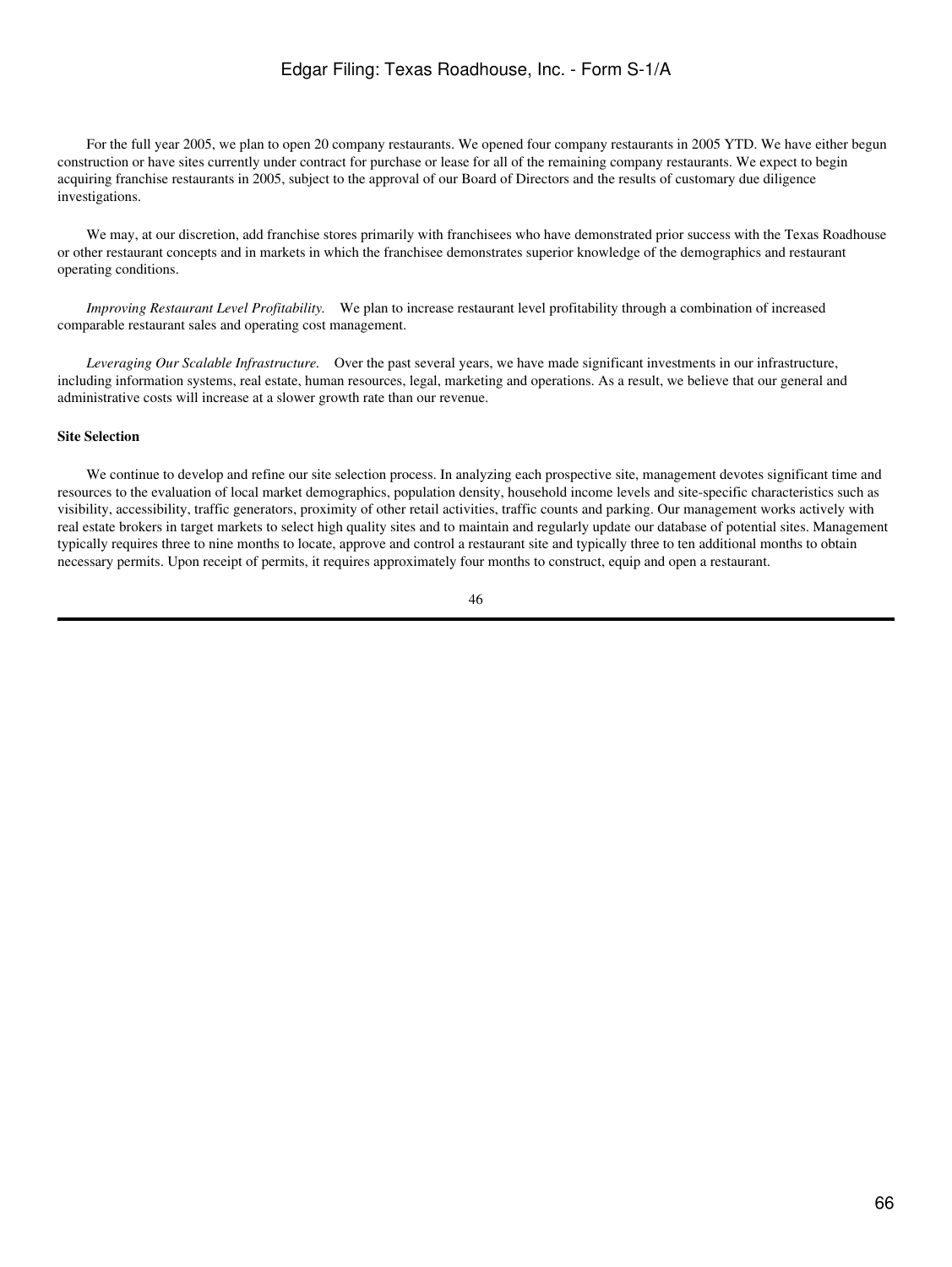## **Existing Restaurant Locations**

As of March 29, 2005, we had 111 company restaurants and 87 franchise restaurants in 36 states as shown in the chart below.

| <b>Total</b><br>Company<br><b>Franchise</b><br>Alabama<br>$\mathbf{1}$<br>$\,1$<br>Arizona<br>$\overline{4}$<br>$\overline{4}$<br>$\mathbf{1}$<br>California<br>$\mathbf 1$<br>$\mathbf{9}$<br>3<br>12<br>Colorado<br>$\mathbf{1}$<br>$\mathbf{1}$<br>Delaware<br>Florida<br>$\sqrt{5}$<br>$\mathbf{1}$<br>6<br>$\overline{7}$<br>Georgia<br>$\overline{7}$<br>$\overline{c}$<br>$\overline{c}$<br>Idaho<br>5<br>$\overline{4}$<br>$\mathbf 1$<br><b>Illinois</b><br>3<br>15<br>Indiana<br>18<br>3<br>3<br>Iowa<br>$\overline{2}$<br>3<br>Kansas<br>$\mathbf{1}$<br>5<br>$\overline{4}$<br>9<br>Kentucky<br>Louisiana<br>$\overline{4}$<br>$\overline{4}$<br>Maryland<br>$\overline{4}$<br>$\overline{\mathcal{L}}$<br>$\overline{\mathbf{5}}$<br>Massachusetts<br>$\overline{4}$<br>$\mathbf{1}$<br>$\overline{4}$<br>$\overline{2}$<br>Michigan<br>6<br>Missouri<br>$\mathbf{2}$<br>$\overline{c}$<br>$\,1\,$<br>$\mathbf{1}$<br>Montana<br>New Hampshire<br>$\mathbf{1}$<br>$\mathbf{1}$<br>$\mathbf{1}$<br>$\,1\,$<br>New Jersey<br>New Mexico<br>$\mathbf{1}$<br>$\,1$<br>New York<br>$\mathbf{1}$<br>$\mathbf{1}$<br>North Carolina<br>10<br>10<br>5<br>Ohio<br>17<br>12<br>Oklahoma<br>$\overline{4}$<br>$\overline{4}$<br>Pennsylvania<br>$\,8\,$<br>$\overline{4}$<br>12<br>Rhode Island<br>$\mathbf{1}$<br>$\mathbf{1}$<br>South Carolina<br>6<br>6<br>9<br>9<br>Tennessee<br>$\overline{\mathbf{3}}$<br>24<br>27<br><b>Texas</b><br>Utah<br>$\mathbf{1}$<br>$\mathbf{1}$<br>5<br>5<br>Virginia<br>$\overline{c}$<br>West Virginia<br>$\sqrt{2}$<br>5<br>Wisconsin<br>$\overline{2}$<br>3<br>Wyoming<br>$\mathbf 1$<br>$1\,$<br>87<br>198<br>Total<br>111 | <b>Number of Restaurants</b> |  |  |
|---------------------------------------------------------------------------------------------------------------------------------------------------------------------------------------------------------------------------------------------------------------------------------------------------------------------------------------------------------------------------------------------------------------------------------------------------------------------------------------------------------------------------------------------------------------------------------------------------------------------------------------------------------------------------------------------------------------------------------------------------------------------------------------------------------------------------------------------------------------------------------------------------------------------------------------------------------------------------------------------------------------------------------------------------------------------------------------------------------------------------------------------------------------------------------------------------------------------------------------------------------------------------------------------------------------------------------------------------------------------------------------------------------------------------------------------------------------------------------------------------------------------------------------------------------------------------------------------------------------------------------------------------------------------|------------------------------|--|--|
|                                                                                                                                                                                                                                                                                                                                                                                                                                                                                                                                                                                                                                                                                                                                                                                                                                                                                                                                                                                                                                                                                                                                                                                                                                                                                                                                                                                                                                                                                                                                                                                                                                                                     |                              |  |  |
|                                                                                                                                                                                                                                                                                                                                                                                                                                                                                                                                                                                                                                                                                                                                                                                                                                                                                                                                                                                                                                                                                                                                                                                                                                                                                                                                                                                                                                                                                                                                                                                                                                                                     |                              |  |  |
|                                                                                                                                                                                                                                                                                                                                                                                                                                                                                                                                                                                                                                                                                                                                                                                                                                                                                                                                                                                                                                                                                                                                                                                                                                                                                                                                                                                                                                                                                                                                                                                                                                                                     |                              |  |  |
|                                                                                                                                                                                                                                                                                                                                                                                                                                                                                                                                                                                                                                                                                                                                                                                                                                                                                                                                                                                                                                                                                                                                                                                                                                                                                                                                                                                                                                                                                                                                                                                                                                                                     |                              |  |  |
|                                                                                                                                                                                                                                                                                                                                                                                                                                                                                                                                                                                                                                                                                                                                                                                                                                                                                                                                                                                                                                                                                                                                                                                                                                                                                                                                                                                                                                                                                                                                                                                                                                                                     |                              |  |  |
|                                                                                                                                                                                                                                                                                                                                                                                                                                                                                                                                                                                                                                                                                                                                                                                                                                                                                                                                                                                                                                                                                                                                                                                                                                                                                                                                                                                                                                                                                                                                                                                                                                                                     |                              |  |  |
|                                                                                                                                                                                                                                                                                                                                                                                                                                                                                                                                                                                                                                                                                                                                                                                                                                                                                                                                                                                                                                                                                                                                                                                                                                                                                                                                                                                                                                                                                                                                                                                                                                                                     |                              |  |  |
|                                                                                                                                                                                                                                                                                                                                                                                                                                                                                                                                                                                                                                                                                                                                                                                                                                                                                                                                                                                                                                                                                                                                                                                                                                                                                                                                                                                                                                                                                                                                                                                                                                                                     |                              |  |  |
|                                                                                                                                                                                                                                                                                                                                                                                                                                                                                                                                                                                                                                                                                                                                                                                                                                                                                                                                                                                                                                                                                                                                                                                                                                                                                                                                                                                                                                                                                                                                                                                                                                                                     |                              |  |  |
|                                                                                                                                                                                                                                                                                                                                                                                                                                                                                                                                                                                                                                                                                                                                                                                                                                                                                                                                                                                                                                                                                                                                                                                                                                                                                                                                                                                                                                                                                                                                                                                                                                                                     |                              |  |  |
|                                                                                                                                                                                                                                                                                                                                                                                                                                                                                                                                                                                                                                                                                                                                                                                                                                                                                                                                                                                                                                                                                                                                                                                                                                                                                                                                                                                                                                                                                                                                                                                                                                                                     |                              |  |  |
|                                                                                                                                                                                                                                                                                                                                                                                                                                                                                                                                                                                                                                                                                                                                                                                                                                                                                                                                                                                                                                                                                                                                                                                                                                                                                                                                                                                                                                                                                                                                                                                                                                                                     |                              |  |  |
|                                                                                                                                                                                                                                                                                                                                                                                                                                                                                                                                                                                                                                                                                                                                                                                                                                                                                                                                                                                                                                                                                                                                                                                                                                                                                                                                                                                                                                                                                                                                                                                                                                                                     |                              |  |  |
|                                                                                                                                                                                                                                                                                                                                                                                                                                                                                                                                                                                                                                                                                                                                                                                                                                                                                                                                                                                                                                                                                                                                                                                                                                                                                                                                                                                                                                                                                                                                                                                                                                                                     |                              |  |  |
|                                                                                                                                                                                                                                                                                                                                                                                                                                                                                                                                                                                                                                                                                                                                                                                                                                                                                                                                                                                                                                                                                                                                                                                                                                                                                                                                                                                                                                                                                                                                                                                                                                                                     |                              |  |  |
|                                                                                                                                                                                                                                                                                                                                                                                                                                                                                                                                                                                                                                                                                                                                                                                                                                                                                                                                                                                                                                                                                                                                                                                                                                                                                                                                                                                                                                                                                                                                                                                                                                                                     |                              |  |  |
|                                                                                                                                                                                                                                                                                                                                                                                                                                                                                                                                                                                                                                                                                                                                                                                                                                                                                                                                                                                                                                                                                                                                                                                                                                                                                                                                                                                                                                                                                                                                                                                                                                                                     |                              |  |  |
|                                                                                                                                                                                                                                                                                                                                                                                                                                                                                                                                                                                                                                                                                                                                                                                                                                                                                                                                                                                                                                                                                                                                                                                                                                                                                                                                                                                                                                                                                                                                                                                                                                                                     |                              |  |  |
|                                                                                                                                                                                                                                                                                                                                                                                                                                                                                                                                                                                                                                                                                                                                                                                                                                                                                                                                                                                                                                                                                                                                                                                                                                                                                                                                                                                                                                                                                                                                                                                                                                                                     |                              |  |  |
|                                                                                                                                                                                                                                                                                                                                                                                                                                                                                                                                                                                                                                                                                                                                                                                                                                                                                                                                                                                                                                                                                                                                                                                                                                                                                                                                                                                                                                                                                                                                                                                                                                                                     |                              |  |  |
|                                                                                                                                                                                                                                                                                                                                                                                                                                                                                                                                                                                                                                                                                                                                                                                                                                                                                                                                                                                                                                                                                                                                                                                                                                                                                                                                                                                                                                                                                                                                                                                                                                                                     |                              |  |  |
|                                                                                                                                                                                                                                                                                                                                                                                                                                                                                                                                                                                                                                                                                                                                                                                                                                                                                                                                                                                                                                                                                                                                                                                                                                                                                                                                                                                                                                                                                                                                                                                                                                                                     |                              |  |  |
|                                                                                                                                                                                                                                                                                                                                                                                                                                                                                                                                                                                                                                                                                                                                                                                                                                                                                                                                                                                                                                                                                                                                                                                                                                                                                                                                                                                                                                                                                                                                                                                                                                                                     |                              |  |  |
|                                                                                                                                                                                                                                                                                                                                                                                                                                                                                                                                                                                                                                                                                                                                                                                                                                                                                                                                                                                                                                                                                                                                                                                                                                                                                                                                                                                                                                                                                                                                                                                                                                                                     |                              |  |  |
|                                                                                                                                                                                                                                                                                                                                                                                                                                                                                                                                                                                                                                                                                                                                                                                                                                                                                                                                                                                                                                                                                                                                                                                                                                                                                                                                                                                                                                                                                                                                                                                                                                                                     |                              |  |  |
|                                                                                                                                                                                                                                                                                                                                                                                                                                                                                                                                                                                                                                                                                                                                                                                                                                                                                                                                                                                                                                                                                                                                                                                                                                                                                                                                                                                                                                                                                                                                                                                                                                                                     |                              |  |  |
|                                                                                                                                                                                                                                                                                                                                                                                                                                                                                                                                                                                                                                                                                                                                                                                                                                                                                                                                                                                                                                                                                                                                                                                                                                                                                                                                                                                                                                                                                                                                                                                                                                                                     |                              |  |  |
|                                                                                                                                                                                                                                                                                                                                                                                                                                                                                                                                                                                                                                                                                                                                                                                                                                                                                                                                                                                                                                                                                                                                                                                                                                                                                                                                                                                                                                                                                                                                                                                                                                                                     |                              |  |  |
|                                                                                                                                                                                                                                                                                                                                                                                                                                                                                                                                                                                                                                                                                                                                                                                                                                                                                                                                                                                                                                                                                                                                                                                                                                                                                                                                                                                                                                                                                                                                                                                                                                                                     |                              |  |  |
|                                                                                                                                                                                                                                                                                                                                                                                                                                                                                                                                                                                                                                                                                                                                                                                                                                                                                                                                                                                                                                                                                                                                                                                                                                                                                                                                                                                                                                                                                                                                                                                                                                                                     |                              |  |  |
|                                                                                                                                                                                                                                                                                                                                                                                                                                                                                                                                                                                                                                                                                                                                                                                                                                                                                                                                                                                                                                                                                                                                                                                                                                                                                                                                                                                                                                                                                                                                                                                                                                                                     |                              |  |  |
|                                                                                                                                                                                                                                                                                                                                                                                                                                                                                                                                                                                                                                                                                                                                                                                                                                                                                                                                                                                                                                                                                                                                                                                                                                                                                                                                                                                                                                                                                                                                                                                                                                                                     |                              |  |  |
|                                                                                                                                                                                                                                                                                                                                                                                                                                                                                                                                                                                                                                                                                                                                                                                                                                                                                                                                                                                                                                                                                                                                                                                                                                                                                                                                                                                                                                                                                                                                                                                                                                                                     |                              |  |  |
|                                                                                                                                                                                                                                                                                                                                                                                                                                                                                                                                                                                                                                                                                                                                                                                                                                                                                                                                                                                                                                                                                                                                                                                                                                                                                                                                                                                                                                                                                                                                                                                                                                                                     |                              |  |  |
|                                                                                                                                                                                                                                                                                                                                                                                                                                                                                                                                                                                                                                                                                                                                                                                                                                                                                                                                                                                                                                                                                                                                                                                                                                                                                                                                                                                                                                                                                                                                                                                                                                                                     |                              |  |  |
|                                                                                                                                                                                                                                                                                                                                                                                                                                                                                                                                                                                                                                                                                                                                                                                                                                                                                                                                                                                                                                                                                                                                                                                                                                                                                                                                                                                                                                                                                                                                                                                                                                                                     |                              |  |  |
|                                                                                                                                                                                                                                                                                                                                                                                                                                                                                                                                                                                                                                                                                                                                                                                                                                                                                                                                                                                                                                                                                                                                                                                                                                                                                                                                                                                                                                                                                                                                                                                                                                                                     |                              |  |  |
|                                                                                                                                                                                                                                                                                                                                                                                                                                                                                                                                                                                                                                                                                                                                                                                                                                                                                                                                                                                                                                                                                                                                                                                                                                                                                                                                                                                                                                                                                                                                                                                                                                                                     |                              |  |  |

## **Food**

 *Menu.* Texas Roadhouse restaurants offer a wide variety of menu items at attractive prices that are designed to appeal to a broad range of consumer tastes. Our dinner entrée prices range from \$7.99 to \$18.99. We offer a broad assortment of specially seasoned and aged steaks, including 6 and 8 oz. Filets; 6, 8, 11 and 16 oz. Sirloins; and 10, 12 and 16 oz. Rib-eyes, hand-cut daily on the premises and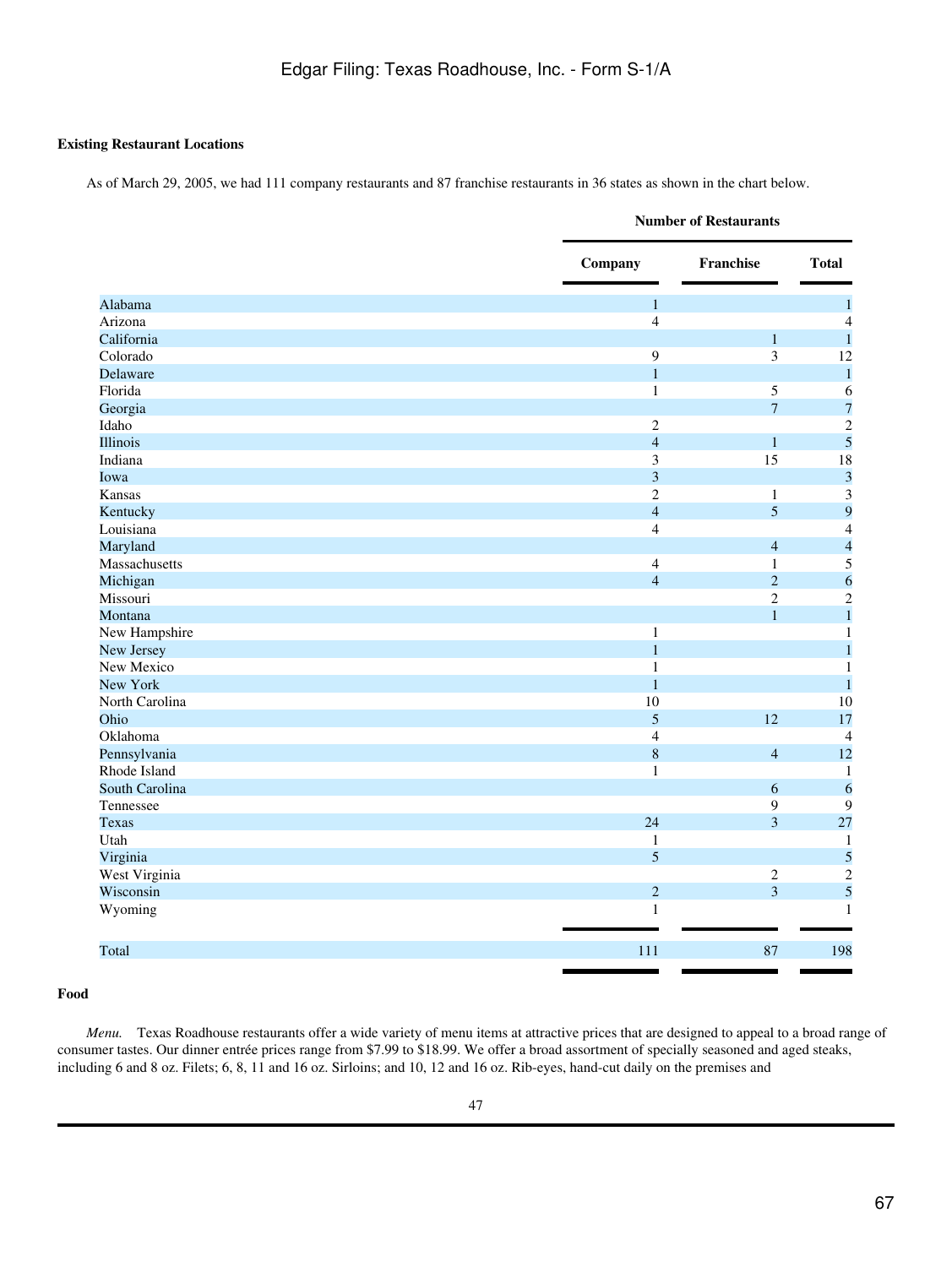cooked over open gas-fired grills. We also offer our guests a selection of fish, chicken and vegetable plates, and an assortment of hamburgers, salads and sandwiches. Most entrée prices include made-from-scratch yeast rolls and two of the following made from scratch sides: baked potato, sweet potato, steak fries, mashed potatoes, house or Caesar salad, green beans, chili, seasoned rice, baked beans and steamed vegetables. Our menu allows guests to customize their meals by ordering steaks that are "smothered" either in cheese, onions, gravy or mushrooms and baked potatoes "loaded" with cheese and bacon. Other menu items include specialty appetizers such as the "Cactus Blossom," "Rib Appetizer," and "Chicken Critters" (chicken tenders). We also provide a "12 & Under" menu for children that includes a sirloin steak, Chicken Critters, cheeseburger, hot dog and macaroni and cheese, all served with a beverage for under \$5.00.

 Almost all of our restaurants feature a full bar that offers an extensive selection of draft and bottled beer. Managing partners are encouraged to tailor their beer selection to include regional brands and microbrews. We serve a selection of major brands of liquor and wine, as well as frozen margaritas. Alcoholic beverages accounted for 12.2% of restaurant sales at Texas Roadhouse in 2004.

 We have maintained a consistent menu over time, with a selection of approximately 60 menu items. We continually review our menu to consider enhancements to existing menu items or the introduction of new items. We change our menu only after guest feedback and an extensive study of the operational and economic implications. To maintain our high levels of food quality and service, we generally remove one menu item for every new menu item introduced, so as to facilitate our ability to execute high quality meals on a focused range of menu items.

*Food Quality.* We are committed to serving a varied menu of high-quality, great tasting food items, with an emphasis on freshness. We have developed proprietary recipes to ensure consistency in quality and taste throughout all restaurants and provide a unique flavor experience to our guests. At each restaurant, a fully trained meat cutter hand cuts our steaks and other restaurant team members prepare all side items and yeast rolls from scratch in the restaurants daily. We assign individual kitchen employees to the preparation of designated food items in order to focus on quality, consistency and speed. Additionally, we require a management level employee to inspect every entrée before it leaves the kitchen to ensure it matches the guest's order and meets our standards for quality, appearance and presentation.

We employ a team of product coaches whose sole function is to provide continual, hands-on training and education to the kitchen staff in all Texas Roadhouse restaurants for the purpose of assuring uniform adherence to recipes, food preparation procedures, food safety standards, food appearance, freshness and portion size. The team currently consists of 21 product coaches, each handling an average of nine restaurants. We expect to maintain a comparable ratio of product coaches to restaurants as we continue to grow.

 *Purchasing.* Our purchasing philosophy is designed to consistently supply fresh, quality products to the restaurants at competitive prices while maximizing operating efficiencies. We negotiate directly with suppliers for substantially all food and beverage products to ensure consistent quality and freshness and obtain competitive prices. Certain products, such as dairy products and selected produce, are purchased locally to assure freshness.

 Food and supplies are ordered by, and shipped directly to, the restaurants, as we do not maintain a central product warehouse or commissary. We strive to qualify more than one supplier for all key food items and believe that beef of comparable quality as well as all other essential food and beverage products are available, upon short notice, from alternative qualified suppliers.

 *Food Safety.* Food safety is of utmost importance to Texas Roadhouse. We currently employ several programs to ensure adherence to proper food preparation procedures and food safety standards. Texas Roadhouse has an established Quality Assurance department whose function is to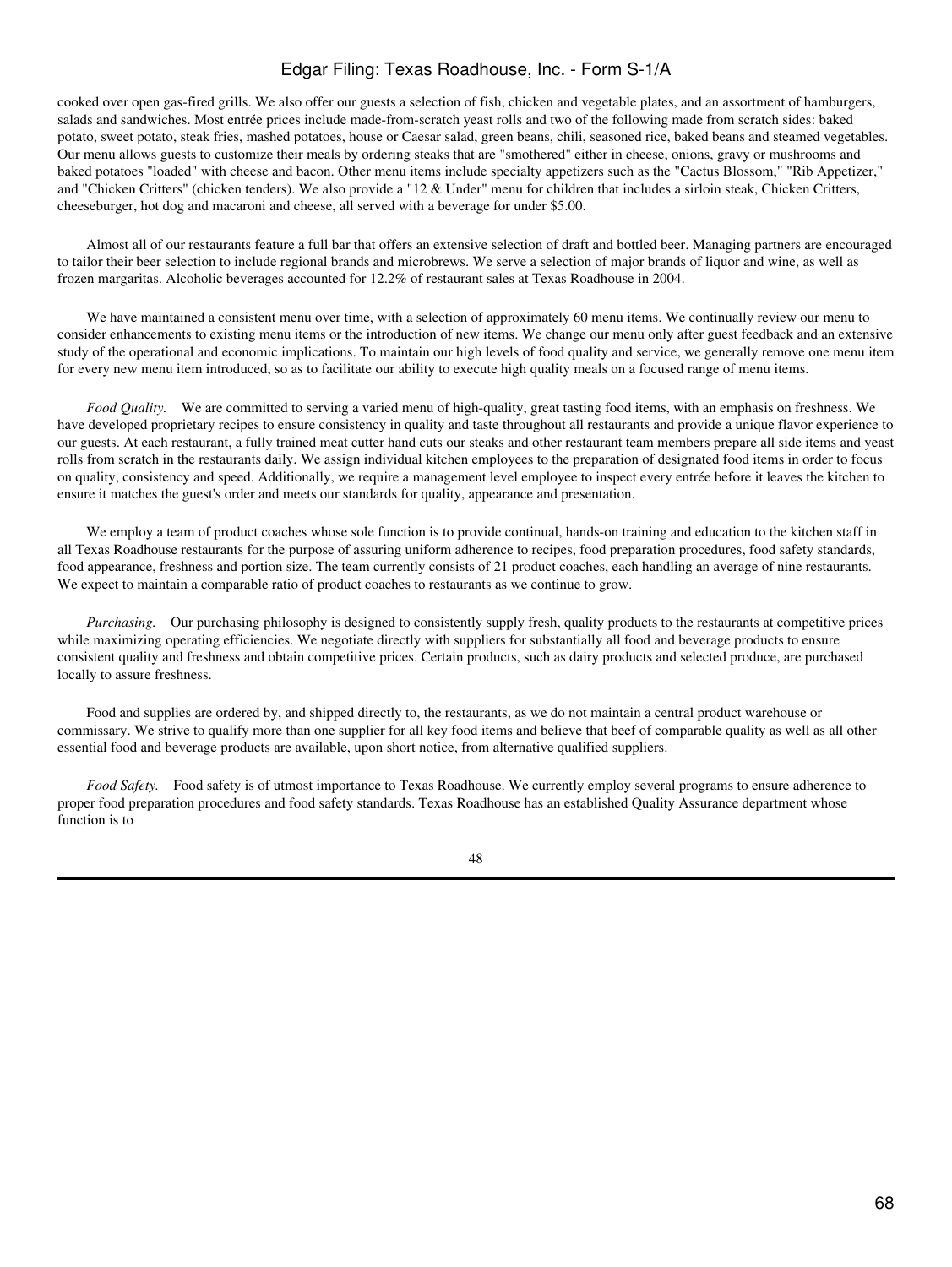develop, enforce and maintain programs designed to ensure strict adherence to food safety guidelines. Where required, food items purchased from qualified vendors have been inspected by reputable, outside inspection services confirming that the vendor is compliant with FDA and USDA guidelines.

 Each product coach is required to perform a sanitation audit on two stores each month and send the results to our Quality Assurance department for review. Furthermore, though it is typically required for food manufacturers and not for restaurants, Texas Roadhouse has developed a HAACP (Hazard Analysis and Critical Points) plan that specifies food handling and sanitation procedures for all menu items. To reinforce the importance of food safety, all HAACP points are printed in bold type on each recipe.

### **Service**

*Guest Satisfaction.* Through the use of guest surveys, our website "texasroadhouse.com," a toll-free guest response telephone line and personal interaction in the restaurant, we receive valuable feedback from guests. Additionally, we employ an outside service to administer a "Secret Shopper" program whereby trained individuals periodically dine and comprehensively evaluate the guest experience at each of our restaurants. Particular attention is given to food and service quality, cleanliness, staff attitude and teamwork, and manager visibility and interaction. The resulting reports are used for follow up training feedback to both staff and management.

 *Atmosphere.* The atmosphere of Texas Roadhouse restaurants is intended to appeal to broad segments of the population, children and adults, families, couples, single adults and business persons. Substantially all Texas Roadhouse restaurants are of our prototype design, reflecting a rustic southwestern lodge atmosphere, featuring an exterior of rough-hewn cedar siding and corrugated metal. The interiors feature pine floors and are decorated with hand-painted murals, neon signs, southwestern prints and rugs and artifacts. The restaurants contain jukeboxes that continuously play upbeat country hits. Guests may also view a display-cooking grill and a meat cooler displaying fresh cut steaks, and may wait for seating in either a spacious, comfortable waiting area or a southwestern style bar. While waiting for a table, guests can enjoy complimentary roasted in-shell peanuts and watch as cooks prepare steaks and other entrees on the gas-fired grills. Immediately upon being seated at a table, guests can enjoy made-from-scratch yeast rolls along with the peanuts.

#### **People**

 *Management and Employees.* Each of our restaurants has one managing partner, one kitchen manager and one service manager, and in some cases an additional assistant manager. The managing partner of each restaurant has primary responsibility for the day-to-day operations of the entire restaurant and is responsible for maintaining the standards of quality and performance established by us. We use market partners to supervise the operation of our restaurants including the continuing development of each restaurant's management team. Through regular visits to the restaurants, the market partners ensure adherence to all aspects of our concept, strategy and standards of quality. To further assure adherence to our standards of quality and to achieve uniform execution throughout the system, we employ product coaches who regularly visit the restaurants to assist in training of both new and existing employees and to grade food quality. The attentive service and high quality food, which results from each restaurant having a managing partner, two to three managers and the hands-on assistance of a product coach, are critical to our success.

*Training and Development.* All restaurant employees are required to complete varying degrees of training before and during employment. Our detailed training program emphasizes our operating strategy, procedures and standards and is conducted individually at Texas Roadhouse restaurants and in groups in Louisville, Kentucky.

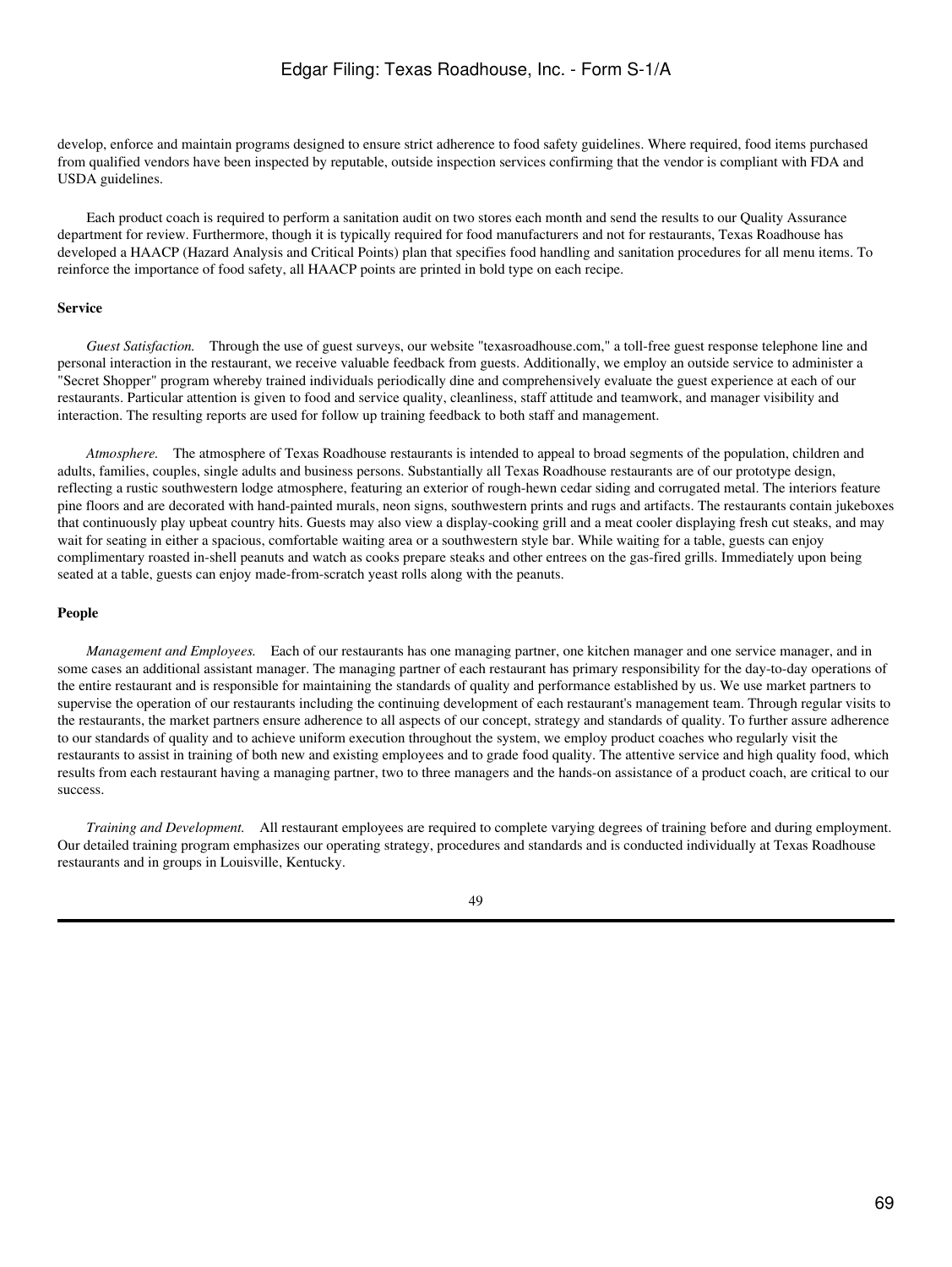Our managing and market partners are generally required to have significant experience in the full-service restaurant industry and are generally hired six to twelve months before their placement in a new or existing restaurant to allow time to fully train in all aspects of restaurant operations. All managing partners are required to complete a comprehensive 16-week training course, which includes training for every position in the restaurant. Other management team members, including kitchen and service managers, are required to complete a similar, slightly shorter course. All trainees are validated at pre-determined points in training by either a product coach or a training manager.

 A number of our restaurants have been certified as training centers by our training department. This certification confirms that the training center adheres to established operating procedures and guidelines. Additionally, most restaurants are staffed with training coordinators responsible for ongoing daily training needs.

### **Marketing**

Our marketing strategy aims to promote the Texas Roadhouse brand, while retaining a localized focus, to:

increase comparable restaurant sales by attracting new guests to our restaurants, while increasing the frequency of visits by our current guests;

support new restaurant openings to achieve restaurant sales and operating margin goals; and

communicate and promote the uniqueness, appeal, quality and consistency of our brand.

We accomplish these objectives through three major initiatives.

*In-Restaurant Marketing*. A significant portion of our marketing fund is spent in communicating with our guests while they are in our restaurants through point of purchase materials. We believe special promotions such as Valentine's Day and Mother's Day drive significant repeat business. In addition, our mascot, Andy Armadillo, provides our guests with a familiar and easily identifiable face.

 *Local Restaurant Area Marketing.* Given our strategy to be a neighborhood destination, local area marketing is integral in developing brand awareness in each market. We allocate roughly 50% of all marketing dollars for local restaurant area marketing. To enhance our visibility in new markets, we deliver free food to local businesses in connection with new store openings. Managing partners are encouraged to participate in creative community-based marketing, such as hosting local radio or television programs. We also engage in a variety of promotional activities, such as contributing time, money and complimentary meals to charitable, civic and cultural programs. For instance, our involvement with the Special Olympics, a local Little League baseball team, a local church or the Armed Forces, shows our "Legendary Care, Concern and Support" for our communities. We leverage the corresponding recognition in our public relations and marketing efforts to communicate our corporate values and mission statement to our guests. We employ marketing coordinators at the restaurant and market level to develop and execute the majority of the local marketing strategies.

 *Advertising.* Although our restaurant concept is not media driven, to build brand awareness we spend a limited amount of our marketing dollars on various advertising channels, including billboard, print, radio and television. These advertisements are designed to reflect "Legendary Food, Legendary Service," as well as our fun and welcoming restaurant environment.

#### **Restaurant Franchise Arrangements**

 *Franchise Restaurants.* As of March 29, 2005, we had 21 franchisees that operated 87 restaurants in 20 states. Franchise rights are granted for specific restaurants, and we do not grant any rights to develop a territory. Approximately 69% of our franchise restaurants are operated by seven franchisees.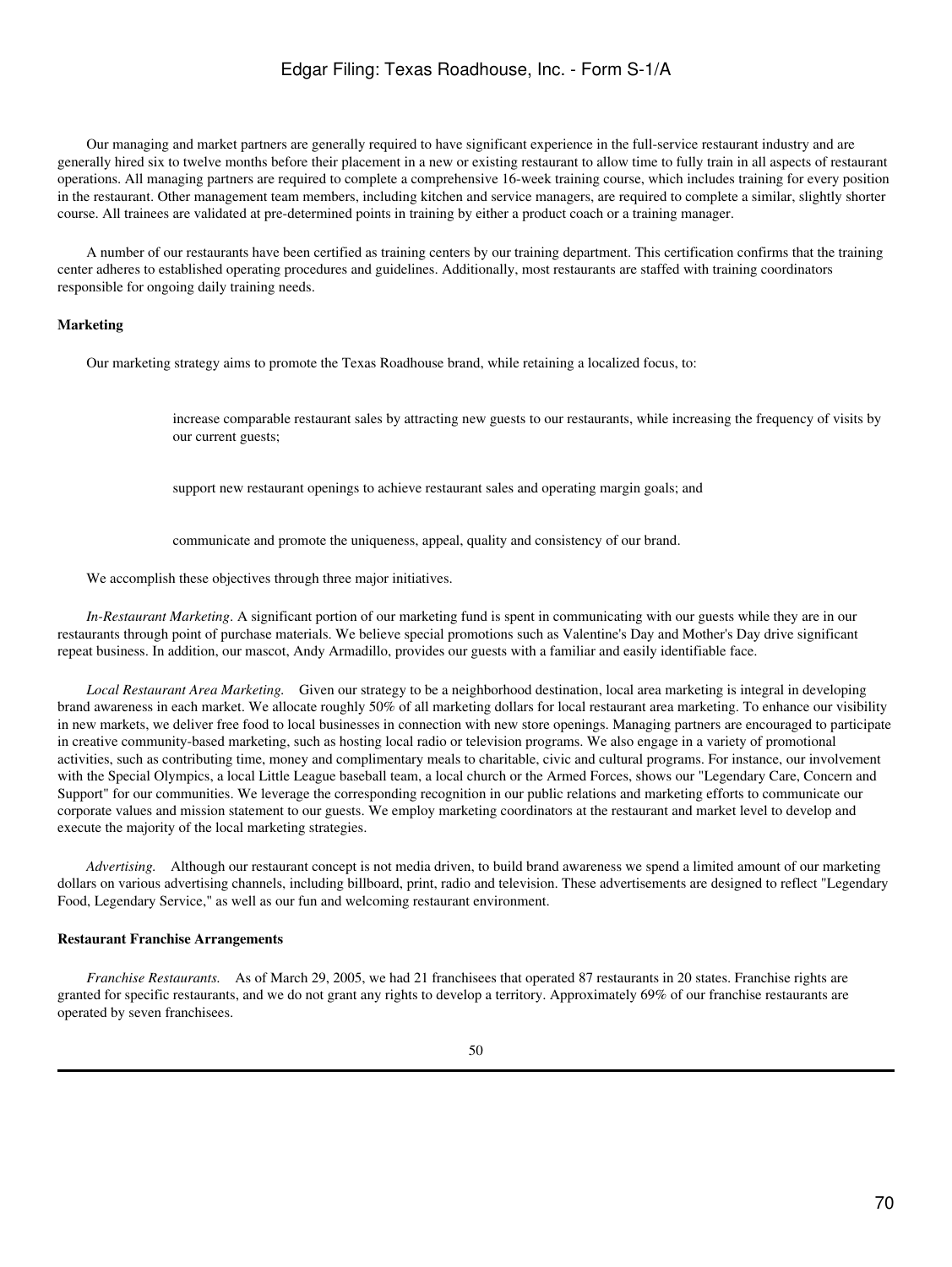No franchisee operates more than 12 restaurants. For the full year 2005, franchisees plan to open eight new franchise restaurants, one of which opened in 2005 YTD.

 Our standard franchise agreement has a term of 10 years with two renewal options for an additional five years each if certain conditions are satisfied. Our current form of franchise agreement requires the franchisee to pay a royalty fee of 4.0% of gross restaurant sales. The royalty fee varies depending on when the agreements were entered into and range from 2.0% of gross sales to the current 4.0% fee. "Gross sales" means the total selling price of all services and products related to the restaurant. Gross sales do not include:

employee discounts or other discounts;

tips or gratuities paid directly to employees by guests;

any federal, state, municipal or other sales, value added or retailer's excise taxes; or

adjustments for net returns on salable goods and discounts allowed to guests on sales.

 Franchisees are required to spend a minimum of 2.0% of their restaurant's gross sales on local advertising or promotional activities. Franchisees are required to pay 0.3% of gross sales to a national advertising and marketing fund for the development of advertising materials, system-wide promotions and related marketing efforts, which amount is credited against the local advertising spending requirement. We have the ability under our agreements to increase the required national advertising and marketing fund contribution up to 2.5% of gross sales. We may also charge a marketing fee of 0.5% of gross sales, which we may use for market research and to develop system-wide promotional and advertising materials. A franchisee's total required advertising contribution or spending will not be more than 3.0% of gross sales.

 A franchise agreement may be terminated if the franchisee defaults in the performance of any of its obligations under the franchise agreement, including its obligations to operate the restaurant in strict accordance with our standards and specifications. A franchise agreement may also be terminated if a franchisee dies, becomes disabled or becomes insolvent, fails to make its required payments, creates a threat to the public health or safety, ceases to operate the restaurant, or misuses the Texas Roadhouse trademarks.

 Our standard franchise agreement gives us the right, but not the obligation, to compel a franchisee to transfer its assets to us in exchange for shares of our stock, or to convert its equity interests into shares of our stock. The amount of shares that a franchisee would receive is based on a formula that is included in the franchise agreement. We have contractual arrangements which grant us the right to acquire at pre-determined valuation formulas (i) the remaining equity interests in the three majority-owned company restaurants and (ii) 60 of the franchise restaurants.

 *Franchise Compliance Assurance.* We have instituted a comprehensive system to ensure the selection of quality franchisees and compliance with our systems and standards, both during the development and operating of franchise restaurants. After a preliminary franchise agreement is signed, we actively work with and monitor our franchisees to ensure successful franchise operations as well as compliance with the Texas Roadhouse standards and procedures. During the restaurant development phase, we approve the selection of restaurant sites and make available copies of our prototype building plans to franchisees. During construction, we review the building for compliance with our standards. We provide training to the managing partner and up to three other managers of a franchisee's first restaurant. We also provide trainers for a period of 12 to 15 days to assist in the opening of every franchise restaurant. Finally, on an ongoing basis, we conduct reviews on all franchise restaurants to determine their level of effectiveness in executing our concept at a variety of operational levels. Our franchisees are required to follow the same standards and procedures regarding equipment, food purchases and food preparation as we maintain in our company restaurants.

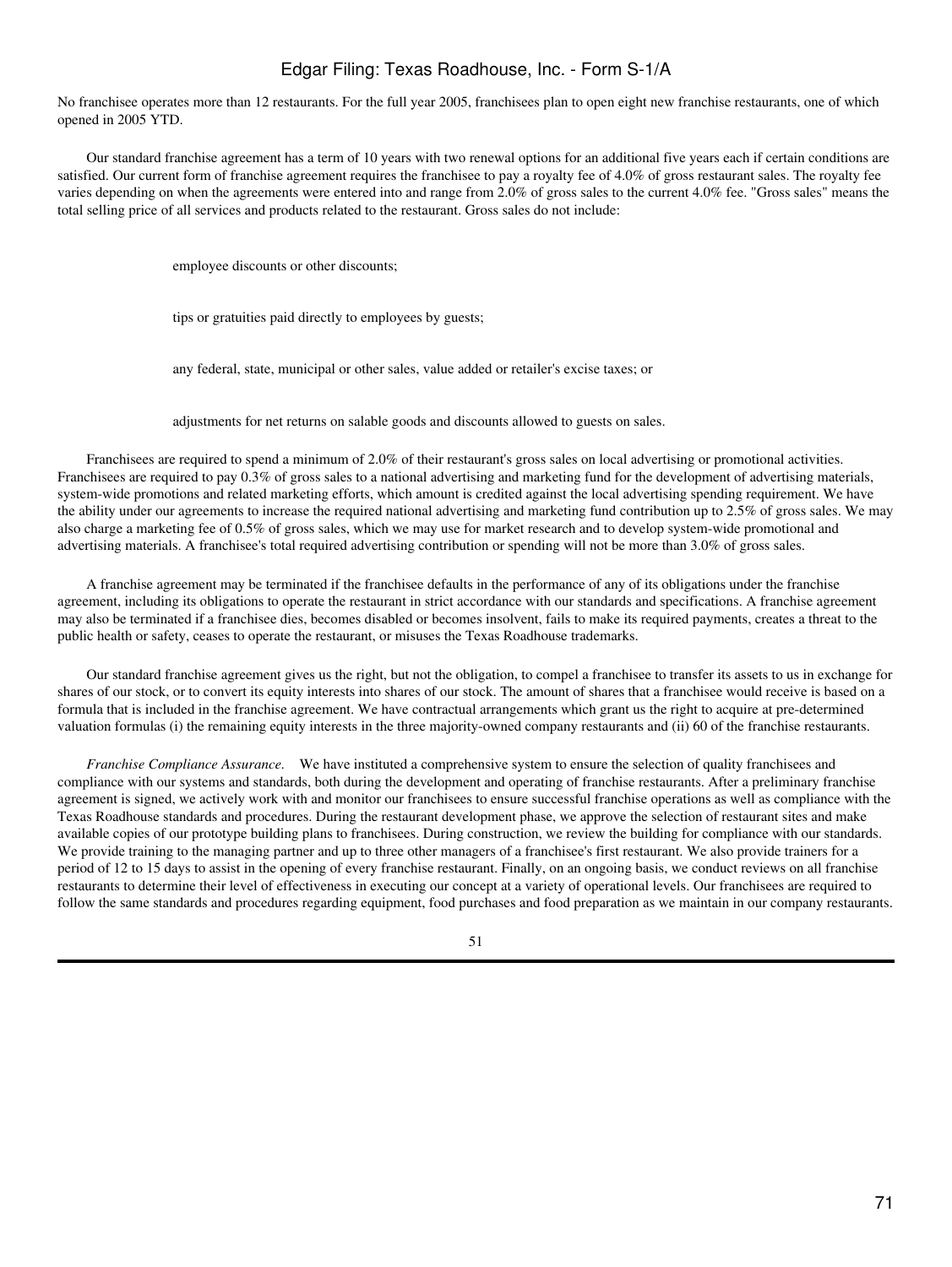To continuously improve our communications with franchisees and the consistency of the brand, we maintain a business development council that includes representatives of our franchisees. The council's functions are advisory. Its members review and comment on proposed advertising campaigns and materials and budget expenditures. In addition, several times each year we solicit feedback and insights on specific topics from the broad group of franchisees and then get together with them to discuss and share their insights. These gatherings are an effort to attain a high level of franchisee participation and to assure the system is evolving in a positive direction through the exchange of best practices.

 *Management Services.* We provide management services to twelve of the franchise restaurants in which we or our founder have an ownership interest. Such management services include accounting, operational supervision, human resources, training, and food, beverage and equipment consulting for which we receive monthly fees of up to 2.5% of gross sales. We also make available to these restaurants certain legal services through outside sources on a pass-through cost basis. We also provide restaurant employees on a pass-through cost basis to twelve franchise restaurants in which we have an ownership interest. In addition, we receive a monthly fee of \$1,250 from three franchise restaurants for providing payroll and accounting services.

### **Management Information Systems and Restaurant Reporting**

 All of our company restaurants use computerized management information systems, which are designed to improve operating efficiencies, provide restaurant and Support Center management with timely access to financial and operating data and reduce administrative time and expense. With our current information systems, we have the ability to generate reports showing weekly and period-to-date numbers on a company-wide, regional or individual restaurant basis. Together, this enables us to closely monitor sales, food and beverage costs and labor and operating expenses at each of our restaurants. We have created reports that provide comparative information that enables both restaurant and Support Center management to supervise the financial and operational performance of our restaurants and to recognize and understand trends in the business. Our accounting department prepares monthly profit and loss statements, which provide a detailed analysis of sales and costs, and which are compared both to the restaurant-prepared reports and to prior periods. We have implemented satellite technology at the restaurant level, which serves as a communication link between the restaurants and our Support Center as well as our credit and gift card processor. We are in the process of implementing technology that will interface every restaurant management information system with the management information systems at our Support Center. When these improvements are in place, restaurant level data will automatically be posted and compiled into our Support Center accounting and other information systems. We believe our management information systems are and will continue to be scalable to support our restaurant expansion plans.

### **Competition**

 Competition in the restaurant industry is intense. Texas Roadhouse restaurants compete with mid-priced, full-service, casual dining restaurants primarily on the basis of taste, quality and price of the food offered, service, atmosphere, location and overall dining experience. Our competitors include a large and diverse group of restaurants that range from independent local operators to well-capitalized national restaurant chains. Although we believe that we compete favorably with respect to each of the above factors, other restaurants operate with concepts that compete for the same casual dining guests as we do, with the number of casual dining restaurants emphasizing steaks increasing in recent years. We also compete with other restaurants and retail establishments for quality site locations and restaurant-level employees.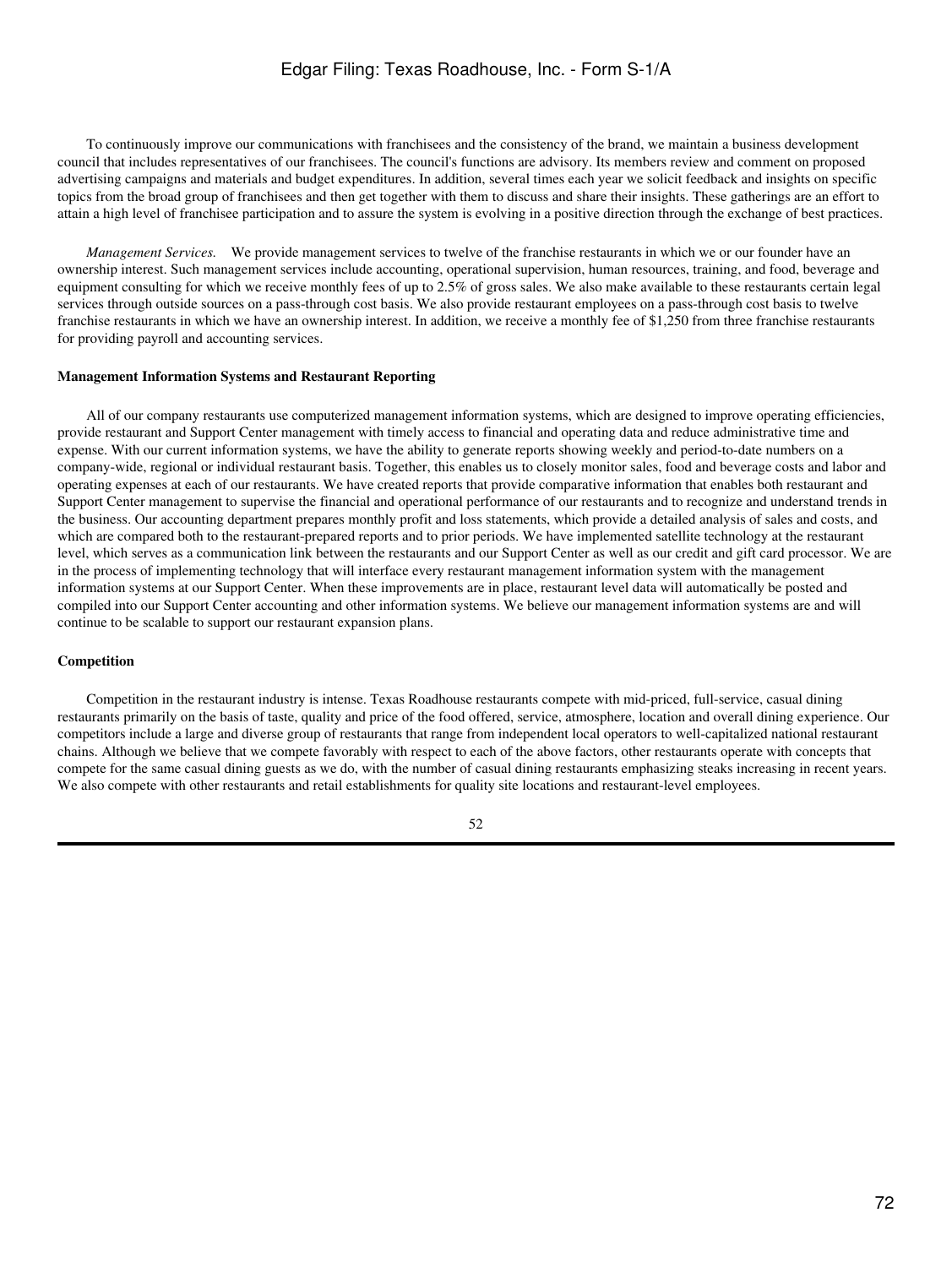### **Seasonality**

 Our business is subject to minor seasonal fluctuations. Historically, sales in most of our restaurants have been higher during the winter and summer months of each year.

### **Properties**

 Our Support Center is located in Louisville, Kentucky. We occupy this facility under a lease with Paragon Centre Holdings, LLC, a limited liability company in which we have a minority ownership position. We currently lease 41,626 square feet. Our lease expires on March 31, 2014. We have rights to expand our leased space as additional space in the building becomes available. We have an option to renew the lease for an additional five years. Of the 111 company restaurants in operation as of March 29, 2005, 55 locations are owned and 56 are leased, as shown in the following table.

| <b>Location</b> |                        | <b>State</b>    | <b>Opening Date</b> | Owned/<br><b>Leased</b> |  |
|-----------------|------------------------|-----------------|---------------------|-------------------------|--|
| 1.              | Clarksville            | Indiana         | February 1993       | Leased                  |  |
| 2.              | Gainesville            | Florida         | November 1993       | Leased                  |  |
| 3.              | Louisville             | Kentucky        | August 1996         | Owned                   |  |
| 4.              | New Philadelphia       | Ohio            | September 1996      | Leased                  |  |
| 5.              | Louisville             | Kentucky        | October 1996        | Leased                  |  |
| 6.              | Elizabethtown          | Kentucky        | May 1997            | Leased                  |  |
| 7.              | <b>Grand Junction</b>  | Colorado        | October 1997        | Leased                  |  |
| 8.              | <b>Grand Prairie</b>   | Texas           | January 1998        | Leased                  |  |
| 9.              | <b>Cedar Falls</b>     | Iowa            | March 1998          | Leased                  |  |
| 10.             | Killeen                | Texas           | April 1998          | Owned                   |  |
| 11.             | Thornton               | Colorado        | May 1998            | Leased                  |  |
| 12.             | Lancaster              | Pennsylvania    | June 1998           | Leased                  |  |
| 13.             | Salt Lake City         | Utah            | June 1998           | Leased                  |  |
| 14.             | Texarkana              | Texas           | June 1998           | Owned                   |  |
| 15.             | Abilene                | Texas           | September 1998      | Owned                   |  |
| 16.             | Shively                | Kentucky        | September 1998      | Leased                  |  |
| 17.             | Champaign              | Illinois        | October 1998        | Owned                   |  |
| 18.             | Fayetteville           | North Carolina  | October 1998        | Leased                  |  |
| 19.             | Pueblo                 | Colorado        | October 1998        | Owned                   |  |
| 20.             | Decatur                | <b>Illinois</b> | May 1999            | Leased                  |  |
| 21.             | Greeley                | Colorado        | June 1999           | Owned                   |  |
| 22.             | Waco                   | Texas           | June 1999           | Owned                   |  |
| 23.             | Fort Wayne             | Indiana         | <b>July 1999</b>    | Owned                   |  |
| 24.             | Hickory                | North Carolina  | September 1999      | Leased                  |  |
| 25.             | Lansing                | Michigan        | September 1999      | Owned                   |  |
| 26.             | <b>Boise</b>           | Idaho           | October 1999        | Leased                  |  |
| 27.             | Pasadena               | Texas           | November 1999       | Owned                   |  |
| 28.             | Gastonia               | North Carolina  | December 1999       | Leased                  |  |
| 29.             | <b>Idaho Falls</b>     | Idaho           | December 1999       | Leased                  |  |
| 30.             | Longview               | Texas           | December 1999       | Leased                  |  |
| 31.             | Aurora                 | Colorado        | March 2000          | Leased                  |  |
| 32.             | Cedar Rapids           | Iowa            | <b>May 2000</b>     | Leased                  |  |
| 33.             | Concord                | North Carolina  | <b>May 2000</b>     | Leased                  |  |
| 34.             | <b>College Station</b> | Texas           | June 2000           | Leased                  |  |
| 35.             | Joliet                 | Illinois        | <b>July 2000</b>    | Leased                  |  |
| 36.             | Live Oak               | Texas           | September 2000      | Owned                   |  |
| 37.             | Arvada                 | Colorado        | September 2000      | Leased                  |  |
| 38.             | Mesquite               | Texas           | October 2000        | Leased                  |  |
| 39.             | Wilmington             | North Carolina  | October 2000        | Owned                   |  |
| 40.             | Dickson City           | Pennsylvania    | November 2000       | Leased                  |  |
| 41.             | <b>Fort Collins</b>    | Colorado        | November 2000       | Owned                   |  |
| 42.             | Peoria                 | Arizona         | December 2000       | Owned                   |  |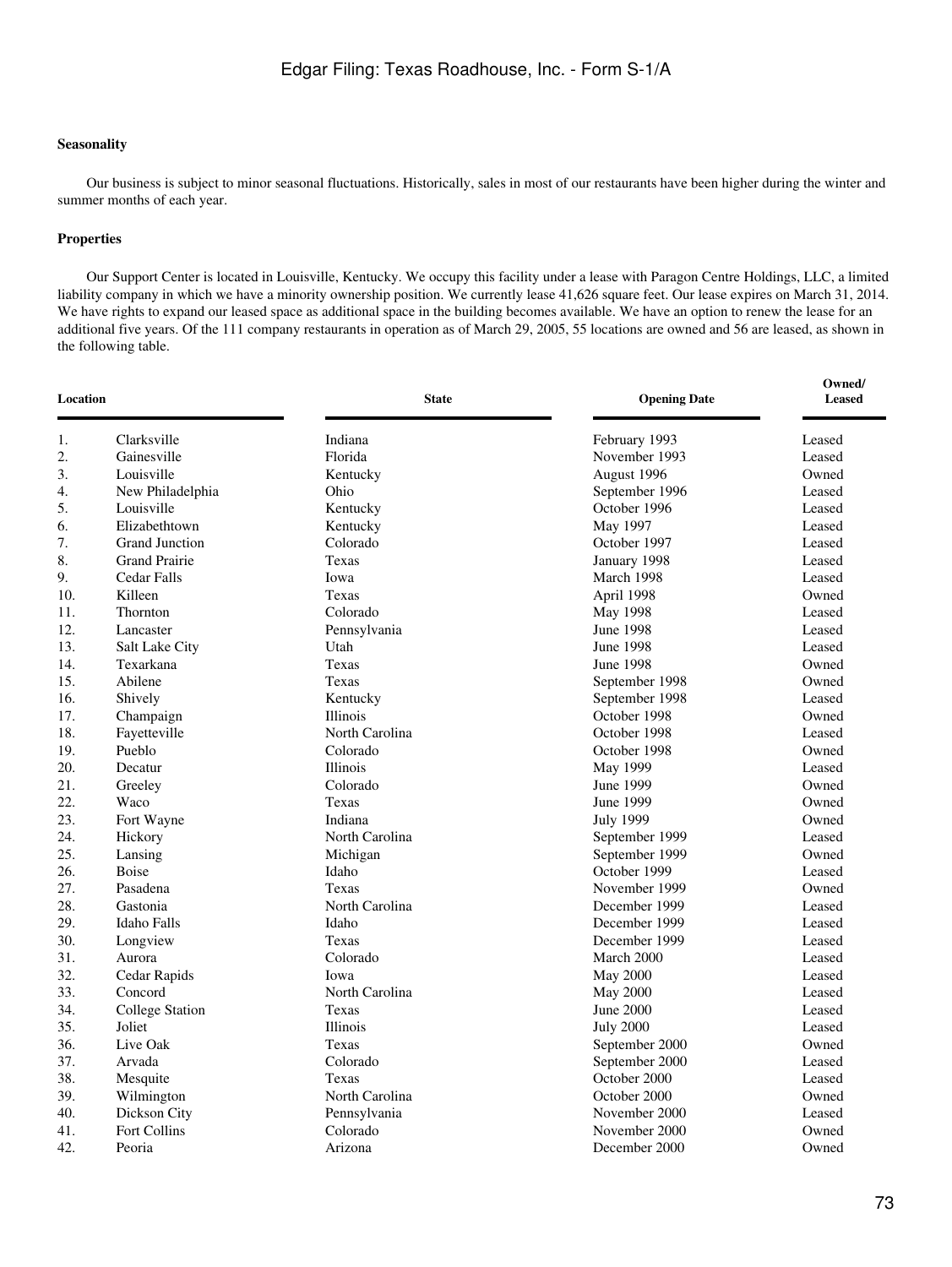| Location |           | <b>State</b>   | <b>Opening Date</b> | Owned/<br><b>Leased</b> |
|----------|-----------|----------------|---------------------|-------------------------|
| 43.      | Houston   | Texas          | December 2000       | Owned                   |
| 44.      | Mesa      | Arizona        | December 2000       | Leased                  |
| 45.      | Pineville | North Carolina | December 2000       | Owned                   |
|          |           |                |                     |                         |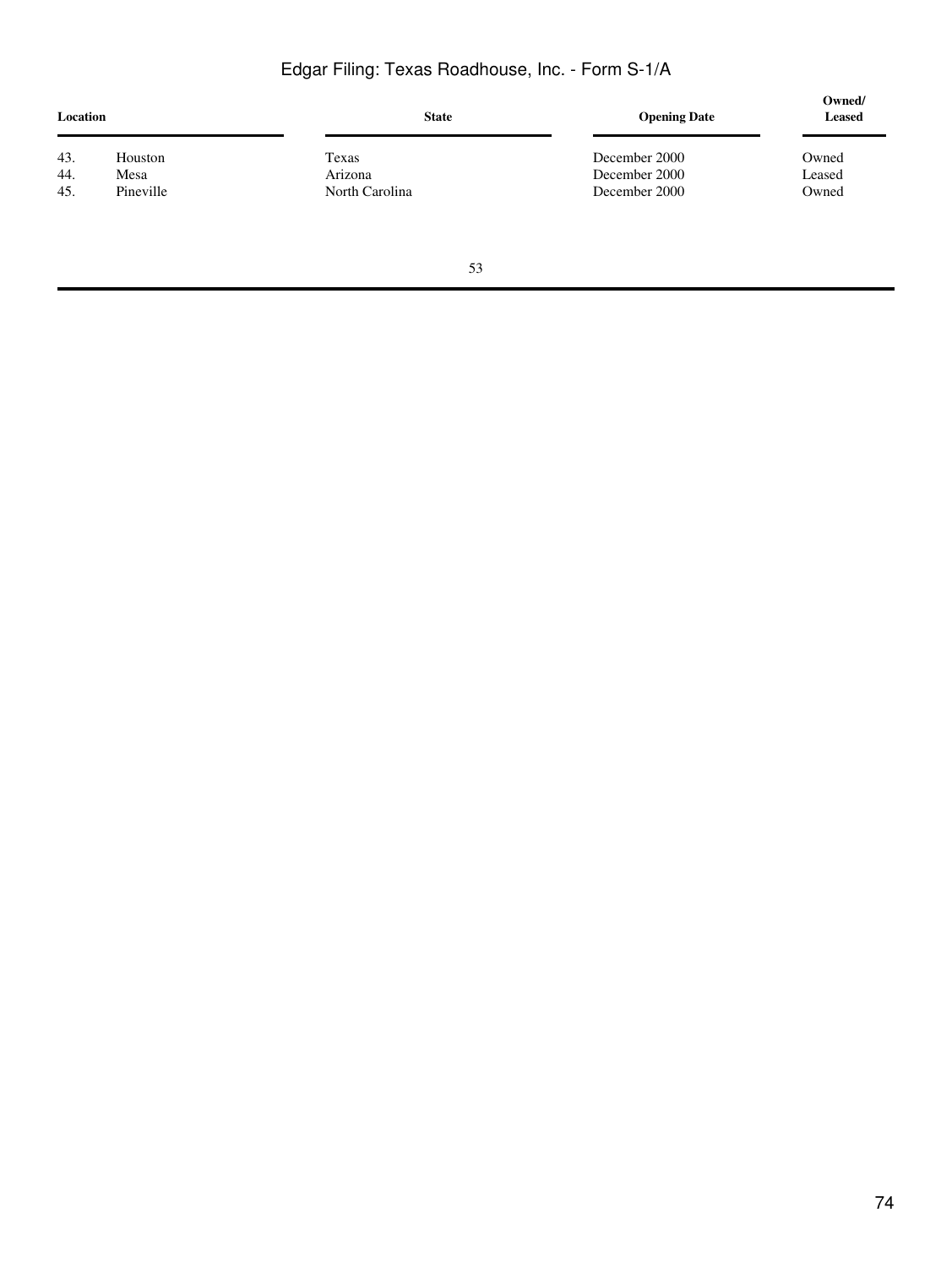| 46.  | Brooklyn                | Ohio           | April 2001       | Leased |
|------|-------------------------|----------------|------------------|--------|
| 47.  | Elyria                  | Ohio           | <b>June 2001</b> | Leased |
| 48.  | Reading                 | Pennsylvania   | June 2001        | Owned  |
| 49.  | Tyler                   | Texas          | June 2001        | Leased |
| 50.  | Richmond                | Virginia       | <b>July 2001</b> | Owned  |
| 51.  | Elkhart                 | Indiana        | August 2001      | Owned  |
| 52.  | Corpus Christi          | Texas          | August 2001      | Owned  |
| 53.  | Oklahoma City           | Oklahoma       | September 2001   | Leased |
| 54.  | Cheyenne                | Wyoming        | December 2001    | Owned  |
| 55.  | West Phoenix            | Arizona        | December 2001    | Owned  |
| 56.  | N. Dartmouth            | Massachusetts  | December 2001    | Leased |
| 57.  | Friendswood             | Texas          | December 2001    | Leased |
| 58.  | York                    | Pennsylvania   | December 2001    | Owned  |
| 59.  | Toledo                  | Ohio           |                  | Owned  |
| 60.  |                         | Iowa           | February 2002    | Owned  |
|      | Davenport               |                | February 2002    |        |
| 61.  | Methuen                 | Massachusetts  | February 2002    | Owned  |
| 62.  | Kenosha                 | Wisconsin      | March 2002       | Leased |
| 63.  | <b>Sterling Heights</b> | Michigan       | March 2002       | Owned  |
| 64.  | East Peoria             | Illinois       | April 2002       | Leased |
| 65.  | Bear                    | Delaware       | April 2002       | Owned  |
| 66.  | Lynchburg               | Virginia       | May 2002         | Owned  |
| 67.  | N. Oklahoma City        | Oklahoma       | June 2002        | Leased |
| 68.  | Asheville               | North Carolina | June 2002        | Leased |
| 69.  | <b>Madison Heights</b>  | Michigan       | June 2002        | Leased |
| 70.  | Harvey                  | Louisiana      | <b>July 2002</b> | Leased |
| 71.  | Christiansburg          | Virginia       | <b>July 2002</b> | Leased |
| 72.  | San Antonio             | Texas          | August 2002      | Owned  |
| 73.  | Lubbock                 | Texas          | August 2002      | Owned  |
| 74.  | Roseville               | Michigan       | August 2002      | Leased |
| 75.  | Conroe                  | Texas          | September 2002   | Owned  |
| 76.  | Tulsa                   | Oklahoma       | September 2002   | Leased |
| 77.  | Denton                  | Texas          | October 2002     | Owned  |
| 78.  | Amarillo                | Texas          | December 2002    | Owned  |
| 79.  | Fort Worth              | Texas          | February 2003    | Owned  |
| 80.  | Lake Charles            | Louisiana      | March 2003       | Owned  |
| 81.  | <b>Brockton</b>         | Massachusetts  | March 2003       | Leased |
| 82.  | McAllen                 | Texas          | June 2003        | Owned  |
| 83.  | Nashua                  | New Hampshire  | August 2003      | Owned  |
| 84.  | Erie                    | Pennsylvania   | September 2003   | Owned  |
| 85.  | Green Bay               | Wisconsin      |                  | Owned  |
|      | Olathe                  |                | September 2003   | Owned  |
| 86.  |                         | Kansas         | September 2003   |        |
| 87.  | Vestal                  | New York       | November 2003    | Leased |
| 88.  | Wichita Falls           | Texas          | December 2003    | Owned  |
| 89.  | Yorktown                | Virginia       | March 2004       | Owned  |
| 90.  | Durham                  | North Carolina | March 2004       | Leased |
| 91.  | Littleton               | Colorado       | April 2004       | Owned  |
| 92.  | Cranston                | Rhode Island   | April 2004       | Leased |
| 93.  | Chantilly               | Virginia       | April 2004       | Leased |
| 94.  | Topeka                  | Kansas         | May 2004         | Owned  |
| 95.  | Springfield             | Massachusetts  | June 2004        | Leased |
| 96.  | El Paso                 | Texas          | <b>July 2004</b> | Owned  |
| 97.  | Millville               | New Jersey     | August 2004      | Leased |
| 98.  | Yuma                    | Arizona        | August 2004      | Owned  |
| 99.  | Bethlehem               | Pennsylvania   | August 2004      | Leased |
| 100. | Winston-Salem           | North Carolina | September 2004   | Owned  |
| 101. | Royersford              | Pennsylvania   | October 2004     | Leased |
| 102. | Lafayette               | Louisiana      | October 2004     | Leased |
| 103. | Pelham                  | Alabama        | October 2004     | Owned  |
| 104. | Willoughby              | Ohio           | December 2004    | Owned  |
| 105. | Austin                  | Texas          | December 2004    | Owned  |
| 106. | <b>Baton Rouge</b>      | Louisiana      | December 2004    | Leased |
|      |                         |                |                  |        |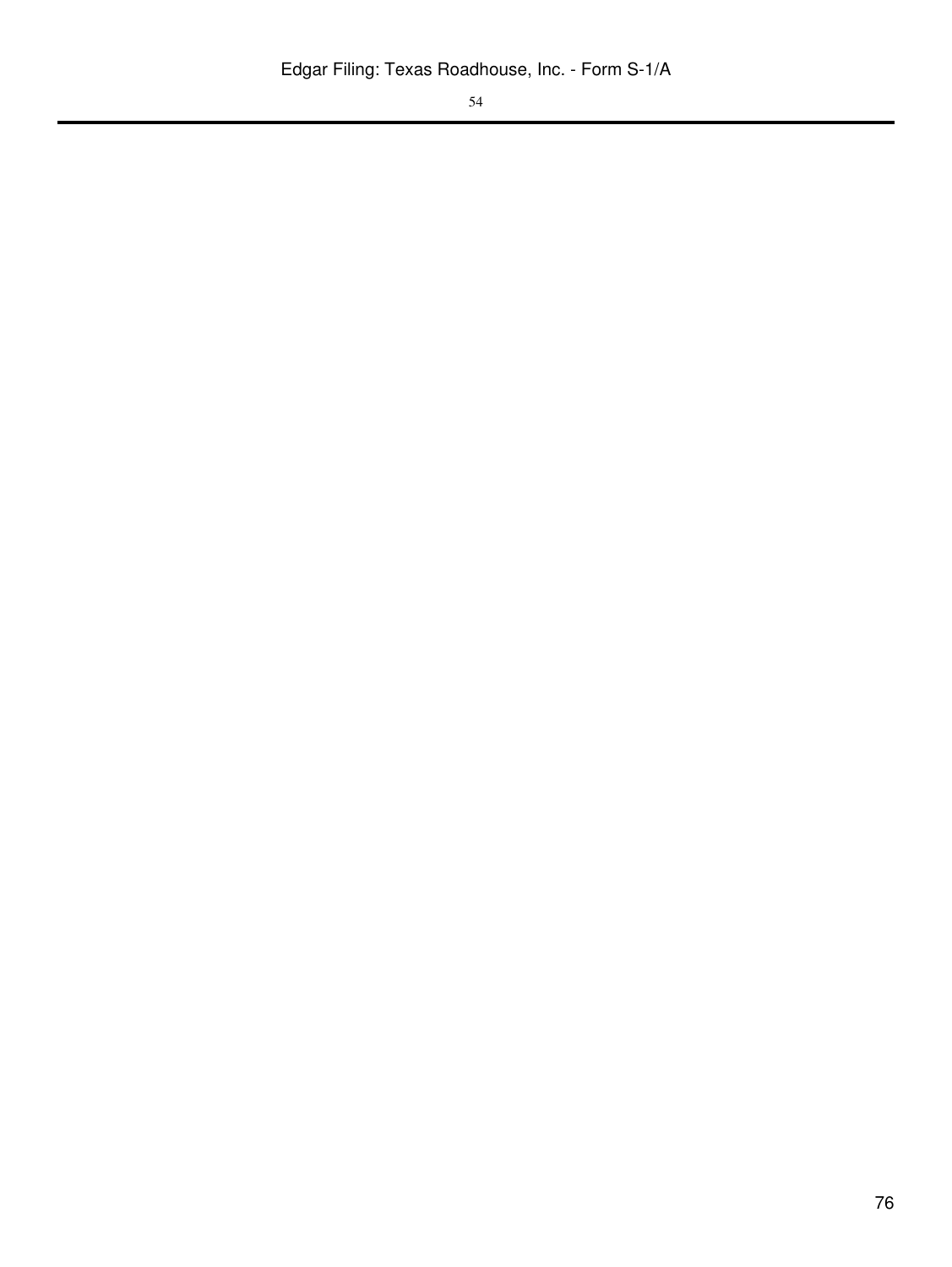| 107.             | Parker        | Colorado       | December 2004 | Owned  |
|------------------|---------------|----------------|---------------|--------|
| 108.             | Las Cruces    | New Mexico     | January 2005  | Leased |
| 109.             | Jacksonville  | North Carolina | February 2005 | Owned  |
| 110.             | Oklahoma City | Oklahoma       | February 2005 | Owned  |
| 111.             | Harrisburg    | Pennsylvania   | March 2005    | Leased |
| <b>Employees</b> |               |                |               |        |

 As of March 29, 2005, the Company employed approximately 15,347 people, of whom 187 were executive and administrative personnel, 553 were restaurant management personnel and the remainder were hourly restaurant personnel. Many of our hourly restaurant employees work part-time. None of our employees are covered by a collective bargaining agreement.

### **Trademarks**

 Our registered trademarks and service marks include, among others, the marks "Texas Roadhouse®" and our stylized logo set forth on the front and back pages of this prospectus. We have registered all of our marks with the United States Patent and Trademark Office. We have registered or have registrations pending for our most significant trademarks and service marks in ten foreign jurisdictions including the European Union. To better protect our brand, we have also registered the Internet domain name "www.texasroadhouse.com." We believe that our trademarks, service marks, and other proprietary rights have significant value and are important to our brand-building efforts and the marketing of our restaurant concept.

### **Government Regulation**

 We are subject to a variety of federal, state and local laws. Each of our restaurants is subject to permitting, licensing and regulation by a number of government authorities, relating to alcoholic beverage control, health, safety, sanitation, building and fire codes, and to compliance with the applicable zoning, land use and environmental laws and regulations. Difficulties in obtaining or failure to obtain required licenses or approvals could delay or prevent the development of a new restaurant in a particular area.

 In 2004, 12.2% of our restaurant sales were attributable to the sale of alcoholic beverages. Alcoholic beverage control regulations require each of our restaurants to apply to a state authority and, in certain locations, county or municipal authorities for a license that must be renewed annually and may be revoked or suspended for cause at any time. Alcoholic beverage control regulations affect numerous aspects of restaurant operations, including minimum age of patrons and employees, hours of operation, advertising, wholesale purchasing, inventory control and handling, storage and dispensing of alcoholic beverages.

 The failure of a restaurant to obtain or retain liquor or food service licenses would have a material adverse effect on the restaurant's operations. To reduce this risk, each company restaurant is operated in accordance with procedures intended to assure compliance with applicable codes and regulations.

 We are subject in certain states to "dram shop" statutes, which generally provide a person injured by an intoxicated person the right to recover damages from an establishment that wrongfully served alcoholic beverages to the intoxicated person. We carry liquor liability coverage as part of our existing comprehensive general liability insurance, as well as excess umbrella coverage of \$75.0 million per occurrence, with a \$10,000 deductible for the first \$25.0 million.

 Our restaurant operations are also subject to federal and state laws governing such matters as the minimum hourly wage, unemployment tax rates, sales tax and similar matters, over which we have no control. Significant numbers of our service, food preparation and other personnel are paid at rates related to the federal minimum wage (which currently is \$5.15 per hour), and further increases in the minimum wage could increase our labor costs.

### **Litigation**

 Occasionally, we are a defendant in litigation arising in the ordinary course of our business, including claims resulting from "slip and fall" accidents, employment related claims and claims from guests or employees alleging illness, injury or other food quality, health or operational concerns. None of these types of litigation, most of which are covered by insurance, has had a material effect on us, and as of the date of this prospectus, we are not a party to any litigation that we believe would have a material adverse effect on our business.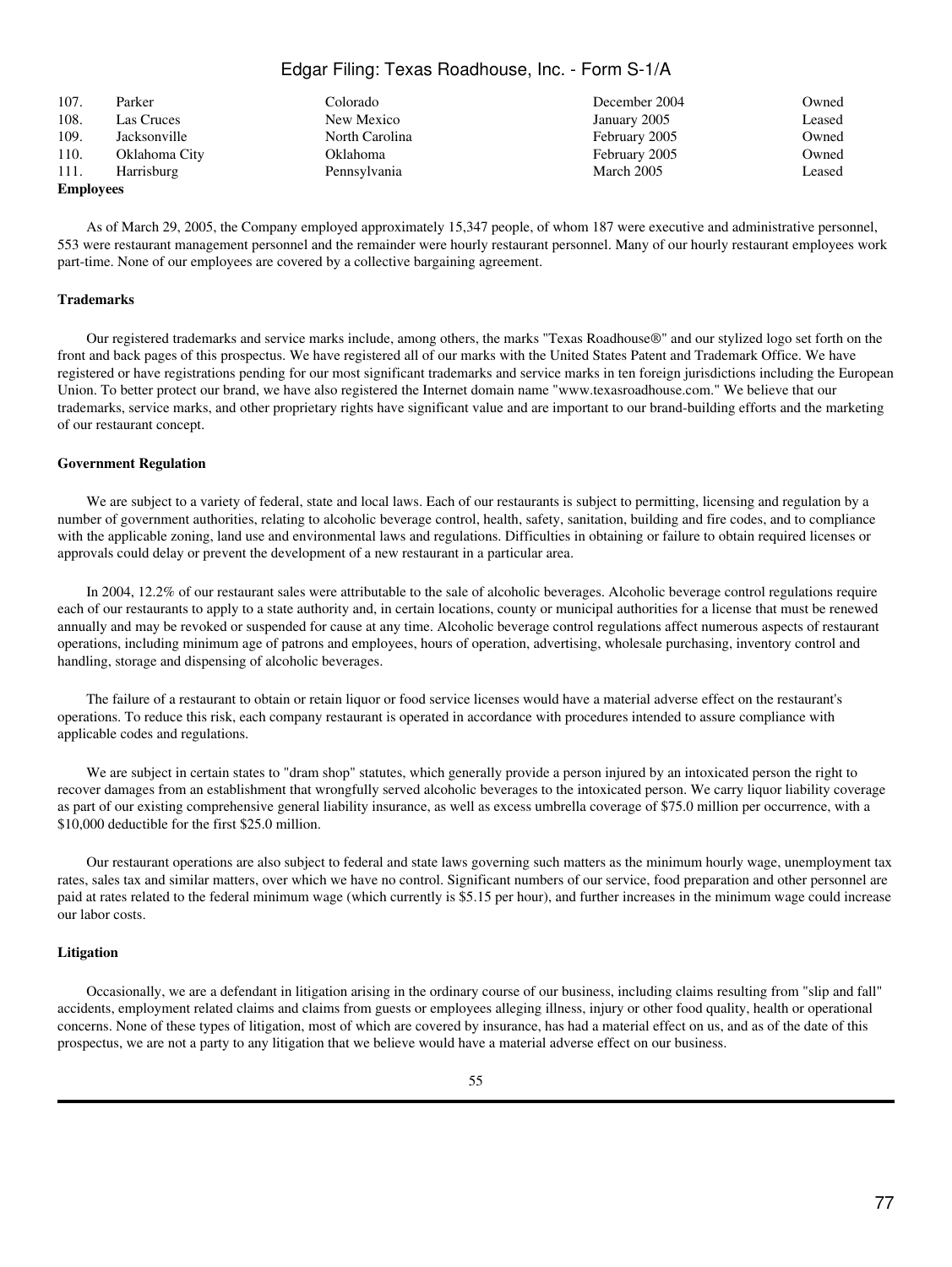### **MANAGEMENT**

### **Executive Officers and Directors**

 Set forth below are the name, age, position and a brief account of the business experience of each of our executive officers and directors as of the date of this prospectus:

| <b>Name</b>      | Age | <b>Position</b>                              |
|------------------|-----|----------------------------------------------|
|                  |     |                                              |
| W. Kent Taylor   | 49  | Chairman of the Company, Director            |
| G. J. Hart       | 47  | President, Chief Executive Officer, Director |
| Steven L. Ortiz  | 47  | <b>Chief Operating Officer</b>               |
| Scott M. Colosi  | 40  | <b>Chief Financial Officer</b>               |
| Sheila C. Brown  | 52  | General Counsel, Corporate Secretary         |
| Martin T. Hart   | 69  | Director                                     |
| Gregory N. Moore | 55  | Director                                     |
| James F. Parker  | 58  | Director                                     |
| James R. Ramsey  | 56  | Director                                     |
| James R. Zarley  | 60  | Director                                     |

*W. Kent Taylor.* Mr. Taylor, 49, is our founder and was our Chief Executive Officer from 2000 to October 8, 2004. Upon the completion of our initial public offering, Mr. Taylor became Chairman of the Company, an executive position. Before his founding of our concept in 1993, Mr. Taylor founded and co-owned Buckhead Bar and Grill in Louisville, Kentucky. Mr. Taylor has over 20 years of experience in the restaurant industry.

*G.J. Hart.* Mr. Hart, 47, has served as our President since May 15, 2000. Upon the completion of our initial public offering, Mr. Hart became President and Chief Executive Officer. From October 1995 until May 2000, Mr. Hart was President of Al Copeland Investments in Metairie, Louisiana, a privately held business consisting of four restaurant concepts, hotels, gaming, entertainment and food processing operations. From June 1991 to September 1995, Mr. Hart was President of TriFoods International, Inc., a producer of prepared food products.

*Steven L. Ortiz.* Mr. Ortiz, 47, has served as our Executive Vice President of Operations since May 2001. Upon the completion of our initial public offering, Mr. Ortiz became Chief Operating Officer. Mr. Ortiz joined our company in 1996 as a Market Partner in which capacity he was responsible for developing and starting new Texas Roadhouse restaurants in Texas. From 1982 to 1996, Mr. Ortiz was employed by Bennigan's Restaurants in various capacities, including General Manager, Area Director and Regional Vice President. Mr. Ortiz has over 20 years of experience in the restaurant industry.

*Scott M. Colosi.* Mr. Colosi, 40, has served as our Chief Financial Officer since September 2002. From 1992 until September 2002, Mr. Colosi was employed by Yum! Brands, Inc. Yum! Brands is the worldwide parent company of Taco Bell, KFC, Pizza Hut, Long John Silver's and A&W All-American Food. During this time, Mr. Colosi served in various financial positions and, immediately prior to joining us, was Director of Investor Relations. Mr. Colosi has 17 years of experience in the restaurant industry.

*Sheila C. Brown.* Ms. Brown, 52, has served as our General Counsel and Secretary since November 2001. From August 2000 to November 2001, Ms. Brown was our Director of Property Acquisition and, from September 1998 to August 2000, Development Coordinator, in which capacity Ms. Brown was responsible for our real estate development activities. Ms. Brown has over 20 years of experience in the restaurant industry.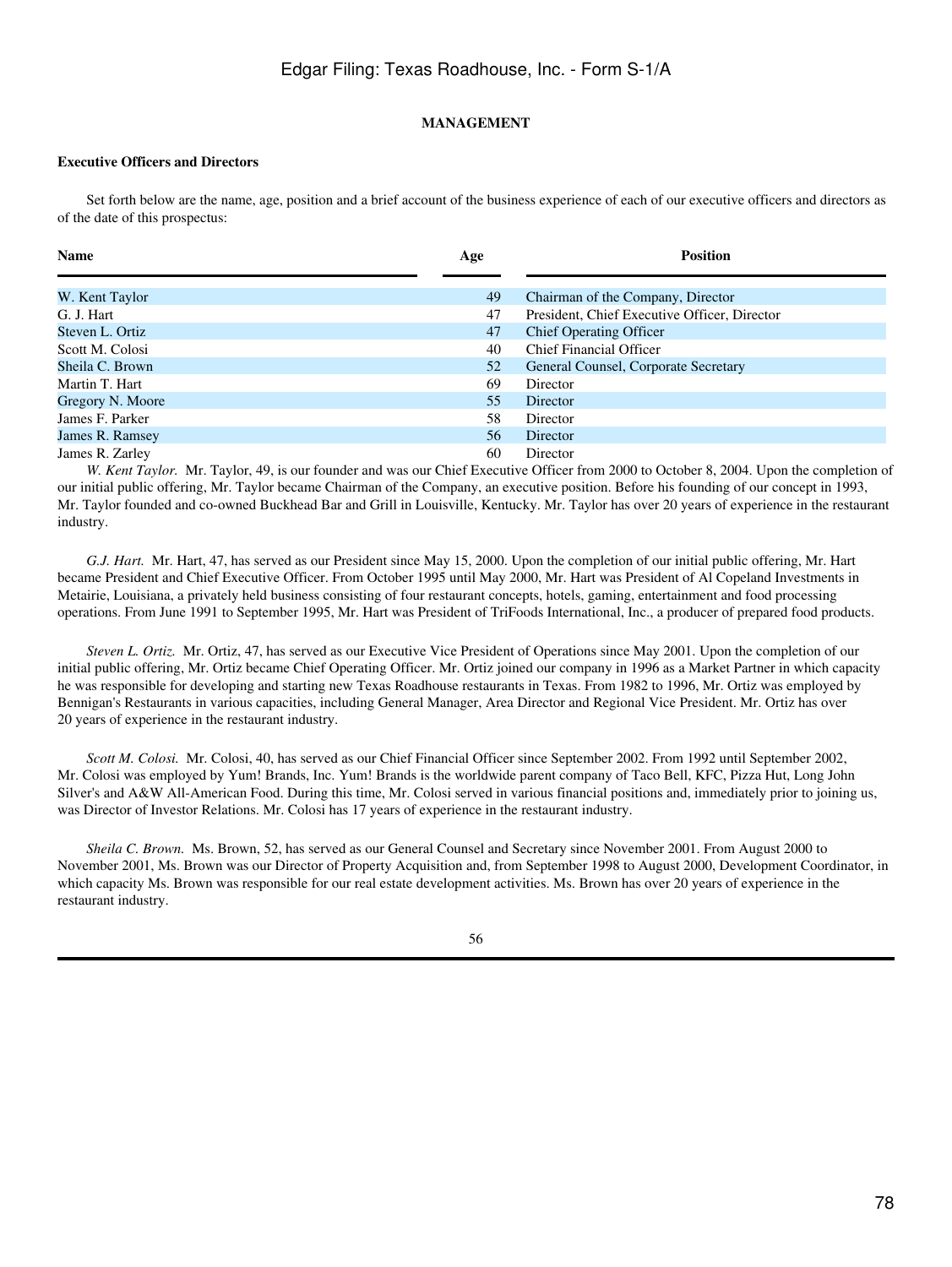*Martin T. Hart.* Mr. Hart, 69, has been a private investor in the Denver, Colorado area since 1969. He has owned and developed a number of companies into successful businesses, and has served on the Board of Directors for many public and private corporations. Presently, Mr. Hart is serving on the Board of Directors of the following public companies: ValueClick, Inc.; MassMutual Corporate Investors, an investment company; MassMutual Participation Investors, an investment company; and, Spectranetics Corporation, a medical device company. He also continues to serve on the Board of Directors of several private companies. Mr. Hart is a certified public accountant. He is the past Chairman of the Board of Trustees of Regis University.

*Gregory N. Moore.* Mr. Moore, 55, served as the Senior Vice President and Controller of Yum! Brands, Inc. through April 2005. Prior to becoming Yum! Brands' Controller, Mr. Moore was the Vice President and General Auditor of Yum! Brands. Before that, he was with PepsiCo, Inc. and held the position of Vice President, Controller of Taco Bell and Controller of PepsiCo Wines & Spirits International, a division of PepsiCola International. Before joining PepsiCo, he was an Audit Manager with Arthur Young & Company in its New York City and Stamford, Connecticut offices. Mr. Moore is a certified public accountant in the States of New York and California.

*James F. Parker.* Mr. Parker, 58, served as Chief Executive Officer and Vice-Chairman of the Board of Southwest Airlines Co. from June 2001 through July 2004. Before serving at Southwest as Chief Executive Officer, Mr. Parker served as General Counsel of that company from 1986 until June 2001, and was previously a shareholder in the San Antonio, Texas law firm of Oppenheimer, Rosenberg, Kelleher and Wheatley.

*James R. Ramsey.* Mr. Ramsey, 56, became president of the University of Louisville on November 14, 2002, after serving as acting president since September 2, 2002. Before becoming president, he had served as senior policy advisor and state budget director for the Commonwealth of Kentucky as well as senior professor of economics and public policy at the University of Louisville since 1999. Mr. Ramsey has held numerous academic positions, including serving as vice chancellor for finance and administration at both the University of North Carolina at Chapel Hill and Western Kentucky University. He has been associate dean, assistant dean and director of public administration in the College of Business Administration at Loyola University and a research associate for the University of Kentucky's Center for Public Affairs. He has served on the faculties of the University of North Carolina at Chapel Hill, Western Kentucky University, the University of Kentucky, Loyola University and Middle Tennessee State University in addition to the University of Louisville. Mr. Ramsey has also held a number of positions in state government, including interim commissioner of the Office of the New Economy and special advisor to the chairman of the Kentucky Council on Postsecondary Education.

*James R. Zarley.* Mr. Zarley, 60, is the Chairman of the Board, President and Chief Executive Officer of ValueClick, Inc., a single-source provider of media, technology and services across major interactive marketing channels. He has served as Chairman, and has been an advisor to ValueClick, Inc., since May 1998. In February 1999, Mr. Zarley joined ValueClick, Inc. in a full-time capacity and in May 1999 he became Chief Executive Officer. In January 2001, Mr. Zarley assumed the added position of President of ValueClick, Inc. Before joining ValueClick, Inc., from April 1987 to December 1996, Mr. Zarley was Chief Executive Officer of Quantech Investments, an information services company. From December 1996 to May 1998, Mr. Zarley was the Chairman and Chief Executive Officer of Best Internet until its merger with Hiway Technologies, a Web hosting company, in May 1998. From May 1998 to January 1999, Mr. Zarley was the Chief Operating Officer of Hiway Technologies until its merger with Internet service provider, Verio, Inc.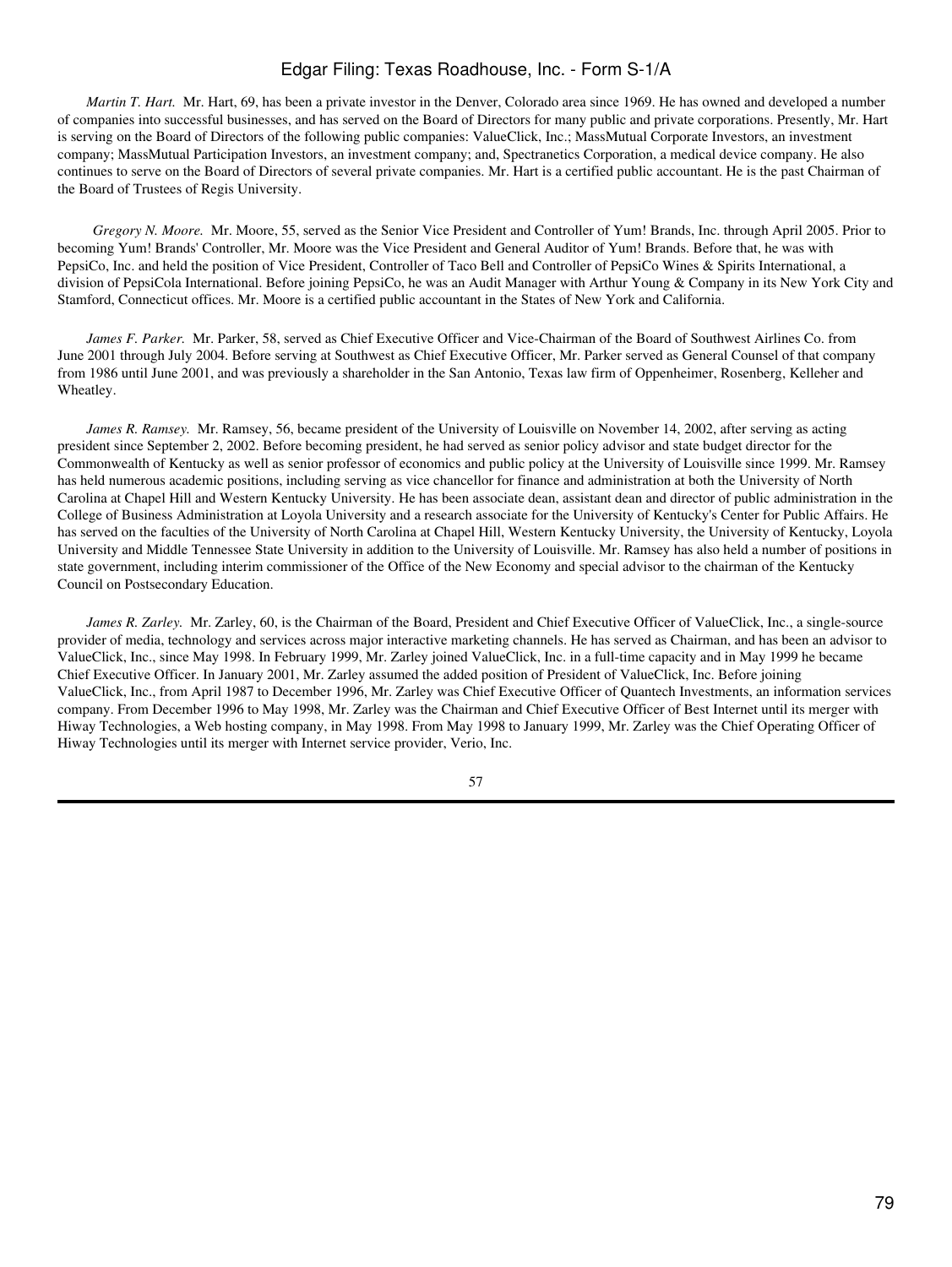### **Board Composition**

 Our bylaws provide for a Board of Directors consisting of not less than one nor more than 15 members. Our Board is divided into three classes, each serving staggered three-year terms.

The term of our Class I directors, Messrs. Ramsey and Zarley, will expire at our annual meeting in 2008;

The term of our Class II directors, Messrs. Taylor and M. Hart, will expire at our annual meeting in 2006; and

The term of our Class III directors, Messrs. Parker, Moore and G.J. Hart, will expire at our annual meeting in 2007.

 As a result, only one class of directors will be elected at each annual meeting of our stockholders, with the other classes continuing for the remainder of their respective terms. Each officer is elected by the Board of Directors and serves at its discretion.

 Because of Mr. Taylor's controlling ownership position that results from his holdings of Class B common stock, we are not subject to the director independence requirements applicable to most Nasdaq National Market companies. However, the majority of our directors are independent.

### **Board Committees**

 Our Board has three standing committees: the audit committee, the compensation committee and the nominating and corporate governance committee. In connection with our initial public offering, the Board adopted a written charter for each of these committees, which sets out the functions and responsibilities of each committee. The charters of these committee are available in their entirety on the Company's website, *www.texasroadhouse.com*. Please note, however, that the information contained on the website is not incorporated by reference in, or considered to be a part of, this prospectus.

 *Audit Committee.* As described in its charter, the audit committee assists our Board in fulfilling its oversight responsibility relating to: (i) the integrity of the Company's financial statements, (ii) the Company's compliance with legal and regulatory requirements, (iii) the independence and performance of the Company's internal and external auditors and (iv) the Company's internal controls and financial reporting practices. The audit committee is also required to pre-approve all audit and permitted non-audit services provided by our independent auditors. All of the members of the audit committee are "independent," as that term is defined under Rule 4200(a)(15) of the National Association of Securities Dealers' listing standards and meet the criteria for independence under the Sarbanes-Oxley Act of 2002 and the rules adopted by the Securities and Exchange Commission. The members of the audit committee as of the date of this prospectus are Messrs. Martin Hart, Moore and Ramsey. Mr. Moore joined the committee on March 31, 2005. Prior to that, Mr. Zarley was a member of the committee during 2004 and the first three months of 2005. The Board evaluated the credentials and designated Messrs. Moore and Hart as "audit committee financial experts" as required by Section 407 of the Sarbanes-Oxley Act of 2002. Mr. Hart served as the chair of the audit committee until March 2005, at which time Mr. Moore was appointed as chair. The audit committee met two times during the fiscal year 2004.

 *Compensation Committee.* As described in its charter, the compensation committee: (i) assists the Board in fulfilling its responsibilities relating to the design, administration and oversight of employee compensation programs and benefit plans of the Company's executive officers, (ii) discharges the Board's duties relating to the compensation of the Company's directors and (iii) reviews the performance of the Company's executive officers. The compensation committee is also responsible for producing an annual report on executive compensation for inclusion in the proxy statement. All of the members of the compensation committee are "independent" under all applicable rules, including the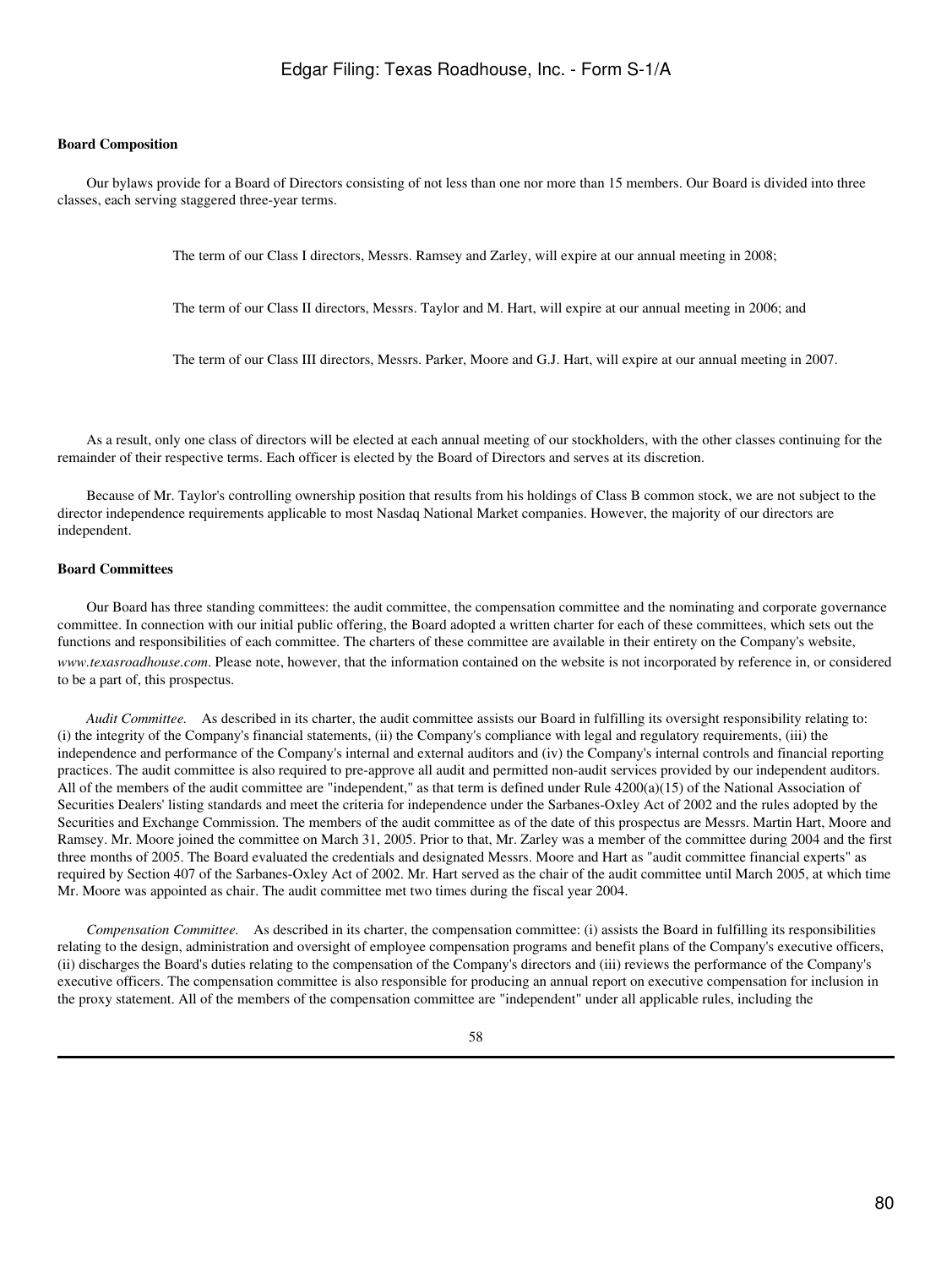listing standards under Rule 4200(a)(15) of the National Association of Securities Dealers and the requirements of the Securities and Exchange Commission. The members of the compensation committee are Messrs. Martin Hart, Parker and Ramsey. Mr. Hart served as chair of the compensation committee until March 2005, at which time Mr. Parker was appointed as chair. Before the Company's initial public offering completed on October 8, 2004, compensation was determined solely at the discretion of W. Kent Taylor. The compensation committee did not meet during the fiscal year 2004.

 *Nominating and Corporate Governance Committee.* As described in its charter, the nominating and corporate governance committee assists our Board in: (i) identifying individuals qualified to become Board members and recommending nominees to the Board either to be presented at the annual meeting or to fill and vacancies, (ii) considering and reporting periodically to the Board on matters relating to the identification, selection and qualification of director candidates and (iii) developing and recommending to the Board a set of corporate governance principles. All of the members of the nominating and corporate governance committee are "independent" under all applicable rules, including the listing standards under Rule  $4200(a)(15)$  of the National Association of Securities Dealers and the requirements of the Securities and Exchange Commission. The members of the nominating and corporate governance committee are Messrs. Martin Hart, Parker and Zarley. Mr. Hart is the chair of the committee. The nominating and corporate governance committee did not meet during the fiscal year 2004.

### **Compensation Committee Interlocks and Insider Participation**

 None of our executive officers serve on the compensation committee or Board of Directors of any other company of which any of the members of our compensation committee or any of our directors is an executive officer. While serving as one of our officers, neither Mr. Taylor nor Mr. G.J. Hart will serve as a member of our compensation committee.

### **Limitation of Liability and Indemnification**

 Our certificate of incorporation and bylaws limit the liability of directors to the maximum extent permitted by Delaware law. Specifically, a director will not be personally liable for monetary damages for breach of fiduciary duty as a director, except liability for:

any breach of their duty of loyalty to us or our stockholders;

acts of omissions not in good faith or which involve intentional misconduct or a knowing violation of law;

unlawful payments of dividends or unlawful stock repurchases or redemptions; or

any transaction from which the director derived an improper personal benefit.

 The limitation of liability does not apply to liabilities arising under the federal securities laws and does not affect the availability of equitable remedies such as injunctive relief or rescission.

 Our bylaws provide that we will indemnify our directors and officers and may indemnify our employees and other agents to the fullest extent permitted by law. We believe that indemnification under our bylaws covers at least negligence and gross negligence on the part of indemnified parties. Our bylaws also provide that we shall advance expenses incurred by a director or officer in advance of the final disposition of any action or proceeding and we may advance expenses incurred by our employees or other agents in advance of the final disposition of any action or proceeding. Our bylaws also permit us to secure insurance on behalf of any officer, director, employee or other agent for any liability arising out of his or her actions in his or her capacity as an officer, director, employee or other agent. We have entered and expect to continue to enter into agreements to indemnify our directors, executive officers and other employees as determined by the Board of Directors. These agreements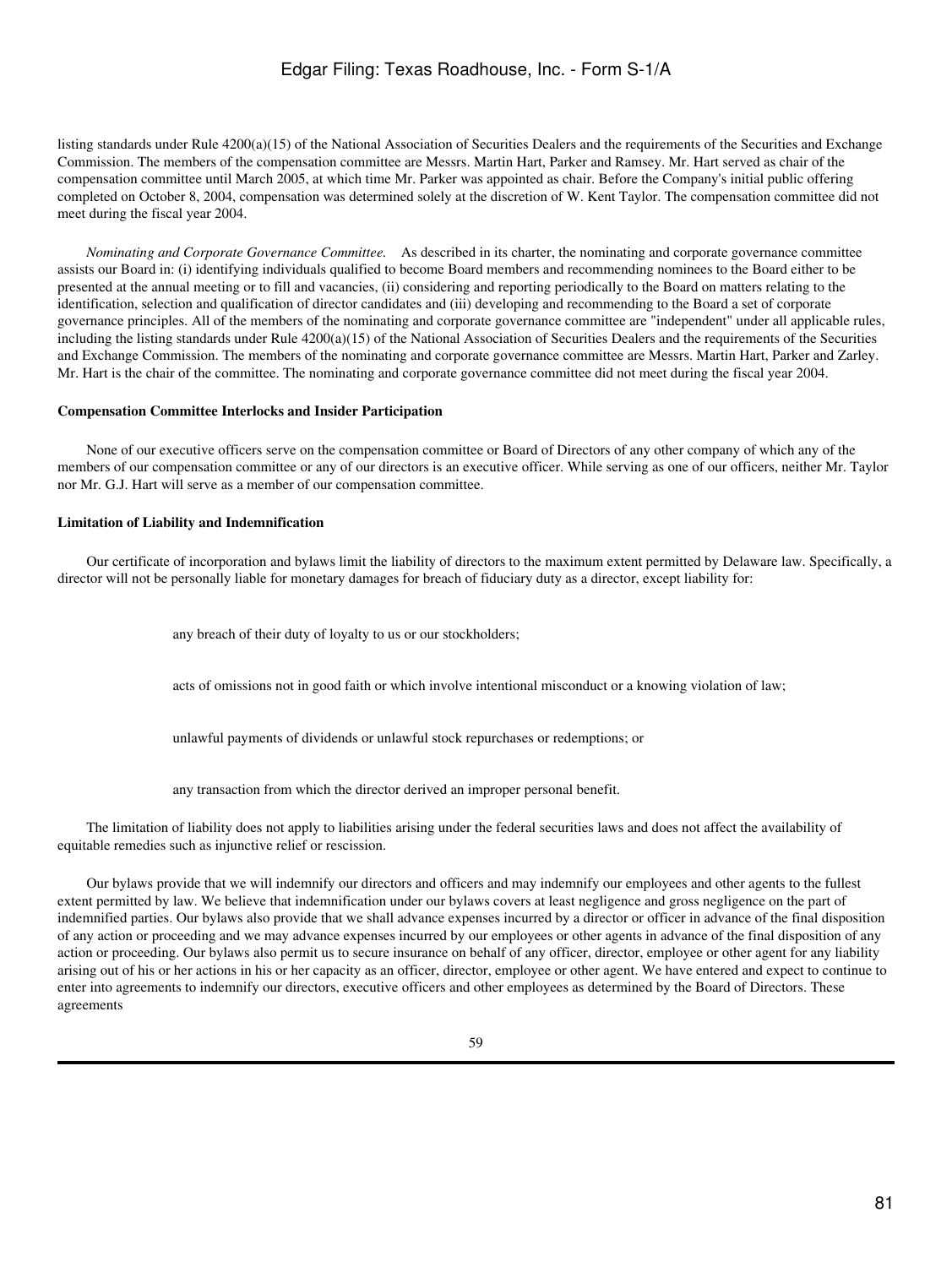provide for the indemnification of directors and officers to the fullest extent permitted by Delaware law, whether or not expressly provided for in our bylaws, and set forth the process by which claims for indemnification are considered. We believe that these bylaw provisions and indemnification agreements are necessary to attract and retain the services of highly qualified persons as directors and officers.

 The limited liability and indemnification provisions in our certificate of incorporation, bylaws and indemnification agreements may discourage stockholders from bringing a lawsuit against our directors for breach of their fiduciary duty and may reduce the likelihood of derivative litigation against our directors and officers, even though a derivative action, if successful, might otherwise benefit us and our stockholders. A stockholder's investment in us may be adversely affected to the extent we pay the costs of settlement or damage awards against our directors and officers under these indemnification provisions.

 At present, there is no pending litigation or proceeding involving any director, officer or employee in which indemnification is sought, nor are we aware of any threatened litigation that may result in claims for indemnification.

 Insofar as indemnification for liabilities arising under the Securities Act of 1933 may be permitted for directors, officers and controlling persons of us pursuant to the foregoing provisions or otherwise, we have been informed that, in the opinion of the Securities and Exchange Commission, such indemnification is against public policy as expressed in the Securities Act of 1933 and is, therefore, unenforceable.

### **Compensation of Independent Directors**

 Non-employee directors each receive an annual fee of \$12,500. The chairperson of the audit committee receives an additional annual fee of \$7,500. Each non-employee director receives \$2,000 for each meeting he attends in person and \$500 for each meeting he participates in telephonically. Additionally, each non-employee director receives \$1,000 for each committee meeting he or she attends in person and \$500.00 for each committee meeting he or she participates in telephonically. Each non-employee director also received a one-time option grant to purchase 20,000 shares of our Class A common stock. These non-employee director options will become exercisable in  $33^{1/3}\%$  increments annually beginning one year from the grant date.

### **Executive Compensation**

 The following table sets forth the total compensation paid or accrued for G.J. Hart, who became our President and Chief Executive Officer on October 8, 2004, W. Kent Taylor, our Chief Executive Officer before October 8, 2004 who currently serves in the executive capacity as Chairman of the Company, and each of our three other most highly compensated executive officers whose combined salary and bonus exceeded \$100,000 during the periods noted below for services rendered to us in all capacities (our "named executive officers").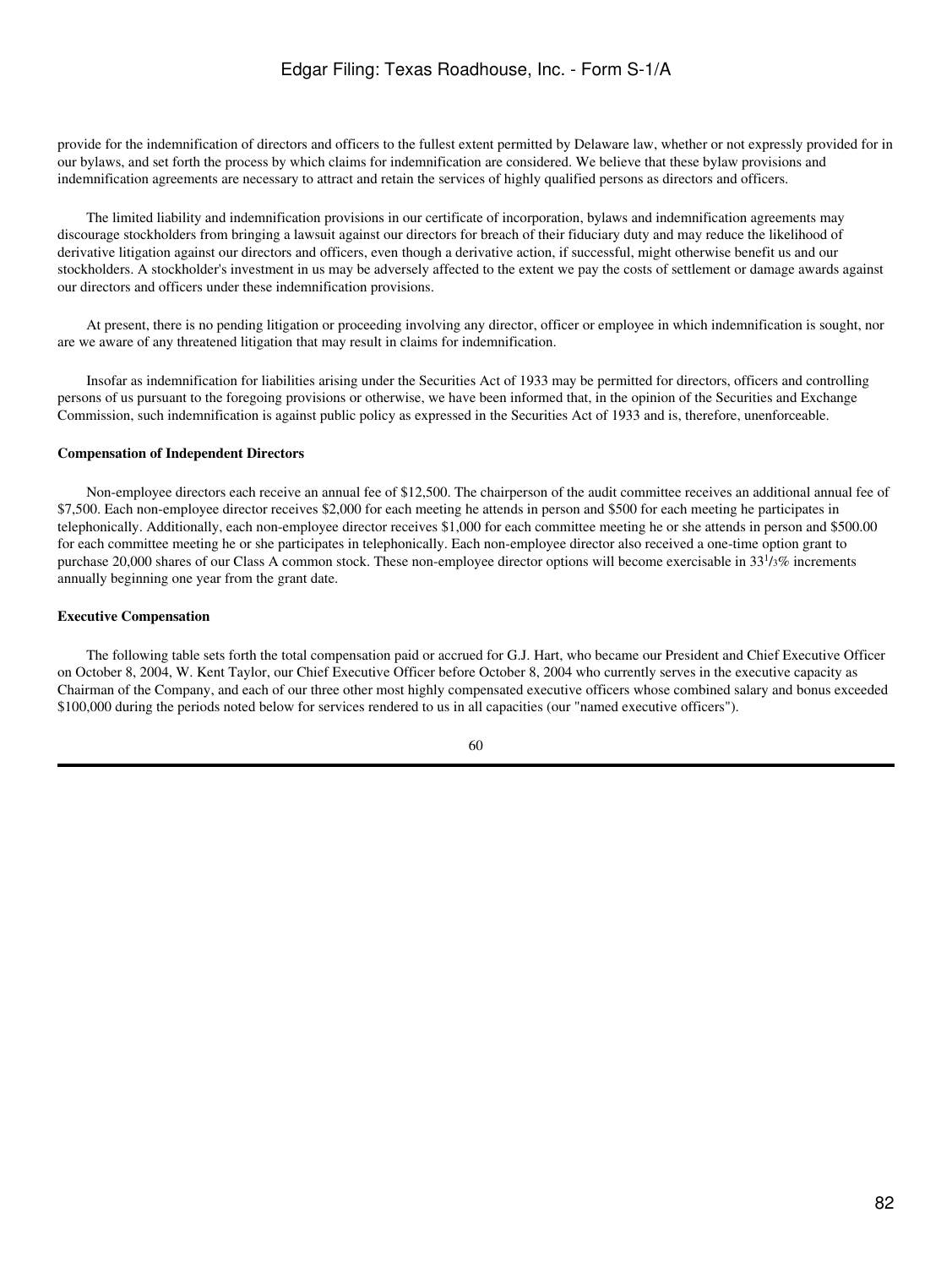### **Summary Compensation Table**

|                                                         | <b>Annual Compensation</b>    |                    |                                      |                                                                  | Long-Term<br><b>Compensation Awards</b>           |  |  |
|---------------------------------------------------------|-------------------------------|--------------------|--------------------------------------|------------------------------------------------------------------|---------------------------------------------------|--|--|
| <b>Name and Principal Position</b>                      | Fiscal<br>Year<br>Salary (\$) |                    | <b>Earned</b><br><b>Bonus</b> $(\$)$ | <b>Other Annual</b><br>Compensation<br>$\left( \text{\$}\right)$ | <b>Securities</b><br>Underlying<br>Options $(\#)$ |  |  |
| W. Kent Taylor<br>Chairman                              | 2004<br>2003                  | 64,615             |                                      |                                                                  |                                                   |  |  |
| G.J. Hart<br>President, Chief Executive Officer         | 2004<br>2003                  | 374,871<br>338,679 | 110,221<br>127,975                   |                                                                  | 195,938                                           |  |  |
| Steven L. Ortiz<br><b>Chief Operating Officer</b>       | 2004<br>2003                  | 73,846             | 139,886<br>174,858                   | 83,333(1)<br>100,000(2)                                          | 160,281<br>28,653                                 |  |  |
| Scott M. Colosi<br><b>Chief Financial Officer</b>       | 2004<br>2003                  | 190,298<br>179,615 | 74,188<br>80,725                     |                                                                  | 59,375                                            |  |  |
| Sheila C. Brown<br>General Counsel, Corporate Secretary | 2004<br>2003                  | 99,877<br>93,269   | 24,575<br>29,575                     |                                                                  | 5,569<br>8,720                                    |  |  |

(1)

Mr. Ortiz received payments of \$83,333 in 2004 for restaurant management fees.

(2)

Mr. Ortiz received payments of \$100,000 in 2003 for restaurant management fees.

### **Stock Option Grants in Fiscal 2004**

 The following table presents information with respect to stock option grants that were made during fiscal 2004 to the Named Executive Officers. All option grants relate solely to Class A common stock.

|                 | <b>Individual Grants</b>                                              |                                                         |                                                   |                                        |                                                                                                                                  |                                      |               |                                |  |
|-----------------|-----------------------------------------------------------------------|---------------------------------------------------------|---------------------------------------------------|----------------------------------------|----------------------------------------------------------------------------------------------------------------------------------|--------------------------------------|---------------|--------------------------------|--|
|                 | Number of<br><b>Securities</b><br><b>Underlying</b><br><b>Options</b> | Percent of<br><b>Total Options</b><br><b>Granted to</b> |                                                   |                                        | <b>Potential Realizable Value at</b><br><b>Assumed Annual Rates of Stock</b><br>Price<br><b>Appreciation for Option Term (1)</b> |                                      |               |                                |  |
| Name            | <b>Granted</b><br>(# of Shares)                                       | <b>Employees in</b><br><b>Fiscal Year</b>               | <b>Exercise or Base</b><br><b>Price per Share</b> | <b>Expiration</b><br>Date              |                                                                                                                                  | 5%                                   | $10\%$        |                                |  |
| W. Kent Taylor  |                                                                       |                                                         | NA                                                | <b>NA</b>                              |                                                                                                                                  | NA                                   |               | <b>NA</b>                      |  |
| G.J. Hart       | 195,938                                                               | $19.2\%$ \$                                             | 17.50                                             | 10/08/2014                             | \$                                                                                                                               | 2,156,426                            | <sup>S</sup>  | 5,454,807                      |  |
| Steven L. Ortiz | 5,793<br>17,781<br>142,500                                            | $0.5\%$ \$<br>S<br>$1.7\%$ \$<br>13.9%                  | 9.18<br>17.50<br>17.50                            | 12/31/2013<br>10/04/2014<br>10/08/2014 | \$<br>\$<br>\$                                                                                                                   | 33,445 \$<br>195,692 \$<br>1,568,306 | <sup>\$</sup> | 84,755<br>495,021<br>3,974,395 |  |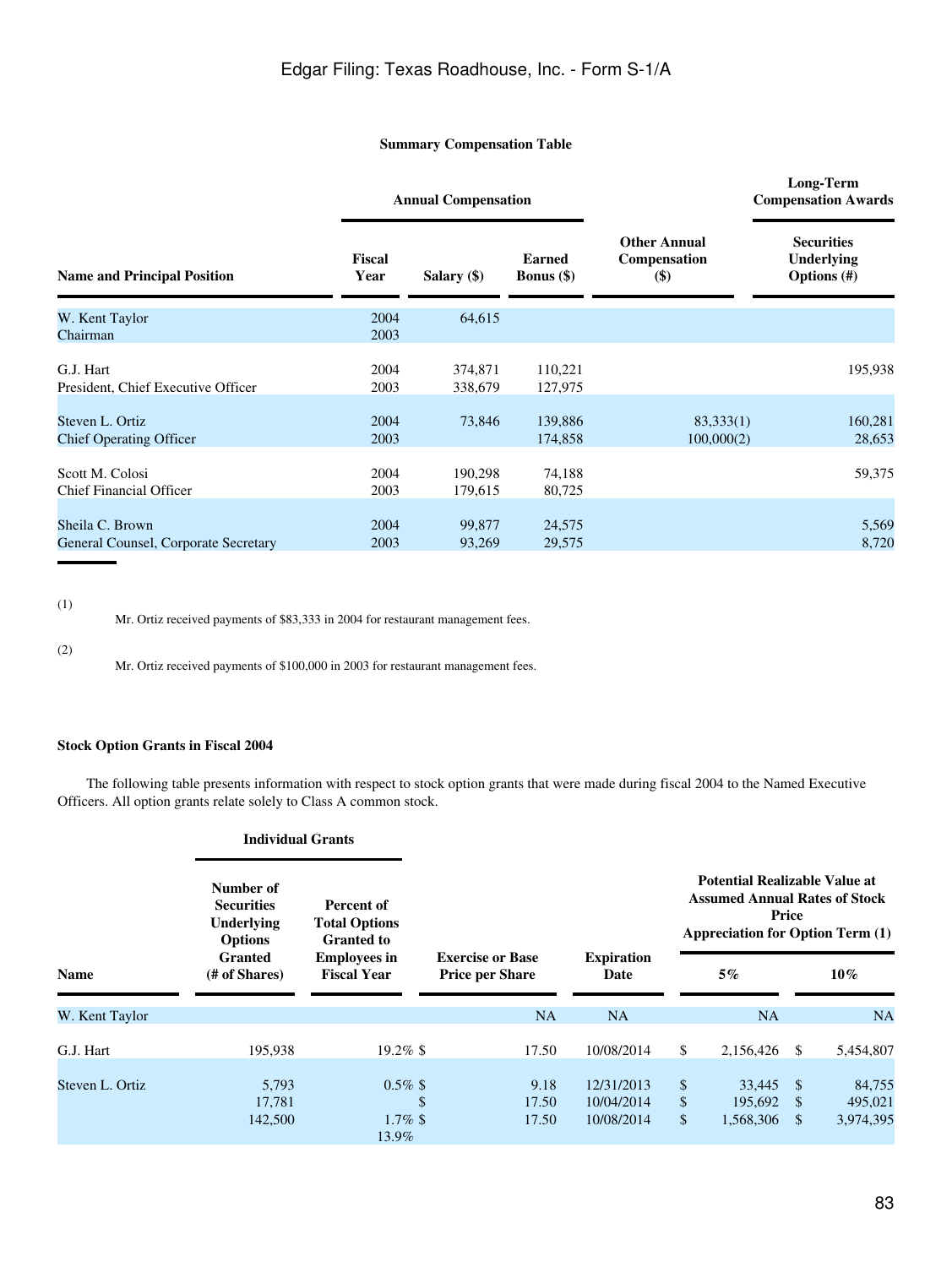### **Individual Grants**

| Scott M. Colosi | 59.375 | 5.8% \$    | 17.50 | 10/08/2014 | 653.461 | 1,655,998 |
|-----------------|--------|------------|-------|------------|---------|-----------|
|                 |        |            |       |            |         |           |
| Sheila C. Brown | .670   | $0.1\%$ \$ | 9.18  | 12/31/2013 | 9.641   | 24,433    |
|                 | 5.569  | $0.5\%$ \$ | 17.50 | 10/04/2014 | 61.279  | 155.294   |

(1)

j,

The dollar amounts in this table represent the potential realizable value of the stock options granted, assuming that the market price of the Class A common stock appreciates in value from the date of grant to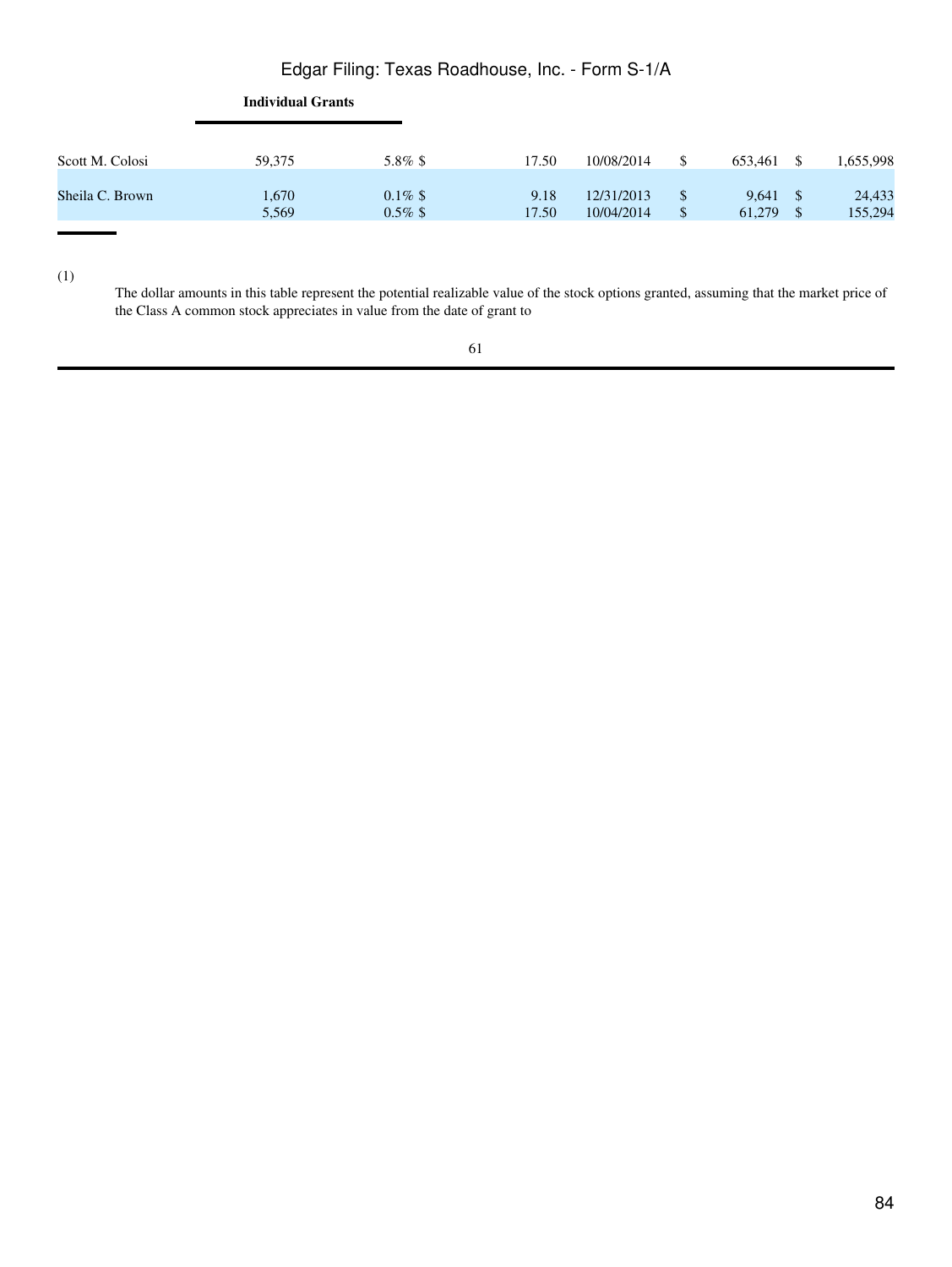the end of the option term at annualized rates of 5% and 10% but before taxes associated with exercise. Therefore, these amounts are not the actual value of the options granted and are not intended to forecast possible future appreciation, if any, in the price of the Class A common stock. No assurance can be given that the price of the Class A common stock will appreciate at these rates or experience any appreciation.

### **Stock Option Exercises and Holdings**

 The following table presents information with respect to stock options exercised during the fiscal year ended December 28, 2004 by our executive officers, as well as the current status and current values of unexercised stock options held by them as of December 28, 2004. All option information relates solely to our Class A common stock.

|                 | <b>Shares</b><br>Acquired<br><b>Value</b><br>On<br><b>Exercise</b><br><b>Realized</b> (1) |               | <b>Number of Securities Underlying</b><br><b>Unexercised Options</b><br>at 2004 Fiscal Year End |               |         | <b>Value of Unexercised</b><br><b>In-The-Money Options</b><br>at 2004 Fiscal Year End (2) |              |               |           |  |
|-----------------|-------------------------------------------------------------------------------------------|---------------|-------------------------------------------------------------------------------------------------|---------------|---------|-------------------------------------------------------------------------------------------|--------------|---------------|-----------|--|
| <b>Name</b>     |                                                                                           |               | <b>Exercisable</b>                                                                              | Unexercisable |         | <b>Exercisable</b>                                                                        |              | Unexercisable |           |  |
| W. Kent Taylor  |                                                                                           |               | NA                                                                                              |               |         |                                                                                           |              |               |           |  |
| G.J. Hart       |                                                                                           |               | <b>NA</b>                                                                                       | 944,061       | 320,625 | - \$                                                                                      | 24,766,732   | - \$          | 5,559,565 |  |
| Steven L. Ortiz | 44,111                                                                                    | $\mathbb{S}$  | 570,732                                                                                         | 84,301        | 166,077 | - \$                                                                                      | 1,842,316 \$ |               | 1,991,264 |  |
| Scott M. Colosi |                                                                                           |               | <b>NA</b>                                                                                       |               | 237,500 |                                                                                           |              | \$            | 4,668,656 |  |
| Sheila C. Brown | 2,291                                                                                     | <sup>\$</sup> | 31,694                                                                                          | 38,848        | 7,238   | - \$                                                                                      | 887,036      | <sup>\$</sup> | 98,579    |  |

#### **Aggregate Option Exercises in the Last Fiscal Year and Fiscal Year End Option Values**

(1)

As all options were exercised before our initial public offering, Value Realized was determined by multiplying the number of shares acquired on exercise by the difference between \$17.50 per share (the initial offering price of our Class A common stock) and the exercise price.

#### (2)

The value of unexercised in-the-money options represents the total gain which would be realized if all in-the-money options held at December 28, 2004 were exercised, determined by multiplying the number of shares underlying the options by the difference between the closing price on December 28, 2004 and the per share option exercise price.

### **Employment Agreements**

 We have entered into employment agreements with each of W. Kent Taylor, G. J. Hart, Steven L. Ortiz, Scott M. Colosi and Sheila C. Brown, each of which commenced upon the completion of our initial public offering and continues until the end of the twelfth full fiscal quarter thereafter. Each officer has agreed not to compete with us during the term of his employment and for a period of two years following his termination of employment.

 Pursuant to the terms of Mr. Taylor's Employment Agreement, during 2004 after the completion of our initial public offering, Mr. Taylor served as our Chairman and was entitled to receive, among other things: (1) an annual base salary of \$300,000, and (2) an annual performance bonus of up to \$200,000.

 Pursuant to the terms of Mr. Hart's Employment Agreement, during 2004 after the completion of our initial public offering, Mr. Hart served as our President and Chief Executive Officer and was entitled to receive, among other things: (1) an annual base salary of \$500,000, (2) an annual performance bonus of up to \$300,000 and (3) additional options under our 2004 Equity Incentive Plan to purchase an aggregate of 195,938 shares of our Class A common stock which vest over a three-year period.

 Pursuant to the terms of Mr. Ortiz' Employment Agreement, during 2004 after the completion of our initial public offering, Mr. Ortiz served as our Chief Operating Officer and was entitled to receive, among other things: (1) an annual base salary of \$400,000, (2) an annual performance bonus of up to \$200,000 and (3) additional options under our 2004 Equity Incentive Plan to purchase an aggregate of 142,500 shares of our Class A common stock which vest over a three-year period.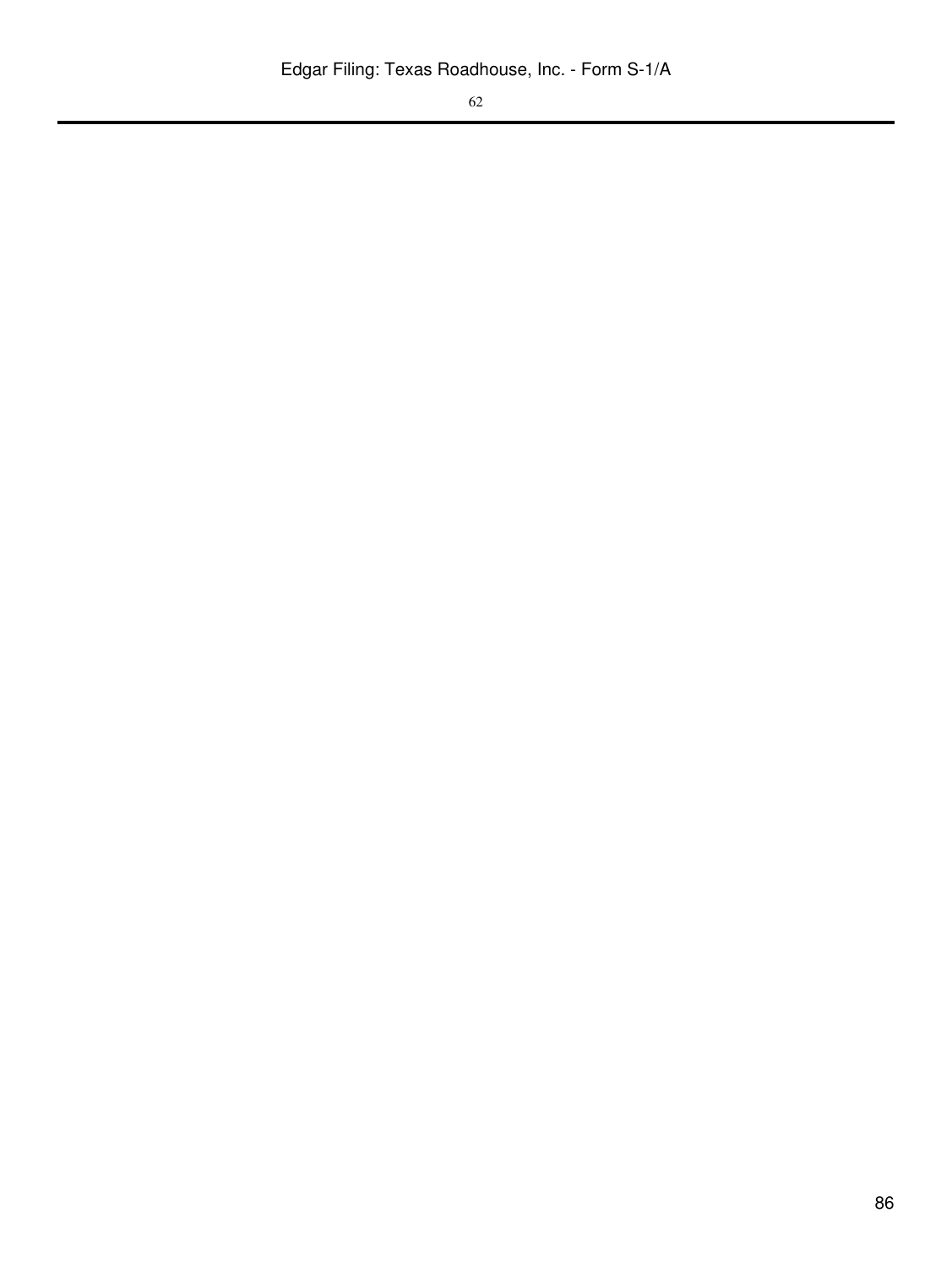Pursuant to the terms of Mr. Colosi's Employment Agreement, during 2004 after the completion of our initial public offering, Mr. Colosi served as our Chief Financial Officer and was entitled to receive, among other things: (1) an initial annual base salary of \$210,000, (2) an annual performance bonus of up to \$115,000 and (3) additional options under our 2004 Equity Incentive Plan to purchase an aggregate of 59,375 shares of our Class A common stock which vest over a three-year period.

 Pursuant to the terms of Ms. Brown's Employment Agreement, during 2004 after the completion of our initial public offering, Ms. Brown served as our General Counsel and Corporate Secretary and was entitled to receive, among other things: (1) an annual base salary of \$120,000, and (2) an annual performance bonus of up to \$40,000. In February 2005, the compensation committee increased Ms. Brown's annual salary from \$120,000 to \$150,000, increased her potential annual performance bonus from \$40,000 to \$50,000, and authorized the grant of additional stock options under our 2004 Equity Incentive Plan to purchase 51,563 shares of our Class A common stock which vest over a three-year period.

 In February 2005, the compensation committee authorized a revised bonus program for our executive officers. If we achieve our earnings per basic share ("EPS") target for fiscal 2005, the executive officers will receive the performance bonus set forth in their Employment Agreements. For each \$0.01 EPS above the target, the performance bonuses will be increased by 7% up to a maximum of 100%. For each \$0.01 EPS below the target, the performance bonuses will be reduced by 7% up to a maximum of 100%. The target will be adjusted for acquisitions or divestitures, accounting changes, and other extraordinary events as determined appropriate by the compensation committee.

 No severance will be paid to Mr. Taylor, Mr. Hart or Mr. Ortiz upon termination of employment. If we terminate Mr. Colosi's or Ms. Brown's employment without cause before the end of the term, and if Mr. Colosi or Ms. Brown signs a release of all claims against us, we will pay a severance payment equal to the officer's then current base salary for a period of 180 days in addition to 50% of the performance bonus earned by the officer during the last four full fiscal quarters of employment with us.

 The employment agreements with the officers other than Mr. Taylor provide that if there is a change of control of the company and the officer's employment is terminated other than for "cause," or if the officer resigns because he is required to move, the company successor does not agree to be bound by the agreement, or the officer's duties, pay or total benefits are reduced, all of officer's unvested stock options will vest and be immediately exercisable.

### **Employee Plans**

### *2004 Equity Incentive Plan*

Our Board of Directors adopted our 2004 Equity Incentive Plan which was approved by our stockholders.

 *Administration.* The 2004 Equity Incentive Plan provides that the Board of Directors administers the incentive plan unless it delegates administration to a committee. The Board of Directors has delegated its administration to the Compensation Committee. The Board of Directors has the authority to construe, interpret and amend the incentive plan as well as to determine:

the grant recipients;

the grant dates;

the number of shares subject to the award;

the exercisability and vesting of the award;

the exercise price;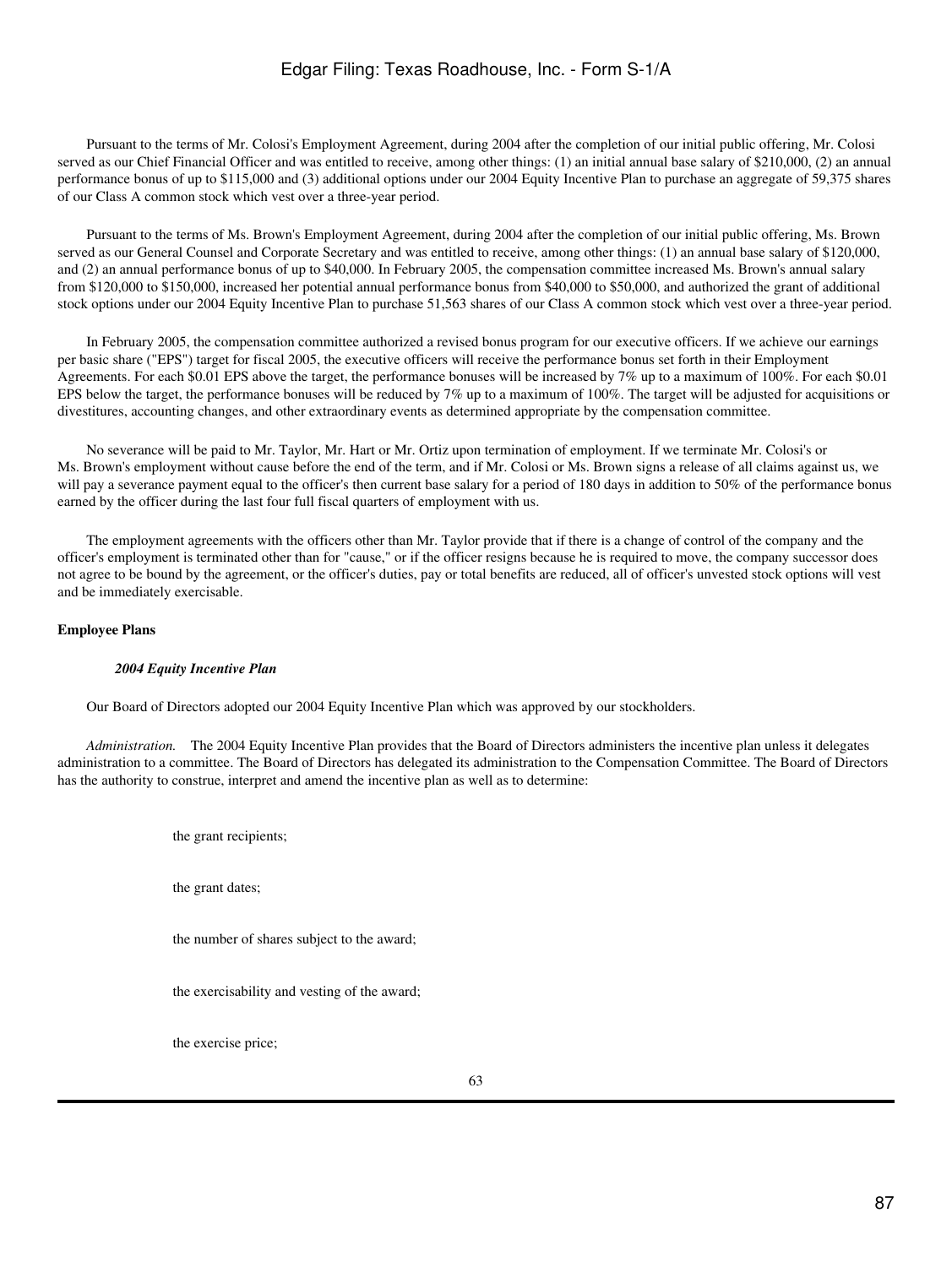the type of consideration; and

the other terms of the award.

 *Share Reserve.* We have reserved a total of 8,000,000 shares of our Class A common stock for issuance under the incentive plan. On January 1 of each year during the term of the plan, beginning on January 1, 2005 through and including January 1, 2014, the number of shares in the reserve automatically will be increased by the lesser of:

1.0% of our then-outstanding shares of Class A common stock, or

500,000 shares of Class A common stock.

 However, the automatic increase is subject to reduction by the Board of Directors. If the recipient of a stock award does not purchase the shares subject to his or her stock award before the stock award expires or otherwise terminates, the shares that are not purchased again become available for issuance under the incentive plan.

 *Eligibility and Types of Awards.* The Board of Directors may grant incentive stock options that qualify under Section 422 of the Internal Revenue Code to our employees and to the employees of our affiliates. The Board of Directors may also grant non-statutory stock options, stock bonuses and rights to acquire restricted stock to our employees, directors and consultants as well as to the employees, directors and consultants of our affiliates.

*Section 162(m)*. Section 162(m) of the Internal Revenue Code, among other things, denies a deduction to publicly held corporations for compensation paid to the Chief Executive Officer and the four highest compensated officers in a taxable year to the extent that the compensation for each officer exceeds \$1.0 million. When we become subject to Section 162(m), in order to prevent options granted under the incentive plan from being included in compensation, the Board of Directors may not grant options under the incentive plan to an employee covering an aggregate of more than 2,000,000 shares in any calendar year.

 *Option Terms.* The Board of Directors may grant incentive stock options with an exercise price of not less than the fair market value of a share of our Class A common stock on the grant date. The Board of Directors may grant non-statutory stock options with an exercise price not less than 85.0% of the fair market value of a share of our Class A common stock on the grant date. However, due to adverse tax consequences to the recipient, it is unlikely the Board of Directors will issue any options with an exercise price less than fair market value.

 The maximum option term is ten years. Subject to this limitation, the Board of Directors may provide for exercise periods of any length in individual option grants. However, generally an option terminates three months after the option holder's service to our affiliates and to us terminates. If this termination is due to the option holder's disability, the exercise period generally is extended to 12 months. If this termination is due to the option holder's death or if the option holder dies within three months after his or her service terminates, the exercise period generally also is extended to 12 months following the option holder's death.

 The Board of Directors may provide for the transferability of non-statutory stock options but not incentive stock options. However, the option holder may designate a beneficiary to exercise either type of option following the option holder's death. If the option holder does not designate a beneficiary, the option holder's option rights will pass by his or her will or by the laws of descent and distribution.

 *Terms of Other Stock Awards.* The Board of Directors determines the purchase price of other stock awards. However, the Board of Directors may award stock bonuses in consideration of past services without a purchase payment. Shares that we sell or award under the incentive plan may, but need not be, restricted and subject to a repurchase option in our favor in accordance with a vesting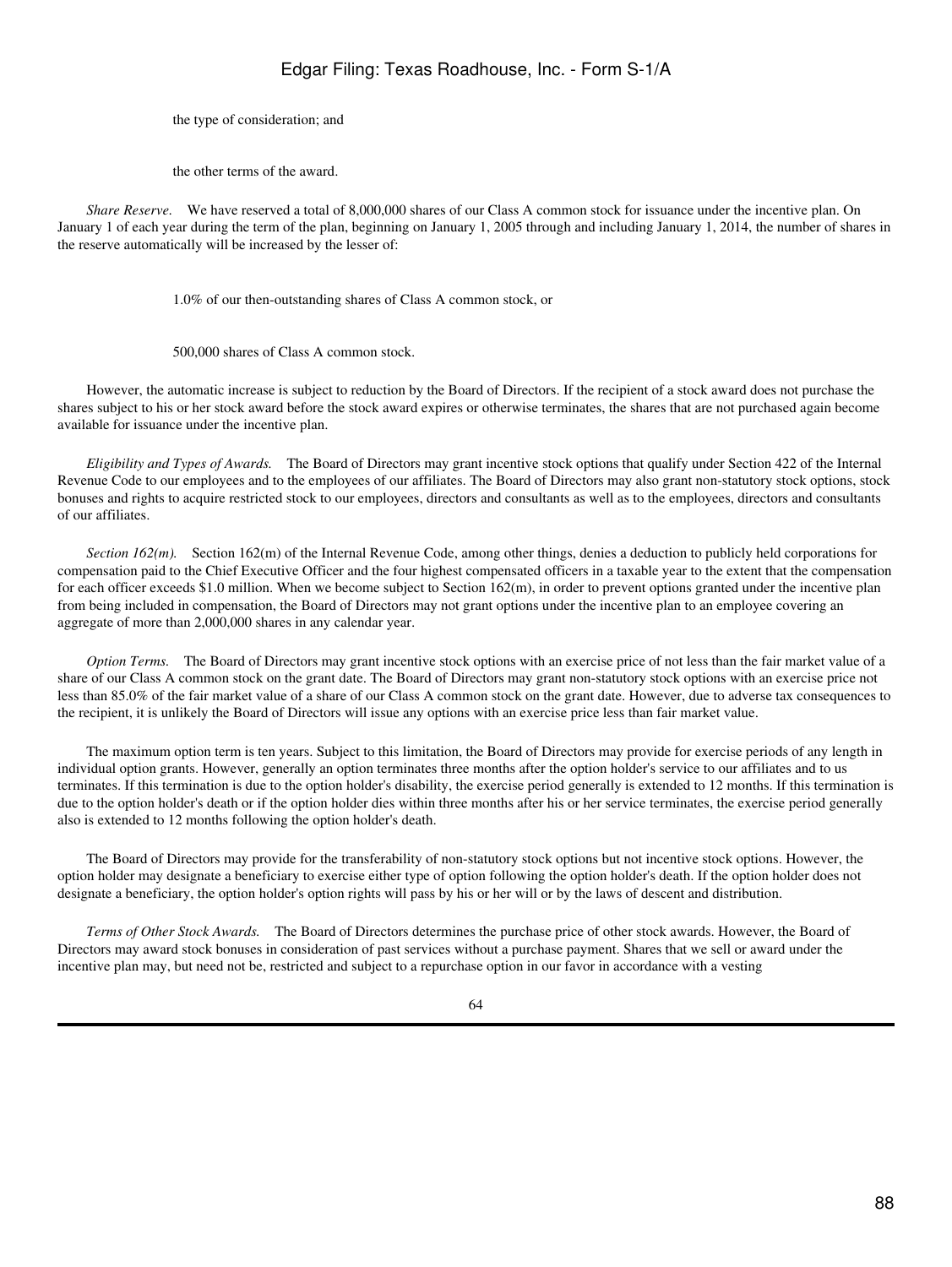schedule that the Board of Directors determines. The Board of Directors, however, may accelerate the vesting of the restricted stock.

 *Other Provisions.* Transactions not involving our receipt of consideration, including a merger, consolidation, reorganization, stock dividend, and stock split, may change the class and number of shares subject to the incentive plan and to outstanding awards. In that event, the Board of Directors will appropriately adjust the incentive plan as to the class and the maximum number of shares subject to the incentive plan, to the annual increase to the shares subject to the incentive plan, and to the Section 162(m) limit. It also will adjust outstanding awards as to the class, number of shares and price per share subject to the awards.

 If we dissolve or liquidate, then outstanding stock awards will terminate immediately before this event. However, we treat outstanding stock awards differently in the following situations:

a sale of substantially all of our assets;

a merger or consolidation in which we are not the surviving corporation;

a reverse merger in which we are the surviving corporation but the shares of our common stock outstanding immediately preceding the merger are converted by virtue of the merger into other property, whether in the form of securities, cash or otherwise; or

a sale of at least 50.0% of the outstanding securities of the company.

 In these situations, the surviving entity may either assume or replace all outstanding awards under the incentive plan. If the surviving entity does not assume or replace outstanding awards, then generally the vesting and exercisability of the awards will accelerate.

 *Stock Awards Granted.* As of March 29, 2005, options to purchase 4,439,415 shares of our Class A common stock at a weighted average exercise price of \$8.96 were outstanding; with 2,761,139 shares of our Class A common stock remaining available for future grant. As of March 29, 2005, the Board of Directors had not granted any stock bonuses or restricted stock under the incentive plan.

 *Plan Termination.* The incentive plan will terminate in 2014 unless the Board of Directors terminates it sooner.

 *Adjustments for Stock Dividends and Similar Events.* The compensation committee will make appropriate adjustments in outstanding awards and the number of shares of our Class A common stock available for issuance under the equity incentive plan, including the individual limitations on awards, to reflect common stock dividends, stock splits, spin-offs and other similar events.

### *401(k) Plan*

We sponsor the Texas Roadhouse Management Corp. 401(k) Plan, referred to as the 401(k) Plan, a defined contribution plan intended to qualify under Section 401 of the Internal Revenue Code. All non-highly compensated full-time salaried employees who are at least 21 years old are eligible to participate. Participants may make pre-tax contributions to the  $401(k)$  Plan of up to  $100.0\%$  of their eligible earnings, subject to a statutorily prescribed annual limit. We do not currently make matching contributions to the 401(k) Plan. Each participant is fully vested in his or her contributions. Contributions by the participants or by us to the 401(k) Plan, and the income earned on such contributions, are generally not taxable to the participants until withdrawn. Contributions by us, if any, are generally deductible by us when made. All contributions are held in trust as required by law. Individual participants may direct the trustee to invest their accounts in authorized investment alternatives.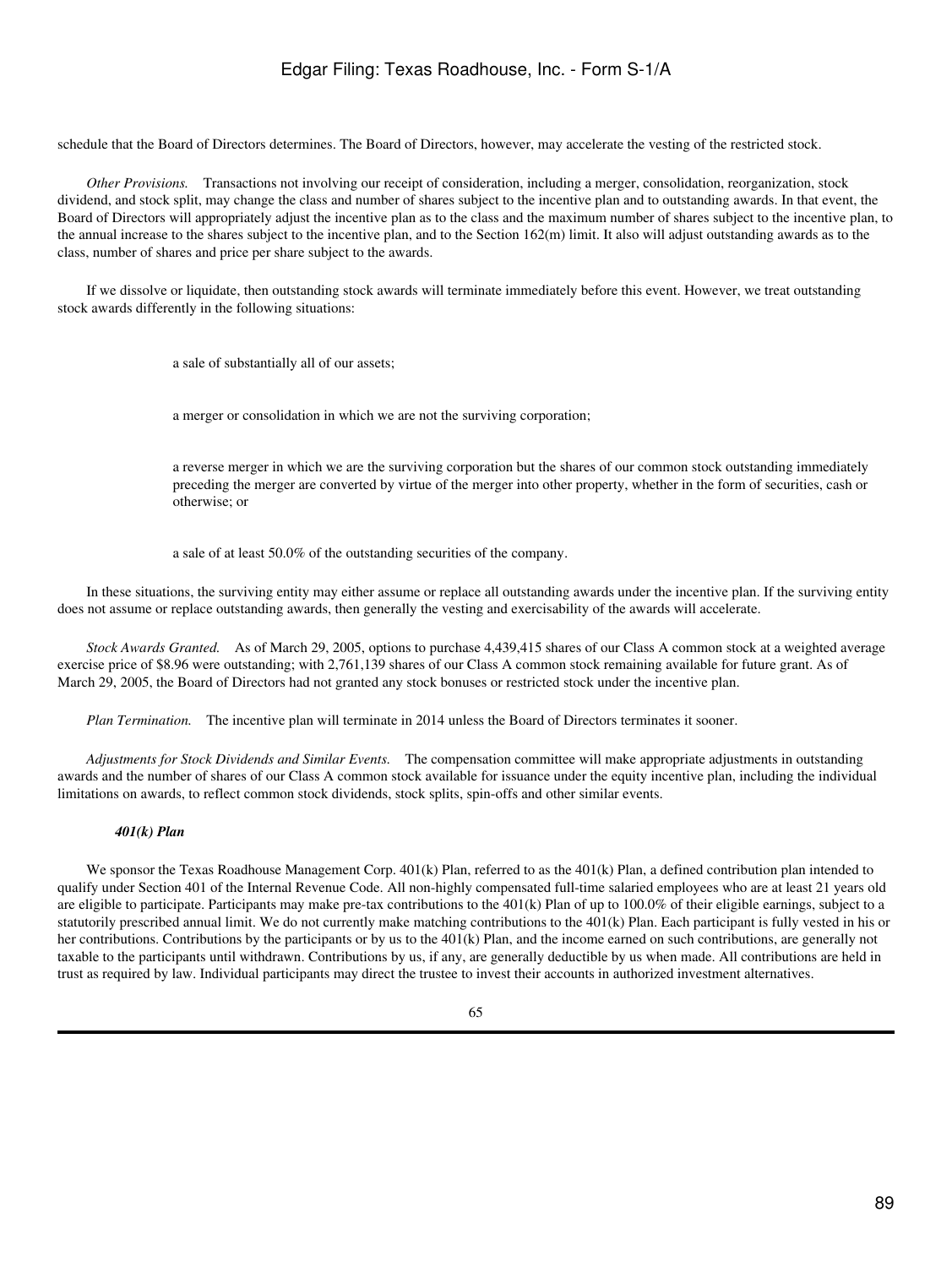### **CERTAIN RELATIONSHIPS AND RELATED TRANSACTIONS**

### **Transactions With Restaurants in Which Related Parties Have an Interest**

 Immediately before the completion of our initial public offering, we completed a tax free combination of our operations under Texas Roadhouse, Inc. in which, among other things, we acquired all of the equity interests in one franchise restaurant in exchange for 144,645 shares of Class A common stock and the remaining equity interests in all 31 of our majority-owned or controlled company restaurants in exchange for 3,030,684 shares of Class A common stock, of which W. Kent Taylor received 671,089 shares. Of these 31 restaurants, listed below are the 26 restaurants in which certain of our executive officers, directors and 5% stockholders identified below, or their family members, had an interest. Also as set forth below, beginning in 2003, we loaned funds that we borrowed under our credit facility to 13 of these restaurants that were majority-owned or controlled by us. The restaurants borrowed the funds to refinance their real estate and equipment purchases. The loans' interest rates were equal to those paid by us on such funds. As set forth below, the outstanding loan balances as of October 7, 2004 totaled \$13.8 million. The loans under the credit facility were paid off from the proceeds of our initial public offering.

| <b>Restaurant</b>    | <b>Outstanding Loan Balance</b><br>as of October 7, 2004 | <b>Related Party and</b><br>Ownership %<br>as of October 7, 2004 |
|----------------------|----------------------------------------------------------|------------------------------------------------------------------|
| Amarillo, TX         | \$<br>1,321,787                                          | Steven L. Ortiz (42.4%)                                          |
| Boise, ID            |                                                          | W. Kent Taylor $(50.0\%)$                                        |
|                      |                                                          | Martin T. Hart (8.5%)                                            |
| Cheyenne, WY         |                                                          | W. Kent Taylor $(40.0\%)$                                        |
|                      |                                                          | Martin T. Hart (17.0%)                                           |
| College Station, TX  |                                                          | Steven L. Ortiz (27.2%)                                          |
| Conroe, TX           | 1,238,237                                                | Steven L. Ortiz $(34.9\%)$                                       |
| Corpus Christi, TX   | 1,119,948                                                | Steven L. Ortiz $(29.1\%)$                                       |
| Denton, TX           | 1,438,963                                                | Steven L. Ortiz (37.9%)                                          |
| Decatur, IL          | 320,238                                                  | Martin T. Hart (8.5%)                                            |
| Elkhart, IN          | 1,155,069                                                | G. J. Hart $(45.0\%)$                                            |
| Elyria, OH           | 438,249                                                  | W. Kent Taylor $(47.5\%)$                                        |
|                      |                                                          | G. J. Hart $(47.5%)$                                             |
| Fort Wayne, IN       |                                                          | W. Kent Taylor $(55.0\%)$                                        |
|                      |                                                          | Martin T. Hart (8.5%)                                            |
| Friendswood, TX      | 1,022,547                                                | Steven L. Ortiz (42.4%)                                          |
| Grand Junction, CO   |                                                          | W. Kent Taylor $(9.9\%)$                                         |
| Grand Prairie, TX    |                                                          | Steven L. Ortiz (22.4%)                                          |
| Houston, TX          | 1,372,280                                                | Steven L. Ortiz $(27.1\%)$                                       |
| Lansing, MI          |                                                          | W. Kent Taylor $(70.0\%)$                                        |
| Live Oak, TX         |                                                          | Steven L. Ortiz (24.7%)                                          |
| Longview, TX         |                                                          | Steven L. Ortiz $(49.6\%)$                                       |
| Lubbock, TX          |                                                          | W. Kent Taylor $(47.5\%)$                                        |
|                      |                                                          | Steven L. Ortiz (37.5%)                                          |
| Mesquite, TX         |                                                          | W. Kent Taylor $(37.5\%)$                                        |
|                      |                                                          | G.J. Hart (10.0%)                                                |
| New Philadelphia, OH |                                                          | W. Kent Taylor $(50.1\%)$                                        |
| Lynchburg, VA        | 1,345,711                                                | G.J. Hart (45.0%)                                                |
|                      | - -                                                      |                                                                  |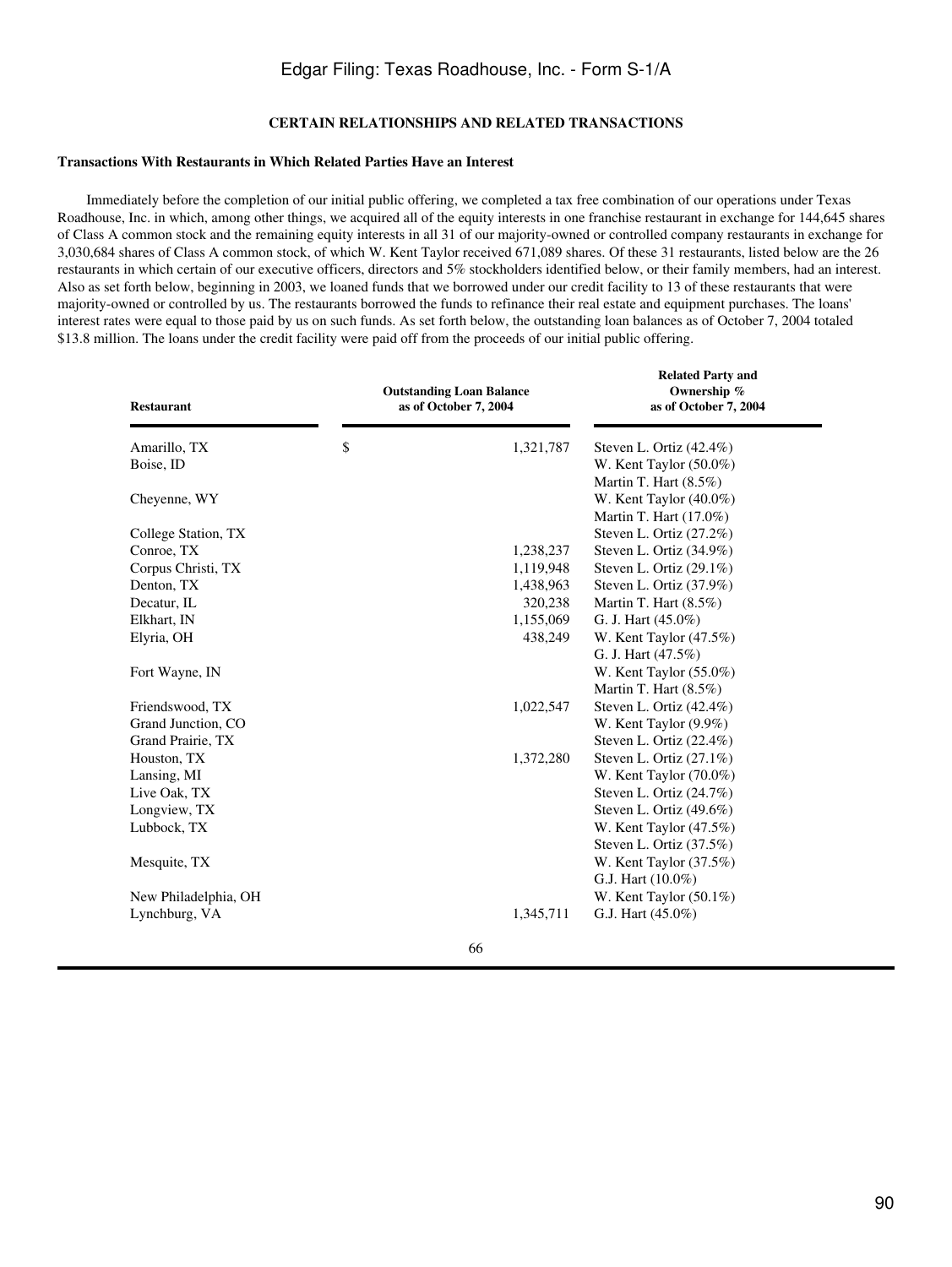| Richmond, VA  | 1.242.415 | G.J. Hart $(45.0\%)$       |
|---------------|-----------|----------------------------|
| Texarkana, TX | 853.676   | Steven L. Ortiz $(24.8\%)$ |
| Tyler, TX     | 930.180   | Steven L. Ortiz $(27.4\%)$ |
| Waco, TX      |           | W. Kent Taylor $(40.0\%)$  |
|               |           | Steven L. Ortiz $(10.0\%)$ |
|               |           | Martin T. Hart $(8.5\%)$   |

 In exchange for the equity interests in the above restaurants, we issued shares of our Class A common stock to the following directors and executive officers, including their immediate family members and entities under their control: W. Kent Taylor (708,434 shares), G. J. Hart (235,294 shares), Steven L. Ortiz (984,654 shares) and Martin T. Hart (99,808 shares).

 As part of the combination, we also issued 17,814,538 shares of our Class A common stock to the equity holders of Texas Roadhouse Holdings LLC, which included, among others, the executive officers, directors and 5% stockholders listed below, in exchange for their membership shares in Texas Roadhouse Holdings LLC. None of the equity holders of Texas Roadhouse Holdings LLC received cash in exchange for their equity interests; however, cash payments were made to such equity holders for unpaid distributions relating to the undistributed net income of Texas Roadhouse Holdings LLC for periods before the effective date of the combination of our operations under Texas Roadhouse, Inc. In April 2005, we made a cash distribution of \$31.2 million in redemption of preferred shares of Texas Roadhouse Holdings LLC relating to its income for periods prior to October 8, 2004. In 2004, our executive officers, directors and 5% stockholders also received their proportionate share of the additional payments made to the equity holders of Texas Roadhouse Holdings LLC relating to its undistributed net income from June 30, 2004 to October 8, 2004. The following table sets forth the number of shares of Class A common stock our executive officers, directors, 5% stockholders and affiliates received in exchange for their direct and indirect membership interests in Texas Roadhouse Holdings LLC, the amount of cash such persons received in 2004 as well as the amount of cash such persons received from the \$31.2 million cash payment in 2005.

|                                                 | 2004          |               |                |               |                 |
|-------------------------------------------------|---------------|---------------|----------------|---------------|-----------------|
| <b>Name</b>                                     | $Shares$ $#)$ |               | <b>Payment</b> |               | 2005<br>Payment |
| W. Kent Taylor (Chairman of the Company)        | 9,952,136     | <sup>\$</sup> | 1,765,000      | <sup>\$</sup> | 17,378,000      |
| G. J. Hart (President, Chief Executive Officer) | 124,688       |               | 22,000         |               | 213,000         |
| Steven L. Ortiz (Chief Operating Officer)       |               |               | 12,000         |               | $29,000*$       |
| Scott M. Colosi (Chief Financial Officer)       |               |               |                |               |                 |
| Sheila C. Brown (General Counsel, Corporate     |               |               |                |               |                 |
| Secretary)                                      |               |               | 1,000          |               | $2.000*$        |
| Martin T. Hart (Director)                       | 47.499        |               | 8.000          |               | 81,000          |

\*

Payment derived from indirect ownership of shares.

 Before the initial public offering, our executive officers, directors and 5% stockholders received their proportionate share of the distributions of a portion of the net income made by Texas Roadhouse Holdings LLC and our other predecessor entities to their equity holders.

In addition, as part of the combination, we:

acquired Texas Roadhouse Development Corporation, which holds the rights to franchise Texas Roadhouse restaurants, from its stockholders in exchange for 2,339,375 shares of our Class A common stock, including 1,754,531 shares issued to W. Kent Taylor;

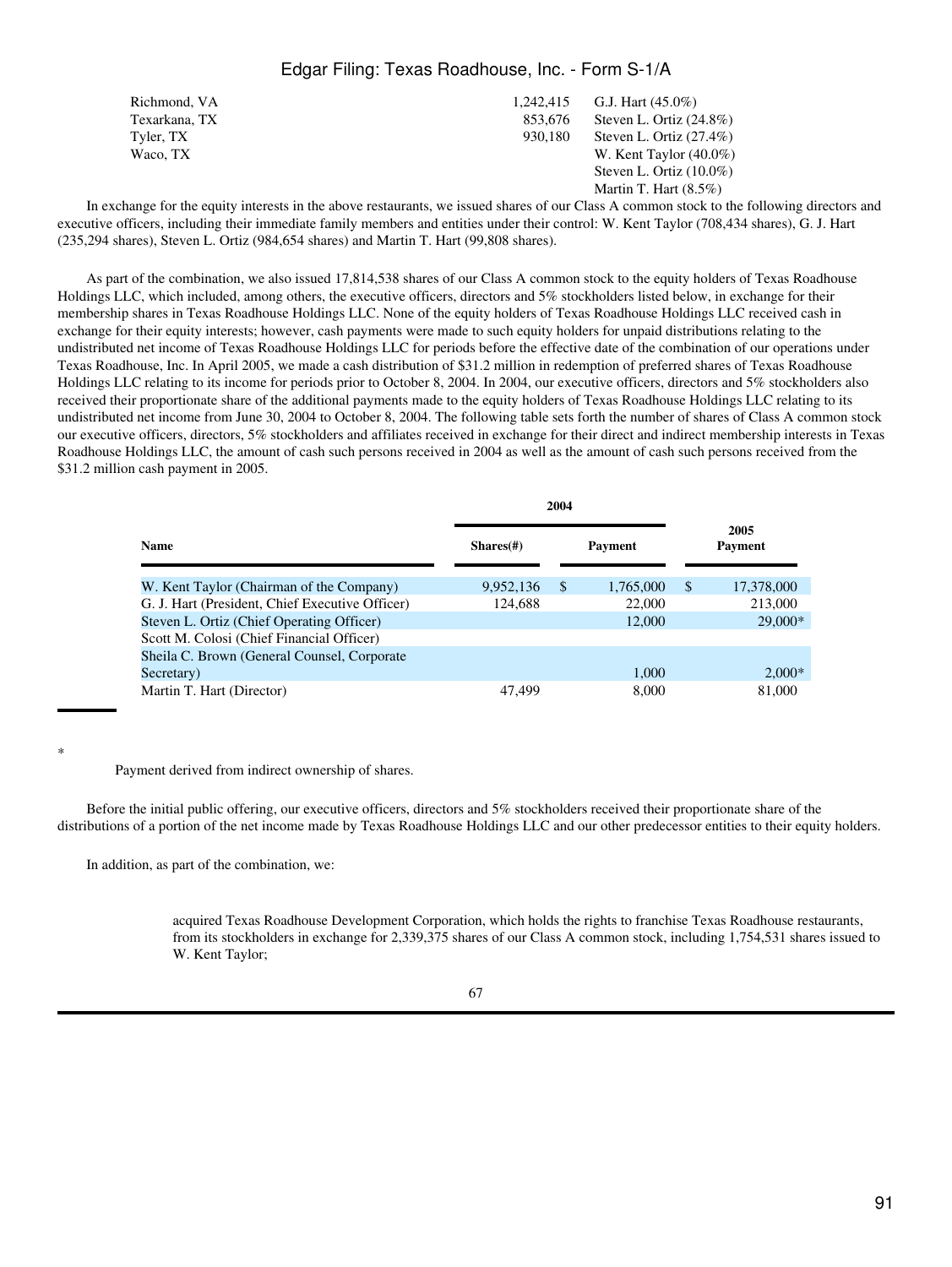acquired WKT Restaurant Corp., which owned 178,125 common shares of Texas Roadhouse Holdings LLC and the right to receive a one percent distribution on all sales of company and license Texas Roadhouse restaurants, from W. Kent Taylor in exchange for 178,125 shares of our Class A common stock and 2,632,688 shares of our Class B common stock; and

acquired Texas Roadhouse Management Corp., which provides management services to Texas Roadhouse Holdings LLC, Texas Roadhouse Development Corporation and certain license and franchise restaurants, from its stockholders in exchange for 765,502 shares of Class A common stock, including 4 shares to W. Kent Taylor, 67,709 shares to Steven L. Ortiz and 4,393 shares to Sheila C. Brown.

In connection with the combination, we granted registration rights to W. Kent Taylor and some of our stockholders.

### **Management Services**

 Before our combination, Texas Roadhouse Development Corporation, which has the right to franchise Texas Roadhouse restaurants, was owned by W. Kent Taylor and three of our former 5% stockholders and their family members. Texas Roadhouse Holdings LLC, through Texas Roadhouse Management Corp., provided management services to Texas Roadhouse Development Corporation for a fee equal to the net income of Texas Roadhouse Development Corporation after required distributions to the stockholders. One percent of the gross sales of all restaurants franchised by Texas Roadhouse Development Corporation is required to be distributed to the stockholders. The management fee totaled \$4.2 million, \$4.9 million and \$4.5 million for 2002, 2003 and 2004, respectively.

 Before our combination, W. Kent Taylor owned all of the outstanding voting shares of Texas Roadhouse Management Corp. which provides management services to us and our affiliated entities. In 2002, 2003 and 2004, we paid Texas Roadhouse Management Corp. \$103.6 million, \$136.6 million and \$175.7 million, respectively, all of which represented a pass through of Texas Roadhouse Management Corp.'s costs of providing such services.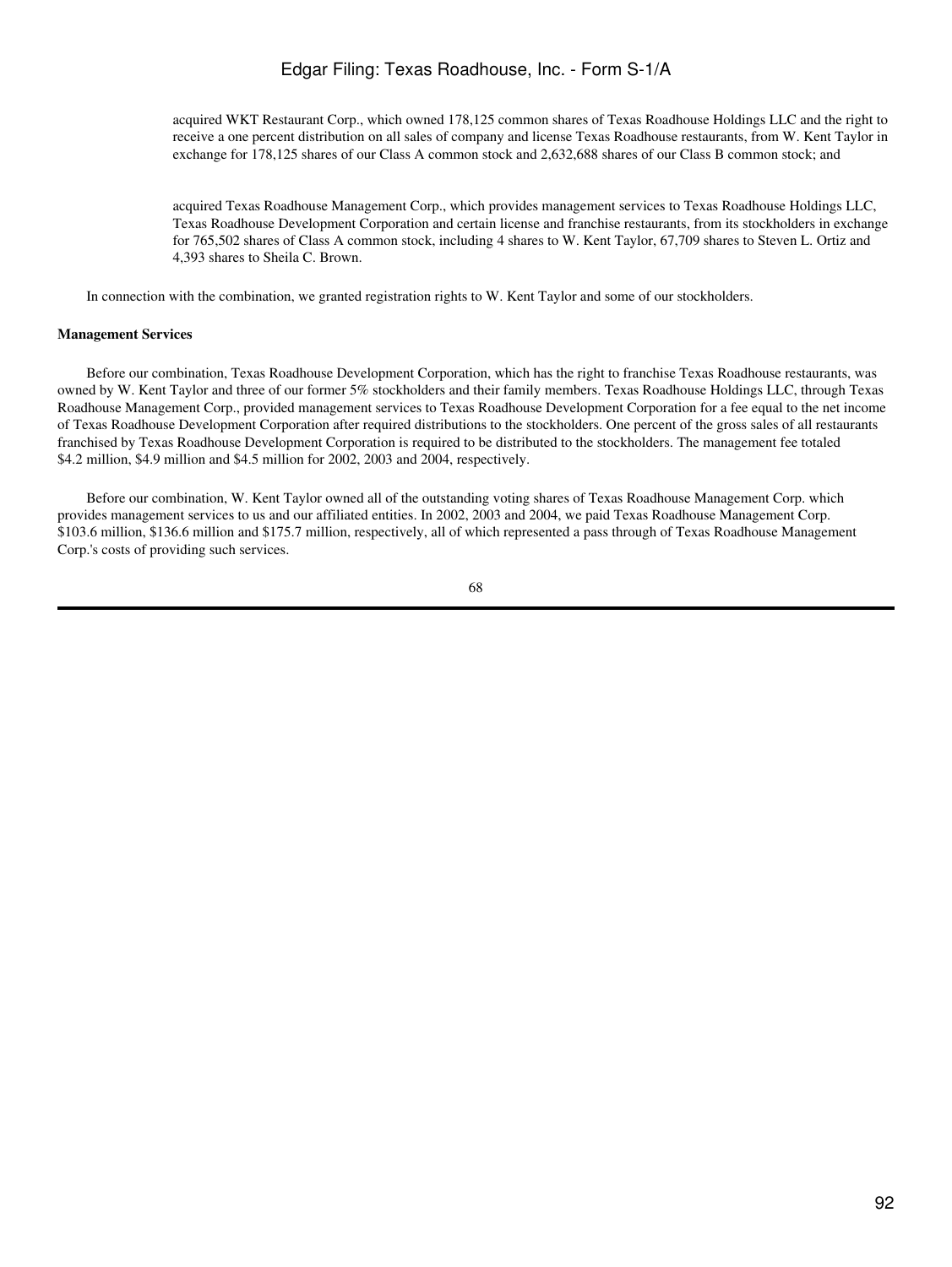### **Grants of Franchise or License Rights**

 We have licensed or franchised restaurants to companies owned by the executive officers, directors and 5% stockholders listed below. The licensing or franchise fees paid by these companies to us range from 0.0% to 3.5% of restaurant sales. None of these restaurants were acquired by us in the combination.

|                    |                                                                                                   |                                    |                        | Fees Paid to Us |                   |       |                 |
|--------------------|---------------------------------------------------------------------------------------------------|------------------------------------|------------------------|-----------------|-------------------|-------|-----------------|
| <b>Restaurant</b>  | Name and<br>Ownership                                                                             | <b>Initial</b><br>Franchise<br>Fee | <b>Royalty</b><br>Rate | 2002            | 2003              | 2004  | <b>2005 YTD</b> |
|                    |                                                                                                   |                                    |                        |                 | (\$ in thousands) |       |                 |
| Billings, MT       | W. Kent Taylor $(55.0\%)$<br>Scott M. Colosi (2.0%)                                               | $\boldsymbol{0}$                   | 3.5%                   |                 | 27.0              | 164.8 | 39.0            |
| Brownsville, TX    | W. Kent Taylor (30.0%)<br>G.J. Hart (30.0%)<br>Steven L. Ortiz (30.0%)                            | $\boldsymbol{0}$                   | 3.5%                   |                 | 91.1              | 133.5 | 38.0            |
| Everett, MA        | W. Kent Taylor (59.0%)                                                                            | $\boldsymbol{0}$                   | 3.5%                   |                 | 160.8             | 233.1 | 62.0            |
| Longmont, CO       | W. Kent Taylor $(47.5\%)$                                                                         | $\boldsymbol{0}$                   | 3.5%                   |                 |                   | 93.1  | 32.4            |
| Melbourne, $FL(1)$ | W. Kent Taylor (34.0%)                                                                            | $\boldsymbol{0}$                   | $\mathbf{0}$           | 83.8            | 85.7              | 90.5  | 26.5            |
| McKinney, TX       | G.J. Hart (30.0%)<br>Steven L. Ortiz (30.0%)<br>Scott M. Colosi (2.0%)                            | $\boldsymbol{0}$                   | 3.5%                   |                 |                   | 64.3  | 41.5            |
| Muncie, $IN(2)$    | W. Kent Taylor (9.9%)                                                                             | $\mathbf{0}$                       | 50,000 per year        | 50.0            | 50.0              | 50.0  |                 |
| New Berlin, WI     | G.J. Hart (30.0%)<br>Steven L. Ortiz (30.0%)<br>Scott M. Colosi (2.0%)                            | $\mathbf{0}$                       | 3.5%                   |                 |                   |       | $1.0\,$         |
| Port Arthur, TX    | W. Kent Taylor (30.0%)<br>G. J. Hart (30.0%)<br>Steven L. Ortiz (30.0%)<br>Scott M. Colosi (3.0%) | $\mathbf{0}$                       | 3.5%                   |                 | 7.9               | 161.0 | 41.7            |
| Wichita, KS        | W. Kent Taylor (51.1%)<br>Scott M. Colosi (4.0%)                                                  | $\boldsymbol{0}$                   | 3.5%                   |                 |                   | 8.2   | 56.1            |

(1)

Licensed restaurant which opened in September 1996

### (2)

Licensed restaurant which opened in November 1996

 Before our initial public offering, we entered into franchise agreements or preliminary franchise agreements with the following executive officers, directors and 5% stockholders to develop restaurants that had not opened as of March 29, 2005.

**Restaurant Name and Ownership**(%)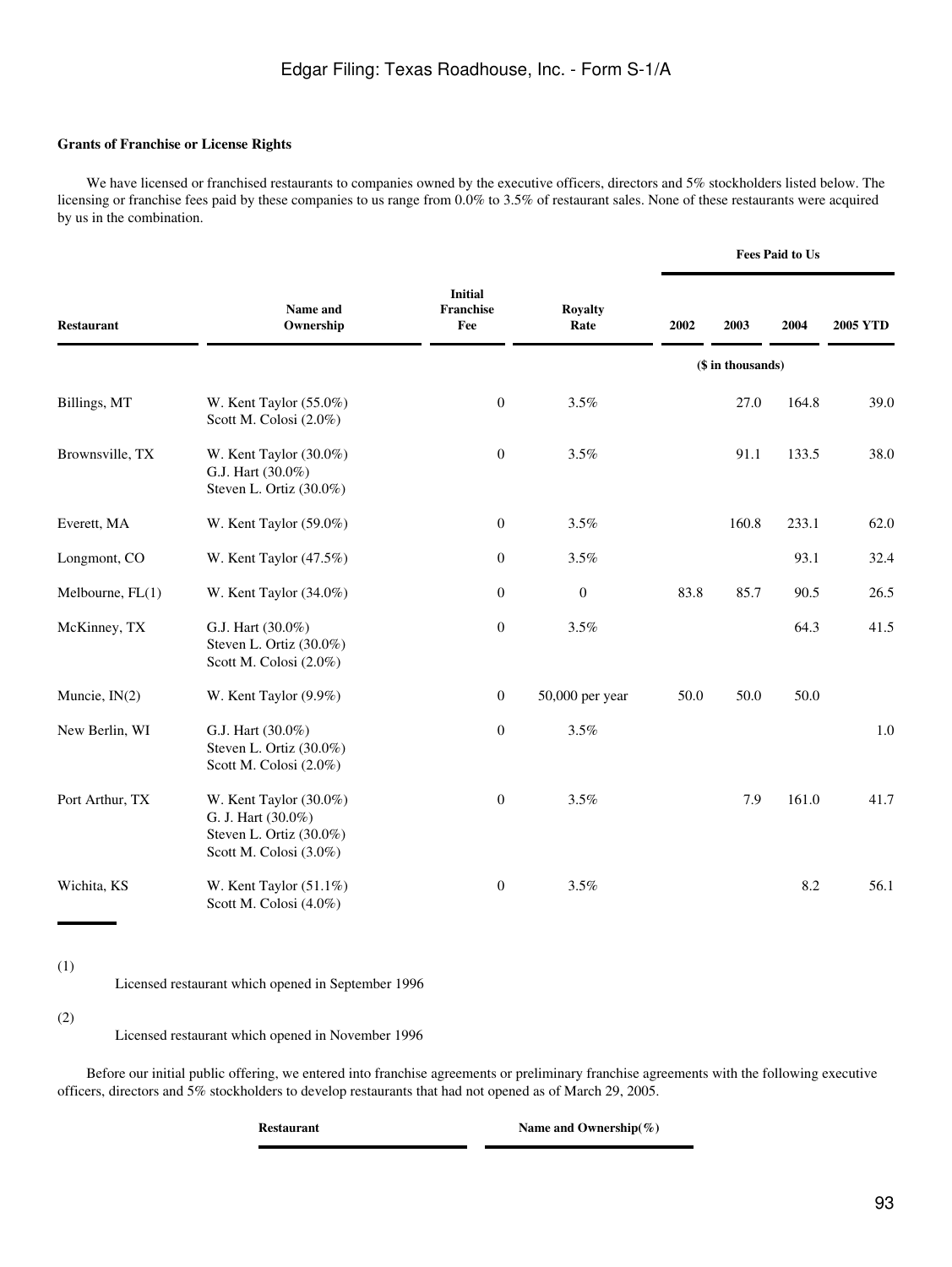| <b>Restaurant</b> | Name and Ownership $(\%)$                           |
|-------------------|-----------------------------------------------------|
| Bossier City, LA  | Steven L. Ortiz $(65.0\%)$                          |
| Missoula, MT      | W. Kent Taylor $(95.0\%)$                           |
| Shreveport, LA    | G. J. Hart $(85.0\%)$<br>Scott M. Colosi $(10.0\%)$ |
| Omaha, NE         | G. J. Hart $(71.5\%)$<br>Scott M. Colosi $(10.0\%)$ |
| Temple, TX        | Steven L. Ortiz $(78.0\%)$<br>69                    |

Edgar Filing: Texas Roadhouse, Inc. - Form S-1/A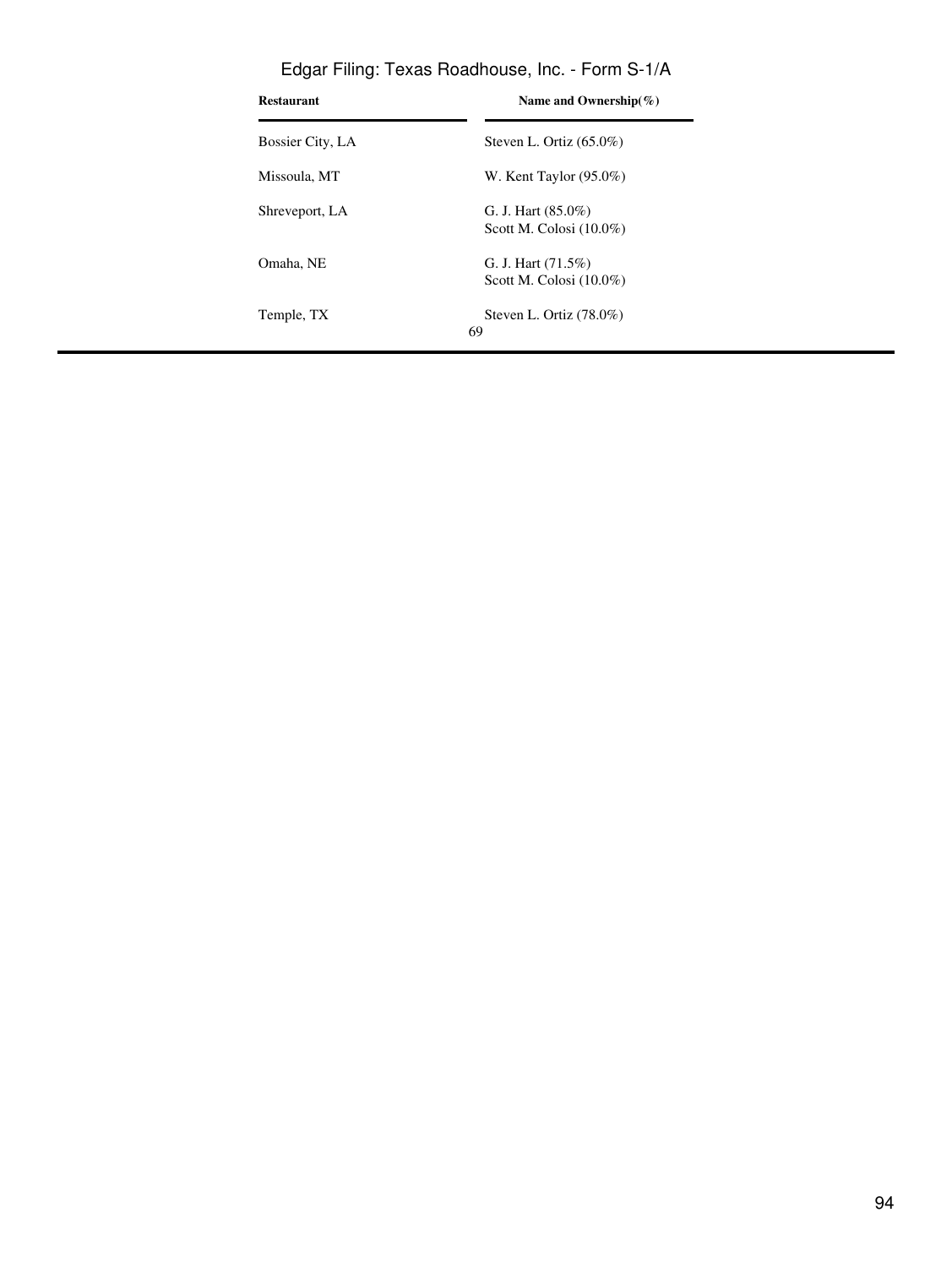The terms of such franchise agreements and preliminary franchise agreements provide for no initial franchise fees and royalties of 3.5% of restaurant sales. During 2004, we received no payments from these franchise restaurants as none were due. The executive officers will not be granted any additional franchise rights.

 The franchise agreements and preliminary franchise agreements that we have entered into with our executive officers, directors and 5% stockholders contain the same terms and conditions as those agreements that we enter into with our other franchisees, with the exception of the initial franchise fees and the royalty rates, which are currently \$40,000 and 4.0%, respectively, for our other franchisees. With the exception of the Melbourne, FL and Muncie, IN licensed restaurants, we have the contractual right, but not the obligation, to acquire the restaurants owned by our executive officers, directors and 5% stockholders based on a pre-determined valuation formula which is the same as the formula contained in the franchise agreements that we have entered into with other franchisees with whom we have such rights. A preliminary agreement for a franchise may be terminated if the franchisee does not identify and obtain our approval of its restaurant management personnel, locate and obtain our approval of a suitable site for the restaurant or does not demonstrate to us that it has secured necessary capital and financing to develop the restaurant. Once a franchise agreement has been entered into, it may be terminated if the franchisee defaults in the performance of any of its obligations under the agreement, including its obligations to operate the restaurant in strict accordance with our standards and specifications. A franchise agreement may also be terminated if a franchisee dies, becomes disabled or becomes insolvent, fails to make its required payments, creates a threat to the public health or safety, ceases to operate the restaurant, or misuses the Texas Roadhouse trademarks.

### **Other Related Transactions**

 Prior to October 8, 2004, W. Kent Taylor owned a substantial interest in Buffalo Construction, Inc., a restaurant construction business which provides services to the Company and other restaurant companies. From December 31, 2003 through October 8, 2004, the Company paid \$23.0 million to Buffalo Construction, Inc. The Company paid Buffalo Construction, Inc. amounts totaling \$20.4 million, \$15.0 million and \$5.3 million in 2002, 2003 and for the thirteen weeks ended March 30, 2004, respectively. In October 2004, W. Kent Taylor sold his interest in Buffalo Construction, Inc. Mr. Taylor received a promissory note in the amount of \$1.5 million from the purchaser of Buffalo Construction, Inc. in partial consideration of the purchase.

 The Longview, Texas restaurant, which was acquired by the Company in connection with the completion of our initial public offering, leases the land and restaurant building from an entity controlled by Steven L. Ortiz, our Chief Operating Officer. The lease is for 15 years and will terminate in November 2014. The lease can be renewed for two additional periods of five years each. Rent is approximately \$16,000 per month and will increase by 5% on each of the 6th and 11th anniversary dates of the lease. The lease can be terminated if the tenant fails to pay the rent on a timely basis, fails to maintain the insurance specified in the lease, fails to maintain the building or property or becomes insolvent. Total rent payments in each of the years 2002, 2003 and 2004 were approximately \$186,000, and were approximately \$51,000 through March 29, 2005.

 The Elizabethtown, Kentucky restaurant is currently leased from an entity owned by W. Kent Taylor and three other stockholders. The lease is for 10 years and will terminate on March 31, 2007. The lease can be renewed for three additional periods of five years each. Rent throughout the term is \$12,000 per month. The lease can be terminated if the tenant fails to pay rent on a timely basis, fails to maintain insurance, abandons the property or becomes insolvent. Rent expense for this restaurant was \$0.1 million in each of the years 2002 through 2004, and was approximately \$37,000 through March 29, 2005.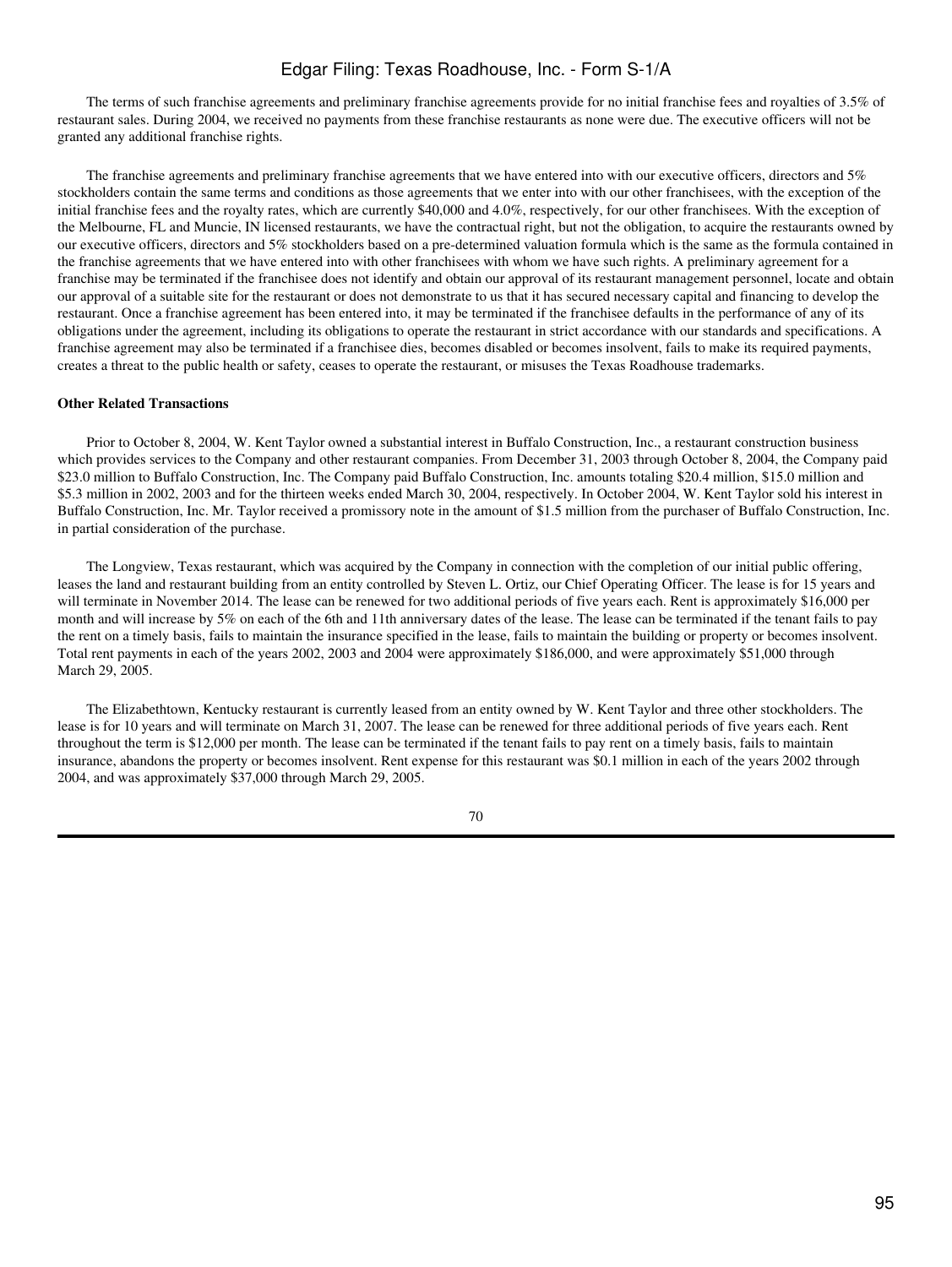The Company employs Juli Miller Hart, the wife of G.J. Hart, the Company's President and Chief Executive Officer, as Director of Public Relations, for which she was paid total compensation of \$107,800 for services rendered in 2002, \$132,800 for services rendered in 2003, \$136,815 for services rendered in 2004, and \$40,080 for services rendered through March 29, 2005. Ms. Hart reports to W. Kent Taylor who conducts her performance reviews and determines her compensation.

 WKT Restaurant Corp., which was owned by W. Kent Taylor, was entitled to receive a one percent distribution royalty as consideration for its contribution of the Texas Roadhouse operating system and concept to Texas Roadhouse Holdings LLC. Texas Roadhouse Holdings LLC paid WKT Restaurant Corp. royalties of \$2.1 million and \$2.6 million in 2002 and 2003, respectively, as well as \$1.3 million in 2004. WKT Restaurant Corp. has merged into Texas Roadhouse, Inc., which issued 178,125 shares of our Class A common stock and 2,632,688 shares of our Class B common stock to Mr. Taylor. As the sole stockholder of Texas Roadhouse, Inc. before our initial public offering, Mr. Taylor received \$1.2 million for the one percent distribution royalty on all sales of company and license Texas Roadhouse restaurants from the date of the merger through October 8, 2004.

 The Company entered into real estate lease agreements for franchise restaurants located in Everett, MA, of which W. Kent Taylor beneficially owns 59.0%, and Longmont, CO, of which Mr. Taylor owns 47.5%, before our granting franchise rights for those restaurants. We have subsequently assigned the leases to the franchisees, but the Company remains contingently liable if a franchisee defaults under the terms of a lease. The Longmont lease expires in May 2014 and the Everett lease expires in February 2018.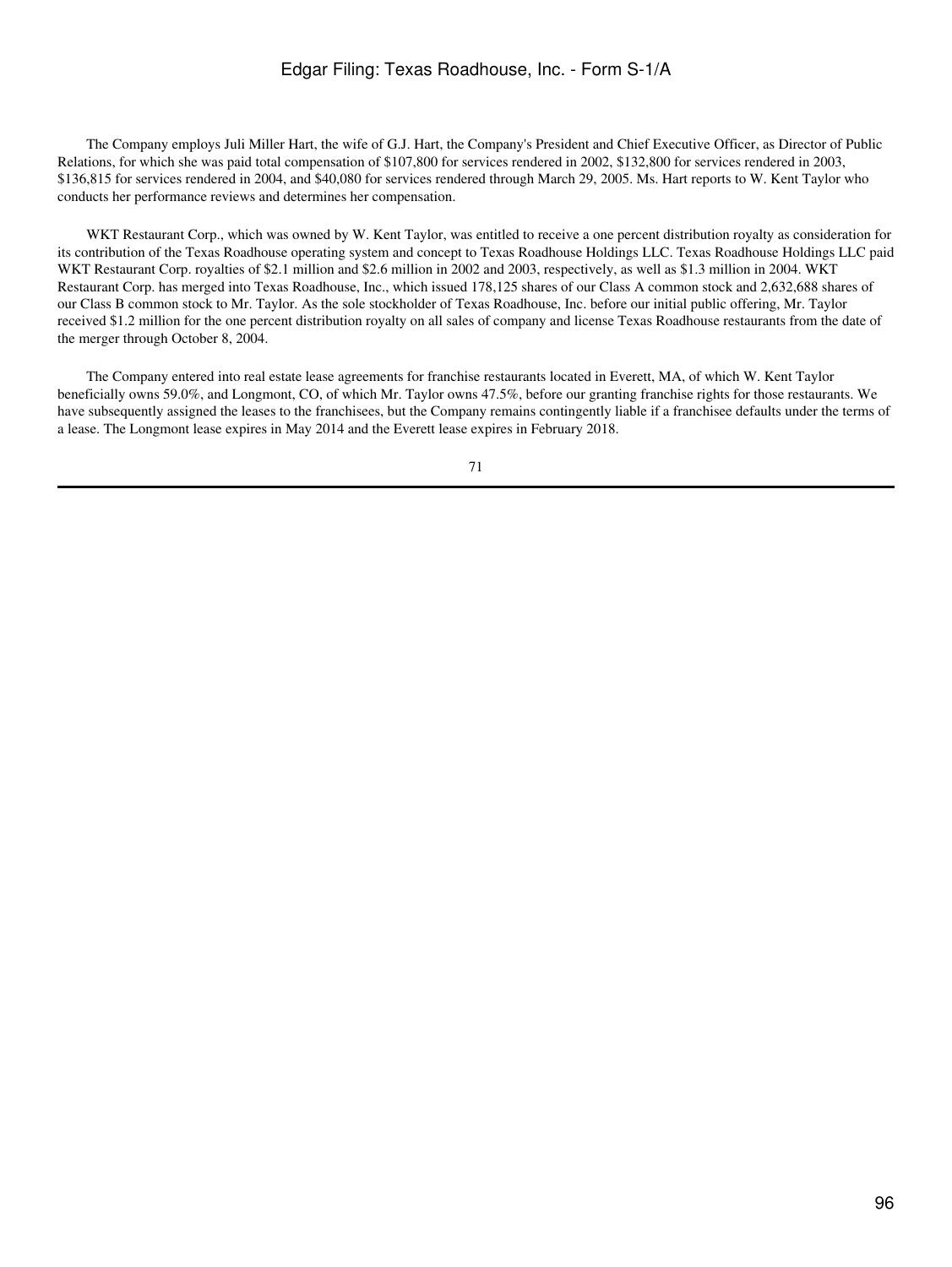### **PRINCIPAL AND SELLING STOCKHOLDERS**

 The following tables set forth information known to us regarding beneficial ownership of our common stock as of May 31, 2005 and after giving effect to the completion of this offering, by:

each person known by us to be the beneficial owner of more than 5% of either class of our common stock;

each of the stockholders selling shares of Class A common stock in this offering;

each named executive officer;

each of our directors; and

all of our executive officers and directors as a group.

 Unless otherwise noted below, and subject to applicable community property laws, to our knowledge, each person has sole voting and investment power over the shares shown as beneficially owned. The number of shares beneficially owned by each shareholder is determined under rules promulgated by the SEC and therefore includes shares held in trusts, partnerships and other entities over which the shareholder exercises voting or investment control. The information does not necessarily indicate beneficial ownership for any other purpose.

 As of May 31, 2005, there were 31,274,210 shares of Class A common stock and 2,632,688 shares of Class B common stock outstanding and, after giving effect to this offering as of such date, including option exercises related to 386,920 shares to be sold in this offering, there would have been 32,011,130 shares of Class A common stock and 2,632,688 shares of Class B common stock outstanding. Mr. Taylor owns all of the 2,632,688 shares of Class B common stock outstanding. Each share of Class B common stock is entitled to ten votes per share. In the table below, the economic and voting percentages reflect all of these shares of Class A and Class B common stock outstanding. Except as set forth in the footnotes, the following table assumes no exercise by the underwriters of their over-allotment option.

| <b>Shares Beneficially Owned Before</b><br>the Offering as of May 31, $2005(1)$ |                             |                            |                                                                                                           |                  |                                                                  | <b>Shares Beneficially Owned Following</b><br>the Offering as of May 31, 2005 $(1)$ |                     |                                                                                                           |                         |
|---------------------------------------------------------------------------------|-----------------------------|----------------------------|-----------------------------------------------------------------------------------------------------------|------------------|------------------------------------------------------------------|-------------------------------------------------------------------------------------|---------------------|-----------------------------------------------------------------------------------------------------------|-------------------------|
|                                                                                 | <b>Class A Common Stock</b> |                            | <b>Beneficial</b><br>Ownership of<br><b>Class A and Class B</b><br><b>Common Stock</b><br><b>Combined</b> |                  |                                                                  | <b>Class A Common Stock</b>                                                         |                     | <b>Beneficial</b><br>Ownership of<br><b>Class A and Class B</b><br><b>Common Stock</b><br><b>Combined</b> |                         |
| <b>Name</b>                                                                     | <b>Number</b>               | <b>Percent</b><br>of Class | <b>Economic</b><br>$(\%)$                                                                                 | Voting<br>$(\%)$ | <b>Class A</b><br>Common<br><b>Stock Being</b><br><b>Offered</b> | <b>Number</b>                                                                       | Percent<br>of Class | <b>Economic</b><br>$(\%)$                                                                                 | <b>Voting</b><br>$(\%)$ |
| W. Kent Taylor (2)                                                              | 7,751,572(3)                | 24.8%                      | 30.6                                                                                                      | 59.2             | 522,876                                                          | 7,228,696                                                                           | 22.6%               | 28.5                                                                                                      | 57.5                    |
| G.J. Hart (4)                                                                   | 1,194,312                   | $3.7\%$                    | 3.4                                                                                                       | 2.0              | 485,000                                                          | 709,312                                                                             | 2.2%                | 2.0                                                                                                       | 1.2                     |
| Steven L. Ortiz (5)                                                             | 937.251                     | 3.0%                       | 2.8                                                                                                       | 1.6              | 301,428                                                          | 635,823                                                                             | 2.0%                | 1.8                                                                                                       | 1.1                     |
| Scott M. Colosi                                                                 |                             |                            |                                                                                                           |                  |                                                                  |                                                                                     |                     |                                                                                                           |                         |
| Sheila C. Brown (6)                                                             | 44,911                      | $\ast$                     | $\ast$                                                                                                    | $\ast$           |                                                                  | 44,911                                                                              | $\ast$              | $\ast$                                                                                                    | $\ast$                  |
| Martin T. Hart (7)                                                              | 152,317                     | $\ast$                     | $\ast$                                                                                                    | $\ast$           |                                                                  | 152,317                                                                             | $\ast$              | $\ast$                                                                                                    | $\ast$                  |
| Gregory N. Moore                                                                | 1,111                       | $\ast$                     | $\ast$                                                                                                    | $\ast$           |                                                                  | 1,111                                                                               | $\ast$              | $\ast$                                                                                                    | $\ast$                  |
| James F. Parker                                                                 | 3,030                       | *                          | $\ast$                                                                                                    | *                |                                                                  | 3,030                                                                               | $\ast$              | $\ast$                                                                                                    | ∗                       |
| James R. Ramsey                                                                 |                             |                            |                                                                                                           |                  |                                                                  |                                                                                     |                     |                                                                                                           |                         |
| James R. Zarley                                                                 |                             |                            |                                                                                                           |                  |                                                                  |                                                                                     |                     |                                                                                                           |                         |
| <b>Executive Officers and</b>                                                   |                             |                            |                                                                                                           |                  |                                                                  |                                                                                     |                     |                                                                                                           |                         |
| Directors as a group                                                            |                             |                            |                                                                                                           |                  |                                                                  |                                                                                     |                     |                                                                                                           |                         |
| $(10 \text{ persons})$                                                          | 10,084,504                  | 31.1%                      | 36.2                                                                                                      | 61.9             | 1,309,304                                                        | 8,775,200                                                                           | 26.7%               | 32.2                                                                                                      | 59.3                    |
| <b>Albert Ales</b>                                                              | 42,750                      | *                          | $\ast$                                                                                                    | *                | 7,750                                                            | 35,000                                                                              | *                   | $\ast$                                                                                                    | ∗                       |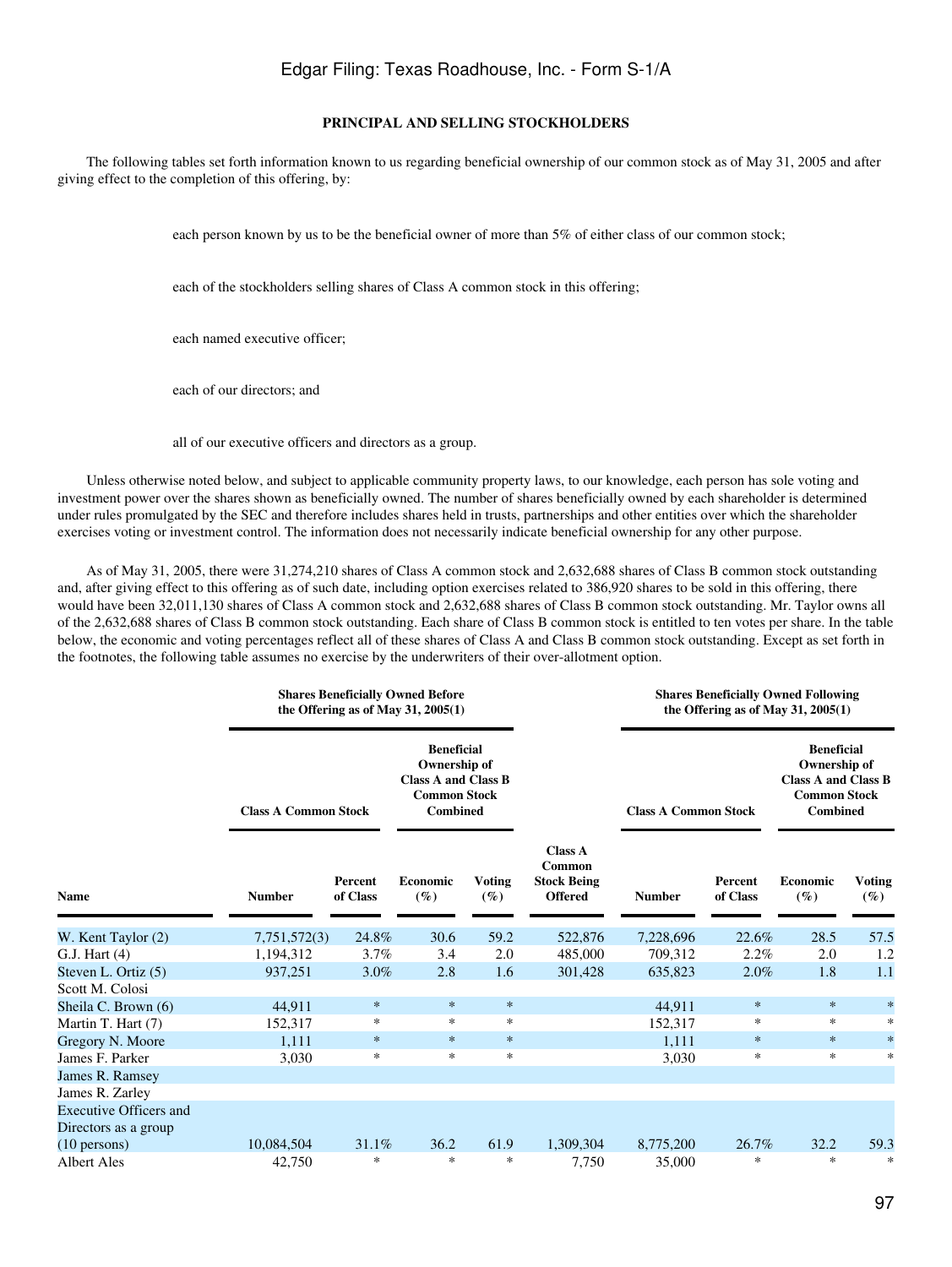|                       | <b>Shares Beneficially Owned Before</b><br>the Offering as of May 31, $2005(1)$ |        |        |        |        | <b>Shares Beneficially Owned Following</b><br>the Offering as of May 31, $2005(1)$ |        |        |        |
|-----------------------|---------------------------------------------------------------------------------|--------|--------|--------|--------|------------------------------------------------------------------------------------|--------|--------|--------|
| Roderick A. Ball (8)  | 20,035                                                                          | $\ast$ | $*$    | $\ast$ | 5.000  | 15,035                                                                             | $\ast$ | $*$    | $\ast$ |
| Fouad Bashour         | 1,015                                                                           | $\ast$ | *      | *      | 1,015  |                                                                                    |        |        |        |
| Stephen V. Baucco (9) | 2,573                                                                           | $\ast$ | $\ast$ | $\ast$ | 1,227  | 1.346                                                                              | $\ast$ | $\ast$ | $\ast$ |
| Gregory L. Beckel and |                                                                                 |        |        |        |        |                                                                                    |        |        |        |
| Ann M. Beckel (10)    | 88,026                                                                          | *      | $\ast$ | *      | 8.000  | 80,026                                                                             | *      | $\ast$ | $*$    |
| Richard F. Blue, Jr.  | 47,499                                                                          | $\ast$ | $\ast$ | $\ast$ | 30,000 | 17.499                                                                             | $\ast$ | $\ast$ | $\ast$ |
| Jim D. Broyles $(11)$ | 183,597                                                                         | *      | *      | *      | 35,000 | 148,597                                                                            | *      | *      | *      |
|                       |                                                                                 |        |        |        |        |                                                                                    |        |        |        |
|                       |                                                                                 |        | 72     |        |        |                                                                                    |        |        |        |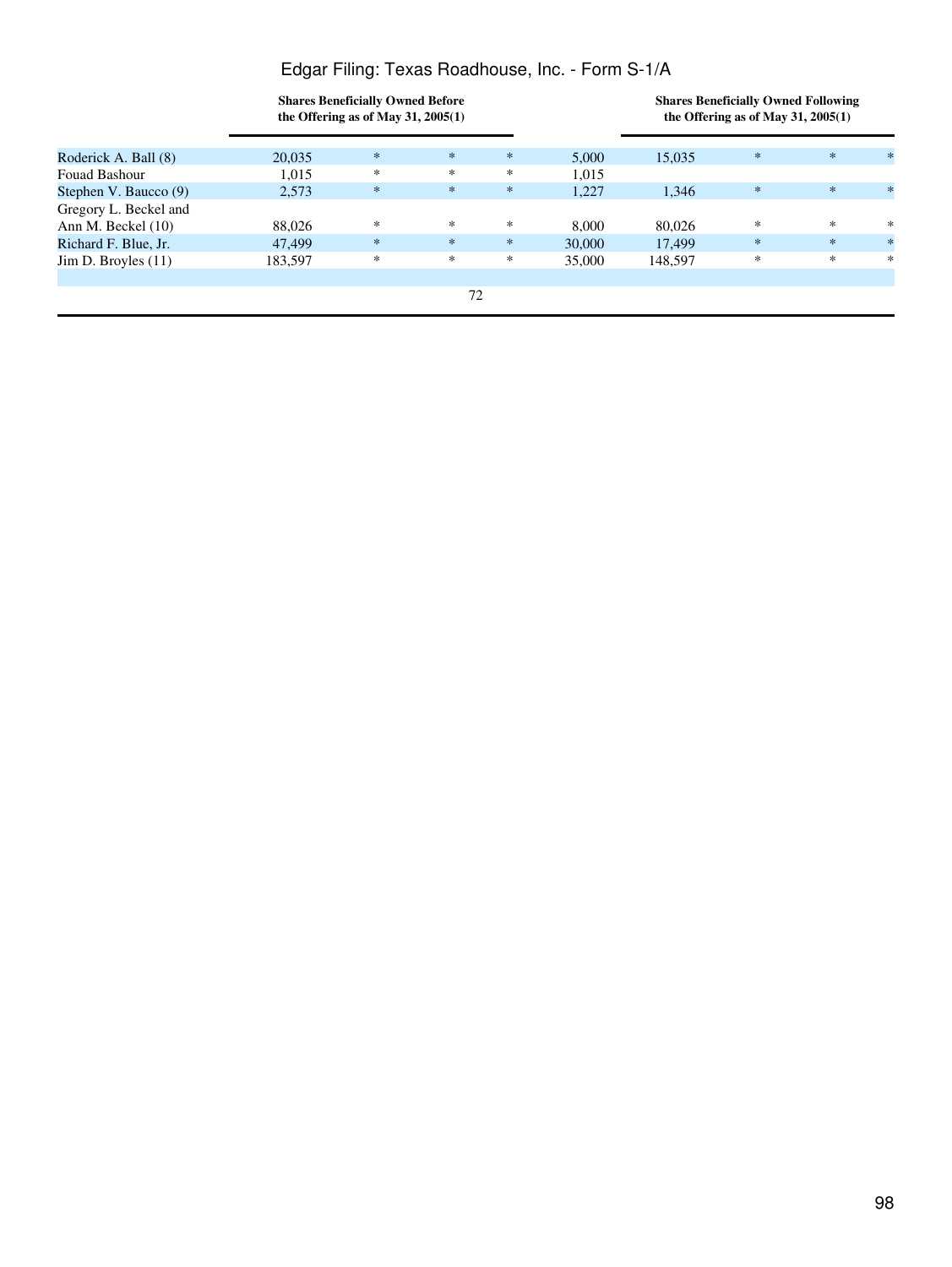| <b>Thomas Burridge</b>         | 27,692    | $\ast$ | $\ast$ | $\ast$ | 17,000  | 10,692    | $\ast$ | $\ast$ | $\ast$  |
|--------------------------------|-----------|--------|--------|--------|---------|-----------|--------|--------|---------|
| Helane P. Cooper               | 14,590    | $\ast$ | $\ast$ | $\ast$ | 14,590  |           |        |        |         |
| <b>Communities Foundation</b>  |           |        |        |        |         |           |        |        |         |
| of Texas                       | 32,885    | $\ast$ | $\ast$ | $\ast$ | 32,885  |           |        |        |         |
| Jack B. Dulworth               | 20,345    | $\ast$ | $\ast$ | $\ast$ | 20,345  |           |        |        |         |
| Joe E. Dulworth                | 162,845   | $\ast$ | $\ast$ | $\ast$ | 20,345  | 142,500   | $\ast$ | $\ast$ | $\ast$  |
| Alexander Graham               | 8,479     | $\ast$ | $\ast$ | $\ast$ | 5,000   | 3,479     | *      | $\ast$ | $\ast$  |
| <b>Holly Gregor</b>            | 3,076     | $\ast$ | $\ast$ | $\ast$ | 3,076   |           |        |        |         |
| Scott A. Gregor (12)           | 75,642    | $\ast$ | $\ast$ | $\ast$ | 13,861  | 61,781    | $\ast$ | $\ast$ | $\ast$  |
| Jack S. Griswold               | 35,625    | $\ast$ | $\ast$ | $\ast$ | 35,625  |           |        |        |         |
| Thomas M. Hagan                | 6,316     | $\ast$ | $\ast$ | $\ast$ | 5,000   | 1,316     | $\ast$ | $\ast$ | *       |
| H. Randy Hanner                | 23,673    | $\ast$ | $\ast$ | $\ast$ | 20,000  | 3,673     | $\ast$ | $\ast$ | $\ast$  |
| John Michael Hanner            | 23,673    | $\ast$ | $\ast$ | $\ast$ | 20,000  | 3,673     | *      | $\ast$ | *       |
| Karen M. Hill                  | 128,381   | $\ast$ | $\ast$ | $\ast$ | 46,441  | 81,940    | $\ast$ | $\ast$ | $\ast$  |
| Brian Judd                     | 95,702    | $\ast$ | $\ast$ | $\ast$ | 40,000  | 55,702    | $\ast$ | $\ast$ | $\ast$  |
| Michael W. Keaton (13)         | 27,484    | $\ast$ | $\ast$ | $\ast$ | 27,484  |           |        |        |         |
| John Madrick (14)              | 42,938    | $\ast$ | *      | $\ast$ | 2,800   | 40,138    | $\ast$ | *      | *       |
| Lloyd Paul Marshall (15)       | 26,805    | $\ast$ | $\ast$ | $\ast$ | 5,000   | 21,805    | $\ast$ | $\ast$ | $\ast$  |
| Chan D. Milton                 | 35,625    | $\ast$ | $\ast$ | $\ast$ | 17,625  | 18,000    | $\ast$ | $\ast$ | $\ast$  |
| <b>John Moores</b>             | 230,427   | $\ast$ | $\ast$ | $\ast$ | 190,000 | 40,427    | $\ast$ | $\ast$ | $\ast$  |
| Gerald Morgan (16)             | 55,061    | $\ast$ | $\ast$ | $\ast$ | 20,000  | 35,061    | $\ast$ | $\ast$ | $\ast$  |
| Michele Morgan                 | 1,903     | $\ast$ | $\ast$ | $\ast$ | 1,500   | 403       | $\ast$ | $\ast$ | $\star$ |
| Gary Newton                    | 11,876    | $\ast$ | $\ast$ | $\ast$ | 10,000  | 1,876     | $\ast$ | $\ast$ | *       |
| Sammy Nixon (17)               | 138,405   | $\ast$ | $\ast$ | $\ast$ | 26,722  | 111,683   | $\ast$ | $\ast$ | $\ast$  |
| <b>Bill Ortiz and Florence</b> |           |        |        |        |         |           |        |        |         |
| Ortiz                          | 2,778     | $\ast$ | $\ast$ | $\ast$ | 778     | 2,000     | $\ast$ | $\ast$ | ∗       |
| Anuj Patel                     | 81,878    | $\ast$ | $\ast$ | $\ast$ | 75,000  | 6,878     | $\ast$ | $\ast$ | $\ast$  |
| Stacie Prigge (18)             | 3,979     | $\ast$ | $\ast$ | $\ast$ | 800     | 3,179     | $\ast$ | $\ast$ | *       |
| David M. Prolman               | 9,498     | $\ast$ | $\ast$ | $\ast$ | 2,498   | 7,000     | $\ast$ | $\ast$ | $\ast$  |
| Ronald Pullen (19)             | 34,198    | $\ast$ | $\ast$ | $\ast$ | 10,000  | 24,198    | $\ast$ | $\ast$ | $\ast$  |
| Jeff Read (20)                 | 164,279   | $\ast$ | $\ast$ | $\ast$ | 25,000  | 139,279   | $\ast$ | $\ast$ | $\ast$  |
| Roadhouse Acquisitions,        |           |        |        |        |         |           |        |        |         |
| Ltd.                           | 16,473    | $\ast$ | $\ast$ | $\ast$ | 3,000   | 13,473    | $\ast$ | $\ast$ | $\ast$  |
| John D. Rhodes, III            | 1,538,122 | 4.9%   | 4.5    | 2.7    | 500,000 | 1,038,122 | 3.2%   | 3.0    | 1.8     |
| George S. Rich                 | 1,367,287 | 4.4%   | 4.0    | 2.4    | 100,000 | 1,267,287 | 4.0%   | 3.7    | 2.2     |
| Steven A. Rockwell             | 11,877    | $\ast$ | $\ast$ | $\ast$ | 3,000   | 8,877     | $\ast$ | $\ast$ | $\ast$  |
| Stephen J. Ross (21)           | 81,237    | $\ast$ | $\ast$ | $\ast$ | 20,000  | 61,237    | $\ast$ | $\ast$ | $\ast$  |
| David M. Roth                  | 14,536    | $\ast$ | $\ast$ | $\ast$ | 14,536  |           |        |        |         |
| Marsha B. Roth                 | 7,682     | $\ast$ | $\ast$ | $\ast$ | 7,682   |           |        |        |         |
| Laura Soltis (22)              | 7,938     | $\ast$ | $\ast$ | $\ast$ | 370     | 7,568     | $\ast$ | $\ast$ | $\ast$  |
| Jay M. Tannon                  | 7.125     | $\ast$ | $\ast$ | $\ast$ | 2,500   | 4.625     | $\ast$ | $\ast$ | *       |
| Bosworth M. Todd               | 88,735    | $\ast$ | $\ast$ | $\ast$ | 8,000   | 80,735    | $\ast$ | $\ast$ | $\ast$  |
| Mary VanMetre (23)             | 5,362     | $\ast$ | $\ast$ | $\ast$ | 5,067   | 295       | $\ast$ | $\ast$ | ∗       |
| <b>Charles David Wilson</b>    | 71,250    | $\ast$ | $\ast$ | $\ast$ | 60,000  | 11,250    | $\ast$ | $\ast$ | $\ast$  |
|                                |           |        |        | 73     |         |           |        |        |         |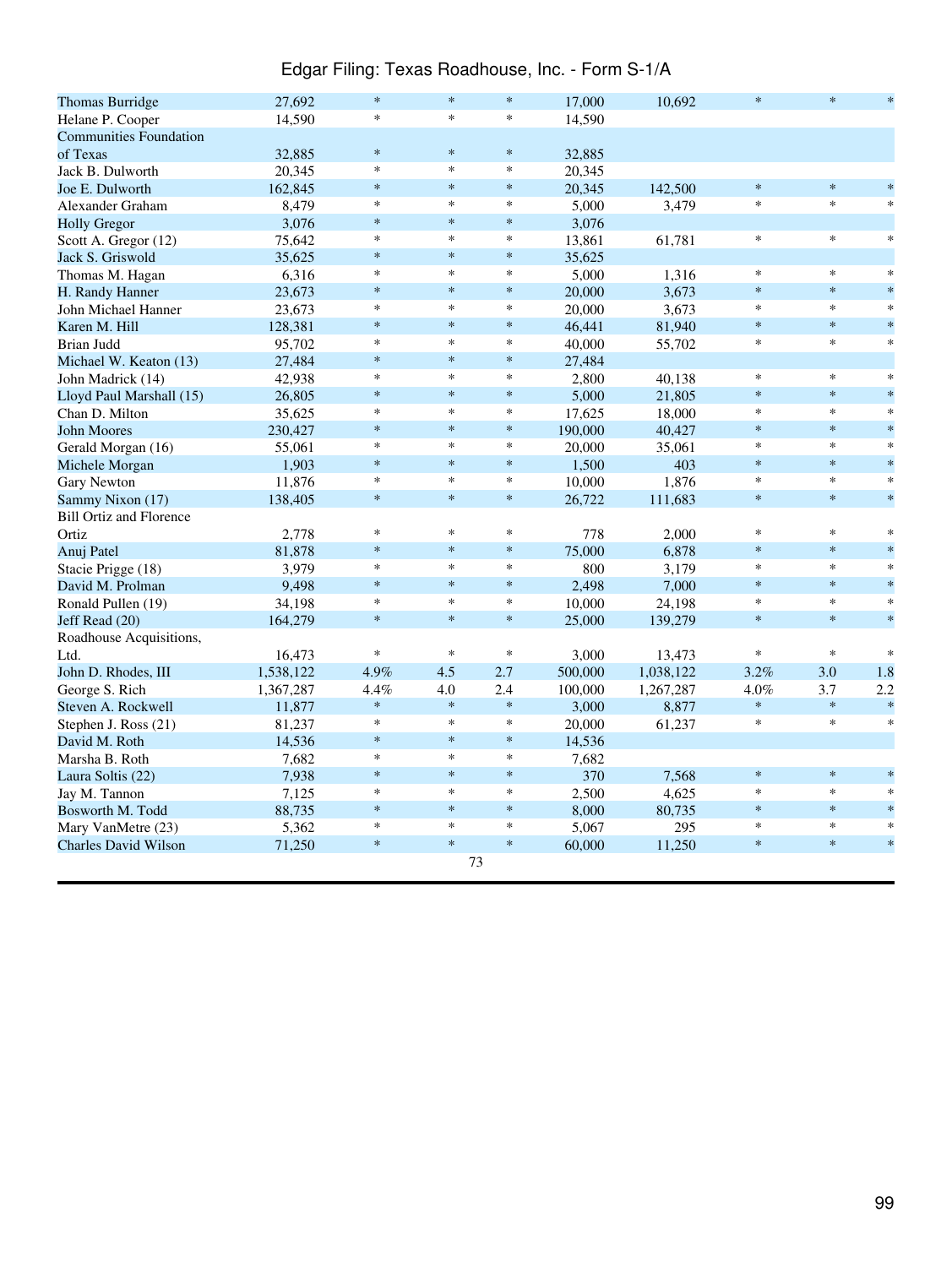(1)

\*

Represents beneficial ownership of less than one percent of the outstanding shares of our common stock.

If a stockholder holds options that are exercisable within 60 days of the date of this prospectus, we treat the shares of common stock underlying those options as owned by that stockholder, and as outstanding shares when we calculate the stockholder's percentage ownership of our common stock. However, we do not consider that common stock to be outstanding when we calculate the percentage ownership of any other stockholder. The economic and voting percentages are based on (i) before the offering, 31,274,210 shares of our Class A common stock and 2,632,688 shares of our Class B common stock outstanding as of May 31, 2005, and (ii) after this offering, after giving effect to our issuance and sale of 350,000 shares of Class A common stock and option exercises related to 386,920 shares to be sold in the offering.

(2)

Mr. Taylor's address is c/o Texas Roadhouse, Inc., 6040 Dutchmans Lane, Suite 400, Louisville, Kentucky 40205. Includes 71,875 shares held by LD Holdings, LLC as to which Mr. Taylor has voting rights, but not investment power. Assuming exercise by the underwriters of their over-allotment option in full, Mr. Taylor will own 6,751,572 shares of Class A common stock following the offering, representing 21.1% of the outstanding shares of Class A common stock, and Mr. Taylor's combined shares of Class A and Class B common stock will represent 27.1% of the economic rights of the outstanding combined shares and 56.7% of the voting rights of the outstanding combined shares.

(3)

Does not include shares of Class A common stock issuable upon conversion of Class B common stock.

(4)

Includes 1,068,748 shares issuable upon exercise of options before the offering and 709,312 shares issuable upon exercise of options following the offering.

(5)

Includes 90,094 shares issuable upon exercise of options before and following the offering. Includes 472,349 shares held by various limited partnerships partially owned but controlled by Mr. Ortiz.

(6)

Includes 40,518 shares issuable upon exercise of options before and following the offering.

(7)

Includes 102,063 shares held by H Investments Company LLC as to which Mr. Hart is the voting manager.

(8)

Mr. Ball is a former employee of the company.

(9)

Mr. Baucco is an employee of the company. Includes 1,346 shares issuable upon exercise of options before and following the offering.

(10)

Mr. Beckel is an employee of the company. Includes 54,939 shares issuable upon exercise of options before and following the offering.

(11)

Mr. Broyles is an employee of the company. Includes 89,186 shares issuable upon exercise of options before and following the offering.

(12)

Mr. Gregor is a former employee of the company.

(13)

Mr. Keaton is an employee of the company. Includes 27,484 shares issuable upon exercise of options before the offering.

(14)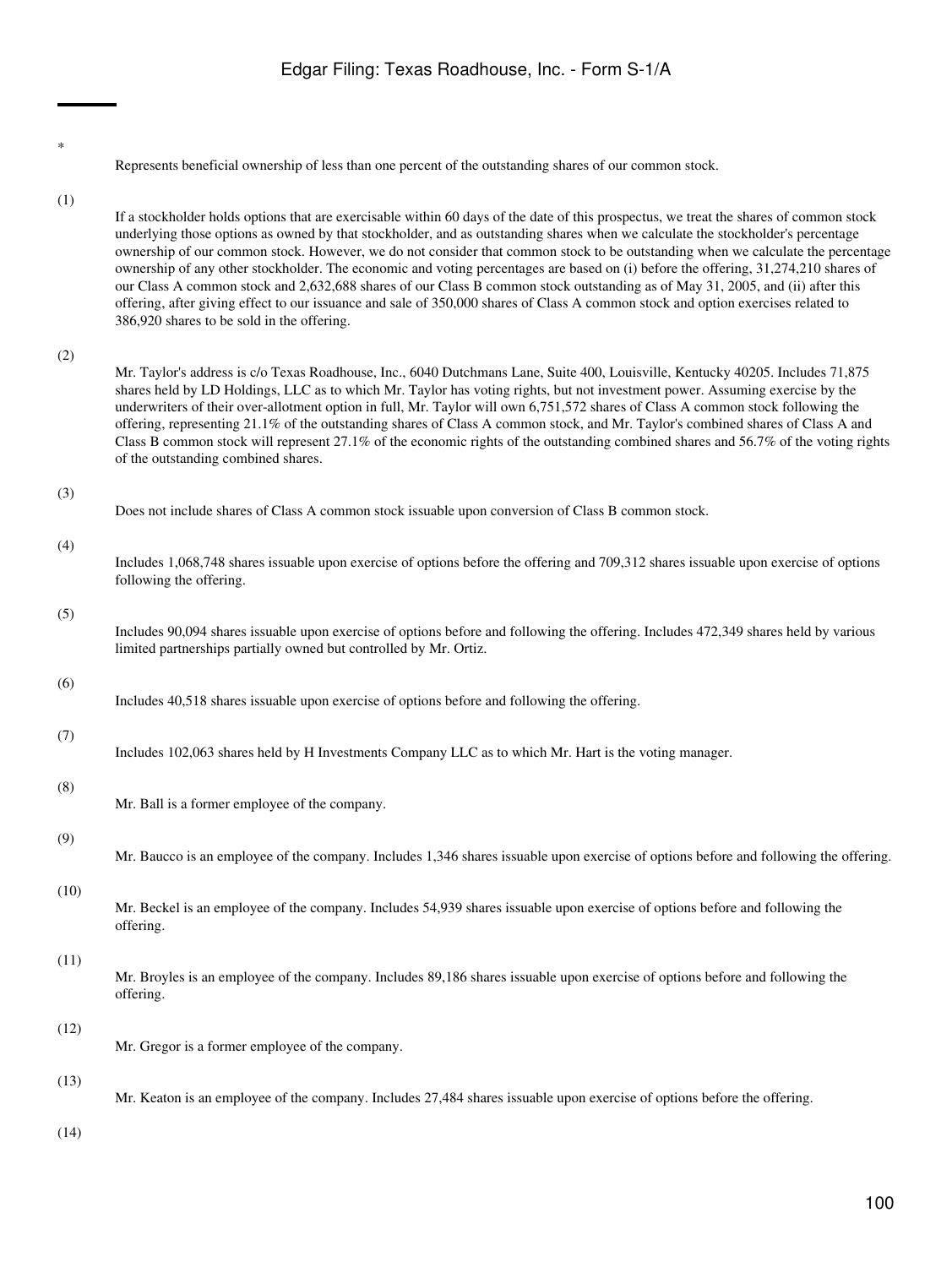|      | Mr. Madrick is an employee of the company. Includes 32,251 shares issuable upon exercise of options before and following the<br>offering.  |
|------|--------------------------------------------------------------------------------------------------------------------------------------------|
| (15) | Mr. Marshall is an employee of the company. Includes 18,887 shares issuable upon exercise of options before and following the<br>offering. |
| (16) | Mr. Morgan is an employee of the company. Includes 25,744 shares issuable upon exercise of options before and following the<br>offering.   |
| (17) | Mr. Nixon is an employee of the company. Includes 85,569 shares issuable upon exercise of options before and following the offering.       |
| (18) | Ms. Prigge is a former employee of the company.                                                                                            |
| (19) | Mr. Pullen is an employee of the company. Includes 12,052 shares issuable upon exercise of options before and following the offering.      |
| (20) | Mr. Read is an employee of the company. Includes 10,916 shares issuable upon exercise of options before and following the offering.        |
| (21) | Mr. Ross is an employee of the company. Includes 53,806 shares issuable upon exercise of options before and following the offering.        |
| (22) | Ms. Soltis is an employee of the company. Includes 7,588 shares issuable upon exercise of options before and following the offering.       |
| (23) | Ms. VanMetre is an employee of the company.                                                                                                |
|      |                                                                                                                                            |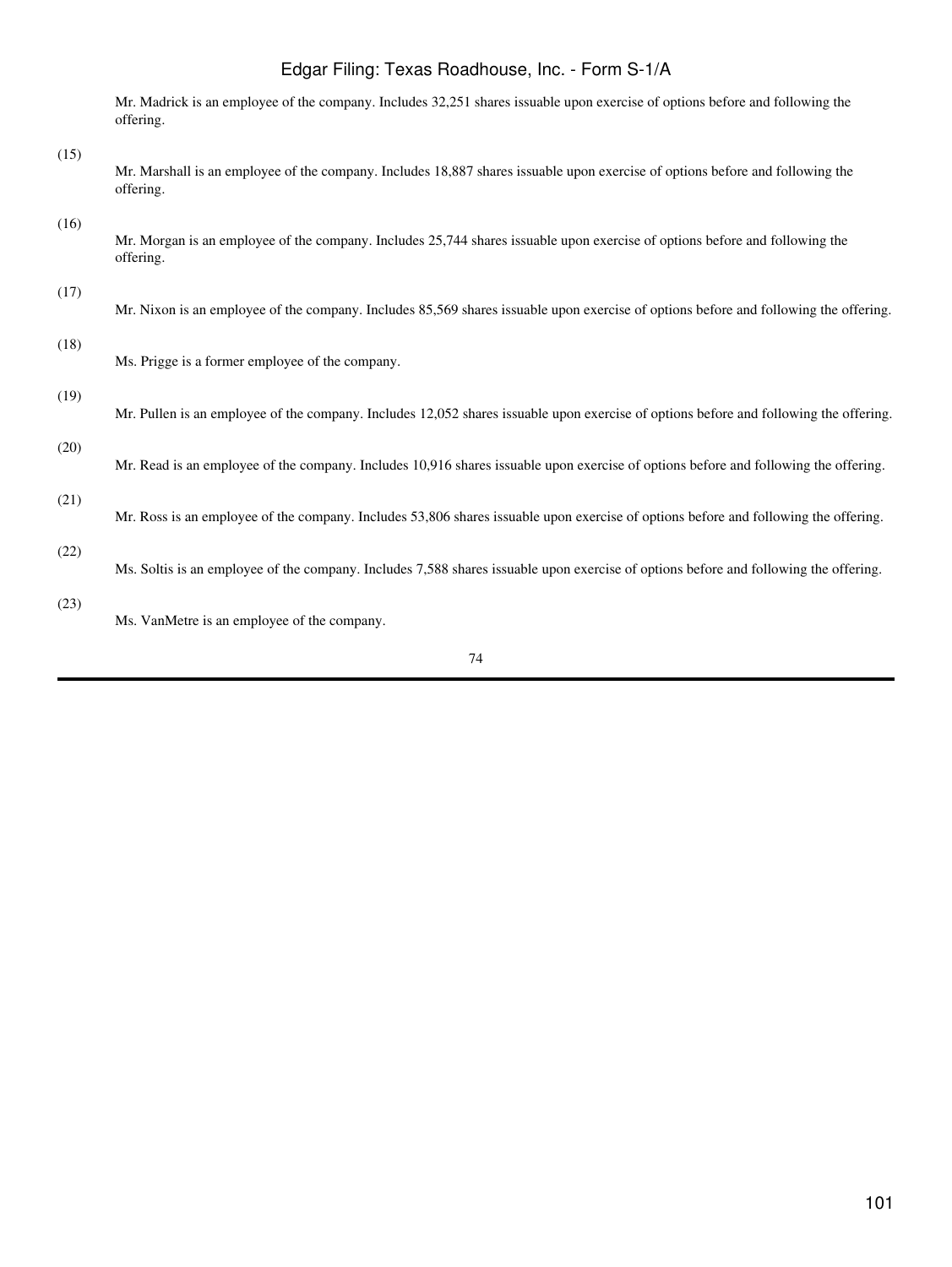### **DESCRIPTION OF CAPITAL STOCK**

 The following description of our capital stock and provisions of our certificate of incorporation and bylaws are summaries and are qualified by reference to the terms of these documents. Copies of these documents have been filed with the SEC.

 Our authorized capital stock consists of 100,000,000 shares of Class A common stock, par value \$0.001 per share, 8,000,000 shares of Class B common stock, par value \$0.001 per share and 1,000,000 shares of preferred stock, par value \$0.001 per share.

### **Common Stock**

Of the authorized shares of common stock, as of May 31, 2005 there were outstanding:

31,274,210 shares of Class A common stock; and

2,632,688 shares of Class B common stock, all of which is held by W. Kent Taylor.

 The material terms and provisions of our certificate of incorporation affecting the relative rights of the Class A common stock and the Class B common stock are described below. The following description of our capital stock is intended as a summary only and is qualified in its entirety by reference to the certificate of incorporation and bylaws filed with the registration statement of which this prospectus forms a part, and to the Delaware General Corporation Law.

#### **Dividends**

 Subject to the rights of the holders of any preferred stock that may be outstanding, holders of Class A common stock are entitled to receive, share for share with holders of Class B common stock, dividends as may be declared by our Board of Directors out of funds legally available to pay dividends, and, in the event of liquidation, to share pro rata with the holders of Class B common stock in any distribution of our assets after payment or providing for the payment of liabilities and the liquidation preference of any outstanding preferred stock.

### **Voting Rights**

 Except as required by Delaware law or except as otherwise provided in our certificate of incorporation, Class A common stock and Class B common stock will vote together as a single class on all matters presented to a vote of stockholders, including the election of directors. Each holder of Class A common stock is entitled to one vote for each share held of record on the applicable record date for all of these matters. Holders of Class A common stock have no cumulative voting rights or preemptive rights to purchase or subscribe for any stock or other securities, and there are no conversion rights or redemption or sinking fund provisions with respect to Class A common stock. All outstanding shares of Class A common stock are, and the shares of Class A common stock offered in this prospectus will be when issued, fully paid and nonassessable. Additionally, our certificate of incorporation requires that we reserve and keep available out of authorized but unissued Class A common stock, solely for conversion of shares of Class B common stock, sufficient shares to convert all outstanding shares of Class B common stock.

 Class B common stock is identical in all respects to Class A common stock, except with respect to voting and conversion rights. Class A common stock and Class B common stock will vote together as a single class on all matters presented to a vote of stockholders, including the election of directors. Each holder of Class B common stock is entitled to ten votes for each share held of record on the applicable record date for all of these matters. W. Kent Taylor, or other entities controlled by him, will be the only holders of shares of Class B common stock.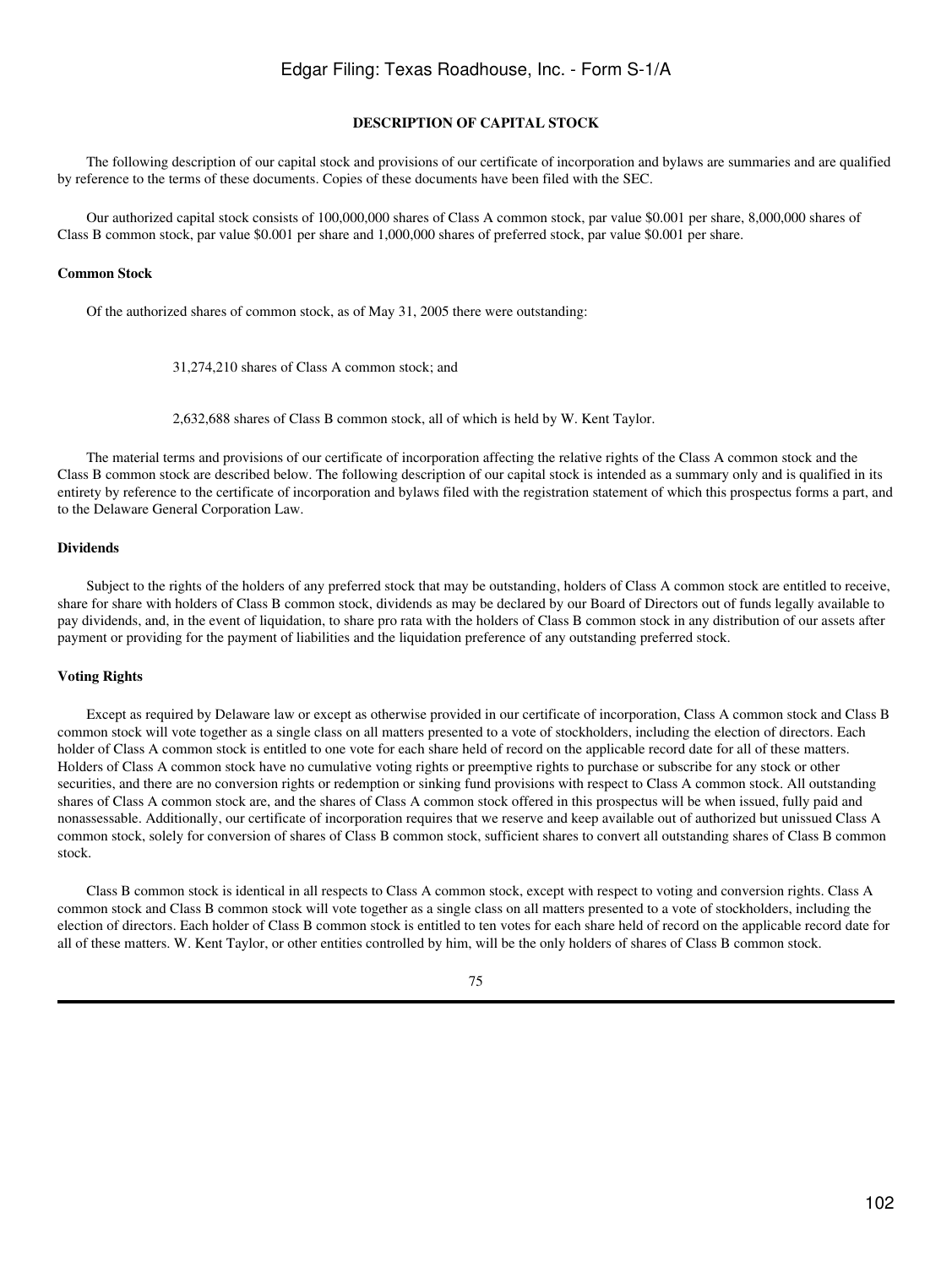### **Conversion Rights**

Each share of our Class B common stock is automatically convertible into one share of Class A common stock upon the earliest of:

the date such share ceases to be beneficially owned, as such term is defined under Section 13(d) of the Securities Exchange Act of 1934, as amended, by W. Kent Taylor;

the date that W. Kent Taylor ceases to beneficially own at least 20% of the outstanding shares of our common stock;

the death or permanent disability of W. Kent Taylor; and

September 30, 2009.

 In addition, each share of Class B common stock may be converted at any time into one share of Class A common stock at the option of the holder. The one-to-one conversion ratio will be equitably preserved in the event of any stock dividend, stock split or combination or merger, consolidation or other reorganization of Texas Roadhouse with another entity.

### **Preferred Stock**

 Our Board of Directors is authorized, without further vote or action by the stockholders, to issue from time to time up to an aggregate of 1,000,000 shares of preferred stock in one or more series. Each series of preferred stock will have the number of shares, designations, preferences, voting powers, qualifications and special or relative rights or privileges as shall be determined by our Board of Directors, which may include, but are not limited to, dividend rights, voting rights, redemption and sinking fund provisions, liquidation preferences, conversion rights and preemptive rights.

 Our Board of Directors has the authority to issue preferred stock and to determine its rights and preferences in order to eliminate delays associated with a stockholder vote on specific issuances. The issuance of preferred stock, while providing desired flexibility in connection with possible acquisitions and other corporate purposes, could adversely affect the voting power or other rights of the holders of our common stock, and could make it more difficult for a third party to acquire, or could discourage a third party from attempting to acquire, a majority of our outstanding common stock. We have no present plans to issue any shares of preferred stock.

### **Transfer Agent**

National City Bank is the transfer agent and registrar for shares of our common stock.

### **Delaware Law and Certain Charter and Bylaw Provisions**

We are subject to the provisions of Section 203 of the General Corporation Law of Delaware. In general, the statute prohibits a publicly held Delaware corporation from engaging in a "business combination" with "interested" stockholders for a period of three years after the date of the transaction in which the person became an interested stockholder, unless the business combination is approved in a prescribed manner. A "business combination" includes certain mergers, asset sales and other transactions resulting in a financial benefit to the interested stockholder. Subject to exceptions, an "interested" stockholder is a person who, alone or together with his affiliates and associates, owns, or within the prior three years did own, 15.0% or more of the corporation's voting stock. The statutory restrictions will not apply to a business combination between our company and W. Kent Taylor because Mr. Taylor became an interested stockholder before our company became subject to Section 203. The existence of this provision may have an anti-takeover effect with respect to transactions not approved in advance by the Board of Directors, including discouraging attempts that might result in a premium over the market price for the shares of common stock held by stockholders.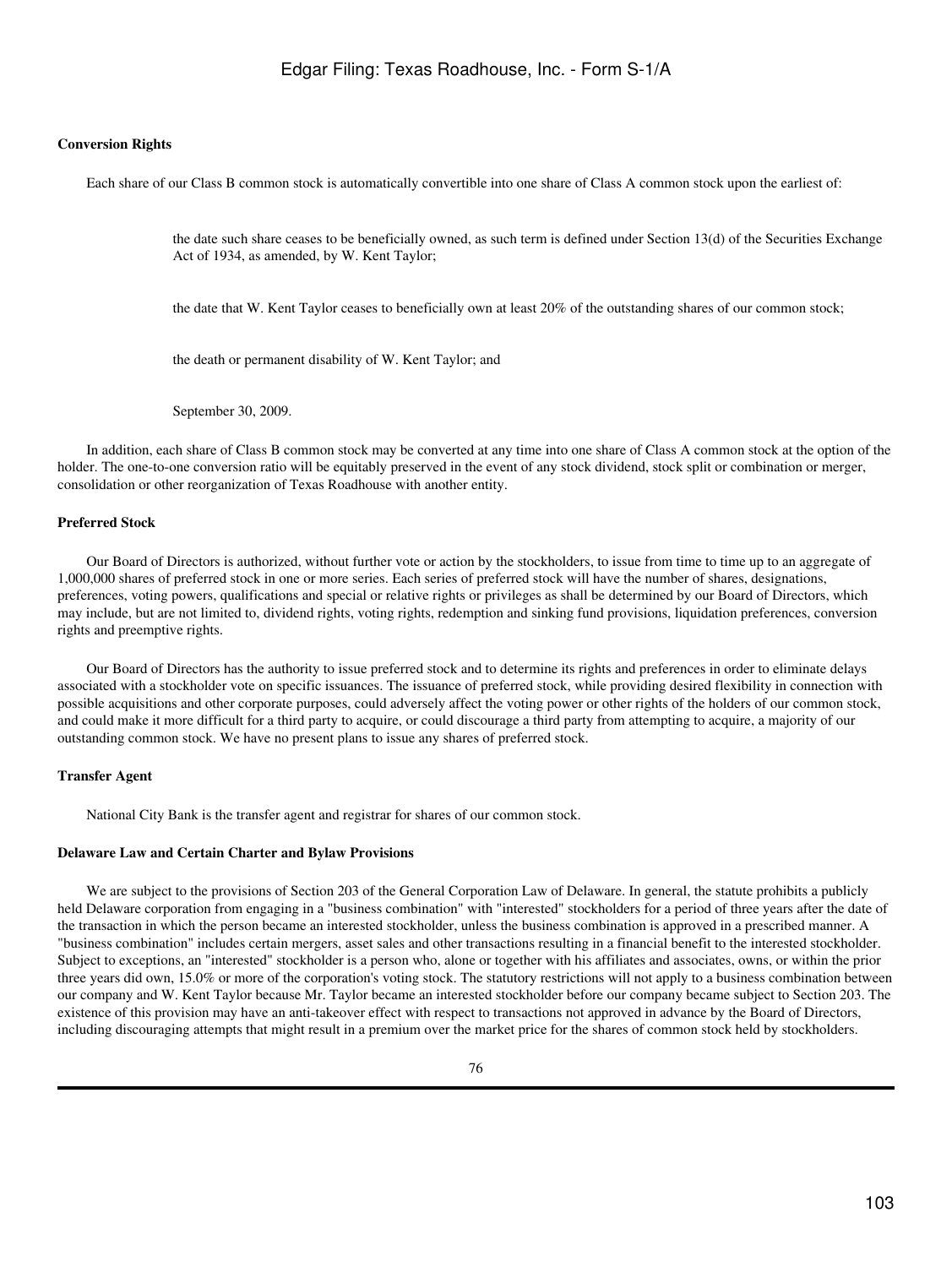Our bylaws provide that:

any action required or permitted to be taken by the stockholders at an annual meeting or special meeting of stockholders may only be taken if it is properly brought before such meeting; and

special meetings of the stockholders may be called by our Board of Directors, the chairman of our Board of Directors, our Chief Executive Officer or our President and shall be called by our Secretary at the written request of at least 50.0% in voting power of all capital stock outstanding and entitled to cast votes at the meeting.

 Our bylaws provide that, in order for any stockholder business (other than stockholder nominations of directors) to be considered "properly brought" before a meeting, a stockholder must comply with requirements regarding advance notice to us. For business to be properly brought before a meeting by a stockholder, it must be a proper matter for stockholder action under the Delaware General Corporation Law, the stockholder must have given timely notice thereof in writing to our Secretary, and the notice must comply with the procedures set forth in our bylaws. A stockholder's notice, to be timely, must be delivered to or mailed and received at our principal executive offices, not less than 120 calendar days before the one year anniversary of the date of our proxy statement issued in connection with the prior year's annual meeting in the case of an annual meeting, and not less than 60 calendar days before the meeting in the case of a special meeting; provided, however, that if a public announcement of the date of the special meeting is not given at least 70 days before the scheduled date for the special meeting, then a stockholder's notice will be timely if it is received at our principal executive offices within 10 days following the date public notice of the meeting date is first given, whether by press release or other public filing.

 Our bylaws also provide that subject to the rights of holders of any class or series of capital stock then outstanding, nominations for the election or re-election of directors at a meeting of the stockholders may be made by any stockholder entitled to vote in the election of directors generally who complies with the procedures set forth in our bylaws and who is a stockholder of record at the time notice is delivered to our Secretary. Any stockholder entitled to vote in the election of directors generally may nominate one or more persons for election or re-election as directors at an annual meeting only if timely notice of the stockholder's intent to make such a nomination has been given in writing to our Secretary. To be timely, a stockholder's notice must be delivered to or mailed and received at our principal executive offices not less than 120 calendar days before the one year anniversary of the date of our proxy statement issued in connection with the prior year's annual meeting in the case of an annual meeting, and not less than 60 calendar days before the meeting in the case of a special meeting; provided, however, that if a public announcement of the date of the special meeting is not given at least 70 days before the scheduled date for the special meeting, then a stockholder's notice will be timely if it is received at our principal executive offices within 10 days following the date public notice of the meeting date is first given, whether by press release or other public filing.

 The purpose of requiring stockholders to give us advance notice of nominations and other stockholder business is to afford our Board of Directors a meaningful opportunity to consider the qualifications of the proposed nominees and the advisability of the other proposed business and, to the extent deemed necessary or desirable by our Board of Directors, to inform stockholders and make recommendations about such qualifications or business, as well as to provide a more orderly procedure for conducting meetings of stockholders. Although our bylaws do not give our Board of Directors any power to disapprove stockholder nominations for the election of directors or proposals for action, they may have the effect of precluding a contest for the election of directors or the consideration of stockholder proposals if proper procedures are not followed and of discouraging or deterring a third party from conducting a solicitation of proxies to elect its own slate of directors or to approve its own proposal without regard to whether consideration of such nominees or proposals might be harmful or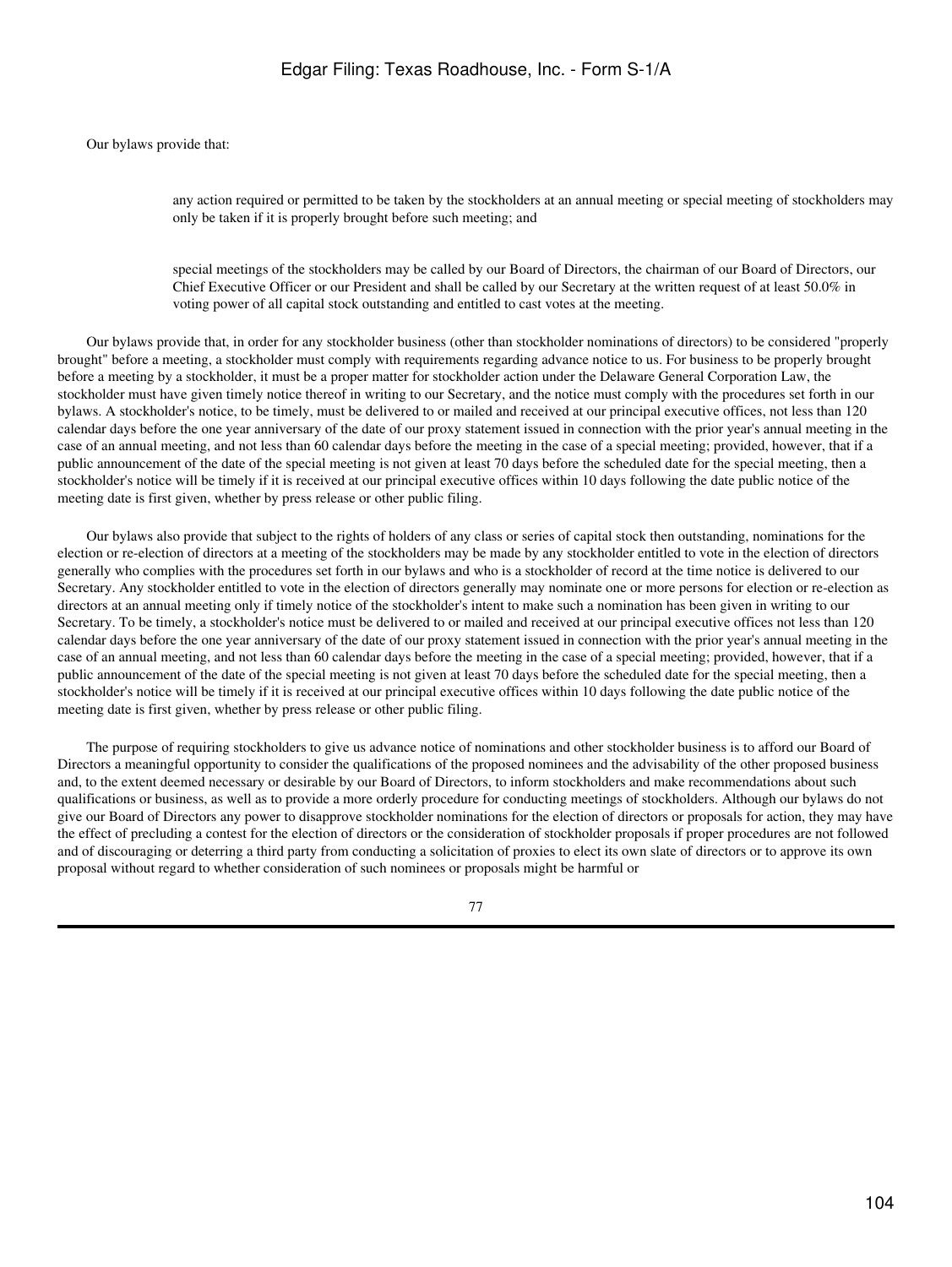beneficial to us and our stockholders. These provisions could also delay stockholder actions that are favored by the holders of a majority of our outstanding voting securities until the next stockholders' meeting.

 As discussed above, our Class B common stock has ten votes per share, while Class A common stock, which is the class of stock we are selling in this offering and which is the only class of stock that is publicly traded, has one vote per share. 100% of our Class B common stock is controlled by W. Kent Taylor. Until our dual class structure terminates, W. Kent Taylor will be able to control all matters submitted to our stockholders for approval even if he owns significantly less than 50% of the number of shares of our outstanding common stock. This concentrated control could discourage others from initiating any potential merger, takeover or other change of control transaction that other stockholders may view as beneficial.

### **Limitation of Liability and Indemnification of Officers and Directors**

 Our bylaws provide indemnification, including advancement of expenses, to the fullest extent permitted under applicable law to any person made or threatened to be made a party to any threatened, pending, or completed action, suit, or proceeding, whether civil, criminal, administrative, or investigative by reason of the fact that such person is or was a director or officer of Texas Roadhouse, Inc. or is or was serving at our request as a director or officer of another corporation, partnership, joint venture, trust, or other enterprise, including service with respect to an employee benefit plan.

 Our certificate of incorporation provides that our directors will not be personally liable to us or our stockholders for monetary damages for breaches of their fiduciary duty as directors, unless they violated their duty of loyalty to us or our stockholders, acted in bad faith, knowingly or intentionally violated the law, authorized illegal dividends or redemptions or unlawful stock repurchases as provided in Section 174 of the Delaware General Corporation Law or derived an improper personal benefit from their action as directors. This provision does not limit or eliminate our rights or the rights of any stockholder to seek nonmonetary relief such as an injunction or rescission in the event of a breach of a director's duty of care. In addition, this provision does not limit the directors' responsibilities under Delaware law or any other laws, such as the federal securities laws. Finally, this provision applies to an officer of a corporation only if he or she is a director of the corporation and is acting in his capacity as director, and does not apply to the officers of the corporation who are not directors.

 We have obtained insurance that insures our directors and officers against certain losses and which insures us against our obligations to indemnify the directors and officers, and we intend to obtain greater coverage. We also intend to enter into indemnification agreements with our directors and executive officers.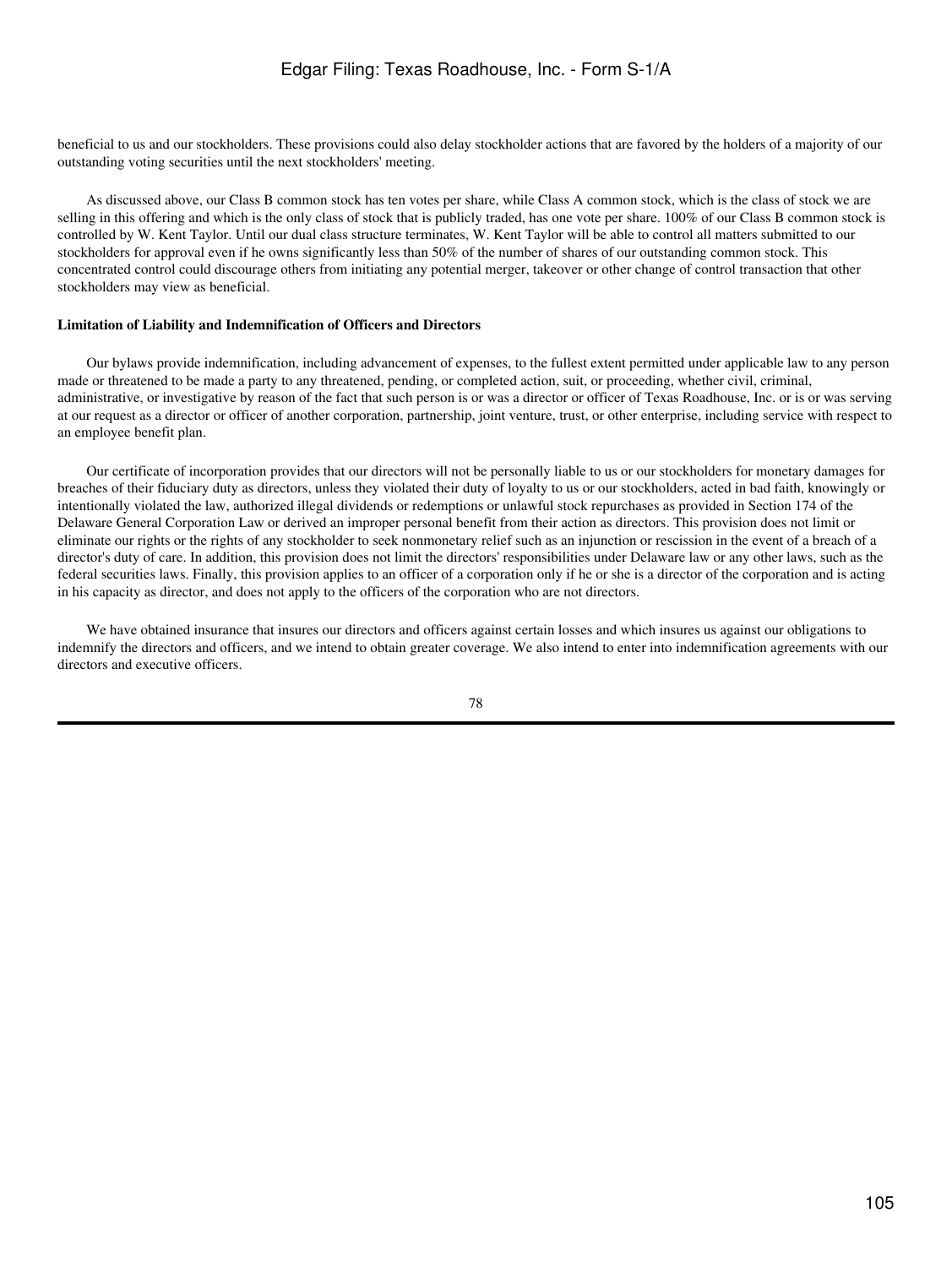### **SHARES ELIGIBLE FOR FUTURE SALE**

 As of May 31, 2005, after giving effect to this offering and 386,920 shares to be issued upon option exercises related to shares to be sold in this offering, we would have had 32,011,130 shares of Class A common stock outstanding. Additionally, there are 2,632,688 shares of Class B common stock outstanding, which may be converted into shares of Class A common stock. Of these shares, 14,075,355 shares of Class A common stock, which includes all of the 3,180,826 shares sold in this offering, as well as the shares sold in our initial public offering, will be freely tradable without restriction or further registration under the Securities Act of 1933, unless such shares have been purchased by our "affiliates" as that term is defined in Rule 144 under the Securities Act. The remaining 20,568,463 shares of Class A and Class B common stock, which were issued in connection with our corporate reorganization on October 8, 2004, are "restricted securities" as that term is defined in Rule 144 under the Securities Act, described below.

### **Sales of Restricted Securities**

 Restricted shares may be sold in the public market only if registered or if they qualify for an exemption from registration under Rule 144 or 144(k) promulgated under the Securities Act, each of which is summarized below.

 *Rule 144.* In general, under Rule 144 as currently in effect, a person who has beneficially owned restricted shares for at least one year and has complied with the requirements described below would be entitled to sell a specified number of shares within any three-month period. That number of shares cannot exceed the greater of (i) one percent of the number of shares of common stock then outstanding, or (ii) the average weekly trading volume of our common stock on the Nasdaq National Market during the four calendar weeks preceding the filing of a notice on Form 144 reporting the sale. Sales under Rule 144 are also restricted by manner of sale provisions, notice requirements and the availability of current public information about us. Rule 144 provides that our affiliates who are selling shares of our common stock that are not restricted shares must comply with the same restrictions applicable to restricted shares with the exception of the holding period requirement.

*Rule 144(k).* Under Rule 144(k), a person who is not deemed to have been our affiliate at any time during the 90 days preceding a sale, and who has beneficially owned the shares proposed to be sold for at least two years, including the holding period of any prior owner other than one of our affiliates, is entitled to sell those shares without complying with the manner of sale, public information, volume limitation or notice provisions of Rule 144.

Of the remaining 20,568,463 shares of Class A and B common stock that are "restricted securities":

the holding period for 2,810,813 shares commenced more than one year prior to the date of this prospectus and may be publicly sold at any time, subject to the volume and other restrictions under Rule 144 described above; however, all of these shares are held by Mr. Taylor and are subject to a lock-up agreement, described below, for a period of 90 days following the date of this prospectus; and

the holding period for 17,757,650 shares commenced on October 8, 2004, and accordingly, such shares would not be available for sale in the public markets pursuant to Rule 144 until October 8, 2005. Of these shares, 10,009,650 shares are held by non-affiliates, which means that following the end of the Rule 144(k) two-year holding period on October 7, 2006, such shares would be freely tradeable in the public markets without being subject to the volume limitations and other restrictions under Rule 144.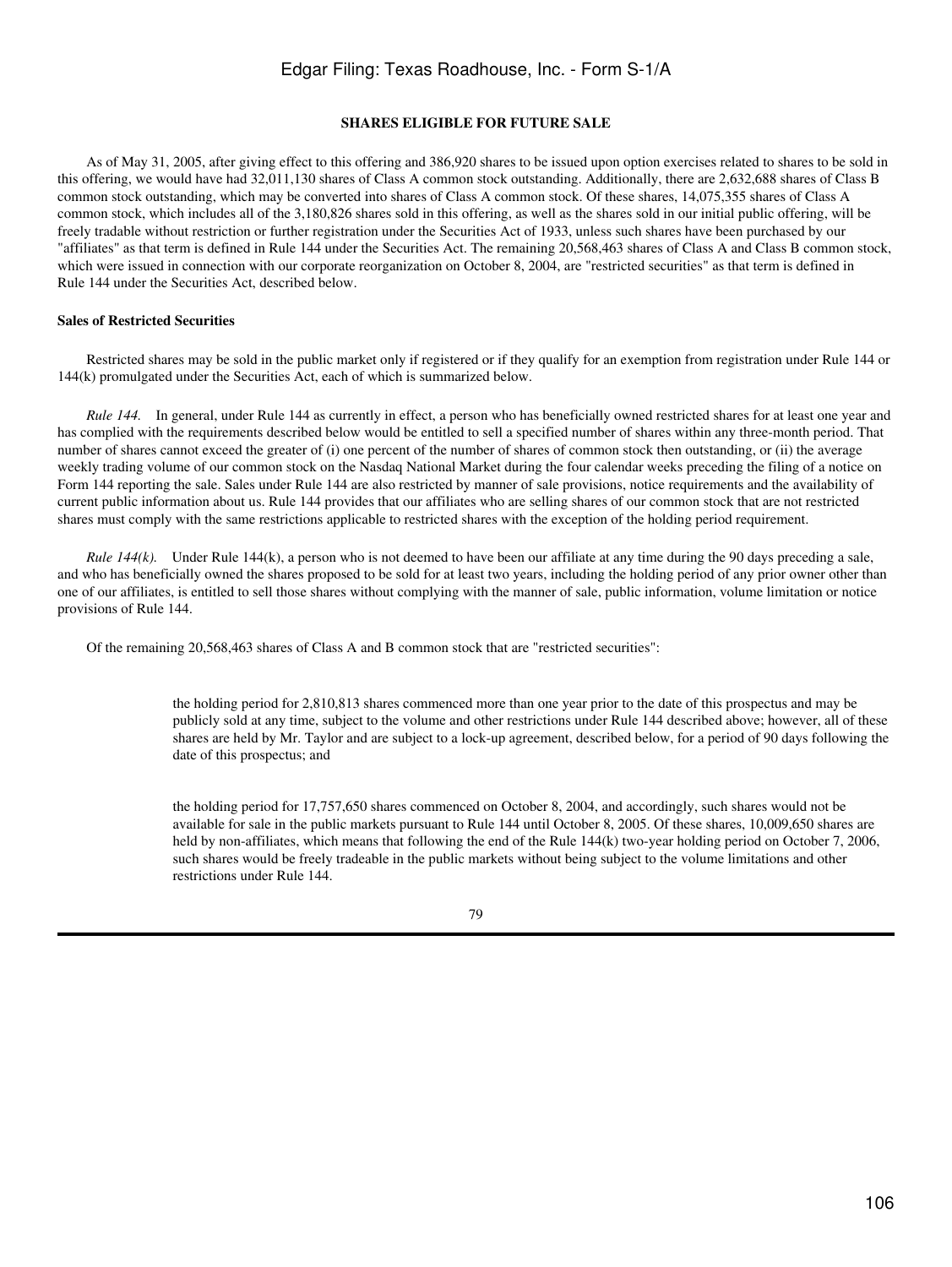*Lock-up Agreements.* As described above, prior to the closing of this offering, we, our directors, executive officers and the selling stockholders will enter into lock-up agreements with the underwriters. Under these agreements, we and each of these persons may not, without the prior written approval of Banc of America Securities LLC and Wachovia Capital Markets, LLC, offer, sell, contract to sell or otherwise dispose of or hedge our Class A common stock or securities convertible into or exchangeable for our Class A common stock. These restrictions will be in effect for a period of 90 days after the date of this prospectus. In addition, during this 90 day period, we will also agree not to file any registration statement for any shares of Class A common stock or any securities convertible into or exercisable or exchangeable for Class A common stock without the prior written consent of Banc of America Securities LLC and Wachovia Capital Markets, LLC. At any time and without notice, Banc of America Securities LLC and Wachovia Capital Markets, LLC may, in their sole discretion, release all or some of the securities from these lock-up agreements. The following securities and transactions are expressly excluded from the restrictions of the lock-up agreements:

| (a) | any shares of Class A common stock sold in this offering and any shares of Class A common stock or other securities<br>acquired in open market transactions after completion of this offering,                 |
|-----|----------------------------------------------------------------------------------------------------------------------------------------------------------------------------------------------------------------|
| (b) | our issuance of shares of Class A common stock or options to purchase shares of Class A common stock, or shares of<br>Class A common stock issued upon exercise of options, pursuant to our stock option plan, |
| (c) | bona fide gifts.                                                                                                                                                                                               |
| (d) | the exercise of any options to acquire shares of Class A common stock, but not the sale or other transfer of the shares of<br>Class A common stock issued in connection with such exercise, and                |
| (e) | sales or other dispositions to the transferee's immediate family or affiliates that are made for estate planning purposes<br>exclusively;                                                                      |

provided, however, that it shall be a condition to any transfer made pursuant to clauses (c), (d) or (e) that the transferee executes and delivers to Banc of America Securities LLC and Wachovia Capital Markets, LLC an agreement stating that the transferee is receiving and holding the shares of Class A common stock or other securities subject to such lock-up provisions.

### **Registration Statements**

 We have filed a registration statement on Form S-8 under the Securities Act registering 8,000,000 shares of our Class A common stock underlying outstanding stock options or reserved for issuance under our 2004 Equity Incentive Plan. Shares covered by this registration statement are eligible for sale in the public market, subject to Rule 144 volume limitations applicable to affiliates and the lock-up agreements described above.

#### **Registration Rights**

 Subject to limitations contained in the registration rights agreement that we, W. Kent Taylor and certain other stockholders became parties to in connection with the combination of our operations under Texas Roadhouse, Inc., at any time these stockholders may require that we use our best efforts to register up to 20,568,463 of their shares of Class A common stock for resale pursuant to an underwritten public offering. In addition, if we register any of our securities either for our own account or for the account of other security holders, the parties to the registration rights agreement will be entitled to include their shares of Class A common stock in the registration, subject to the ability of the underwriters to limit the number of shares included in the offering. Registration of such shares under the Securities Act would, except for shares purchased by affiliates, result in such shares becoming freely tradable without restriction under the Securities Act immediately upon the effectiveness of such registration.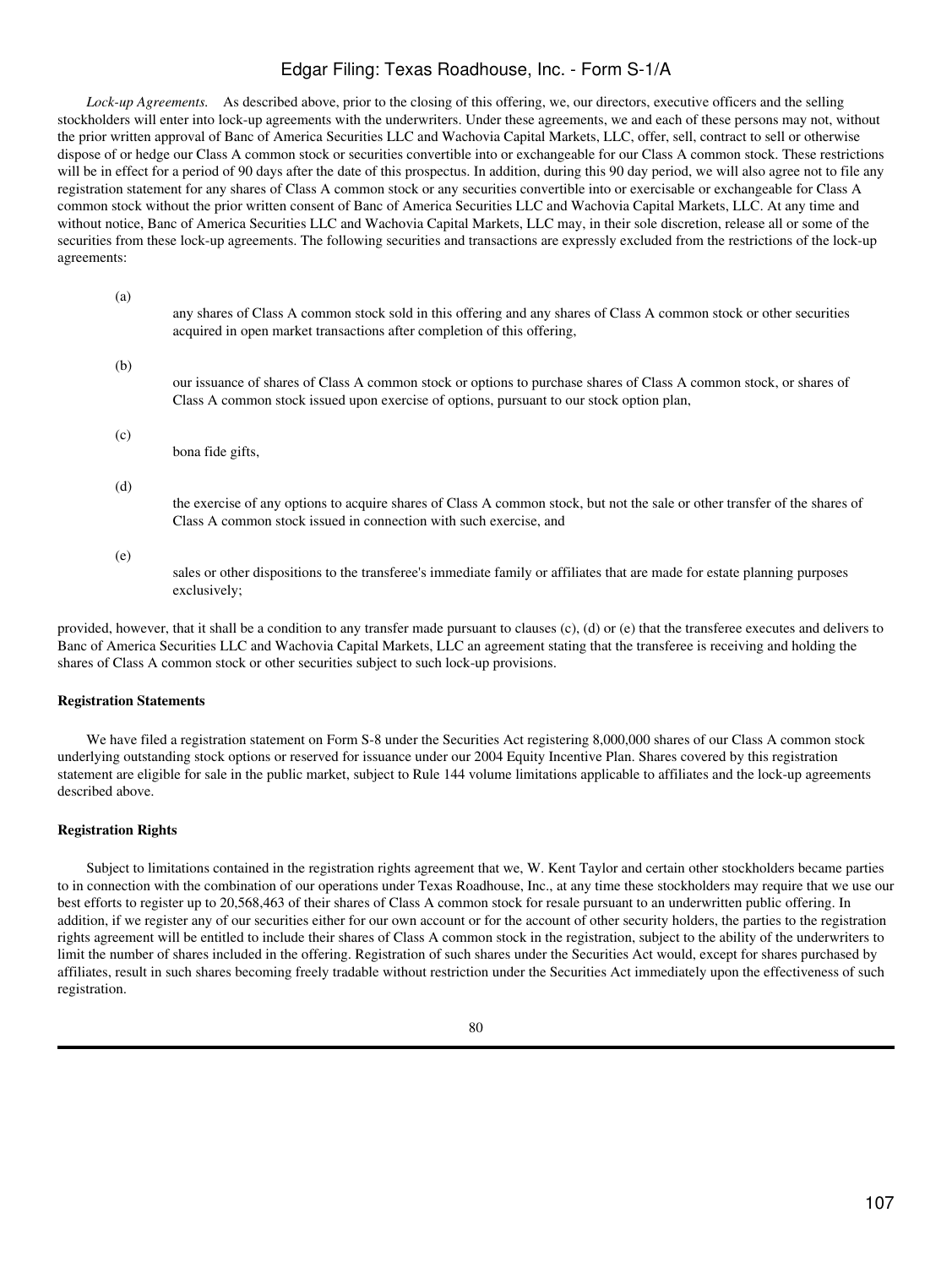### **MATERIAL U.S. FEDERAL TAX CONSIDERATIONS FOR NON-U.S. HOLDERS OF OUR CLASS A COMMON STOCK**

 The following discussion of certain U.S. federal income and estate tax considerations relevant to Non-U.S. Holders of our Class A common stock is for general information only.

As used in this prospectus, the term "Non-U.S. Holder" is a beneficial owner of our Class A common stock other than:

a citizen or resident of the United States;

a corporation or other entity taxable as a corporation under U.S. federal income tax laws created or organized in or under the laws of the United States or of any state of the United States or the District of Columbia;

an estate the income of which is includable in gross income for U.S. federal income tax purposes regardless of its source; or

a trust subject to the primary supervision of a U.S. court and the control of one or more U.S. persons, or a trust that has validly elected to be treated as a domestic trust under applicable Treasury regulations.

 If a partnership, including any entity treated as a partnership for U.S. federal income tax purposes, is a holder of our Class A common stock, the tax treatment of a partner in the partnership will generally depend upon the status of the partner and the activities of the partnership. A holder that is a partnership, and partners in such partnership, should consult their own tax advisors regarding the tax consequences of the purchase, ownership and disposition of our Class A common stock.

This discussion does not consider:

U.S. federal income, estate or gift tax consequences other than as expressly set forth below;

any state, local or foreign tax consequences;

the tax consequences to the stockholders, beneficiaries or holders of other beneficial interests in a Non-U.S. Holder;

special tax rules that may apply to selected Non-U.S. Holders, including without limitation, partnerships or other pass-through entities for U.S. federal income tax purposes, banks or other financial institutions, insurance companies, dealers or traders in securities, tax-exempt entities and certain former citizens or residents of the United States;

special tax rules that may apply to a Non-U.S. Holder that holds our Class A common stock as part of a "straddle," "hedge" or "conversion transaction;" or

a Non-U.S. Holder that does not hold our Class A common stock as a capital asset within the meaning of Section 1221 of the U.S. Internal Revenue Code of 1986, as amended (the "Code").

 The following discussion is based on provisions of the Code, applicable Treasury regulations and administrative and judicial interpretations thereof, all as of the date of this prospectus, and all of which are subject to change, retroactively or prospectively. We have not requested a ruling from the U.S. Internal Revenue Service or an opinion of counsel with respect to the U.S. federal income tax consequences of the purchase or ownership of our Class A common stock to a Non-U.S. Holder. There can be no assurance that the U.S. Internal Revenue Service will not take a position contrary to such statements or that any such contrary position taken by the U.S. Internal Revenue Service would not be sustained.

 YOU ARE URGED TO CONSULT YOUR TAX ADVISOR WITH RESPECT TO THE APPLICATION OF THE U.S. FEDERAL INCOME TAX LAWS TO YOUR PARTICULAR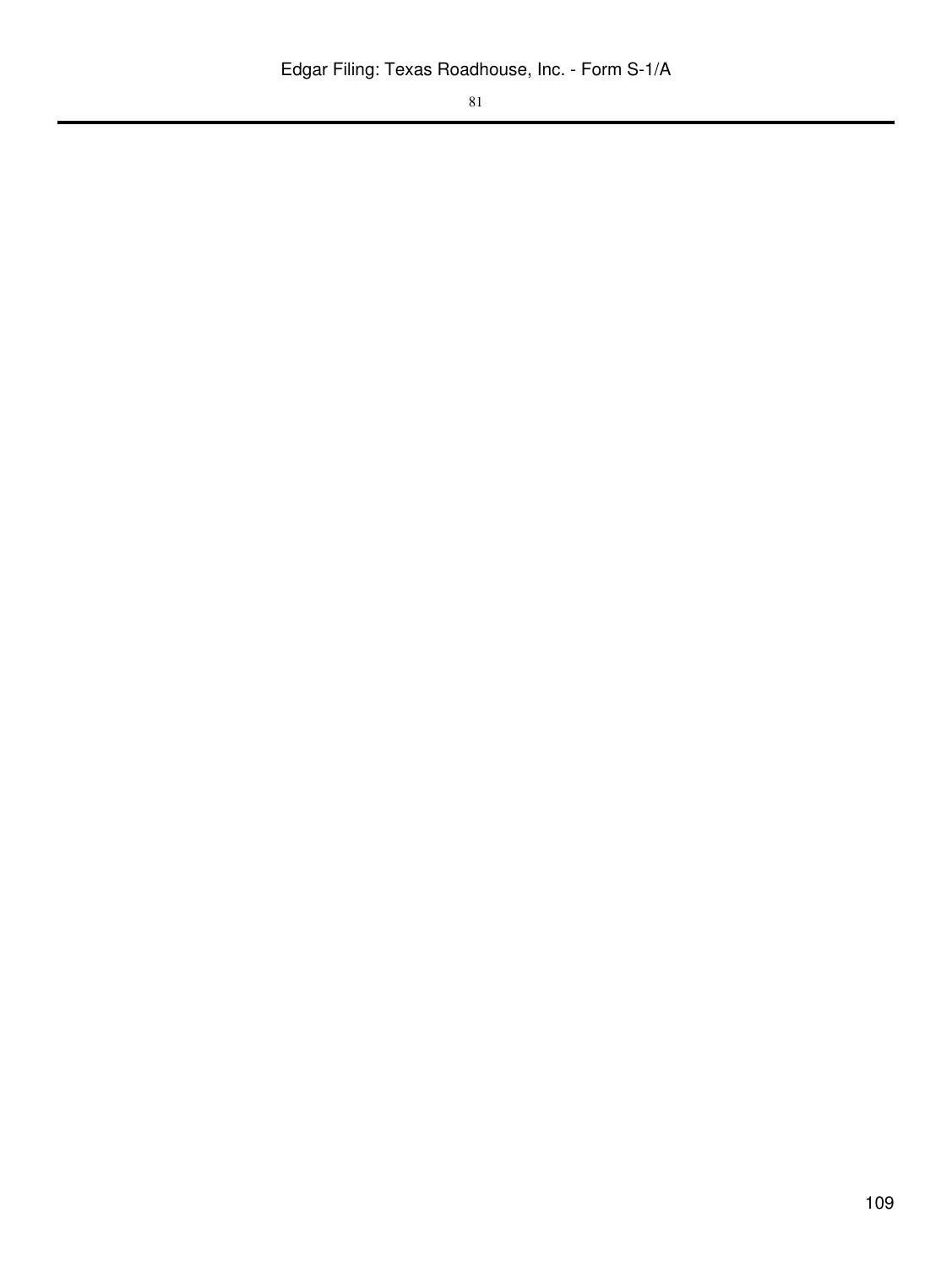#### SITUATION AS WELL AS ANY TAX CONSEQUENCES ARISING UNDER THE U.S. FEDERAL ESTATE OR GIFT TAX RULES OR UNDER THE LAWS OF ANY STATE, LOCAL, FOREIGN OR OTHER TAXING JURISDICTION OR UNDER ANY APPLICABLE TAX TREATY.

#### **Dividends**

 We do not anticipate paying cash dividends on our Class A common stock in the foreseeable future. See "Dividend Policy." If distributions are paid on shares of our Class A common stock, such distributions will constitute dividends for U.S. federal income tax purposes to the extent paid from our current or accumulated earnings and profits, as determined under U.S. federal income tax principles. If a distribution exceeds our current and accumulated earnings and profits, it will constitute a return of capital that is applied against and reduces, but not below zero, a Non-U.S. Holder's adjusted tax basis in our Class A common stock. Any remainder will constitute gain on the Class A common stock. The dividends on our Class A common stock paid to a Non-U.S. Holder generally will be subject to withholding of U.S. federal income tax at a 30% rate on the gross amount of the dividend or such lower rate as may be provided by an applicable income tax treaty.

 Dividends that are effectively connected with a Non-U.S. Holder's conduct of a trade or business in the United States or attributable to a permanent establishment or a fixed base in the United States under an applicable income tax treaty, known as "U.S. trade or business income," are generally not subject to the 30% withholding tax if the Non-U.S. Holder files the appropriate U.S. Internal Revenue Service form with the payor. However, such U.S. trade or business income, net of specified deductions and credits, generally is taxed at the same graduated rates as applicable to U.S. persons. Any U.S. trade or business income received by a Non-U.S. Holder that is a corporation may also, under certain circumstances, be subject to an additional "branch profits tax" at a 30% rate or such lower rate as specified by an applicable income tax treaty.

 A Non-U.S. Holder who claims the benefit of an applicable income tax treaty generally will be required to satisfy applicable certification and other requirements before the distribution date. Non-U.S. Holders should consult their tax advisors regarding their entitlement to benefits under a relevant income tax treaty.

 A Non-U.S. Holder of our Class A common stock that is eligible for a reduced rate of U.S. federal withholding tax or other exclusion from withholding under an income tax treaty but that did not timely provide required certifications or other requirements, or that has received a distribution subject to withholding in excess of the amount properly treated as a dividend, may obtain a refund or credit of any excess amounts withheld by filing an appropriate claim for refund with the U.S. Internal Revenue Service.

#### **Gain on Disposition of Class A Common Stock**

 A Non-U.S. Holder generally will not be subject to U.S. federal income tax in respect of gain recognized on a disposition of our Class A common stock unless:

> the gain is U.S. trade or business income, in which case such gain generally will be taxed in the same manner as gains of U.S. persons, and such gain also may be subject to the branch profits tax in the case of a corporate Non-U.S. Holder;

the Non-U.S. Holder is an individual who holds our Class A common stock as a capital asset within the meaning of Section 1221 of the Code (generally, property held for investment), is present in the United States for more than 182 days in the taxable year of the disposition and meets certain other requirements;

the Non-U.S. Holder is subject to tax pursuant to the provisions of the Code applicable to certain former citizens or residents of the United States; or

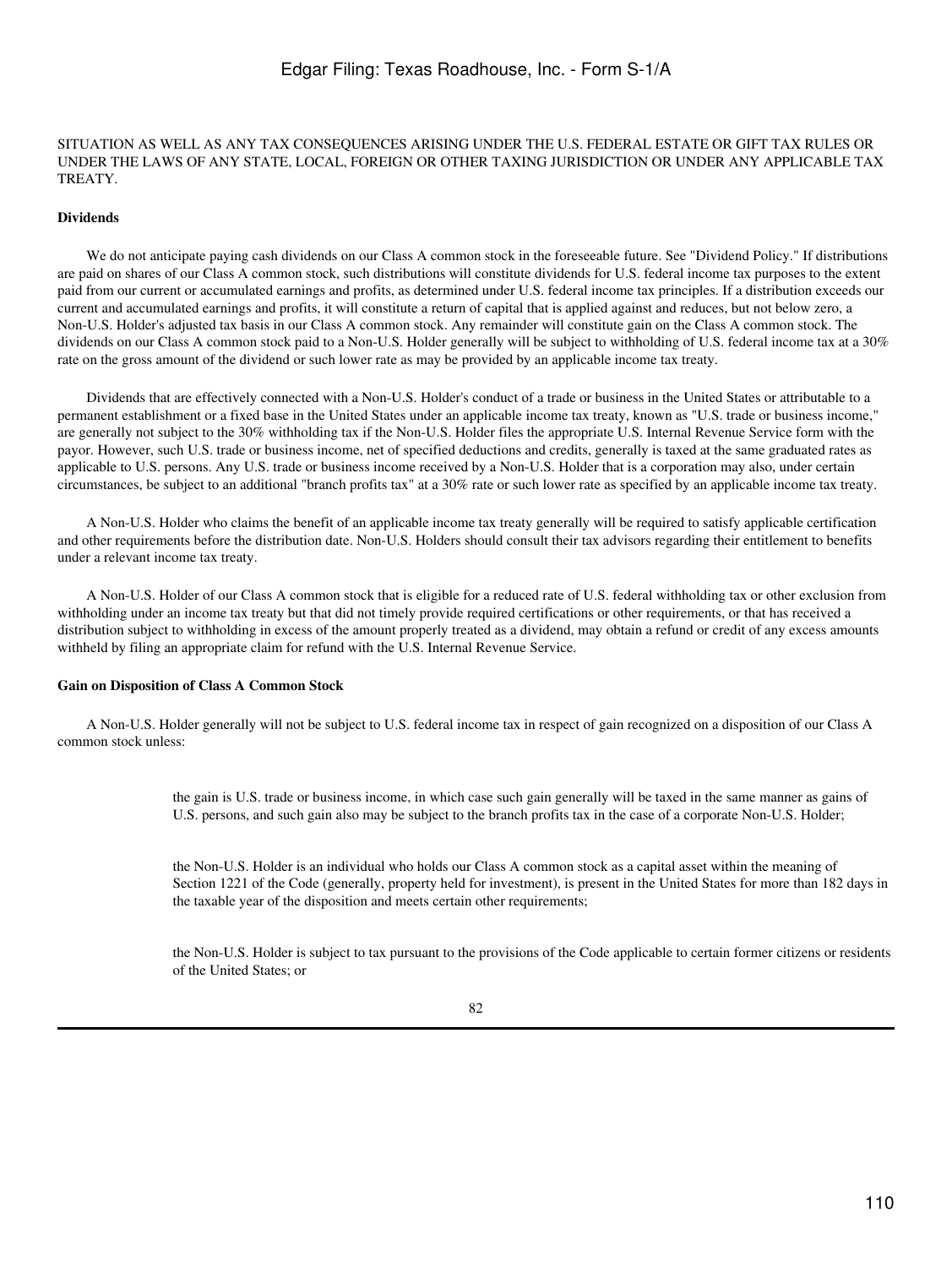we are or have been a "U.S. real property holding corporation" for U.S. federal income tax purposes at any time during the shorter of the five-year period ending on the date of disposition or the period that the Non-U.S. Holder held our Class A common stock.

 Generally, a corporation is a "U.S. real property holding corporation" if the fair market value of its "U.S. real property interests" equals or exceeds 50.0% of the sum of the fair market value of its worldwide real property interests plus its other assets used or held for use in a trade or business. The tax relating to stock in a "U.S. real property holding corporation" generally will not apply to a Non-U.S. Holder whose holdings, direct and indirect, at all times during the applicable period, constituted 5.0% or less of our Class A common stock, provided that our Class A common stock was regularly traded on an established securities market. We believe we have never been, are not currently and are not likely to become a U.S. real property holding corporation for U.S. federal income tax purposes. However, since we own a significant amount of real property interests and may acquire such interests in the future, no assurance can be given that we will not become a U.S. real property holding corporation in the future.

## **Federal Estate Tax**

 Class A common stock owned or treated as owned by an individual who is a Non-U.S. Holder at the time of death will be included in the individual's gross estate for U.S. federal estate tax purposes, unless an applicable estate tax or other treaty provides otherwise.

#### **Information Reporting and Backup Withholding Tax**

 We must report annually to the U.S. Internal Revenue Service and to each Non-U.S. Holder the amount of dividends paid to that holder and the tax withheld with respect to those dividends regardless of whether withholding was required. Copies of the information returns reporting those dividends and the amount of tax withheld also may be made available to the tax authorities in the country in which the Non-U.S. Holder is a resident under the provisions of an applicable income tax treaty or agreement.

 U.S. federal backup withholding, currently at a 28.0% rate, generally will not apply to payments of dividends made by us or our paying agents, in their capacities as such, to a Non-U.S. Holder if the holder has provided the required certification that it is not a U.S. person or certain other requirements are met. Notwithstanding the foregoing, backup withholding may apply if either we or our paying agent has actual knowledge, or reason to know, that the holder is a U.S. person that is not an exempt recipient. Certain stockholders, including all corporations, are exempt from the backup withholding rules.

 Payments of the proceeds from a disposition effected outside the United States by or through a non-U.S. broker generally will not be subject to information reporting or backup withholding. However, information reporting, but generally not backup withholding, generally will apply to such a payment if the broker has certain connections with the United States unless the broker has documentary evidence in its records that the beneficial owner is a Non-U.S. Holder and specified conditions are met or an exemption is otherwise established.

 Backup withholding is not an additional tax. Any amounts withheld under the backup withholding rules from a payment to a Non-U.S. Holder that result in an overpayment of taxes generally will be refunded, or credited against the holder's U.S. federal income tax liability, if any, provided that the required information is timely furnished to the U.S. Internal Revenue Service.

 Non-U.S. Holders should consult their own tax advisors regarding application of backup withholding in their particular circumstance and the availability of, and procedure for obtaining, an exemption from backup withholding under current U.S. Treasury regulations.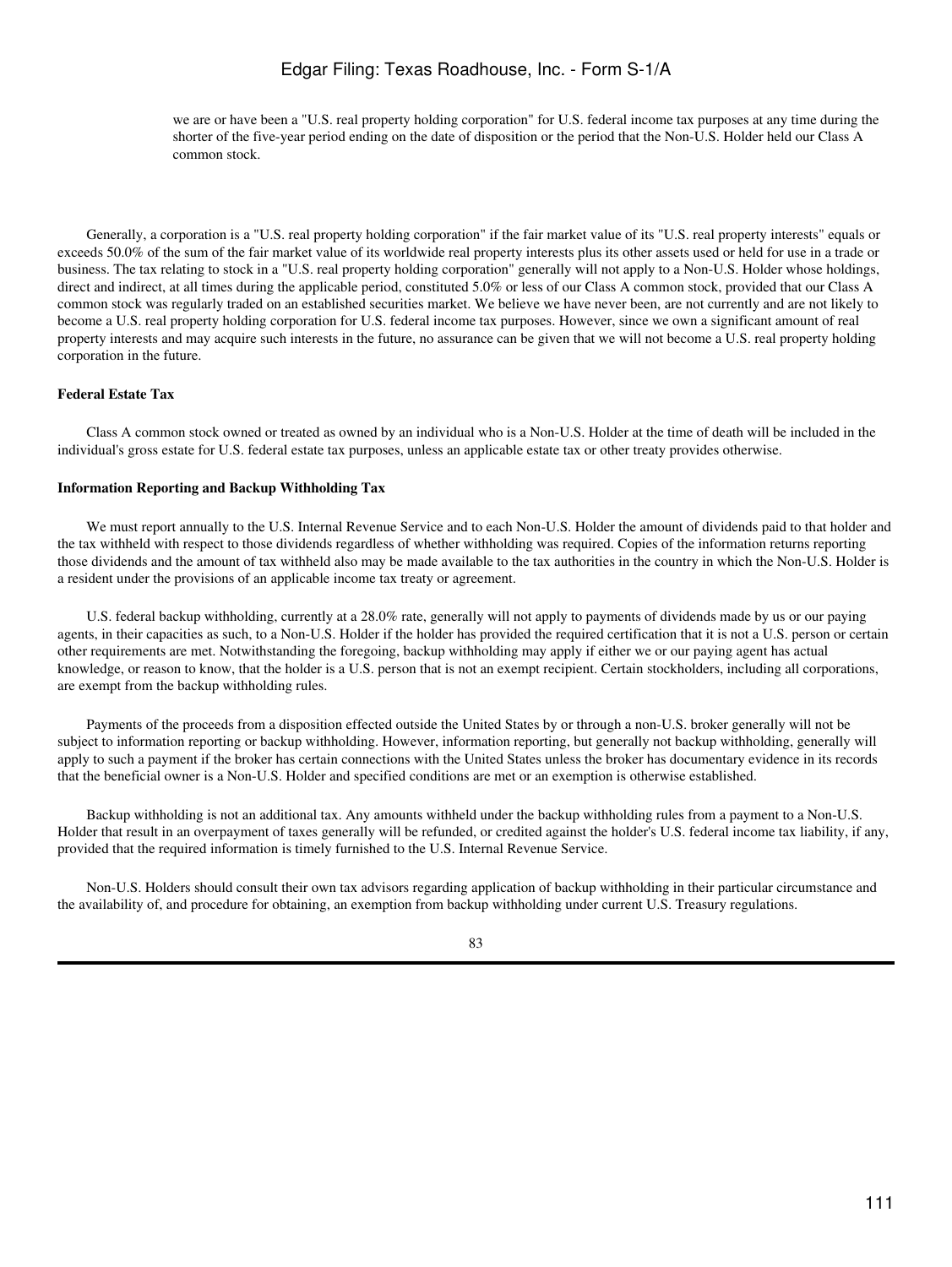#### **UNDERWRITING**

 We, W. Kent Taylor, our founder and chairman, G.J. Hart, our president and chief executive officer, Steven L. Ortiz, our chief operating officer, and the other selling shareholders (which we refer to collectively, as the selling stockholders), are offering the shares of Class A common stock described in this prospectus through a number of underwriters. Banc of America Securities LLC, Wachovia Capital Markets, LLC, RBC Capital Markets Corporation and SG Cowen & Co., LLC are the representatives of the underwriters. We and the selling stockholders have entered into an underwriting agreement with the representatives. Subject to the terms and conditions of the underwriting agreement, we and the selling stockholders have agreed to sell to the underwriters, and each underwriter has agreed to purchase, the number of shares of Class A common stock listed next to its name in the following table:

# **Underwriter Number of Shares** Banc of America Securities LLC Wachovia Capital Markets, LLC RBC Capital Markets Corporation SG Cowen & Co., LLC Total 3,180,826

 The underwriting agreement is subject to a number of terms and conditions and provides that the underwriters must buy all of the shares if they buy any of them. The underwriters will sell the shares to the public when and if the underwriters buy the shares from us and the selling stockholders.

 The selling stockholders may be deemed underwriters with respect to this offering within the meaning of the Securities Act. As a result, any profits on the sale of the shares of common stock by the selling stockholders may be deemed to be underwriting discounts and commissions under the Securities Act. Underwriters in this offering may be subject to statutory liabilities including, but not limited to, those of Sections 11, 12 and 17 of the Securities Act and Rule 10b-5 under the Exchange Act.

 The underwriters initially will offer the shares to the public at the price specified on the cover page of this prospectus. The underwriters may allow a concession of not more than \$ per share to selected dealers. The underwriters may also allow, and those dealers may re-allow, a concession of not more than \$ per share to some other dealers. If all the shares are not sold at the public offering price, the underwriters may change the public offering price and the other selling terms; however, any such changes would not result in any change to the offering proceeds received, or underwriting compensation paid, by us or the number of shares outstanding. The Class A common stock is offered subject to a number of conditions, including:

> receipt and acceptance of the shares of our Class A common stock by the underwriters upon satisfaction or waiver of all conditions to their purchase in accordance with the underwriting agreement; and

the underwriters' right to reject orders from prospective investors in whole or in part.

 *Over-Allotment Option.* Mr. Taylor has granted the underwriters an over-allotment option to buy up to a total of 477,124 additional shares of our Class A common stock at the same price per share as described above. These additional shares would cover sales of shares by the underwriters that exceed the total number of shares shown in the table above. The underwriters may exercise this option at any time within 30 days after the date of this prospectus. To the extent that the underwriters exercise this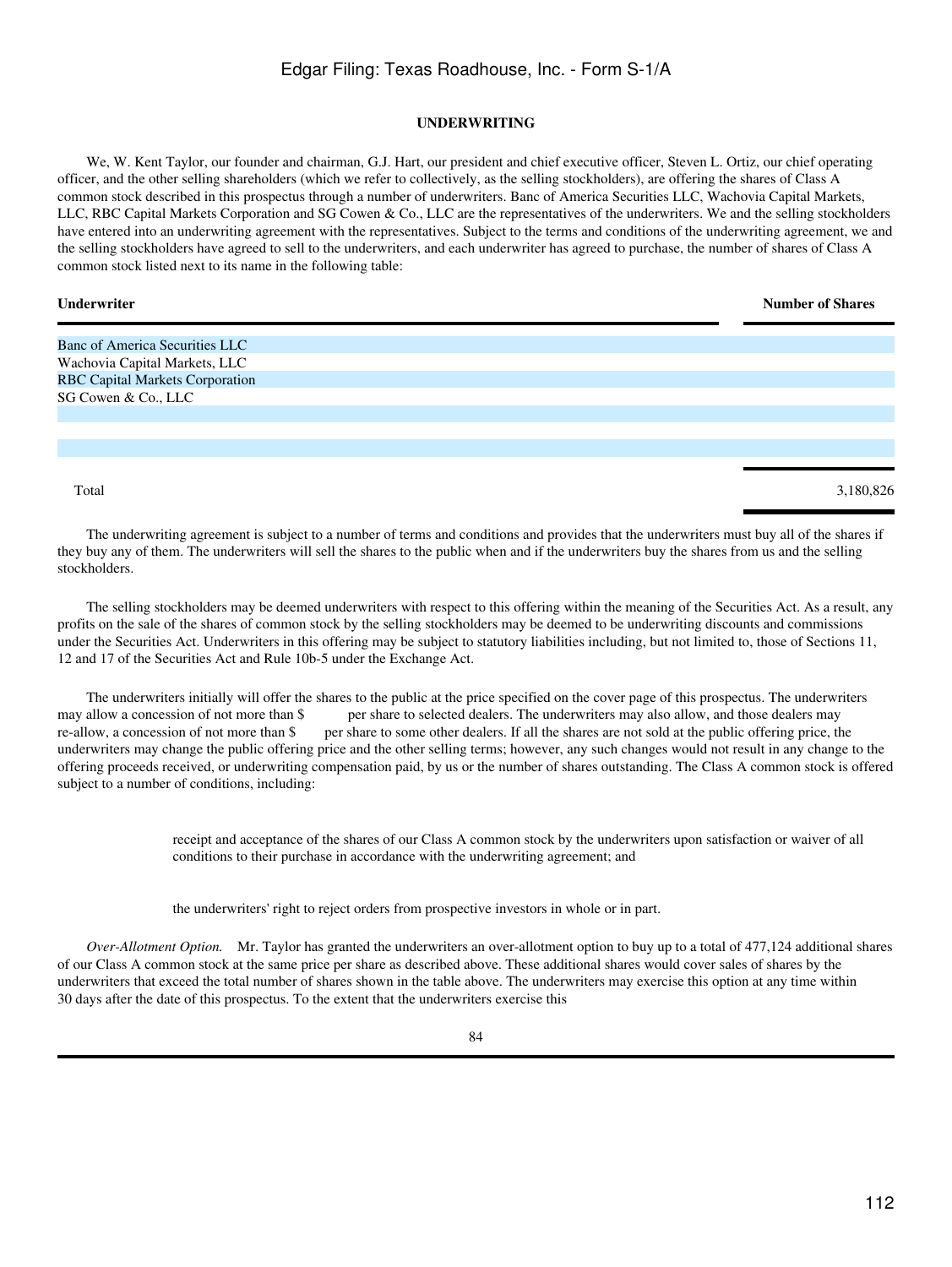option, each underwriter will purchase additional shares from Mr. Taylor in approximately the same proportion as it purchased the shares shown in the table above. If purchased, the additional shares will be sold by the underwriters on the same terms as those on which the other shares are sold. We will pay the expenses associated with the exercise of this option, other than the underwriting discounts and commissions related to the shares sold by Mr. Taylor.

 *Availability of Prospectus Online.* A prospectus in electronic format may be made available on the web sites maintained by one or more of the underwriters participating in this offering or on the netroadshow.com website. Other than the prospectus in electronic format, the information on any such web site, or accessible through any such web site, is not part of the prospectus.

 *Discount and Commissions.* The following table shows the per share and total underwriting discounts and commissions to be paid to the underwriters by us and by the selling stockholders. These amounts are shown assuming no exercise and full exercise of the underwriters' option to purchase additional shares.

|           |                    | Paid by Us           |                    | Paid by the<br><b>Selling Stockholders</b> |
|-----------|--------------------|----------------------|--------------------|--------------------------------------------|
|           | <b>No Exercise</b> | <b>Full Exercise</b> | <b>No Exercise</b> | <b>Full Exercise</b>                       |
| Per Share | £.                 | \$.                  | \$                 | \$                                         |
| Total     | \$                 | \$.                  | \$                 | \$                                         |

 We estimate that the expenses of the offering to be paid by us, not including underwriting discounts and commissions, will be approximately \$0.4 million.

 *Listing.* Our Class A common stock is quoted on the Nasdaq National Market under the symbol "TXRH."

 *Stabilization.* In connection with this offering, the underwriters may engage in activities that stabilize, maintain or otherwise affect the price of our Class A common stock, including:

stabilizing transactions;

short sales;

syndicate covering transactions;

imposition of penalty bids; and

purchases to cover positions created by short sales.

 Stabilizing transactions consist of bids or purchases made for the purpose of preventing or retarding a decline in the market price of our Class A common stock while this offering is in progress. Stabilizing transactions may include making short sales of our Class A common stock, which involves the sale by the underwriters of a greater number of shares of Class A common stock than they are required to purchase in this offering, and purchasing shares of Class A common stock from Mr. Taylor pursuant to the over-allotment option or on the open market to cover positions created by short sales. Short sales may be "covered" shorts, which are short positions in an amount not greater than the underwriters' over-allotment option referred to above, or may be "naked" shorts, which are short positions in excess of that amount. Syndicate covering transactions involve purchases of our Class A common stock in the open market after the distribution has been completed in order to cover syndicate short positions.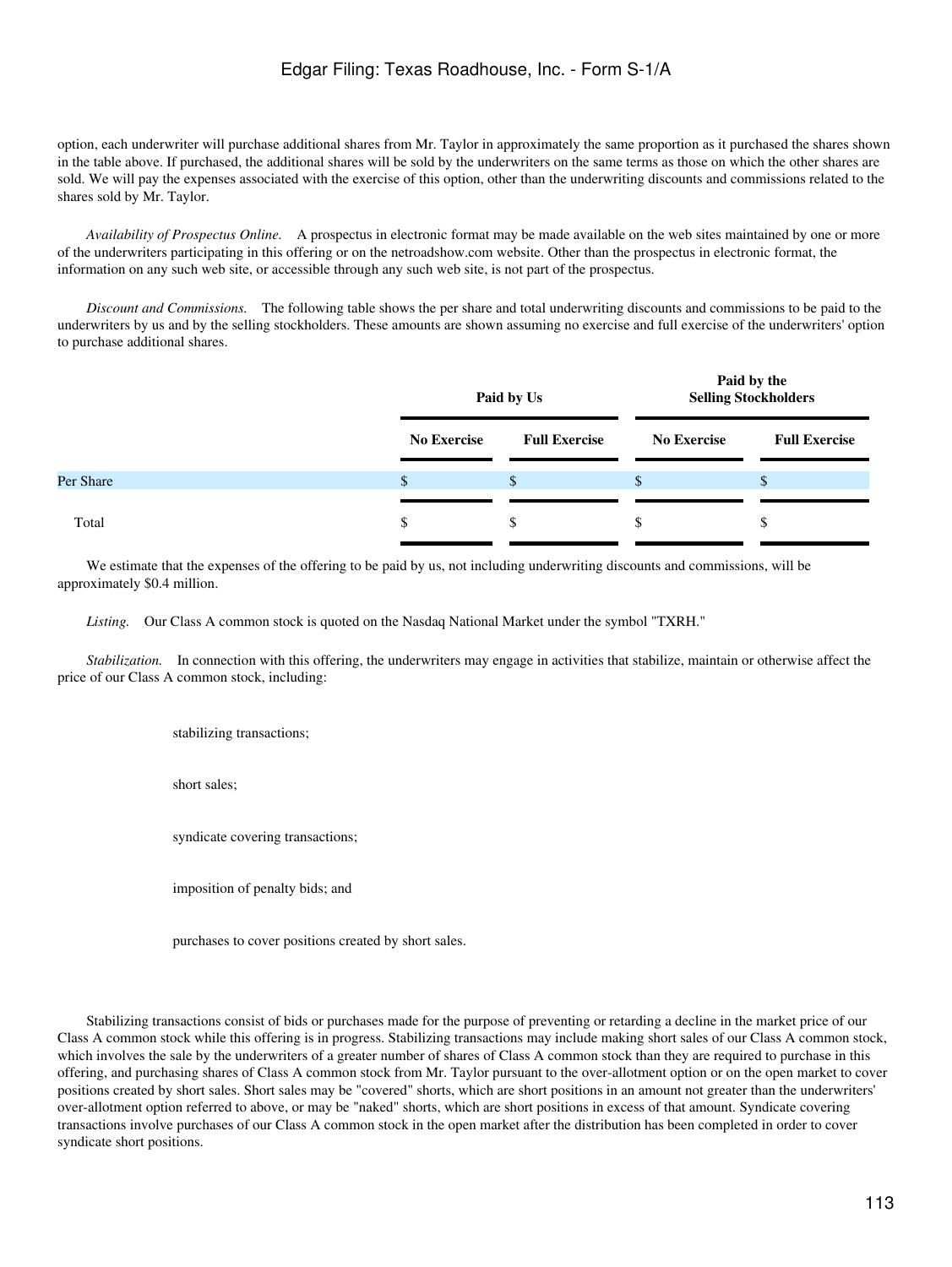The underwriters may close out any covered short position either by exercising their over-allotment option, in whole or in part, or by purchasing shares in the open market. In making this determination,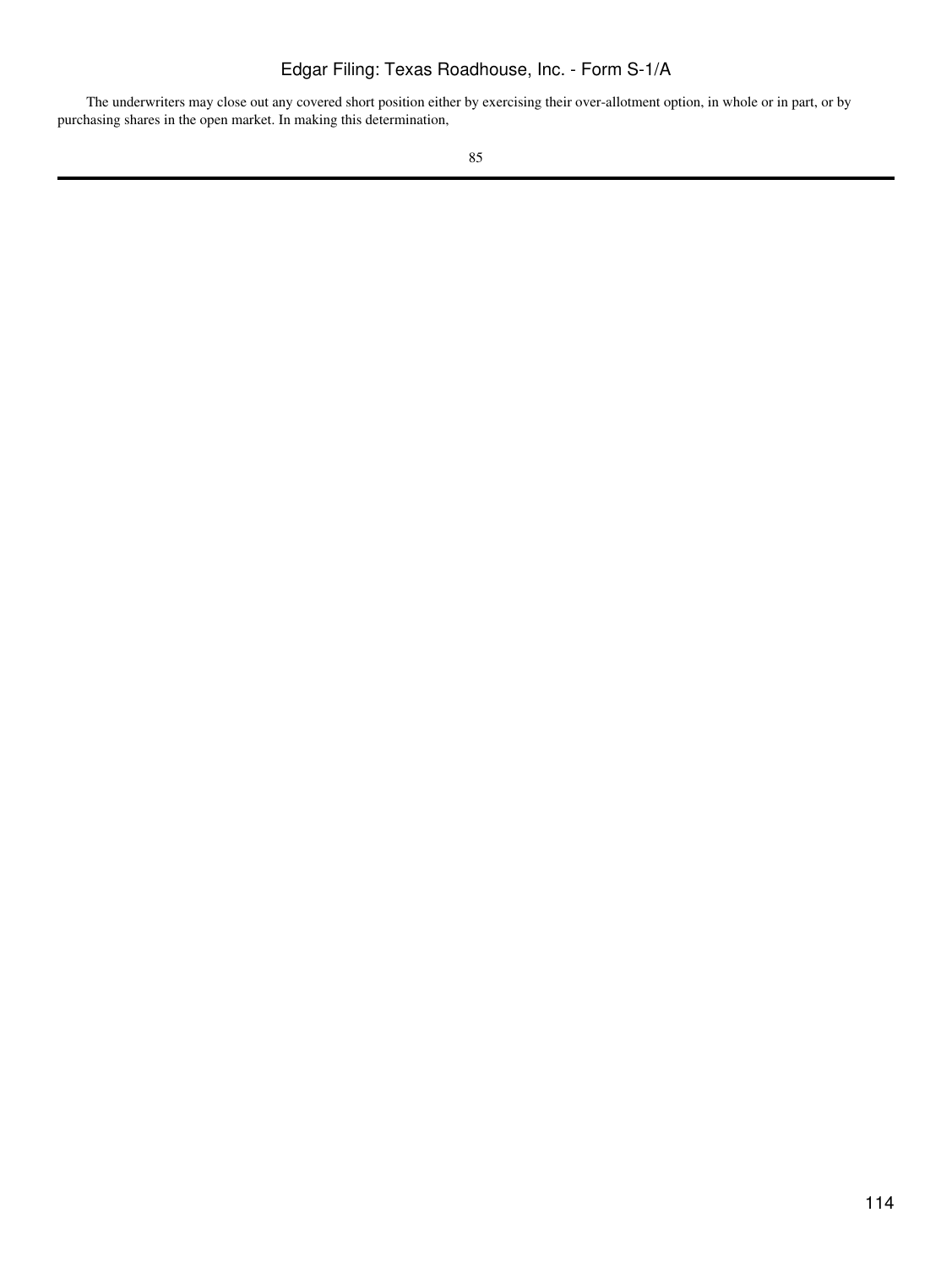the underwriters will consider, among other things, the price of shares available for purchase in the open market compared to the price at which the underwriters may purchase shares through the over-allotment option.

 A naked short position is more likely to be created if the underwriters are concerned that there may be downward pressure on the price of the Class A common stock in the open market that could adversely affect investors who purchased in this offering. To the extent that the underwriters create a naked short position, they will purchase shares in the open market to cover the position.

 The representatives also may impose a penalty bid on underwriters and dealers participating in the offering. This means that the representatives may reclaim from any syndicate members or other dealers participating in the offering the underwriting discount, commissions or the selling concession on shares sold by them and purchased by the representatives in stabilizing or short covering transactions.

 These activities may have the effect of raising or maintaining the market price of our Class A common stock or preventing or retarding a decline in the market price of our Class A common stock. As a result of these activities, the price of our Class A common stock may be higher than the price that otherwise might exist in the open market. If the underwriters commence these activities, they may discontinue them at any time. The underwriters may carry out these transactions on the Nasdaq National Market, in the over-the counter market or otherwise.

 The underwriters have informed us that they do not expect to make sales to accounts over which they exercise discretionary authority in excess of 5% of the shares of Class A common stock being offered.

 *Lock-up Agreements.* We, our directors, executive officers and the selling stockholders have entered into lock-up agreements with the underwriters. See "Shares Eligible For Future Sale." Under these agreements, we and each of these persons may not, without the prior written approval of Banc of America Securities LLC and Wachovia Capital Markets, LLC offer, sell, contract to sell or otherwise dispose of or hedge our Class A common stock or securities convertible into or exchangeable for our Class A common stock. These restrictions will be in effect for a period of 90 days after the date of this prospectus. In addition, if (i) we issue an earnings release or material news, or a material event relating to our company occurs, during the last 17 days of the lock-up period, or (ii) before the expiration of the lock-up period, we announce that we will release earnings results during the 16-day period beginning on the last day of the lock-up period, the restrictions imposed by the lock-up agreements shall continue to apply until the expiration of the 18-day period beginning on the issuance of the earnings release or the occurrence of the material news or material event. In addition, during this 90 day period, we have also agreed not to file any registration statement for any shares of Class A common stock or any securities convertible into or exercisable or exchangeable for Class A common stock without the prior written consent of Banc of America Securities LLC and Wachovia Capital Markets, LLC. At any time and without notice, Banc of America Securities LLC and Wachovia Capital Markets, LLC may, in their sole discretion, release all or some of the securities from these lock-up agreements. The following securities and transactions are expressly excluded from the restrictions of the lock-up agreements:

(a)

any shares of Class A common stock sold in this offering and any shares of Class A common stock or other securities acquired in open market transactions after completion of this offering,

(b)

our issuance of shares of Class A common stock or options to purchase shares of Class A common stock, or shares of Class A common stock issued upon exercise of options, pursuant to our stock option plan,

(c)

bona fide gifts,

86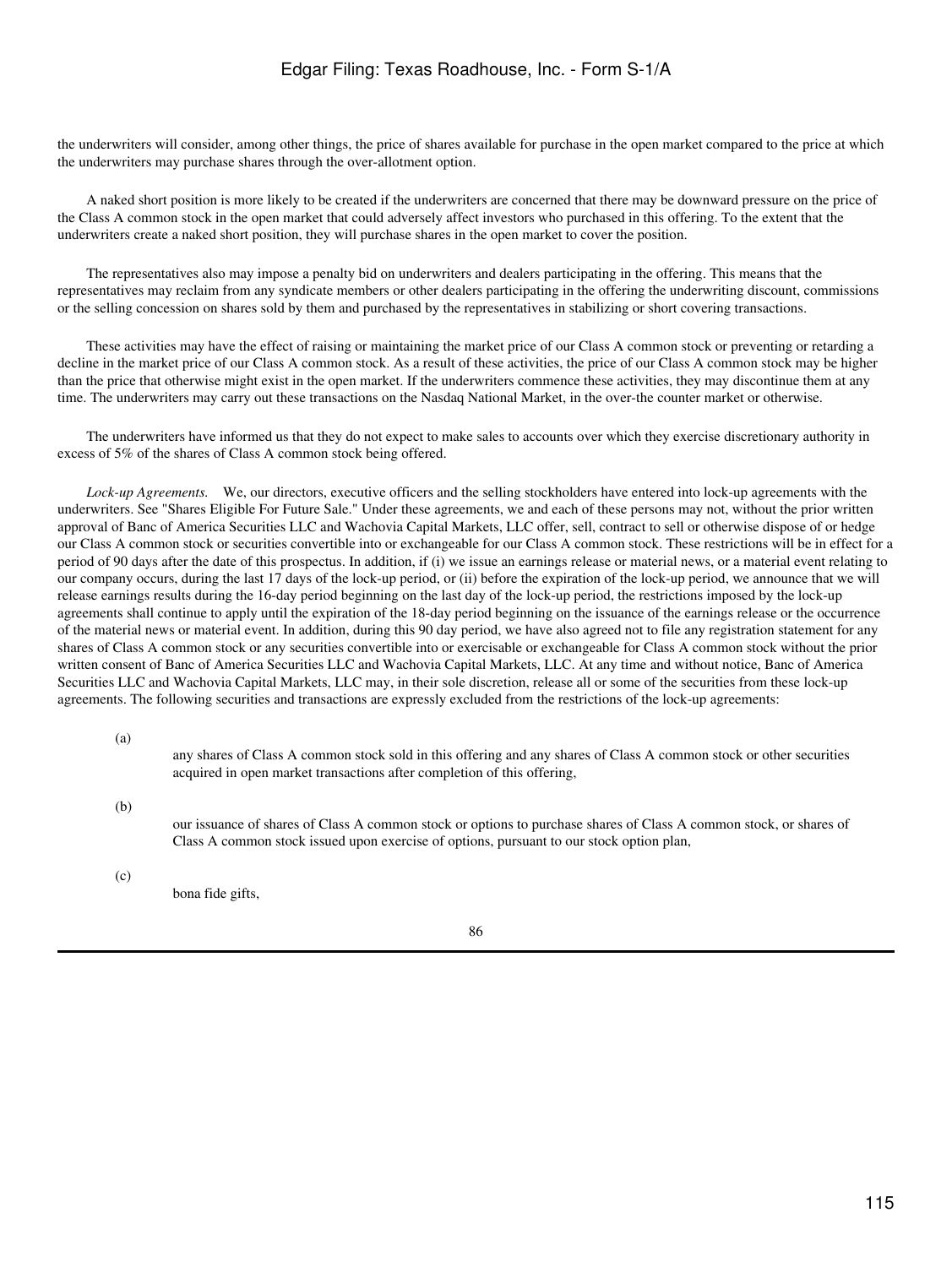(d)

the exercise of any options to acquire shares of Class A common stock, but not the sale or other transfer of the shares of Class A common stock issued in connection with such exercise, and

(e)

sales or other dispositions to the transferee's immediate family or affiliates that are made for estate planning purposes exclusively;

provided, however, that it shall be a condition to any transfer made pursuant to clauses (c), (d) or (e) that the transferee executes and delivers to Banc of America Securities LLC and Wachovia Capital Markets, LLC an agreement stating that the transferee is receiving and holding the shares of Class A common stock or other securities subject to such lock-up provisions.

 *Indemnification.* We and the selling stockholders will indemnify the underwriters against some liabilities, including liabilities under the Securities Act. If we and the selling stockholders are unable to provide this indemnification, we will contribute to payments the underwriters may be required to make in respect of those liabilities. We will similarly indemnify the selling stockholders against some liabilities, including liabilities as underwriters under the Securities Act. If we are unable to provide this indemnification, we will contribute to payments the selling stockholders may be required to make in respect of those liabilities.

 *Conflicts/Affiliates.* The underwriters and their affiliates have provided various investment banking, commercial banking and other financial services for us and our affiliates for which services they have received customary fees. Many of the underwritters of this offering, including the representatives, were the underwriters in connection with our initial public offering in October 2004. Bank of America, N.A., Royal Bank of Canada and Wachovia Bank, National Association, affiliates of Banc of America Securities LLC, RBC Capital Markets Corporation and Wachovia Capital Markets, LLC, respectively, are lenders under our credit facility.

87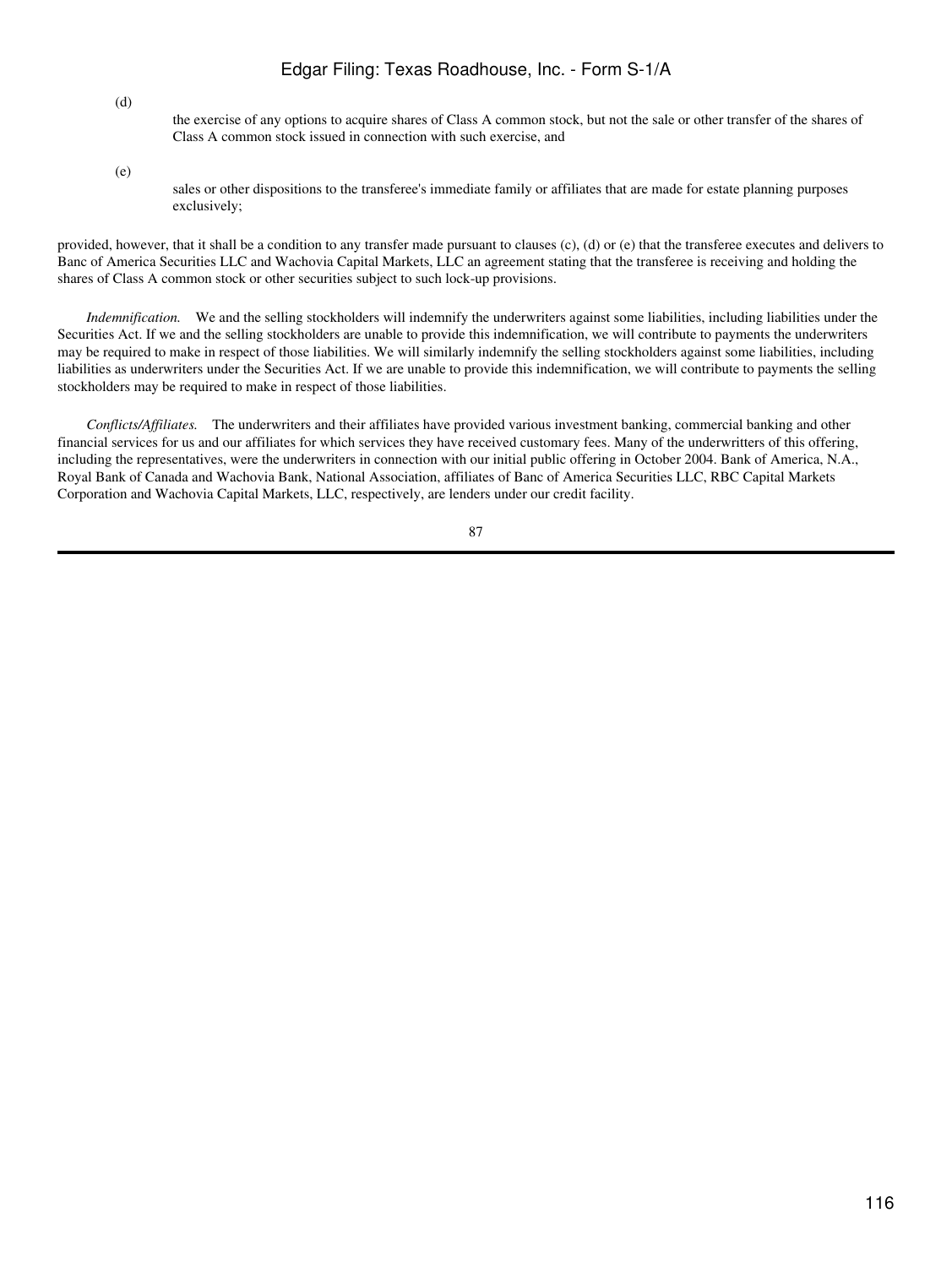#### **LEGAL MATTERS**

 The validity of the shares of Class A common stock offered hereby will be passed upon for us by Frost Brown Todd LLC, Louisville, Kentucky. As of the date of this prospectus, certain attorneys of Frost Brown Todd LLC hold an aggregate of 91,479 shares of our Class A common stock. The underwriters in this offering were represented by Shearman & Sterling LLP, New York, New York.

## **EXPERTS**

 The consolidated financial statements of Texas Roadhouse, Inc. as of December 30, 2003 and December 28, 2004, and for each of the fiscal years in the three-year period ended December 28, 2004, have been included herein and in the registration statement in reliance on reports of KPMG LLP, an independent registered public accounting firm, appearing elsewhere herein, and upon the authority of said firm as experts in accounting and auditing.

#### **WHERE YOU CAN FIND MORE INFORMATION**

We have filed with the SEC a registration statement on Form S-1 under the Securities Act with respect to the shares of Class A common stock offered hereby. This prospectus, which constitutes a part of the registration statement, does not contain all of the information set forth in the registration statement or the exhibits and schedules filed therewith. For further information with respect to Texas Roadhouse, Inc. and the Class A common stock offered hereby, please refer to the registration statement and the exhibits and schedules filed therewith. Statements contained in this prospectus regarding the contents of any contract or any other document that is filed as an exhibit to the registration statement are not necessarily complete, and each such statement is qualified in all respects by reference to the full text of such contract or other document filed as an exhibit to the registration statement.

 We are required to file annual, quarterly and special reports, proxy statements and other information with the SEC and, in accordance therewith, we file periodic reports, proxy statements and other information with the SEC. You can obtain our SEC filings, including the registration statement, over the Internet at the SEC's website at http://www.sec.gov. You may also read and copy any document we file with the SEC at its public reference facilities at 450 Fifth Street, N.W., Washington, D.C. 20549. You may also obtain copies of these documents at prescribed rates by writing to the Public Reference Room of the SEC at 450 Fifth Street, N.W., Washington, D.C. 20549. Please call the SEC at 1-800-SEC-0330 for further information on the operation of the public reference facilities. We also make our public filings available free of charge at our website located at http://www.texasroadhouse.com. Our website and the information contained on it or connected to it shall not be deemed to be incorporated by reference into this prospectus or the registration statement of which it forms a part.

88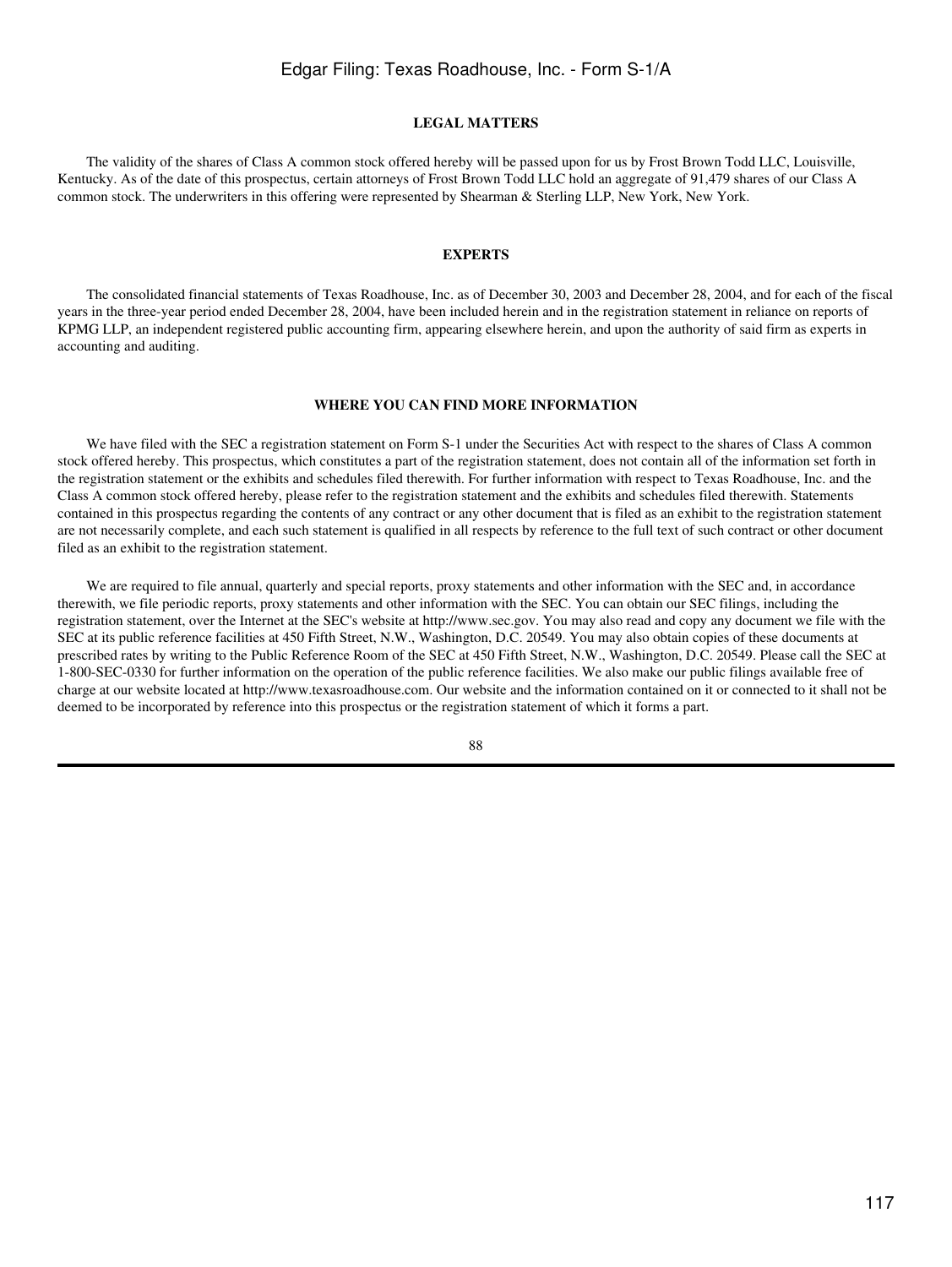## **INDEX TO CONSOLIDATED FINANCIAL STATEMENTS**

|                                                                          | Page  |
|--------------------------------------------------------------------------|-------|
| Report of Independent Registered Public Accounting Firm                  | $F-2$ |
| <b>Consolidated Balance Sheets</b>                                       | $F-3$ |
| <b>Consolidated Statements of Income</b>                                 | $F-4$ |
| Consolidated Statements of Stockholders' Equity and Comprehensive Income | $F-5$ |
| <b>Consolidated Statements of Cash Flows</b>                             | $F-6$ |
| Notes to Consolidated Financial Statements                               | $F-8$ |
| $F-1$                                                                    |       |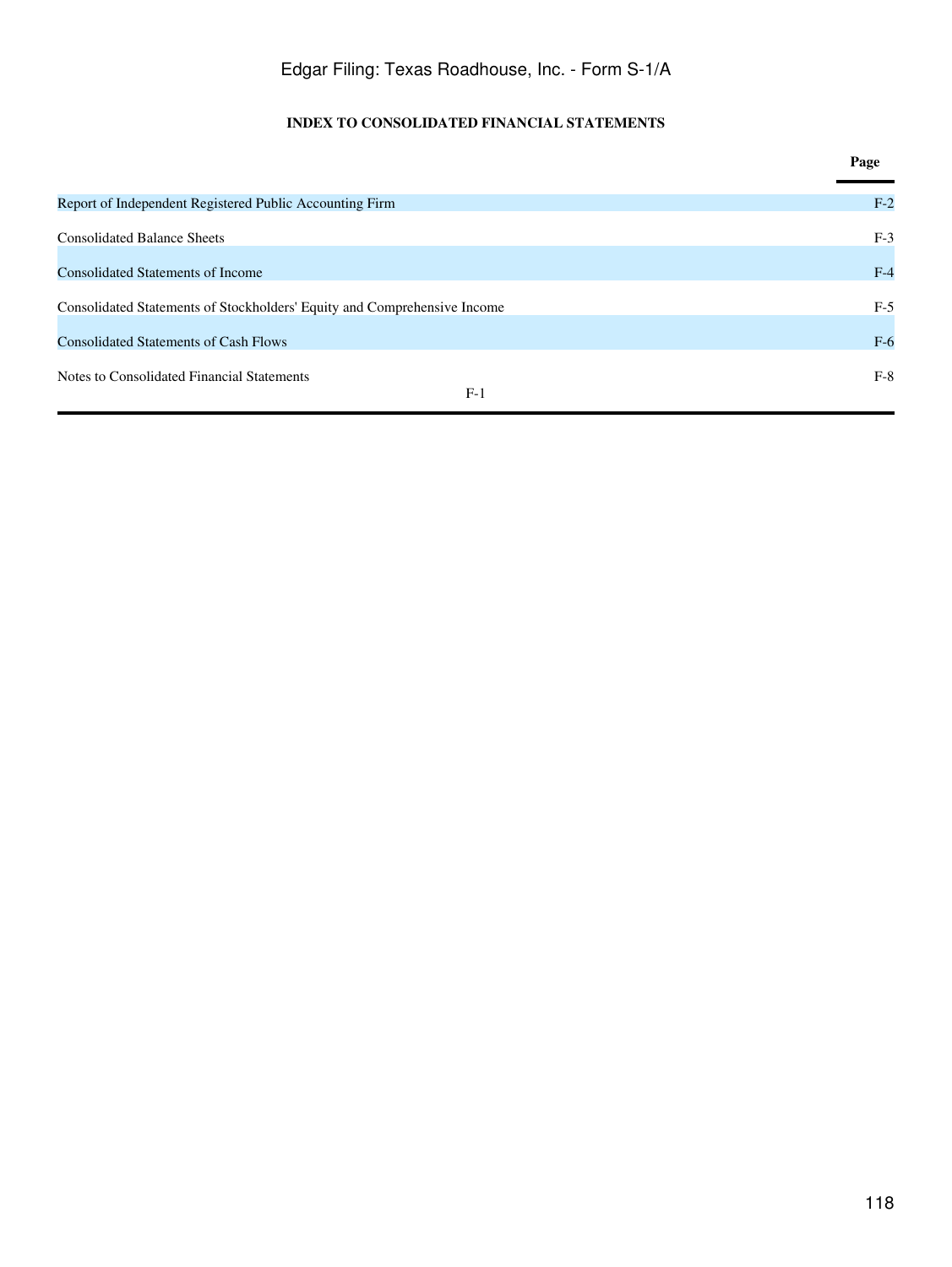## **REPORT OF INDEPENDENT REGISTERED PUBLIC ACCOUNTING FIRM**

The Board of Directors and Stockholders Texas Roadhouse, Inc.:

 We have audited the accompanying consolidated balance sheets of Texas Roadhouse, Inc. and subsidiaries (the Company) as of December 30, 2003 and December 28, 2004, and the related consolidated statements of income, stockholders' equity and comprehensive income and cash flows for each of the years in the three-year period ended December 28, 2004. These consolidated financial statements are the responsibility of the Company's management. Our responsibility is to express an opinion on these consolidated financial statements based on our audits.

 We conducted our audits in accordance with the standards of the Public Company Accounting Oversight Board (United States). Those standards require that we plan and perform the audit to obtain reasonable assurance about whether the financial statements are free of material misstatement. An audit includes examining, on a test basis, evidence supporting the amounts and disclosures in the financial statements. An audit also includes assessing the accounting principles used and significant estimates made by management, as well as evaluating the overall financial statement presentation. We believe that our audits provide a reasonable basis for our opinion.

 In our opinion, the consolidated financial statements referred to above present fairly, in all material respects, the financial position of Texas Roadhouse, Inc. and subsidiaries as of December 30, 2003 and December 28, 2004, and the results of their operations and their cash flows for each of the years in the three-year period ended December 28, 2004, in conformity with U.S. generally accepted accounting principles.

/s/ KPMG LLP Louisville, Kentucky March 23, 2005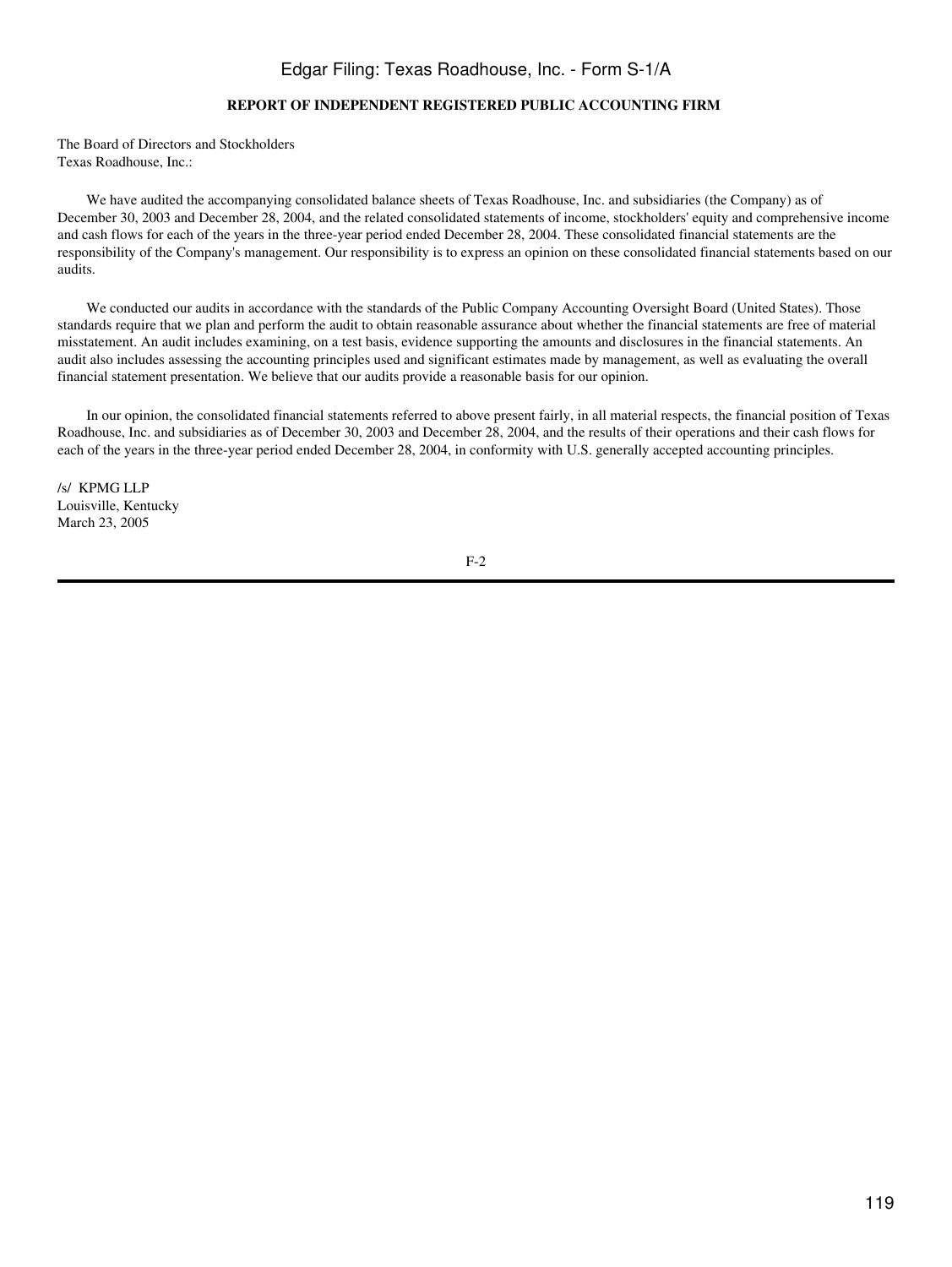## **Texas Roadhouse, Inc. and Subsidiaries**

## **Consolidated Balance Sheets**

## **(in thousands, except share and per share data)**

|                                                                       |               | December 30,<br>2003 |               | December 28,<br>2004 |               | March 29,<br>2005 |
|-----------------------------------------------------------------------|---------------|----------------------|---------------|----------------------|---------------|-------------------|
|                                                                       |               |                      |               |                      |               | (Unaudited)       |
| <b>Assets</b>                                                         |               |                      |               |                      |               |                   |
| Current assets:                                                       |               |                      |               |                      |               |                   |
| Cash and cash equivalents                                             | $\mathcal{S}$ | 5,728                | $\frac{1}{2}$ | 46,235               | $\mathcal{S}$ | 41,971            |
| Receivables, net of allowance for doubtful accounts of \$18, \$24 and |               |                      |               |                      |               |                   |
| \$24 in 2003, 2004 and 2005, respectively                             |               | 10,473               |               | 6,139                |               | 7,139             |
| Inventories                                                           |               | 3,505                |               | 5,169                |               | 5,732             |
| Prepaid expenses                                                      |               | 1,232                |               | 2,652                |               | 1,973             |
| Deferred tax asset                                                    |               |                      |               | 1,308                |               | 1,308             |
| Other current assets                                                  |               | 36                   |               | 144                  |               | 128               |
|                                                                       |               |                      |               |                      |               |                   |
| Total current assets                                                  |               | 20,974               |               | 61,647               |               | 58,251            |
|                                                                       |               |                      |               |                      |               |                   |
| Property and equipment, net                                           |               | 123,051              |               | 162,991              |               | 170,586           |
| Goodwill                                                              |               | 2,190                |               | 50,753               |               | 50,753            |
| Other assets                                                          |               | 1,978                |               | 1,272                |               | 1,242             |
|                                                                       |               |                      |               |                      |               |                   |
| <b>Total</b> assets                                                   | \$            | 148,193              | \$            | 276,663              | \$            | 280,832           |
|                                                                       |               |                      |               |                      |               |                   |
| <b>Liabilities and Stockholders' Equity</b>                           |               |                      |               |                      |               |                   |
| <b>Current liabilities:</b>                                           |               |                      |               |                      |               |                   |
| Distributions payable                                                 | \$            |                      | \$            | 31,176               | $\mathcal{S}$ | 31,176            |
| Current maturities of long-term debt                                  |               |                      |               | 525                  |               |                   |
| Current maturities of obligations under capital leases                |               | 8,059<br>221         |               | 198                  |               | 551<br>198        |
| Accounts payable                                                      |               | 11,570               |               | 12,093               |               | 9,729             |
| Deferred revenue gift certificates                                    |               | 10,885               |               | 14,676               |               | 8,111             |
|                                                                       |               |                      |               |                      |               |                   |
| Accrued wages<br>Accrued taxes and licenses                           |               | 4,182                |               | 7,285                |               | 4,358<br>9.972    |
| Other accrued liabilities                                             |               | 3,546                |               | 4,818                |               |                   |
|                                                                       |               | 2,110                |               | 2,361                |               | 2,649             |
| Total current liabilities                                             |               | 40,573               |               | 73,132               |               | 66,744            |
|                                                                       |               |                      |               |                      |               |                   |
| Long-term debt, excluding current maturities                          |               | 56,254               |               | 12,760               |               | 12,579            |
| Obligations under capital leases, excluding current maturities        |               | 914                  |               | 771                  |               | 735               |
| Stock option deposits                                                 |               | 2,455                |               | 2,617                |               | 2,804             |
| Deferred rent                                                         |               | 1,405                |               | 3,781                |               | 3,959             |
| Deferred tax liability                                                |               |                      |               | 5,909                |               | 5,909             |
| Other liabilities                                                     |               | 3,005                |               | 3,783                |               | 4,250             |
|                                                                       |               |                      |               |                      |               |                   |
| <b>Total liabilities</b>                                              |               | 104,606              |               | 102,753              |               | 96,980            |
| Minority interest in consolidated subsidiaries                        |               | 5,685                |               | 699                  |               | 704               |

Stockholders' equity

Preferred stock (\$0.001 par value, 1,000,000 shares authorized; no

shares outstanding or issued)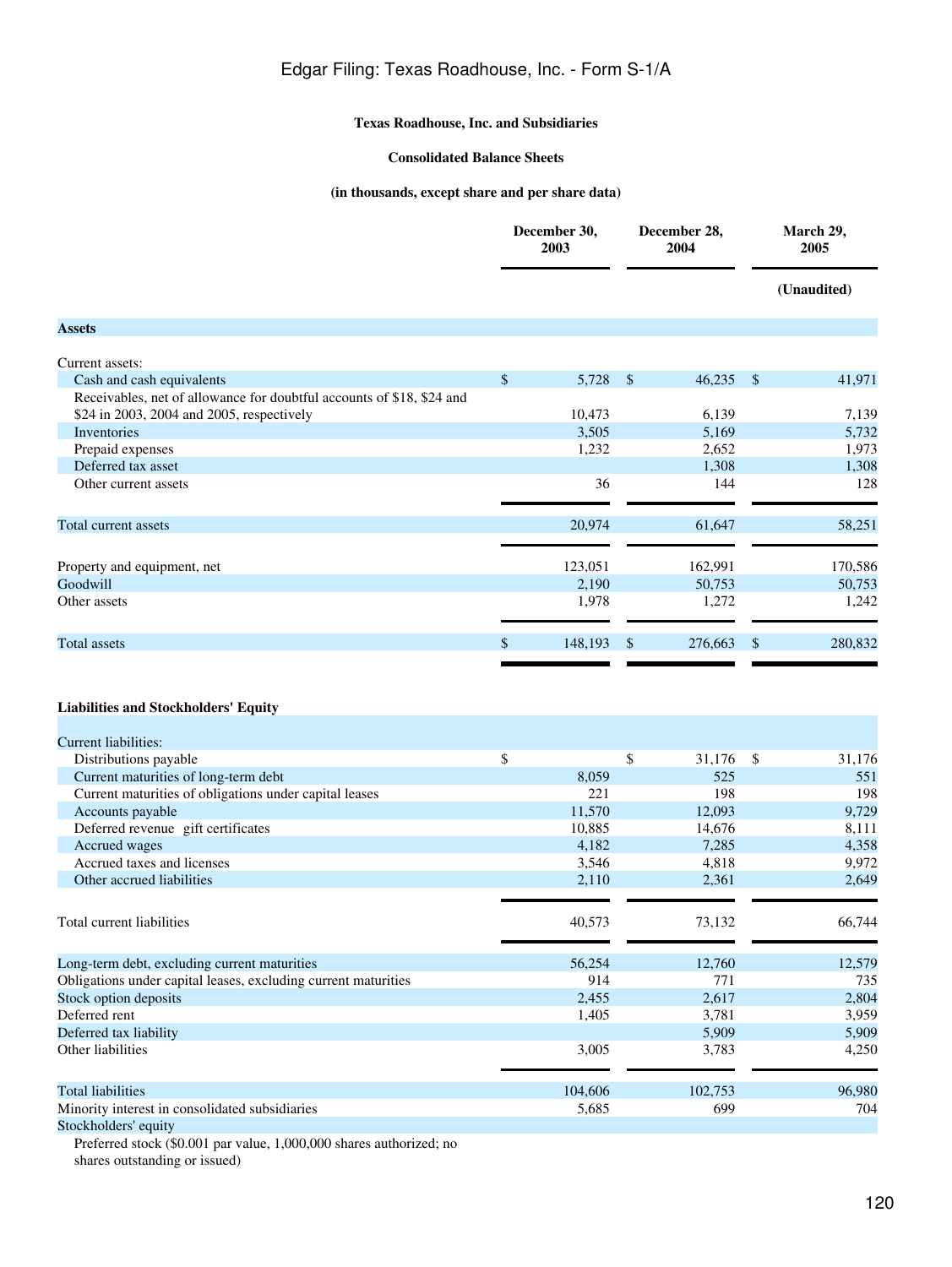|                                                                                                                                                                                               | December 30,<br>2003     | December 28,<br>2004 | March 29,<br>2005 |
|-----------------------------------------------------------------------------------------------------------------------------------------------------------------------------------------------|--------------------------|----------------------|-------------------|
| Common stock, Class A, $(\$0.001$ par value, $100,000,000$ shares<br>authorized, 18,618,213, 30,928,340 and 31,122,302 shares issued and<br>outstanding in 2003, 2004 and 2005, respectively) | 19                       | 31                   | 31                |
| Common stock, Class B, (\$0.001 par value, 8,000,000 shares<br>authorized, 2,632,688 shares issued and outstanding)                                                                           |                          | 3                    | 3                 |
| Additional paid in capital<br>Retained earnings (deficit)                                                                                                                                     | 17.676<br>20.372         | 173,654<br>(584)     | 174,722<br>8,374  |
| Accumulated other comprehensive (loss) income                                                                                                                                                 | (165)                    | 107                  | 18                |
| Total stockholders' equity                                                                                                                                                                    | 37,902                   | 173,211              | 183,148           |
| Total liabilities and stockholders' equity                                                                                                                                                    | $\mathcal{S}$<br>148.193 | 276,663              | 280,832           |

See accompanying notes to consolidated financial statements.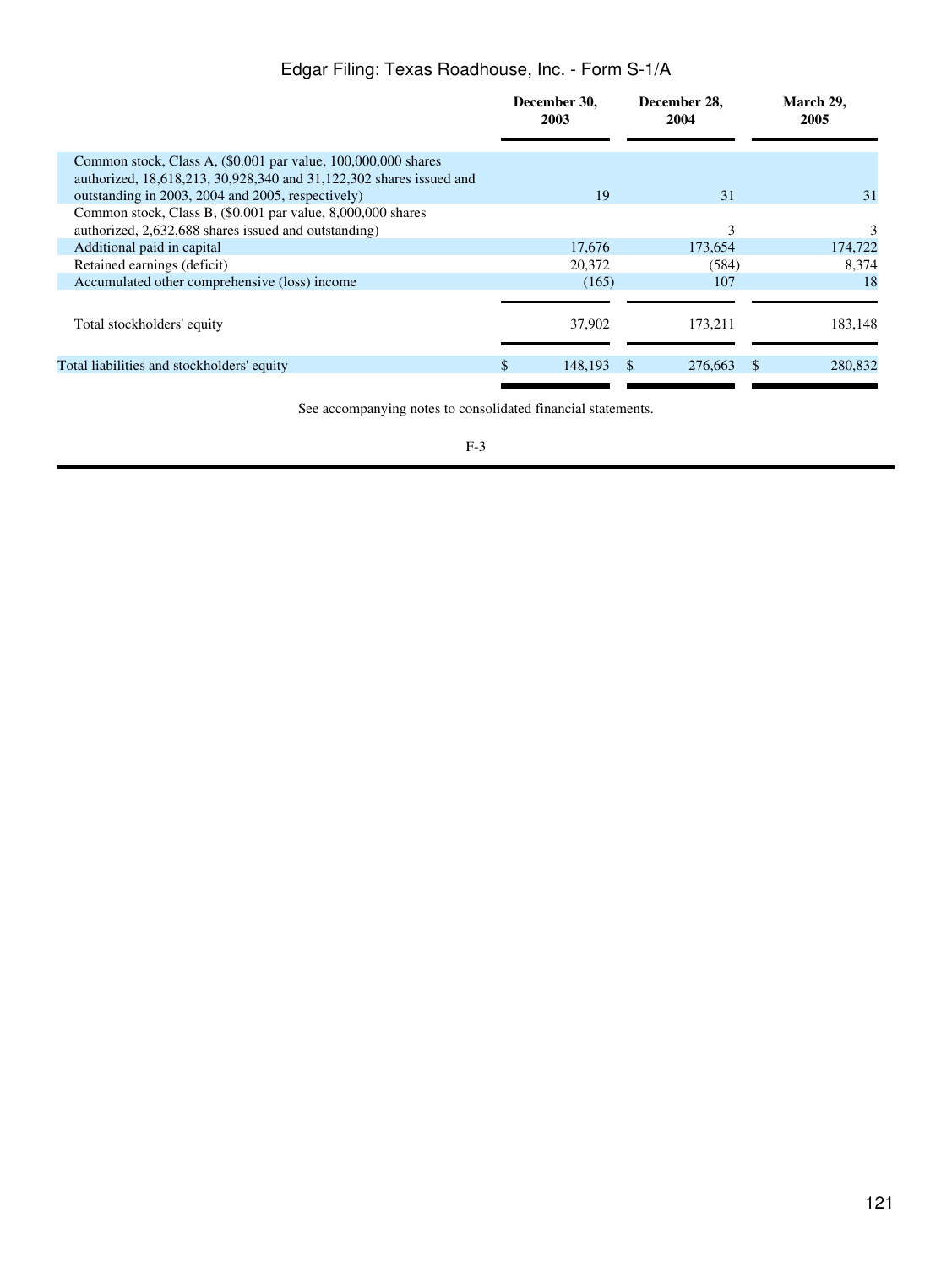## **Texas Roadhouse, Inc. and Subsidiaries**

## **Consolidated Statements of Income**

## **(in thousands, except per share data)**

|                                                                       |                      | <b>Fiscal Year Ended</b> |                      |                   | <b>13 Weeks Ended</b> |
|-----------------------------------------------------------------------|----------------------|--------------------------|----------------------|-------------------|-----------------------|
|                                                                       | December 31,<br>2002 | December 30,<br>2003     | December 28,<br>2004 | March 30,<br>2004 | March 29,<br>2005     |
|                                                                       |                      |                          |                      |                   | (Unaudited)           |
| Revenue:                                                              |                      |                          |                      |                   |                       |
| Restaurant sales                                                      | \$<br>226,756 \$     | 279,519 \$               | 354,190 \$           | 81,893 \$         | 108,607               |
| Franchise royalties and fees                                          | 6.080                | 6,934                    | 8,821                | 2,005             | 2,460                 |
| Total revenue                                                         | 232,836              | 286,453                  | 363,011              | 83,898            | 111,067               |
| Costs and expenses:                                                   |                      |                          |                      |                   |                       |
| Restaurant operating costs:                                           |                      |                          |                      |                   |                       |
| Cost of sales                                                         | 74,351               | 91,904                   | 123,531              | 28,173            | 38,034                |
| Labor                                                                 | 64,506               | 78,070                   | 97,196               | 22,275            | 29,243                |
| Rent                                                                  | 5,125                | 6,005                    | 8,261                | 1,623             | 2,037                 |
| Other operating                                                       | 36,237               | 47,382                   | 58,044               | 13,334            | 17,383                |
| Pre-opening                                                           | 4,808                | 2,571                    | 5,237                | 896               | 1,035                 |
| Depreciation and amortization                                         | 6,876                | 8,562                    | 11,005               | 2,349             | 3,248                 |
| General and administrative                                            | 14,621               | 17,701                   | 21,055               | 4,569             | 6,310                 |
| Total costs and expenses                                              | 206,524              | 252,195                  | 324,329              | 73,219            | 97,290                |
| Income from operations                                                | 26,312               | 34,258                   | 38,682               | 10,679            | 13,777                |
| Interest expense (income), net                                        | 4,212                | 4,350                    | 4,654                | 1,027             | (43)                  |
| Minority interest                                                     | 5,168                | 6,704                    | 5,278                | 1,959             | 27                    |
| Equity income (loss) from investments in<br>unconsolidated affiliates | 21                   | (61)                     | 110                  | 44                | 52                    |
| Income before taxes                                                   | 16,953 \$<br>\$      | 23,143 \$                | 28,860 \$            | 7,737 \$          | 13,845                |
| Provision for income taxes                                            |                      |                          | 7,159                |                   | 4,887                 |
| Net income                                                            | 16,953 \$<br>\$      | 23,143 \$                | 21,701 \$            | 7,737 \$          | 8,958                 |
|                                                                       |                      |                          |                      |                   |                       |

| \$ | $16,953$ \$          | 23,143 \$          | 21,701 \$          | 7,737              |      |  |
|----|----------------------|--------------------|--------------------|--------------------|------|--|
|    | 6,041                | 8,379              | 7,869              | 2,731              |      |  |
| \$ | $10,912 \text{ }$ \$ | $14,764$ \$        | 13,832 \$          | 5,006              |      |  |
|    |                      |                    |                    |                    |      |  |
| \$ | $0.47 \text{ }$ \$   | $0.63 \text{ }$ \$ | $0.53 \text{ }$ \$ | $0.21 \text{ }$ \$ | 0.27 |  |
|    |                      |                    |                    | Pro forma          |      |  |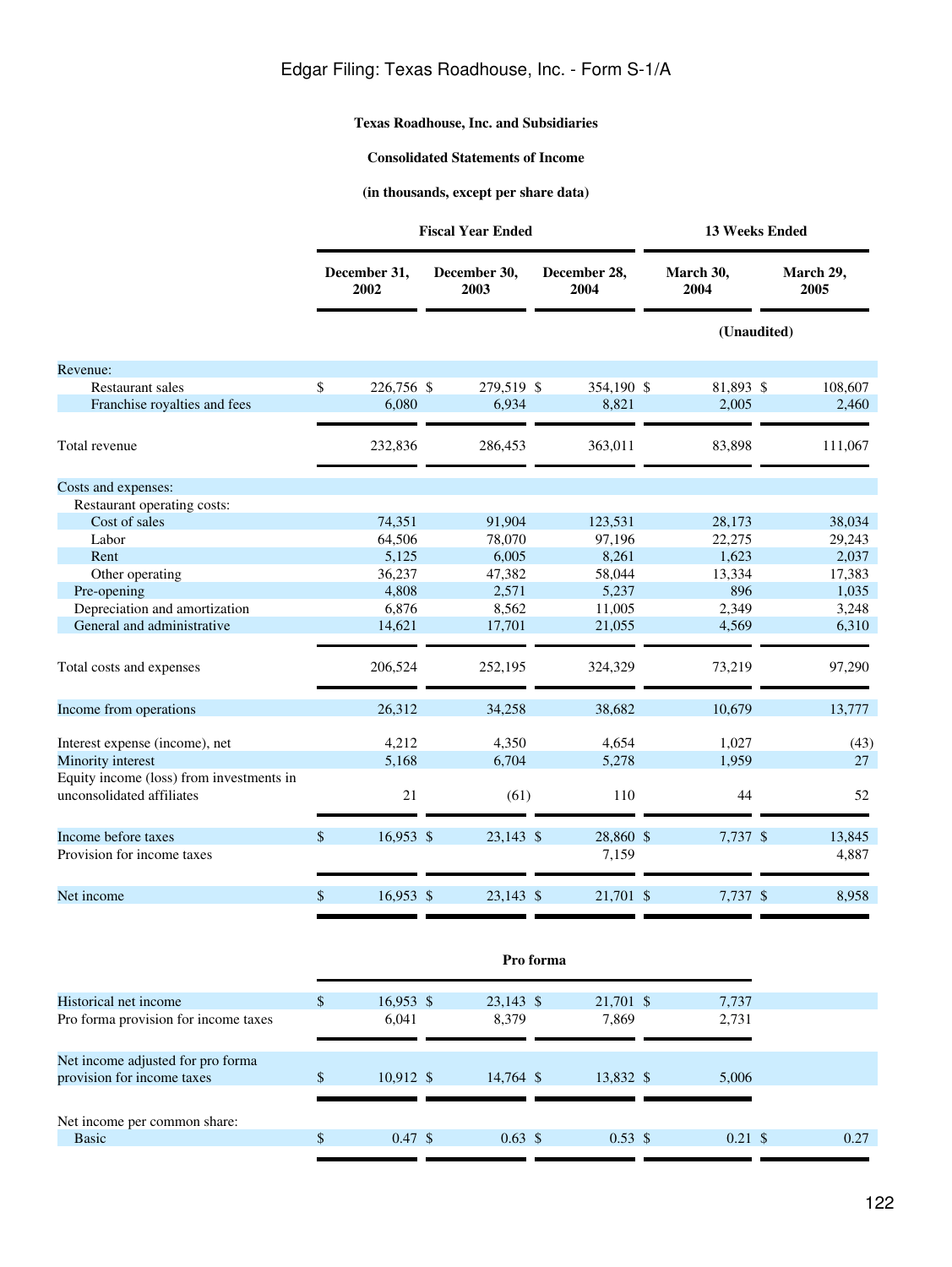|                                               |                          | <b>Fiscal Year Ended</b> |                    |                    | <b>13 Weeks Ended</b> |
|-----------------------------------------------|--------------------------|--------------------------|--------------------|--------------------|-----------------------|
| Diluted                                       | \$<br>$0.44 \text{ }$ \$ | $0.60 \text{ }$ \$       | $0.49 \text{ }$ \$ | $0.19 \text{ }$ \$ | 0.25                  |
| Weighted average shares outstanding:<br>Basic | 23,334                   | 23,440                   | 25,945             | 23,727             | 33,674                |
|                                               |                          |                          |                    |                    |                       |
| Diluted                                       | 24,688                   | 24,772                   | 28,257             | 25,735             | 36,350                |

See accompanying notes to consolidated financial statements.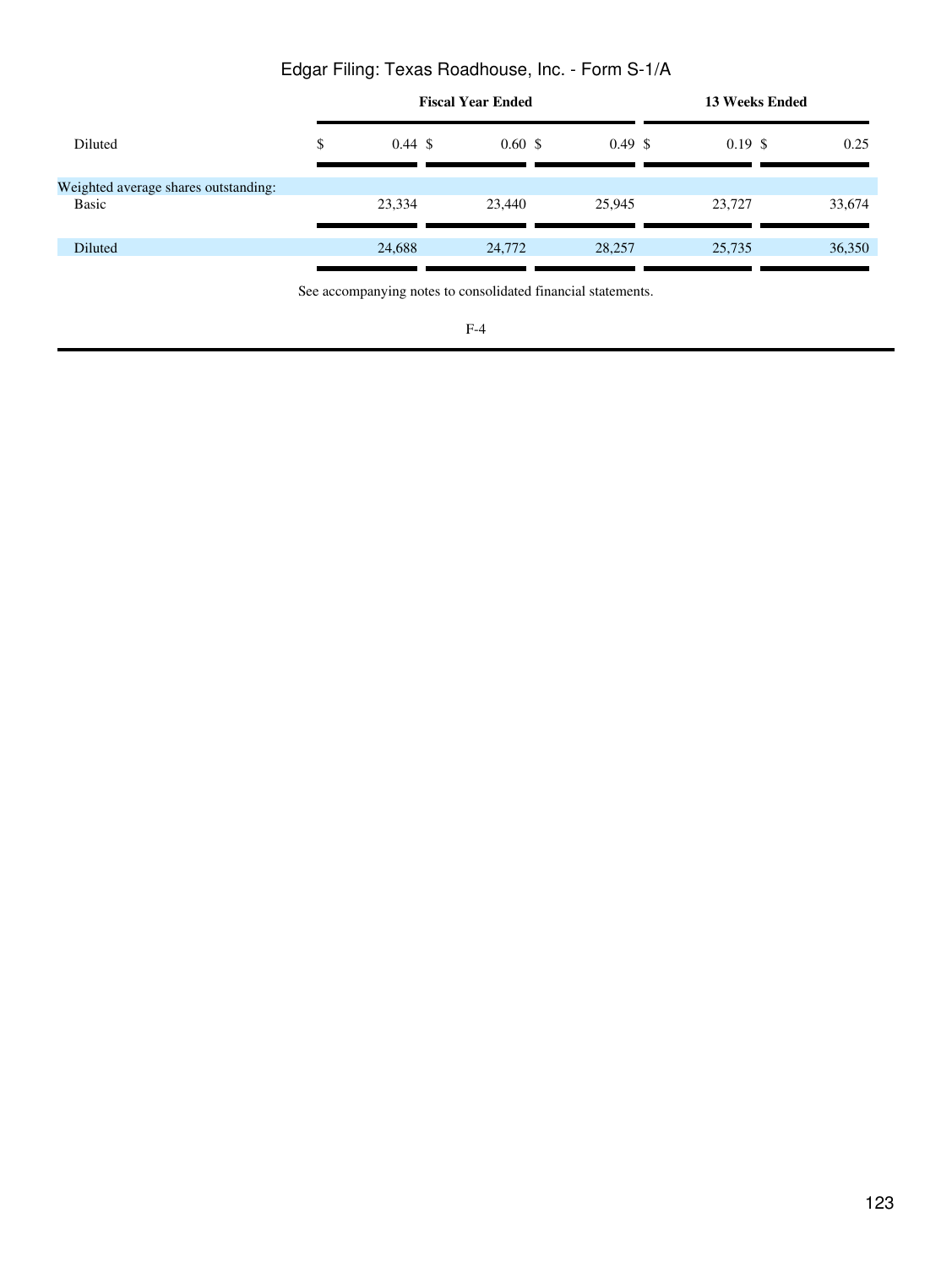## **Texas Roadhouse, Inc. and Subsidiaries**

## **Consolidated Statements of Stockholders' Equity and Comprehensive Income**

## **(\$ in thousands)**

|                                                        |               | <b>Class A</b><br><b>Class B</b> |               |              |              |                    |        |                                               |                                                 |                                                        |  |                  |
|--------------------------------------------------------|---------------|----------------------------------|---------------|--------------|--------------|--------------------|--------|-----------------------------------------------|-------------------------------------------------|--------------------------------------------------------|--|------------------|
|                                                        | <b>Shares</b> | Par<br><b>Value</b>              | <b>Shares</b> | Par<br>Value |              | Paid in<br>Capital |        | <b>Note</b><br><b>Receivable Stockholders</b> | <b>Retained</b><br><b>Earnings</b><br>(Deficit) | Accumulated<br>Other<br>Comprehensive<br>Income (Loss) |  | <b>Total</b>     |
| Balance, December 30,                                  |               |                                  |               |              |              |                    |        |                                               |                                                 |                                                        |  |                  |
| 2001<br>Net income<br>Shares issued under stock        | 17,951,202 \$ |                                  | 18            | \$           | \$           | 13,295 \$          |        | $(109)$ \$                                    | $3,325$ \$<br>16,953                            | 6 \$                                                   |  | 16,535<br>16,953 |
| option plan<br>Distributions to members                | 225,086       |                                  |               |              |              | 342                |        |                                               | (8,265)                                         |                                                        |  | 342<br>(8,265)   |
| Capital contribution by                                |               |                                  |               |              |              |                    |        |                                               |                                                 |                                                        |  |                  |
| majority stockholder<br>Noncash compensation           | 4,750         |                                  |               |              |              | 300                |        |                                               |                                                 |                                                        |  | 300              |
| expense<br>Minority interest                           |               |                                  |               |              |              | 988                |        |                                               |                                                 |                                                        |  | 988              |
| liquidation adjustments<br>Repayment of note           |               |                                  |               |              |              | 33                 |        |                                               |                                                 |                                                        |  | 33               |
| receivable stockholders                                |               |                                  |               |              |              |                    |        | 101                                           |                                                 |                                                        |  | 101              |
| Balance, December 31,                                  |               |                                  |               |              |              | 14,958 \$          |        |                                               |                                                 |                                                        |  |                  |
| 2002                                                   | 18,181,038 \$ |                                  | 18            | \$           | \$           |                    |        | $(8)$ \$                                      | 12,013 \$                                       | 6 \$                                                   |  | 26,987           |
| Comprehensive income:                                  |               |                                  |               |              |              |                    |        |                                               |                                                 |                                                        |  |                  |
| Unrealized loss on<br>derivative                       |               | \$                               |               |              | $\$$         |                    | $\$\,$ |                                               | \$                                              | \$<br>$(165)$ \$                                       |  | (165)            |
| Unrealized loss on<br>available-for-sale<br>securities |               |                                  |               |              |              |                    |        |                                               |                                                 | (6)                                                    |  | (6)              |
| Net income                                             |               |                                  |               |              |              |                    |        |                                               | 23,143                                          |                                                        |  | 23,143           |
| Total comprehensive<br>income                          |               |                                  |               |              |              |                    |        |                                               |                                                 |                                                        |  | 22,972           |
| Shares issued under stock                              |               |                                  |               |              |              |                    |        |                                               |                                                 |                                                        |  |                  |
| option plan                                            | 437,175       |                                  | 1             |              |              | 1,428              |        |                                               |                                                 |                                                        |  | 1,429            |
| Distributions to members<br>Noncash compensation       |               |                                  |               |              |              | 1,070              |        |                                               | (14, 784)                                       |                                                        |  | (14, 784)        |
| expense<br>Minority interest                           |               |                                  |               |              |              |                    |        |                                               |                                                 |                                                        |  | 1,070            |
| liquidation adjustments<br>Repayment of note           |               |                                  |               |              |              | 220                |        |                                               |                                                 |                                                        |  | 220              |
| receivable stockholders                                |               |                                  |               |              |              |                    |        | $\,8\,$                                       |                                                 |                                                        |  | $8\phantom{.0}$  |
|                                                        |               |                                  |               |              |              |                    |        |                                               |                                                 |                                                        |  |                  |
| Balance, December 30,<br>2003                          | 18,618,213 \$ |                                  | 19            | \$           | \$           | 17,676 \$          |        |                                               | 20,372 \$<br>\$                                 | $(165)$ \$                                             |  | 37,902           |
| Comprehensive income:                                  |               |                                  |               |              |              |                    |        |                                               |                                                 |                                                        |  |                  |
| Unrealized gain on<br>derivative, net of tax           |               | $\boldsymbol{\$}$                |               |              | $\mathbb{S}$ |                    | $\$$   |                                               | \$                                              | 272 \$<br>\$                                           |  | 272              |
| Net income                                             |               |                                  |               |              |              |                    |        |                                               | 21,701                                          |                                                        |  | 21,701           |
| Total comprehensive<br>income                          |               |                                  |               |              |              |                    |        |                                               |                                                 |                                                        |  | 21,973           |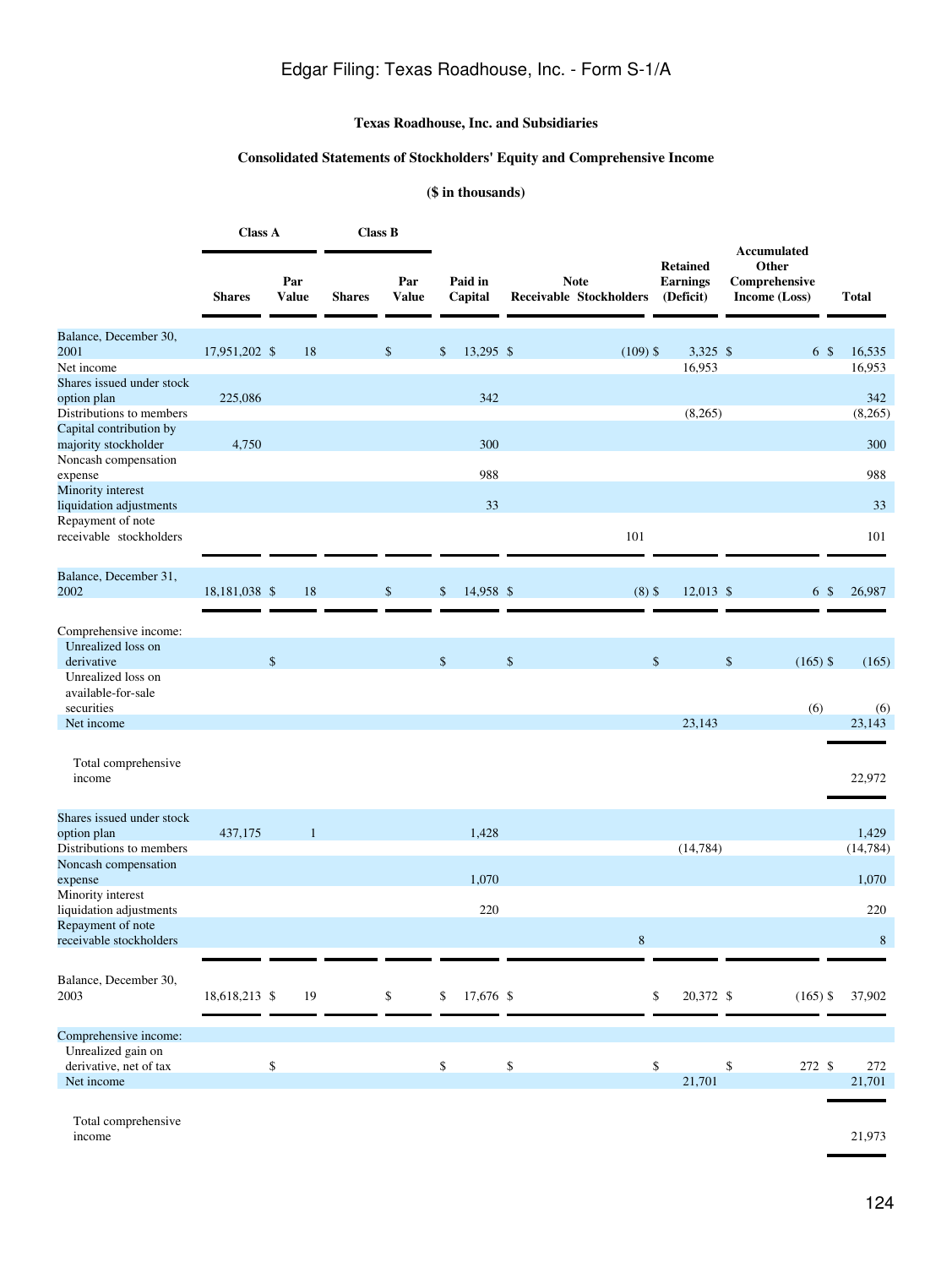|                            | <b>Class A</b> |                 | <b>Class B</b>  |   |      |                 |    |            |                   |               |
|----------------------------|----------------|-----------------|-----------------|---|------|-----------------|----|------------|-------------------|---------------|
| Shares issued under stock  |                |                 |                 |   |      |                 |    |            |                   |               |
| option plan                |                |                 |                 |   |      | 1,144           |    |            |                   | 1.144         |
| Distribution to members    | 252,047        |                 |                 |   |      | (5,325)         |    | (42, 657)  |                   | (47,982)      |
| Noncash compensation       |                |                 |                 |   |      |                 |    |            |                   |               |
| expense                    |                |                 |                 |   |      | 931             |    |            |                   | 931           |
| Minority interest          |                |                 |                 |   |      |                 |    |            |                   |               |
| liquidation adjustments    |                |                 |                 |   |      | 85              |    |            |                   | 85            |
| <b>Issuance of Class A</b> |                |                 |                 |   |      |                 |    |            |                   |               |
| Common Stock in initial    |                |                 |                 |   |      |                 |    |            |                   |               |
| public offering            | 6,581,481      | $7\overline{ }$ |                 |   |      | 115,169         |    |            |                   | 115,176       |
| Issuance of Class A        |                |                 |                 |   |      |                 |    |            |                   |               |
| Common Stock in            |                |                 |                 |   |      |                 |    |            |                   |               |
| acquisition                | 3,089,080      | 3               |                 |   |      | 54,056          |    |            |                   | 54,059        |
| <b>Issuance of Class B</b> |                |                 |                 |   |      |                 |    |            |                   |               |
| Common Stock for the       |                |                 |                 |   |      |                 |    |            |                   |               |
| acquisition of WKT         |                |                 |                 |   |      |                 |    |            |                   |               |
| Restaurant Corp.           |                |                 | 2,632,688       | 3 |      |                 |    |            |                   | 3             |
| Initial public offering    |                |                 |                 |   |      |                 |    |            |                   |               |
| expenses                   |                |                 |                 |   |      | (10,082)        |    |            |                   | (10,082)      |
| Merger of entities under   |                |                 |                 |   |      |                 |    |            |                   |               |
| common control             | 2,387,519      | $\overline{c}$  |                 |   |      |                 |    |            |                   | 2             |
|                            |                |                 |                 |   |      |                 |    |            |                   |               |
|                            |                |                 |                 |   |      |                 |    |            |                   |               |
| Balance, December 28,      |                |                 |                 |   |      |                 |    |            |                   |               |
| 2004                       | 30,928,340 \$  |                 | 31 2,632,688 \$ |   | 3 \$ | 173,654 \$      | \$ | $(584)$ \$ | $107 \text{ }$ \$ | 173,211       |
|                            |                |                 |                 |   |      |                 |    |            |                   |               |
| Comprehensive income:      |                |                 |                 |   |      |                 |    |            |                   |               |
| Unrealized loss on         |                |                 |                 |   |      |                 |    |            |                   |               |
| derivative, net of tax     |                |                 |                 |   |      |                 |    |            | (89)              | (89)          |
| Net income                 |                |                 |                 |   |      |                 |    | 8,958      |                   | 8,958         |
|                            |                |                 |                 |   |      |                 |    |            |                   |               |
|                            |                |                 |                 |   |      |                 |    |            |                   |               |
| Total comprehensive        |                |                 |                 |   |      |                 |    |            |                   |               |
| income                     |                |                 |                 |   |      |                 |    |            |                   | 8,869         |
|                            |                |                 |                 |   |      |                 |    |            |                   |               |
| Shares issued under stock  |                |                 |                 |   |      |                 |    |            |                   |               |
| option plan                | 193,962        |                 |                 |   |      | 1,072           |    |            |                   | 1,072         |
| Minority interest          |                |                 |                 |   |      |                 |    |            |                   |               |
| liquidation adjustments    |                |                 |                 |   |      | 37              |    |            |                   | 37            |
| Initial public offering    |                |                 |                 |   |      |                 |    |            |                   |               |
| expenses                   |                |                 |                 |   |      | (41)            |    |            |                   | (41)          |
|                            |                |                 |                 |   |      |                 |    |            |                   |               |
|                            |                |                 |                 |   |      |                 |    |            |                   |               |
| Balance, March 29, 2005    | 31,122,302 \$  |                 | 31 2,632,688 \$ |   |      | 3 \$ 174,722 \$ |    | 8,374 \$   |                   | 18 \$ 183,148 |

See accompanying notes to consolidated financial statements.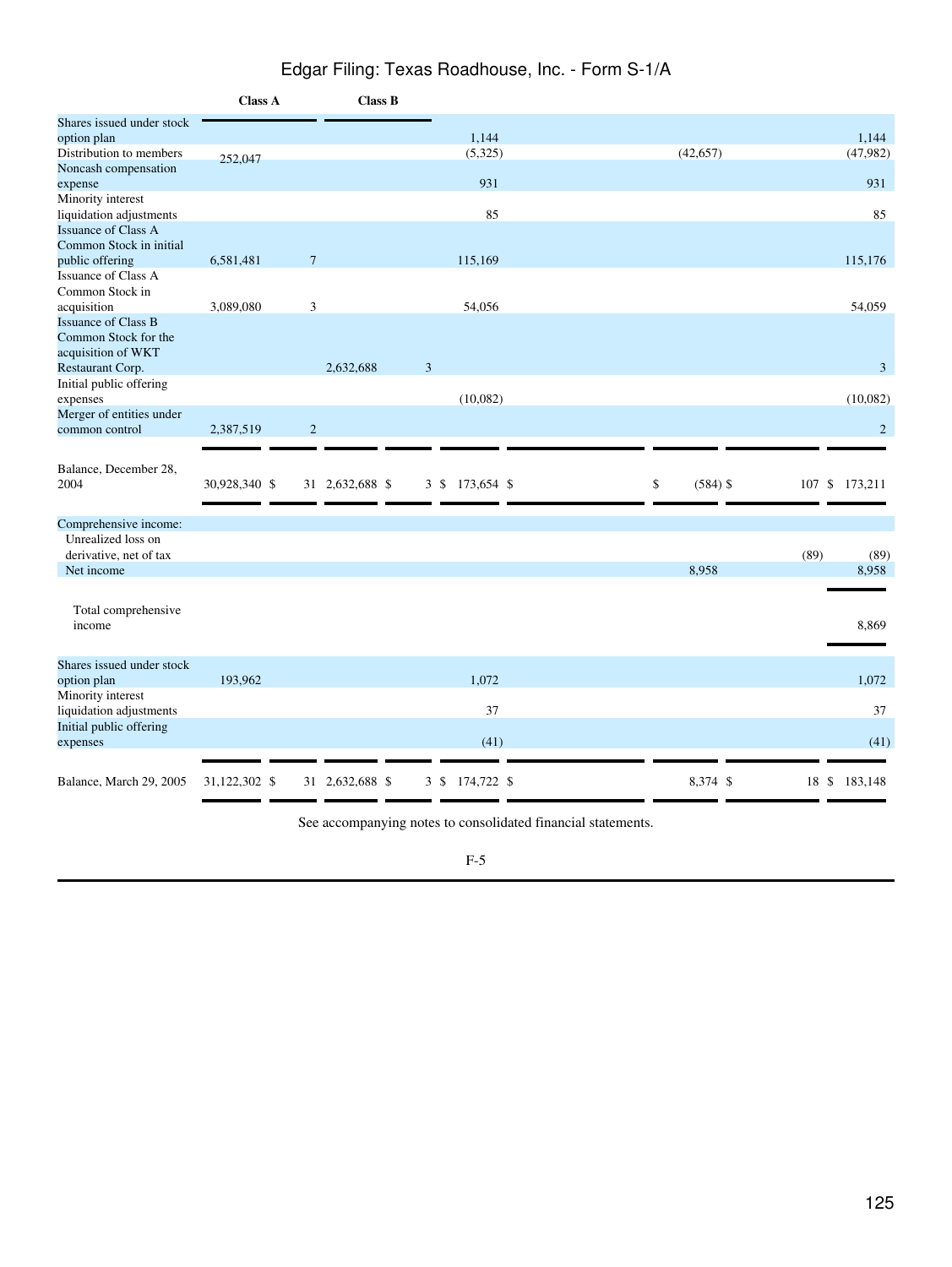## **Texas Roadhouse, Inc. and Subsidiaries**

## **Consolidated Statements of Cash Flows**

## **(in thousands)**

|                                                                                         |                                           | <b>Fiscal Year Ended</b> |                      |                   | <b>13 Weeks Ended</b> |
|-----------------------------------------------------------------------------------------|-------------------------------------------|--------------------------|----------------------|-------------------|-----------------------|
|                                                                                         | December 31,<br>2002                      | December 30,<br>2003     | December 28,<br>2004 | March 30,<br>2004 | March 29,<br>2005     |
|                                                                                         |                                           |                          |                      | (Unaudited)       |                       |
| <b>Cash flows from operating activities:</b>                                            |                                           |                          |                      |                   |                       |
| Net income                                                                              | \$<br>16,953 \$                           | 23,143 \$                | 21,701 \$            | 7,737 \$          | 8,958                 |
| Adjustments to reconcile net income to<br>net cash provided by operating<br>activities: |                                           |                          |                      |                   |                       |
| Depreciation and amortization                                                           | 6,876                                     | 8,562                    | 11,005               | 2,349             | 3,248                 |
| Loss on disposal of assets                                                              | 58                                        | 121                      | 91                   | 47                |                       |
| Noncash compensation expense                                                            | 988                                       | 1,070                    | 931                  | 316               |                       |
| Write-off of debt issuance costs                                                        |                                           | 308                      | 998                  |                   |                       |
| Minority interest                                                                       | 5,168                                     | 6,704                    | 5,278                | 1,959             | 27                    |
| Equity (income) loss from<br>investments in unconsolidated<br>affiliates                | (21)                                      | 61                       | (110)                | (44)              | (52)                  |
| Distributions received from<br>investments in unconsolidated                            |                                           |                          |                      |                   |                       |
| affiliates                                                                              | 22                                        | 46                       | 137                  | 36                | 59                    |
| Gain on derivative                                                                      |                                           |                          |                      |                   | (73)                  |
| Provision for doubtful accounts                                                         | 190                                       | 100                      | 5                    |                   |                       |
| Deferred tax expense                                                                    |                                           |                          | 4,533                |                   |                       |
| Changes in operating working capital:                                                   |                                           |                          |                      |                   |                       |
| Receivables                                                                             | (824)                                     | (6,315)                  | 4,329                | 3,630             | (1,000)               |
| Inventories                                                                             | (854)                                     | (1,718)                  | (1,647)              | (107)             | (563)                 |
| Prepaid expenses and other current                                                      |                                           |                          |                      |                   |                       |
| assets                                                                                  | (599)                                     | 264                      | (1,420)              | (1,216)           | 679                   |
| Other assets                                                                            | 67                                        | 178                      | 291                  | 56                | 23                    |
| Accounts payable                                                                        | (3, 334)                                  | 4,189                    | 693                  | 2,966             | (2,364)               |
| Deferred revenue gift certificates                                                      | 2,663                                     | 3,521                    | 3,674                | (3,957)           | (6, 565)              |
| Accrued wages                                                                           | 2,723                                     | (793)                    | 3,013                | (1,892)           | (2,927)               |
| Accrued taxes and licenses                                                              | (447)                                     | 514                      | 1,340                | (231)             | 5,154                 |
| Accrued other liabilities                                                               | 1,516                                     | 549                      | (69)                 | 180               | 288                   |
| Deferred rent                                                                           | 301                                       | 223                      | 1,559                | 70                | 178                   |
| Other liabilities                                                                       | 272                                       | 1,431                    | 943                  | 279               | 467                   |
| Net cash provided by operating<br>activities                                            | 31,718                                    | 42,158                   | 57,275               | 12,178            | 5,537                 |
| <b>Cash flows from investing activities:</b>                                            |                                           |                          |                      |                   |                       |
| Capital expenditures property and                                                       |                                           |                          |                      |                   |                       |
| equipment                                                                               | (34,696)                                  | (26, 882)                | (49, 985)            | (8,608)           | (10, 843)             |
| Proceeds from sale-leaseback                                                            |                                           |                          |                      |                   |                       |
| transactions                                                                            | 1,992                                     |                          |                      |                   |                       |
| Proceeds from sale of property and                                                      |                                           |                          |                      |                   |                       |
| equipment                                                                               |                                           | 358                      | 47                   | 2                 |                       |
| Acquisition of cash from stock                                                          |                                           |                          |                      |                   |                       |
| acquisition of franchise restaurant                                                     |                                           |                          | 203                  |                   |                       |
|                                                                                         | $\epsilon$ <sup><math>\alpha</math></sup> |                          |                      |                   |                       |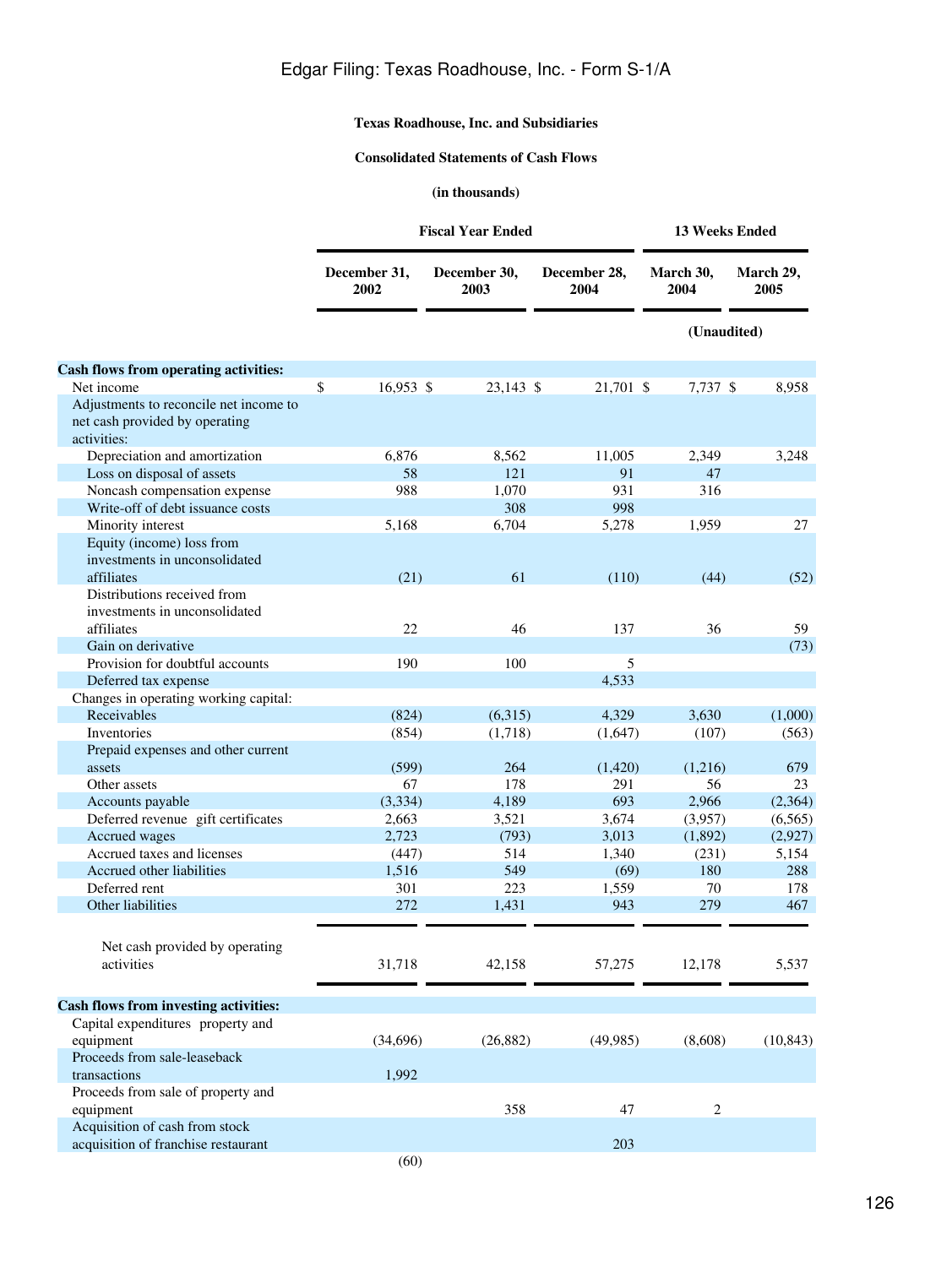|                                                               |          | <b>Fiscal Year Ended</b> |           | <b>13 Weeks Ended</b> |           |  |
|---------------------------------------------------------------|----------|--------------------------|-----------|-----------------------|-----------|--|
| Payment for additional ownership<br>interest in joint venture |          |                          |           |                       |           |  |
| Net cash used in investing activities                         | (32,764) | (26, 524)                | (49, 735) | (8,606)               | (10, 843) |  |
|                                                               |          | $F-6$                    |           |                       |           |  |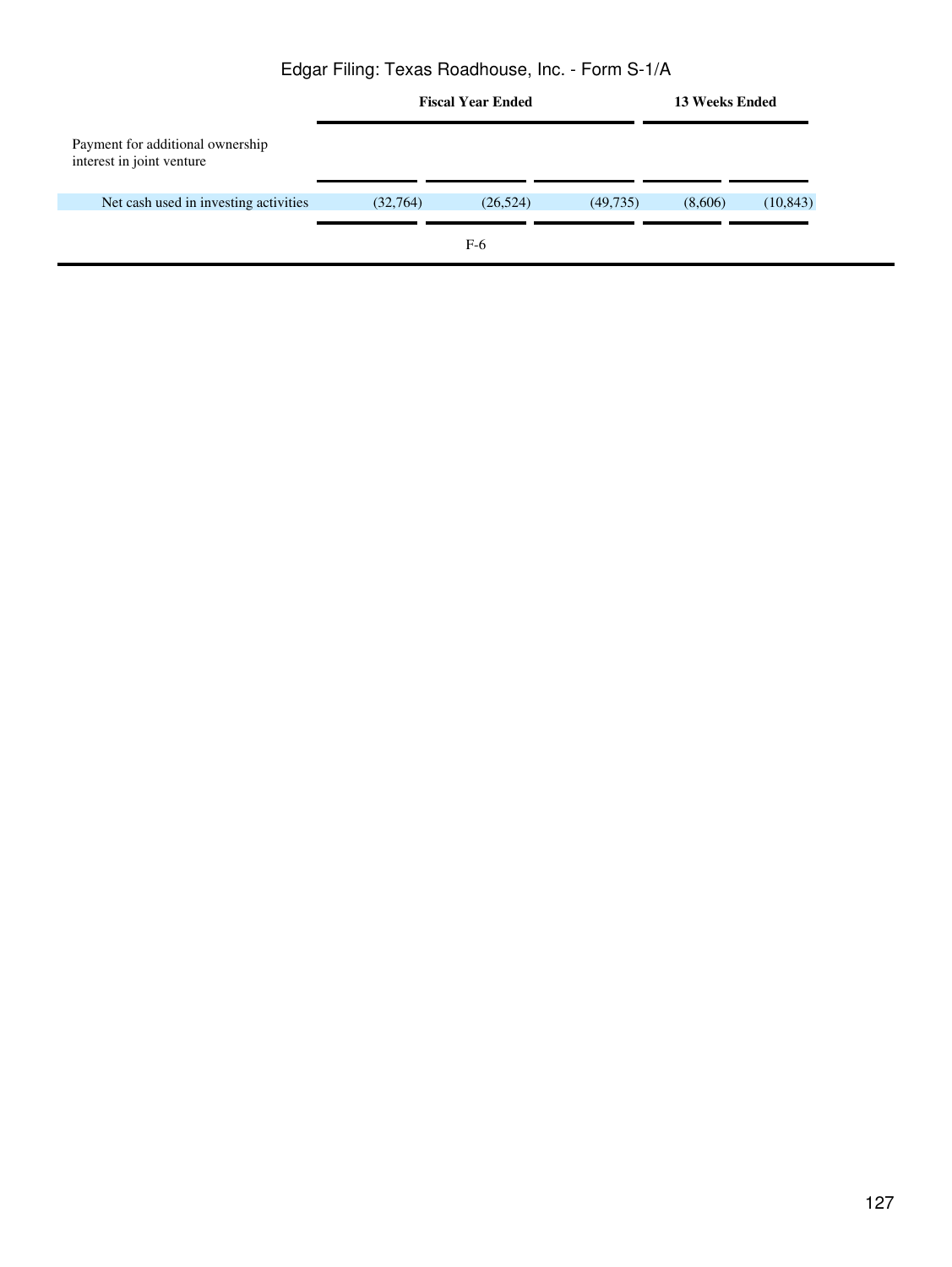|                                                                 | <b>Fiscal Year Ended</b>                                             | 13 Weeks Ended |              |                   |                   |
|-----------------------------------------------------------------|----------------------------------------------------------------------|----------------|--------------|-------------------|-------------------|
|                                                                 | December 31,<br>December 28,<br>December 30,<br>2004<br>2002<br>2003 |                |              | March 30.<br>2004 | March 29,<br>2005 |
|                                                                 |                                                                      |                |              | (Unaudited)       |                   |
| <b>Cash flows from financing activities:</b>                    |                                                                      |                |              |                   |                   |
| Proceeds from short-term bank revolver                          |                                                                      |                |              | 3,500             |                   |
| Repayments of note payable to bank                              | (5,048)                                                              |                |              |                   |                   |
| Proceeds from issuance of long-term<br>debt                     | 38,512                                                               | 59,130         | 24,562       | 4,075             |                   |
| Proceeds from minority interest                                 |                                                                      |                |              |                   |                   |
| contributions and other                                         | 1,476                                                                |                | 997          |                   | 70                |
| Repayment of stock option deposits                              | (98)                                                                 | (263)          | (281)        | (100)             | (25)              |
| Proceeds from stock option deposits                             | 674                                                                  | 958            | 547          | 180               | 343               |
| Principal payments on long-term debt                            | (17, 126)                                                            | (55,082)       | (75, 591)    | (3,606)           | (155)             |
| Proceeds from repayment of notes                                |                                                                      |                |              |                   |                   |
| receivable stockholders                                         | 101                                                                  | 8              |              |                   |                   |
| Principal payments on capital lease                             |                                                                      |                |              |                   |                   |
| obligations                                                     | (255)                                                                | (246)          | (166)        | (48)              | (36)              |
| Proceeds from capital contributions by                          |                                                                      |                |              |                   |                   |
| majority stockholder                                            | 300                                                                  |                |              |                   |                   |
| Payments for debt issuance costs                                | (38)                                                                 | (1,673)        | (559)        |                   |                   |
| Proceeds from exercise of stock options                         | 341                                                                  | 1,099          | 1,040        | 520               | 941               |
| Proceeds from initial public offering, net                      |                                                                      |                |              |                   |                   |
| of offering costs<br>Distributions to minority interest holders |                                                                      |                | 105,094      |                   | (41)              |
| Distributions to members                                        | (5,629)                                                              | (6,869)        | (5,870)      | (1,907)           | (55)              |
|                                                                 | (8,265)                                                              | (14, 784)      | (16, 806)    | (4,224)           |                   |
| Net cash provided by (used in)                                  |                                                                      |                |              |                   |                   |
| financing activities                                            | 4,945                                                                | (17, 722)      | 32,967       | (1,610)           | 1,042             |
|                                                                 |                                                                      |                |              |                   |                   |
| Net increase (decrease) in cash                                 | 3,899                                                                | (2,088)        | 40,507       | 1,962             | (4,264)           |
| Cash and cash equivalents beginning of                          |                                                                      |                |              |                   |                   |
| year                                                            | 3,917                                                                | 7,816          | 5,728        | 5,728             | 46,235            |
| Cash and cash equivalents end of year                           | 7,816 \$<br>\$                                                       | 5,728 \$       | 46,235 \$    | 7,690 \$          | 41,971            |
|                                                                 |                                                                      |                |              |                   |                   |
| Supplemental disclosures of cash flow<br>information:           |                                                                      |                |              |                   |                   |
| Interest, net of amounts capitalized                            | 3,631 \$<br>\$                                                       | 3,426 \$       | 3,523 \$     | 1,047 \$          | 212               |
| Income taxes                                                    | \$                                                                   | \$             | \$<br>2,014  |                   | \$<br>363         |
| Supplemental schedule of noncash                                |                                                                      |                |              |                   |                   |
| financing activities:                                           |                                                                      |                |              |                   |                   |
| Accrual of distribution to members                              | \$                                                                   | \$             | \$<br>31,176 |                   |                   |
| Stock acquisition of franchise restaurant                       | $\$$                                                                 | \$             | 2,329<br>\$  |                   |                   |
|                                                                 |                                                                      |                |              |                   |                   |

See accompanying notes to consolidated financial statements.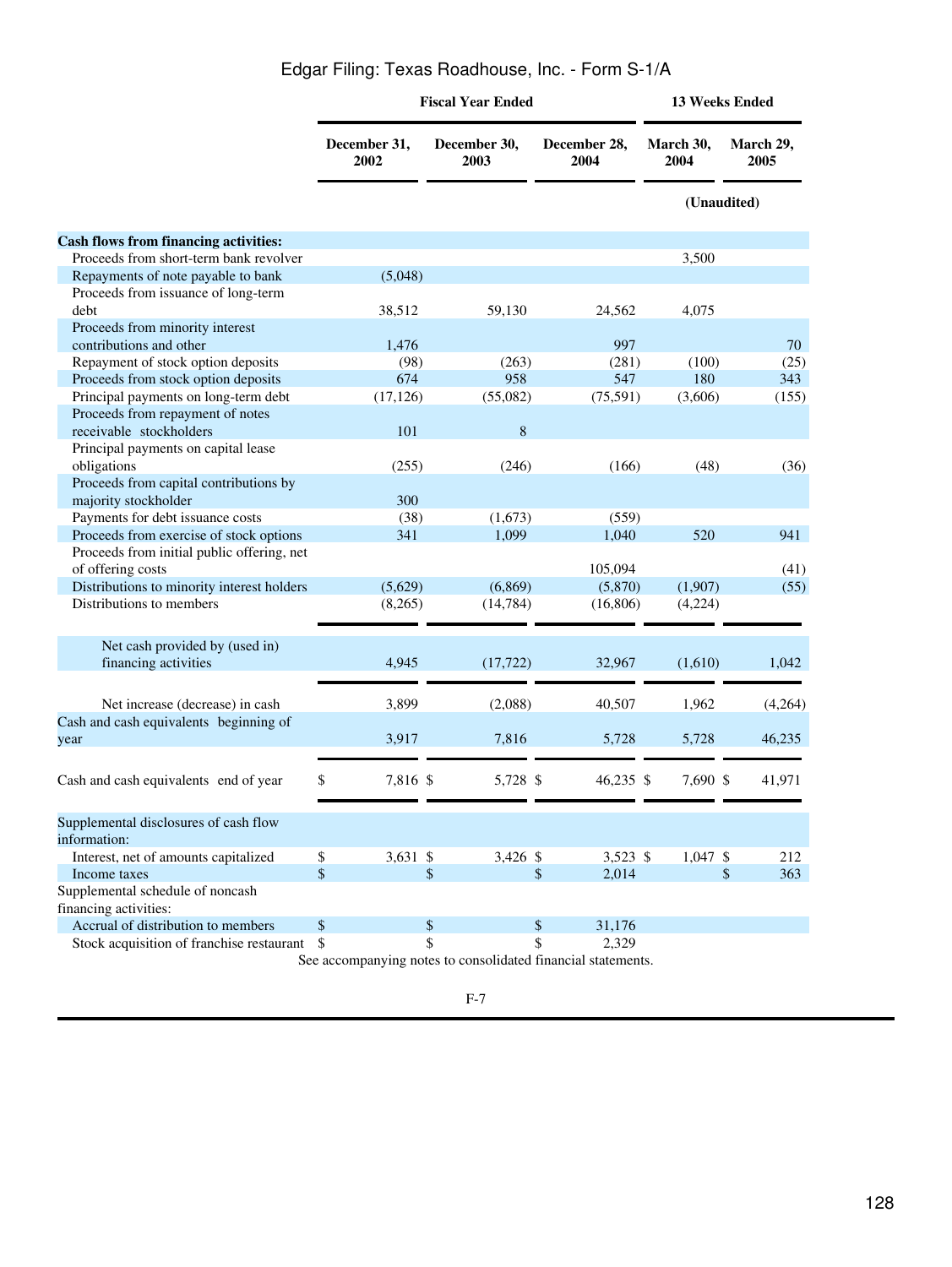#### **Texas Roadhouse, Inc. and Subsidiaries**

#### **Notes to Consolidated Financial Statements**

#### **(Tabular amounts in thousands, except share and per share data)**

#### **(1) Description of Business**

 The accompanying consolidated financial statements as of December 28, 2004 include the accounts of Texas Roadhouse, Inc. (the "Company") and its wholly-owned subsidiaries, Texas Roadhouse Holdings LLC ("Holdings"), Texas Roadhouse Development Corporation ("TRDC"), and Texas Roadhouse Management Corp. The Company and its wholly-owned subsidiaries operate Texas Roadhouse restaurants. Holdings also provides supervisory and administrative services for certain other license and franchise restaurants. TRDC sells franchise rights and collects the franchise royalties and fees. Texas Roadhouse Management Corp. provides management services to Holdings, TRDC and certain other license and franchise restaurants.

 Prior to October 8, 2004, the combined financial statements included the accounts of Holdings and its wholly-owned and majority-owned subsidiaries, TRDC, WKT Restaurant Corp. ("WKT"), Texas Roadhouse Management Corp. and six license and three franchise restaurants, all of which were under common control by one controlling shareholder. The controlling shareholder had the unilateral ability to implement major operating and financial policies for the entities. On October 8, 2004, Holdings and its wholly-owned and majority-owned subsidiaries completed a reorganization and initial public offering. In connection with the reorganization and public offering, Holdings became a subsidiary of the Company. See note 12.

 At December 30, 2003 and December 28, 2004, there were 162 and 193 Texas Roadhouse restaurants operating in 32 and 35 states, respectively. Of the 162 restaurants operating at December 30, 2003, (i) 87 were Company restaurants, of which 56 were wholly-owned restaurants and 31 were majority-owned or controlled restaurants, (ii) 71 were franchise restaurants and (iii) 4 were license restaurants. Of the 193 restaurants that were operating at December 28, 2004, (i) 107 were Company restaurants, 105 of which were wholly-owned and two of which were majority-owned, (ii) 82 were franchise restaurants and (iii) 4 were license restaurants.

#### **(2) Summary of Significant Accounting Policies**

*(a)*

#### *Principles of Consolidation*

At December 30, 2003 and December 28, 2004, the Company had minority ownership in nine and thirteen restaurants, respectively. The unconsolidated restaurants are accounted for using the equity method. The Company exercises significant control over the operating and financial policies of these entities based on the rights granted to the Company under each entity's operating or partnership agreement. Notwithstanding the significant control exercised by the Company over their affairs, the Company does not consolidate such entities because (i) the Company owns only 5% to 10% of these entities and (ii) the revenue, expense and net income, and assets and liabilities that would be attributable to these entities would not be material to our financial position or results of operations. Should the financial position and results of operations of these entities become material to the Company's financial position and results of operations in future periods, the Company will consolidate the entities into its results. All significant intercompany balances and transactions for these unconsolidated restaurants as well as the companies whose accounts have been consolidated have been eliminated.

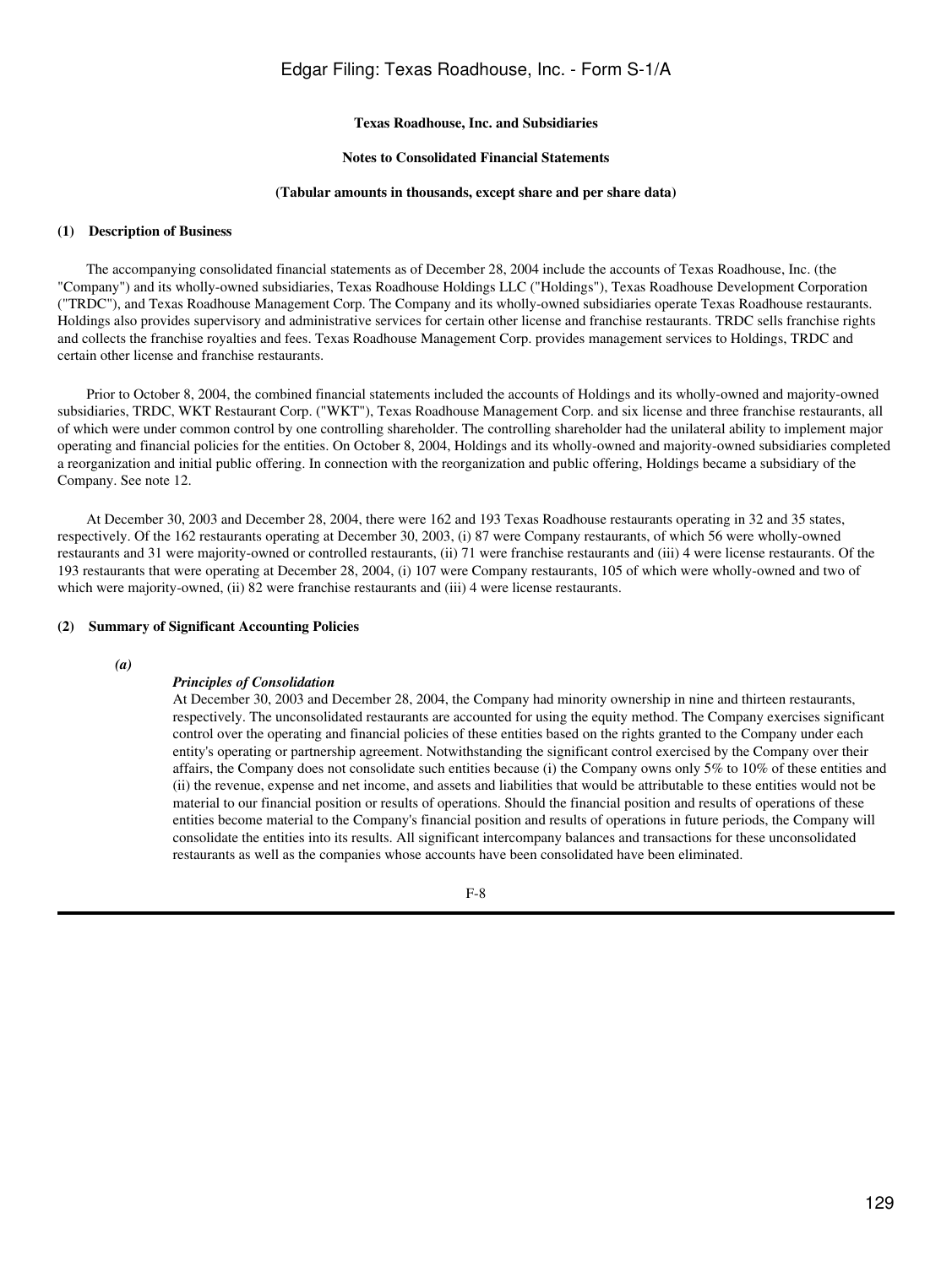#### *Fiscal Year*

The Company utilizes a 52 or 53 week accounting period that ends on the last Tuesday in December. Beginning with fiscal year 2002, for operational reasons, the Company changed its fiscal year end from the last Sunday in December to the last Tuesday in December. This change resulted in fiscal year 2002 consisting of 52 weeks and two days as compared to fiscal years 2003 and 2004, which were both 52 weeks in length. The Company utilizes a 13 week accounting period for quarterly reporting purposes.

#### *(c)*

*(b)*

#### *Cash and Cash Equivalents*

For purposes of the consolidated statements of cash flows, the Company considers all highly liquid debt instruments with original maturities of three months or less to be cash equivalents.

#### *(d)*

#### *Receivables*

Receivables consist principally of amounts due from certain franchise and license restaurants for reimbursement of pre-opening and other expenses, amounts due for royalty fees from franchise stores, and credit card receivables.

Receivables are recorded at the invoiced amount and do not bear interest. The allowance for doubtful accounts is the Company's best estimate of the amount of probable credit losses in the Company's existing accounts receivable. The Company determines the allowance based on historical write-off experience. The Company reviews its allowance for doubtful accounts quarterly. Past due balances over 90 days and a specified amount are reviewed individually for collectibility. Account balances are charged off against the allowance after all means of collection have been exhausted and the potential for recovery is considered remote. The Company does not have any off-balance-sheet credit exposure related to its customers.

#### *(e)*

#### *Inventories*

Inventories, consisting principally of food, beverages, and supplies, are valued at the lower of first-in, first-out cost or market. The Company purchases its products from a number of suppliers and believes there are alternative suppliers.

#### *(f)*

#### *Pre-opening Expenses*

Pre-opening expenses are charged to operations as incurred. These costs include wages, benefits, travel and lodging for the training and opening management teams, and food, beverage and other restaurant operating expenses incurred prior to a restaurant opening for business.

#### *(g)*

#### *Property and Equipment*

Property and equipment are stated at cost. Expenditures for major renewals and betterments are capitalized while expenditures for maintenance and repairs are expensed as incurred. Depreciation is computed over the estimated useful lives of the related assets using the straight-line method.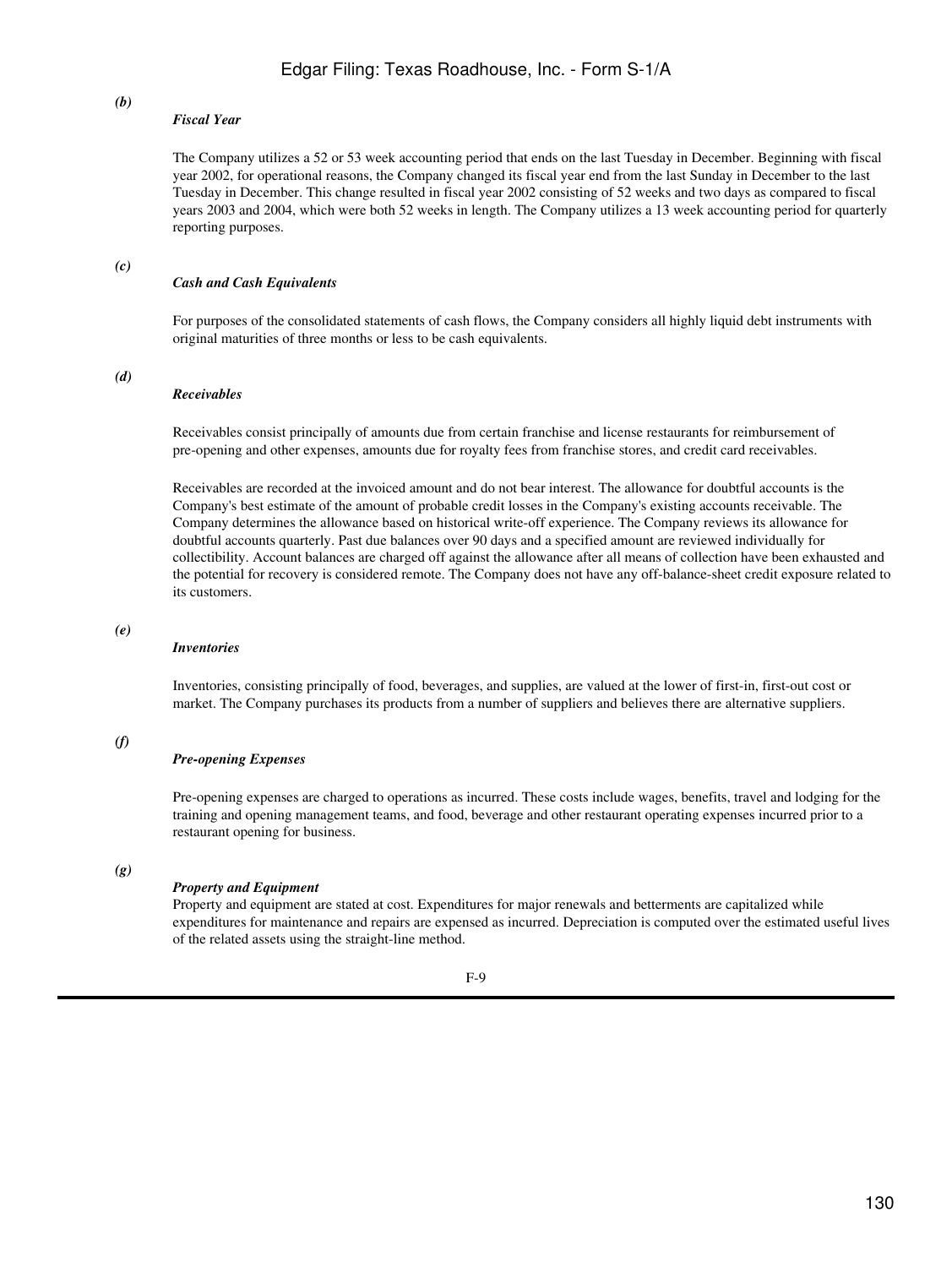The estimated useful lives are:

| Land improvements                    | 15 years      |
|--------------------------------------|---------------|
| Buildings and leasehold improvements | $10-25$ years |
| Equipment and smallwares             | $3-10$ years  |
| Furniture and fixtures               | $3-10$ years  |

#### *(h)*

#### *Goodwill*

Goodwill represents the excess of cost over fair value of assets of businesses acquired. Goodwill and intangible assets acquired in a purchase business combination and determined to have an indefinite useful life are not amortized, but instead tested for impairment at least annually in accordance with the provisions of Statement of Financial Accounting Standards ("SFAS") No. 142, *Goodwill and Other Intangible Assets* ("SFAS No. 142"). Goodwill is tested annually for impairment, and is tested for impairment more frequently if events and circumstances indicate that the asset might be impaired. An impairment loss is recognized to the extent that the carrying amount exceeds the asset's fair value. This determination is made at the reporting unit level and consists of two steps. First, the Company determines the fair value of a reporting unit and compares it to its carrying amount. Second, if the carrying amount of a reporting unit exceeds its fair value, an impairment loss is recognized for any excess of the carrying amount of the reporting unit's goodwill over the implied fair value of the goodwill. The implied fair value of goodwill is determined by allocating the fair value of the reporting unit in a manner similar to a purchase price allocation, in accordance with SFAS No. 141, *Business Combinations* ("SFAS No. 141"). The residual fair value after this allocation is the implied fair value of the reporting unit goodwill. There were no changes to the carrying amount of goodwill for the year ended December 30, 2003. On October 8, 2004, the Company acquired the remaining equity interests in 31 of its majority-owned or controlled company restaurants and TRDC and all of the equity interests in one franchise restaurant, which resulted in a goodwill of \$48.6 million. See note 3. SFAS No. 142 also requires that intangible assets with estimable useful lives be amortized over their respective estimated useful lives to their estimated residual values, and reviewed for impairment in accordance with SFAS No. 144, *Accounting for Impairment or Disposal of Long-Lived Assets* ("SFAS No. 144").

*(i)*

#### *Other Assets*

Other assets consist primarily of costs related to the issuance of debt. The debt issuance costs are being amortized to interest expense over the term of the related debt.

#### *(j)*

#### *Impairment of Long-Lived Assets*

In accordance with SFAS No. 144, long-lived assets, such as property and equipment, are reviewed for impairment whenever events or changes in circumstances indicate that the carrying amount of an asset may not be recoverable. Recoverability of assets to be held and used is measured by a comparison of the carrying amount of an asset to estimated undiscounted future cash flows expected to be generated by the asset. If the carrying amount of an asset exceeds its estimated future cash flows, an impairment charge is recognized by the amount by which the carrying amount of the asset exceeds the fair value of the asset. Assets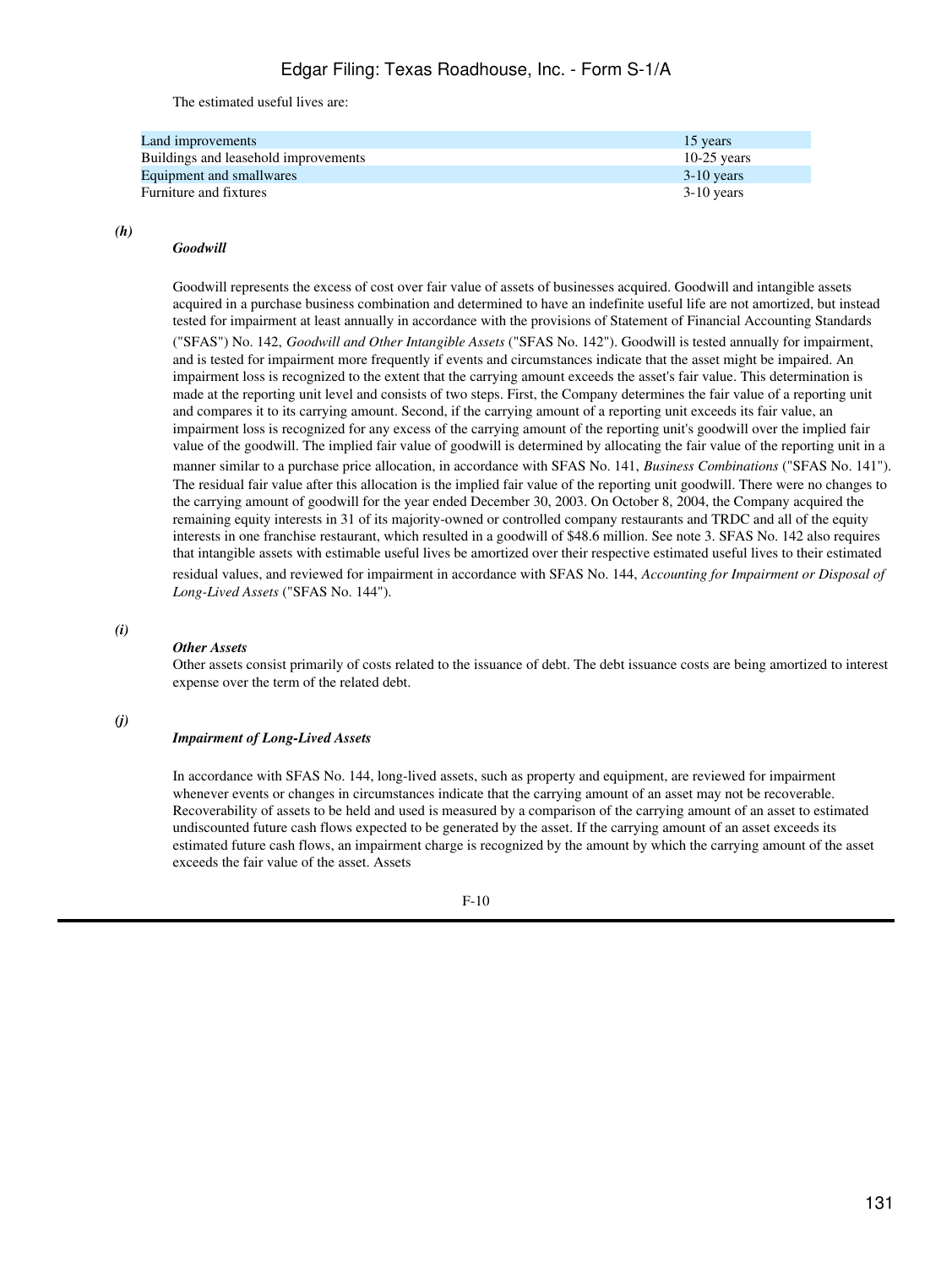to be disposed of would be separately presented in the consolidated balance sheet and reported at the lower of the carrying amount or fair value less costs to sell, and would no longer be depreciated. The assets and liabilities of a disposal group classified as held for sale would be presented separately in the appropriate asset and liability sections of the consolidated balance sheet.

#### *(k)*

#### *Insurance Reserves*

The Company self-insures a significant portion of expected losses under its workers compensation, general liability and property insurance programs. The Company purchases insurance for individual claims that exceed the amounts listed below:

| <b>Workers Compensation</b> | 250,000 |
|-----------------------------|---------|
| General Liability           | 100,000 |
| Property                    | 50,000  |

The Company records a liability for all unresolved claims and for an estimate of incurred but not reported claims at its anticipated cost based on estimates provided by a third party administrator and actuary. The estimated liability is based on a number of assumptions and factors regarding economic conditions, the frequency and severity of claims and claim development history and settlement practices. Estimates of claims reserves are discounted using a discount rate of approximately 3.0% at December 28, 2004 and March 29, 2005 resulting in a discount of \$0.2 million. Estimates of claims reserves for 2003 were not discounted since the difference between the discounted and undiscounted claims reserves was not material. Because the Company began its self-insurance program in 2002, the Company relies on actuarial observations of historical claim development for the industry which it believes is representative of its history. In the future, if the Company's experience is significantly different from the industry, it will adjust its reserve, and its future self-insurance expenses may rise. The Company's assumptions are reviewed, monitored, and adjusted when warranted by changing circumstances.

*(l)*

#### *Segment Reporting*

As of December 28, 2004, the Company operated 107 Texas Roadhouse restaurants, each as a single operating segment, and franchised and licensed an additional 86 restaurants. The restaurants operate exclusively in the U.S. within the casual dining industry, providing similar products to similar customers. The restaurants also possess similar pricing structures, resulting in similar long-term expected financial performance characteristics. Revenue from external customers is derived principally from food and beverage sales. The Company does not rely on any major customers as a source of revenue. The Company aggregates similar operating segments into a single operating segment if the businesses are considered similar under SFAS No. 131, *Disclosures about Segments of an Enterprise and Related Information*. The Company considers restaurant and franchising operations as similar and has aggregated them into a single reportable segment.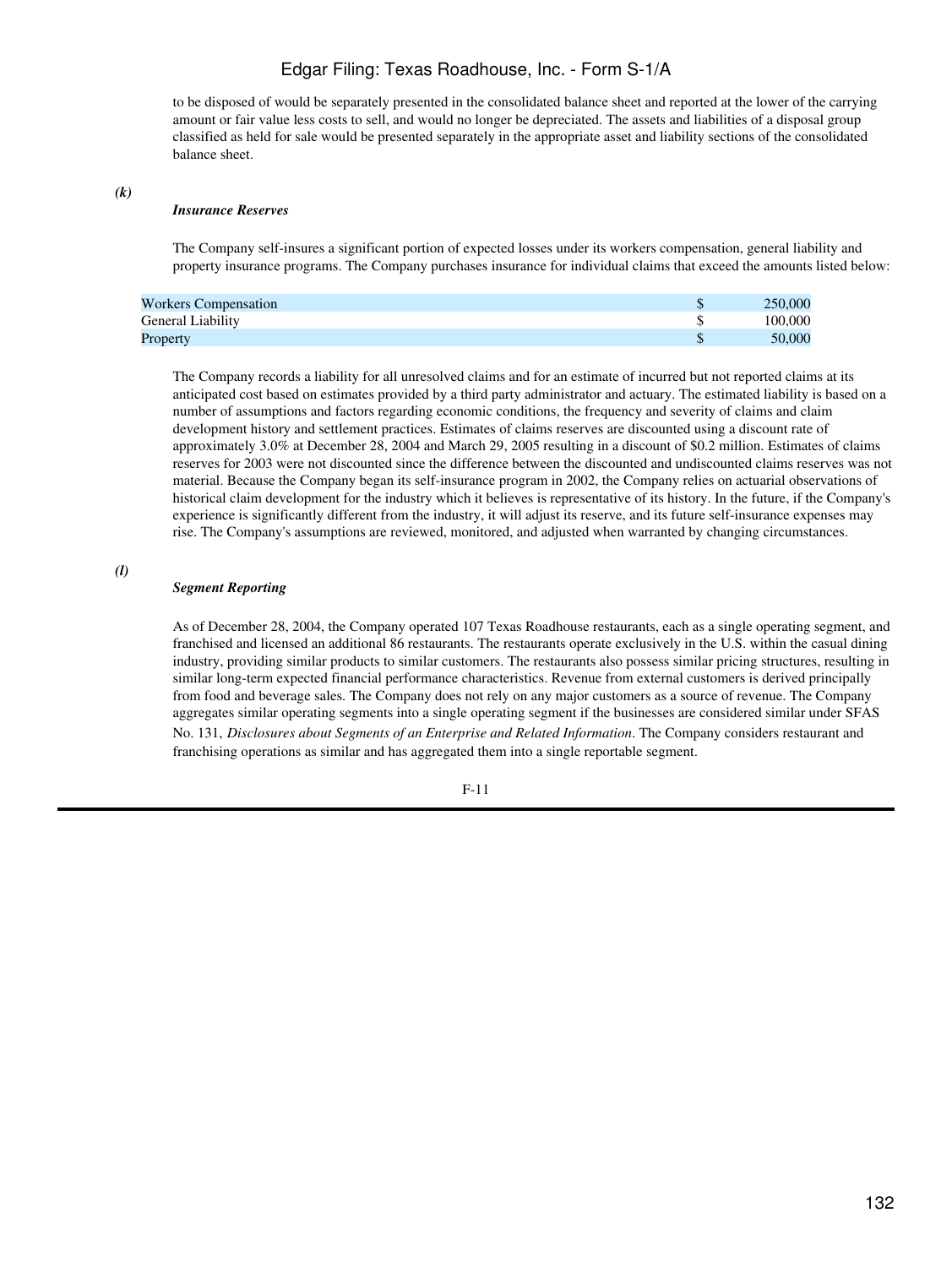#### *Revenue Recognition*

*(m)*

Revenue from restaurant sales is recognized when food and beverage products are sold. Deferred revenue primarily represents the Company's liability for gift cards and certificates that have been sold, but not yet redeemed, and is recorded at the expected redemption value. When the gift cards and certificates are redeemed, the Company recognizes restaurant sales and reduces the deferred revenue.

The Company began selling gift cards in 2000, and prior to 2004, did not have enough history related to the redemption of gift cards to appropriately estimate a breakage rate (the percentage of gift cards that we estimate will never be redeemed). In 2004, the Company determined that a 5% breakage estimate, amortized over 3 years, should be recorded for each gift card that is sold, based on historical redemption trends. The change in estimate resulted in a cumulative adjustment of \$1.7 million (\$1.1 million after-tax, \$0.04 per diluted share), primarily as a reduction of other operating expenses. The Company will review and adjust its estimates on a quarterly basis.

The Company franchises Texas Roadhouse restaurants. The Company executes franchise agreements for each franchise restaurant which sets out the terms of our arrangement with the franchisee. Its franchise agreements typically require the franchisee to pay an initial, non-refundable fee and continuing fees based upon a percentage of sales. Subject to the Company's approval and payment of a renewal fee, a franchisee may generally renew the franchise agreement upon its expiration. The Company collects ongoing royalties of 2.0% to 4.0% of sales from franchise restaurants. These ongoing royalties are reflected in the accompanying consolidated statements of income as franchise royalties and fees. The Company recognizes initial franchise fees as revenue after performing substantially all initial services or conditions required by the franchise agreement, which is generally upon the opening of a restaurant. The Company received initial franchise fees of \$0.1 million, \$0.2 million and \$0.4 million for the years ended December 31, 2002, December 30, 2003 and December 28, 2004, respectively. Continuing franchise royalties are recognized as revenue as the fees are earned. The Company also performs supervisory and administrative services for certain franchise and license restaurants for which it receives management fees, which are recognized as the services are performed. Revenue from supervisory and administrative services is recorded as a reduction of general and administrative expenses on the accompanying consolidated statements of income. Total revenue recorded for supervisory and administrative services for the years ended December 31, 2002, December 30, 2003 and December 28, 2004 was approximately \$0.1 million, \$0.3 million and \$0.3 million, respectively.

*(n)*

#### *Income Taxes*

In connection with the Company's reorganization and initial public offering, the Company became a "C" Corporation subject to federal and state income taxes. The Company accounts for income taxes in accordance with SFAS No. 109, *Accounting for Income Taxes* ("SFAS No. 109"), under which deferred assets and liabilities are recognized based upon anticipated future tax consequences attributable to differences between financial statement carrying values of assets and liabilities and their respective tax bases. A valuation allowance is established to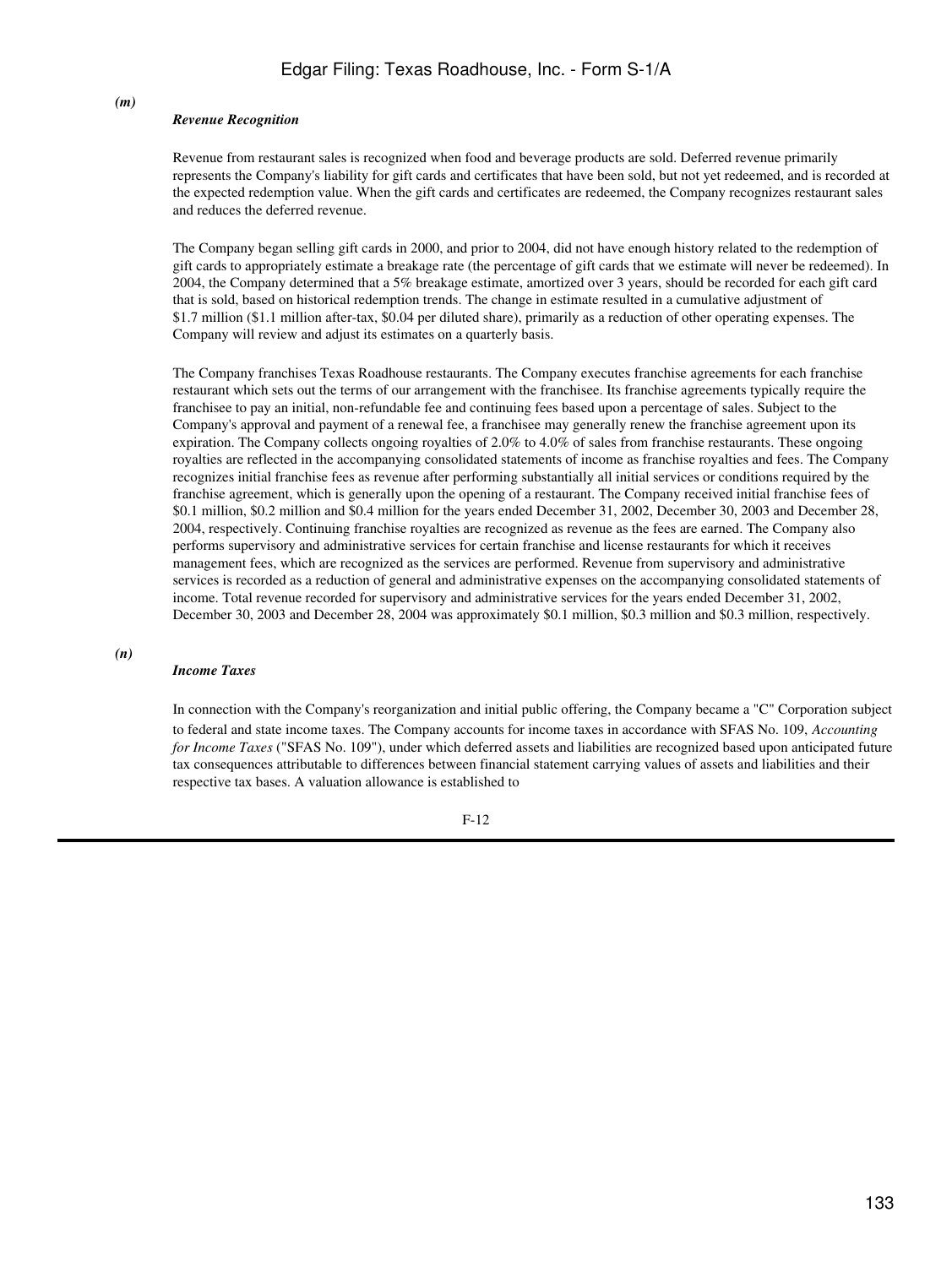reduce the carrying value of deferred tax assets if it is considered more likely than not that such assets will not be realized. Any change in the valuation allowance would be charged to income in the period such determination was made.

Prior to converting to a "C" corporation on October 8, 2004, the Company operated as a limited liability company and was taxed as a partnership. As such, the Company's income or losses were passed through to its owners who are liable for any related income taxes.

*(o)*

#### *Advertising*

The Company has a system-wide marketing and advertising fund. The Company maintains control of the marketing and advertising fund and, as such, has consolidated the fund's activity as of December 31, 2002, December 30, 2003 and December 28, 2004. Company and franchise restaurants are required to remit a designated portion of sales, currently 0.3%, to the advertising fund. Company contributions to the fund are expensed as incurred.

Advertising costs amounted to approximately \$2.0 million, \$2.5 million and \$2.8 million for the years ended December 31, 2002, December 30, 2003 and December 28, 2004, respectively.

#### *(p)*

#### *Leases and Leasehold Improvements*

The Company leases land, buildings, and/or certain equipment for several of its restaurants under noncancelable lease agreements. The Company's land and building leases typically have initial terms ranging from 10 to 15 years, and certain renewal options for one or more 5-year periods. The Company accounts for leases in accordance with SFAS No. 13, *Accounting for Leases*, and other related authoritative guidance. When determining the lease term, the Company includes option periods for which failure to renew the lease imposes a penalty on the Company in such an amount that a renewal appears, at the inception of the lease, to be reasonably assured. The primary penalty to which the Company is subject is the economic detriment associated with the existence of leasehold improvements which might become impaired if the Company chooses not to continue the use of the leased property.

The Company capitalizes rent associated with land that it is leasing while constructing a restaurant. Such capitalized rent is then expensed on a straight-line basis over the remaining term of the lease upon completion of the construction period for the restaurant. We generally do not receive rent holidays, rent concessions or leasehold improvement incentives upon opening a restaurant that is subject to a lease.

Certain of the Company's operating leases contain predetermined fixed escalations of the minimum rent during the original term of the lease. For these leases, the Company recognizes the related rent expense on a straight-line basis over the lease term and records the difference between the amounts charged to operations and amounts paid as deferred rent.

Additionally, certain of the Company's operating leases contain clauses that provide for additional contingent rent based on a percentage of sales greater than certain specified target amounts. The Company recognizes contingent rent expense prior to the achievement of the specified target that triggers the contingent rent, provided achievement of the target is considered probable.

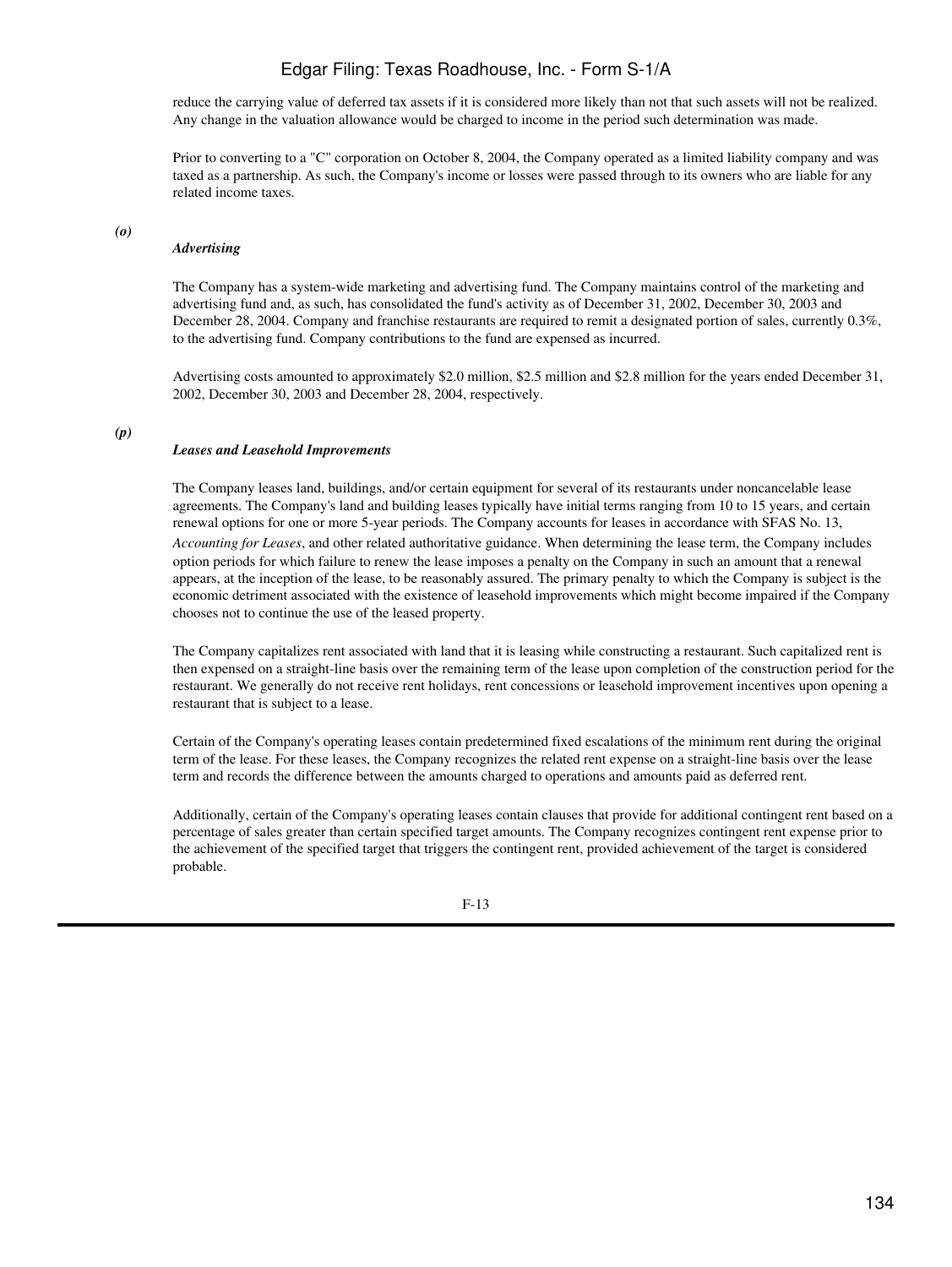## *Use of Estimates*

Management of the Company has made a number of estimates and assumptions relating to the reporting of assets and liabilities, the disclosure of contingent assets and liabilities at the date of the consolidated financial statements and the reporting of revenue and expenses during the period to prepare these consolidated financial statements in conformity with U.S. generally accepted accounting principles. Significant items subject to such estimates and assumptions include the carrying amount of property and equipment, goodwill and obligations related to workers' compensation insurance. Actual results could differ from those estimates.

#### *(r)*

*(q)*

#### *Comprehensive Income*

SFAS No. 130, *Reporting Comprehensive Income*, establishes standards for reporting and presentation of comprehensive income and its components in a full set of financial statements. Comprehensive income consists of net income and net unrealized gains (losses) on securities and derivatives and is presented in the consolidated statements of stockholders' equity and comprehensive income.

#### *(s)*

#### *Stock Option Plan*

The Company applies the intrinsic-value-based method of accounting prescribed by Accounting Principles Board ("APB") Opinion No. 25, *Accounting for Stock Issued to Employees*, ("APB No. 25") and related interpretations including Financial Accounting Standards Board ("FASB") Interpretation No. 44, *Accounting for Certain Transactions involving Stock Compensation, an interpretation of APB Opinion No. 25*, to account for its fixed-plan stock options. Under this method, compensation expense is recorded on the date of grant only if the current market price of the underlying stock exceeded the exercise price. SFAS No. 123, *Accounting for Stock-Based Compensation*, ("SFAS No. 123") and SFAS No. 148,

Accounting for Stock-Based Compensation Transition and Disclosurean amendment of SFAS No. 123, established accounting and disclosure requirements using a fair-value-based method of accounting for stock-based employee compensation plans. As allowed by existing accounting standards, the Company has elected to continue to apply the intrinsic-value-based method of accounting described above, and has adopted only the disclosure requirements of SFAS No. 123, as amended. The following table illustrates the effect on net income adjusted for pro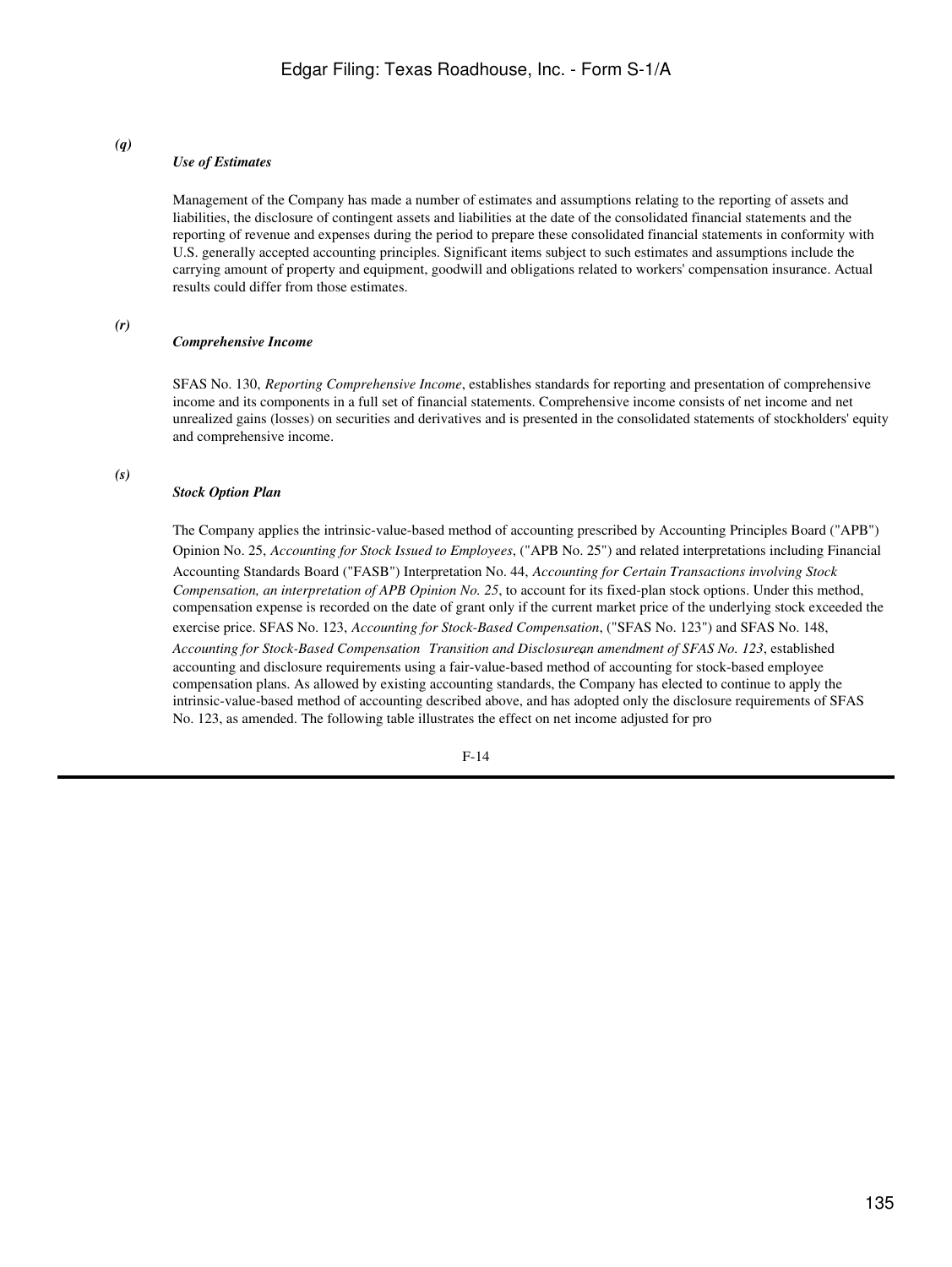forma provision for income taxes (March 29, 2005 actual, not adjusted) if the fair-value-based method had been applied to all outstanding and unvested awards in each period.

|                                                                                                                                | <b>Fiscal Year Ended</b> |           |                      |           |                      | <b>13 Weeks Ended</b> |                   |            |                   |       |
|--------------------------------------------------------------------------------------------------------------------------------|--------------------------|-----------|----------------------|-----------|----------------------|-----------------------|-------------------|------------|-------------------|-------|
|                                                                                                                                | December 31,<br>2002     |           | December 30,<br>2003 |           | December 28,<br>2004 |                       | March 30,<br>2004 |            | March 29,<br>2005 |       |
| Net income adjusted<br>for pro forma<br>provision for income<br>taxes (March 29, 2005<br>actual, not adjusted)                 | \$                       | 10,912 \$ |                      | 14,764 \$ |                      | 13,832 \$             |                   | $5,006$ \$ |                   | 8,958 |
| Deduct total<br>stock-based employee<br>compensation expense<br>determined under<br>fair-value based<br>method for all awards, |                          |           |                      |           |                      |                       |                   |            |                   |       |
| net of taxes                                                                                                                   |                          | (599)     |                      | (595)     |                      | (855)                 |                   | (112)      |                   | (658) |
| Pro forma net income                                                                                                           | \$                       | 10,313    | \$                   | 14,169    | $\mathcal{S}$        | 12,977                | $\mathcal{S}$     | 4,894      | $\mathcal{S}$     | 8,300 |
| Earnings per share:                                                                                                            |                          |           |                      |           |                      |                       |                   |            |                   |       |
| Basic as reported                                                                                                              | $\mathbb{S}$             | 0.47      | $\mathcal{S}$        | 0.63      | $\mathcal{S}$        | 0.53                  | $\mathcal{S}$     | 0.21       | $\mathcal{S}$     | 0.27  |
| Basic pro forma                                                                                                                | \$                       | 0.44      | $\mathcal{S}$        | 0.60      | \$                   | 0.50                  | $\mathcal{S}$     | 0.21       | \$                | 0.25  |
| Diluted as reported                                                                                                            | $\mathbb{S}$             | 0.44      | $\mathcal{S}$        | 0.60      | $\mathbb{S}$         | 0.49                  | \$                | 0.19       | $\mathbb{S}$      | 0.25  |
| Diluted pro forma                                                                                                              | \$                       | 0.42      | \$                   | 0.57      | \$                   | 0.46                  | \$.               | 0.19       | \$                | 0.23  |

 The per share weighted average fair value of stock options granted during 2002, 2003, 2004 and for the 13 weeks ended March 30, 2004 and March 29, 2005 was \$1.04, \$1.07, \$6.47, \$3.54 and \$11.18, respectively, using the Black Scholes option-pricing model with the following weighted average assumptions:

|                         |                      | <b>Fiscal Year Ended</b> | <b>13 Weeks Ended</b> |                   |                   |
|-------------------------|----------------------|--------------------------|-----------------------|-------------------|-------------------|
|                         | December 31,<br>2002 | December 30,<br>2003     | December 28,<br>2004  | March 30.<br>2004 | March 29,<br>2005 |
| Risk-free interest rate | $3.81\%$             | 2.82%                    | $3.42\%$              | $3.25\%$          | 3.99%             |
| Expected life (years)   | 5.0                  | 5.0                      | 4.0                   | 5.0               | 4.0               |
| Expected dividend yield | $0.0\%$              | $0.0\%$                  | $0.0\%$               | $0.0\%$           | $0.0\%$           |
| Volatility              |                      |                          | 44%                   |                   | 44%               |

Prior to the Company's corporate reorganization and initial public offering on October 8, 2004, the Black Scholes option-pricing model excluded a volatility assumption.

*(t)*

#### *Fair Value of Financial Instruments*

At December 30, 2003 and December 28, 2004, the fair value of cash and cash equivalents, accounts receivable and accounts payable approximated their carrying value based on the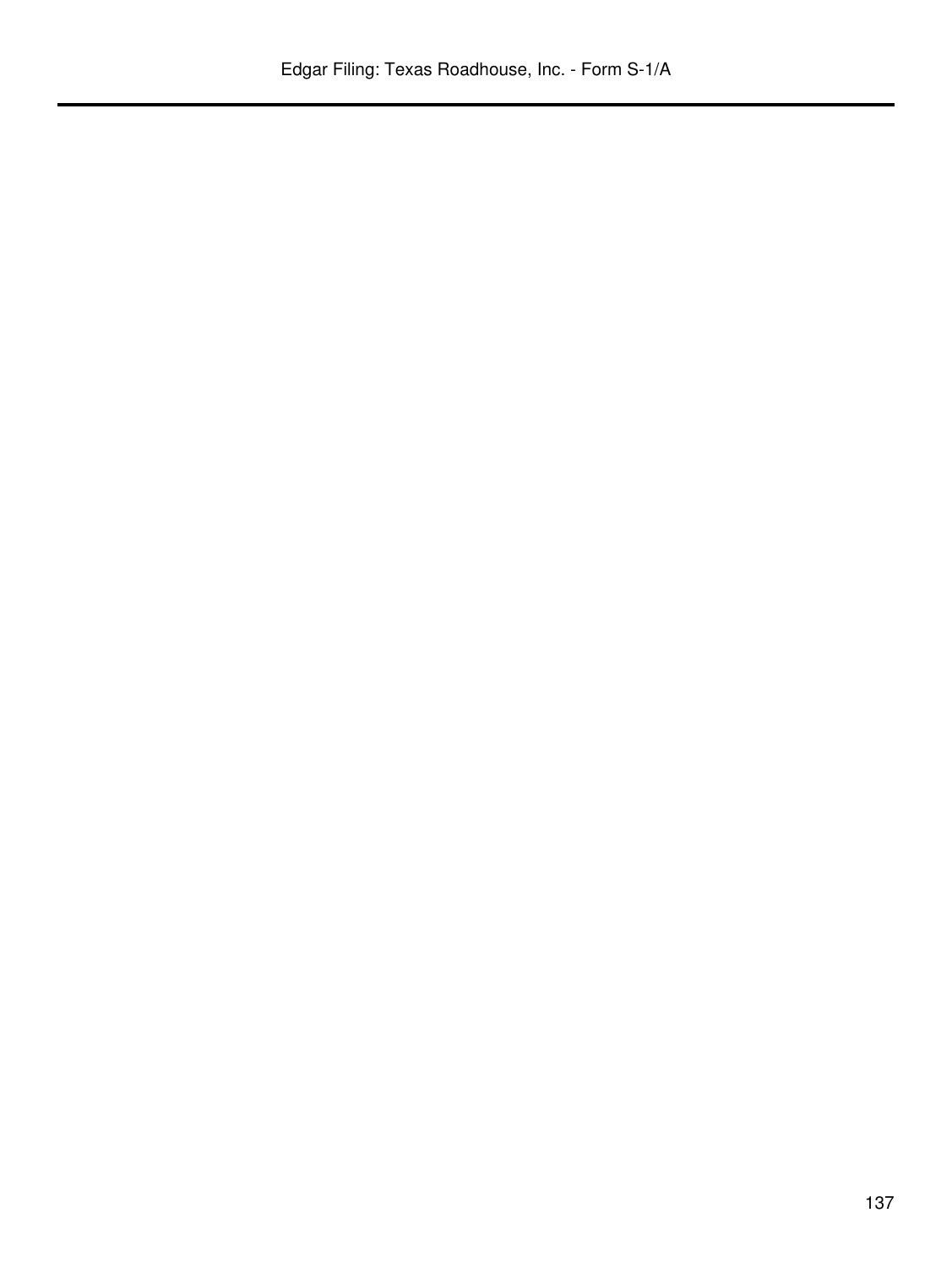short-term nature of these instruments. The fair value of the Company's long-term debt and debt-related derivative instruments is estimated based on the current rates offered to the Company for instruments of similar terms and maturities. The carrying amounts and related estimated fair values for the Company's debt and debt-related derivative instruments are as follows:

| <b>December 30, 2003</b> |        |                    |             |                   | <b>December 28, 2004</b> |  |                   |  |
|--------------------------|--------|--------------------|-------------|-------------------|--------------------------|--|-------------------|--|
|                          |        |                    |             |                   | Carrying<br>Amount       |  | <b>Fair Value</b> |  |
| $\mathbb{S}$             |        |                    |             |                   |                          |  | 8,286             |  |
|                          | 14,987 |                    | 14,987      |                   |                          |  |                   |  |
|                          | 35,200 |                    | 35,200      |                   | 6,000                    |  | 6,000             |  |
|                          |        |                    |             |                   |                          |  |                   |  |
|                          | (165)  |                    | (165)       |                   | 107                      |  | 107               |  |
|                          |        | Carrying<br>Amount | $14,126$ \$ | <b>Fair Value</b> | 15,877 \$                |  | $7,285$ \$        |  |

*(u)*

#### *Derivative Instruments and Hedging Activities*

The Company accounts for derivatives and hedging activities in accordance with SFAS No. 133, *Accounting for Derivative Instruments and Certain Hedging Activities*, as amended, which requires that all derivative instruments be recorded on the consolidated balance sheet at their respective fair values.

The Company has entered in a derivative contract to manage its interest rate exposure on its debt instruments. On the date the derivative contract was entered into, the Company designated the derivative as a hedge of the variability of cash flows to be paid related to a recognized liability (cash-flow hedge). For the hedging relationship, the Company has formally documented the hedging relationship and its risk-management objective and strategy for undertaking the hedge, the hedging instrument, the item, the nature of the risk being hedged, how the hedging instrument's effectiveness in offsetting the hedged risk will be assessed, and a description of the method of measuring ineffectiveness. This process included linking the derivative that is designated as a cash-flow hedge to a specific liability on the consolidated balance sheet. The Company also formally assesses, both at the hedge's inception and on an ongoing basis, whether the derivative that is used in the hedging transaction is highly effective in offsetting changes in the cash flows of the hedged item. Changes in the fair value of a derivative that is highly effective and that is designated and qualifies as a cash-flow hedge are recorded in other comprehensive income to the extent that the derivative is effective as a hedge, until earnings are affected by the variability in cash flows of the designated hedged item. The ineffective portion of the change in fair value of a derivative instrument that qualifies as a cash-flow hedge is reported in earnings.

The Company discontinues hedge accounting prospectively when it is determined that the derivative is no longer effective in offsetting changes in cash flows of the hedged item, the derivative expires or is sold, terminated, or exercised, the derivative is dedesignated as a hedging instrument, because it is unlikely that a forecasted transaction will occur, or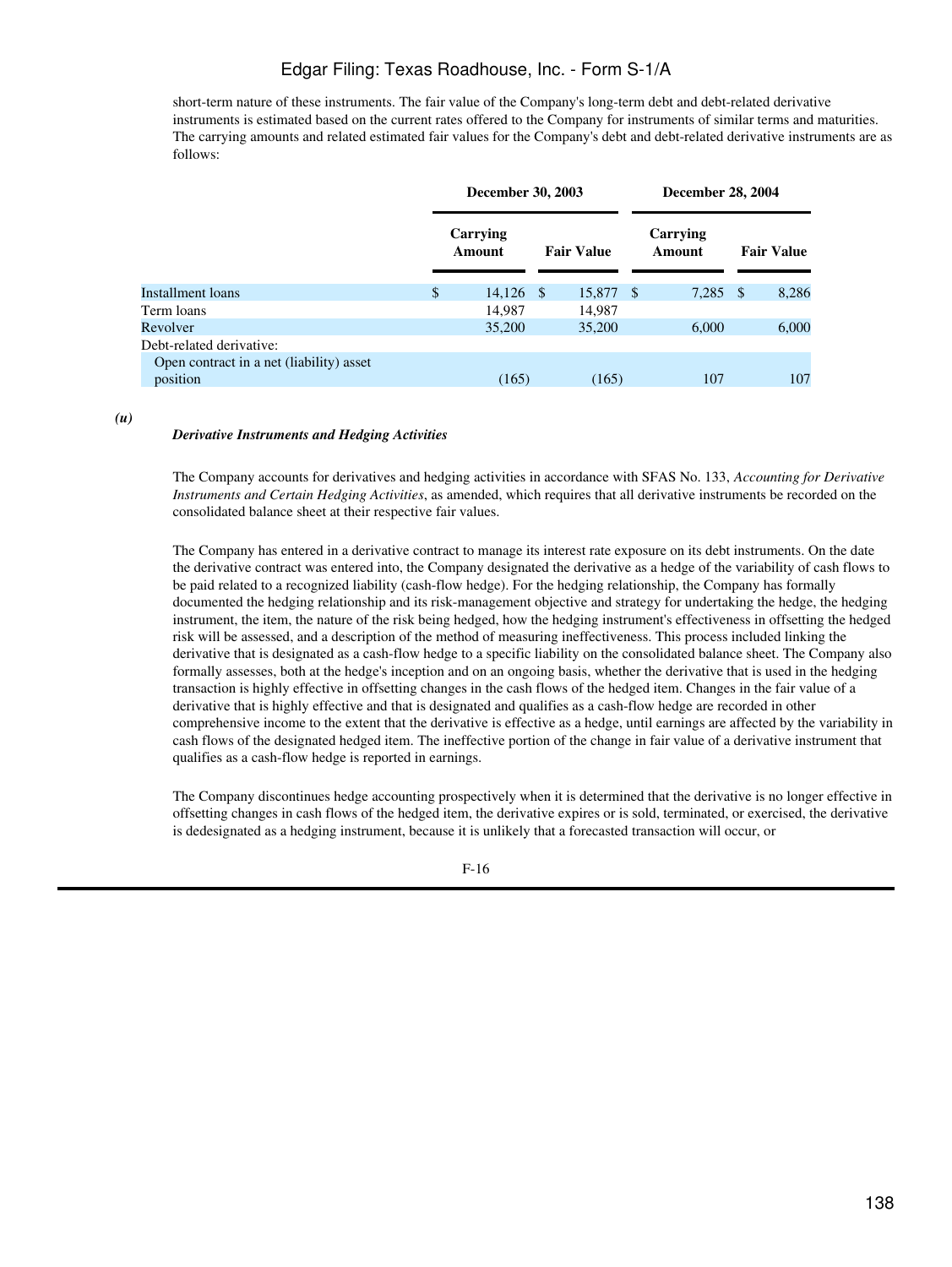management determines that the designation of the derivative as a hedging instrument is no longer appropriate.

When hedge accounting is discontinued because it is probable that a forecasted transaction will not occur, the Company continues to carry the derivative on the consolidated balance sheet at its fair value with subsequent changes in fair value included in earnings, and gains and losses that were accumulated in other comprehensive income are recognized immediately in earnings. In all other situations in which hedge accounting is discontinued, the Company continues to carry the derivative at its fair value on the consolidated balance sheet and recognizes any subsequent changes in its fair value in earnings.

#### *(v)*

#### *Recently Issued Accounting Standards*

In October 2004, the FASB ratified the consensus reached by the Emerging Issues Task Force ("EITF") on Issue 04-1, *Accounting for Preexisting Relationships between the Parties to a Business Combination*, ("EITF No. 04-1"). EITF No. 04-1 requires that a business combination between two parties that have a preexisting relationship be evaluated to determine if a settlement of a preexisting relationship exists. EITF No. 04-1 also requires that certain reacquired rights (including the rights to the acquirer's trade name under a franchise agreement) be recognized as intangible assets apart from goodwill. However, if a contract giving rise to the reacquired rights includes terms that are favorable or unfavorable when compared to pricing for current market transactions for the same or similar items, EITF No. 04-1 requires that a settlement gain or loss should be measured as the lesser of a) the amount by which the contract is favorable or unfavorable under market terms from the perspective of the acquirer or b) the stated settlement provisions of the contract available to the counterparty to which the contract is unfavorable.

EITF No. 04-1 is effective prospectively for business combinations consummated after October 13, 2004. EITF No. 04-1 will apply to acquisitions of restaurants the Company may make from our franchisees or licensees. The Company currently attempts to have our franchisees or licensees enter into standard franchise or license agreements when renewing or entering into a new agreement. However, in certain instances franchisees or licensees have existing agreements that possess terms that differ from the Company's current standard agreements. If in the future the Company were to acquire a franchisee or licensee with such an existing agreement, we would be required to record a settlement gain or loss at the date of acquisition. The amount and timing of any such gains or losses the Company might record is dependent upon which franchisees or licensees the Company might acquire and when they are acquired. Accordingly, any impact cannot be currently determined.

In December 2004, the FASB issued SFAS No. 123 (revised 2004), *Share-Based Payment* ("SFAS No. 123R"), which revised SFAS No. 123, supercedes APB No. 25 and related interpretations and amends SFAS No. 95, *Statement of Cash Flows*. SFAS No. 123R addresses the accounting for transactions in which an entity exchanges its equity instruments for goods or services with a primary focus on transactions in which an entity obtains employee services in share-based payment transactions. The provisions of SFAS No. 123R are similar to those of SFAS No. 123, however, SFAS No. 123R requires all share-based payments to employees,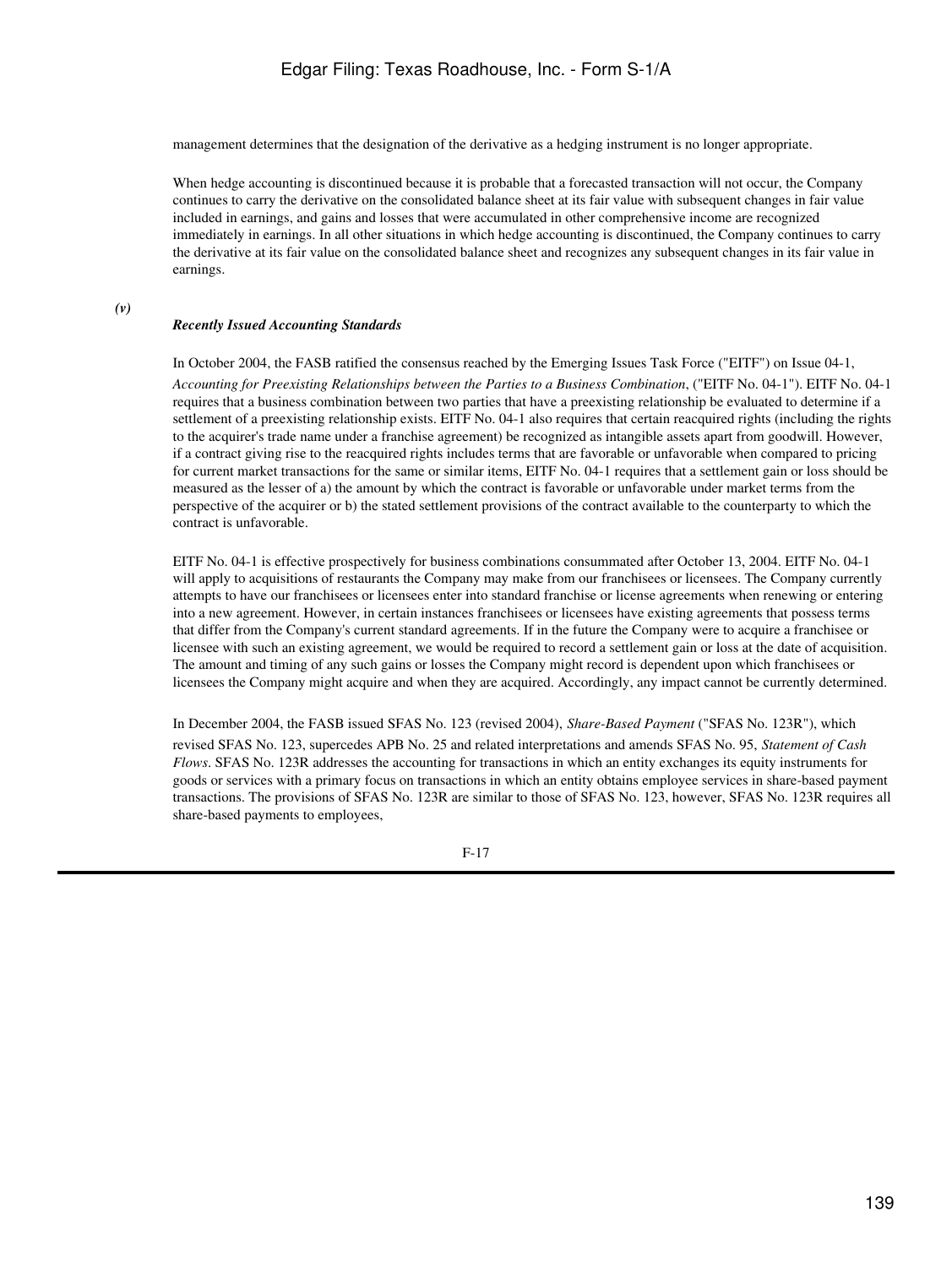including grants of employee stock options, to be recognized in the financial statements as compensation cost based on their fair value on the date of grant. Fair value of share-based awards will be determined using option-pricing models (e.g. Black Scholes or binomial models) and assumptions that appropriately reflect the specific circumstances of the awards. Compensation cost will be recognized over the vesting period based on the fair value of the awards that actually vest.

The Company will be required to choose between the modified-prospective and modified-retrospective transition alternatives in adopting SFAS No. 123R. Under the modified-prospective transition method, compensation cost will be recognized in financial statements issued subsequent to the date of adoption for all share-based payments granted, modified or settled after the date of adoption, as well as for any unvested awards that were granted prior to the date of adoption. The Company will recognize compensation cost relating to the unvested portion of awards granted prior to the date of adoption using the same estimate of the grant-date fair value and the same attribution method used to determine the pro forma disclosures under SFAS No. 123. Under the modified-retrospective transition method, compensation cost will be recognized in a manner consistent with the modified-prospective method, however, prior period financial statements will also be restated by recognizing compensation cost as previously reported in the proforma disclosures under SFAS No. 123. The restatement provisions can be applied to either a) all periods presented or b) beginning of the fiscal year in which SFAS No. 123R is adopted.

On April 15, 2005, the SEC announced the deferral of the effective date of SFAS 123R for calendar year companies until the beginning of the first fiscal year beginning after June 15, 2005 (the year beginning December 28, 2005 for the Company). The Company is in the process of evaluating the use of certain option-pricing models as well as the assumptions used in such models, when such evaluation is complete, we will determine the transition method to use, the timing of adoption and the impact any change in valuation models might have.

#### **(3) Acquisitions**

 On October 8, 2004, the Company acquired the remaining equity interests in 31 majority-owned or controlled company restaurants and TRDC and all of the equity interests in one franchise restaurant in exchange for an aggregate of 3,089,080 shares of Texas Roadhouse, Inc. Class A common stock. The number of shares issued in exchange for the remaining interest in TRDC was calculated so as to be neither accretive nor dilutive since the earnings per share impact on our predecessor company, Holdings, was zero. The number of shares issued in connection with the other acquisitions was calculated using predetermined acquisition formulas as required by each entity's operating or partnership agreement. These transactions were accounted for as step acquisitions using the purchase method as defined in SFAS No. 141. Based on a purchase price of \$54.1 million and our preliminary estimates of the fair value of net assets acquired, \$48.6 million of goodwill was generated by the acquisitions. The purchase price of \$54.1 million was calculated using the initial offering price of \$17.50 per share.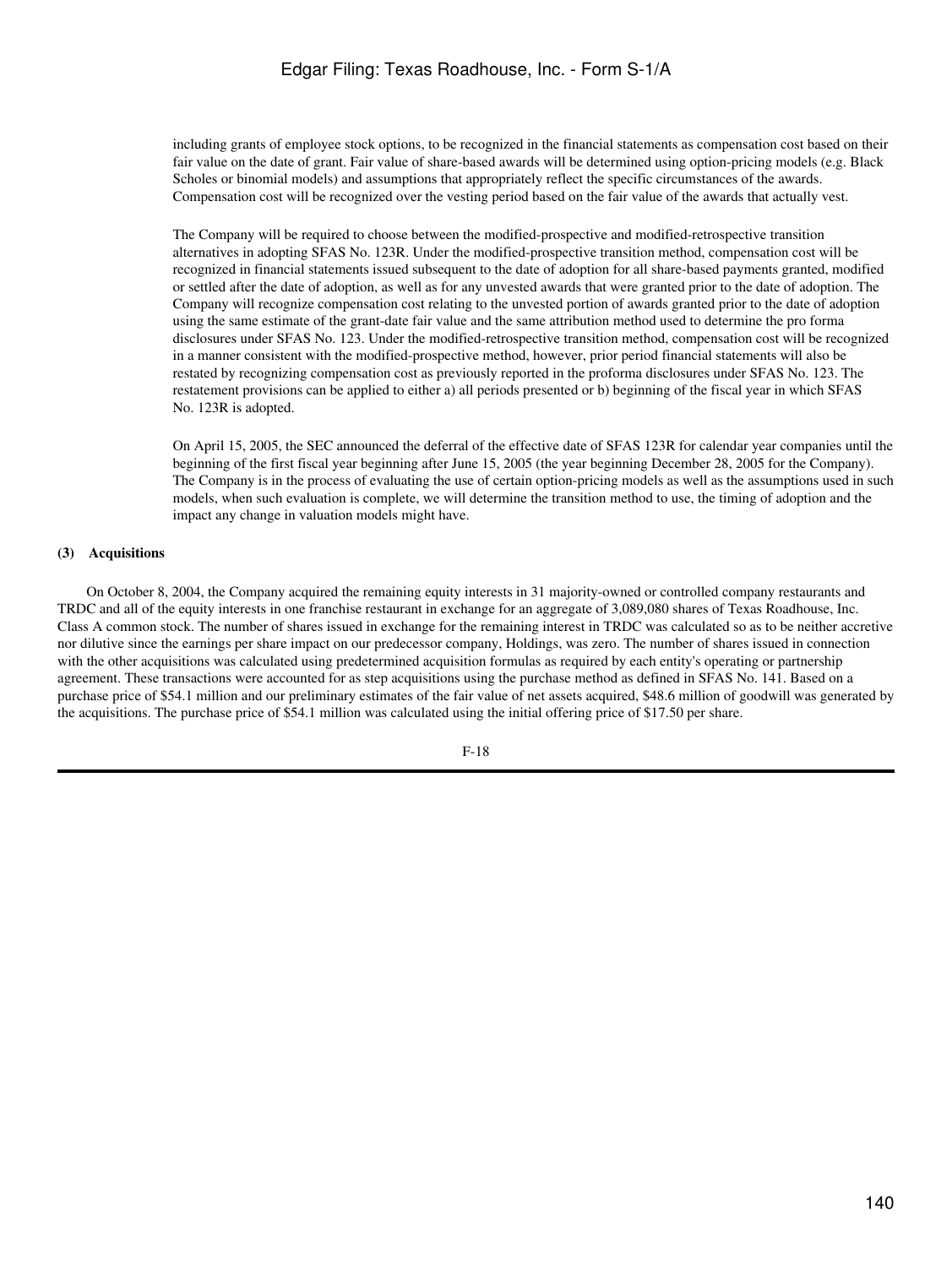The purchase price was allocated as follows:

| Current assets                                                | \$<br>220    |
|---------------------------------------------------------------|--------------|
| Property and equipment, net                                   | 281          |
| Goodwill                                                      | 48,563       |
| Other assets                                                  | 6            |
| Elimination of minority interest in consolidated subsidiaries | 5,346        |
| Current liabilities                                           | (358)        |
|                                                               |              |
|                                                               | \$<br>54,058 |
|                                                               |              |

 Since the allocations noted above are the Company's preliminary estimates, the Company expects to adjust the basis of certain assets of the acquired entities as the fair market value of the minority interests' portion of such assets at the date of the acquisition are determined based on final appraisals.

 The results of operations for acquired restaurants and TRDC have been included in the Company's consolidated financial statements since the date of acquisition. These acquisitions, which are expected to be accretive to earnings, are consistent with our long-term strategy to increase net income and earnings per share. If the acquisition had been completed as of the beginning of the years ended December 30, 2003 and December 28, 2004, pro forma revenue, minority interest, net income and earnings per share would have been as follows:

|                   | <b>Fiscal Year Ended</b> |     |                      |  |  |  |  |
|-------------------|--------------------------|-----|----------------------|--|--|--|--|
|                   | December 30,<br>2003     |     | December 28,<br>2004 |  |  |  |  |
| Revenue           | \$<br>289,926            | -\$ | 365,963              |  |  |  |  |
| Minority interest |                          |     | (229)                |  |  |  |  |
| Net income        | 19,309                   |     | 18,629               |  |  |  |  |
| <b>Basic EPS</b>  | \$<br>0.56               | -\$ | 0.66                 |  |  |  |  |
| Diluted EPS       | \$<br>0.53               | \$  | 0.61                 |  |  |  |  |

 The shares used to calculate earnings per share above assumes the 3,089,080 shares of Class A common stock issued to the equity owners of the merged companies was outstanding at the beginning of each year presented.

 The pro forma information is not necessarily indicative of the results of operations had the acquisition actually occurred at the beginning of each of these periods nor is it necessarily indicative of future results.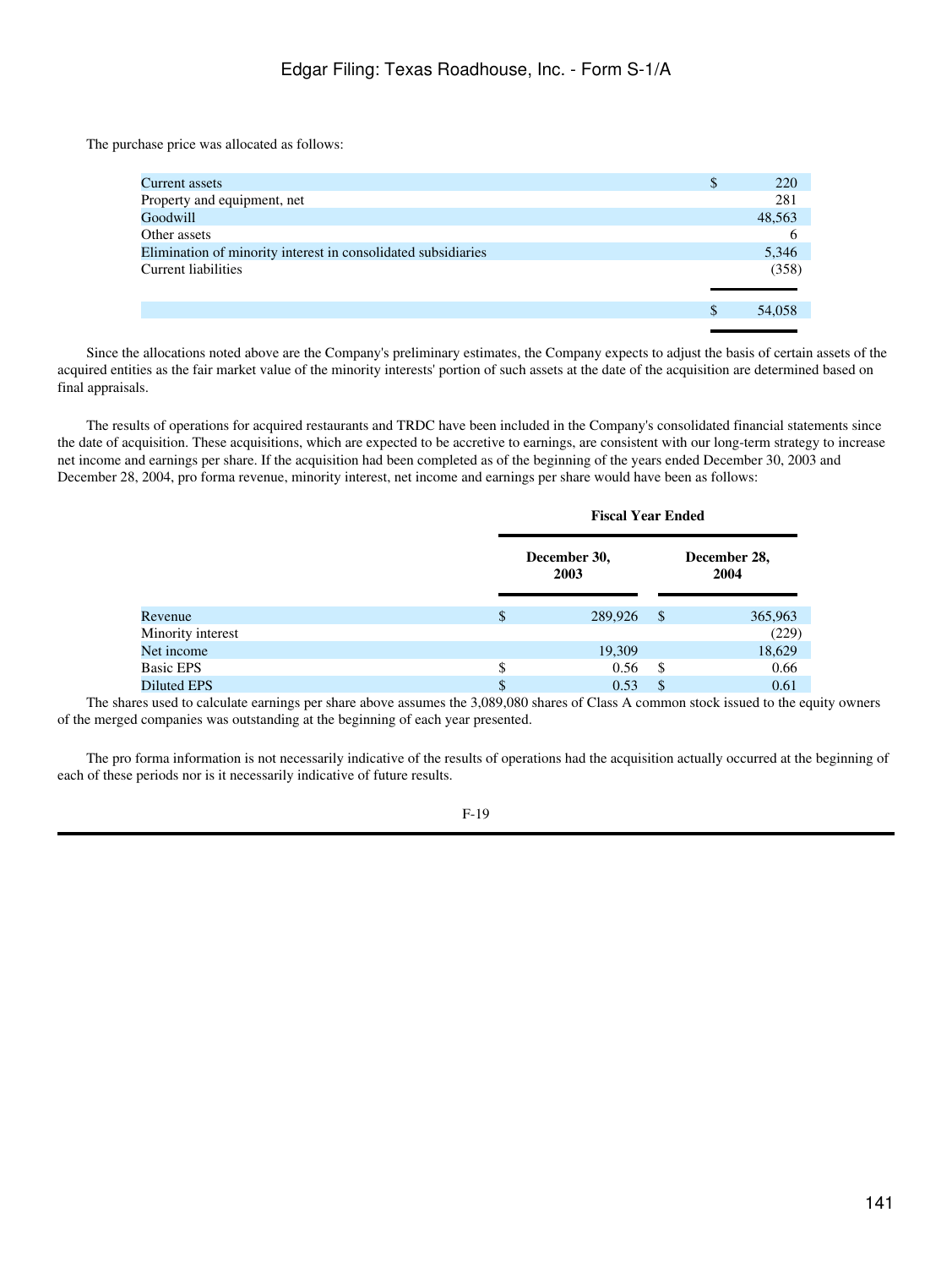### **(4) Long-term Debt**

Long-term debt consisted of the following:

|                                  |              | December 30,<br>2003 |    | December 28,<br>2004 |              | March 29,<br>2005 |  |
|----------------------------------|--------------|----------------------|----|----------------------|--------------|-------------------|--|
| Installment loans, due 2005-2026 | $\mathbb{S}$ | 14,126               | -S | 7,285                | $\mathbb{S}$ | 7,130             |  |
| Term loans                       |              | 14,987               |    |                      |              |                   |  |
| Revolver                         |              | 35,200               |    | 6,000                |              | 6,000             |  |
|                                  |              |                      |    |                      |              |                   |  |
|                                  |              | 64,313               |    | 13,285               |              | 13,130            |  |
| Less current maturities          |              | 8,059                |    | 525                  |              | 551               |  |
|                                  | \$           | 56,254               | \$ | 12,760               | \$           | 12,579            |  |

Maturities of long-term debt at December 28, 2004, excluding capital leases, are as follows:

| 2005         | Φ  | 525            |
|--------------|----|----------------|
| 2006         |    | 499            |
| 2007         |    | 546            |
| 2008<br>2009 |    | 599            |
|              |    | 6,453<br>4,663 |
| Thereafter   |    |                |
|              |    |                |
|              | \$ | 13,285         |
|              |    |                |

 The weighted average interest rates for installment loans outstanding at December 30, 2003 and December 28, 2004 were 7.70% and 8.57%, respectively. The debt is secured by certain land, buildings, and equipment.

 In July 2003, Holdings completed a \$100 million three year syndicated banking arrangement (the "credit facility"), the proceeds of which were used to refinance approximately 80.0% of the existing debt. The credit facility included approximately \$50 million of available financing (the "revolver") to fund development of new restaurants. The terms of this credit facility required Holdings to pay interest on outstanding term and revolver borrowings at LIBOR plus a margin of 1.50% to 2.75%, plus a commitment fee of 0.25% per year on any unused portion of the credit facility. The weighted average interest rate for term loans outstanding at December 30, 2003 was 3.93%. The weighted average interest rate for the revolver at December 30, 2003 was 3.63%. The debt was secured by certain land, buildings and equipment.

 In October 2004, the Company completed a \$150 million five-year revolving credit facility which replaced the July 2003 credit facility. The terms of this credit facility require the Company to pay interest on outstanding borrowings at LIBOR plus a margin of 0.75% to 1.50%, plus a commitment fee of 0.15% to 0.25% per year on any unused portion of the facility, in both cases, depending on the Company's leverage ratio. The credit facility is secured by a pledge of our ownership interests in all subsidiaries. At December 28, 2004, the Company had \$6.0 million of borrowings outstanding under its credit facility and \$141.7 million of availability net of \$2.3 million of outstanding letters of credit. The weighted average interest rate for the revolver at December 28, 2004 was 3.06%. At March 29, 2005,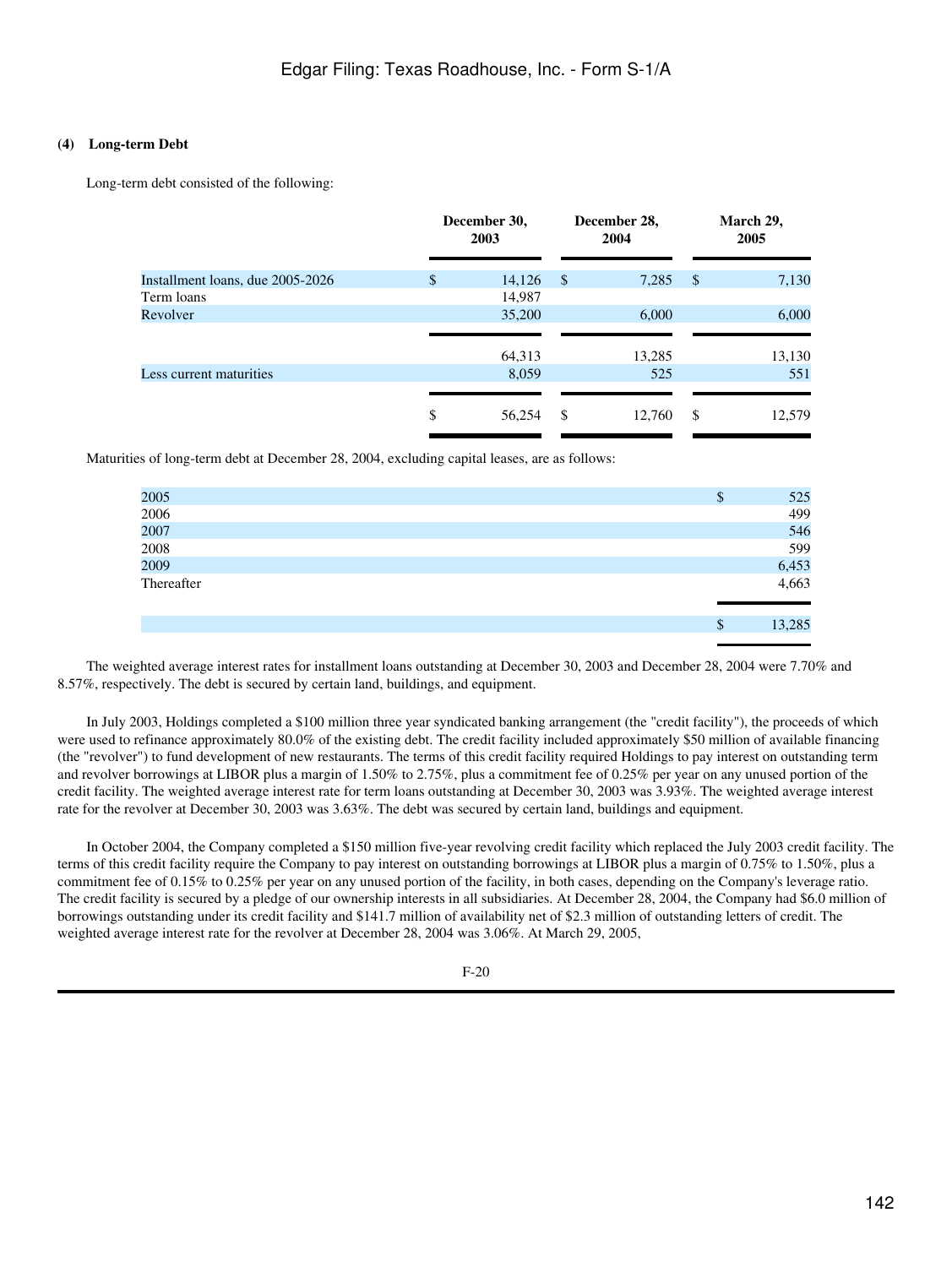the Company had \$6.0 million of borrowings outstanding under our credit facility and \$141.7 million of availability net of \$2.3 million of outstanding letters of credit. In addition, the Company had various other notes payable totaling \$7.1 million with interest rates ranging from 5.50% to 10.80%. Each of these notes related to the financing of specific restaurants. Our total weighted average effective interest rate at March 29, 2005 was 6.39%.

 Certain debt agreements require compliance with financial covenants including minimum debt service coverages and maximum debt to worth ratios. The facility prohibits the Company from incurring additional debt outside the facility except for equipment financing up to \$3 million, unsecured debt up to \$500,000 and up to \$20 million of debt incurred by majority-owned companies formed to own new restaurants. The facility also prohibits the declaration or payment of cash dividends on our stock and requires W. Kent Taylor to maintain beneficial ownership of at least 20% of the voting power of our stock. Additionally, the lenders' obligation to extend credit under the facility depends on the Company maintaining certain financial covenants, including a minimum consolidated fixed charge coverage ratio of 1.50 to 1.00 and a maximum consolidated leverage ratio of 3.00 to 1.00. The Company is currently in compliance with such covenants.

#### **(5) Derivative Instruments and Hedging Activities**

 The Company has an interest-rate-related derivative instrument to manage its exposure on its debt facility. The Company does not enter into derivative instruments for any purpose other than cash-flow-hedging purposes. That is, the Company does not speculate using derivative instruments.

 By using the derivative financial instrument to hedge exposures to changes in interest rates, the Company exposes itself to credit risk and market risk. Credit risk is the failure of the counterparty to perform under the terms of the derivative contract. When the fair value of a derivative contract is positive, the counterparty owes the Company, which creates credit risk for the Company. When the fair value of a derivative contract is negative, the Company owes the counterparty and, therefore, it does not possess credit risk. The Company minimizes the credit risk in derivative instruments by entering into transactions with high-quality counterparties.

 Market risk is the adverse effect on the value of a financial instrument that results from a change in interest rates. The market risk associated with interest-rate contracts is managed by establishing and monitoring parameters that limit the types and degree of market risk that may be undertaken.

 The Company assesses interest rate cash flow risk by continually identifying and monitoring changes in interest rate exposures that may adversely impact expected future cash flows and by evaluating hedging opportunities. The Company maintains risk management control systems to monitor interest rate cash flow risk attributable to both the Company's outstanding or forecasted debt obligations as well as the Company's offsetting hedge positions. The risk management control systems involve the use of analytical techniques, including cash flow sensitivity analysis, to estimate the expected impact of changes in interest rates on the Company's future cash flows.

 The Company uses variable-rate debt to finance a portion of its operations. The debt obligations expose the Company to variability in interest payments due to changes in interest rates. Management believes that it is prudent to limit the variability of a portion of its interest payments. To meet this objective, management entered into an interest rate swap agreement during 2003 with a notional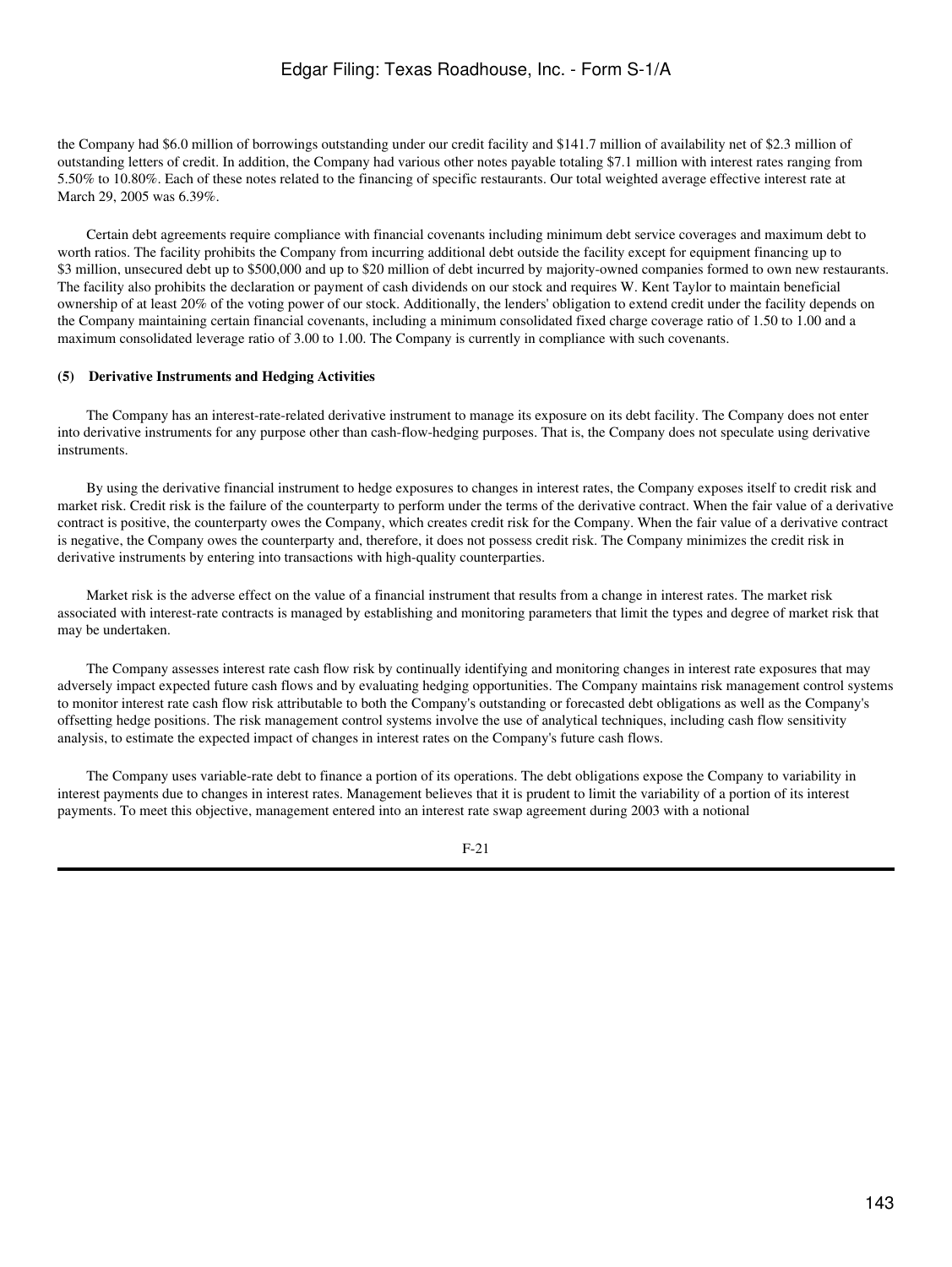amount of approximately \$31.2 million to manage fluctuations in cash flows resulting from interest rate risk. This swap changes the variable-rate cash flow exposure on a portion of the credit facility to fixed cash flows. Under the terms of the interest rate swap, the Company receives variable interest rate payments and makes fixed interest rate payments, thereby creating the equivalent of fixed-rate debt for the portion of debt hedged. This hedge expires in July 2005.

 Changes in the fair value of the interest rate swap designated as an hedging instrument that effectively offsets the variability of cash flows associated with variable-rate, long-term debt obligations are reported in accumulated other comprehensive income. These amounts subsequently are reclassified into interest expense as a yield adjustment of the hedged interest payments in the same period in which the related interest affects earnings. For the year ended December 30, 2003, the Company had no change in the fair value of the interest rate swap to be reclassified into interest expense. For the year ended December 28, 2004, the Company reclassified \$0.3 million into interest expense. As of March 29, 2005, approximately \$18,000 of unrealized gain on the swap was recorded in accumulated other comprehensive income and \$0.1 million gain was recognized on the ineffective portion of the swap. This swap was terminated in April 2005.

 As of December 28, 2004, approximately \$107,000 of deferred gains on derivative instruments accumulated in other comprehensive income is expected to be reclassified to earnings during the next 6 months. Transactions and events expected to occur over the next six months that will necessitate reclassifying these derivatives gains to earnings include the repricing of variable-rate debt. The ineffective portion of the cash flow hedge was not material to the Company's results of operations, cash flow, or liquidity during 2004.

#### **(6) Property and Equipment, Net**

Property and equipment were as follows:

| December 30, 2003 |          | <b>December 28, 2004</b> |          |  |
|-------------------|----------|--------------------------|----------|--|
|                   |          |                          |          |  |
| \$                | 29,043   | <sup>\$</sup>            | 38,253   |  |
|                   | 69,878   |                          | 94,260   |  |
|                   | 31,972   |                          | 15,300   |  |
|                   | 11,622   |                          | 44,214   |  |
|                   | 4,906    |                          | 5,989    |  |
|                   | 899      |                          | 1,288    |  |
|                   |          |                          |          |  |
|                   | 148,320  |                          | 199,304  |  |
|                   | (25,269) |                          | (36,313) |  |
|                   |          |                          |          |  |
| \$                | 123,051  | \$                       | 162,991  |  |
|                   |          |                          |          |  |

 The amount of interest capitalized in connection with restaurant construction was approximately \$0.2 million and \$0.3 million for the years ended December 30, 2003 and December 28, 2004, respectively.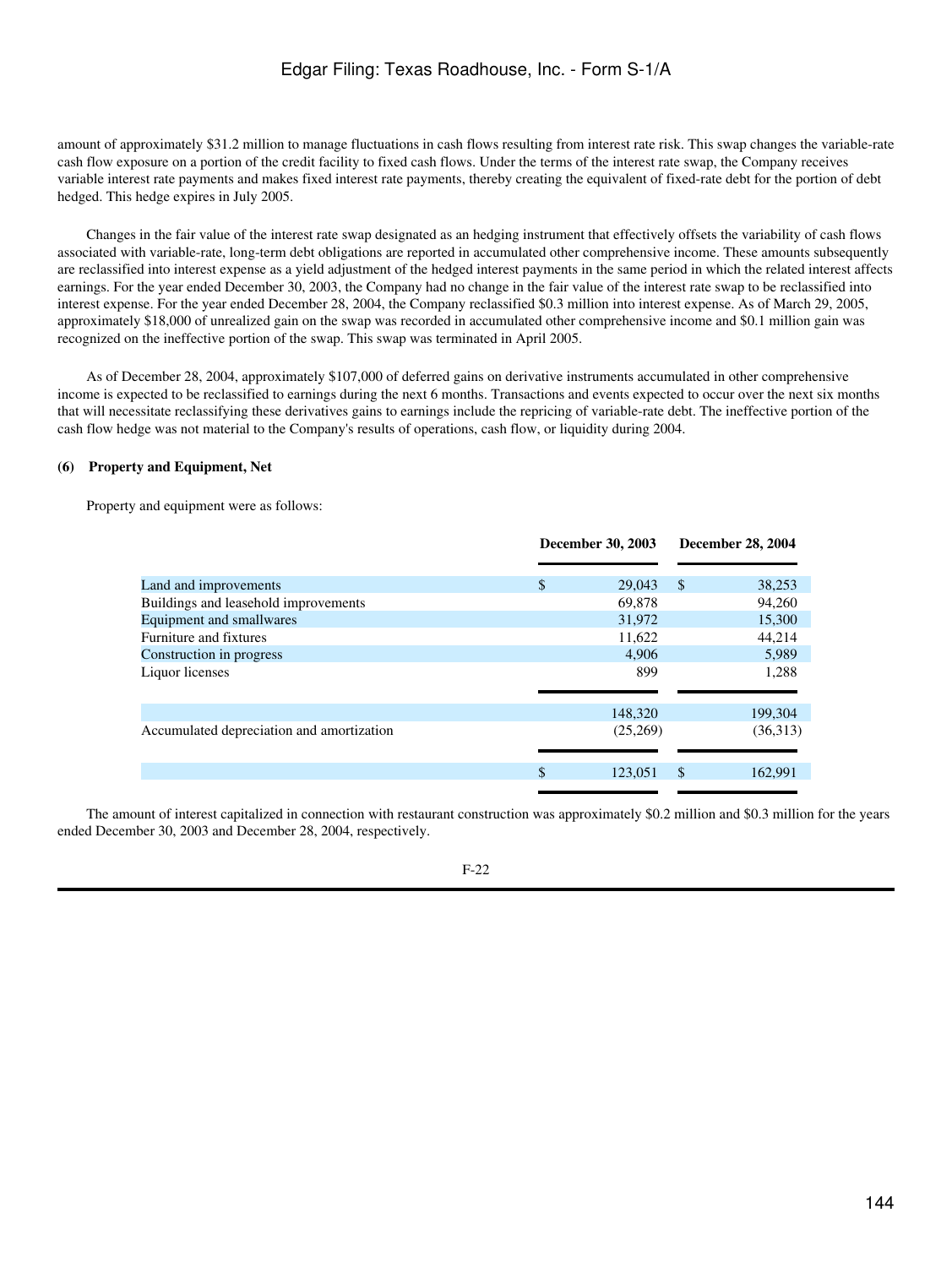### **(7) Deferred Rent**

 It is the Company's policy to depreciate its property and equipment, including assets located on leased properties, over the shorter of the estimated useful lives of those assets or the underlying lease term. In some cases, these assets on leased properties are depreciated over a period of time which includes both the initial term of the lease and one or more option periods. Certain of the Company's operating leases contain predetermined fixed escalations of the minimum rent over the term of the lease. Prior to December 2004, the Company recognized the related rent expense on a straight-line basis over the base term of the lease, excluding renewals, and recorded the difference between the amounts charged to operations and amounts paid as deferred rent. In December 2004, the Company determined the calculation for straight-line rent should be based on a similar period as that used to depreciate the long-lived assets associated with the underlying leases and thus increased the straight-line term used to calculate deferred rent for those leases where it would be economically detrimental to terminate the leases at the end of the initial lease term.

 In December 2004, the Company recorded an adjustment of \$1.3 million (\$0.9 million after-tax), primarily to rent expense. The charges attributable to 2004 and prior periods were \$0.3 million (\$0.2 million after-tax) and \$1.0 million (\$0.7 million after-tax), respectively. As the correction of this error was not material to the Company's current or prior period financial statements, the Company recorded the adjustment in the 2004 consolidated financial statements.

#### **(8) Goodwill**

The changes in the carrying amount of goodwill are as follows:

| Balance as of December 31, 2002 | \$ | 2,190  |
|---------------------------------|----|--------|
| <b>Additions</b>                |    |        |
| Disposals and other, net        |    |        |
|                                 |    |        |
| Balance as of December 30, 2003 | S  | 2,190  |
| Additions(a)                    |    | 48,563 |
| Disposals and other, net        |    |        |
|                                 |    |        |
| Balance as of December 28, 2004 | \$ | 50,753 |
|                                 |    |        |

*(a)*

Refer to note 3 for a discussion of acquisitions.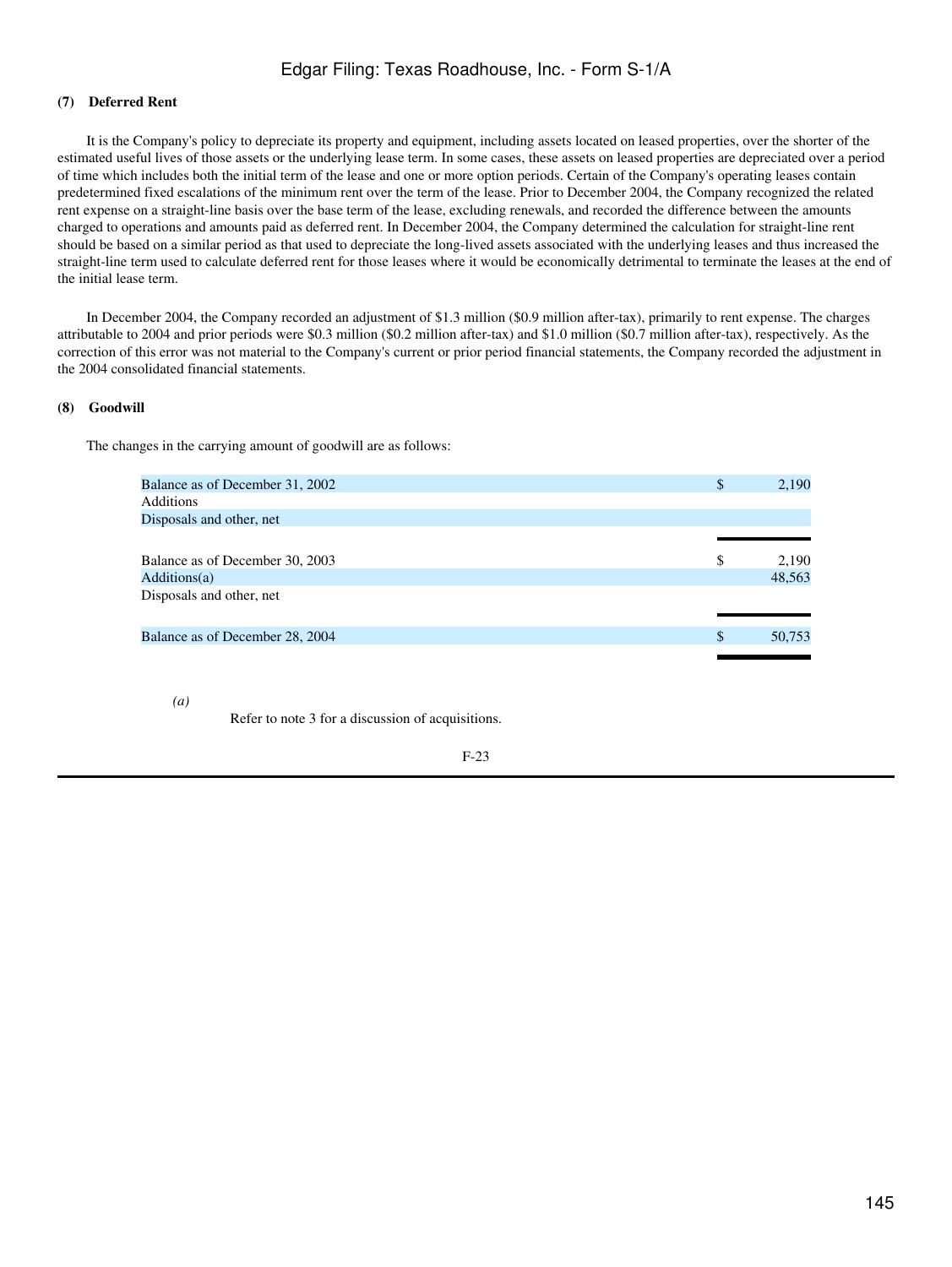#### **(9) Leases**

 The following is a schedule of future minimum lease payments required for capital leases and operating leases that have initial or remaining noncancelable terms in excess of one year as of December 28, 2004:

|                                                                    | <b>Capital Leases</b> |       | <b>Operating Leases</b> |         |  |
|--------------------------------------------------------------------|-----------------------|-------|-------------------------|---------|--|
| 2005                                                               | $\mathcal{S}$         | 293   | $\mathcal{S}$           | 9,698   |  |
| 2006                                                               |                       | 220   |                         | 9,132   |  |
| 2007                                                               |                       | 117   |                         | 7,674   |  |
| 2008                                                               |                       | 117   |                         | 7,124   |  |
| 2009                                                               |                       | 117   |                         | 7,011   |  |
| Thereafter                                                         |                       | 586   |                         | 59,498  |  |
| Total                                                              |                       | 1,450 | $\mathcal{S}$           | 100,137 |  |
| Less amount representing interest ranging from $9.6\%$ to $11.4\%$ |                       | 481   |                         |         |  |
| Present value of minimum capital lease payments                    |                       | 969   |                         |         |  |
| Less current maturities of obligations under capital leases        |                       | 198   |                         |         |  |
| Obligations under capital leases, excluding current maturities     | $\mathbb{S}$          | 771   |                         |         |  |

 Capitalized lease assets, primarily building and equipment, with an original cost of approximately \$2.0 million are being amortized on a straight-line basis over the applicable lease terms and interest expense is recognized on the outstanding obligations. The total accumulated amortization of property and equipment held under capital leases totaled approximately \$1.0 million and \$1.1 million at December 30, 2003 and December 28, 2004, respectively.

 The Company previously financed a portion of its restaurant development program through sale-leaseback transactions. Proceeds from sale-leaseback transactions totaled approximately \$7.3 million in 2002. The properties, which related to land and buildings for four restaurants, were sold at net book value during 2002. One of the resulting leases is being accounted for as an operating lease. The other three sale-leasebacks were accounted for as financings. During 2003, in connection with the then existing credit facility (see note 4) and the liens associated with the credit facility, the leases previously accounted for as financings qualified for sale-leaseback accounting and are now accounted for as operating leases. The Company has a deferred gain of approximately \$0.2 million which is reflected in other liabilities in the accompanying consolidated balance sheet for both December 30, 2003 and December 28, 2004, respectively, and will be amortized to rent expense over the remaining lease term.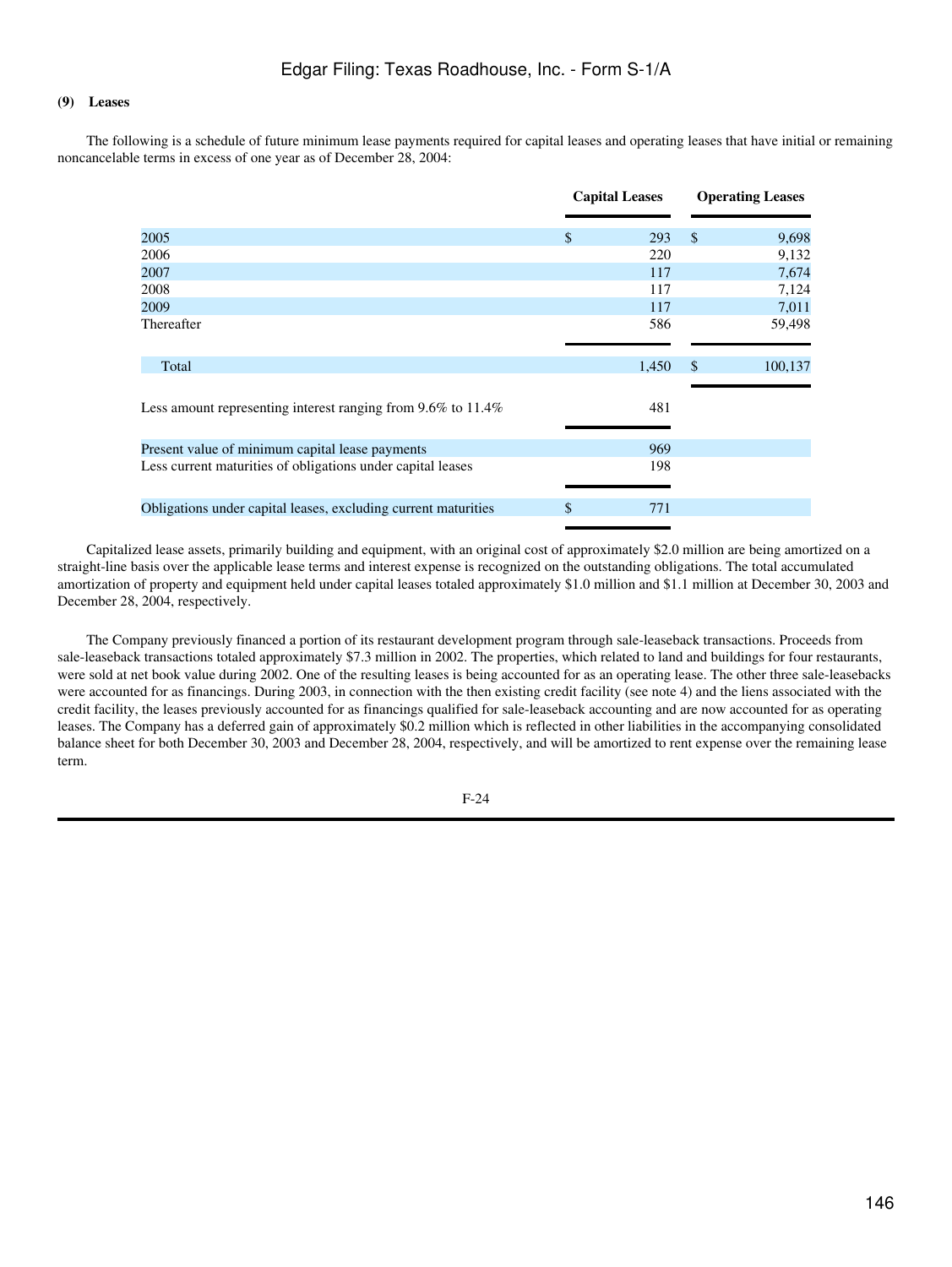Rent expense for operating leases consisted of the following:

| \$<br>4,715 \$ |     | 7,801                                                                                           |
|----------------|-----|-------------------------------------------------------------------------------------------------|
| 410            | 417 | 460                                                                                             |
| 5.125          |     | 8,261                                                                                           |
| 1,647          |     | 2,544                                                                                           |
| $6,772$ \$     |     | 10,805                                                                                          |
|                |     | December 31, 2002 December 30, 2003 December 28, 2004<br>5,588 \$<br>6.005<br>2,706<br>8,711 \$ |

Equipment rent expense is included in other operating expenses in the accompanying consolidated statements of income.

### **(10) Income Taxes**

 In connection with the closing of the reorganization and initial public offering on October 8, 2004, the Company converted from a limited liability company to a "C" corporation and established beginning balances in its deferred tax assets and liabilities in accordance with SFAS No. 109. Accordingly, the Company recorded a cumulative net deferred tax liability of \$5.0 million on that date.

 Components of the Company's income tax benefit and provision for the period following the Company's conversion to a "C" corporation on October 8, 2004 through December 28, 2004, including the \$5.0 million deferred tax charge discussed above, are as follows:

|                      |        |                           | <b>October 8, 2004</b><br>through<br>December 28, 2004 |
|----------------------|--------|---------------------------|--------------------------------------------------------|
| Current:             |        |                           |                                                        |
| Federal              |        | \$                        | 2,232                                                  |
| <b>State</b>         |        |                           | 394                                                    |
|                      |        |                           |                                                        |
| Total current        |        |                           | 2,626                                                  |
| Deferred:            |        |                           |                                                        |
| Federal              |        |                           | 3,960                                                  |
| <b>State</b>         |        |                           | 573                                                    |
|                      |        |                           |                                                        |
| Total deferred       |        |                           | 4,533                                                  |
|                      |        |                           |                                                        |
| Income tax provision |        | $\boldsymbol{\mathsf{S}}$ | 7,159                                                  |
|                      |        |                           |                                                        |
|                      | $F-25$ |                           |                                                        |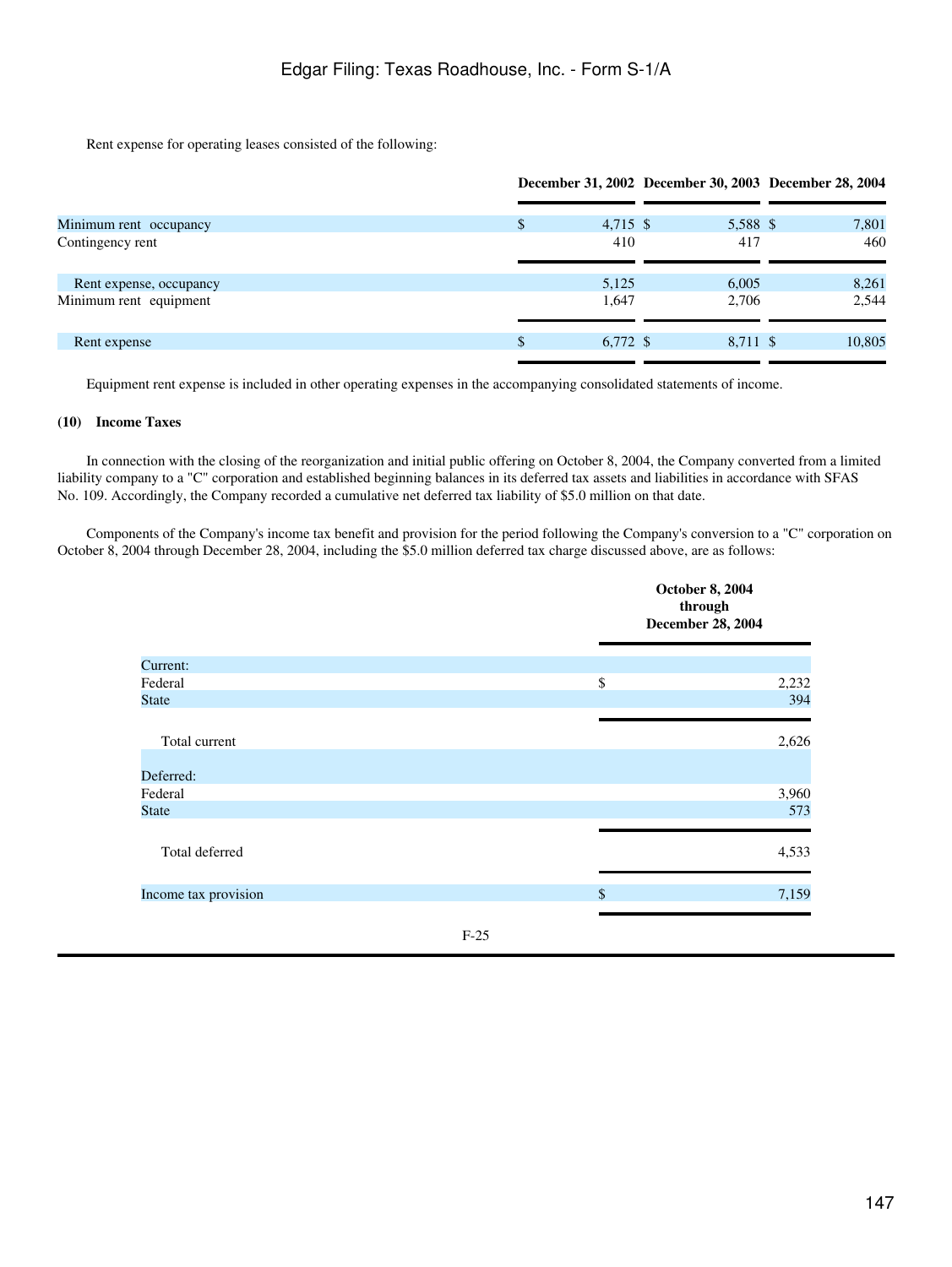A reconciliation of the statutory federal income tax rate to the Company's effective tax rate for October 8, 2004 through December 28, 2004, which excludes the \$5.0 million deferred tax charge discussed above, is as follows:

|                                             | <b>October 8, 2004</b><br>through<br><b>December 28, 2004</b> |
|---------------------------------------------|---------------------------------------------------------------|
| Tax at statutory federal rate               | 34.0%                                                         |
| State and local tax, net of federal benefit | 3.4                                                           |
| FICA tax credit                             | (4.2)                                                         |
| Other                                       | .4                                                            |
|                                             |                                                               |
| Total                                       | 33.6%                                                         |
|                                             |                                                               |

Components of deferred tax assets (liabilities) are as follows:

|                                   | <b>December 28, 2004</b> |
|-----------------------------------|--------------------------|
|                                   |                          |
| Deferred tax assets:              |                          |
| <b>Insurance Reserves</b>         | \$<br>1,299              |
| Other reserves                    | 9                        |
| Deferred rent                     | 710                      |
| Other assets & liabilities        | 278                      |
|                                   |                          |
| Total deferred tax asset          | 2,296                    |
|                                   |                          |
| Deferred tax liabilities:         |                          |
| Depreciation and amortization     | (6,897)                  |
|                                   |                          |
| Total deferred tax liability      | (6,897)                  |
|                                   |                          |
| Net deferred tax liability        | \$<br>(4,601)            |
|                                   |                          |
| Current deferred tax asset        | \$<br>1,308              |
| Noncurrent deferred tax liability | (5,909)                  |
|                                   |                          |
|                                   | \$<br>(4,601)            |
|                                   |                          |

The Company has not provided any valuation allowance as it believes the realization of its deferred tax assets is more likely than not.

### **(11) Preferred Stock**

 The Company's board of directors is authorized, without further vote or action by the holders of Class A common stock, to issue from time to time up to an aggregate of 1,000,000 shares of preferred stock in one or more series. Each series of preferred stock will have the number of shares, designations, preferences, voting powers, qualifications and special or relative rights or privileges as shall be determined by the board of directors, which may include, but are not limited to, dividend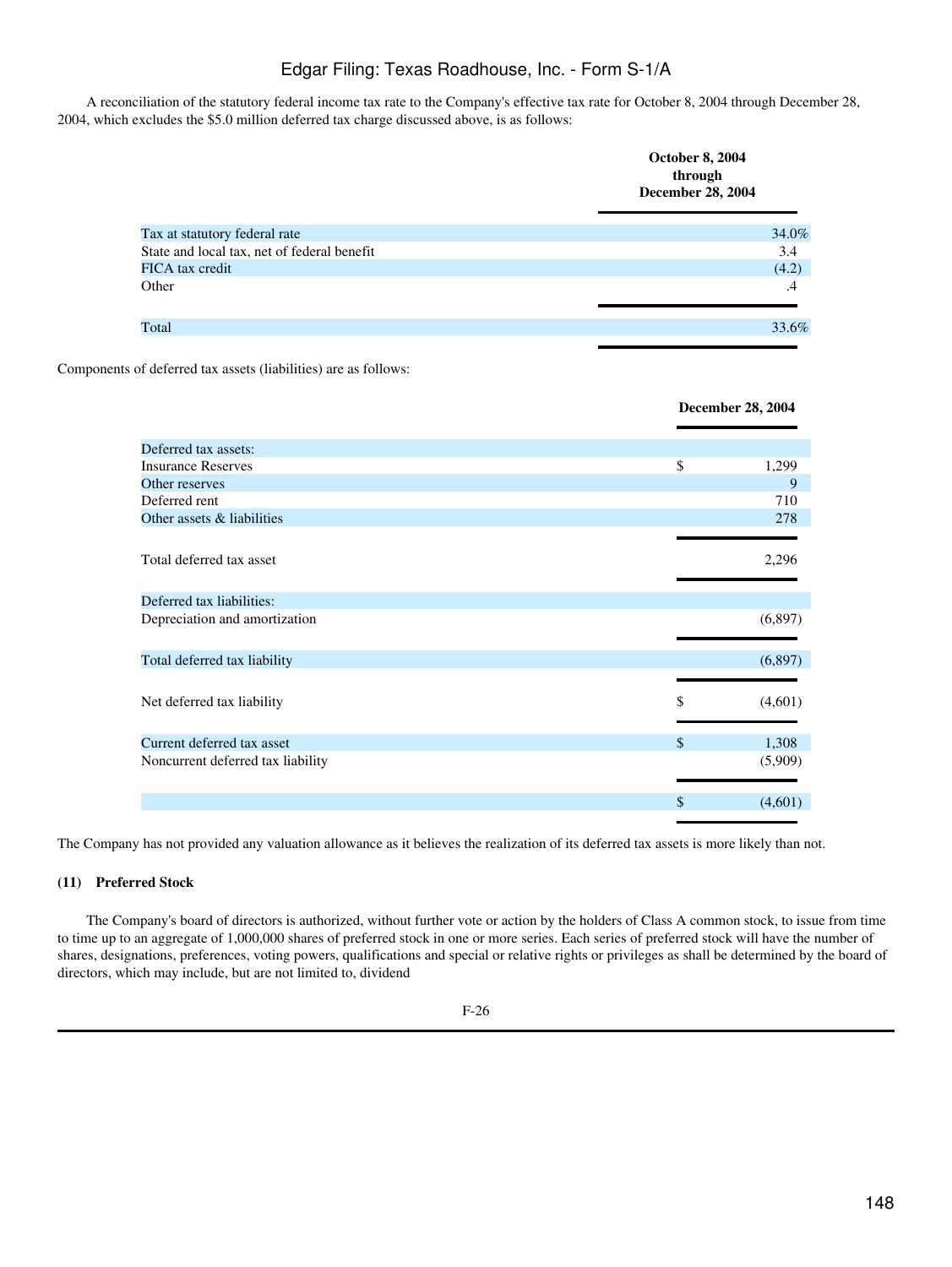rights, voting rights, redemption and sinking fund provisions, liquidation preferences, conversion rights and preemptive rights. There are no shares of preferred stock outstanding at December 28, 2004.

#### **(12) Stockholders' Equity**

 The shares as shown in the Company's consolidated statements of stockholders' equity and comprehensive income through December 30, 2003 reflect the share activity of Holdings and W. Kent Taylor's ownership interests in the other entities under common control. Of the 18,618,212 shares shown at December 30, 2003, 18,580,111 are Holdings shares and 38,101 are shares controlled by Mr. Taylor which represent his equity contribution to the entities consolidated under common control and not to Holdings. Additionally, the share activity for 2002 and 2003 reflect 225,086 and 437,175 shares that Holdings issued for the exercise of stock options.

 On October 8, 2004, the Company sold 6,581,481 shares of Texas Roadhouse, Inc. Class A common stock as part of its initial public offering for an aggregate purchase price of \$115.2 million. In connection with this offering, the Company undertook a series of transactions that resulted in Holdings, its wholly owned and majority-owned restaurants, and the other entities under common control being consolidated under Texas Roadhouse, Inc. Concurrently with this merger, the Company acquired the remaining equity interest of TRDC and Texas Roadhouse Management Corp. through mergers of those companies with wholly-owned subsidiaries of the Company. The Company acquired the remaining equity interests in all 31 of its majority-owned or controlled company restaurants, and the entire equity interest in one franchise restaurant, through mergers of those 33 companies with wholly-owned subsidiaries of the Company. The Company issued 3,089,080 shares of Class A common stock to the equity owners of the merged companies. These shares were calculated using predetermined acquisition formulas as required by each entity's operating, partnership or franchise agreement.

 Under the terms of an agreement associated with the formation of Texas Roadhouse, Inc., W. Kent Taylor contributed all of his interests in WKT (1,000 shares), which owned 178,125 common shares of Holdings and the right to receive a one percent distribution on all sales of company and license Texas Roadhouse restaurants, in exchange for 178,125 shares of Texas Roadhouse, Inc. Class A common stock and 2,632,688 shares of Texas Roadhouse, Inc. Class B common stock.

 Mr. Taylor also received 1,754,531 shares of Texas Roadhouse, Inc. Class A common stock in exchange for his 450 shares in TRDC, and 671,089 shares of Texas Roadhouse, Inc. Class A common stock in exchange for his 36,651 shares in the six license restaurants and three franchise restaurants. The 2,425,620 Class A shares issued in exchange for Mr. Taylor's 37,101 shares in these Texas Roadhouse entities are reflected in the accompanying consolidated financial statements.

 The Class B common stock is identical in all respects to Class A common stock, except with respect to voting and conversion rights. Class A common stock and Class B common stock will vote together as a single class on all matters presented to a vote of stockholders, including the election of directors. Each holder of Class B common stock is entitled to ten votes to each share held of record on the applicable record date for all of these matters. W. Kent Taylor, or other entities controlled by him, will be the only holders of shares of Class B common stock. Earnings per share calculations included in the accompanying consolidated financial statements and notes thereto are calculated using the total of Class A and Class B common stock.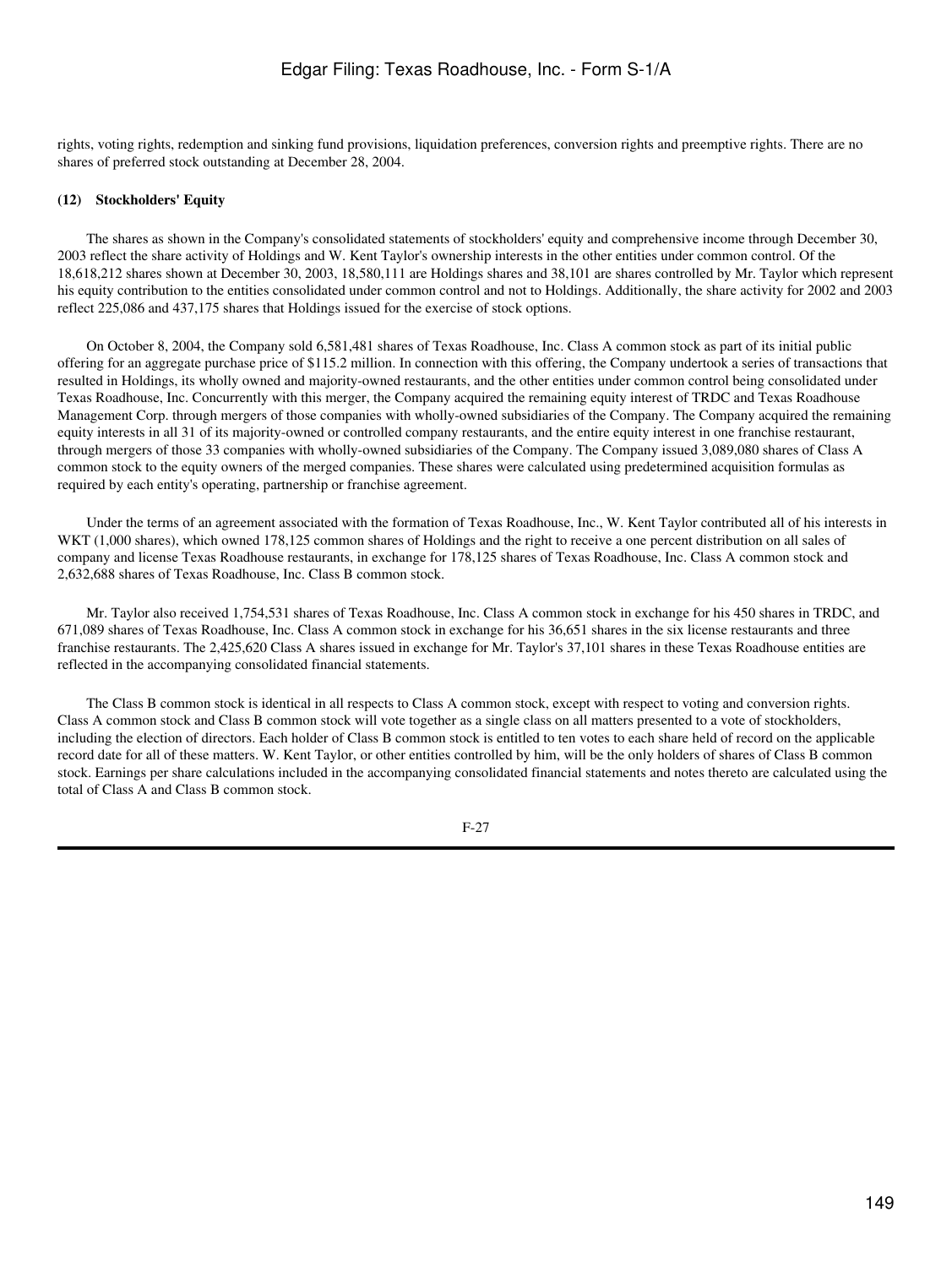The Company will make a distribution of \$31.2 million to members of its predecessor company, Holdings, in redemption of its preferred shares representing undistributed net income for periods through October 8, 2004. This distribution is shown on the accompanying consolidated balance sheet as distributions payable and will be paid in the second quarter of 2005.

#### **(13) Earnings Per Share**

 The share and pro forma share and net income and pro forma net income per share data for all periods presented are based on the historical weighted average shares outstanding. The diluted earnings per share calculations show the effect of the weighted average stock options outstanding from the Company's stock option plan as discussed in note 16.

 The following table sets forth the calculation of pro forma weighted average shares outstanding (March 29, 2005 actual, not adjusted) as presented in the accompanying consolidated statements of income:

|                                                                                          | <b>Fiscal Year Ended</b> |                      |                      |                    |                      |                    | <b>13 Weeks Ended</b> |                    |  |                   |
|------------------------------------------------------------------------------------------|--------------------------|----------------------|----------------------|--------------------|----------------------|--------------------|-----------------------|--------------------|--|-------------------|
|                                                                                          | December 31,<br>2002     |                      | December 30,<br>2003 |                    | December 28,<br>2004 |                    | March 30,<br>2004     |                    |  | March 29,<br>2005 |
|                                                                                          |                          |                      |                      |                    |                      | (in thousands)     |                       |                    |  |                   |
| Net income, adjusted for pro forma income taxes<br>(March 29, 2005 actual, not adjusted) | \$                       | $10,912 \text{ }$ \$ |                      | 14,764 \$          |                      | 13,832 \$          |                       | $5,006$ \$         |  | 8,958             |
| Basic EPS:<br>Weighted-average common shares outstanding                                 |                          | 23,334               |                      | 23,440             |                      | 25,945             |                       | 23,727             |  | 33,674            |
| <b>Basic EPS</b>                                                                         | \$                       | $0.47 \text{ }$ \$   |                      | $0.63 \text{ }$ \$ |                      | $0.53 \text{ }$ \$ |                       | $0.21 \text{ }$ \$ |  | 0.27              |
| <b>Diluted EPS:</b>                                                                      |                          |                      |                      |                    |                      |                    |                       |                    |  |                   |
| Weighted-average common shares outstanding<br>Dilutive effect of stock options           |                          | 23,334<br>1,354      |                      | 23,440<br>1,332    |                      | 25,945<br>2,312    |                       | 23,727<br>2,008    |  | 33,674<br>2,676   |
| Shares diluted                                                                           |                          | 24,688               |                      | 24,772             |                      | 28,257             |                       | 25,735             |  | 36,350            |
| <b>Diluted EPS</b>                                                                       | \$                       | $0.44 \text{ } $$    |                      | $0.60 \text{ }$ \$ |                      | $0.49~\text{\AA}$  |                       | $0.19$ \$          |  | 0.25              |

#### **(14) Commitments and Contingencies**

 The estimated cost of completing capital project commitments at December 30, 2003, December 28, 2004 and March 29, 2005 was approximately \$22.6 million, \$30.0 million and \$23.2 million, respectively.

 The Company entered into real estate lease agreements for franchise restaurants located in Everett, MA and Longmont, CO before granting franchise rights for those restaurants. The Company has subsequently assigned the leases to the franchises, but remains contingently liable if a franchisee defaults. Under the terms of the lease, the Longmont lease was assigned in October 2003 and expires in May 2014, while the Everett lease was assigned in September 2002 and expires in February 2018. As the fair value of the guarantees is not considered significant, no liability has been recorded.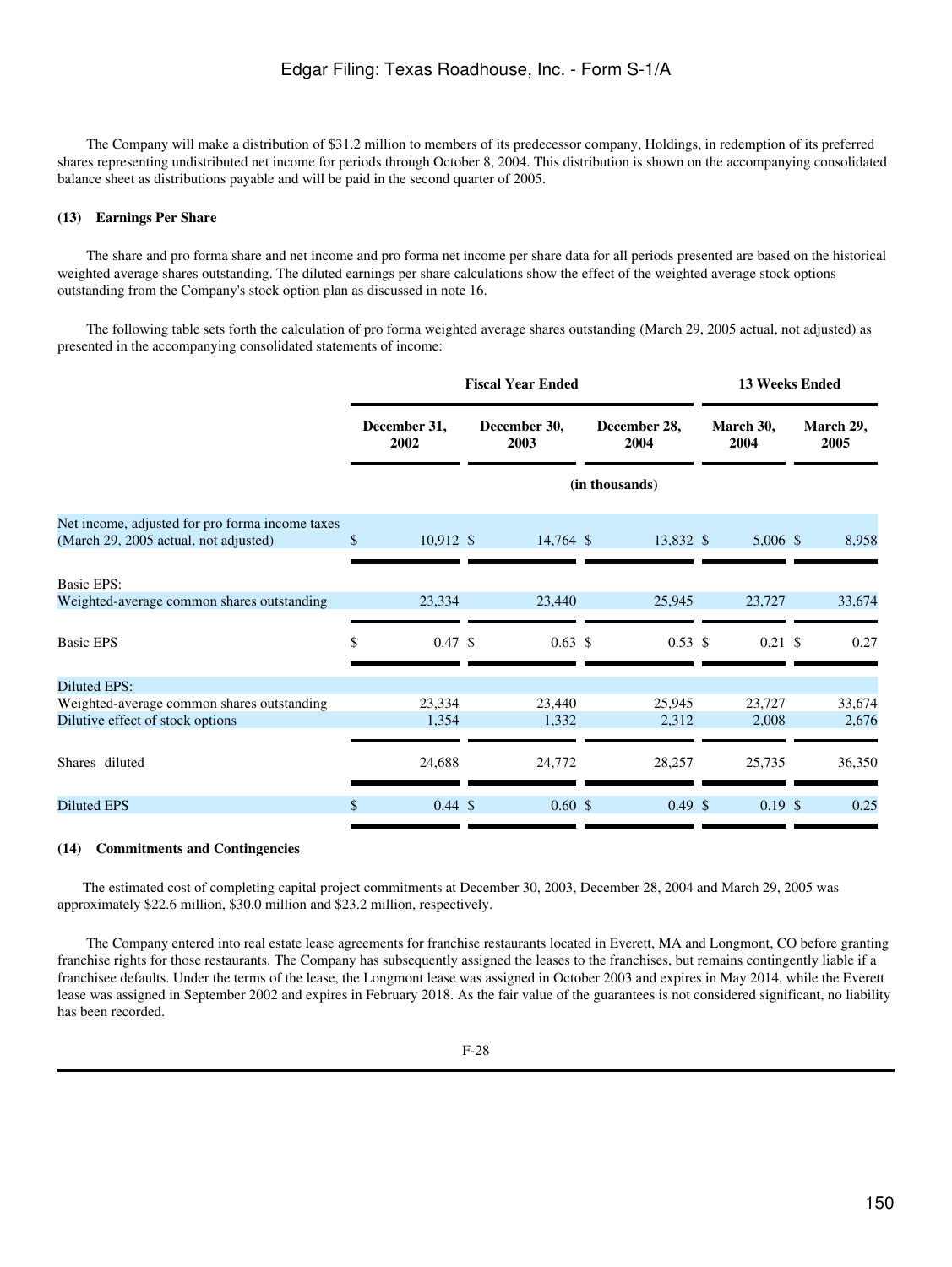The Company is involved in various claims and legal actions arising in the normal course of business. In the opinion of management, the ultimate disposition of these matters will not have a material effect on the Company's consolidated results of operations, financial position or liquidity.

 The Company currently buys most of its beef from one supplier. Although there are a limited number of beef suppliers, management believes that other suppliers could provide similar product on comparable terms. A change in suppliers, however, could cause supply shortages and a possible loss of sales, which would affect operating results adversely. The Company has no material minimum purchase commitments with its vendors that extend beyond a year.

#### **(15) Other Comprehensive Income**

The accumulated balances for each classification of other comprehensive income are as follows:

|                                                  |    | December 31,<br>2002 |                      |            |                      |  | <b>13 Weeks Ended</b> |                   |
|--------------------------------------------------|----|----------------------|----------------------|------------|----------------------|--|-----------------------|-------------------|
|                                                  |    |                      | December 30,<br>2003 |            | December 28,<br>2004 |  | March 30,<br>2004     | March 29,<br>2005 |
|                                                  |    |                      |                      |            |                      |  | (Unaudited)           |                   |
| Unrealized gain on security                      | \$ | 6 \$                 |                      |            |                      |  | \$                    | \$                |
| Unrealized gain (loss) on derivative instruments |    |                      |                      | (165)      | 107                  |  | (282)                 | 18                |
|                                                  | \$ | 6 \$                 |                      | $(165)$ \$ | 107S                 |  | $(282)$ \$            | 18                |
|                                                  |    |                      |                      |            |                      |  |                       |                   |

#### **(16) Stock Option Plan**

 In May 2004, the Company adopted a stock option plan (the "Plan") for eligible employees. This Plan amended and restated the 1997 Texas Roadhouse Management Corp. Stock Option Plan. The Plan provides for granting of options to purchase shares of Class A common stock at an exercise price not less than the fair value of the stock on the date of grant. Options are exercisable at various periods ranging from one to ten years from the date of grant. The Company requires certain of its eligible employees to make refundable deposits to be applied to the exercise price of the options. These deposits are classified as stock option deposits in the accompanying consolidated balance sheets.

$$
F-29
$$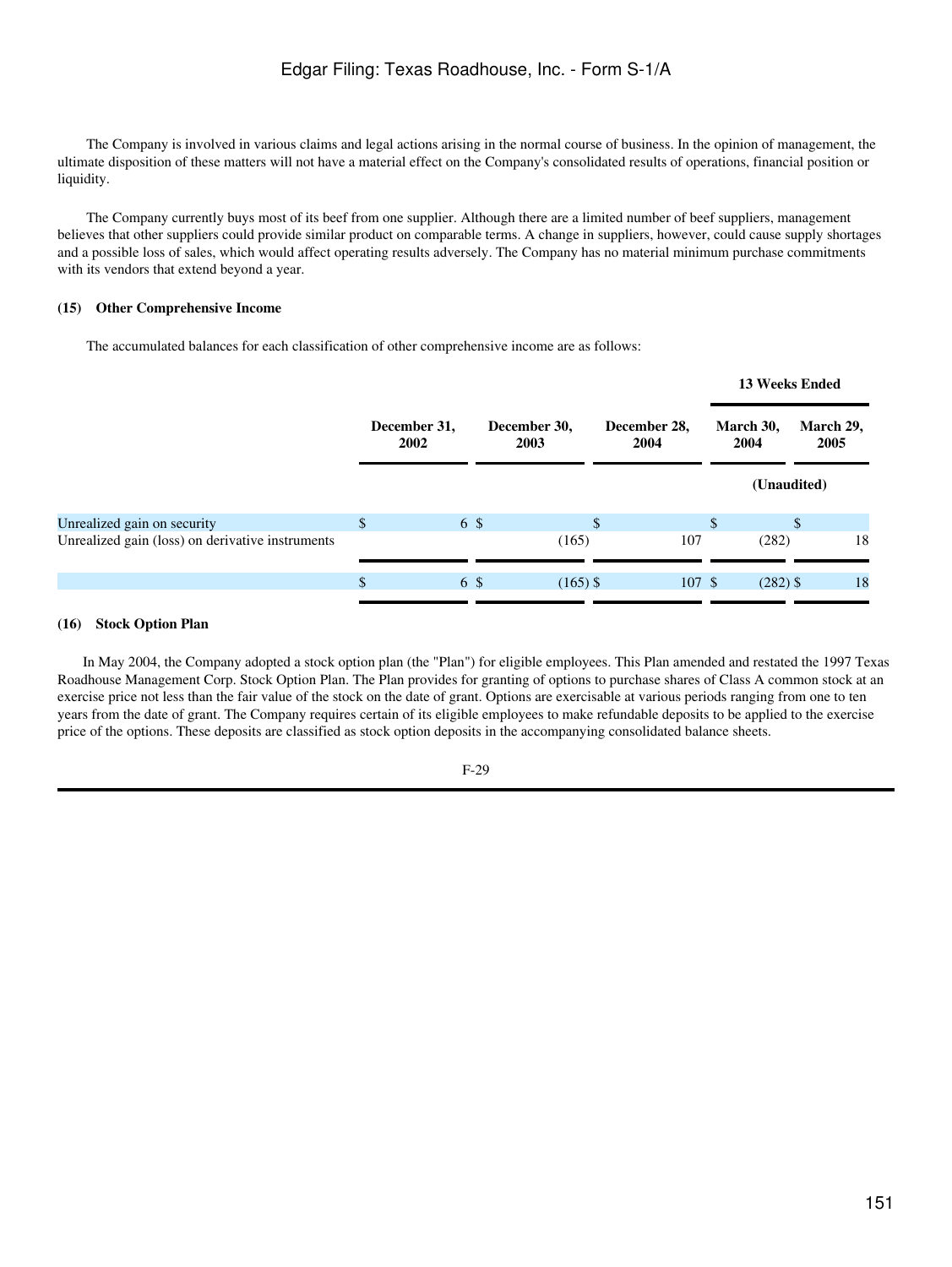Stock option activity during the periods indicated is as follows:

|                              | <b>Number</b><br>of shares | Weighted average<br>exercise price |
|------------------------------|----------------------------|------------------------------------|
| Balance at December 30, 2001 | 2,660,603                  | $\mathcal{S}$<br>3.11              |
| Granted                      | 1,394,530                  | 6.51                               |
| Expired                      | (85, 115)                  | 4.83                               |
| Exercised                    | (225,086)                  | 1.52                               |
| Balance at December 31, 2002 | 3,744,932                  | 4.41                               |
| Granted                      | 544,675                    | 8.45                               |
| Expired                      | (154, 414)                 | 5.37                               |
| Exercised                    | (437, 175)                 | 3.27                               |
| Balance at December 30, 2003 | 3,698,018                  | 5.10                               |
| Granted                      | 1,102,736                  | 16.77                              |
| Expired                      | (101, 105)                 | 6.49                               |
| Exercised                    | (252, 047)                 | 7.36                               |
| Balance at December 28, 2004 | 4,447,602                  | 7.99<br><sup>\$</sup>              |
|                              |                            |                                    |

The following table presents summarized information about stock options outstanding and exercisable at December 28, 2004:

|                             | <b>Options Outstanding</b> |                                                   |  |                                           |                |      | <b>Options Exercisable</b>         |  |  |  |
|-----------------------------|----------------------------|---------------------------------------------------|--|-------------------------------------------|----------------|------|------------------------------------|--|--|--|
| Range of<br>exercise prices | <b>Options</b>             | Weighted average<br>remaining<br>contractual life |  | <b>Weighted average</b><br>exercise price | <b>Options</b> |      | Weighted average<br>exercise price |  |  |  |
| $$0.00 - 3.00$              | 1,046,555                  | $5.0 \,$ \$                                       |  | 2.88                                      | 952,537        | - \$ | 2.87                               |  |  |  |
| $3.01 - 5.00$               | 886.134                    | 5.9                                               |  | 4.03                                      | 713,945        |      | 4.02                               |  |  |  |
| $5.01 - 7.00$               | 674,349                    | 7.2                                               |  | 6.62                                      | 352,307        |      | 6.52                               |  |  |  |
| $7.01 - 9.00$               | 623,760                    | 7.7                                               |  | 7.97                                      | 398,637        |      | 7.93                               |  |  |  |
| $9.01 - 11.00$              | 259,069                    | 8.6                                               |  | 9.12                                      | 66,720         |      | 9.05                               |  |  |  |
| $11.01 - 23.00$             | 957,735                    | 9.7                                               |  | 17.91                                     | 308            |      | 17.50                              |  |  |  |
|                             | 4,447,602                  | 7.1                                               |  | 7.99                                      | 2,484,454      | S    | 4.70                               |  |  |  |
|                             |                            |                                                   |  |                                           |                |      |                                    |  |  |  |

 At December 31, 2002 and December 30, 2003, the Company had 798,595 and 2,061,705 stock options exercisable at weighted average exercise prices of \$3.45 and \$4.18, respectively.

#### **(17) Stock Split**

 On September 20, 2004, the Company declared a 1.1875-for-one stock split of the Company's Class A and Class B common stock to stockholders of record immediately prior to the offering. All share and per share information included in the accompanying consolidated financial statements for all periods presented have been adjusted to retroactively reflect the stock split.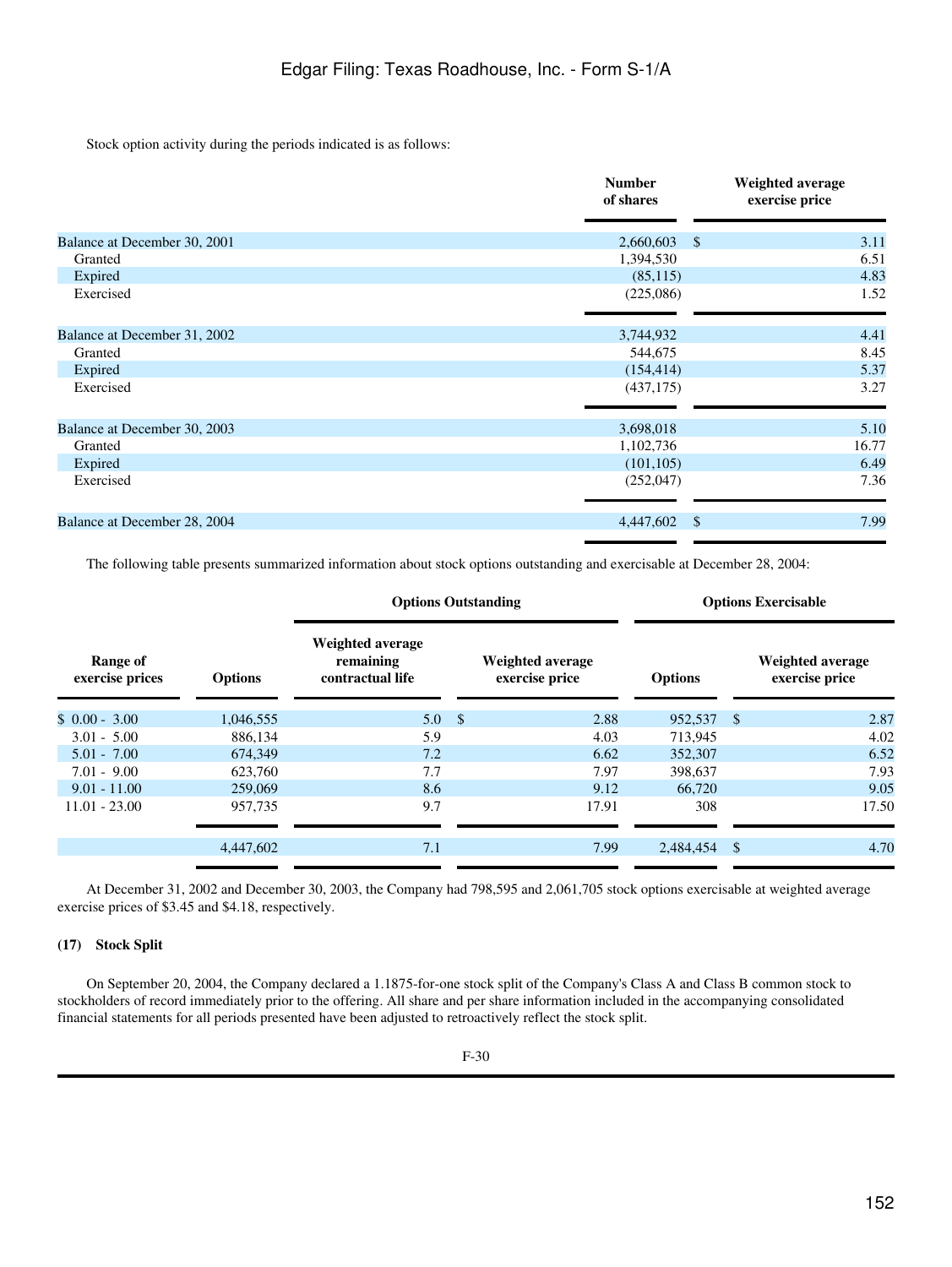#### **(18) Noncash Compensation Expense**

 Prior to October 8, 2004, some of the Company's executive officers earned compensation at rates significantly below market levels and the Company paid no salary or bonus compensation to W. Kent Taylor, the Company's founder and chairman. General and administrative expense includes an adjustment to record the difference between the actual salary and bonus compensation paid to these officers and the Company's estimate of the fair market value, based on industry analysis and competitive benchmarking, of the services rendered by these officers.

 General and administrative expense was increased by approximately \$1.0 million and \$1.1 million for the years ended December 31, 2002 and December 30, 2003, respectively, and \$0.9 million for the period from December 31, 2003 through October 8, 2004, respectively.

#### **(19) Related Party Transactions**

 Prior to October 8, 2004, W. Kent Taylor owned a substantial interest in Buffalo Construction, Inc., a restaurant construction business which provides services to the Company and other restaurant companies. The Company paid Buffalo Construction, Inc. amounts totaling \$20.4 million, \$15.0 million and \$5.3 million in 2002, 2003 and for the thirteen weeks ended March 30, 2004, respectively. From December 31, 2003 through October 8, 2004, the Company paid \$23.0 million to Buffalo Construction, Inc. In October 2004, W. Kent Taylor sold his interest in Buffalo Construction, Inc. Mr. Taylor received a promissory note in the amount of \$1.5 million from the purchaser of Buffalo Construction, Inc. in partial consideration of the purchase.

 The Longview, Texas restaurant, which was acquired by the Company in connection with the completion of the initial public offering, leases the land and restaurant building from an entity controlled by Steven L. Ortiz, our Chief Operating Officer. The lease is for 15 years and will terminate in November 2014. The lease can be renewed for two additional periods of five years each. Rent is approximately \$16,000 per month and will increase by 5% on each of the 6th and 11th anniversary dates of the lease. The lease can be terminated if the tenant fails to pay the rent on a timely basis, fails to maintain the insurance specified in the lease, fails to maintain the building or property or becomes insolvent. Total rent payments in each of the years 2002, 2003 and 2004 were approximately \$186,000. For the thirteen weeks ended March 30, 2004 and March 29, 2005, rent expense for this restaurant was approximately \$47,000 and \$51,000, respectively.

 The Elizabethtown, Kentucky restaurant is currently leased from an entity owned by W. Kent Taylor and three other stockholders. The lease is for 10 years and will terminate on March 31, 2007. The lease can be renewed for three additional periods of five years each. Rent throughout the term is approximately \$12,000 per month. The lease can be terminated if the tenant fails to pay rent on a timely basis, fails to maintain insurance, abandons the property or becomes insolvent. Rent expense for this restaurant was approximately \$0.1 million in each of the years 2002 through 2004 and \$35,000 and \$37,000 for the thirteen weeks ended March 30, 2004 and March 29, 2005, respectively.

 The Company has 13 license and franchise restaurants owned in whole or part by certain officers, directors and stockholders of the Company. These 13 entities paid the Company fees of \$0.3 million, \$0.7 million, and \$1.4 million during the years ended December 31, 2002, December 30, 2003 and December 28, 2004, respectively. These 13 entities paid the Company fees of approximately \$0.5 million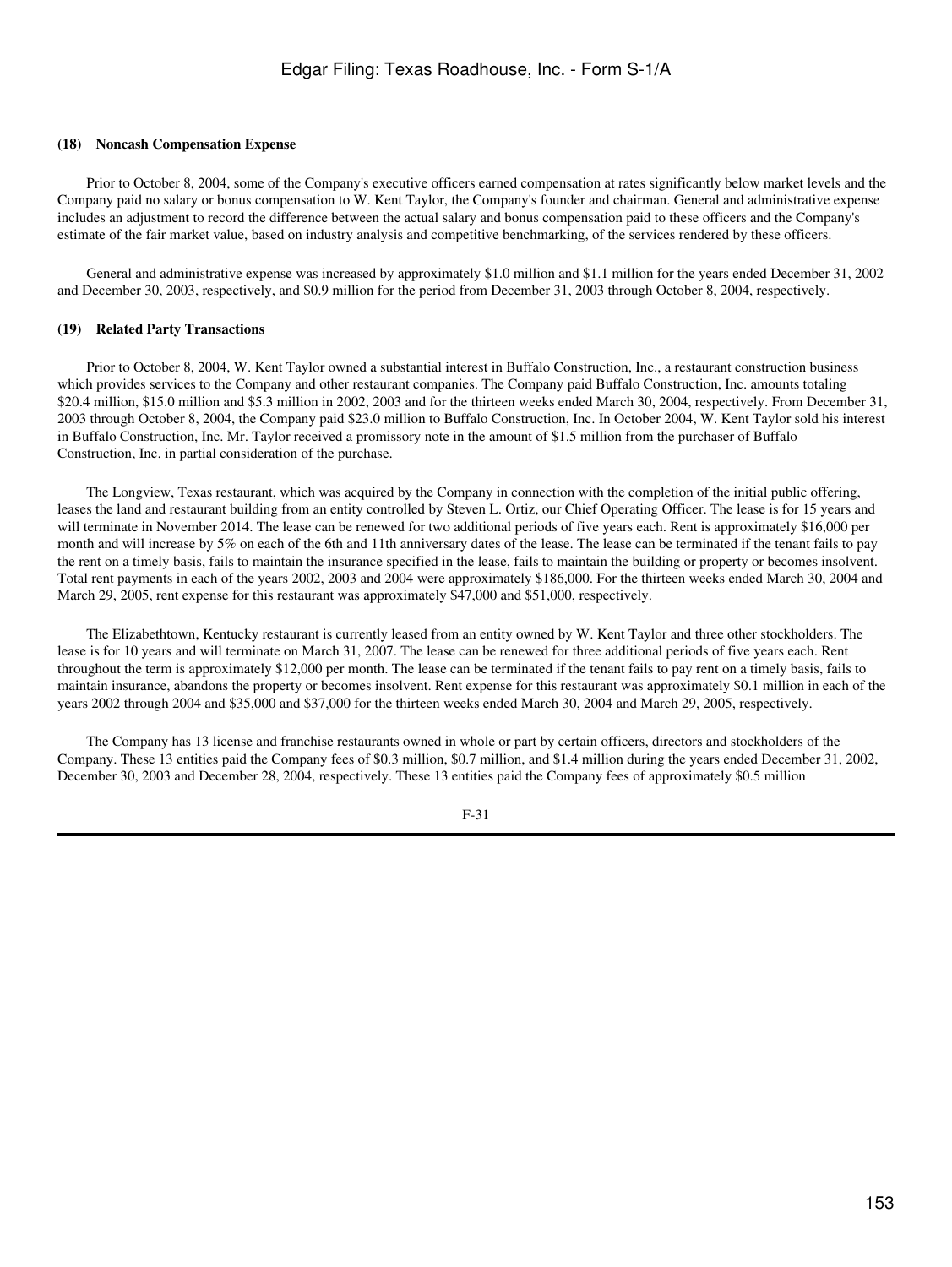during the 13 weeks ended March 30, 2004 and March 29, 2005. These entities are not consolidated in the Company's results.

 The Company employs Juli Miller Hart, the wife of G.J. Hart, the Company's Chief Executive Officer, as Director of Public Relations. Ms. Hart reports to W. Kent Taylor who conducts her performance reviews and determines her compensation.

 WKT, which was owned by W. Kent Taylor, received royalties of \$2.1 million and \$2.6 million in 2002 and 2003, respectively. From December 31, 2003 to May 27, 2004, WKT received royalties of \$1.3 million. WKT was entitled to receive these royalties as consideration for its contribution of the Texas Roadhouse operating system and concept to Holdings. After the completion of the Company's initial public offering, WKT no longer received such royalties.

 John D. Rhodes, a stockholder, is a director and substantial stockholder of Confluent Inc., which provided certain business intelligence services to the Company through February 2004 for which it was paid an aggregate of \$0.1 million. Services included generating marketing analysis using their proprietary software program and data provided by the Company. After completion of the corporate reorganization and initial public offering on October 8, 2004, Dr. Rhodes is no longer a 5% stockholder of the Company.

#### **(20) Pro forma Adjustments (unaudited)**

 In connection with the reorganization as a "C" corporation, a pro forma income tax provision has been calculated as if the Company were taxable at an estimated consolidated effective income tax rate of 35.6%, 36.2%, 34.9% and 35.3% on income before taxes for the years 2002, 2003, for the period from December 31, 2003 through October 8, 2004 and for the 13 weeks ended March 30, 2004 and included in the accompanying calculation of pro forma provision for income tax.

 The reconciliation of income tax computed at the federal statutory rate to income tax expense for the pro forma provision for income taxes for the years ended December 31, 2002, December 30, 2003, December 28, 2004 and March 30, 2004 is as follows:

|                                               |        | 2002      | 2003      | 2004      | March 30,<br>2004 |
|-----------------------------------------------|--------|-----------|-----------|-----------|-------------------|
| Effective federal tax rate                    |        | 35.0%     | 35.0%     | 35.0%     | 35.0%             |
| State and local tax                           |        | $3.5\%$   | $3.7\%$   | $3.3\%$   | $3.3\%$           |
| FICA tax credit                               |        | $(3.3)\%$ | $(3.3)\%$ | $(3.8)\%$ | $(3.1)\%$         |
| Other                                         |        | .4%       | $.8\%$    | .4%       | $.1\%$            |
| Combined effective federal and state tax rate |        | 35.6%     | 36.2%     | 34.9%     | 35.3%             |
|                                               | $F-32$ |           |           |           |                   |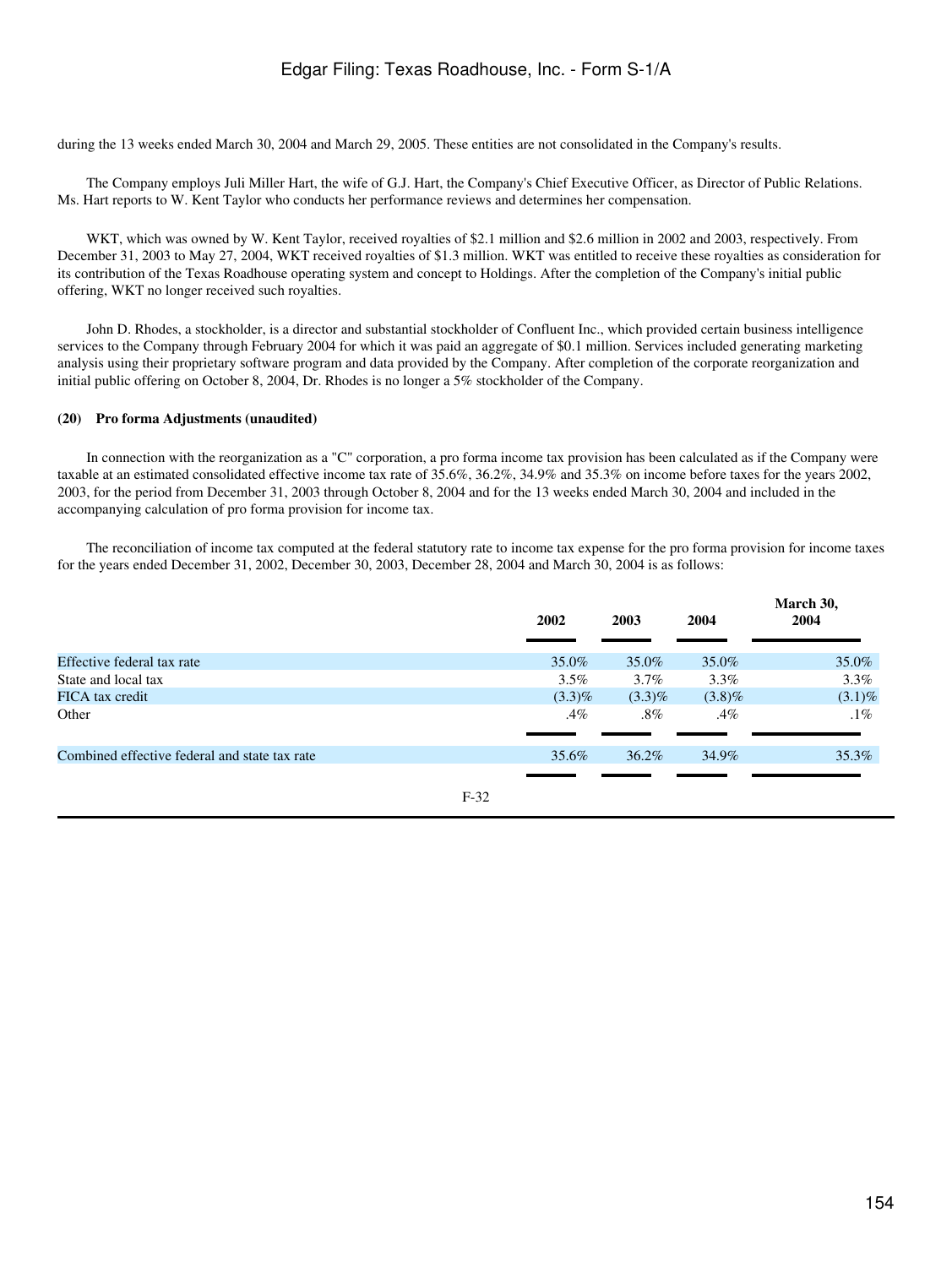### **(21) Selected Quarterly Financial Data (unaudited)**

|                                                        | 2003                    |        |                                 |        |                                |        |                          |        |          |              |  |
|--------------------------------------------------------|-------------------------|--------|---------------------------------|--------|--------------------------------|--------|--------------------------|--------|----------|--------------|--|
|                                                        | First<br><b>Ouarter</b> |        | <b>Second</b><br><b>Ouarter</b> |        | <b>Third</b><br><b>Ouarter</b> |        | Fourth<br><b>Ouarter</b> |        |          | <b>Total</b> |  |
| Revenue                                                | \$                      | 67,081 | \$                              | 71,552 | - \$                           | 72,428 | - S                      | 75,392 | - \$     | 286,453      |  |
| Total costs and expenses                               | \$                      | 59,063 | \$.                             | 62,350 | S                              | 64.122 |                          | 66,660 |          | 252,195      |  |
| Income from operations                                 | \$                      | 8.018  | <sup>\$</sup>                   | 9,202  | -\$                            | 8,306  | - \$                     | 8,732  | <b>S</b> | 34,258       |  |
| Net income                                             | \$                      | 5,278  | - \$                            | 6,424  | - S                            | 5,283  | - \$                     | 6,158  | - S      | 23,143       |  |
| Net income adjusted for pro forma provision for income |                         |        |                                 |        |                                |        |                          |        |          |              |  |
| taxes                                                  | \$                      | 3,367  | - \$                            | 4.099  | -\$                            | 3.371  | - \$                     | 3.927  | - \$     | 14,764       |  |
| Basic earnings per common share pro forma              |                         | 0.14   | -S                              | 0.17   | £.                             | 0.14   | <b>S</b>                 | 0.17   |          | 0.63         |  |
| Diluted earnings per common share pro forma            | \$.                     | 0.14   | -S                              | 0.16   |                                | 0.14   | $\mathbf{S}$             | 0.16   |          | 0.60         |  |

|                                                        | 2004          |                         |          |                                 |               |                                |               |                          |               |              |
|--------------------------------------------------------|---------------|-------------------------|----------|---------------------------------|---------------|--------------------------------|---------------|--------------------------|---------------|--------------|
|                                                        |               | First<br><b>Ouarter</b> |          | <b>Second</b><br><b>Ouarter</b> |               | <b>Third</b><br><b>Ouarter</b> |               | Fourth<br><b>Ouarter</b> |               | <b>Total</b> |
| Revenue                                                | $\mathcal{S}$ | 83,898                  | \$.      | 89.919                          | <sup>\$</sup> | 92,247                         | <sup>\$</sup> | 96,947                   | - \$          | 363,011      |
| Total costs and expenses                               |               | 73.219                  | \$.      | 80.630                          | \$.           | 81.680                         | \$.           | 88,800                   | -S            | 324,329      |
| Income from operations                                 | \$            | 10.679                  | <b>S</b> | 9,289                           | \$.           | 10.567                         | <sup>\$</sup> | 8,147                    | <sup>\$</sup> | 38,682       |
| Net income (loss)                                      | \$            | 7,737                   | \$.      | 6,405                           | S             | 7,743                          | -S            | $(184)$ \$               |               | 21,701       |
| Net income adjusted for pro forma provision for income |               |                         |          |                                 |               |                                |               |                          |               |              |
| taxes                                                  | \$            | 5,006                   | -S       | 4.147                           | <sup>\$</sup> | 5.010                          | - \$          | $(331)$ \$               |               | 13,832       |
| Basic earnings per common share pro forma              |               | 0.21                    | \$.      | 0.17                            | -S            | 0.21                           | <b>S</b>      | $(0.01)$ \$              |               | 0.53         |
| Diluted earnings per common share pro forma            | \$            | 0.19                    | <b>S</b> | $0.16$ \$                       |               | 0.19                           | <b>S</b>      | $(0.01)$ \$              |               | 0.49         |

The above financial data for 2003 includes a charge of \$0.3 million (\$0.2 million after-tax) of loan fees related to refinanced debt.

 The above financial data for 2004 includes the following adjustments: \$1.3 million charge (\$0.9 million after-tax) to correct the Company's lease accounting practices; a \$1.0 million charge (\$0.7 million after-tax) for the write-off of loan fees related to the termination of the Company's July 2003 credit facility; recognition of \$1.7 million (\$1.1 million after-tax) of gift card breakage income; and a \$5.0 million deferred tax charge related to the Company's conversion from a limited liability company to a "C" corporation.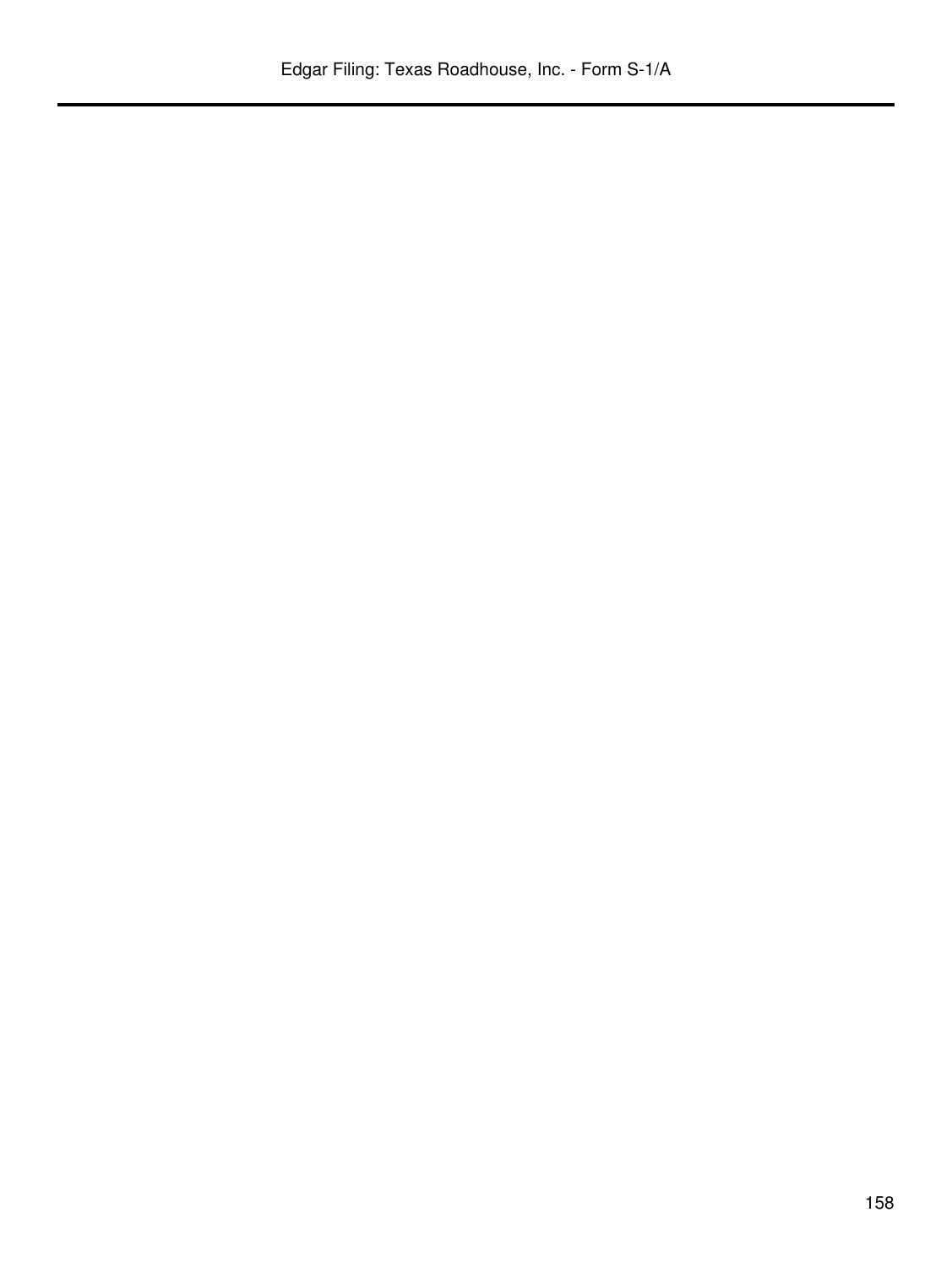**3,180,826 Shares**

# **Texas Roadhouse, Inc.**

**Class A Common Stock**

Prospectus , 2005

**Banc of America Securities LLC**

**Wachovia Securities**

**RBC Capital Markets**

**SG Cowen & Co.**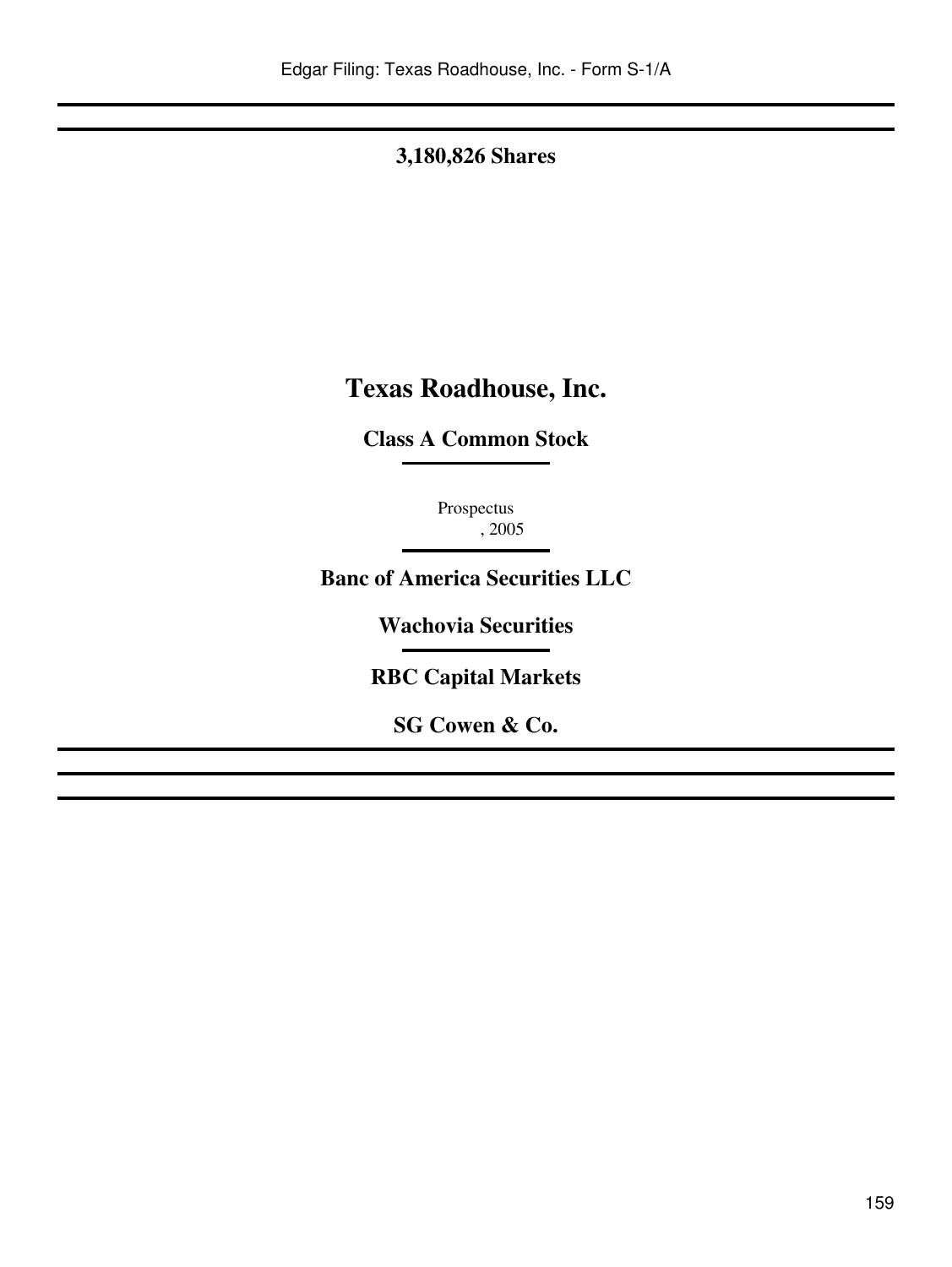### **PART II**

#### **INFORMATION NOT REQUIRED IN PROSPECTUS**

#### <span id="page-159-1"></span><span id="page-159-0"></span>**Item 13. Other Expenses of Issuance and Distribution**

 The following table shows the costs and expenses, other than underwriting discounts and commissions, payable in connection with the sale and distribution of the securities being registered. The registrant will pay all of these amounts. All amounts except the SEC registration fee and NASD filing fee are estimated.

| <b>SEC Registration Fee</b>                    | S  | 14,083  |
|------------------------------------------------|----|---------|
| Accounting Fees and Expenses                   |    | 50,000  |
| Legal Fees and Expenses                        |    | 85,000  |
| Printing and Engraving Fees and Expenses       |    | 165,000 |
| Transfer Agent and Registrar Fees and Expenses |    | 5,000   |
| <b>NASD Filing Fee</b>                         |    | 12,465  |
| Miscellaneous                                  |    | 18.452  |
|                                                |    |         |
| Total                                          | \$ | 350,000 |
|                                                |    |         |

#### **Item 14. Indemnification of Directors and Officers**

 Section 145 of the Delaware General Corporation Law permits a corporation to include in its charter documents, and in agreements between the corporation and its directors and officers, provisions expanding the scope of indemnification beyond that specifically provided by the current law.

 The Certificate of Incorporation and Bylaws of the registrant provide that the registrant shall indemnify our directors and officers, and may indemnify its employees and agents, to the fullest extent permitted by Delaware law.

Section 102(b)(7) of the Delaware General Corporation Law permits corporations to eliminate or limit the personal liability of their directors by adding to the certificate of incorporation a provision eliminating or limiting the personal liability of a director to the corporation or its stockholders for monetary damages for breach of fiduciary duty as a director, provided that such provision shall not eliminate or limit the liability of a director for (a) any breach of any director's duty of loyalty to the corporation or its stockholders, (b) acts or omissions not in good faith or which involve intentional misconduct or a knowing violation of law, (c) payment of dividends or repurchases or redemptions of stock other than from lawfully available funds, or (d) any transaction from which the director derived an improper personal benefit.

Article VI of the registrant's Certificate of Incorporation provides that:

"[n]o director of the Corporation shall be personally liable to the Corporation or its stockholders for monetary damages for breach of fiduciary duty as a director; provided, however, that the foregoing shall not eliminate or limit the liability of a director (a) for any breach of the director's duty of loyalty to the Corporation or its stockholders; (b) for acts or omissions not in good faith or which involve intentional misconduct or a knowing violation of the law; (c) under Section 174 of the General Corporation Law of the State of Delaware; or (d) for any transaction from which the director derived an improper personal benefit. If the General Corporation Law of the State of Delaware shall be amended to permit further elimination or limitation of the personal liability of directors, then the liability of a director of the Corporation shall be eliminated or limited to the fullest extent permitted by the General Corporation Law of the State of Delaware as so amended. Any repeal or modification of this Article VI by the stockholders of the Corporation shall not adversely affect any right or protection

II-1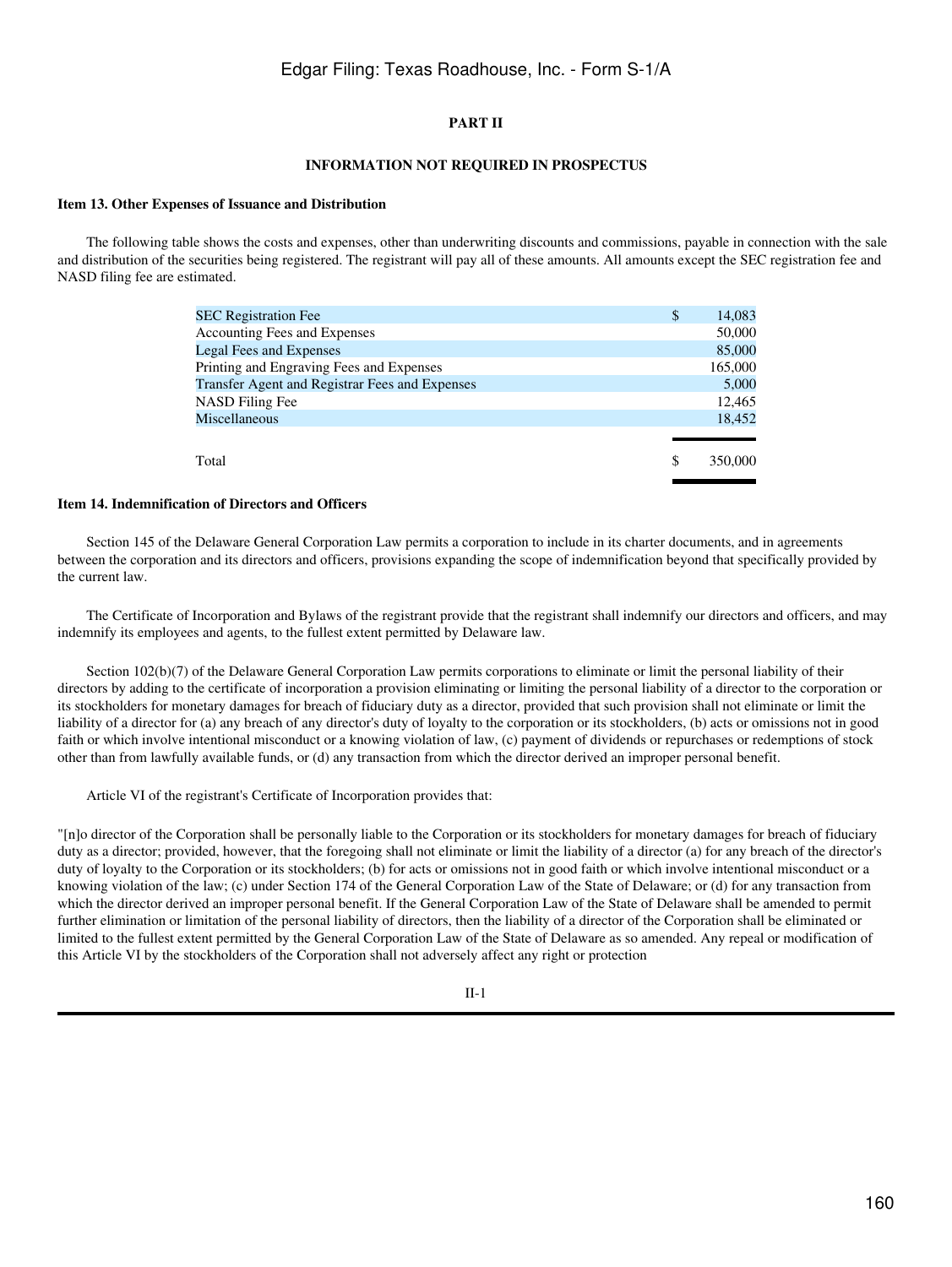of a director of the Corporation existing at the time of, or increase the liability of any director of the Corporation with respect to any acts or omission occurring prior to, such repeal or modification."

 In addition, the registrant intends to enter into indemnification agreements with each of its directors and executive officers. These indemnification agreements will provide for the indemnification of directors and executive officers of the registrant to the fullest extent permitted by Delaware law, whether or not expressly provided for in our Bylaws, and set forth the process by which claims for indemnification are considered.

 Reference is also made to Section 8 of the Underwriting Agreement contained in Exhibit 1.1 hereto, indemnifying officers and directors against certain liabilities.

#### **Item 15. Recent Sales of Unregistered Securities**

 Except as set forth below, in the three years preceding the filing of this registration statement, the registrant has not issued any securities that were not registered under the Securities Act.

 In May 2004, upon the incorporation of the registrant, the registrant issued 1,000 shares of Class A common stock to W. Kent Taylor in exchange for \$1,000.

 In May 2004, the registrant issued 150,000 shares of Class A common stock and 2,217,000 shares of Class B common stock to Mr. Taylor in connection with the merger of WKT Restaurant Corp. into the registrant. The registrant cancelled Mr. Taylor's initial 1,000 shares of Class A common stock upon the consummation of this merger.

 In September 2004, the registrant declared share dividends totalling 28,125 shares of Class A common stock and 415,688 shares of Class B common stock.

In October 2004, in connection with its corporate re-organization and initial public offering:

the registrant issued an aggregate of 24,268,737 shares of Class A common stock in exchange for all the outstanding equity interests of Texas Roadhouse Holdings LLC, Texas Roadhouse Management Corp., 31 majority-owned or controlled Texas Roadhouse restaurants and one franchise restaurant; and

all outstanding options issued by Texas Roadhouse Management Corp. converted into options to acquire shares of Class A common stock of the registrant.

 The foregoing sales of securities were made in reliance upon the exemption from the registration provisions of the Securities Act provided for by Section 4(2) thereof for transactions not involving a public offering or with respect to the stock dividends, on the basis that no "sale" of securities occurred for purposes of the Act. All of the foregoing securities are deemed restricted securities for the purposes of the Securities Act.

#### **Item 16. Exhibits and Financial Statement Schedules**

#### **(a)**

**Exhibits**

The Exhibit Index filed herewith is incorporated herein by reference.

**(b)**

#### **Financial Statement Schedules**

None.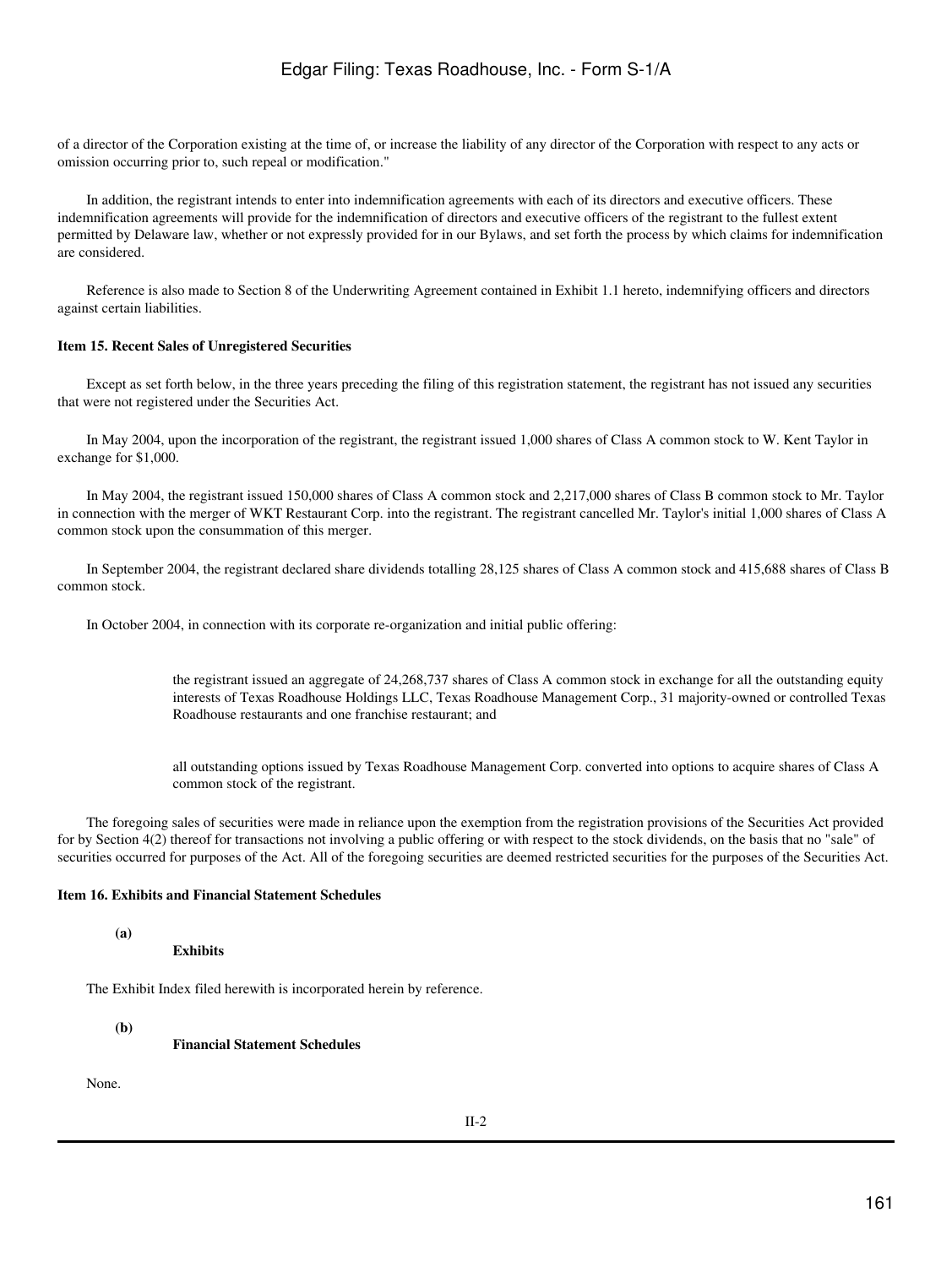#### **Item 17. Undertakings**

 Insofar as indemnification for liabilities arising under the Securities Act of 1933 may be permitted to directors, officers and controlling persons of the registrant pursuant to the provisions referenced in Item 14 of this registration statement or otherwise, the registrant has been advised that in the opinion of the Securities and Exchange Commission such indemnification is against public policy as expressed in the Securities Act and is, therefore, unenforceable. In the event that a claim for indemnification against such liabilities (other than the payment by the registrant of expenses incurred or paid by a director, officer, or controlling person of the registrant in the successful defense of any action, suit or proceeding) is asserted by such director, officer or controlling person in connection with the securities being registered, the registrant will, unless in the opinion of its counsel the matter has been settled by controlling precedent, submit to a court of appropriate jurisdiction the question whether such indemnification by it is against public policy as expressed in the Act and will be governed by the final adjudication of such issue.

The undersigned registrant hereby undertakes that:

 (1) For purposes of determining any liability under the Securities Act of 1933, the information omitted from the form of prospectus filed as part of this registration statement in reliance upon Rule 430A and contained in a form of prospectus filed by the registrant pursuant to Rule 424(b)(1) or (4) or 497(h) under the Securities Act shall be deemed to be part of this registration statement as of the time it was declared effective.

 (2) For the purpose of determining any liability under the Securities Act of 1933, each post-effective amendment that contains a form of prospectus shall be deemed to be a new registration statement relating to the securities offered therein, and the offering of such securities at that time shall be deemed to be the initial bona fide offering thereof.

#### II-3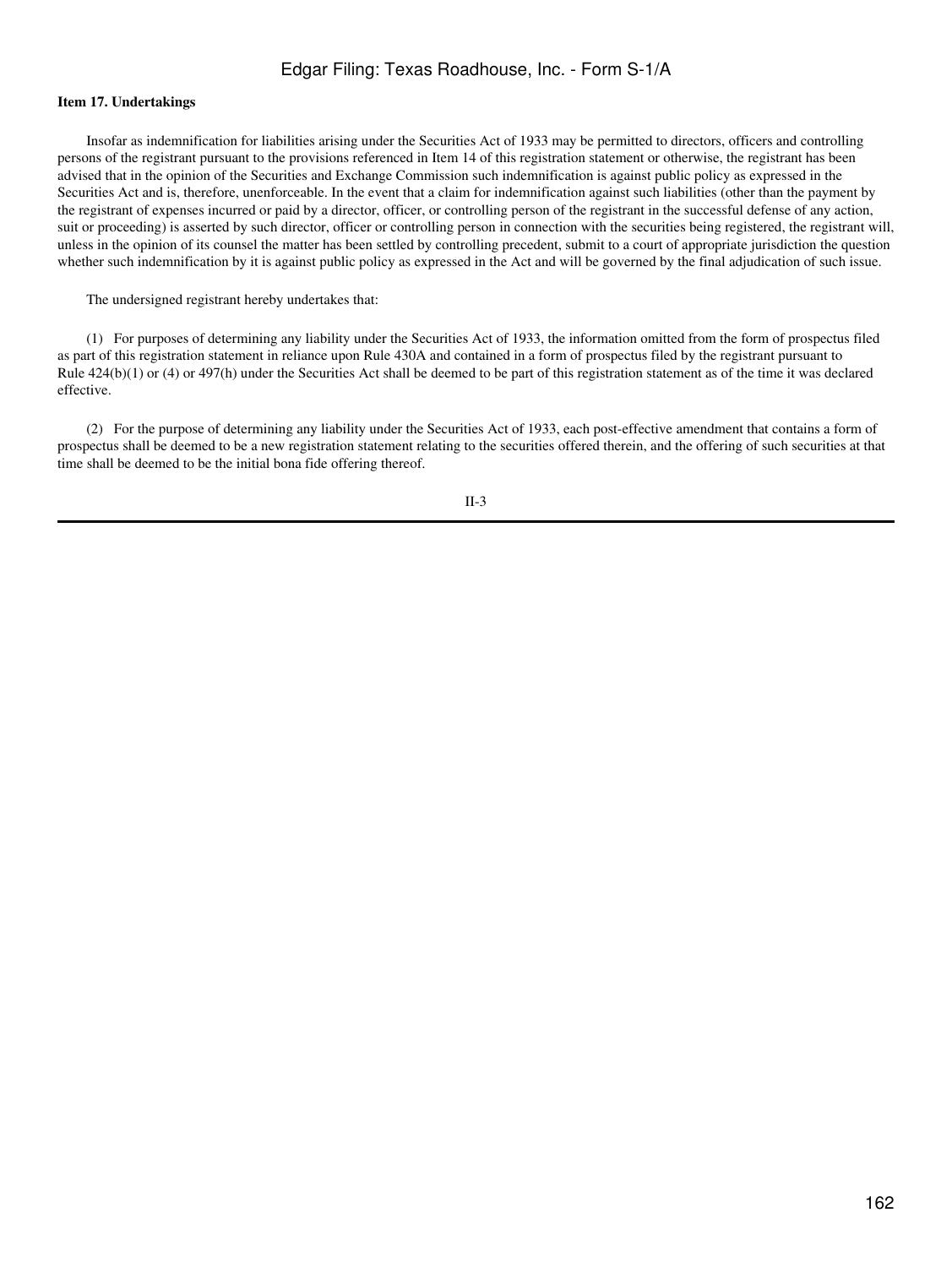### **SIGNATURES**

<span id="page-162-0"></span> Pursuant to the requirements of the Securities Act of 1933, as amended, the registrant has duly caused this Registration Statement to be signed on its behalf by the undersigned, thereunto duly authorized, in Louisville, Kentucky on June 20, 2005.

### TEXAS ROADHOUSE, INC.

By: /s/ G.J. HART

G.J. Hart

President, *Chief Executive Officer*

 Pursuant to the requirements of the Securities Act of 1933, as amended, this Registration Statement has been signed by the following persons in the capacities and on the dates indicated.

| <b>Signature</b> | <b>Title</b>                                                         | Date          |  |  |  |
|------------------|----------------------------------------------------------------------|---------------|--|--|--|
|                  |                                                                      |               |  |  |  |
| *                | Chairman of the Company and                                          | June 20, 2005 |  |  |  |
| W. Kent Taylor   | Board                                                                |               |  |  |  |
| /s/ G.J. HART    | President, Chief Executive Officer,<br>Director (Principal Executive | June 20, 2005 |  |  |  |
| G.J. Hart        | Officer)                                                             |               |  |  |  |
| *                | Chief Financial Officer (Principal                                   | June 20, 2005 |  |  |  |
| Scott M. Colosi  | Financial Officer)                                                   |               |  |  |  |
| $\ast$           | Controller (Principal Accounting                                     | June 20, 2005 |  |  |  |
| Tonya Robinson   | Officer)                                                             |               |  |  |  |
| *                | Director                                                             | June 20, 2005 |  |  |  |
| Martin T. Hart   |                                                                      |               |  |  |  |
| $\ast$           | Director                                                             | June 20, 2005 |  |  |  |
| Gregory N. Moore |                                                                      |               |  |  |  |
| $\ast$           | Director                                                             | June 20, 2005 |  |  |  |
| James F. Parker  |                                                                      |               |  |  |  |
| *                | Director                                                             |               |  |  |  |
| James R. Ramsey  |                                                                      | June 20, 2005 |  |  |  |
| $\ast$           |                                                                      |               |  |  |  |
| James R. Zarley  | Director                                                             | June 20, 2005 |  |  |  |
|                  | $II-4$                                                               |               |  |  |  |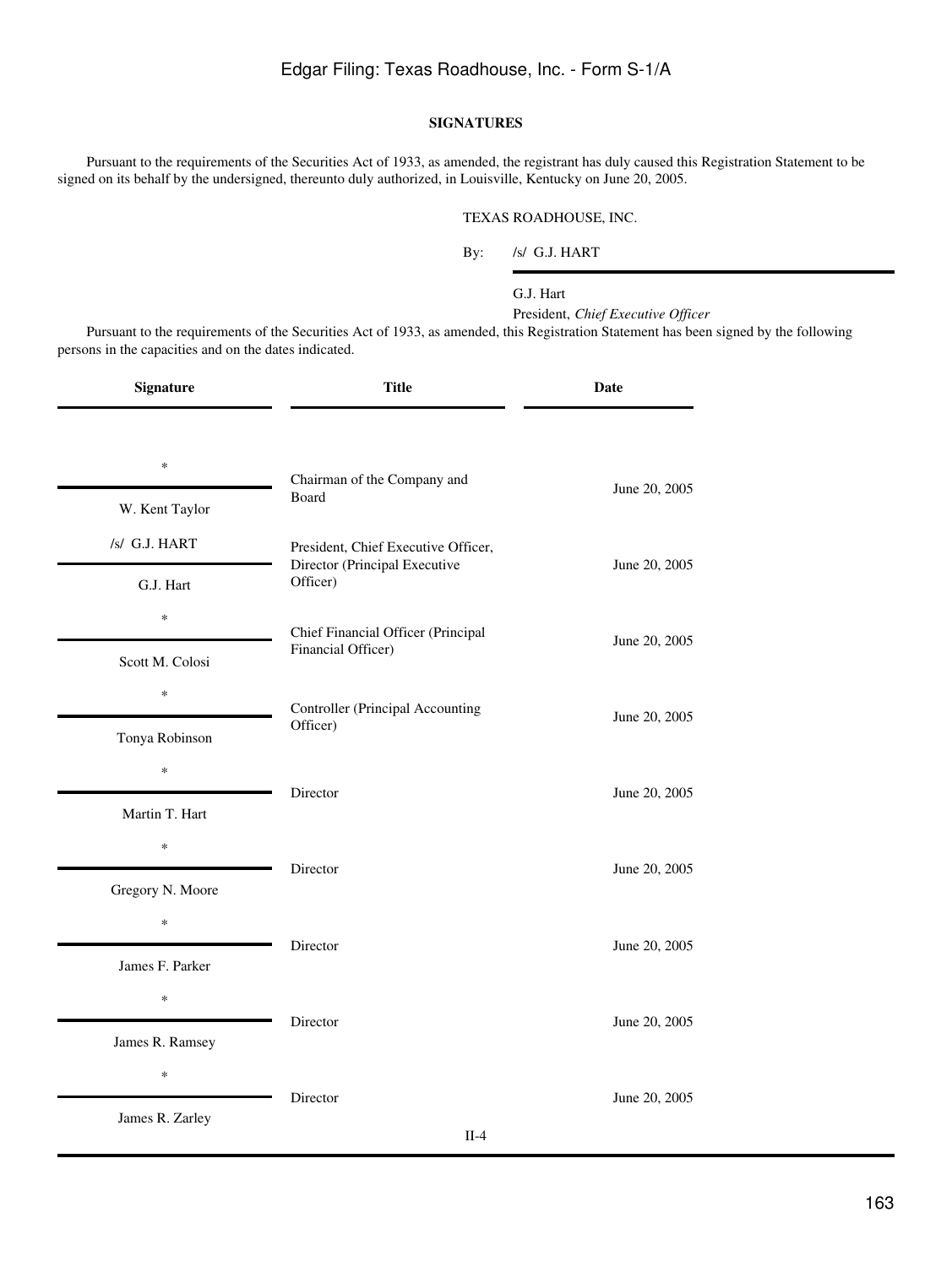\* G. J. Hart, by signing his name hereto, does hereby sign this document on behalf of each of the above-named officers and/or directors of the Registrant pursuant to powers of attorney duly executed by such persons.

II-5

By: /s/ G. J. HART

G. J. Hart *Attorney-in-Fact*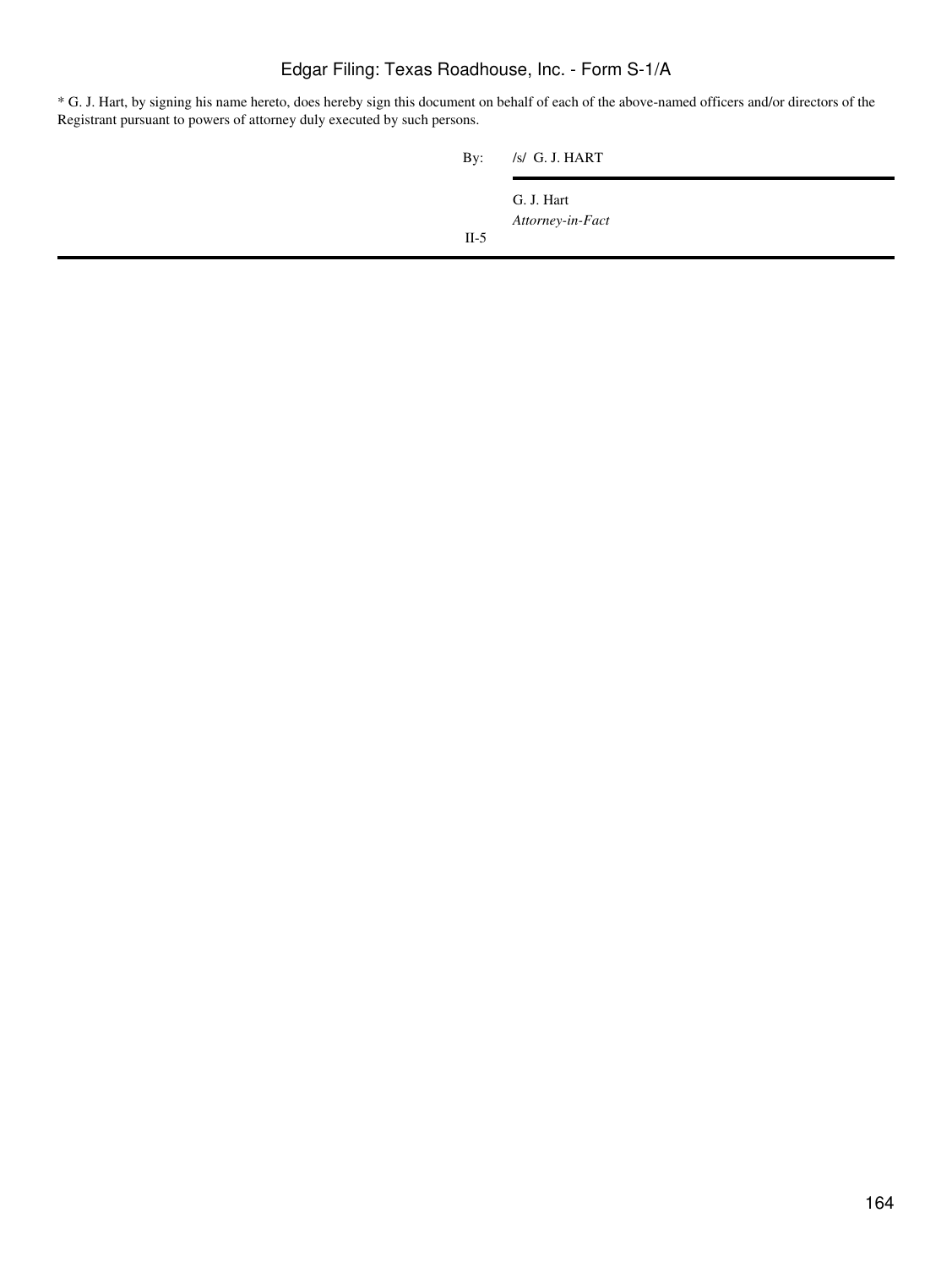# **EXHIBIT INDEX**

<span id="page-164-0"></span>

| Exhibit No. | <b>Description</b>                                                                                                                                                                                                                                                                                                                                                                                                                       |
|-------------|------------------------------------------------------------------------------------------------------------------------------------------------------------------------------------------------------------------------------------------------------------------------------------------------------------------------------------------------------------------------------------------------------------------------------------------|
| 1.1         | Form of Underwriting Agreement                                                                                                                                                                                                                                                                                                                                                                                                           |
| $2.1*$      | Master Transaction Agreement, dated as of May 7, 2004, among Registrant and others (incorporated by reference to<br>Exhibit 4.1 to the Registration Statement on Form S-1 of Registrant (File No. 333-115259))                                                                                                                                                                                                                           |
| $3.1*$      | Form of Amended and Restated Certificate of Incorporation of Registrant (incorporated by reference to Exhibit 3.2 to the<br>Registration Statement on Form S-1 of Registrant (File No. 333-115259))                                                                                                                                                                                                                                      |
| $3.2*$      | Bylaws of the Registrant (incorporated by reference to Exhibit 3.3 to the Registration Statement on Form S-1 of Registrant<br>(File No. 333-115259))                                                                                                                                                                                                                                                                                     |
| $4.1*$      | Registration Rights Agreement, dated as of May 7, 2004, among Registrant and others (incorporated by reference to<br>Exhibit 4.3 to the Registration Statement on Form S-1 of Registrant (File No. 333-115259))                                                                                                                                                                                                                          |
| 5.1         | Opinion of Frost Brown Todd LLC as to the legality of the securities being registered                                                                                                                                                                                                                                                                                                                                                    |
| $10.1*$     | Credit Agreement dated as of October 8, 2004, among Texas Roadhouse, Inc., each lender from time to time party thereto,<br>Bank of America, N.A., as Administrative Agent, Swing Line Lender and L/C Issuer, and National City Bank of Kentucky,<br>as Syndication Agent (incorporated by reference to Exhibit 10.1 of the Registrant's Quarterly Report on Form 10-Q for the<br>quarter ended September 28, 2004) (File No. 000-50972)) |
| $10.2*$     | Employment Agreement between Registrant and G.J. Hart (incorporated by reference to Exhibit 10.2 of the Registrant's<br>Quarterly Report on Form 10-Q for the quarter ended September 28, 2004) (File No. 000-50972))                                                                                                                                                                                                                    |
| $10.3*$     | Employment Agreement between Registrant and Scott M. Colosi (incorporated by reference to Exhibit 10.3 of the<br>Registrant's Quarterly Report on Form 10-Q for the quarter ended September 28, 2004) (File No. 000-50972))                                                                                                                                                                                                              |
| $10.4*$     | Employment Agreement between Registrant and Steven L. Ortiz (incorporated by reference to Exhibit 10.4 of the<br>Registrant's Quarterly Report on Form 10-Q for the quarter ended September 28, 2004) (File No. 000-50972))                                                                                                                                                                                                              |
| $10.5*$     | Employment Agreement between Registrant and W. Kent Taylor (incorporated by reference to Exhibit 10.5 of the<br>Registrant's Quarterly Report on Form 10-Q for the quarter ended September 28, 2004) (File No. 000-50972))                                                                                                                                                                                                               |
| $10.6*$     | Employment Agreement between Registrant and Sheila C. Brown (incorporated by reference to Exhibit 10.6 of the<br>Registrant's Quarterly Report on Form 10-Q for the quarter ended September 28, 2004) (File No. 000-50972))                                                                                                                                                                                                              |
| $10.7*$     | Texas Roadhouse, Inc. 2004 Equity Incentive Plan (incorporated by reference to Exhibit 4.1 to the Registration Statement<br>on Form S-8 of Registrant (File No. 333-121241))                                                                                                                                                                                                                                                             |
| $10.8\,^*$  | Amended and Restated Office Lease Agreement (One Paragon Centre), dated as of August 15, 2003, by and between<br>Paragon Centre Associates, LLC and Texas Roadhouse Holdings LLC, as amended (incorporated by reference to<br>Exhibit 10.1 to the Registration Statement on Form S-1 of Registrant (File No. 333-115259))                                                                                                                |
| $10.9*$     | Amended and Restated Office Lease Agreement (Two Paragon Centre), dated as of August 15, 2003, by and between<br>Paragon Centre Associates, LLC and Texas Roadhouse Holdings LLC, as amended (incorporated by reference to<br>Exhibit 10.2 to the Registration Statement on Form S-1 of Registrant (File No. 333-115259))                                                                                                                |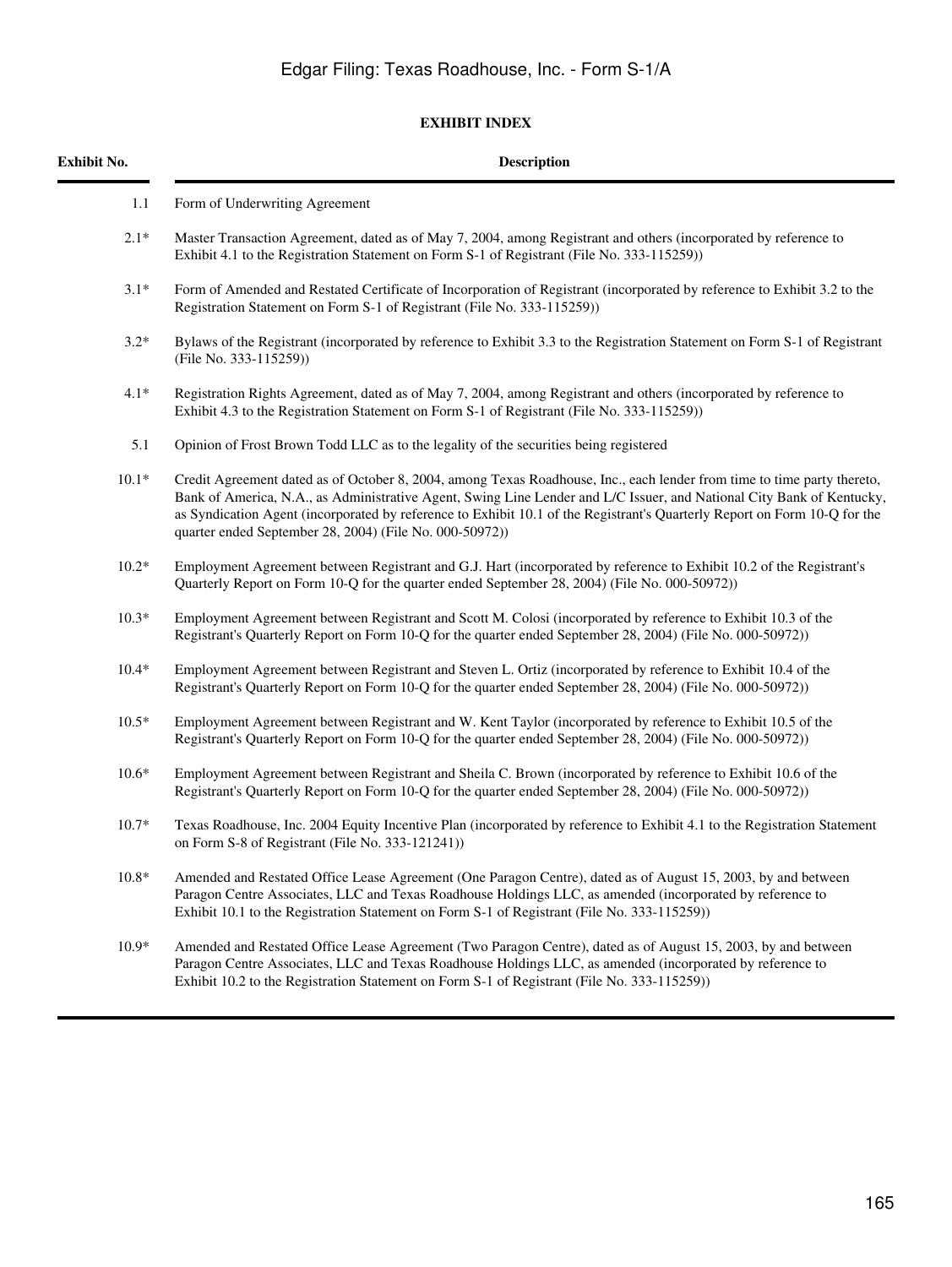- 10.10\* Form of Director and Executive Officer Indemnification Agreement (incorporated by reference to Exhibit 10.9 to the Registration Statement on Form S-1 of Registrant (File No. 333-115259))
- 10.11\* Form of Limited Partnership Agreement and Operating Agreement for company-managed Texas Roadhouse restaurants, including schedule of the owners of such restaurants and the interests held by directors, executive officers and 5% stockholders who are parties to such an agreement (incorporated by reference to Exhibit 10.10 to the Registration Statement on Form S-1 of Registrant (File No. 333-115259))
- 10.12\* Lease Agreement dated as of April 1, 1997, by and between Texas Roadhouse of Elizabethtown, LLC and Texas Roadhouse Holdings LLC (incorporated by reference to Exhibit 10.12 to the Registration Statement on Form S-1 of Registrant (File No. 333-115259))
- 10.13\* Lease Agreement dated as of November 1999, by and between TEAS II, LLC and Texas Roadhouse Holdings LLC (incorporated by reference to Exhibit 10.13 to the Registration Statement on Form S-1 of Registrant (File No. 333-115259))
- 10.14\* Form of Franchise Agreement and Preliminary Agreement for a Texas Roadhouse Restaurant Franchise, including schedule of directors, executive officers and 5% stockholders which have entered into either agreement (incorporated by reference to Exhibit 10.14 to the Registration Statement on Form S-1 of Registrant (File No. 333-115259))
- 10.15\* Updated schedule as of March 29, 2005 of the owners of company-managed Texas Roadhouse restaurants and the interests held by directors, executive officers and 5% stockholders who are parties to Limited Partnership Agreements and Operating Agreements
- 10.16\* Updated schedule as of March 29, 2005 of the directors, executive officers and 5% stockholders which have entered into Franchise Agreements or Preliminary Agreements for a Texas Roadhouse Franchise
- 10.17\* Second Amendment to Lease and Third Amendment to Lease (Two Paragon Centre), dated September 21, 2004 and February 18, 2005 respectively, between Paragon Centre Holdings, LLC and Texas Roadhouse Holdings LLC (incorporated by reference to the Exhibit 10.17 of the Registrant's Annual Report on Form 10-K dated March 25, 2005 (File No. 000-50972))
- 10.18\* First Amendment to Employment Agreement between Registrant and Sheila C. Brown dated March 3, 2005 (incorporated by reference to the Exhibit 10.18 of the Registrant's Annual Report on Form 10-K dated March 25, 2005 (File No. 000-50972))
- 10.19\* Information concerning the potential bonuses to be paid to each of the named executive officers under the Registrant's bonus incentive program for fiscal 2005 (incorporated by reference to the Registrant's Current Report on Form 8-K dated February 25, 2005 (File No. 000-50972))
- 21.1\* List of Subsidiaries as of March 29, 2005
- 23.1 Consent of KMPG LLP, Independent Registered Public Accounting Firm
- 23.2 Consent of Frost Brown Todd LLC (included in Exhibit 5.1)
- 24.1\* Power of Attorney (included on signature page)

Filed previously.

\*

To be filed by amendment.